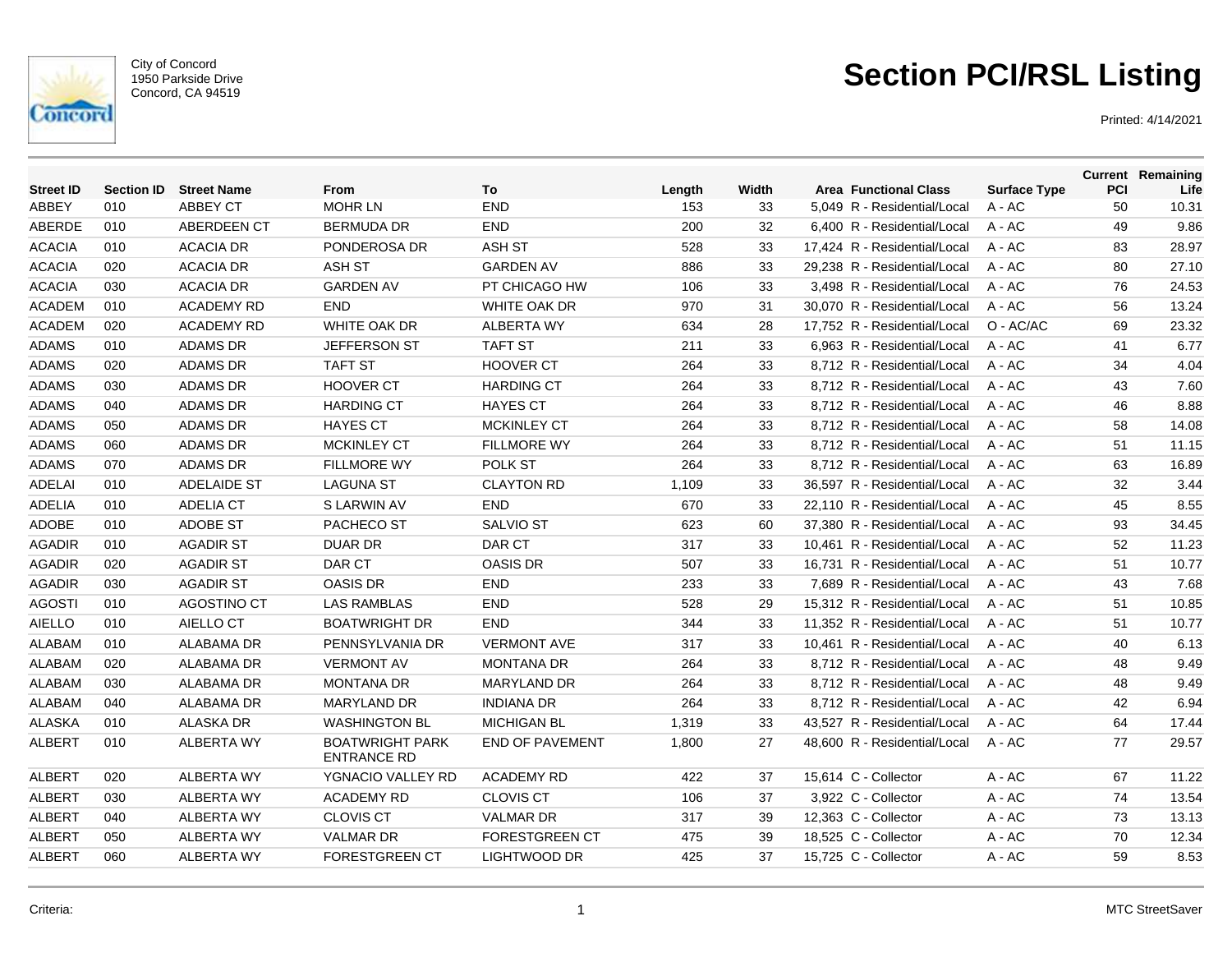| <b>Street ID</b> | <b>Section ID</b> | <b>Street Name</b> | From                     | To                  | Length | Width | <b>Area Functional Class</b> | <b>Surface Type</b> | PCI | <b>Current Remaining</b><br>Life |
|------------------|-------------------|--------------------|--------------------------|---------------------|--------|-------|------------------------------|---------------------|-----|----------------------------------|
| <b>ALBERT</b>    | 070               | <b>ALBERTA WY</b>  | LIGHTWOOD DR             | PARK HIGHLANDS BL   | 581    | 37    | 21,497 C - Collector         | $A - AC$            | 58  | 8.22                             |
| <b>ALBERT</b>    | 080               | <b>ALBERTA WY</b>  | <b>PARK HIGHLANDS BL</b> | <b>CLAYTON RD</b>   | 1,003  | 39    | 39,117 C - Collector         | A - AC              | 54  | 7.03                             |
| ALDER            | 010               | <b>ALDER WY</b>    | <b>BROOKSIDE LN</b>      | <b>END</b>          | 89     | 33    | 2,937 R - Residential/Local  | A - AC              | 40  | 6.13                             |
| <b>ALFONS</b>    | 010               | <b>ALFONSO DR</b>  | <b>SAN SIMEON DR</b>     | <b>CARRIBEAN CT</b> | 211    | 34    | 7,174 R - Residential/Local  | $A - AC$            | 58  | 14.13                            |
| <b>ALFONS</b>    | 020               | <b>ALFONSO DR</b>  | <b>CARRIBEAN CT</b>      | <b>AUGUSTA CT</b>   | 211    | 34    | 7,174 R - Residential/Local  | $A - AC$            | 57  | 13.62                            |
| <b>ALFONS</b>    | 030               | <b>ALFONSO DR</b>  | <b>AUGUSTA CT</b>        | <b>GALVESTON CT</b> | 318    | 34    | 10,812 R - Residential/Local | $A - AC$            | 54  | 12.15                            |
| <b>ALFONS</b>    | 040               | <b>ALFONSO DR</b>  | <b>GALVESTON CT</b>      | <b>DAYTON CT</b>    | 106    | 34    | 3.604 R - Residential/Local  | $A - AC$            | 47  | 9.37                             |
| <b>ALFONS</b>    | 050               | <b>ALFONSO DR</b>  | <b>DAYTON CT</b>         | SAN MIGUEL RD       | 574    | 34    | 19,516 R - Residential/Local | $A - AC$            | 63  | 16.89                            |
| <b>ALICAN</b>    | 010               | <b>ALICANTE CT</b> | <b>CONCORD BL</b>        | <b>END</b>          | 500    | 29    | 14,500 R - Residential/Local | $A - AC$            | 55  | 12.75                            |
| <b>ALLAAV</b>    | 010               | <b>ALLA AV</b>     | ROCKNE DR                | CHALOMAR RD         | 567    | 33    | 18.711 R - Residential/Local | $A - AC$            | 74  | 23.52                            |
| <b>ALLACT</b>    | 010               | <b>ALLA CT</b>     | <b>ROCKNE DR</b>         | <b>END</b>          | 192    | 33    | 6.336 R - Residential/Local  | $A - AC$            | 56  | 13.24                            |
| <b>ALMAR</b>     | 010               | <b>ALMAR ST</b>    | <b>COWELL RD</b>         | <b>CRAWFORD ST</b>  | 845    | 33    | 27,885 R - Residential/Local | A - AC              | 29  | 2.37                             |
| <b>ALMEND</b>    | 010               | <b>ALMENDRA CT</b> | <b>COWELL RD</b>         | <b>END</b>          | 407    | 26    | 10,582 R - Residential/Local | $A - AC$            | 53  | 11.72                            |
| <b>ALMOND</b>    | 010               | <b>ALMOND AV</b>   | <b>GALINDO ST</b>        | <b>MT DIABLO ST</b> | 332    | 31    | 10,292 R - Residential/Local | O - AC/AC           | 93  | 38.65                            |
| <b>ALMOND</b>    | 020               | <b>ALMOND AV</b>   | <b>MT DIABLO ST</b>      | <b>GRANT ST</b>     | 370    | 31    | 11,470 R - Residential/Local | O - AC/AC           | 81  | 30.88                            |
| <b>ALMOND</b>    | 030               | <b>ALMOND AV</b>   | <b>GRANT ST</b>          | <b>EAST ST</b>      | 700    | 32    | 22,400 R - Residential/Local | O - AC/AC           | 91  | 38.04                            |
| <b>ALMOND</b>    | 040               | <b>ALMOND AV</b>   | <b>EAST ST</b>           | PT CHICAGO HW       | 528    | 45    | 23,760 R - Residential/Local | A - AC              | 82  | 28.35                            |
| <b>ALMONC</b>    | 010               | ALMONDWOOD CT      | ELKWOOD DR               | <b>END</b>          | 211    | 33    | 6.963 R - Residential/Local  | $A - AC$            | 40  | 6.13                             |
| <b>ALPINE</b>    | 010               | <b>ALPINE DR</b>   | <b>CALAVERAS DR</b>      | <b>SALEM ST</b>     | 453    | 33    | 14,949 R - Residential/Local | A - AC              | 48  | 9.49                             |
| <b>ALRAY</b>     | 010               | <b>ALRAY DR</b>    | <b>END</b>               | <b>CONCORD BL</b>   | 925    | 28    | 25,900 R - Residential/Local | $A - AC$            | 54  | 12.19                            |
| <b>ALRAY</b>     | 020               | <b>ALRAY DR</b>    | <b>CONCORD BL</b>        | JO DE CT            | 158    | 24    | 3.792 R - Residential/Local  | $A - AC$            | 45  | 8.19                             |
| <b>ALRAY</b>     | 030               | <b>ALRAY DR</b>    | <b>JO DE COURT</b>       | <b>CRENNA AVE</b>   | 264    | 24    | 6.336 R - Residential/Local  | $A - AC$            | 38  | 5.35                             |
| <b>ALRAY</b>     | 040               | <b>ALRAY DR</b>    | <b>CRENNA AV</b>         | ANDREA LN           | 760    | 24    | 18,240 R - Residential/Local | A - AC              | 53  | 11.79                            |
| <b>ALROA</b>     | 010               | ALRO AV            | <b>MATHESON RD</b>       | <b>BECKHAM CT</b>   | 581    | 33    | 19.173 R - Residential/Local | $A - AC$            | 64  | 17.61                            |
| <b>ALROA</b>     | 020               | <b>ALRO AV</b>     | <b>BECKHAM CT</b>        | ALRO CT             | 264    | 34    | 8.976 R - Residential/Local  | $A - AC$            | 76  | 24.31                            |
| <b>ALROAV</b>    | 030               | <b>ALRO AV</b>     | ALRO CT                  | <b>CLAYCORD AV</b>  | 475    | 34    | 16,150 R - Residential/Local | $A - AC$            | 75  | 23.97                            |
| <b>ALROCT</b>    | 010               | <b>ALRO CT</b>     | <b>ALRO AV</b>           | <b>END</b>          | 311    | 26    | 8,086 R - Residential/Local  | A - AC              | 69  | 20.22                            |
| <b>ALTURA</b>    | 010               | ALTURA DR          | <b>CONSUELO RD</b>       | <b>SALVIO ST</b>    | 865    | 33    | 28,545 R - Residential/Local | A - AC              | 40  | 6.36                             |
| <b>ALTURA</b>    | 020               | ALTURA DR          | <b>SALIVIO ST</b>        | <b>SAN RAMON RD</b> | 243    | 29    | 7.047 R - Residential/Local  | $A - AC$            | 42  | 7.18                             |
| <b>ALTURA</b>    | 030               | <b>ALTURA DR</b>   | <b>SAN RAMON RD</b>      | <b>AMENO RD</b>     | 264    | 29    | 7,656 R - Residential/Local  | A - AC              | 38  | 5.57                             |
| <b>ALTURA</b>    | 040               | <b>ALTURA DR</b>   | <b>AMENO RD</b>          | <b>HACIENDA DR</b>  | 248    | 29    | 7,192 R - Residential/Local  | A - AC              | 38  | 5.57                             |
| <b>AMADOR</b>    | 010               | <b>AMADOR AV</b>   | <b>LAGUNA ST</b>         | <b>ASHBURY DR</b>   | 250    | 32    | 8,000 R - Residential/Local  | A - AC              | 51  | 10.81                            |
| AMADOR           | 020               | <b>AMADOR AV</b>   | <b>ASHBURY DR</b>        | <b>MARINA AV</b>    | 369    | 31    | 11.439 R - Residential/Local | $A - AC$            | 75  | 26.69                            |
| AMADOR           | 030               | <b>AMADOR AV</b>   | <b>MARINA AV</b>         | <b>CLAYTON RD</b>   | 211    | 24    | 5,064 R - Residential/Local  | A - AC              | 63  | 16.71                            |
| AMARAP           | 010               | <b>AMARANTH PL</b> | AMARANTH WY              | <b>END</b>          | 184    | 33    | 6.072 R - Residential/Local  | A - AC              | 48  | 9.49                             |
| AMARAW           | 010               | AMARANTH WY        | <b>LEWIS WY</b>          | <b>AMARANTH PL</b>  | 200    | 33    | 6.600 R - Residential/Local  | $A - AC$            | 65  | 18.00                            |
|                  |                   |                    |                          |                     |        |       |                              |                     |     |                                  |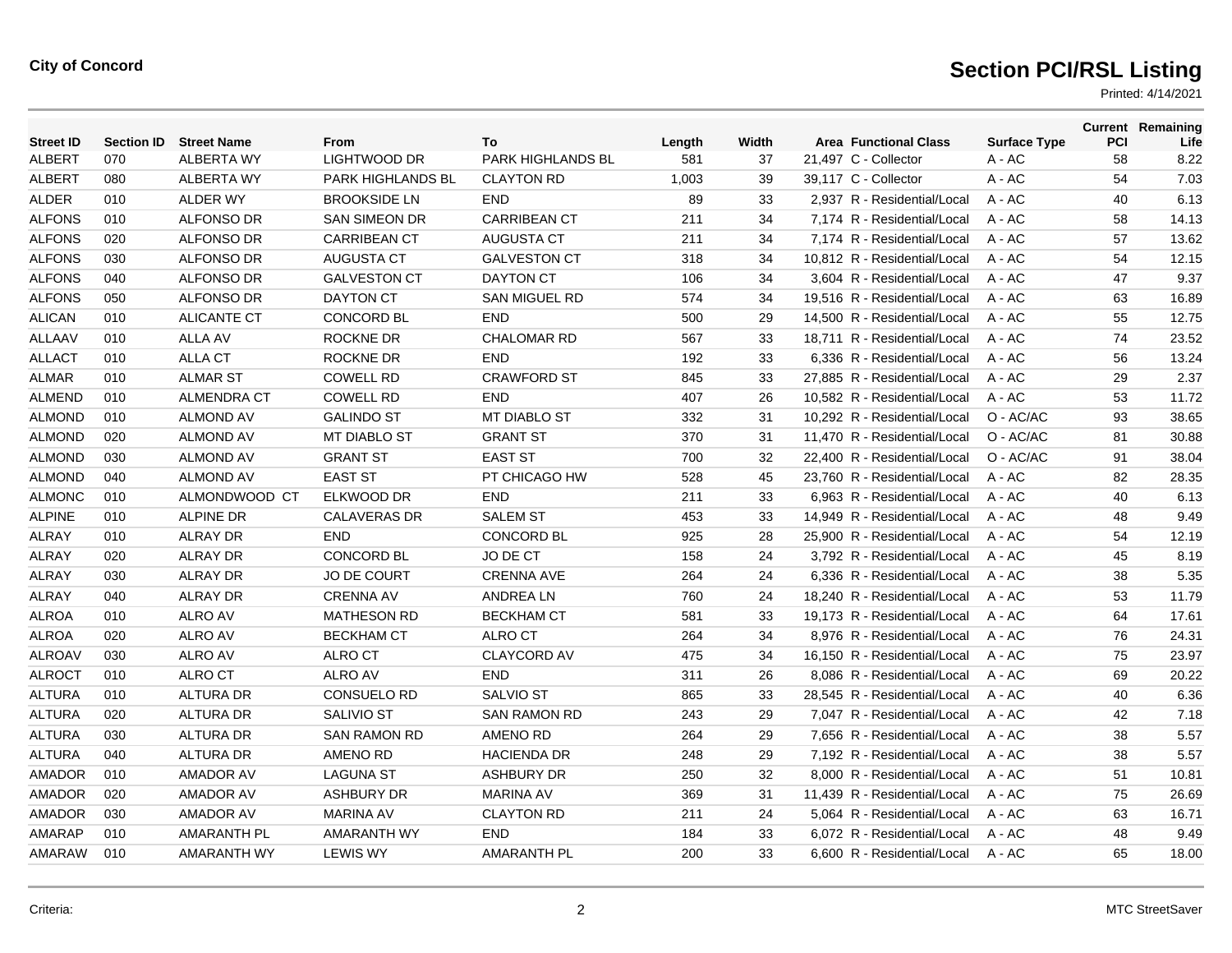| <b>Street ID</b> | <b>Section ID</b> | <b>Street Name</b>     | <b>From</b>                        | To                      | Length | Width | <b>Area Functional Class</b> | <b>Surface Type</b> | <b>PCI</b> | <b>Current Remaining</b><br>Life |
|------------------|-------------------|------------------------|------------------------------------|-------------------------|--------|-------|------------------------------|---------------------|------------|----------------------------------|
| AMARAW           | 020               | <b>AMARANTH WY</b>     | <b>AMARANTH PL</b>                 | <b>TAMARACK WY</b>      | 241    | 33    | 7,953 R - Residential/Local  | $A - AC$            | 57         | 13.74                            |
| AMARAW           | 030               | AMARANTH WY            | <b>TAMARACK WY</b>                 | <b>DEL TRIGO LN</b>     | 252    | 33    | 8.316 R - Residential/Local  | $A - AC$            | 55         | 12.75                            |
| <b>AMBLES</b>    | 010               | AMBLESIDE DR           | AUTUMN OAK CIR                     | <b>AUTUMN OAK CIR</b>   | 943    | 29    | 27,347 R - Residential/Local | $A - AC$            | 84         | 29.58                            |
| <b>AMENO</b>     | 010               | <b>AMENO RD</b>        | <b>ALTURA DR</b>                   | N SIXTH ST              | 616    | 29    | 17,864 R - Residential/Local | $A - AC$            | 44         | 8.00                             |
| AMERBC           | 010               | <b>AMERICAN BEAUTY</b> | <b>TALISMAN WY</b>                 | <b>END</b>              | 123    | 32    | 3,936 R - Residential/Local  | $A - AC$            | 29         | 2.24                             |
|                  |                   | СT                     |                                    |                         |        |       |                              |                     |            |                                  |
| AMERBD           | 010               | AMERICAN BEAUTY<br>DR. | <b>END</b>                         | <b>THORN DR</b>         | 493    | 33    | 16,269 R - Residential/Local | A - AC              | 53         | 12.10                            |
| AMERBD           | 020               | AMERICAN BEAUTY<br>DR. | <b>THORN DR</b>                    | <b>TALISMAN WY</b>      | 317    | 33    | 10,461 R - Residential/Local | A - AC              | 11         | 0.00                             |
| AMERBD           | 030               | AMERICAN BEAUTY<br>DR. | <b>TALISMAN WY</b>                 | <b>TALISMAN WY</b>      | 1,109  | 33    | 36,597 R - Residential/Local | $A - AC$            | 50         | 10.68                            |
| <b>AMHURC</b>    | 010               | AMHURST CT             | <b>AMHURST WY</b>                  | <b>END</b>              | 228    | 33    | 7,524 R - Residential/Local  | $A - AC$            | 36         | 4.88                             |
| AMHURW           | 010               | <b>AMHURST WY</b>      | <b>MOHR LN</b>                     | <b>AMHURST CT</b>       | 373    | 34    | 12.682 R - Residential/Local | $A - AC$            | 42         | 7.27                             |
| <b>AMHURW</b>    | 020               | <b>AMHURST WY</b>      | <b>AMHURST CT</b>                  | <b>NUALA ST</b>         | 660    | 34    | 22,440 R - Residential/Local | $A - AC$            | 28         | 1.98                             |
| <b>ANCONA</b>    | 010               | <b>ANCONA CT</b>       | <b>BOATWRIGHT DR</b>               | <b>END</b>              | 419    | 33    | 13,827 R - Residential/Local | $A - AC$            | 36         | 4.89                             |
| ANDREC           | 010               | ANDREA CT              | <b>CRENNA AV</b>                   | <b>END</b>              | 285    | 25    | 7.125 R - Residential/Local  | $A - AC$            | 57         | 13.74                            |
| ANDREL           | 010               | ANDREA LN              | <b>CRENNA AV</b>                   | <b>ALRAY DR</b>         | 422    | 26    | 10,972 R - Residential/Local | $A - AC$            | 51         | 10.85                            |
| ANDREL           | 020               | ANDREA LN              | <b>ALRAY DR</b>                    | <b>WREN AV</b>          | 211    | 26    | 5,486 R - Residential/Local  | $A - AC$            | 42         | 6.94                             |
| <b>ANDRIX</b>    | 010               | ANDRIX CT              | <b>MINERT RD</b>                   | <b>END</b>              | 318    | 33    | 10,494 R - Residential/Local | $A - AC$            | 47         | 9.37                             |
| <b>ANGLEW</b>    | 010               | ANGLEWOOD CT           | <b>CLAYCORD AV</b>                 | <b>END</b>              | 206    | 33    | 6.798 R - Residential/Local  | $A - AC$            | 72         | 21.80                            |
| <b>ANITA</b>     | 010               | <b>ANITA CT</b>        | <b>OLIVE DR</b>                    | <b>END</b>              | 260    | 24    | 6,240 R - Residential/Local  | $A - AC$            | 38         | 5.57                             |
| ANN              | 010               | ANN ST                 | <b>GILL DR</b>                     | <b>GRANT ST</b>         | 880    | 33    | 29,040 R - Residential/Local | $A - AC$            | 23         | 0.38                             |
| <b>ANNALI</b>    | 010               | ANNALISA DR            | <b>COMMERCIAL CIR</b>              | <b>CITY LIMIT</b>       | 249    | 45    | 11,205 R - Residential/Local | $A - AC$            | 56         | 13.77                            |
| <b>ANSELM</b>    | 010               | ANSELMO CT             | <b>LAS RAMBLAS</b>                 | <b>END</b>              | 475    | 29    | 13.775 R - Residential/Local | $A - AC$            | 46         | 8.62                             |
| <b>ANTHON</b>    | 010               | <b>ANTHONY CT</b>      | <b>LELAND WY</b>                   | <b>END</b>              | 237    | 26    | 6.162 R - Residential/Local  | $A - AC$            | 80         | 27.12                            |
| <b>APPLEC</b>    | 010               | APPLE CT               | <b>APPLE DR</b>                    | <b>END</b>              | 475    | 24    | 11,400 R - Residential/Local | $A - AC$            | 41         | 6.86                             |
| <b>APPLED</b>    | 010               | APPLE DR               | <b>ORANGE ST (WEST)</b>            | <b>ORANGE ST (EAST)</b> | 1,400  | 32    | 44,800 R - Residential/Local | $A - AC$            | 63         | 16.82                            |
| APPLED           | 020               | APPLE DR               | <b>ORANGE ST (EAST)</b>            | <b>PLUM LN</b>          | 145    | 32    | 4,640 R - Residential/Local  | $A - AC$            | 52         | 11.24                            |
| <b>APPLED</b>    | 030               | <b>APPLE DR</b>        | <b>PLUM LN</b>                     | <b>APPLE CT</b>         | 317    | 32    | 10,144 R - Residential/Local | $A - AC$            | 52         | 11.24                            |
| <b>APPLED</b>    | 040               | <b>APPLE DR</b>        | APPLE CT                           | <b>APRICOT LN</b>       | 422    | 32    | 13,504 R - Residential/Local | $A - AC$            | 41         | 6.86                             |
| APPLED           | 050               | <b>APPLE DR</b>        | <b>APRICOT LN</b>                  | OAK GROVE RD            | 739    | 32    | 23,648 R - Residential/Local | $A - AC$            | 48         | 9.42                             |
| <b>APRICO</b>    | 010               | <b>APRICOT LN</b>      | APPLE DR                           | PEACH PL                | 307    | 24    | 7,368 R - Residential/Local  | $A - AC$            | 49         | 9.86                             |
| <b>ARCH</b>      | 010               | <b>ARCH CT</b>         | <b>SUNSHINE DR</b>                 | <b>END</b>              | 168    | 33    | 5,544 R - Residential/Local  | $A - AC$            | 54         | 12.22                            |
| <b>ARGONE</b>    | 010               | ARGONNE DRIVE          | <b>BISCAY WAY (CITY</b><br>LIMITS) | <b>END</b>              | 556    | 33    | 18,348 R - Residential/Local | $A - AC$            | 38         | 5.62                             |
| ARGYLL           | 010               | <b>ARGYLL AV</b>       | <b>END</b>                         | <b>RICHARD AV</b>       | 106    | 33    | 3,498 R - Residential/Local  | $A - AC$            | 53         | 11.79                            |
| ARGYLL           | 020               | <b>ARGYLL AV</b>       | <b>RICHARD AV</b>                  | <b>COURTLAND DR</b>     | 739    | 33    | 24.387 R - Residential/Local | A - AC              | 42         | 6.94                             |
|                  |                   |                        |                                    |                         |        |       |                              |                     |            |                                  |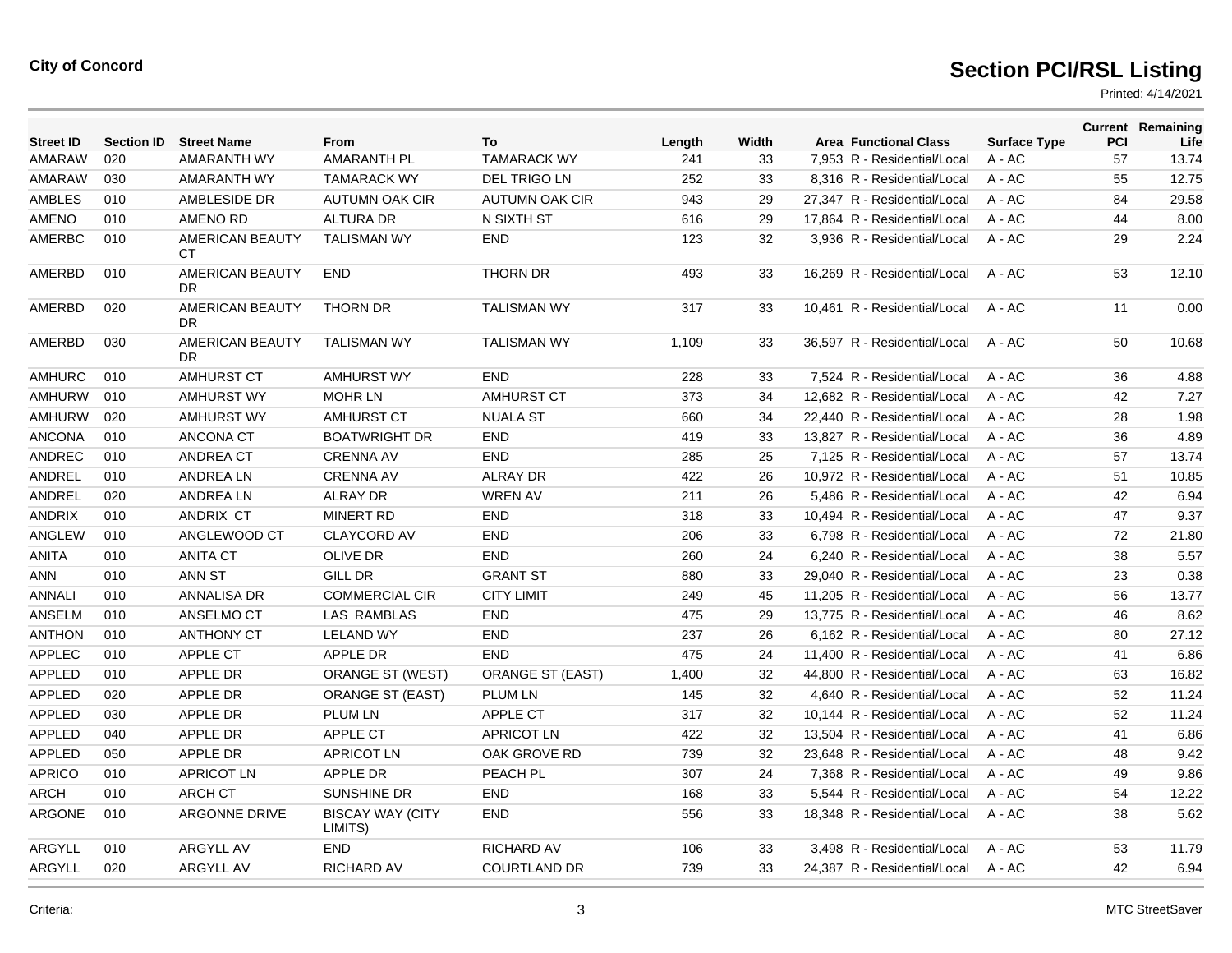| <b>Street ID</b> |     | <b>Section ID</b> Street Name                | From                 | To                    | Length | Width | <b>Area Functional Class</b> | <b>Surface Type</b> | PCI | <b>Current Remaining</b><br>Life |
|------------------|-----|----------------------------------------------|----------------------|-----------------------|--------|-------|------------------------------|---------------------|-----|----------------------------------|
| ARGYLL           | 030 | ARGYLL AV                                    | <b>COURTLAND DR</b>  | <b>EASTGATE AVE</b>   | 211    | 33    | 6,963 R - Residential/Local  | $A - AC$            | 40  | 6.13                             |
| ARGYLL           | 040 | ARGYLL AV                                    | <b>EASTGATE AV</b>   | <b>MAYFAIR AV</b>     | 211    | 33    | 6,963 R - Residential/Local  | $A - AC$            | 48  | 9.49                             |
| <b>ARGYLL</b>    | 050 | <b>ARGYLL AV</b>                             | <b>MAYFAIR AV</b>    | <b>BROADMOOR AV</b>   | 211    | 33    | 6.963 R - Residential/Local  | $A - AC$            | 48  | 9.49                             |
| <b>ARIZON</b>    | 010 | <b>ARIZONA DR</b>                            | <b>WASHINGTON BL</b> | <b>DELAWARE DR</b>    | 792    | 33    | 26.136 R - Residential/Local | $A - AC$            | 40  | 6.13                             |
| ARLEDA           | 010 | <b>ARLEDA LN</b>                             | PLUMLEIGH LN         | <b>TREAT BL</b>       | 736    | 33    | 24,288 R - Residential/Local | A - AC              | 52  | 11.24                            |
| <b>ARLING</b>    | 010 | <b>ARLINGTON RD</b>                          | <b>LEXINGTON RD</b>  | <b>BELMONT RD</b>     | 438    | 26    | 11,388 R - Residential/Local | $A - AC$            | 35  | 4.54                             |
| <b>ARMAND</b>    | 010 | <b>ARMAND DR</b>                             | <b>DENKINGER RD</b>  | <b>GLAZIER DR</b>     | 686    | 33    | 22,638 R - Residential/Local | $A - AC$            | 31  | 2.93                             |
| <b>ARMAND</b>    | 020 | <b>ARMAND DR</b>                             | <b>GLAZIER DR</b>    | <b>MACHADO DR</b>     | 475    | 33    | 15,675 R - Residential/Local | $A - AC$            | 36  | 4.79                             |
| <b>ARMAND</b>    | 030 | <b>ARMAND DR</b>                             | <b>MACHADO DR</b>    | <b>DIANDA DR</b>      | 211    | 33    | 6.963 R - Residential/Local  | $A - AC$            | 47  | 9.32                             |
| ARMAND           | 040 | <b>ARMAND DR</b>                             | <b>DIANDA DR</b>     | <b>HEARTWOOD DR</b>   | 264    | 33    | 8,712 R - Residential/Local  | $A - AC$            | 54  | 12.57                            |
| ARMAND           | 050 | <b>ARMAND DR</b>                             | <b>HEARTWOOD DR</b>  | THORNWOOD DR          | 422    | 33    | 13,926 R - Residential/Local | A - AC              | 29  | 2.23                             |
| <b>ARNOLP</b>    | 010 | ARNOLD INDUSTRIAL SOLANO WY<br>PL            |                      | PERALTA RD            | 1,866  | 40    | 74,640 R - Residential/Local | $A - AC$            | 65  | 17.79                            |
| <b>ARNOLP</b>    | 020 | ARNOLD INDUSTRIAL PERALTA RD<br>PL           |                      | <b>END</b>            | 2.112  | 37    | 78,144 R - Residential/Local | $A - AC$            | 76  | 24.39                            |
| <b>ARNOLW</b>    | 010 | ARNOLD INDUSTRIAL STATE R.O.W.<br><b>WY</b>  |                      | <b>INDUSTRIAL WAY</b> | 1,954  | 38    | 74,252 R - Residential/Local | $A - AC$            | 73  | 22.52                            |
| <b>ARNOLW</b>    | 020 | ARNOLD INDUSTRIAL INDUSTRIAL WY<br><b>WY</b> |                      | <b>PIKE LN</b>        | 634    | 45    | 28,530 R - Residential/Local | $A - AC$            | 80  | 26.95                            |
| <b>ARNOLW</b>    | 030 | ARNOLD INDUSTRIAL PIKE LN<br><b>WY</b>       |                      | PT CHICAGO HW         | 2,218  | 45    | 99,810 R - Residential/Local | O - AC/AC           | 88  | 38.63                            |
| ARROCR           | 010 | ARROWWOOD CR                                 | N LARWIN AV (EAST)   | N LARWIN AV (WEST)    | 845    | 33    | 27,885 R - Residential/Local | $A - AC$            | 41  | 6.84                             |
| <b>ARROCT</b>    | 010 | ARROWWOOD CT                                 | N LARWIN AV          | <b>END</b>            | 571    | 33    | 18.843 R - Residential/Local | $A - AC$            | 33  | 3.74                             |
| <b>ASCOT</b>     | 010 | <b>ASCOT CT</b>                              | <b>ASHBURY DR</b>    | <b>END</b>            | 211    | 33    | 6,963 R - Residential/Local  | $A - AC$            | 34  | 4.17                             |
| ASH              | 010 | ASH ST                                       | <b>ACACIA DR</b>     | <b>KRUEGER DR</b>     | 222    | 33    | 7,326 R - Residential/Local  | A - AC              | 78  | 25.58                            |
| <b>ASHBUR</b>    | 010 | <b>ASHBURY DR</b>                            | <b>CLAYTON RD</b>    | <b>ASCOT CT</b>       | 211    | 33    | 6,963 R - Residential/Local  | A - AC              | 44  | 7.73                             |
| <b>ASHBUR</b>    | 020 | <b>ASHBURY DR</b>                            | <b>ASCOT CT</b>      | <b>DEVON CT</b>       | 264    | 33    | 8,712 R - Residential/Local  | $A - AC$            | 40  | 6.49                             |
| <b>ASHBUR</b>    | 030 | <b>ASHBURY DR</b>                            | <b>DEVON CT</b>      | <b>AMADOR AV</b>      | 870    | 33    | 28,710 R - Residential/Local | $A - AC$            | 27  | 1.67                             |
| <b>ASHDAL</b>    | 010 | <b>ASHDALE DR</b>                            | <b>LARKSPUR DR</b>   | <b>WILLOW PASS RD</b> | 435    | 33    | 14.355 R - Residential/Local | O - AC/AC           | 91  | 37.98                            |
| <b>ASPEN</b>     | 010 | <b>ASPEN DR</b>                              | <b>LINDEN DR</b>     | <b>HYDE CT</b>        | 214    | 32    | 6.848 R - Residential/Local  | $A - AC$            | 58  | 14.18                            |
| <b>ASPEN</b>     | 020 | <b>ASPEN DR</b>                              | <b>HYDE CT</b>       | <b>DOUGLAS CT</b>     | 264    | 32    | 8.448 R - Residential/Local  | $A - AC$            | 57  | 13.68                            |
| <b>ASPEN</b>     | 030 | <b>ASPEN DR</b>                              | <b>DOUGLAS CT</b>    | <b>SCHOFIELD CT</b>   | 264    | 32    | 8,448 R - Residential/Local  | $A - AC$            | 64  | 17.38                            |
| <b>ASPEN</b>     | 040 | <b>ASPEN DR</b>                              | <b>SCHOFIELD CT</b>  | <b>TILSON DR</b>      | 266    | 32    | 8,512 R - Residential/Local  | $A - AC$            | 60  | 15.22                            |
| <b>ASPEN</b>     | 050 | <b>ASPEN DR</b>                              | <b>TILSON DR</b>     | SUNSHINE DR           | 291    | 32    | 9,312 R - Residential/Local  | $A - AC$            | 52  | 11.25                            |
| <b>ASPEN</b>     | 060 | <b>ASPEN DR</b>                              | <b>SUNSHINE DR</b>   | REDWOOD DR            | 447    | 32    | 14.304 R - Residential/Local | $A - AC$            | 54  | 12.20                            |
| <b>ASPENW</b>    | 010 | ASPENWOOD CT                                 | DEER SPRING CR       | CUL-DE-SAC            | 1,298  | 29    | 37.642 R - Residential/Local | A - AC              | 83  | 28.96                            |
| <b>ATHENC</b>    | 010 | <b>ATHENE CT</b>                             | <b>ATHENE DR</b>     | <b>END</b>            | 433    | 33    | 14.289 R - Residential/Local | $A - AC$            | 44  | 8.30                             |
| <b>ATHEND</b>    | 010 | <b>ATHENE DR</b>                             | <b>ESPERANZA DR</b>  | <b>ATHENE CT</b>      | 250    | 33    | 8.250 R - Residential/Local  | $A - AC$            | 45  | 8.75                             |
|                  |     |                                              |                      |                       |        |       |                              |                     |     |                                  |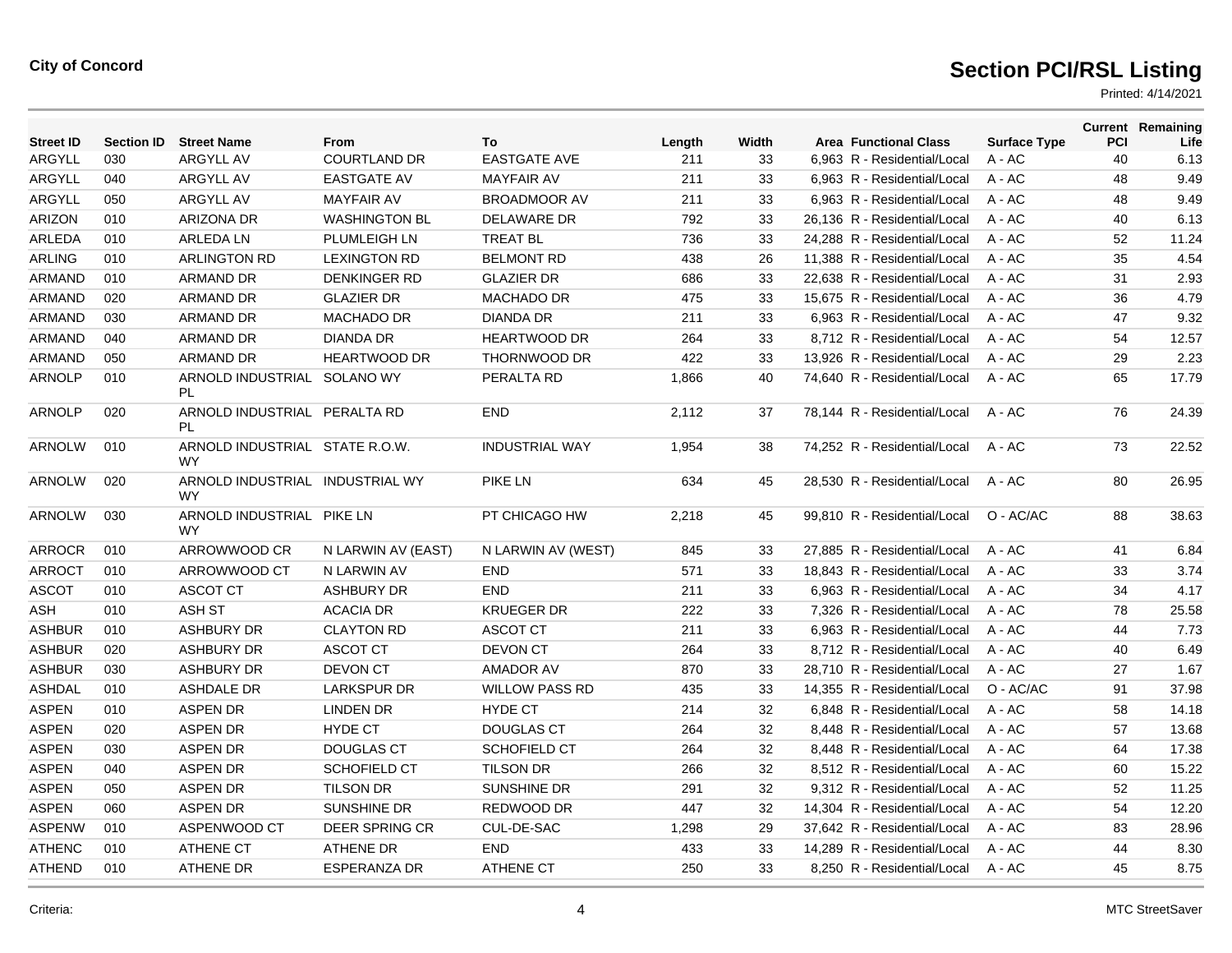| <b>Street ID</b> | <b>Section ID</b> | <b>Street Name</b>    | <b>From</b>                           | To                                    | Length | Width | <b>Area Functional Class</b> | <b>Surface Type</b> | PCI | <b>Current Remaining</b><br>Life |
|------------------|-------------------|-----------------------|---------------------------------------|---------------------------------------|--------|-------|------------------------------|---------------------|-----|----------------------------------|
| ATHEND           | 020               | <b>ATHENE DR</b>      | <b>ATHENE CT</b>                      | <b>BONIFACIO ST</b>                   | 739    | 33    | 24,387 R - Residential/Local | $A - AC$            | 55  | 13.07                            |
| <b>ATLANT</b>    | 010               | <b>ATLANTIC ST</b>    | <b>OAKLAND AVE</b>                    | SAN JOSE AVE                          | 317    | 33    | 10.461 R - Residential/Local | $A - AC$            | 32  | 3.44                             |
| <b>ATLANT</b>    | 020               | <b>ATLANTIC ST</b>    | SAN JOSE AV                           | SANTA CLARA AVE                       | 343    | 23    | 7,889 R - Residential/Local  | A - AC              | 32  | 3.44                             |
| <b>ATLANT</b>    | 030               | <b>ATLANTIC ST</b>    | SANTA CLARA AV                        | <b>SAN CARLOS AV</b>                  | 317    | 23    | 7.291 R - Residential/Local  | $A - AC$            | 39  | 6.10                             |
| <b>AUGUST</b>    | 010               | <b>AUGUSTA CT</b>     | <b>ALFONSO DR</b>                     | <b>END</b>                            | 196    | 33    | 6,468 R - Residential/Local  | $A - AC$            | 66  | 18.45                            |
| <b>AUTUMN</b>    | 010               | <b>AUTUMN OAK CIR</b> | <b>CRYSTAL RANCH DR</b><br>(EAST INT) | <b>BARKWOOD CT</b>                    | 1,067  | 29    | 30,943 R - Residential/Local | $A - AC$            | 89  | 32.51                            |
| AUTUMN           | 020               | <b>AUTUMN OAK CIR</b> | <b>BARKWOOD CT</b>                    | <b>CRYSTAL RANCH RD</b><br>(WEST INT) | 1,623  | 29    | 47.067 R - Residential/Local | $A - AC$            | 89  | 32.51                            |
| <b>AVILA</b>     | 010               | <b>AVILA RD</b>       | <b>WILLOW PASS RD</b>                 | <b>CITY LIMIT</b>                     | 987    | 28    | 27.636 R - Residential/Local | $A - AC$            | 37  | 5.16                             |
| <b>AVON</b>      | 010               | AVON AV               | <b>SOLANO WY</b>                      | <b>OVERHILL RD</b>                    | 241    | 34    | 8.194 R - Residential/Local  | $A - AC$            | 51  | 10.85                            |
| <b>AVON</b>      | 020               | AVON AV               | <b>OVERHILL RD</b>                    | <b>RANDALL AV</b>                     | 264    | 37    | 9.768 R - Residential/Local  | $A - AC$            | 58  | 14.25                            |
| <b>AVON</b>      | 030               | <b>AVON AV</b>        | <b>RANDALL AV</b>                     | <b>CLYDE AV</b>                       | 264    | 33    | 8,712 R - Residential/Local  | A - AC              | 55  | 12.75                            |
| <b>AVON</b>      | 040               | AVON AV               | <b>CLYDE AV</b>                       | <b>GILLET AVE</b>                     | 344    | 33    | 11.352 R - Residential/Local | $A - AC$            | 45  | 8.19                             |
| <b>AVON</b>      | 050               | <b>AVON AV</b>        | <b>GILLET AV</b>                      | <b>HILLTOP RD</b>                     | 211    | 33    | 6,963 R - Residential/Local  | $A - AC$            | 68  | 19.72                            |
| <b>AYERS</b>     | 010               | <b>AYERS RD</b>       | YGNACIO VALLEY RD                     | SEMINOLE DR                           | 581    | 67    | 38,927 A - Arterial          | $A - AC$            | 46  | 6.62                             |
| <b>AYERS</b>     | 020               | <b>AYERS RD</b>       | <b>SEMINOLE DR</b>                    | <b>KENNETH DR</b>                     | 384    | 67    | 25.728 A - Arterial          | $A - AC$            | 54  | 9.36                             |
| <b>AYERS</b>     | 030               | AYERS RD              | <b>KENNETH RD</b>                     | <b>TURTLE CREEK RD</b>                | 335    | 70    | 23,450 A - Arterial          | $A - AC$            | 50  | 7.95                             |
| <b>AYERS</b>     | 040               | <b>AYERS RD</b>       | <b>TURTLE CREEK RD</b>                | <b>BROOK HOLLOW CT</b>                | 768    | 58    | 44.544 A - Arterial          | $A - AC$            | 72  | 16.25                            |
| <b>AYERS</b>     | 050               | <b>AYERS RD</b>       | <b>BROOK HOLLOW CT</b>                | <b>GARAVENTA DR</b>                   | 264    | 62    | 16,368 A - Arterial          | $A - AC$            | 71  | 15.80                            |
| <b>AYERS</b>     | 060               | <b>AYERS RD</b>       | <b>GARAVENTA DR</b><br>(SOUTH)        | <b>GARAVENTA DR</b><br>(NORTH)        | 913    | 50    | 45,650 A - Arterial          | $A - AC$            | 73  | 16.70                            |
| <b>AYERS</b>     | 070               | <b>AYERS RD</b>       | <b>GARAVENTA DR</b>                   | <b>CLAYTON RD</b>                     | 1,010  | 50    | 50.500 A - Arterial          | $A - AC$            | 67  | 14.07                            |
| <b>AYERS</b>     | 080               | <b>AYERS RD</b>       | <b>CLAYTON RD</b>                     | <b>KENMORE DR</b>                     | 211    | 42    | 8,862 C - Collector          | $A - AC$            | 54  | 7.15                             |
| <b>AYERS</b>     | 090               | <b>AYERS RD</b>       | <b>KENMORE DR</b>                     | <b>SUTHERLAND DR</b>                  | 528    | 42    | 22,176 C - Collector         | A - AC              | 49  | 5.76                             |
| <b>AYERS</b>     | 100               | <b>AYERS RD</b>       | SUTHERLAND DR                         | NETTO DR                              | 792    | 42    | 33,264 C - Collector         | $A - AC$            | 48  | 5.49                             |
| <b>AYERS</b>     | 110               | <b>AYERS RD</b>       | <b>NETTO DR</b>                       | <b>OLIVE DR</b>                       | 264    | 37    | 9.768 C - Collector          | $A - AC$            | 42  | 3.99                             |
| <b>AYERS</b>     | 120               | <b>AYERS RD</b>       | <b>OLIVE DR</b>                       | <b>NATHALEE DR</b>                    | 343    | 33    | 11.319 C - Collector         | $A - AC$            | 45  | 4.72                             |
| <b>AYERS</b>     | 130               | AYERS RD              | NATHALEE DR                           | <b>CORAL CT</b>                       | 211    | 36    | 7,596 C - Collector          | $A - AC$            | 43  | 4.23                             |
| <b>AYERS</b>     | 140               | AYERS RD              | <b>CORAL CT</b>                       | <b>CONCORD BL</b>                     | 301    | 47    | 14.147 C - Collector         | $A - AC$            | 23  | 0.17                             |
| <b>AYERS</b>     | 150               | <b>AYERS RD</b>       | 257' N/O LAUREL DR                    | <b>MYRTLE DR</b>                      | 554    | 28    | 15,512 C - Collector         | $A - AC$            | 43  | 4.23                             |
| <b>BABEL</b>     | 010               | <b>BABEL LN</b>       | <b>COWELL RD</b>                      | PALMWOOD DR                           | 327    | 46    | 15,042 A - Arterial          | $A - AC$            | 81  | 20.39                            |
| BABEL            | 020               | <b>BABEL LN</b>       | PALMWOOD DR                           | <b>GAINSBOROUGH DR</b>                | 422    | 28    | 11,816 A - Arterial          | $A - AC$            | 84  | 21.78                            |
| <b>BABEL</b>     | 030               | <b>BABEL LN</b>       | <b>GAINSBOROUGH DR</b>                | <b>MERRIDAN DR</b>                    | 634    | 29    | 18,386 A - Arterial          | $A - AC$            | 83  | 21.32                            |
| <b>BABEL</b>     | 040               | <b>BABEL LN</b>       | <b>MERRIDAN DR</b>                    | EL DORADO DR                          | 289    | 37    | 10,693 A - Arterial          | $A - AC$            | 78  | 18.97                            |
| BABEL            | 050               | <b>BABEL LN</b>       | EL DORADO DR                          | <b>JOAN AV</b>                        | 158    | 37    | 5,846 A - Arterial           | $A - AC$            | 82  | 20.85                            |
| <b>BABEL</b>     | 060               | <b>BABEL LN</b>       | <b>JOAN AV</b>                        | <b>KIMBALL WY</b>                     | 422    | 37    | 15,614 A - Arterial          | A - AC              | 82  | 20.85                            |
|                  |                   |                       |                                       |                                       |        |       |                              |                     |     |                                  |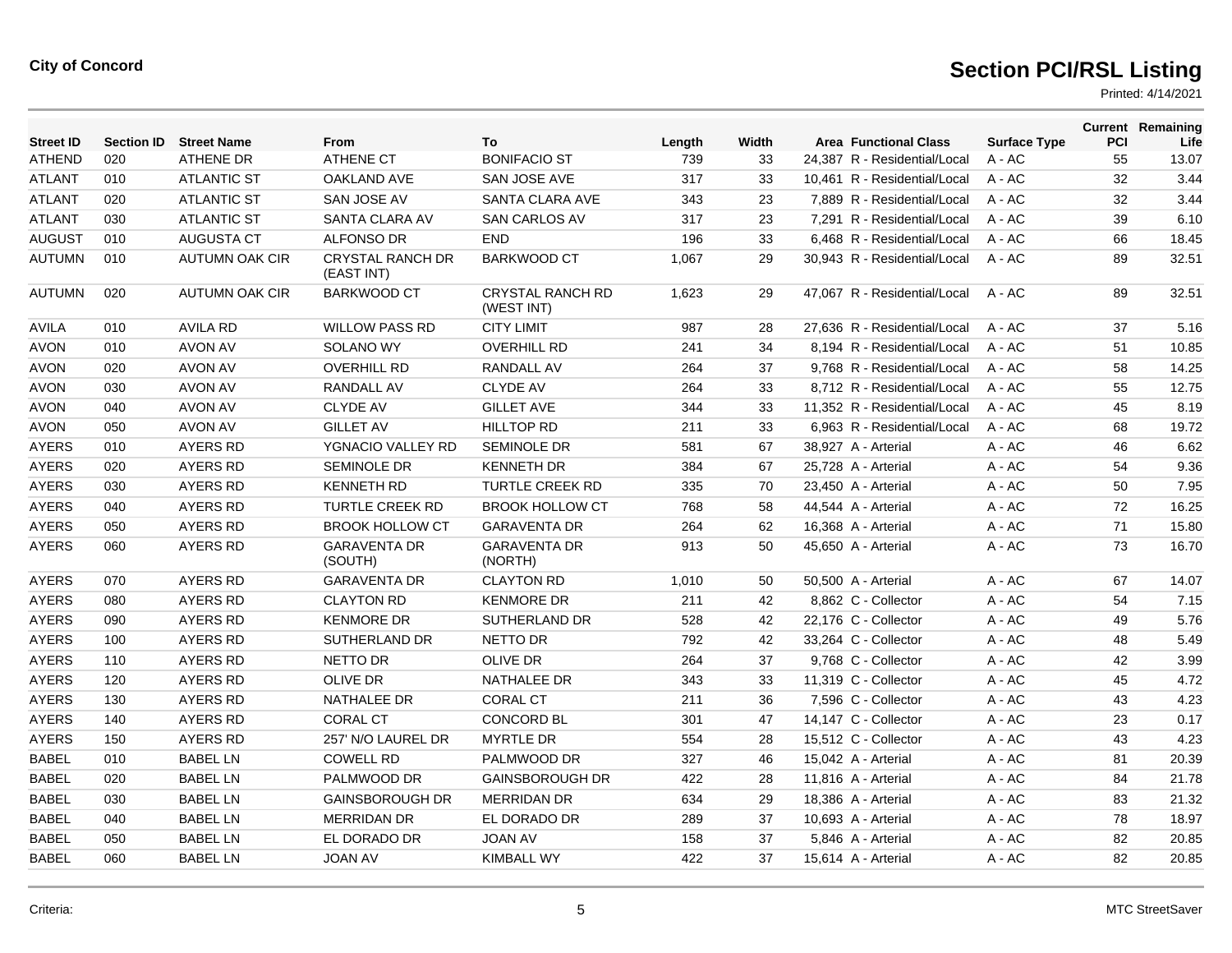| <b>Street ID</b> | <b>Section ID</b> | <b>Street Name</b> | From                | To                  | Length | Width |                      | <b>Area Functional Class</b> | <b>Surface Type</b> | <b>PCI</b> | <b>Current Remaining</b><br>Life |
|------------------|-------------------|--------------------|---------------------|---------------------|--------|-------|----------------------|------------------------------|---------------------|------------|----------------------------------|
| <b>BABEL</b>     | 070               | <b>BABEL LN</b>    | <b>KIMBALL WY</b>   | <b>CLAYTON RD</b>   | 739    | 31    | 22,909 A - Arterial  |                              | A - AC              | 76         | 18.04                            |
| <b>BACON</b>     | 010               | <b>BACON ST</b>    | <b>GRANT ST</b>     | <b>EAST ST</b>      | 670    | 32    |                      | 21,440 R - Residential/Local | O - AC/AC           | 93         | 38.65                            |
| <b>BADGER</b>    | 010               | <b>BADGER LN</b>   | <b>WILDCAT LN</b>   | <b>END</b>          | 153    | 29    |                      | 4,437 R - Residential/Local  | $A - AC$            | 34         | 4.14                             |
| <b>BAILEC</b>    | 010               | <b>BAILEY CT</b>   | <b>BAILEY RD</b>    | <b>END</b>          | 165    | 33    |                      | 5,445 R - Residential/Local  | $A - AC$            | 31         | 2.93                             |
| <b>BAILER</b>    | 010               | <b>BAILEY RD</b>   | <b>CLAYTON RD</b>   | <b>HAKIMI CT</b>    | 939    | 71    | 66.669 A - Arterial  |                              | $A - AC$            | 33         | 2.83                             |
| <b>BAILER</b>    | 020               | <b>BAILEY RD</b>   | <b>HAKIMI CT</b>    | SPRINGWOOD WY       | 964    | 31    | 29,884 A - Arterial  |                              | $A - AC$            | 73         | 16.98                            |
| <b>BAILER</b>    | 030               | <b>BAILEY RD</b>   | SPRINGWOOD WY       | <b>GREENBUSH DR</b> | 792    | 25    | 19,800 A - Arterial  |                              | A - AC              | 70         | 15.63                            |
| <b>BAILER</b>    | 040               | <b>BAILEY RD</b>   | <b>GREENBUSH DR</b> | <b>OLIVE DR</b>     | 158    | 23    | 3,634 A - Arterial   |                              | A - AC              | 64         | 13.05                            |
| <b>BAILER</b>    | 050               | <b>BAILEY RD</b>   | <b>OLIVE DR</b>     | <b>BAILEY CT</b>    | 317    | 23    | 7,291 A - Arterial   |                              | A - AC              | 77         | 18.85                            |
| <b>BAILER</b>    | 060               | <b>BAILEY RD</b>   | <b>BAILEY CT</b>    | LIMEWOOD DR         | 260    | 23    | 5,980 A - Arterial   |                              | $A - AC$            | 60         | 11.44                            |
| <b>BAILER</b>    | 070               | <b>BAILEY RD</b>   | LIMEWOOD DR         | <b>CONCORD BL</b>   | 512    | 25    | 12,800 A - Arterial  |                              | A - AC              | 64         | 13.06                            |
| <b>BAILER</b>    | 080               | <b>BAILEY RD</b>   | <b>CONCORD BL</b>   | <b>TOBI RD</b>      | 475    | 34    | 16,150 A - Arterial  |                              | A - AC              | 68         | 14.75                            |
| <b>BAILER</b>    | 090               | <b>BAILEY RD</b>   | <b>TOBI RD</b>      | MONROE WY           | 289    | 34    | 9,826 A - Arterial   |                              | A - AC              | 65         | 13.47                            |
| <b>BAILER</b>    | 100               | <b>BAILEY RD</b>   | <b>MONROE WY</b>    | <b>LAURA DR</b>     | 592    | 34    | 20,128 A - Arterial  |                              | $A - AC$            | 76         | 18.37                            |
| <b>BAILER</b>    | 110               | <b>BAILEY RD</b>   | <b>LAURA DR</b>     | <b>MYRTLE DR</b>    | 630    | 34    | 21,420 A - Arterial  |                              | $A - AC$            | 85         | 22.54                            |
| <b>BAILER</b>    | 120               | <b>BAILEY RD</b>   | <b>MYRTLE DR</b>    | <b>CITY LIMIT</b>   | 7,920  | 22    | 174,240 A - Arterial |                              | A - AC              | 47         | 6.77                             |
| <b>BAIRD</b>     | 010               | <b>BAIRD CT</b>    | <b>BERMUDA DR</b>   | <b>END</b>          | 264    | 32    |                      | 8,448 R - Residential/Local  | A - AC              | 51         | 10.77                            |
| <b>BAKER</b>     | 010               | <b>BAKER DR</b>    | <b>JERILYNN DR</b>  | N SIXTH ST          | 1,133  | 33    |                      | 37,389 R - Residential/Local | $A - AC$            | 37         | 5.15                             |
| <b>BAKER</b>     | 020               | <b>BAKER DR</b>    | N SIXTH ST          | <b>HOLBROOK DR</b>  | 970    | 33    |                      | 32,010 R - Residential/Local | A - AC              | 33         | 3.64                             |
| <b>BALDWC</b>    | 010               | <b>BALDWIN CT</b>  | <b>BALDWIN DR</b>   | <b>END</b>          | 198    | 33    |                      | 6,534 R - Residential/Local  | A - AC              | 40         | 6.13                             |
| <b>BALDWD</b>    | 010               | <b>BALDWIN DR</b>  | <b>END</b>          | <b>BALDWIN CT</b>   | 350    | 33    |                      | 11,550 R - Residential/Local | A - AC              | 44         | 7.77                             |
| <b>BALDWD</b>    | 020               | <b>BALDWIN DR</b>  | <b>BALDWIN CT</b>   | <b>WREN AV</b>      | 655    | 33    |                      | 21.615 R - Residential/Local | $A - AC$            | 40         | 6.13                             |
| <b>BALES</b>     | 010               | <b>BALES CT</b>    | <b>HAMES DR</b>     | <b>END</b>          | 148    | 33    |                      | 4.884 R - Residential/Local  | $A - AC$            | 38         | 5.35                             |
| <b>BALHAC</b>    | 010               | <b>BALHAN CT</b>   | <b>BALHAN DR</b>    | <b>END</b>          | 441    | 33    |                      | 14,553 R - Residential/Local | A - AC              | 57         | 13.74                            |
| <b>BALHAD</b>    | 010               | <b>BALHAN DR</b>   | LIGHTWOOD DR        | PARK HIGHLAND BL    | 475    | 37    |                      | 17,575 R - Residential/Local | $A - AC$            | 56         | 13.24                            |
| <b>BALHAD</b>    | 020               | <b>BALHAN DR</b>   | PARK HIGHLAND BL    | <b>BALHAN CT</b>    | 264    | 37    |                      | 9.768 R - Residential/Local  | $A - AC$            | 24         | 0.71                             |
| <b>BALHAD</b>    | 030               | <b>BALHAN DR</b>   | <b>BALHAN CT</b>    | <b>CLAYTON RD</b>   | 845    | 37    |                      | 31.265 R - Residential/Local | $A - AC$            | 52         | 11.31                            |
| <b>BALSA</b>     | 010               | <b>BALSA CT</b>    | <b>CRANBROOK WY</b> | <b>END</b>          | 158    | 33    |                      | 5,214 R - Residential/Local  | $A - AC$            | 39         | 5.94                             |
| <b>BAMOO</b>     | 010               | <b>BAMBOO CT</b>   | BOXWOOD DR          | <b>END</b>          | 314    | 33    |                      | 10,362 R - Residential/Local | A - AC              | 34         | 4.21                             |
| <b>BANCRO</b>    | 010               | <b>BANCROFT RD</b> | <b>CITY LIMIT</b>   | <b>ST LOUIS DR</b>  | 581    | 42    |                      | 24,402 R - Residential/Local | A - AC              | 51         | 10.91                            |
| <b>BANCRO</b>    | 020               | <b>BANCROFT RD</b> | <b>ST LOUIS DR</b>  | <b>STIMEL DR</b>    | 317    | 60    |                      | 19.020 R - Residential/Local | $A - AC$            | 73         | 25.92                            |
| <b>BANCRO</b>    | 030               | <b>BANCROFT RD</b> | <b>STIMEL DR</b>    | <b>HOOKSTON RD</b>  | 581    | 34    |                      | 19.754 R - Residential/Local | $A - AC$            | 58         | 14.79                            |
| <b>BANFF</b>     | 010               | <b>BANFF CT</b>    | <b>REDLANDS WY</b>  | <b>END</b>          | 497    | 33    |                      | 16,401 R - Residential/Local | A - AC              | 44         | 7.77                             |
| <b>BANNOC</b>    | 010               | <b>BANNOCK CT</b>  | <b>NUALA ST</b>     | <b>END</b>          | 333    | 33    |                      | 10,989 R - Residential/Local | A - AC              | 68         | 19.64                            |
| <b>BARBER</b>    | 010               | <b>BARBERRY CT</b> | S LARWIN AVE        | <b>END</b>          | 875    | 33    |                      | 28.875 R - Residential/Local | A - AC              | 45         | 8.55                             |
| <b>BARBIS</b>    | 010               | <b>BARBIS WY</b>   | <b>END</b>          | KIMBALL WY          | 587    | 33    |                      | 19.371 R - Residential/Local | A - AC              | 52         | 11.24                            |
|                  |                   |                    |                     |                     |        |       |                      |                              |                     |            |                                  |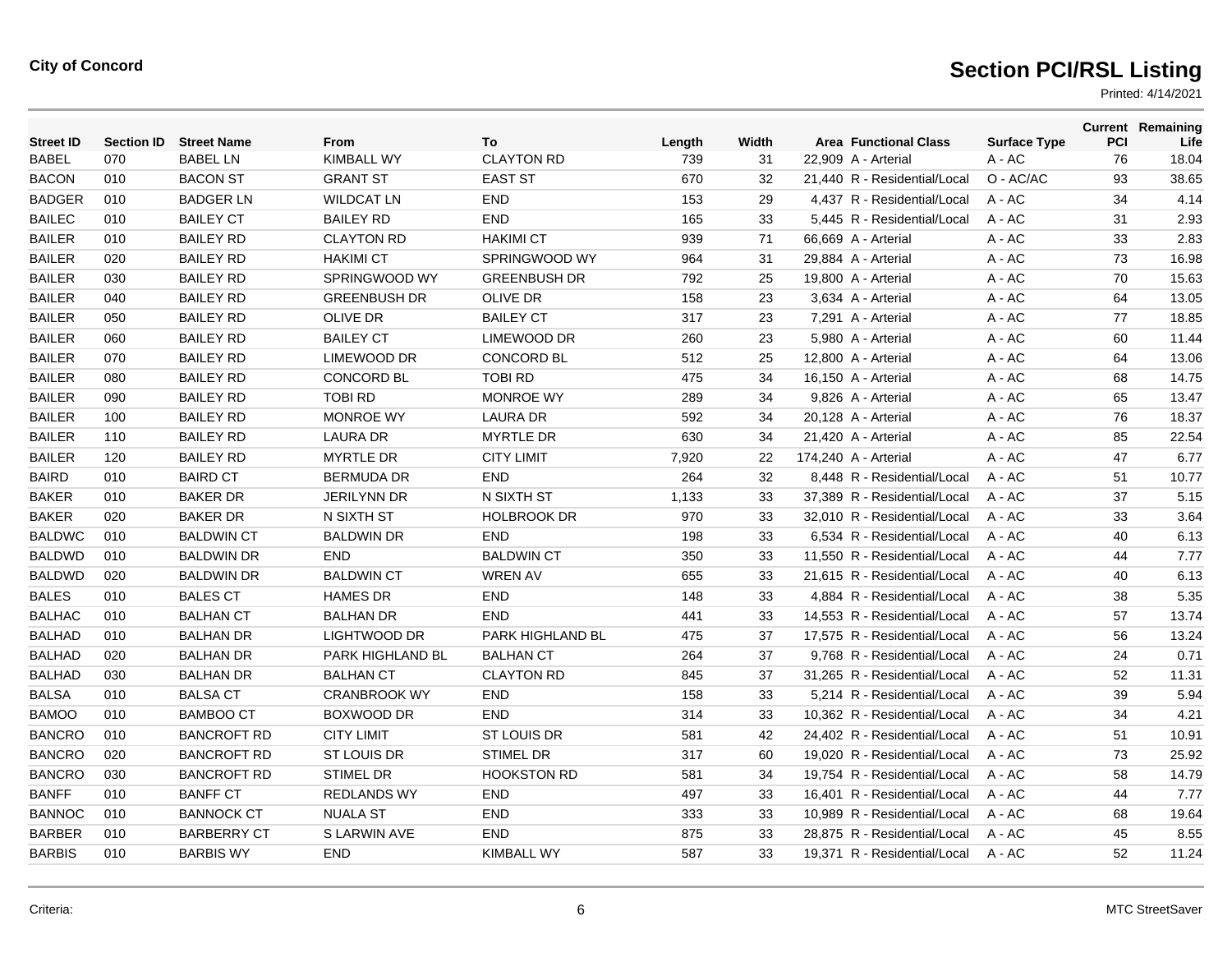| <b>Street ID</b> | <b>Section ID</b> | <b>Street Name</b>   | From                   | To                     | Length | Width | <b>Area Functional Class</b> | <b>Surface Type</b> | PCI | <b>Current Remaining</b><br>Life |
|------------------|-------------------|----------------------|------------------------|------------------------|--------|-------|------------------------------|---------------------|-----|----------------------------------|
| <b>BARBIS</b>    | 020               | <b>BARBIS WY</b>     | <b>KIMBALL WY</b>      | <b>GERALD DR</b>       | 195    | 27    | 5,265 R - Residential/Local  | A - AC              | 67  | 19.07                            |
| <b>BARBIS</b>    | 030               | <b>BARBIS WY</b>     | <b>GERALD DR</b>       | <b>CLAYTON RD</b>      | 475    | 27    | 12,825 R - Residential/Local | A - AC              | 49  | 9.87                             |
| <b>BARKWO</b>    | 010               | <b>BARKWOOD CT</b>   | AUTUMN OAK CIR         | <b>CUL DE SAC</b>      | 362    | 29    | 10,498 R - Residential/Local | $A - AC$            | 89  | 32.41                            |
| <b>BARRIN</b>    | 010               | <b>BARRINGTON DR</b> | <b>LANCASHIRE DR</b>   | <b>GAINSBOROUGH DR</b> | 1,050  | 33    | 34,650 R - Residential/Local | $A - AC$            | 57  | 13.71                            |
| <b>BARRYD</b>    | 010               | <b>BARRYMORE DR</b>  | OAK GROVE RD           | <b>BARRYMORE PL</b>    | 950    | 37    | 35,150 R - Residential/Local | A - AC              | 47  | 9.37                             |
| <b>BARRYD</b>    | 020               | <b>BARRYMORE DR</b>  | <b>BARRYMORE PL</b>    | <b>SURREY PL</b>       | 211    | 37    | 7,807 R - Residential/Local  | $A - AC$            | 47  | 9.37                             |
| <b>BARRYD</b>    | 030               | <b>BARRYMORE DR</b>  | <b>SURREY PL</b>       | <b>MCKEAN DR</b>       | 245    | 37    | 9.065 R - Residential/Local  | $A - AC$            | 42  | 7.23                             |
| <b>BARRYP</b>    | 010               | <b>BARRYMORE PL</b>  | <b>BARRYMORE DR</b>    | <b>END</b>             | 145    | 33    | 4,785 R - Residential/Local  | $A - AC$            | 47  | 9.37                             |
| <b>BASSEC</b>    | 010               | <b>BASSETT CT</b>    | <b>BASSET DR</b>       | <b>END</b>             | 125    | 33    | 4,125 R - Residential/Local  | A - AC              | 48  | 9.49                             |
| <b>BASSED</b>    | 010               | <b>BASSETT DR</b>    | <b>END</b>             | <b>SPANIEL CT</b>      | 250    | 33    | 8.250 R - Residential/Local  | $A - AC$            | 46  | 8.62                             |
| <b>BASSED</b>    | 020               | <b>BASSETT DR</b>    | <b>SPANIEL CT</b>      | <b>BOXER BL</b>        | 264    | 33    | 8.712 R - Residential/Local  | $A - AC$            | 48  | 9.49                             |
| <b>BASSED</b>    | 030               | <b>BASSETT DR</b>    | <b>BOXER BL</b>        | <b>BASSETT CT</b>      | 211    | 33    | 6,963 R - Residential/Local  | A - AC              | 36  | 4.96                             |
| <b>BASSED</b>    | 040               | <b>BASSETT DR</b>    | <b>BASSETT CT</b>      | <b>CLAYTON RD</b>      | 370    | 33    | 12,210 R - Residential/Local | A - AC              | 46  | 8.62                             |
| <b>BASSWO</b>    | 010               | <b>BASSWOOD PL</b>   | PEPPERRIDGE WY         | <b>END</b>             | 240    | 33    | 7,920 R - Residential/Local  | A - AC              | 57  | 13.74                            |
| <b>BATES</b>     | 010               | <b>BATES AV</b>      | <b>END</b>             | <b>NELSON AV</b>       | 581    | 49    | 28,469 R - Residential/Local | $A - AC$            | 73  | 22.52                            |
| <b>BATES</b>     | 020               | <b>BATES AV</b>      | <b>NELSON AV</b>       | <b>MASON CR (WEST)</b> | 817    | 49    | 40,033 R - Residential/Local | A - AC              | 64  | 17.23                            |
| <b>BATES</b>     | 030               | <b>BATES AV</b>      | <b>MASON CR (WEST)</b> | <b>MASON CR (EAST)</b> | 634    | 49    | 31,066 R - Residential/Local | A - AC              | 78  | 25.71                            |
| <b>BATES</b>     | 040               | <b>BATES AV</b>      | <b>MASON CR (EAST)</b> | <b>INDUSTRIAL WY</b>   | 1,373  | 49    | 67.277 R - Residential/Local | $A - AC$            | 59  | 15.07                            |
| <b>BATES</b>     | 050               | <b>BATES AV</b>      | <b>INDUSTRIAL WY</b>   | <b>FORNI DR</b>        | 581    | 49    | 28,469 R - Residential/Local | $A - AC$            | 52  | 11.62                            |
| <b>BATES</b>     | 060               | <b>BATES AV</b>      | <b>FORNI DR</b>        | <b>FOLSOM CT</b>       | 158    | 49    | 7,742 R - Residential/Local  | A - AC              | 68  | 19.51                            |
| <b>BATES</b>     | 070               | <b>BATES AV</b>      | <b>FOLSOM CT</b>       | <b>COMMERCIAL CR</b>   | 528    | 49    | 25,872 R - Residential/Local | A - AC              | 58  | 14.55                            |
| <b>BATES</b>     | 080               | <b>BATES AV</b>      | <b>COMMERCIAL CR</b>   | <b>SPRIG DR</b>        | 211    | 49    | 10.339 R - Residential/Local | $A - AC$            | 59  | 15.07                            |
| <b>BATES</b>     | 090               | <b>BATES AV</b>      | <b>SPRIG DR</b>        | <b>MALLARD DR</b>      | 475    | 57    | 27,075 R - Residential/Local | A - AC              | 58  | 14.55                            |
| <b>BATES</b>     | 100               | <b>BATES AV</b>      | <b>MALLARD DR</b>      | PT CHICAGO HWY         | 990    | 53    | 52.470 R - Residential/Local | $A - AC$            | 53  | 11.79                            |
| <b>BAXTER</b>    | 010               | <b>BAXTER CT</b>     | KIRKWOOD DR            | <b>END</b>             | 317    | 33    | 10.461 R - Residential/Local | $A - AC$            | 36  | 4.96                             |
| <b>BAYVCR</b>    | 010               | <b>BAYVIEW CR</b>    | ST GEORGE DR           | PANORAMIC DR           | 422    | 33    | 13,926 R - Residential/Local | A - AC              | 37  | 5.18                             |
| <b>BAYVCR</b>    | 020               | <b>BAYVIEW CR</b>    | PANORAMIC DR           | <b>RIVERVIEW DR</b>    | 347    | 33    | 11,451 R - Residential/Local | A - AC              | 31  | 2.92                             |
| <b>BAYVCR</b>    | 030               | <b>BAYVIEW CR</b>    | <b>RIVERVIEW DR</b>    | <b>RIVERVIEW DR</b>    | 1,690  | 33    | 55,770 R - Residential/Local | $A - AC$            | 36  | 4.75                             |
| <b>BAYVCR</b>    | 040               | <b>BAYVIEW CR</b>    | <b>RIVERVIEW DR</b>    | PANORAMIC DR           | 257    | 33    | 8,481 R - Residential/Local  | $A - AC$            | 48  | 9.51                             |
| <b>BAYVCT</b>    | 010               | <b>BAYVIEW CT</b>    | <b>BAYVIEW CR</b>      | <b>END</b>             | 180    | 33    | 5,940 R - Residential/Local  | A - AC              | 47  | 9.32                             |
| <b>BAYWOC</b>    | 010               | <b>BAYWOOD CT</b>    | BAYWOOD DR             | <b>END</b>             | 195    | 33    | 6,435 R - Residential/Local  | $A - AC$            | 32  | 3.30                             |
| <b>BAYWOD</b>    | 010               | BAYWOOD DR           | <b>WILSON LN</b>       | <b>WOODSON CT</b>      | 211    | 33    | 6,963 R - Residential/Local  | A - AC              | 24  | 0.53                             |
| <b>BAYWOD</b>    | 020               | BAYWOOD DR           | WOODSON CT             | <b>BAYWOOD CT</b>      | 250    | 33    | 8,250 R - Residential/Local  | $A - AC$            | 30  | 2.58                             |
| <b>BAYWOD</b>    | 030               | BAYWOOD DR           | <b>BAYWOOD CT</b>      | <b>GLAZIER DR</b>      | 792    | 33    | 26,136 R - Residential/Local | A - AC              | 23  | 0.21                             |
| <b>BEACH</b>     | 010               | <b>BEACH ST</b>      | PRIVATE ROAD           | <b>SALVIO ST</b>       | 159    | 32    | 5,088 R - Residential/Local  | A - AC              | 50  | 10.65                            |
| <b>BEACH</b>     | 020               | <b>BEACH ST</b>      | <b>SALVIO ST</b>       | PACHECO ST             | 458    | 29    | 13.282 R - Residential/Local | $A - AC$            | 40  | 6.34                             |
|                  |                   |                      |                        |                        |        |       |                              |                     |     |                                  |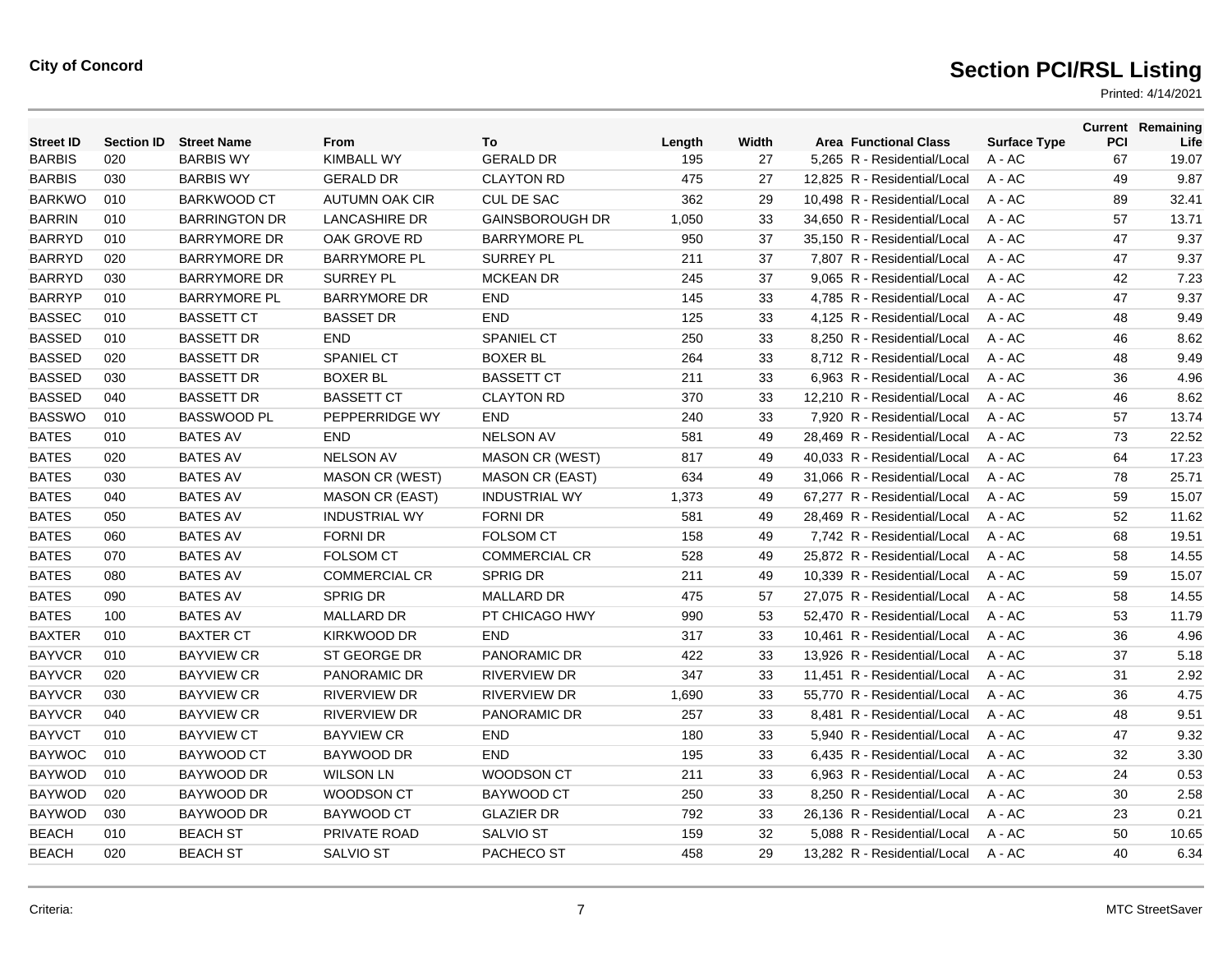| <b>Street ID</b> | <b>Section ID</b> | <b>Street Name</b>  | From                   | To                     | Length | Width | <b>Area Functional Class</b> | <b>Surface Type</b> | <b>PCI</b> | <b>Current Remaining</b><br>Life |
|------------------|-------------------|---------------------|------------------------|------------------------|--------|-------|------------------------------|---------------------|------------|----------------------------------|
| <b>BEACH</b>     | 030               | <b>BEACH ST</b>     | PACHECO ST             | <b>BONAFACIO ST</b>    | 241    | 29    | 6,989 R - Residential/Local  | A - AC              | 40         | 6.34                             |
| <b>BECKHA</b>    | 010               | <b>BECKHAM CT</b>   | ALRO AV                | <b>END</b>             | 285    | 33    | 9,405 R - Residential/Local  | A - AC              | 70         | 20.67                            |
| <b>BECKNE</b>    | 010               | <b>BECKNER CT</b>   | <b>MENDOCINO DR</b>    | <b>END</b>             | 482    | 33    | 15,906 R - Residential/Local | $A - AC$            | 40         | 6.13                             |
| <b>BEDFOR</b>    | 010               | <b>BEDFORD RD</b>   | <b>LEXINGTON RD</b>    | <b>BELMONT RD</b>      | 488    | 26    | 12.688 R - Residential/Local | $A - AC$            | 31         | 3.07                             |
| <b>BEECHC</b>    | 010               | BEECHWOOD CT        | BEECHWOOD DR           | <b>END</b>             | 132    | 33    | 4,356 R - Residential/Local  | A - AC              | 36         | 4.96                             |
| <b>BEECHD</b>    | 010               | BEECHWOOD DR        | <b>LANDANA DR</b>      | <b>MANZANITA DR</b>    | 335    | 33    | 11,055 R - Residential/Local | $A - AC$            | 42         | 6.94                             |
| <b>BEECHD</b>    | 020               | BEECHWOOD DR        | <b>MANZANITA DR</b>    | PIEDMONT DR            | 525    | 33    | 17,325 R - Residential/Local | $A - AC$            | 46         | 8.62                             |
| <b>BEECHD</b>    | 030               | BEECHWOOD DR        | PIEDMONT DR            | LYNWOOD DR             | 435    | 33    | 14.355 R - Residential/Local | $A - AC$            | 40         | 6.13                             |
| <b>BEECHD</b>    | 040               | BEECHWOOD DR        | LYNWOOD DR             | BEECHWOOD CT           | 335    | 33    | 11,055 R - Residential/Local | A - AC              | 36         | 4.96                             |
| <b>BEECHD</b>    | 050               | BEECHWOOD DR        | BEECHWOOD CT           | <b>END</b>             | 130    | 33    | 4,290 R - Residential/Local  | A - AC              | 40         | 6.13                             |
| <b>BEEGUM</b>    | 010               | <b>BEEGUM CT</b>    | <b>LYON CR</b>         | <b>END</b>             | 114    | 33    | 3,762 R - Residential/Local  | A - AC              | 62         | 16.23                            |
| <b>BELAIR</b>    | 010               | <b>BEL AIR DR</b>   | <b>TREAT BL</b>        | <b>MELODY DR</b>       | 1,118  | 36    | 40.248 R - Residential/Local | $A - AC$            | 31         | 3.04                             |
| <b>BELAIR</b>    | 020               | <b>BEL AIR DR</b>   | <b>MELODY DR</b>       | <b>CLAYTON RD</b>      | 515    | 37    | 19,055 R - Residential/Local | A - AC              | 34         | 4.14                             |
| <b>BELANN</b>    | 010               | <b>BELANN CT</b>    | <b>MINERT RD</b>       | <b>END</b>             | 275    | 33    | 9,075 R - Residential/Local  | A - AC              | 36         | 4.84                             |
| <b>BELDIN</b>    | 010               | <b>BELDING CT</b>   | <b>OLIVE DR</b>        | <b>END</b>             | 237    | 33    | 7,821 R - Residential/Local  | A - AC              | 70         | 20.67                            |
| <b>BELLWC</b>    | 010               | <b>BELLWOOD CT</b>  | LYNWOOD DR             | <b>END</b>             | 377    | 33    | 12,441 R - Residential/Local | A - AC              | 40         | 6.13                             |
| <b>BELLWD</b>    | 010               | BELLWOOD DR         | <b>MANZANITA DR</b>    | <b>KENWOOD DR</b>      | 575    | 33    | 18,975 R - Residential/Local | A - AC              | 48         | 9.49                             |
| <b>BELLWD</b>    | 020               | <b>BELLWOOD DR</b>  | <b>KENWOOD DR</b>      | LYNWOOD DR             | 264    | 33    | 8,712 R - Residential/Local  | A - AC              | 46         | 8.62                             |
| <b>BELMON</b>    | 010               | <b>BELMONT RD</b>   | <b>MEADOW LN</b>       | <b>WALTHAM RD</b>      | 300    | 28    | 8,400 R - Residential/Local  | $A - AC$            | 52         | 11.80                            |
| <b>BELMON</b>    | 020               | <b>BELMONT RD</b>   | <b>WALTHAM RD</b>      | <b>LEXIINGTON RD</b>   | 317    | 28    | 8.876 R - Residential/Local  | $A - AC$            | 37         | 5.45                             |
| <b>BELMON</b>    | 030               | <b>BELMONT RD</b>   | <b>LEXINGTON RD</b>    | <b>BEDFORD RD</b>      | 845    | 28    | 23,660 R - Residential/Local | A - AC              | 38         | 5.85                             |
| <b>BELMON</b>    | 040               | <b>BELMONT RD</b>   | <b>BEDFORD RD</b>      | <b>ARLINGTON RD</b>    | 317    | 28    | 8,876 R - Residential/Local  | A - AC              | 36         | 5.04                             |
| <b>BELMON</b>    | 050               | <b>BELMONT RD</b>   | <b>ARLINGTON RD</b>    | <b>WALTHAM RD</b>      | 475    | 28    | 13,300 R - Residential/Local | $A - AC$            | 40         | 6.26                             |
| <b>BELMON</b>    | 060               | <b>BELMONT RD</b>   | <b>WALTHAM RD</b>      | <b>MARKET ST</b>       | 317    | 28    | 8.876 R - Residential/Local  | $A - AC$            | 34         | 4.26                             |
| <b>BENBOW</b>    | 010               | <b>BENBOW CT</b>    | <b>BISHOP DR</b>       | <b>END</b>             | 437    | 33    | 14,421 R - Residential/Local | A - AC              | 54         | 12.22                            |
| <b>BENNET</b>    | 010               | <b>BENNETT WY</b>   | <b>HURON DR</b>        | <b>WOODHAVEN LN</b>    | 370    | 33    | 12,210 R - Residential/Local | A - AC              | 37         | 5.18                             |
| <b>BENNET</b>    | 020               | <b>BENNETT WY</b>   | <b>WOODHAVEN LN</b>    | <b>MORETTI DR</b>      | 370    | 33    | 12,210 R - Residential/Local | A - AC              | 42         | 7.15                             |
| <b>BENTTR</b>    | 010               | <b>BENT TREE LN</b> | <b>END</b>             | <b>CHELSEA WY</b>      | 211    | 29    | 6.119 R - Residential/Local  | $A - AC$            | 55         | 12.68                            |
| <b>BENTTR</b>    | 020               | <b>BENT TREE LN</b> | CHELSEA WY             | <b>BIRCH BARK RD</b>   | 308    | 29    | 8,932 R - Residential/Local  | $A - AC$            | 50         | 10.32                            |
| BENTTR           | 030               | <b>BENT TREE LN</b> | <b>BIRCH BARK RD</b>   | <b>MARSH MEADOW WY</b> | 460    | 29    | 13,340 R - Residential/Local | A - AC              | 55         | 12.68                            |
| <b>BENTTR</b>    | 040               | <b>BENT TREE LN</b> | <b>MARSH MEADOW WY</b> | <b>TURTLE CREEK RD</b> | 140    | 29    | 4,060 R - Residential/Local  | A - AC              | 53         | 11.72                            |
| <b>BENTLY</b>    | 010               | <b>BENTLEY ST</b>   | <b>BANCROFT RD</b>     | <b>MOHR LN</b>         | 1,882  | 33    | 62,106 R - Residential/Local | A - AC              | 49         | 9.86                             |
| <b>BENTON</b>    | 010               | <b>BENTON ST</b>    | <b>HURON DR</b>        | E OLIVERA RD           | 739    | 33    | 24,387 R - Residential/Local | A - AC              | 24         | 0.51                             |
| <b>BERKSH</b>    | 010               | <b>BERKSHIRE PL</b> | <b>MCKEAN DR</b>       | <b>END</b>             | 240    | 33    | 7,920 R - Residential/Local  | A - AC              | 39         | 6.01                             |
| <b>BERMUC</b>    | 010               | <b>BERMUDA CT</b>   | <b>BERMUDA DR</b>      | <b>END</b>             | 106    | 32    | 3.392 R - Residential/Local  | A - AC              | 78         | 25.80                            |
| <b>BERMUD</b>    | 010               | <b>BERMUDA DR</b>   | <b>MOUNTBATTEN CT</b>  | <b>BAIRD CT</b>        | 244    | 34    | 8.296 R - Residential/Local  | $A - AC$            | 71         | 21.43                            |
|                  |                   |                     |                        |                        |        |       |                              |                     |            |                                  |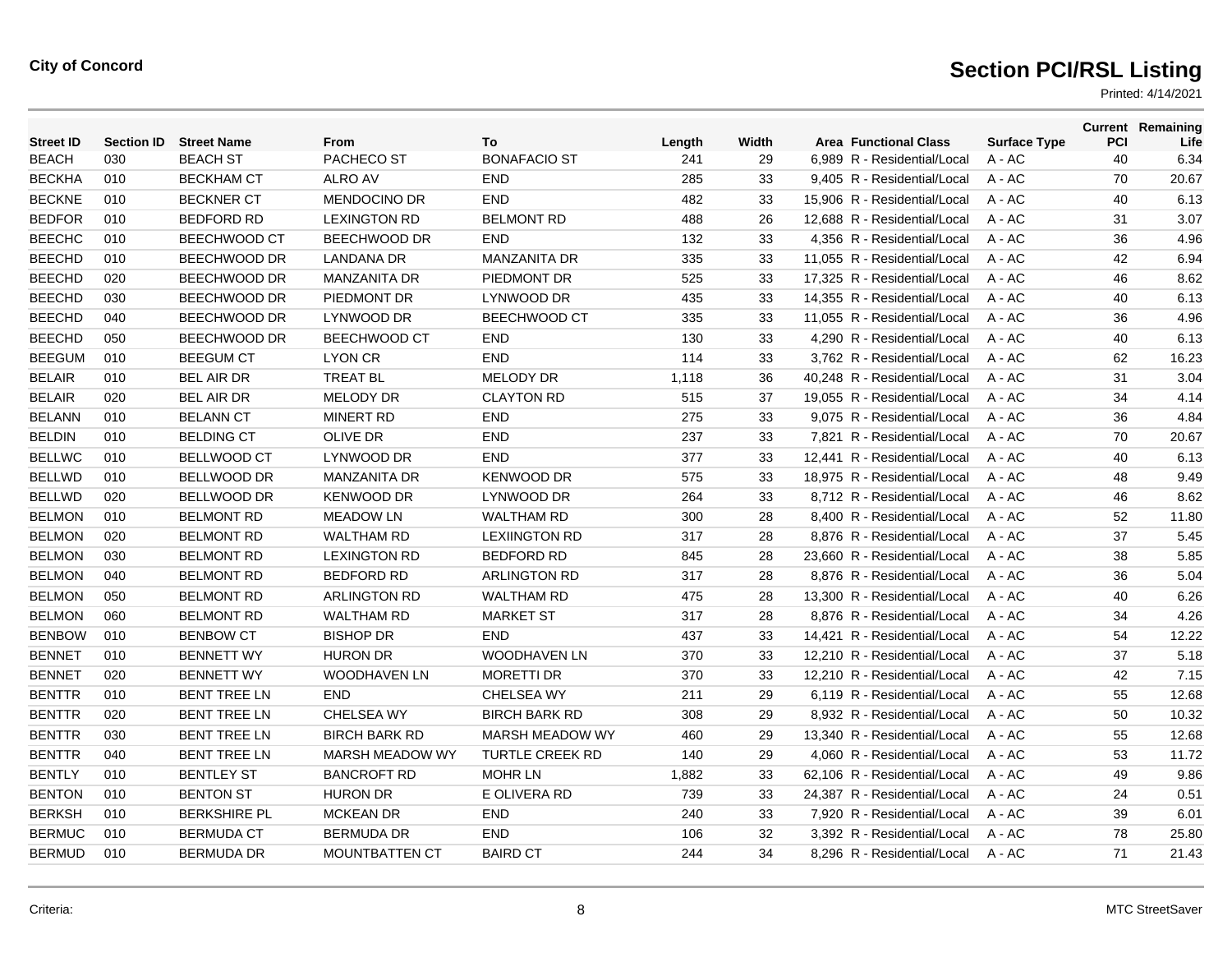| <b>Street ID</b> | <b>Section ID</b> | <b>Street Name</b>   | From                    | To                       | Length | Width | <b>Area Functional Class</b> | <b>Surface Type</b> | <b>PCI</b> | <b>Current Remaining</b><br>Life |
|------------------|-------------------|----------------------|-------------------------|--------------------------|--------|-------|------------------------------|---------------------|------------|----------------------------------|
| <b>BERMUD</b>    | 020               | BERMUDA DR           | <b>BAIRD CT</b>         | <b>HOOKSTON RD</b>       | 264    | 34    | 8,976 R - Residential/Local  | A - AC              | 79         | 26.44                            |
| <b>BERMUD</b>    | 030               | <b>BERMUDA DR</b>    | <b>HOOKSTON RD</b>      | <b>STRATHMORE CT</b>     | 264    | 34    | 8,976 R - Residential/Local  | A - AC              | 36         | 4.88                             |
| <b>BERMUD</b>    | 040               | <b>BERMUDA DR</b>    | <b>STRATHMORE CT</b>    | ABERDEEN CT              | 257    | 34    | 8,738 R - Residential/Local  | $A - AC$            | 54         | 12.19                            |
| <b>BERMUD</b>    | 050               | <b>BERMUDA DR</b>    | ABERDEEN CT             | <b>HAMPSHIRE CT</b>      | 346    | 34    | 11.764 R - Residential/Local | $A - AC$            | 51         | 10.77                            |
| <b>BERMUD</b>    | 060               | <b>BERMUDA DR</b>    | <b>HAMPSHIRE CT</b>     | <b>EDINBURGH CT</b>      | 264    | 34    | 8,976 R - Residential/Local  | A - AC              | 75         | 23.90                            |
| <b>BERMUD</b>    | 070               | <b>BERMUDA DR</b>    | <b>EDINBURGH CT</b>     | <b>STIMEL DR</b>         | 358    | 34    | 12,172 R - Residential/Local | $A - AC$            | 73         | 22.65                            |
| <b>BERRYC</b>    | 010               | BERRYWOOD CT         | <b>OLIVE DR</b>         | <b>END</b>               | 238    | 33    | 7,854 R - Residential/Local  | $A - AC$            | 70         | 21.03                            |
| <b>BERRYD</b>    | 010               | BERRYWOOD DR         | <b>OLIVE DR</b>         | <b>PIZZIMENTI CT</b>     | 264    | 33    | 8.712 R - Residential/Local  | $A - AC$            | 84         | 29.80                            |
| <b>BERRYD</b>    | 020               | BERRYWOOD DR         | PIZZIMENTI CT           | LIMEWOOD DR              | 264    | 33    | 8,712 R - Residential/Local  | A - AC              | 75         | 23.97                            |
| <b>BERRYD</b>    | 030               | BERRYWOOD DR         | LIMEWOOD DR             | <b>CLAYCORD AV</b>       | 370    | 33    | 12,210 R - Residential/Local | A - AC              | 64         | 17.21                            |
| <b>BERRYD</b>    | 040               | BERRYWOOD DR         | <b>CLAYCORD AV</b>      | <b>CONCORD BL</b>        | 158    | 36    | 5,688 R - Residential/Local  | A - AC              | 76         | 24.66                            |
| <b>BERTRA</b>    | 010               | <b>BERTRAM CT</b>    | <b>GEHRINGER DR</b>     | <b>END</b>               | 379    | 33    | 12,507 R - Residential/Local | $A - AC$            | 69         | 20.39                            |
| <b>BETHAC</b>    | 010               | <b>BETHANY CT</b>    | <b>BETHANY LN</b>       | <b>END</b>               | 225    | 33    | 7,425 R - Residential/Local  | A - AC              | 60         | 15.16                            |
| <b>BETHAL</b>    | 010               | <b>BETHANY LN</b>    | <b>TREAT BL</b>         | <b>WALNUT SHADOWS CT</b> | 370    | 38    | 14,060 R - Residential/Local | A - AC              | 73         | 22.61                            |
| <b>BETHAL</b>    | 020               | <b>BETHANY LN</b>    | WALNUT SHADOWS CT       | <b>END</b>               | 106    | 38    | 4,028 R - Residential/Local  | $A - AC$            | 56         | 13.12                            |
| <b>BETHAL</b>    | 030               | <b>BETHANY LN</b>    | <b>BETHANY CT</b>       | <b>SMITH LN</b>          | 264    | 33    | 8,712 R - Residential/Local  | $A - AC$            | 49         | 10.27                            |
| <b>BIGPIN</b>    | 010               | <b>BIG PINE LN</b>   | <b>BIRCH BARK RD</b>    | <b>TURTLE CREEK RD</b>   | 211    | 29    | 6,119 R - Residential/Local  | A - AC              | 50         | 10.32                            |
| BILLIN           | 010               | <b>BILLINGS RD</b>   | <b>CONCORD BL</b>       | <b>END</b>               | 311    | 33    | 10,263 R - Residential/Local | A - AC              | 40         | 6.46                             |
| <b>BILLY</b>     | 010               | <b>BILLY LN</b>      | THUNDERBIRD DR          | <b>END</b>               | 106    | 34    | 3,604 R - Residential/Local  | $A - AC$            | 67         | 18.94                            |
| <b>BIRCH</b>     | 010               | <b>BIRCH AV</b>      | <b>FAIRFIELD AV</b>     | <b>MT VIEW DR</b>        | 211    | 23    | 4.853 R - Residential/Local  | $A - AC$            | 74         | 23.35                            |
| <b>BIRCH</b>     | 020               | <b>BIRCH AV</b>      | <b>MT VIEW DR</b>       | <b>HEMLOCK AV</b>        | 264    | 23    | 6,072 R - Residential/Local  | $A - AC$            | 45         | 8.19                             |
| <b>BIRCH</b>     | 030               | <b>BIRCH AV</b>      | <b>HEMLOCK AV</b>       | <b>UPLAND DR</b>         | 211    | 23    | 4,853 R - Residential/Local  | $A - AC$            | 46         | 8.62                             |
| <b>BIRCH</b>     | 040               | <b>BIRCH AV</b>      | <b>UPLAND DR</b>        | <b>HICKORY DR</b>        | 264    | 23    | 6,072 R - Residential/Local  | $A - AC$            | 43         | 7.35                             |
| <b>BIRCHB</b>    | 010               | <b>BIRCH BARK RD</b> | <b>SUSSEX WY</b>        | <b>FAWN LN</b>           | 311    | 33    | 10.263 R - Residential/Local | $A - AC$            | 52         | 11.24                            |
| <b>BIRCHB</b>    | 020               | <b>BIRCH BARK RD</b> | <b>FAWN LN</b>          | MORNINGVIEW CT           | 100    | 29    | 2,900 R - Residential/Local  | $A - AC$            | 51         | 10.78                            |
| <b>BIRCHB</b>    | 030               | <b>BIRCH BARK RD</b> | <b>MORNINGVIEW CT</b>   | <b>SPRINGVIEW CT</b>     | 245    | 29    | 7,105 R - Residential/Local  | A - AC              | 51         | 10.78                            |
| <b>BIRCHB</b>    | 040               | <b>BIRCH BARK RD</b> | <b>SPRINGVIEW CT</b>    | <b>PINEVIEW LN</b>       | 142    | 29    | 4,118 R - Residential/Local  | A - AC              | 45         | 8.55                             |
| <b>BIRCHB</b>    | 050               | <b>BIRCH BARK RD</b> | <b>PINEVIEW LN</b>      | <b>BIG PINE LN</b>       | 275    | 29    | 7.975 R - Residential/Local  | $A - AC$            | 45         | 8.55                             |
| <b>BIRCHB</b>    | 060               | <b>BIRCH BARK RD</b> | <b>BIG PINE LN</b>      | SPRING VALLEY WY         | 140    | 29    | 4,060 R - Residential/Local  | $A - AC$            | 59         | 14.69                            |
| <b>BIRCHB</b>    | 070               | <b>BIRCH BARK RD</b> | <b>SPRING VALLEY WY</b> | <b>GOLDEN LEAF WY</b>    | 309    | 29    | 8,961 R - Residential/Local  | A - AC              | 48         | 9.42                             |
| <b>BIRCHB</b>    | 080               | <b>BIRCH BARK RD</b> | <b>GOLDEN LEAF WY</b>   | <b>MEADOW GLEN WY</b>    | 245    | 29    | 7,105 R - Residential/Local  | A - AC              | 41         | 6.87                             |
| <b>BIRCHB</b>    | 090               | <b>BIRCH BARK RD</b> | <b>MEADOW GLEN WY</b>   | <b>BENT TREE LN</b>      | 187    | 29    | 5,423 R - Residential/Local  | A - AC              | 55         | 12.68                            |
| <b>BIRCHW</b>    | 010               | <b>BIRCHWOOD CT</b>  | LYNWOOD DR              | <b>END</b>               | 201    | 33    | 6,633 R - Residential/Local  | A - AC              | 50         | 10.39                            |
| <b>BISHOC</b>    | 010               | <b>BISHOP CT</b>     | <b>BISHOP DR</b>        | <b>END</b>               | 422    | 33    | 13,926 R - Residential/Local | A - AC              | 70         | 20.67                            |
| <b>BISHOD</b>    | 010               | <b>BISHOP DR</b>     | SPRINGWOOD WY           | <b>BISHOP CT</b>         | 240    | 33    | 7.920 R - Residential/Local  | A - AC              | 81         | 27.70                            |
| <b>BISHOD</b>    | 020               | <b>BISHOP DR</b>     | <b>BISHOP CT</b>        | <b>BENBOW CT</b>         | 260    | 33    | 8.580 R - Residential/Local  | $A - AC$            | 79         | 26.18                            |
|                  |                   |                      |                         |                          |        |       |                              |                     |            |                                  |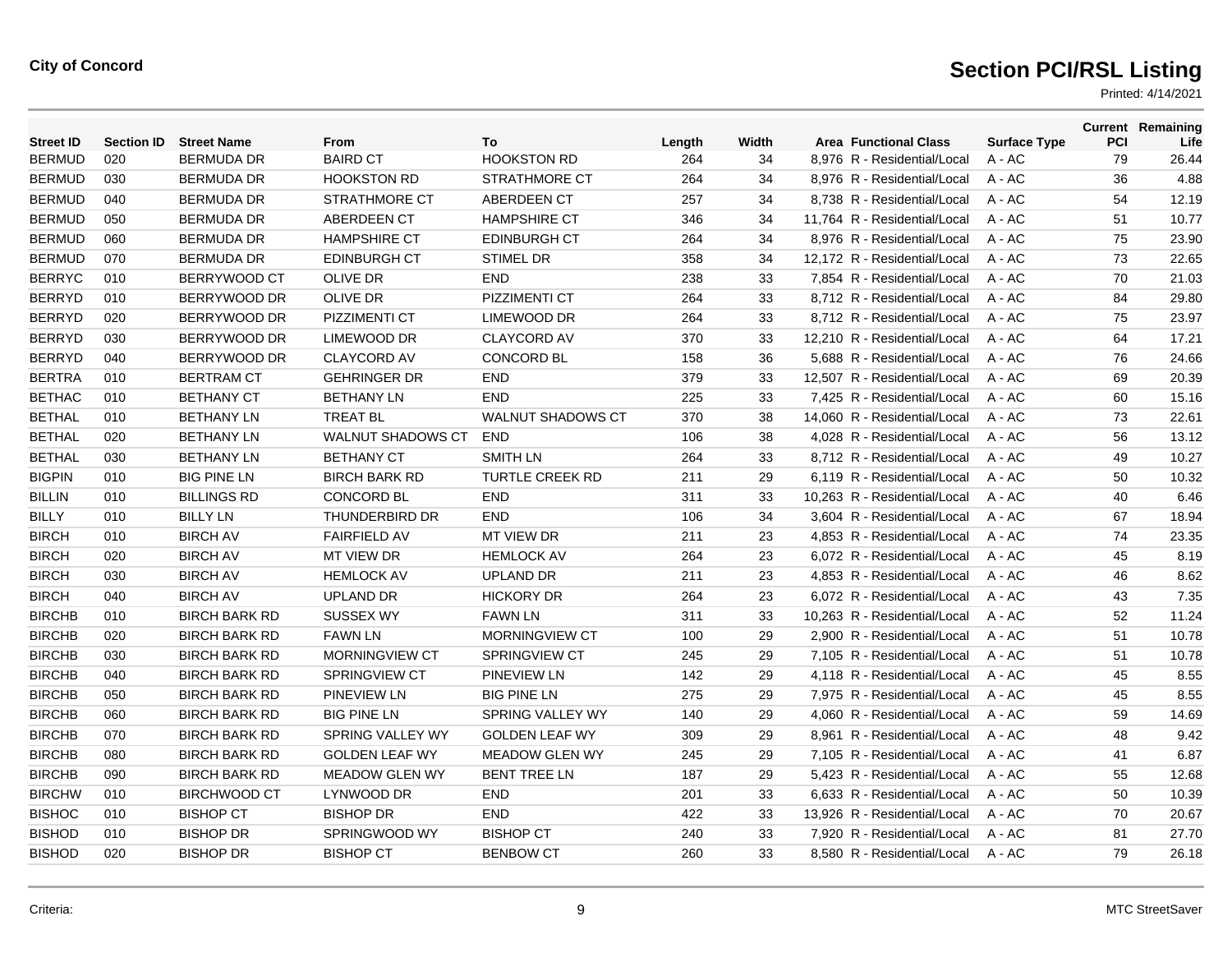| <b>Street ID</b> | <b>Section ID</b> | <b>Street Name</b>     | From                  | To                    | Length | Width | <b>Area Functional Class</b> | <b>Surface Type</b> | <b>PCI</b> | <b>Current Remaining</b><br>Life |
|------------------|-------------------|------------------------|-----------------------|-----------------------|--------|-------|------------------------------|---------------------|------------|----------------------------------|
| <b>BISHOD</b>    | 030               | <b>BISHOP DR</b>       | <b>BENBOW CT</b>      | <b>GREENBUSH DR</b>   | 260    | 33    | 8.580 R - Residential/Local  | $A - AC$            | 78         | 25.64                            |
| <b>BISHOD</b>    | 040               | <b>BISHOP DR</b>       | <b>GREENBUSH DR</b>   | <b>CLINTON DR</b>     | 211    | 33    | 6,963 R - Residential/Local  | $A - AC$            | 75         | 24.00                            |
| <b>BISHOD</b>    | 050               | <b>BISHOP DR</b>       | <b>CLINTON DR</b>     | <b>ELMHURST LN</b>    | 880    | 33    | 29,040 R - Residential/Local | $A - AC$            | 76         | 24.55                            |
| <b>BISHOD</b>    | 060               | <b>BISHOP DR</b>       | <b>ELMHURST LN</b>    | <b>CONCORD BL</b>     | 106    | 47    | 4,982 R - Residential/Local  | $A - AC$            | 71         | 21.22                            |
| <b>BISSO</b>     | 010               | <b>BISSO LN</b>        | <b>CONCORD AV</b>     | <b>GASOLINE ALLEY</b> | 1,105  | 37    | 40.885 R - Residential/Local | $A - AC$            | 60         | 15.24                            |
| <b>BISSO</b>     | 020               | <b>BISSO LN</b>        | <b>GASOLINE ALLEY</b> | <b>STANWELL DR</b>    | 1,312  | 44    | 57,728 R - Residential/Local | $A - AC$            | 65         | 17.96                            |
| <b>BLAOAK</b>    | 010               | <b>BLACK OAK RD</b>    | <b>END</b>            | <b>RED OAK DR</b>     | 725    | 33    | 23,925 R - Residential/Local | $A - AC$            | 40         | 6.13                             |
| <b>BLAOAK</b>    | 020               | <b>BLACK OAK RD</b>    | RED OAK DR            | WHITE OAK DR          | 370    | 33    | 12,210 R - Residential/Local | $A - AC$            | 36         | 4.96                             |
| <b>BLAWAL</b>    | 010               | <b>BLACK WALNUT CT</b> | N LARWIN AV           | <b>END</b>            | 885    | 33    | 29,205 R - Residential/Local | $A - AC$            | 43         | 7.70                             |
| <b>BLACKB</b>    | 010               | <b>BLACKBURN CT</b>    | <b>LIMERIDGE DR</b>   | <b>END</b>            | 235    | 25    | 5.875 R - Residential/Local  | $A - AC$            | 47         | 9.37                             |
| <b>BLACKF</b>    | 010               | <b>BLACKFIELD DR</b>   | <b>MEADOW LN</b>      | <b>TRAYNOR RD</b>     | 300    | 26    | 7,800 R - Residential/Local  | $A - AC$            | 34         | 4.26                             |
| <b>BLACKF</b>    | 020               | <b>BLACKFIELD DR</b>   | <b>TRAYNOR RD</b>     | <b>LEXINGTON RD</b>   | 302    | 26    | 7,852 R - Residential/Local  | $A - AC$            | 17         | 0.00                             |
| <b>BLACKF</b>    | 030               | <b>BLACKFIELD DR</b>   | <b>LEXINGTON RD</b>   | <b>LELAND WY</b>      | 549    | 26    | 14,274 R - Residential/Local | $A - AC$            | 43         | 7.54                             |
| <b>BLACKF</b>    | 040               | <b>BLACKFIELD DR</b>   | <b>LELAND WY</b>      | <b>END</b>            | 158    | 26    | 4,108 R - Residential/Local  | $A - AC$            | 57         | 13.70                            |
| <b>BLARNA</b>    | 010               | <b>BLARNEY AV</b>      | <b>TREAT BL</b>       | <b>BLARNEY CT</b>     | 158    | 34    | 5,372 R - Residential/Local  | A - AC              | 36         | 4.84                             |
| <b>BLARNA</b>    | 020               | <b>BLARNEY AV</b>      | <b>BLARNEY CT</b>     | <b>WARD WY</b>        | 211    | 34    | 7,174 R - Residential/Local  | $A - AC$            | 34         | 4.09                             |
| <b>BLARNA</b>    | 030               | <b>BLARNEY AV</b>      | <b>WARD WY</b>        | <b>TOKOLA DR</b>      | 370    | 34    | 12.580 R - Residential/Local | $A - AC$            | 39         | 6.01                             |
| <b>BLARNE</b>    | 010               | <b>BLARNEY CT</b>      | <b>BLARNEY AV</b>     | <b>END</b>            | 137    | 33    | 4.521 R - Residential/Local  | $A - AC$            | 49         | 10.27                            |
| <b>BLENHE</b>    | 010               | <b>BLENHEIM WY</b>     | PLUMLEIGH LN          | STEPHANIE CT          | 831    | 33    | 27,423 R - Residential/Local | $A - AC$            | 39         | 6.06                             |
| <b>BLENHE</b>    | 020               | <b>BLENHEIM WY</b>     | <b>STEPHANIE CT</b>   | <b>CHELSEA WY</b>     | 282    | 33    | 9,306 R - Residential/Local  | A - AC              | 43         | 7.70                             |
| <b>BLUEJA</b>    | 010               | <b>BLUE JAY CT</b>     | <b>FALBROOK RD</b>    | <b>END</b>            | 247    | 29    | 7,163 R - Residential/Local  | $A - AC$            | 53         | 11.72                            |
| <b>BLUELA</b>    | 010               | <b>BLUE LAKE WY</b>    | <b>MERRITT DR</b>     | <b>LEWIS WY</b>       | 475    | 33    | 15,675 R - Residential/Local | $A - AC$            | 48         | 9.49                             |
| <b>BLUEBE</b>    | 010               | <b>BLUEBERRY CT</b>    | N LARWIN AV           | <b>END</b>            | 286    | 33    | 9.438 R - Residential/Local  | $A - AC$            | 48         | 9.42                             |
| <b>BLUERO</b>    | 010               | <b>BLUEROCK CR</b>     | CLEARBROOK DR (S)     | CLEARBROOK DR (N)     | 1,380  | 29    | 40,020 R - Residential/Local | A - AC              | 80         | 27.35                            |
| <b>BLUERO</b>    | 020               | <b>BLUEROCK CR</b>     | <b>CLEARBROOK DR</b>  | <b>END</b>            | 528    | 29    | 15,312 R - Residential/Local | A - AC              | 84         | 29.58                            |
| <b>BLUEWO</b>    | 010               | <b>BLUEWOOD CT</b>     | <b>CLAYCORD AV</b>    | <b>END</b>            | 124    | 33    | 4,092 R - Residential/Local  | $A - AC$            | 73         | 22.47                            |
| <b>BOATWR</b>    | 010               | <b>BOATWRIGHT DR</b>   | <b>CLAYTON WY</b>     | <b>ANCONA CT</b>      | 266    | 33    | 8,778 R - Residential/Local  | $A - AC$            | 43         | 7.69                             |
| <b>BONHOM</b>    | 010               | <b>BON HOMME WY</b>    | RIDGEWOOD DR          | <b>ST FRANCIS DR</b>  | 634    | 24    | 15,216 R - Residential/Local | $A - AC$            | 50         | 10.32                            |
| <b>BONHOM</b>    | 020               | <b>BON HOMME WY</b>    | ST FRANCIS DR         | <b>END</b>            | 475    | 24    | 11,400 R - Residential/Local | $A - AC$            | 36         | 4.89                             |
| <b>BONARI</b>    | 010               | <b>BONARI CT</b>       | <b>FARM BUREAU RD</b> | <b>END</b>            | 636    | 33    | 20,988 R - Residential/Local | $A - AC$            | 38         | 5.66                             |
| <b>BONIFA</b>    | 010               | <b>BONIFACIO ST</b>    | <b>GALINDO ST</b>     | <b>CONCORD ST</b>     | 422    | 33    | 13,926 R - Residential/Local | O - AC/AC           | 88         | 31.79                            |
| <b>BONIFA</b>    | 020               | <b>BONIFACIO ST</b>    | <b>GALINDO ST</b>     | <b>MT DIABLO ST</b>   | 370    | 31    | 11,470 R - Residential/Local | O - AC/AC           | 88         | 31.79                            |
| <b>BONIFA</b>    | 030               | <b>BONIFACIO ST</b>    | MT DIABLO ST          | <b>GRANT ST</b>       | 317    | 32    | 10,144 R - Residential/Local | O - AC/AC           | 94         | 48.85                            |
| <b>BONIFA</b>    | 040               | <b>BONIFACIO ST</b>    | <b>GRANT ST</b>       | <b>COLFAX ST</b>      | 317    | 32    | 10,144 R - Residential/Local | O - AC/AC           | 94         | 48.85                            |
| <b>BONIFA</b>    | 050               | <b>BONIFACIO ST</b>    | <b>COLFAX ST</b>      | <b>EAST ST</b>        | 360    | 32    | 11,520 R - Residential/Local | O - AC/AC           | 94         | 48.85                            |
| <b>BONIFA</b>    | 060               | <b>BONIFACIO ST</b>    | <b>EAST ST</b>        | PORT CHICAGO HW       | 475    | 37    | 17,575 C - Collector         | O - AC/AC           | 93         | 38.27                            |
|                  |                   |                        |                       |                       |        |       |                              |                     |            |                                  |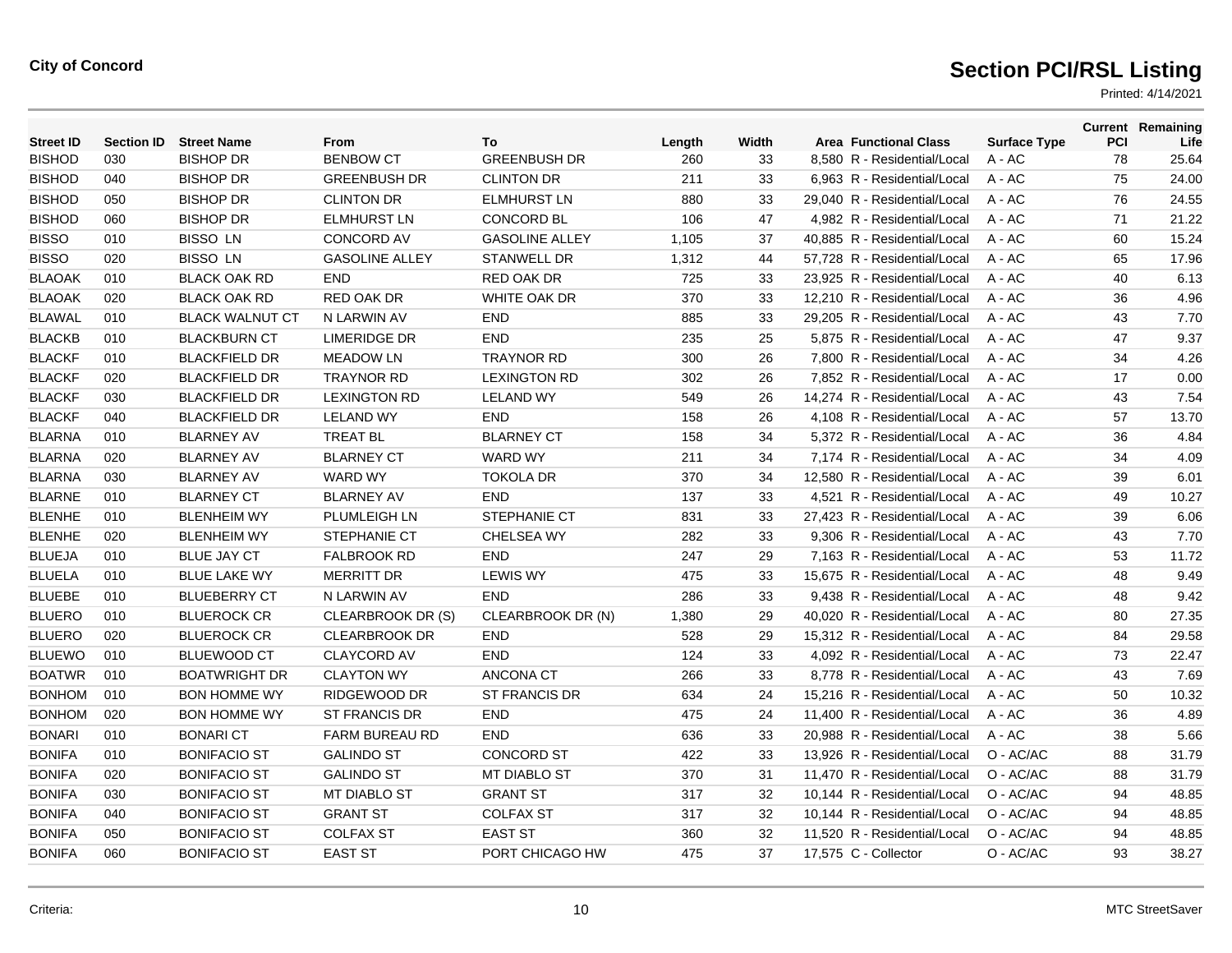| <b>Street ID</b> | <b>Section ID</b> | <b>Street Name</b>     | From                   | To                   | Length | Width | <b>Area Functional Class</b> | <b>Surface Type</b> | PCI | <b>Current Remaining</b><br>Life |
|------------------|-------------------|------------------------|------------------------|----------------------|--------|-------|------------------------------|---------------------|-----|----------------------------------|
| <b>BONIFA</b>    | 070               | <b>BONIFACIO ST</b>    | PT CHICAGO HW          | <b>BEACH ST</b>      | 158    | 28    | 4,424 R - Residential/Local  | A - AC              | 57  | 13.57                            |
| <b>BONIFA</b>    | 080               | <b>BONIFACIO ST</b>    | <b>BEACH ST</b>        | <b>PARKSIDE DR</b>   | 1,056  | 28    | 29,568 R - Residential/Local | A - AC              | 54  | 12.56                            |
| <b>BONIFA</b>    | 090               | <b>BONIFACIO ST</b>    | <b>PARKSIDE DR</b>     | <b>RICARDO DR</b>    | 211    | 33    | 6,963 R - Residential/Local  | $A - AC$            | 55  | 13.07                            |
| <b>BONIFA</b>    | 100               | <b>BONIFACIO ST</b>    | <b>RICARDO DR</b>      | <b>ESPERANZA DR</b>  | 264    | 33    | 8,712 R - Residential/Local  | $A - AC$            | 57  | 13.57                            |
| <b>BONIFA</b>    | 110               | <b>BONIFACIO ST</b>    | <b>ESPERANZA DR</b>    | <b>ATHENE DR</b>     | 898    | 33    | 29,634 R - Residential/Local | A - AC              | 45  | 8.45                             |
| <b>BONIFA</b>    | 120               | <b>BONIFACIO ST</b>    | <b>ATHENE DR</b>       | <b>ROSKELLEY DR</b>  | 264    | 36    | 9,504 R - Residential/Local  | $A - AC$            | 48  | 9.51                             |
| <b>BONIFA</b>    | 130               | <b>BONIFACIO ST</b>    | <b>ROSKELLEY DR</b>    | N SIXTH ST           | 264    | 36    | 9.504 R - Residential/Local  | $A - AC$            | 40  | 6.15                             |
| <b>BONIFA</b>    | 140               | <b>BONIFACIO ST</b>    | N SIXTH ST             | <b>DENA DR</b>       | 264    | 33    | 8,712 R - Residential/Local  | $A - AC$            | 50  | 10.65                            |
| <b>BONIFA</b>    | 150               | <b>BONIFACIO ST</b>    | <b>DENA DR</b>         | <b>HOLBROOK DR</b>   | 211    | 33    | 6,963 R - Residential/Local  | A - AC              | 58  | 14.57                            |
| <b>BONIFA</b>    | 160               | <b>BONIFACIO ST</b>    | <b>HOLBROOK DR</b>     | <b>END</b>           | 53     | 35    | 1.855 R - Residential/Local  | $A - AC$            | 58  | 14.57                            |
| <b>BONNIE</b>    | 010               | <b>BONNIE CLARE LN</b> | <b>BROOKDALE CT</b>    | <b>WILSHIRE PL</b>   | 264    | 27    | 7.128 R - Residential/Local  | $A - AC$            | 74  | 23.52                            |
| <b>BONNIE</b>    | 020               | <b>BONNIE CLARE LN</b> | <b>WILSHIRE PL</b>     | SAN MIGUEL RD        | 264    | 27    | 7,128 R - Residential/Local  | A - AC              | 78  | 26.12                            |
| <b>BONWEL</b>    | 010               | <b>BONWELL DR</b>      | <b>HEATHER DR</b>      | SUTHERLAND DR        | 264    | 33    | 8,712 R - Residential/Local  | A - AC              | 29  | 2.24                             |
| <b>BONWEL</b>    | 020               | <b>BONWELL DR</b>      | SUTHERLAND DR          | <b>MANCHESTER DR</b> | 792    | 26    | 20,592 R - Residential/Local | $A - AC$            | 42  | 7.18                             |
| <b>BOULDE</b>    | 010               | <b>BOULDER CT</b>      | <b>FLAGSTONE WY</b>    | <b>END</b>           | 430    | 29    | 12,470 R - Residential/Local | $A - AC$            | 82  | 28.31                            |
| <b>BOXER</b>     | 010               | <b>BOXER BL</b>        | <b>END</b>             | <b>INDIAN LN</b>     | 396    | 37    | 14,652 R - Residential/Local | A - AC              | 48  | 9.49                             |
| <b>BOXER</b>     | 020               | <b>BOXER BL</b>        | <b>INDIAN LN</b>       | <b>BASSETT DR</b>    | 475    | 37    | 17,575 R - Residential/Local | A - AC              | 47  | 9.05                             |
| <b>BOXER</b>     | 030               | <b>BOXER BL</b>        | <b>BASSETT DR</b>      | <b>BASSETT DR</b>    | 158    | 37    | 5.846 R - Residential/Local  | $A - AC$            | 49  | 9.94                             |
| <b>BOXER</b>     | 040               | <b>BOXER BL</b>        | <b>BASSETT DR</b>      | <b>HARTNELL CT</b>   | 339    | 37    | 12,543 R - Residential/Local | A - AC              | 56  | 13.24                            |
| <b>BOXER</b>     | 050               | <b>BOXER BL</b>        | <b>HARTNELL CT</b>     | <b>END</b>           | 105    | 37    | 3,885 R - Residential/Local  | A - AC              | 61  | 15.82                            |
| <b>BOXER</b>     | 060               | <b>BOXER BL</b>        | <b>END</b>             | NEWHALL PARK WY      | 45     | 37    | 1.665 R - Residential/Local  | $A - AC$            | 56  | 13.24                            |
| <b>BOXER</b>     | 070               | <b>BOXER BL</b>        | <b>NEWHALL PARK WY</b> | ST JAMES PARK WY     | 430    | 37    | 15.910 R - Residential/Local | $A - AC$            | 56  | 13.24                            |
| <b>BOXWOC</b>    | 010               | BOXWOOD CT             | BOXWOOD DR             | <b>END</b>           | 317    | 33    | 10,461 R - Residential/Local | $A - AC$            | 40  | 6.13                             |
| <b>BOXWOD</b>    | 010               | <b>BOXWOOD DR</b>      | LINDERO DR             | <b>VILLAGE RD</b>    | 1,509  | 33    | 49.797 R - Residential/Local | O - AC/AC           | 73  | 25.45                            |
| <b>BRANNA</b>    | 010               | <b>BRANNAN PL</b>      | <b>MCKEAN DR</b>       | <b>END</b>           | 526    | 33    | 17.358 R - Residential/Local | $A - AC$            | 37  | 5.23                             |
| <b>BRENCR</b>    | 010               | <b>BRENDA CR</b>       | EVE DR                 | <b>BRENDA CT</b>     | 317    | 33    | 10,461 R - Residential/Local | A - AC              | 30  | 2.58                             |
| <b>BRENCR</b>    | 020               | <b>BRENDA CR</b>       | <b>BRENDA CT</b>       | <b>WILSON LN</b>     | 630    | 33    | 20,790 R - Residential/Local | A - AC              | 44  | 8.02                             |
| <b>BRENCT</b>    | 010               | <b>BRENDA CT</b>       | <b>BRENDA CR</b>       | <b>END</b>           | 225    | 34    | 7,650 R - Residential/Local  | A - AC              | 42  | 7.17                             |
| <b>BRENTW</b>    | 010               | <b>BRENTWOOD CR</b>    | WESTWOOD DR            | <b>CHABAN DR</b>     | 1,050  | 33    | 34.650 R - Residential/Local | $A - AC$            | 35  | 4.41                             |
| <b>BRIARC</b>    | 010               | <b>BRIARCLIFF CT</b>   | <b>LEEWOOD WY</b>      | <b>END</b>           | 430    | 33    | 14,190 R - Residential/Local | A - AC              | 58  | 14.08                            |
| <b>BRIDGE</b>    | 010               | <b>BRIDGE ST</b>       | <b>MOHR LN</b>         | <b>END</b>           | 264    | 25    | 6,600 R - Residential/Local  | A - AC              | 56  | 13.16                            |
| <b>BRINK</b>     | 010               | <b>BRINK CT</b>        | <b>SARGENT RD</b>      | <b>END</b>           | 380    | 33    | 12,540 R - Residential/Local | A - AC              | 29  | 2.32                             |
| <b>BRITTC</b>    | 010               | <b>BRITTANY CT</b>     | <b>BRITTANY LN</b>     | <b>END</b>           | 131    | 33    | 4,323 R - Residential/Local  | $A - AC$            | 49  | 10.27                            |
| <b>BRITTL</b>    | 010               | <b>BRITTANY LN</b>     | <b>SMITH LN</b>        | <b>BRITTANY CT</b>   | 264    | 32    | 8,448 R - Residential/Local  | A - AC              | 47  | 9.37                             |
| <b>BRITTL</b>    | 020               | <b>BRITTANY LN</b>     | <b>BRITTANY CT</b>     | <b>MINERT RD</b>     | 739    | 32    | 23.648 R - Residential/Local | A - AC              | 55  | 12.63                            |
| <b>BROADM</b>    | 010               | <b>BROADMOOR AV</b>    | <b>RICHARD AV</b>      | <b>MAYFAIR AV</b>    | 211    | 33    | 6.963 R - Residential/Local  | $A - AC$            | 48  | 9.83                             |
|                  |                   |                        |                        |                      |        |       |                              |                     |     |                                  |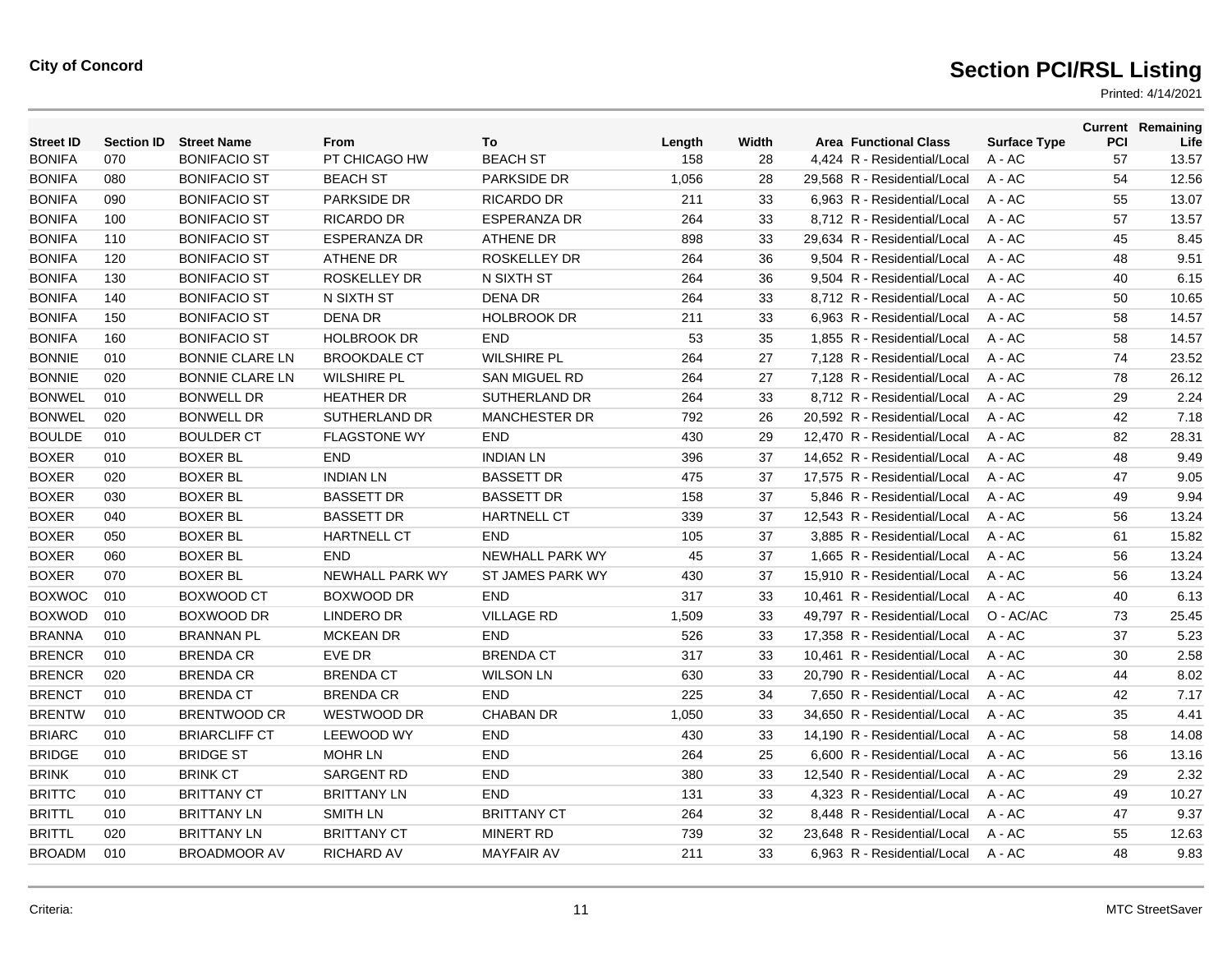| <b>Street ID</b> | <b>Section ID</b> | <b>Street Name</b>     | <b>From</b>                                   | To                             | Length | Width | <b>Area Functional Class</b> | <b>Surface Type</b> | PCI | <b>Current Remaining</b><br>Life |
|------------------|-------------------|------------------------|-----------------------------------------------|--------------------------------|--------|-------|------------------------------|---------------------|-----|----------------------------------|
| <b>BROADM</b>    | 020               | <b>BROADMOOR AV</b>    | <b>MAYFAIR AV</b>                             | <b>ARGYLL AV</b>               | 1,531  | 33    | 50,523 R - Residential/Local | A - AC              | 46  | 8.90                             |
| <b>BROADM</b>    | 030               | <b>BROADMOOR AV</b>    | ARGYLL AV                                     | <b>SOLANO WY</b>               | 370    | 33    | 12,210 R - Residential/Local | $A - AC$            | 22  | 0.07                             |
| <b>BROADW</b>    | 010               | <b>BROADWAY ST</b>     | <b>MARKET ST</b>                              | <b>FREMONT ST</b>              | 264    | 57    | 15.048 C - Collector         | $A - AC$            | 96  | 24.15                            |
| <b>BROADW</b>    | 020               | <b>BROADWAY ST</b>     | <b>FREMONT ST</b>                             | <b>CALIFORNIA ST</b>           | 313    | 57    | 17,841 C - Collector         | $A - AC$            | 96  | 24.15                            |
| <b>BROADW</b>    | 030               | <b>BROADWAY ST</b>     | <b>CALIFORNIA ST</b>                          | <b>HARRISON ST</b>             | 307    | 58    | 17,806 C - Collector         | A - AC              | 96  | 24.15                            |
| <b>BROADW</b>    | 040               | <b>BROADWAY ST</b>     | <b>HARRISON ST</b>                            | <b>SALVIO ST</b>               | 317    | 57    | 18.069 C - Collector         | $A - AC$            | 96  | 24.15                            |
| <b>BROOKH</b>    | 010               | <b>BROOK HOLLOW CT</b> | <b>AYERS RD</b>                               | <b>END</b>                     | 686    | 25    | 17.150 R - Residential/Local | $A - AC$            | 57  | 13.74                            |
| <b>BROOK</b>     | 010               | <b>BROOK ST</b>        | <b>OVERHILL RD</b>                            | <b>GLENSIDE DR</b>             | 528    | 33    | 17,424 R - Residential/Local | $A - AC$            | 50  | 10.39                            |
| <b>BROOKD</b>    | 010               | <b>BROOKDALE CT</b>    | <b>END</b>                                    | <b>BONNIE CLARE LN</b>         | 264    | 27    | 7.128 R - Residential/Local  | $A - AC$            | 68  | 19.92                            |
| <b>BROOKD</b>    | 020               | <b>BROOKDALE CT</b>    | <b>BONNIE CLARE LN</b>                        | <b>SAN MIGUEL RD</b>           | 239    | 27    | 6.453 R - Residential/Local  | $A - AC$            | 85  | 30.19                            |
| <b>BROOCT</b>    | 010               | <b>BROOKSIDE CT</b>    | <b>SYLVAN WY</b>                              | <b>END</b>                     | 400    | 33    | 13.200 R - Residential/Local | $A - AC$            | 40  | 6.13                             |
| <b>BROOLN</b>    | 010               | <b>BROOKSIDE LN</b>    | <b>SYLVAN WY</b>                              | <b>ALDER WY</b>                | 475    | 33    | 15,675 R - Residential/Local | A - AC              | 40  | 6.13                             |
| <b>BROOLN</b>    | 020               | <b>BROOKSIDE LN</b>    | <b>ALDER WY</b>                               | <b>GREEN MEADOW DR</b>         | 593    | 33    | 19,569 R - Residential/Local | $A - AC$            | 48  | 9.49                             |
| <b>BROKVC</b>    | 010               | <b>BROOKVIEW CR</b>    | <b>BROOKVIEW DR</b>                           | <b>VICTORY LN</b>              | 418    | 38    | 15.884 R - Residential/Local | $A - AC$            | 63  | 16.82                            |
| <b>BROKVC</b>    | 020               | <b>BROOKVIEW CR</b>    | BROOKVW CR(100' W.OF BROOKVIEW DR<br>VICTORY) |                                | 553    | 32    | 17,696 R - Residential/Local | $A - AC$            | 74  | 23.28                            |
| <b>BROKVD</b>    | 010               | <b>BROOKVIEW DR</b>    | <b>END</b>                                    | <b>BROOKVIEW CR</b><br>(NORTH) | 547    | 38    | 20,786 R - Residential/Local | $A - AC$            | 64  | 17.37                            |
| <b>BROKVD</b>    | 020               | <b>BROOKVIEW DR</b>    | <b>BROOKVIEW CR</b><br>(NORTH)                | <b>BROOKVIEW CR</b><br>(SOUTH) | 611    | 34    | 20,774 R - Residential/Local | $A - AC$            | 67  | 19.07                            |
| <b>BROKVD</b>    | 030               | <b>BROOKVIEW DR</b>    | <b>BROOKVIEW CR</b><br>(SOUTH)                | <b>END</b>                     | 462    | 34    | 15.708 R - Residential/Local | $A - AC$            | 65  | 17.93                            |
| <b>BROWNI</b>    | 010               | <b>BROWNING DR</b>     | <b>END</b>                                    | <b>KEITH DR</b>                | 739    | 30    | 22.170 R - Residential/Local | $A - AC$            | 72  | 21.79                            |
| <b>BROWNI</b>    | 020               | <b>BROWNING DR</b>     | <b>KEITH DR</b>                               | <b>KIPLING CT</b>              | 211    | 30    | 6,330 R - Residential/Local  | $A - AC$            | 74  | 23.46                            |
| <b>BROWNI</b>    | 030               | <b>BROWNING DR</b>     | <b>KIPLING CT</b>                             | <b>KASKILN</b>                 | 370    | 30    | 11,100 R - Residential/Local | $A - AC$            | 72  | 21.79                            |
| <b>BROWNW</b>    | 010               | <b>BROWNWOOD CT</b>    | <b>MYRTLE RD</b>                              | <b>END</b>                     | 317    | 33    | 10.461 R - Residential/Local | $A - AC$            | 46  | 8.88                             |
| <b>BRUNSW</b>    | 010               | <b>BRUNSWICK ST</b>    | <b>SALISBURY LN</b>                           | <b>HILLSBOROUGH DR</b>         | 660    | 33    | 21.780 R - Residential/Local | $A - AC$            | 29  | 2.21                             |
| <b>BUCKTH</b>    | 010               | <b>BUCKTHORN CT</b>    | S LARWIN AV                                   | <b>END</b>                     | 636    | 33    | 20,988 R - Residential/Local | $A - AC$            | 47  | 8.98                             |
| <b>BURBAN</b>    | 010               | <b>BURBANK DR</b>      | <b>GREEN TREE DR</b>                          | LIVE OAK AV                    | 792    | 33    | 26,136 R - Residential/Local | $A - AC$            | 46  | 8.62                             |
| <b>BURNET</b>    | 010               | <b>BURNETT AV</b>      | <b>CITY LIMIT</b>                             | <b>DIAMOND BL</b>              | 783    | 72    | 56.376 A - Arterial          | $A - AC$            | 54  | 9.32                             |
| <b>BURNET</b>    | 020               | <b>BURNETT AV</b>      | <b>DIAMOND BL</b>                             | <b>MERIDIAN PARK BL</b>        | 745    | 61    | 45,445 R - Residential/Local | $A - AC$            | 77  | 25.20                            |
| <b>BURNET</b>    | 030               | <b>BURNETT AV</b>      | <b>MERIDIAN PARK BL</b>                       | <b>JOHN GLENN DR</b>           | 1,003  | 48    | 48,144 R - Residential/Local | $A - AC$            | 51  | 10.81                            |
| <b>BURNIN</b>    | 010               | <b>BURNING TREE WY</b> | <b>TURTLE CREEK RD</b>                        | <b>FALLBROOK RD</b>            | 106    | 53    | 5.618 R - Residential/Local  | $A - AC$            | 43  | 7.37                             |
| <b>BURNSI</b>    | 010               | <b>BURNSIDE CT</b>     | <b>KIRKWOOD DR</b>                            | DODGE CT                       | 370    | 33    | 12.210 R - Residential/Local | $A - AC$            | 44  | 7.77                             |
| <b>BURNSI</b>    | 020               | <b>BURNSIDE CT</b>     | DODGE CT                                      | <b>END</b>                     | 212    | 33    | 6,996 R - Residential/Local  | $A - AC$            | 46  | 8.62                             |
| <b>BURRWO</b>    | 010               | <b>BURRWOOD CT</b>     | PALMWOOD DR                                   | <b>END</b>                     | 80     | 63    | 5.040 R - Residential/Local  | $A - AC$            | 50  | 10.32                            |
| <b>BUTTER</b>    | 010               | <b>BUTTERNUT WY</b>    | <b>END</b>                                    | <b>REYNOLDS PL</b>             | 125    | 35    | 4.375 R - Residential/Local  | $A - AC$            | 46  | 8.62                             |
|                  |                   |                        |                                               |                                |        |       |                              |                     |     |                                  |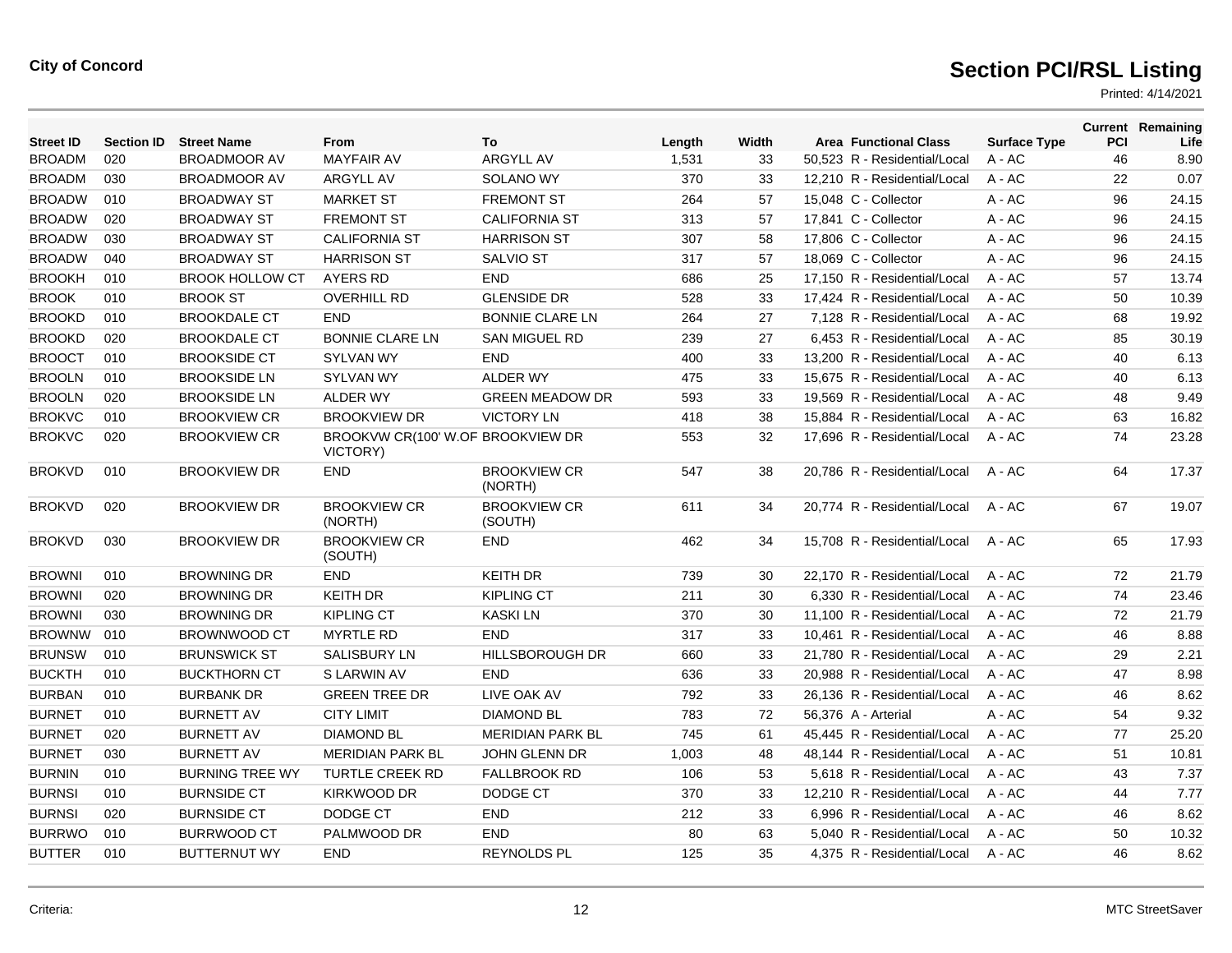| <b>Street ID</b> | <b>Section ID</b> | <b>Street Name</b>    | From                                 | To                                   | Length | Width | <b>Area Functional Class</b> | <b>Surface Type</b> | PCI | <b>Current Remaining</b><br>Life |
|------------------|-------------------|-----------------------|--------------------------------------|--------------------------------------|--------|-------|------------------------------|---------------------|-----|----------------------------------|
| <b>BUTTER</b>    | 020               | <b>BUTTERNUT WY</b>   | <b>REYNOLDS PL</b>                   | <b>LEWIS WY</b>                      | 264    | 33    | 8,712 R - Residential/Local  | $A - AC$            | 57  | 13.74                            |
| <b>BUTTRE</b>    | 010               | <b>BUTTRESS CT</b>    | <b>LIMERIDGE DR</b>                  | <b>END</b>                           | 264    | 33    | 8,712 R - Residential/Local  | $A - AC$            | 41  | 6.84                             |
| CALAVE           | 010               | <b>CALAVERAS DR</b>   | <b>MENDOCINO DR</b>                  | <b>HOYTT DR</b>                      | 422    | 26    | 10.972 R - Residential/Local | $A - AC$            | 73  | 22.73                            |
| CALAVE           | 020               | <b>CALAVERAS DR</b>   | <b>HOYTT DR</b>                      | <b>ALPINE DR</b>                     | 317    | 26    | 8.242 R - Residential/Local  | $A - AC$            | 75  | 23.98                            |
| CALAVE           | 030               | <b>CALAVERAS DR</b>   | <b>ALPINE DR</b>                     | <b>NULTY DR</b>                      | 264    | 26    | 6.864 R - Residential/Local  | $A - AC$            | 80  | 27.16                            |
| CALAVE           | 040               | <b>CALAVERAS DR</b>   | <b>NULTY DR</b>                      | <b>DENKINGER CT</b>                  | 200    | 26    | 5,200 R - Residential/Local  | $A - AC$            | 79  | 26.52                            |
| CALGAR           | 010               | <b>CALGARY LN</b>     | <b>MONTREAL CR</b>                   | <b>VANCOUVER WY</b>                  | 440    | 33    | 14,520 R - Residential/Local | $A - AC$            | 31  | 2.92                             |
| <b>CALIFO</b>    | 010               | <b>CALIFORNIA ST</b>  | <b>BROADWAY ST</b>                   | <b>CONCORD AV</b>                    | 739    | 37    | 27.343 R - Residential/Local | $A - AC$            | 93  | 34.45                            |
| <b>CALPIN</b>    | 010               | <b>CALPINE PL</b>     | <b>LYON CR</b>                       | <b>END</b>                           | 453    | 33    | 14,949 R - Residential/Local | $A - AC$            | 44  | 8.07                             |
| <b>CAMARA</b>    | 010               | <b>CAMARA CR</b>      | <b>DETROIT AV</b>                    | <b>END</b>                           | 855    | 33    | 28,215 R - Residential/Local | $A - AC$            | 60  | 15.24                            |
| <b>CAMBRI</b>    | 010               | <b>CAMBRIDGE PL</b>   | <b>COVENTRY RD</b>                   | <b>END</b>                           | 461    | 22    | 10,142 R - Residential/Local | $A - AC$            | 37  | 5.31                             |
| CAMERO           | 010               | <b>CAMERON CT</b>     | CUL DE SAC SW. OF<br><b>WILLY WY</b> | CUL DE SAC NE. OF<br><b>WILLY WY</b> | 526    | 33    | 17,358 R - Residential/Local | $A - AC$            | 69  | 20.23                            |
| <b>CAMINE</b>    | 010               | <b>CAMINO ESTRADA</b> | <b>CONCORD BL</b>                    | <b>GONZALES CT</b>                   | 211    | 37    | 7.807 R - Residential/Local  | $A - AC$            | 58  | 14.25                            |
| <b>CAMINE</b>    | 020               | <b>CAMINO ESTRADA</b> | <b>GONZALES CT</b>                   | <b>PAMPLONA CT</b>                   | 370    | 37    | 13.690 R - Residential/Local | $A - AC$            | 52  | 11.31                            |
| <b>CAMINE</b>    | 030               | <b>CAMINO ESTRADA</b> | <b>PAMPLONA CT</b>                   | SEPULVEDA CT                         | 422    | 37    | 15,614 R - Residential/Local | $A - AC$            | 44  | 7.77                             |
| <b>CAMINE</b>    | 040               | <b>CAMINO ESTRADA</b> | <b>SEPULVEDA CT</b>                  | KIRKWOOD DR                          | 1,954  | 37    | 72,298 R - Residential/Local | $A - AC$            | 59  | 14.76                            |
| <b>CAMINS</b>    | 010               | <b>CAMINO SOLANO</b>  | PINE HOLLOW RD                       | <b>VIA ENSENADA</b>                  | 1,150  | 37    | 42.550 R - Residential/Local | $A - AC$            | 43  | 7.35                             |
| CAMSTO           | 010               | <b>CAMSTOCK CT</b>    | S LARWIN AV                          | <b>END</b>                           | 599    | 33    | 19.767 R - Residential/Local | $A - AC$            | 38  | 5.67                             |
| CANDLE           | 010               | CANDLEWOOD CT         | <b>THORNWOOD DR</b>                  | <b>END</b>                           | 521    | 33    | 17,193 R - Residential/Local | $A - AC$            | 75  | 24.00                            |
| CANDYW           | 010               | CANDYWOOD CT          | <b>SMOKE TREE CT</b>                 | <b>END</b>                           | 212    | 33    | 6,996 R - Residential/Local  | $A - AC$            | 41  | 6.87                             |
| CANOEB           | 010               | <b>CANOE BIRCH CT</b> | N LARWIN AV                          | <b>END</b>                           | 778    | 33    | 25,674 R - Residential/Local | $A - AC$            | 36  | 4.89                             |
| CANTER           | 010               | <b>CANTERBURY DR</b>  | <b>COBBLESTONE DR</b>                | <b>JOAN AV</b>                       | 264    | 33    | 8.712 R - Residential/Local  | $A - AC$            | 57  | 13.74                            |
| CANTER           | 020               | <b>CANTERBURY DR</b>  | <b>JOAN AV</b>                       | <b>PICKWICK DR</b>                   | 348    | 33    | 11,484 R - Residential/Local | $A - AC$            | 66  | 18.57                            |
| CANTER           | 030               | <b>CANTERBURY DR</b>  | <b>PICKWICK DR</b>                   | <b>HUCKLEBERRY DR</b>                | 264    | 33    | 8,712 R - Residential/Local  | A - AC              | 48  | 9.49                             |
| CAPECT           | 010               | CAPE COD CT           | CAPE COD WY                          | <b>END</b>                           | 518    | 33    | 17,094 R - Residential/Local | $A - AC$            | 66  | 18.50                            |
| <b>CAPEWY</b>    | 010               | CAPE COD WY           | <b>COWELL RD</b>                     | CHURCHHILL DR                        | 205    | 33    | 6,765 R - Residential/Local  | $A - AC$            | 62  | 16.28                            |
| <b>CAPEWY</b>    | 020               | CAPE COD WY           | <b>CHURCHILL DR</b>                  | <b>CHESHIRE DR</b>                   | 339    | 33    | 11.187 R - Residential/Local | $A - AC$            | 50  | 10.32                            |
| <b>CAPEWY</b>    | 030               | CAPE COD WY           | <b>CHESHIRE DR</b>                   | CAPE COD CT                          | 342    | 33    | 11,286 R - Residential/Local | A - AC              | 60  | 15.21                            |
| <b>CAPEWY</b>    | 040               | CAPE COD WY           | CAPE COD CT                          | <b>HAMLET DR</b>                     | 190    | 33    | 6,270 R - Residential/Local  | $A - AC$            | 62  | 16.28                            |
| <b>CAPEWY</b>    | 050               | CAPE COD WY           | <b>HAMLET DR</b>                     | <b>KENSINGTON DR</b>                 | 430    | 33    | 14,190 R - Residential/Local | $A - AC$            | 57  | 13.67                            |
| <b>CAPEWY</b>    | 060               | CAPE COD WY           | <b>KENSINGTON DR</b>                 | <b>CHAUCER DR</b>                    | 236    | 33    | 7.788 R - Residential/Local  | $A - AC$            | 56  | 13.17                            |
| <b>CAPEWY</b>    | 070               | CAPE COD WY           | <b>CHAUCER DR</b>                    | <b>COBBLESTONE DR</b>                | 279    | 33    | 9.207 R - Residential/Local  | $A - AC$            | 45  | 8.55                             |
| <b>CAPEWY</b>    | 080               | CAPE COD WY           | <b>COBBLESTONE DR</b>                | <b>JOAN AV</b>                       | 570    | 33    | 18,810 R - Residential/Local | A - AC              | 54  | 12.20                            |
| CAPEWY           | 090               | CAPE COD WY           | <b>JOAN AV</b>                       | PICKWICK DR                          | 220    | 33    | 7,260 R - Residential/Local  | $A - AC$            | 50  | 10.32                            |
| <b>CAPEWY</b>    | 100               | CAPE COD WY           | PICKWICK DR                          | <b>HUCKLEBERRY DR</b>                | 249    | 33    | 8,217 R - Residential/Local  | $A - AC$            | 54  | 12.20                            |
| <b>CAPEWY</b>    | 110               | CAPE COD WY           | <b>HUCKLEBERRY DR</b>                | <b>CLAYTON RD</b>                    | 581    | 33    | 19.173 R - Residential/Local | $A - AC$            | 58  | 14.18                            |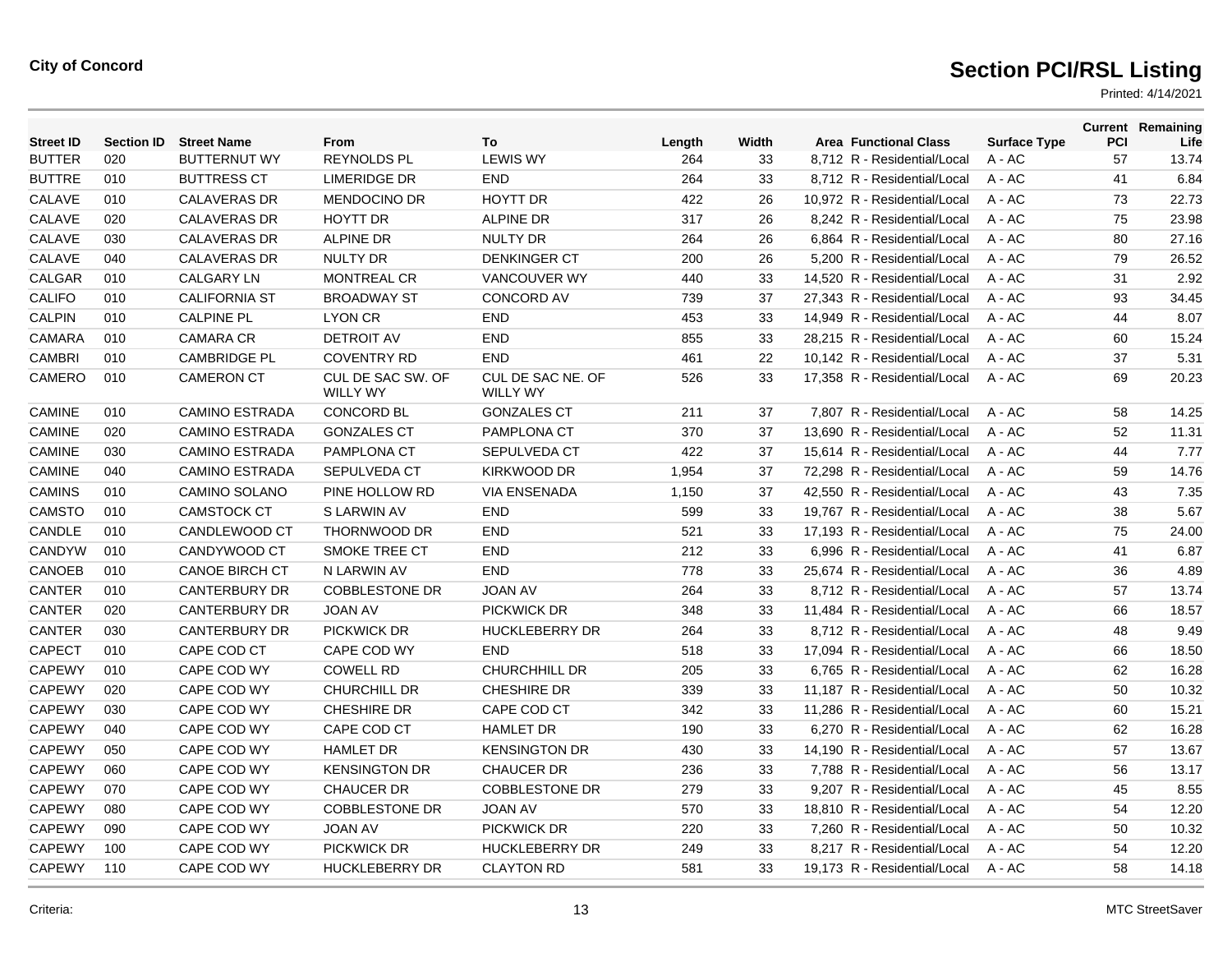| <b>Street ID</b> | <b>Section ID</b> | <b>Street Name</b>   | From                  | To                     | Length | Width | <b>Area Functional Class</b> | <b>Surface Type</b> | <b>PCI</b> | <b>Current Remaining</b><br>Life |
|------------------|-------------------|----------------------|-----------------------|------------------------|--------|-------|------------------------------|---------------------|------------|----------------------------------|
| CAPITO           | 010               | <b>CAPITOL CT</b>    | <b>LIMERIDGE DR</b>   | <b>END</b>             | 185    | 25    | 4,625 R - Residential/Local  | A - AC              | 37         | 5.25                             |
| <b>CARDIC</b>    | 010               | <b>CARDINAL CT</b>   | CARDINAL DR           | <b>END</b>             | 123    | 33    | 4,059 R - Residential/Local  | A - AC              | 41         | 6.73                             |
| <b>CARDID</b>    | 010               | <b>CARDINAL DR</b>   | THUNDERBIRD DR        | <b>FALCON DR</b>       | 240    | 33    | 7,920 R - Residential/Local  | A - AC              | 44         | 8.00                             |
| <b>CARDID</b>    | 020               | <b>CARDINAL DR</b>   | <b>FALCON DR</b>      | <b>CARDINAL CT</b>     | 277    | 33    | 9.141 R - Residential/Local  | $A - AC$            | 45         | 8.43                             |
| <b>CARDID</b>    | 030               | <b>CARDINAL DR</b>   | <b>CARDINAL CT</b>    | <b>FLOYD LN</b>        | 246    | 33    | 8.118 R - Residential/Local  | $A - AC$            | 41         | 6.73                             |
| <b>CAREY</b>     | 010               | <b>CAREY DR</b>      | <b>MONUMENT BL</b>    | <b>VICTORY LN</b>      | 1,628  | 32    | 52,096 R - Residential/Local | $A - AC$            | 66         | 18.50                            |
| CARLOT           | 010               | <b>CARLOTTA DR</b>   | <b>VILLAGE RD</b>     | <b>LOLITA DR</b>       | 240    | 27    | 6,480 R - Residential/Local  | O - AC/AC           | 87         | 35.53                            |
| CARLOT           | 020               | <b>CARLOTTA DR</b>   | <b>LOLITA DR</b>      | <b>GRANZOTTO DR</b>    | 317    | 27    | 8.559 R - Residential/Local  | O - AC/AC           | 87         | 35.53                            |
| CARLOT           | 030               | <b>CARLOTTA DR</b>   | <b>GRANZOTTO DR</b>   | <b>LOS FLORES AV</b>   | 370    | 27    | 9.990 R - Residential/Local  | O - AC/AC           | 87         | 35.53                            |
| CARLOT           | 040               | <b>CARLOTTA DR</b>   | <b>LOS FLORES AV</b>  | EL REY PL              | 184    | 27    | 4,968 R - Residential/Local  | A - AC              | 41         | 6.53                             |
| CARLOT           | 050               | <b>CARLOTTA DR</b>   | EL REY PL             | <b>ASHDALE DR</b>      | 634    | 27    | 17,118 R - Residential/Local | A - AC              | 26         | 1.38                             |
| CARLSO           | 010               | <b>CARLSON CT</b>    | <b>CHESTNUT AV</b>    | <b>END</b>             | 427    | 33    | 14,091 R - Residential/Local | A - AC              | 56         | 13.17                            |
| CARLET           | 010               | <b>CARLTON DR</b>    | <b>MT DIABLO ST</b>   | <b>LAGUNA ST</b>       | 224    | 33    | 7,392 R - Residential/Local  | O - AC/AC           | 94         | 56.35                            |
| CARLET           | 020               | <b>CARLTON DR</b>    | <b>LAGUNA ST</b>      | <b>END</b>             | 1,101  | 33    | 36.333 R - Residential/Local | O - AC/AC           | 94         | 56.35                            |
| CARMEL           | 010               | <b>CARMEL DR</b>     | LA SALLE AV           | <b>HILLSIDE AV</b>     | 211    | 33    | 6,963 R - Residential/Local  | A - AC              | 48         | 9.49                             |
| CARMEL           | 020               | <b>CARMEL DR</b>     | <b>HILLSIDE AVE</b>   | <b>GLENSIDE DR</b>     | 368    | 33    | 12,144 R - Residential/Local | A - AC              | 46         | 8.62                             |
| CARMEC           | 010               | <b>CARMELITA CT</b>  | <b>TOYON RD</b>       | <b>END</b>             | 106    | 33    | 3,498 R - Residential/Local  | A - AC              | 36         | 4.93                             |
| CAROLI           | 010               | <b>CAROLINA DR</b>   | <b>INDIANA DR</b>     | <b>CITY LIMIT</b>      | 232    | 34    | 7.888 R - Residential/Local  | $A - AC$            | 39         | 5.74                             |
| CAROND           | 010               | <b>CARONDELET CT</b> | <b>WEAVER LN</b>      | <b>END</b>             | 211    | 32    | 6,752 R - Residential/Local  | A - AC              | 46         | 8.93                             |
| <b>CARRIB</b>    | 010               | <b>CARRIBEAN CT</b>  | <b>ALFONSO DR</b>     | <b>END</b>             | 209    | 33    | 6,897 R - Residential/Local  | A - AC              | 58         | 14.13                            |
| CARSON           | 010               | <b>CARSON ST</b>     | <b>LILLIAN DR</b>     | <b>MENDOCINO DR</b>    | 362    | 33    | 11,946 R - Residential/Local | A - AC              | 83         | 29.06                            |
| <b>CARTER</b>    | 010               | <b>CARTER CT</b>     | <b>GLAZIER DR</b>     | <b>END</b>             | 480    | 33    | 15.840 R - Residential/Local | $A - AC$            | 55         | 12.93                            |
| <b>CARTHC</b>    | 010               | <b>CARTHAGE CT</b>   | <b>CARTHAGE DR</b>    | <b>END</b>             | 145    | 33    | 4.785 R - Residential/Local  | $A - AC$            | 47         | 9.37                             |
| CARTHD           | 010               | <b>CARTHAGE DR</b>   | <b>LITWIN DR</b>      | <b>CARTHAGE CT</b>     | 240    | 33    | 7,920 R - Residential/Local  | A - AC              | 58         | 14.13                            |
| CARTHD           | 020               | <b>CARTHAGE DR</b>   | <b>CARTHAGE CT</b>    | OAK GROVE RD           | 158    | 33    | 5,214 R - Residential/Local  | $A - AC$            | 54         | 12.15                            |
| <b>CASTLE</b>    | 010               | CASTLEWOOD CT        | KINGSWOOD DR          | <b>END</b>             | 528    | 29    | 15.312 R - Residential/Local | $A - AC$            | 57         | 13.62                            |
| CATALP           | 010               | <b>CATALPA CT</b>    | N LARWIN AV           | <b>END</b>             | 636    | 33    | 20.988 R - Residential/Local | $A - AC$            | 39         | 6.06                             |
| <b>CATHER</b>    | 010               | <b>CATHERINE WY</b>  | <b>CHESTNUT AV</b>    | <b>END</b>             | 757    | 33    | 24,981 R - Residential/Local | A - AC              | 47         | 8.98                             |
| <b>CAVEN</b>     | 010               | <b>CAVEN WY</b>      | <b>MONUMENT BL</b>    | <b>VISTA DEL MONTE</b> | 532    | 36    | 19,152 R - Residential/Local | A - AC              | 76         | 24.56                            |
| CAYCE            | 010               | <b>CAYCE CT</b>      | DAVID AV              | <b>END</b>             | 327    | 32    | 10,464 R - Residential/Local | A - AC              | 49         | 9.87                             |
| CEDAR            | 010               | <b>CEDAR ST</b>      | <b>SALVIO ST</b>      | <b>PACHECO ST</b>      | 422    | 25    | 10.550 R - Residential/Local | A - AC              | 47         | 9.32                             |
| CEDARC           | 010               | <b>CEDARCREST RD</b> | <b>SUMMIT VIEW DR</b> | PINECREST DR           | 279    | 29    | 8.091 R - Residential/Local  | $A - AC$            | 48         | 9.42                             |
| CEDARW           | 010               | CEDARWOOD CT         | LINDENWOOD DR         | <b>END</b>             | 264    | 33    | 8,712 R - Residential/Local  | A - AC              | 76         | 24.61                            |
| <b>CEEMAR</b>    | 010               | <b>CEEMAR CT</b>     | <b>CLAYTON WY</b>     | <b>END</b>             | 557    | 29    | 16,153 R - Residential/Local | A - AC              | 35         | 4.51                             |
| CHABAN           | 010               | <b>CHABAN DR</b>     | <b>REGAL DR</b>       | <b>DENKINGER DR</b>    | 634    | 33    | 20.922 R - Residential/Local | A - AC              | 40         | 6.13                             |
| <b>CHABAN</b>    | 020               | <b>CHABAN DR</b>     | <b>DENKINGER RD</b>   | WOODCREST DR           | 211    | 33    | 6,963 R - Residential/Local  | $A - AC$            | 39         | 5.96                             |
|                  |                   |                      |                       |                        |        |       |                              |                     |            |                                  |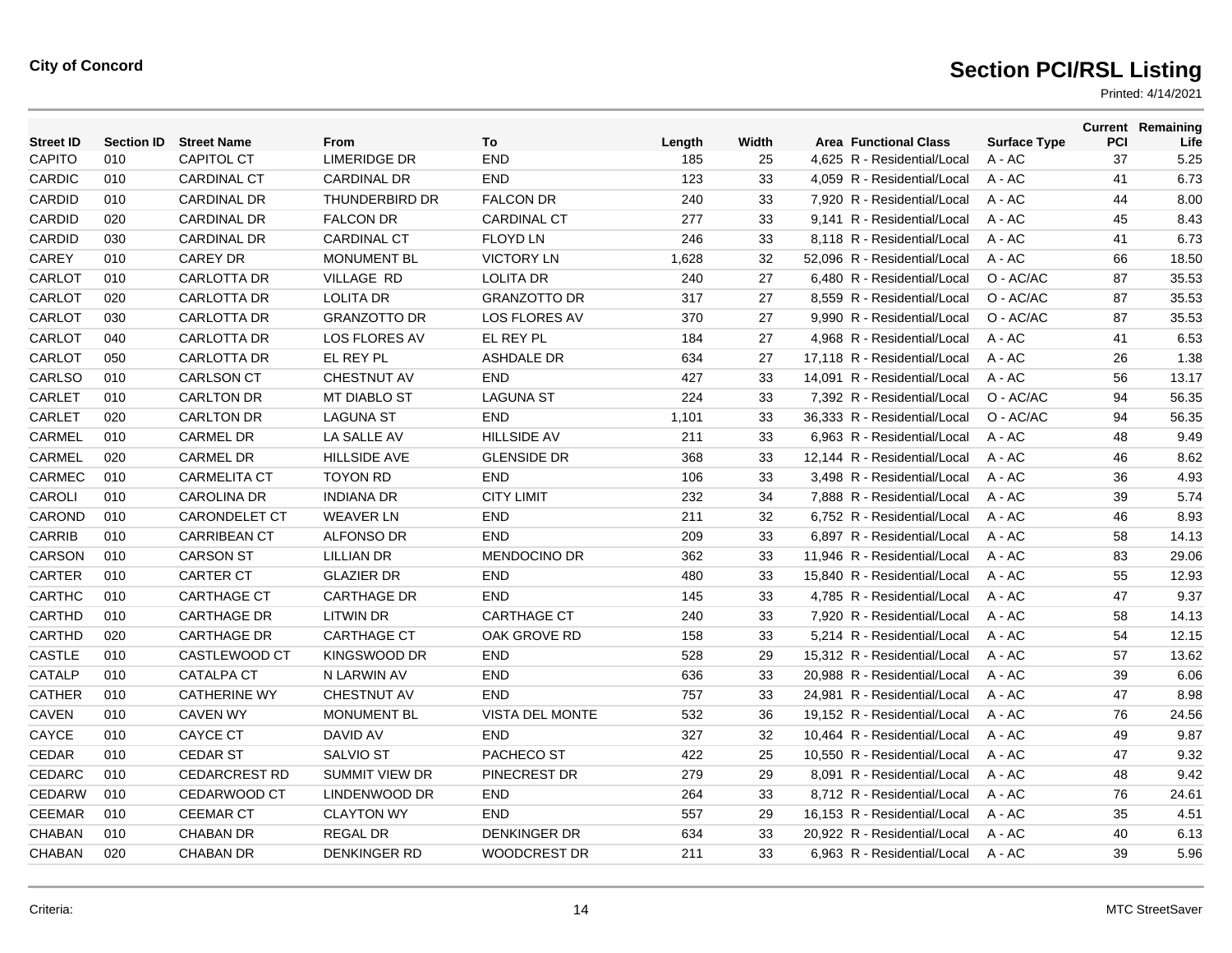| <b>CHABAN</b><br>030<br><b>CHABAN DR</b><br><b>WOODCREST DR</b><br>WESTWOOD DR<br>211<br>49<br>33<br>6,963 R - Residential/Local<br>A - AC<br><b>CHABAN</b><br>040<br><b>CHABAN DR</b><br>WESTWOOD DR<br>BRENTWOOD CR<br>675<br>A - AC<br>44<br>33<br>22,275 R - Residential/Local<br>050<br><b>CHABAN</b><br><b>CHABAN DR</b><br>BRENTWOOD CR<br><b>GLAZIER DR</b><br>211<br>33<br>6,963 R - Residential/Local<br>A - AC<br>50<br><b>CHALET</b><br>24<br>010<br><b>CHALET DR</b><br>LA MAR CT<br><b>CHALOMAR RD</b><br>331<br>33<br>10.923 R - Residential/Local<br>$A - AC$<br><b>CHALLE</b><br>010<br><b>CHALLENGE DR</b><br><b>FRANQUETTE AV</b><br>37<br>60<br><b>DIAMOND WY</b><br>815<br>30.155 R - Residential/Local<br>$A - AC$<br><b>CHALOM</b><br>010<br><b>CHALOMAR RD</b><br>OAK GOVE RD<br><b>CHANEL CT</b><br>32<br>$A - AC$<br>50<br>559<br>17,888 R - Residential/Local<br><b>CHALOM</b><br>020<br><b>CHALOMAR RD</b><br><b>CHANEL CT</b><br><b>ALLA AV</b><br>242<br>44<br>10,648 R - Residential/Local<br>$A - AC$<br>32<br><b>CHALOM</b><br><b>ALLA AV</b><br>030<br><b>CHALOMAR RD</b><br>NOTRE DAME AV<br>252<br>44<br>11.088 R - Residential/Local<br>$A - AC$<br>41<br>CHALOM<br>040<br>52<br><b>CHALOMAR RD</b><br>NOTRE DAME AV<br><b>CHALET DR</b><br>450<br>44<br>19.800 R - Residential/Local<br>$A - AC$<br>CHALOM<br>050<br><b>END</b><br>77<br><b>CHALOMAR RD</b><br><b>CHALET DR</b><br>126<br>25<br>3,150 R - Residential/Local<br>A - AC<br><b>CHANDL</b><br>010<br><b>END</b><br>33<br>14,751 R - Residential/Local<br>A - AC<br>33<br><b>CHANDLER CT</b><br><b>NUALA ST</b><br>447<br><b>CHANEL</b><br>010<br><b>CHANEL CT</b><br><b>CHALOMAR RD</b><br><b>END</b><br>33<br>10,824 R - Residential/Local<br>A - AC<br>33<br>328<br><b>CHANNI</b><br>PONDEROSA DR<br><b>END</b><br>010<br><b>CHANNING CT</b><br>33<br>6.204 R - Residential/Local<br>$A - AC$<br>47<br>188<br><b>CHAPPA</b><br><b>BOXWOOD DR</b><br><b>END</b><br>010<br><b>CHAPPARAL CT</b><br>314<br>33<br>10.362 R - Residential/Local<br>$A - AC$<br>36<br><b>CHARLE</b><br><b>SUNSHINE DR</b><br><b>END</b><br>33<br>5,709 R - Residential/Local<br>54<br>010<br><b>CHARLES CT</b><br>173<br>A - AC<br><b>CHARLO</b><br>010<br><b>CHARLOTTE AV</b><br><b>END</b><br>NOTRE DAME AV<br>34<br>6,528 R - Residential/Local<br>A - AC<br>68<br>192<br>CHARLO<br><b>FLINT AV</b><br>020<br><b>CHARLOTTE AV</b><br>NOTRE DAME AV<br>352<br>32<br>11,264 R - Residential/Local<br>A - AC<br>67<br>CHARLO<br>030<br><b>FLINT AV</b><br>SASSEL AV<br>32<br>10.144 R - Residential/Local<br>75<br><b>CHARLOTTE AV</b><br>317<br>$A - AC$<br><b>CHARLO</b><br>040<br><b>CHARLOTTE AV</b><br>SASSEL AV<br><b>EUGENE CT</b><br>32<br>15,200 R - Residential/Local<br>68<br>475<br>A - AC<br><b>CHARLO</b><br>050<br><b>CHARLOTTE AV</b><br><b>EUGENE CT</b><br>ROCKNE DR<br>370<br>32<br>11,840 R - Residential/Local<br>A - AC<br>68<br>CHARLO<br>060<br><b>CHARLOTTE AV</b><br><b>ROCKNE DR</b><br><b>END</b><br>182<br>32<br>5,824 R - Residential/Local<br>$A - AC$<br>67<br>CHAUCE<br>SHAKESPEARE DR<br>010<br><b>CHAUCER DR</b><br>CAPE COD WY<br>773<br>33<br>25.509 R - Residential/Local<br>$A - AC$<br>48<br><b>CHELSE</b><br><b>CHELSEA WY</b><br>33<br>010<br><b>PLUMLEIGH LN</b><br><b>GRAMMERCY LN</b><br>581<br>19.173 R - Residential/Local<br>$A - AC$<br>44<br><b>CHELSE</b><br>020<br><b>CHELSEA WY</b><br><b>GRAMMERCY LN</b><br><b>BLENHEIM WY</b><br>33<br>22,638 R - Residential/Local<br>41<br>686<br>A - AC<br><b>CHELSE</b><br>030<br><b>CHELSEA WY</b><br><b>BLENHEIM WY</b><br><b>BENT TREE LN</b><br>739<br>33<br>24,387 R - Residential/Local<br>A - AC<br>45<br><b>CHELTE</b><br><b>END</b><br>010<br><b>CHELTENHAM CT</b><br><b>PLUMLEIGH LN</b><br>368<br>33<br>12.144 R - Residential/Local<br>$A - AC$<br>62<br><b>CHEROK</b><br><b>CLAYCORD AV</b><br>34<br>010<br><b>CHEROKEE DR</b><br><b>MATHESON RD</b><br>1.267<br>43.078 R - Residential/Local<br>$A - AC$<br>67<br><b>CHERRY</b><br>010<br>CHERRYWOOD CT<br><b>END</b><br>LINDENWOOD DR<br>264<br>33<br>8,712 R - Residential/Local<br>A - AC<br>40<br><b>CHESHC</b><br>010<br><b>CHESHIRE CT</b><br><b>CHESHIRE DR</b><br><b>END</b><br>6,633 R - Residential/Local<br>201<br>33<br>A - AC<br>36<br><b>CHESHD</b><br>010<br><b>CHESHIRE DR</b><br>CAPE COD WY<br><b>JULIET CT</b><br>33<br>6,963 R - Residential/Local<br>57<br>211<br>A - AC<br><b>CHESHD</b><br>020<br><b>CHESHIRE DR</b><br><b>JULIET CT</b><br>SHAKESPEARE DR<br>211<br>33<br>6.963 R - Residential/Local<br>$A - AC$<br>48<br><b>CHESHD</b><br>030<br>SHAKESPEARE DR<br><b>CHESHIRE CT</b><br><b>CHESHIRE DR</b><br>211<br>33<br>6.963 R - Residential/Local<br>$A - AC$<br>38<br><b>CHESHD</b><br>040<br><b>CHESHIRE DR</b><br><b>CHESHIRE CT</b><br>SHERLOCK WY<br>33<br>6,963 R - Residential/Local<br>211<br>A - AC<br>46<br><b>CHESTA</b><br>010<br><b>CHESTNUT AV</b><br><b>CLAYTON RD</b><br><b>GARNET LN</b><br>38<br>46,132 R - Residential/Local<br>1,214<br>A - AC<br>45<br><b>CHESTA</b><br>020<br><b>CHESTNUT AV</b><br><b>GARNET LN</b><br><b>LIANA LN</b><br>331<br>33<br>10.923 R - Residential/Local<br>52<br>A - AC<br><b>CHESTA</b><br>040<br>CHESTNUT AV<br>325<br>45<br><b>LIANA LN</b><br><b>EMMA CT</b><br>27<br>8.775 R - Residential/Local<br>$A - AC$ | <b>Street ID</b> | <b>Section ID</b> | <b>Street Name</b> | From | To | Length | Width | <b>Area Functional Class</b> | <b>Surface Type</b> | <b>PCI</b> | <b>Current Remaining</b><br>Life |
|---------------------------------------------------------------------------------------------------------------------------------------------------------------------------------------------------------------------------------------------------------------------------------------------------------------------------------------------------------------------------------------------------------------------------------------------------------------------------------------------------------------------------------------------------------------------------------------------------------------------------------------------------------------------------------------------------------------------------------------------------------------------------------------------------------------------------------------------------------------------------------------------------------------------------------------------------------------------------------------------------------------------------------------------------------------------------------------------------------------------------------------------------------------------------------------------------------------------------------------------------------------------------------------------------------------------------------------------------------------------------------------------------------------------------------------------------------------------------------------------------------------------------------------------------------------------------------------------------------------------------------------------------------------------------------------------------------------------------------------------------------------------------------------------------------------------------------------------------------------------------------------------------------------------------------------------------------------------------------------------------------------------------------------------------------------------------------------------------------------------------------------------------------------------------------------------------------------------------------------------------------------------------------------------------------------------------------------------------------------------------------------------------------------------------------------------------------------------------------------------------------------------------------------------------------------------------------------------------------------------------------------------------------------------------------------------------------------------------------------------------------------------------------------------------------------------------------------------------------------------------------------------------------------------------------------------------------------------------------------------------------------------------------------------------------------------------------------------------------------------------------------------------------------------------------------------------------------------------------------------------------------------------------------------------------------------------------------------------------------------------------------------------------------------------------------------------------------------------------------------------------------------------------------------------------------------------------------------------------------------------------------------------------------------------------------------------------------------------------------------------------------------------------------------------------------------------------------------------------------------------------------------------------------------------------------------------------------------------------------------------------------------------------------------------------------------------------------------------------------------------------------------------------------------------------------------------------------------------------------------------------------------------------------------------------------------------------------------------------------------------------------------------------------------------------------------------------------------------------------------------------------------------------------------------------------------------------------------------------------------------------------------------------------------------------------------------------------------------------------------------------------------------------------------------------------------------------------------------------------------------------------------------------------------------------------------------------------------------------------------------------------------------------------------------------------------------------------------------------------------------------------------------------------------------------------------------------------------------------------------------------------------------------------------------------------------------------------------|------------------|-------------------|--------------------|------|----|--------|-------|------------------------------|---------------------|------------|----------------------------------|
|                                                                                                                                                                                                                                                                                                                                                                                                                                                                                                                                                                                                                                                                                                                                                                                                                                                                                                                                                                                                                                                                                                                                                                                                                                                                                                                                                                                                                                                                                                                                                                                                                                                                                                                                                                                                                                                                                                                                                                                                                                                                                                                                                                                                                                                                                                                                                                                                                                                                                                                                                                                                                                                                                                                                                                                                                                                                                                                                                                                                                                                                                                                                                                                                                                                                                                                                                                                                                                                                                                                                                                                                                                                                                                                                                                                                                                                                                                                                                                                                                                                                                                                                                                                                                                                                                                                                                                                                                                                                                                                                                                                                                                                                                                                                                                                                                                                                                                                                                                                                                                                                                                                                                                                                                                                                                                                                             |                  |                   |                    |      |    |        |       |                              |                     |            | 10.22                            |
|                                                                                                                                                                                                                                                                                                                                                                                                                                                                                                                                                                                                                                                                                                                                                                                                                                                                                                                                                                                                                                                                                                                                                                                                                                                                                                                                                                                                                                                                                                                                                                                                                                                                                                                                                                                                                                                                                                                                                                                                                                                                                                                                                                                                                                                                                                                                                                                                                                                                                                                                                                                                                                                                                                                                                                                                                                                                                                                                                                                                                                                                                                                                                                                                                                                                                                                                                                                                                                                                                                                                                                                                                                                                                                                                                                                                                                                                                                                                                                                                                                                                                                                                                                                                                                                                                                                                                                                                                                                                                                                                                                                                                                                                                                                                                                                                                                                                                                                                                                                                                                                                                                                                                                                                                                                                                                                                             |                  |                   |                    |      |    |        |       |                              |                     |            | 8.02                             |
|                                                                                                                                                                                                                                                                                                                                                                                                                                                                                                                                                                                                                                                                                                                                                                                                                                                                                                                                                                                                                                                                                                                                                                                                                                                                                                                                                                                                                                                                                                                                                                                                                                                                                                                                                                                                                                                                                                                                                                                                                                                                                                                                                                                                                                                                                                                                                                                                                                                                                                                                                                                                                                                                                                                                                                                                                                                                                                                                                                                                                                                                                                                                                                                                                                                                                                                                                                                                                                                                                                                                                                                                                                                                                                                                                                                                                                                                                                                                                                                                                                                                                                                                                                                                                                                                                                                                                                                                                                                                                                                                                                                                                                                                                                                                                                                                                                                                                                                                                                                                                                                                                                                                                                                                                                                                                                                                             |                  |                   |                    |      |    |        |       |                              |                     |            | 10.68                            |
|                                                                                                                                                                                                                                                                                                                                                                                                                                                                                                                                                                                                                                                                                                                                                                                                                                                                                                                                                                                                                                                                                                                                                                                                                                                                                                                                                                                                                                                                                                                                                                                                                                                                                                                                                                                                                                                                                                                                                                                                                                                                                                                                                                                                                                                                                                                                                                                                                                                                                                                                                                                                                                                                                                                                                                                                                                                                                                                                                                                                                                                                                                                                                                                                                                                                                                                                                                                                                                                                                                                                                                                                                                                                                                                                                                                                                                                                                                                                                                                                                                                                                                                                                                                                                                                                                                                                                                                                                                                                                                                                                                                                                                                                                                                                                                                                                                                                                                                                                                                                                                                                                                                                                                                                                                                                                                                                             |                  |                   |                    |      |    |        |       |                              |                     |            | 0.64                             |
|                                                                                                                                                                                                                                                                                                                                                                                                                                                                                                                                                                                                                                                                                                                                                                                                                                                                                                                                                                                                                                                                                                                                                                                                                                                                                                                                                                                                                                                                                                                                                                                                                                                                                                                                                                                                                                                                                                                                                                                                                                                                                                                                                                                                                                                                                                                                                                                                                                                                                                                                                                                                                                                                                                                                                                                                                                                                                                                                                                                                                                                                                                                                                                                                                                                                                                                                                                                                                                                                                                                                                                                                                                                                                                                                                                                                                                                                                                                                                                                                                                                                                                                                                                                                                                                                                                                                                                                                                                                                                                                                                                                                                                                                                                                                                                                                                                                                                                                                                                                                                                                                                                                                                                                                                                                                                                                                             |                  |                   |                    |      |    |        |       |                              |                     |            | 15.24                            |
|                                                                                                                                                                                                                                                                                                                                                                                                                                                                                                                                                                                                                                                                                                                                                                                                                                                                                                                                                                                                                                                                                                                                                                                                                                                                                                                                                                                                                                                                                                                                                                                                                                                                                                                                                                                                                                                                                                                                                                                                                                                                                                                                                                                                                                                                                                                                                                                                                                                                                                                                                                                                                                                                                                                                                                                                                                                                                                                                                                                                                                                                                                                                                                                                                                                                                                                                                                                                                                                                                                                                                                                                                                                                                                                                                                                                                                                                                                                                                                                                                                                                                                                                                                                                                                                                                                                                                                                                                                                                                                                                                                                                                                                                                                                                                                                                                                                                                                                                                                                                                                                                                                                                                                                                                                                                                                                                             |                  |                   |                    |      |    |        |       |                              |                     |            | 10.32                            |
|                                                                                                                                                                                                                                                                                                                                                                                                                                                                                                                                                                                                                                                                                                                                                                                                                                                                                                                                                                                                                                                                                                                                                                                                                                                                                                                                                                                                                                                                                                                                                                                                                                                                                                                                                                                                                                                                                                                                                                                                                                                                                                                                                                                                                                                                                                                                                                                                                                                                                                                                                                                                                                                                                                                                                                                                                                                                                                                                                                                                                                                                                                                                                                                                                                                                                                                                                                                                                                                                                                                                                                                                                                                                                                                                                                                                                                                                                                                                                                                                                                                                                                                                                                                                                                                                                                                                                                                                                                                                                                                                                                                                                                                                                                                                                                                                                                                                                                                                                                                                                                                                                                                                                                                                                                                                                                                                             |                  |                   |                    |      |    |        |       |                              |                     |            | 3.41                             |
|                                                                                                                                                                                                                                                                                                                                                                                                                                                                                                                                                                                                                                                                                                                                                                                                                                                                                                                                                                                                                                                                                                                                                                                                                                                                                                                                                                                                                                                                                                                                                                                                                                                                                                                                                                                                                                                                                                                                                                                                                                                                                                                                                                                                                                                                                                                                                                                                                                                                                                                                                                                                                                                                                                                                                                                                                                                                                                                                                                                                                                                                                                                                                                                                                                                                                                                                                                                                                                                                                                                                                                                                                                                                                                                                                                                                                                                                                                                                                                                                                                                                                                                                                                                                                                                                                                                                                                                                                                                                                                                                                                                                                                                                                                                                                                                                                                                                                                                                                                                                                                                                                                                                                                                                                                                                                                                                             |                  |                   |                    |      |    |        |       |                              |                     |            | 6.87                             |
|                                                                                                                                                                                                                                                                                                                                                                                                                                                                                                                                                                                                                                                                                                                                                                                                                                                                                                                                                                                                                                                                                                                                                                                                                                                                                                                                                                                                                                                                                                                                                                                                                                                                                                                                                                                                                                                                                                                                                                                                                                                                                                                                                                                                                                                                                                                                                                                                                                                                                                                                                                                                                                                                                                                                                                                                                                                                                                                                                                                                                                                                                                                                                                                                                                                                                                                                                                                                                                                                                                                                                                                                                                                                                                                                                                                                                                                                                                                                                                                                                                                                                                                                                                                                                                                                                                                                                                                                                                                                                                                                                                                                                                                                                                                                                                                                                                                                                                                                                                                                                                                                                                                                                                                                                                                                                                                                             |                  |                   |                    |      |    |        |       |                              |                     |            | 11.25                            |
|                                                                                                                                                                                                                                                                                                                                                                                                                                                                                                                                                                                                                                                                                                                                                                                                                                                                                                                                                                                                                                                                                                                                                                                                                                                                                                                                                                                                                                                                                                                                                                                                                                                                                                                                                                                                                                                                                                                                                                                                                                                                                                                                                                                                                                                                                                                                                                                                                                                                                                                                                                                                                                                                                                                                                                                                                                                                                                                                                                                                                                                                                                                                                                                                                                                                                                                                                                                                                                                                                                                                                                                                                                                                                                                                                                                                                                                                                                                                                                                                                                                                                                                                                                                                                                                                                                                                                                                                                                                                                                                                                                                                                                                                                                                                                                                                                                                                                                                                                                                                                                                                                                                                                                                                                                                                                                                                             |                  |                   |                    |      |    |        |       |                              |                     |            | 25.17                            |
|                                                                                                                                                                                                                                                                                                                                                                                                                                                                                                                                                                                                                                                                                                                                                                                                                                                                                                                                                                                                                                                                                                                                                                                                                                                                                                                                                                                                                                                                                                                                                                                                                                                                                                                                                                                                                                                                                                                                                                                                                                                                                                                                                                                                                                                                                                                                                                                                                                                                                                                                                                                                                                                                                                                                                                                                                                                                                                                                                                                                                                                                                                                                                                                                                                                                                                                                                                                                                                                                                                                                                                                                                                                                                                                                                                                                                                                                                                                                                                                                                                                                                                                                                                                                                                                                                                                                                                                                                                                                                                                                                                                                                                                                                                                                                                                                                                                                                                                                                                                                                                                                                                                                                                                                                                                                                                                                             |                  |                   |                    |      |    |        |       |                              |                     |            | 3.76                             |
|                                                                                                                                                                                                                                                                                                                                                                                                                                                                                                                                                                                                                                                                                                                                                                                                                                                                                                                                                                                                                                                                                                                                                                                                                                                                                                                                                                                                                                                                                                                                                                                                                                                                                                                                                                                                                                                                                                                                                                                                                                                                                                                                                                                                                                                                                                                                                                                                                                                                                                                                                                                                                                                                                                                                                                                                                                                                                                                                                                                                                                                                                                                                                                                                                                                                                                                                                                                                                                                                                                                                                                                                                                                                                                                                                                                                                                                                                                                                                                                                                                                                                                                                                                                                                                                                                                                                                                                                                                                                                                                                                                                                                                                                                                                                                                                                                                                                                                                                                                                                                                                                                                                                                                                                                                                                                                                                             |                  |                   |                    |      |    |        |       |                              |                     |            | 3.77                             |
|                                                                                                                                                                                                                                                                                                                                                                                                                                                                                                                                                                                                                                                                                                                                                                                                                                                                                                                                                                                                                                                                                                                                                                                                                                                                                                                                                                                                                                                                                                                                                                                                                                                                                                                                                                                                                                                                                                                                                                                                                                                                                                                                                                                                                                                                                                                                                                                                                                                                                                                                                                                                                                                                                                                                                                                                                                                                                                                                                                                                                                                                                                                                                                                                                                                                                                                                                                                                                                                                                                                                                                                                                                                                                                                                                                                                                                                                                                                                                                                                                                                                                                                                                                                                                                                                                                                                                                                                                                                                                                                                                                                                                                                                                                                                                                                                                                                                                                                                                                                                                                                                                                                                                                                                                                                                                                                                             |                  |                   |                    |      |    |        |       |                              |                     |            | 9.32                             |
|                                                                                                                                                                                                                                                                                                                                                                                                                                                                                                                                                                                                                                                                                                                                                                                                                                                                                                                                                                                                                                                                                                                                                                                                                                                                                                                                                                                                                                                                                                                                                                                                                                                                                                                                                                                                                                                                                                                                                                                                                                                                                                                                                                                                                                                                                                                                                                                                                                                                                                                                                                                                                                                                                                                                                                                                                                                                                                                                                                                                                                                                                                                                                                                                                                                                                                                                                                                                                                                                                                                                                                                                                                                                                                                                                                                                                                                                                                                                                                                                                                                                                                                                                                                                                                                                                                                                                                                                                                                                                                                                                                                                                                                                                                                                                                                                                                                                                                                                                                                                                                                                                                                                                                                                                                                                                                                                             |                  |                   |                    |      |    |        |       |                              |                     |            | 4.96                             |
|                                                                                                                                                                                                                                                                                                                                                                                                                                                                                                                                                                                                                                                                                                                                                                                                                                                                                                                                                                                                                                                                                                                                                                                                                                                                                                                                                                                                                                                                                                                                                                                                                                                                                                                                                                                                                                                                                                                                                                                                                                                                                                                                                                                                                                                                                                                                                                                                                                                                                                                                                                                                                                                                                                                                                                                                                                                                                                                                                                                                                                                                                                                                                                                                                                                                                                                                                                                                                                                                                                                                                                                                                                                                                                                                                                                                                                                                                                                                                                                                                                                                                                                                                                                                                                                                                                                                                                                                                                                                                                                                                                                                                                                                                                                                                                                                                                                                                                                                                                                                                                                                                                                                                                                                                                                                                                                                             |                  |                   |                    |      |    |        |       |                              |                     |            | 12.22                            |
|                                                                                                                                                                                                                                                                                                                                                                                                                                                                                                                                                                                                                                                                                                                                                                                                                                                                                                                                                                                                                                                                                                                                                                                                                                                                                                                                                                                                                                                                                                                                                                                                                                                                                                                                                                                                                                                                                                                                                                                                                                                                                                                                                                                                                                                                                                                                                                                                                                                                                                                                                                                                                                                                                                                                                                                                                                                                                                                                                                                                                                                                                                                                                                                                                                                                                                                                                                                                                                                                                                                                                                                                                                                                                                                                                                                                                                                                                                                                                                                                                                                                                                                                                                                                                                                                                                                                                                                                                                                                                                                                                                                                                                                                                                                                                                                                                                                                                                                                                                                                                                                                                                                                                                                                                                                                                                                                             |                  |                   |                    |      |    |        |       |                              |                     |            | 19.92                            |
|                                                                                                                                                                                                                                                                                                                                                                                                                                                                                                                                                                                                                                                                                                                                                                                                                                                                                                                                                                                                                                                                                                                                                                                                                                                                                                                                                                                                                                                                                                                                                                                                                                                                                                                                                                                                                                                                                                                                                                                                                                                                                                                                                                                                                                                                                                                                                                                                                                                                                                                                                                                                                                                                                                                                                                                                                                                                                                                                                                                                                                                                                                                                                                                                                                                                                                                                                                                                                                                                                                                                                                                                                                                                                                                                                                                                                                                                                                                                                                                                                                                                                                                                                                                                                                                                                                                                                                                                                                                                                                                                                                                                                                                                                                                                                                                                                                                                                                                                                                                                                                                                                                                                                                                                                                                                                                                                             |                  |                   |                    |      |    |        |       |                              |                     |            | 18.95                            |
|                                                                                                                                                                                                                                                                                                                                                                                                                                                                                                                                                                                                                                                                                                                                                                                                                                                                                                                                                                                                                                                                                                                                                                                                                                                                                                                                                                                                                                                                                                                                                                                                                                                                                                                                                                                                                                                                                                                                                                                                                                                                                                                                                                                                                                                                                                                                                                                                                                                                                                                                                                                                                                                                                                                                                                                                                                                                                                                                                                                                                                                                                                                                                                                                                                                                                                                                                                                                                                                                                                                                                                                                                                                                                                                                                                                                                                                                                                                                                                                                                                                                                                                                                                                                                                                                                                                                                                                                                                                                                                                                                                                                                                                                                                                                                                                                                                                                                                                                                                                                                                                                                                                                                                                                                                                                                                                                             |                  |                   |                    |      |    |        |       |                              |                     |            | 24.04                            |
|                                                                                                                                                                                                                                                                                                                                                                                                                                                                                                                                                                                                                                                                                                                                                                                                                                                                                                                                                                                                                                                                                                                                                                                                                                                                                                                                                                                                                                                                                                                                                                                                                                                                                                                                                                                                                                                                                                                                                                                                                                                                                                                                                                                                                                                                                                                                                                                                                                                                                                                                                                                                                                                                                                                                                                                                                                                                                                                                                                                                                                                                                                                                                                                                                                                                                                                                                                                                                                                                                                                                                                                                                                                                                                                                                                                                                                                                                                                                                                                                                                                                                                                                                                                                                                                                                                                                                                                                                                                                                                                                                                                                                                                                                                                                                                                                                                                                                                                                                                                                                                                                                                                                                                                                                                                                                                                                             |                  |                   |                    |      |    |        |       |                              |                     |            | 19.92                            |
|                                                                                                                                                                                                                                                                                                                                                                                                                                                                                                                                                                                                                                                                                                                                                                                                                                                                                                                                                                                                                                                                                                                                                                                                                                                                                                                                                                                                                                                                                                                                                                                                                                                                                                                                                                                                                                                                                                                                                                                                                                                                                                                                                                                                                                                                                                                                                                                                                                                                                                                                                                                                                                                                                                                                                                                                                                                                                                                                                                                                                                                                                                                                                                                                                                                                                                                                                                                                                                                                                                                                                                                                                                                                                                                                                                                                                                                                                                                                                                                                                                                                                                                                                                                                                                                                                                                                                                                                                                                                                                                                                                                                                                                                                                                                                                                                                                                                                                                                                                                                                                                                                                                                                                                                                                                                                                                                             |                  |                   |                    |      |    |        |       |                              |                     |            | 19.92                            |
|                                                                                                                                                                                                                                                                                                                                                                                                                                                                                                                                                                                                                                                                                                                                                                                                                                                                                                                                                                                                                                                                                                                                                                                                                                                                                                                                                                                                                                                                                                                                                                                                                                                                                                                                                                                                                                                                                                                                                                                                                                                                                                                                                                                                                                                                                                                                                                                                                                                                                                                                                                                                                                                                                                                                                                                                                                                                                                                                                                                                                                                                                                                                                                                                                                                                                                                                                                                                                                                                                                                                                                                                                                                                                                                                                                                                                                                                                                                                                                                                                                                                                                                                                                                                                                                                                                                                                                                                                                                                                                                                                                                                                                                                                                                                                                                                                                                                                                                                                                                                                                                                                                                                                                                                                                                                                                                                             |                  |                   |                    |      |    |        |       |                              |                     |            | 18.95                            |
|                                                                                                                                                                                                                                                                                                                                                                                                                                                                                                                                                                                                                                                                                                                                                                                                                                                                                                                                                                                                                                                                                                                                                                                                                                                                                                                                                                                                                                                                                                                                                                                                                                                                                                                                                                                                                                                                                                                                                                                                                                                                                                                                                                                                                                                                                                                                                                                                                                                                                                                                                                                                                                                                                                                                                                                                                                                                                                                                                                                                                                                                                                                                                                                                                                                                                                                                                                                                                                                                                                                                                                                                                                                                                                                                                                                                                                                                                                                                                                                                                                                                                                                                                                                                                                                                                                                                                                                                                                                                                                                                                                                                                                                                                                                                                                                                                                                                                                                                                                                                                                                                                                                                                                                                                                                                                                                                             |                  |                   |                    |      |    |        |       |                              |                     |            | 9.49                             |
|                                                                                                                                                                                                                                                                                                                                                                                                                                                                                                                                                                                                                                                                                                                                                                                                                                                                                                                                                                                                                                                                                                                                                                                                                                                                                                                                                                                                                                                                                                                                                                                                                                                                                                                                                                                                                                                                                                                                                                                                                                                                                                                                                                                                                                                                                                                                                                                                                                                                                                                                                                                                                                                                                                                                                                                                                                                                                                                                                                                                                                                                                                                                                                                                                                                                                                                                                                                                                                                                                                                                                                                                                                                                                                                                                                                                                                                                                                                                                                                                                                                                                                                                                                                                                                                                                                                                                                                                                                                                                                                                                                                                                                                                                                                                                                                                                                                                                                                                                                                                                                                                                                                                                                                                                                                                                                                                             |                  |                   |                    |      |    |        |       |                              |                     |            | 8.12                             |
|                                                                                                                                                                                                                                                                                                                                                                                                                                                                                                                                                                                                                                                                                                                                                                                                                                                                                                                                                                                                                                                                                                                                                                                                                                                                                                                                                                                                                                                                                                                                                                                                                                                                                                                                                                                                                                                                                                                                                                                                                                                                                                                                                                                                                                                                                                                                                                                                                                                                                                                                                                                                                                                                                                                                                                                                                                                                                                                                                                                                                                                                                                                                                                                                                                                                                                                                                                                                                                                                                                                                                                                                                                                                                                                                                                                                                                                                                                                                                                                                                                                                                                                                                                                                                                                                                                                                                                                                                                                                                                                                                                                                                                                                                                                                                                                                                                                                                                                                                                                                                                                                                                                                                                                                                                                                                                                                             |                  |                   |                    |      |    |        |       |                              |                     |            | 6.87                             |
|                                                                                                                                                                                                                                                                                                                                                                                                                                                                                                                                                                                                                                                                                                                                                                                                                                                                                                                                                                                                                                                                                                                                                                                                                                                                                                                                                                                                                                                                                                                                                                                                                                                                                                                                                                                                                                                                                                                                                                                                                                                                                                                                                                                                                                                                                                                                                                                                                                                                                                                                                                                                                                                                                                                                                                                                                                                                                                                                                                                                                                                                                                                                                                                                                                                                                                                                                                                                                                                                                                                                                                                                                                                                                                                                                                                                                                                                                                                                                                                                                                                                                                                                                                                                                                                                                                                                                                                                                                                                                                                                                                                                                                                                                                                                                                                                                                                                                                                                                                                                                                                                                                                                                                                                                                                                                                                                             |                  |                   |                    |      |    |        |       |                              |                     |            | 8.55                             |
|                                                                                                                                                                                                                                                                                                                                                                                                                                                                                                                                                                                                                                                                                                                                                                                                                                                                                                                                                                                                                                                                                                                                                                                                                                                                                                                                                                                                                                                                                                                                                                                                                                                                                                                                                                                                                                                                                                                                                                                                                                                                                                                                                                                                                                                                                                                                                                                                                                                                                                                                                                                                                                                                                                                                                                                                                                                                                                                                                                                                                                                                                                                                                                                                                                                                                                                                                                                                                                                                                                                                                                                                                                                                                                                                                                                                                                                                                                                                                                                                                                                                                                                                                                                                                                                                                                                                                                                                                                                                                                                                                                                                                                                                                                                                                                                                                                                                                                                                                                                                                                                                                                                                                                                                                                                                                                                                             |                  |                   |                    |      |    |        |       |                              |                     |            | 16.28                            |
|                                                                                                                                                                                                                                                                                                                                                                                                                                                                                                                                                                                                                                                                                                                                                                                                                                                                                                                                                                                                                                                                                                                                                                                                                                                                                                                                                                                                                                                                                                                                                                                                                                                                                                                                                                                                                                                                                                                                                                                                                                                                                                                                                                                                                                                                                                                                                                                                                                                                                                                                                                                                                                                                                                                                                                                                                                                                                                                                                                                                                                                                                                                                                                                                                                                                                                                                                                                                                                                                                                                                                                                                                                                                                                                                                                                                                                                                                                                                                                                                                                                                                                                                                                                                                                                                                                                                                                                                                                                                                                                                                                                                                                                                                                                                                                                                                                                                                                                                                                                                                                                                                                                                                                                                                                                                                                                                             |                  |                   |                    |      |    |        |       |                              |                     |            | 19.10                            |
|                                                                                                                                                                                                                                                                                                                                                                                                                                                                                                                                                                                                                                                                                                                                                                                                                                                                                                                                                                                                                                                                                                                                                                                                                                                                                                                                                                                                                                                                                                                                                                                                                                                                                                                                                                                                                                                                                                                                                                                                                                                                                                                                                                                                                                                                                                                                                                                                                                                                                                                                                                                                                                                                                                                                                                                                                                                                                                                                                                                                                                                                                                                                                                                                                                                                                                                                                                                                                                                                                                                                                                                                                                                                                                                                                                                                                                                                                                                                                                                                                                                                                                                                                                                                                                                                                                                                                                                                                                                                                                                                                                                                                                                                                                                                                                                                                                                                                                                                                                                                                                                                                                                                                                                                                                                                                                                                             |                  |                   |                    |      |    |        |       |                              |                     |            | 6.13                             |
|                                                                                                                                                                                                                                                                                                                                                                                                                                                                                                                                                                                                                                                                                                                                                                                                                                                                                                                                                                                                                                                                                                                                                                                                                                                                                                                                                                                                                                                                                                                                                                                                                                                                                                                                                                                                                                                                                                                                                                                                                                                                                                                                                                                                                                                                                                                                                                                                                                                                                                                                                                                                                                                                                                                                                                                                                                                                                                                                                                                                                                                                                                                                                                                                                                                                                                                                                                                                                                                                                                                                                                                                                                                                                                                                                                                                                                                                                                                                                                                                                                                                                                                                                                                                                                                                                                                                                                                                                                                                                                                                                                                                                                                                                                                                                                                                                                                                                                                                                                                                                                                                                                                                                                                                                                                                                                                                             |                  |                   |                    |      |    |        |       |                              |                     |            | 4.96                             |
|                                                                                                                                                                                                                                                                                                                                                                                                                                                                                                                                                                                                                                                                                                                                                                                                                                                                                                                                                                                                                                                                                                                                                                                                                                                                                                                                                                                                                                                                                                                                                                                                                                                                                                                                                                                                                                                                                                                                                                                                                                                                                                                                                                                                                                                                                                                                                                                                                                                                                                                                                                                                                                                                                                                                                                                                                                                                                                                                                                                                                                                                                                                                                                                                                                                                                                                                                                                                                                                                                                                                                                                                                                                                                                                                                                                                                                                                                                                                                                                                                                                                                                                                                                                                                                                                                                                                                                                                                                                                                                                                                                                                                                                                                                                                                                                                                                                                                                                                                                                                                                                                                                                                                                                                                                                                                                                                             |                  |                   |                    |      |    |        |       |                              |                     |            | 13.74                            |
|                                                                                                                                                                                                                                                                                                                                                                                                                                                                                                                                                                                                                                                                                                                                                                                                                                                                                                                                                                                                                                                                                                                                                                                                                                                                                                                                                                                                                                                                                                                                                                                                                                                                                                                                                                                                                                                                                                                                                                                                                                                                                                                                                                                                                                                                                                                                                                                                                                                                                                                                                                                                                                                                                                                                                                                                                                                                                                                                                                                                                                                                                                                                                                                                                                                                                                                                                                                                                                                                                                                                                                                                                                                                                                                                                                                                                                                                                                                                                                                                                                                                                                                                                                                                                                                                                                                                                                                                                                                                                                                                                                                                                                                                                                                                                                                                                                                                                                                                                                                                                                                                                                                                                                                                                                                                                                                                             |                  |                   |                    |      |    |        |       |                              |                     |            | 9.49                             |
|                                                                                                                                                                                                                                                                                                                                                                                                                                                                                                                                                                                                                                                                                                                                                                                                                                                                                                                                                                                                                                                                                                                                                                                                                                                                                                                                                                                                                                                                                                                                                                                                                                                                                                                                                                                                                                                                                                                                                                                                                                                                                                                                                                                                                                                                                                                                                                                                                                                                                                                                                                                                                                                                                                                                                                                                                                                                                                                                                                                                                                                                                                                                                                                                                                                                                                                                                                                                                                                                                                                                                                                                                                                                                                                                                                                                                                                                                                                                                                                                                                                                                                                                                                                                                                                                                                                                                                                                                                                                                                                                                                                                                                                                                                                                                                                                                                                                                                                                                                                                                                                                                                                                                                                                                                                                                                                                             |                  |                   |                    |      |    |        |       |                              |                     |            | 5.35                             |
|                                                                                                                                                                                                                                                                                                                                                                                                                                                                                                                                                                                                                                                                                                                                                                                                                                                                                                                                                                                                                                                                                                                                                                                                                                                                                                                                                                                                                                                                                                                                                                                                                                                                                                                                                                                                                                                                                                                                                                                                                                                                                                                                                                                                                                                                                                                                                                                                                                                                                                                                                                                                                                                                                                                                                                                                                                                                                                                                                                                                                                                                                                                                                                                                                                                                                                                                                                                                                                                                                                                                                                                                                                                                                                                                                                                                                                                                                                                                                                                                                                                                                                                                                                                                                                                                                                                                                                                                                                                                                                                                                                                                                                                                                                                                                                                                                                                                                                                                                                                                                                                                                                                                                                                                                                                                                                                                             |                  |                   |                    |      |    |        |       |                              |                     |            | 8.62                             |
|                                                                                                                                                                                                                                                                                                                                                                                                                                                                                                                                                                                                                                                                                                                                                                                                                                                                                                                                                                                                                                                                                                                                                                                                                                                                                                                                                                                                                                                                                                                                                                                                                                                                                                                                                                                                                                                                                                                                                                                                                                                                                                                                                                                                                                                                                                                                                                                                                                                                                                                                                                                                                                                                                                                                                                                                                                                                                                                                                                                                                                                                                                                                                                                                                                                                                                                                                                                                                                                                                                                                                                                                                                                                                                                                                                                                                                                                                                                                                                                                                                                                                                                                                                                                                                                                                                                                                                                                                                                                                                                                                                                                                                                                                                                                                                                                                                                                                                                                                                                                                                                                                                                                                                                                                                                                                                                                             |                  |                   |                    |      |    |        |       |                              |                     |            | 8.55                             |
|                                                                                                                                                                                                                                                                                                                                                                                                                                                                                                                                                                                                                                                                                                                                                                                                                                                                                                                                                                                                                                                                                                                                                                                                                                                                                                                                                                                                                                                                                                                                                                                                                                                                                                                                                                                                                                                                                                                                                                                                                                                                                                                                                                                                                                                                                                                                                                                                                                                                                                                                                                                                                                                                                                                                                                                                                                                                                                                                                                                                                                                                                                                                                                                                                                                                                                                                                                                                                                                                                                                                                                                                                                                                                                                                                                                                                                                                                                                                                                                                                                                                                                                                                                                                                                                                                                                                                                                                                                                                                                                                                                                                                                                                                                                                                                                                                                                                                                                                                                                                                                                                                                                                                                                                                                                                                                                                             |                  |                   |                    |      |    |        |       |                              |                     |            | 11.24                            |
|                                                                                                                                                                                                                                                                                                                                                                                                                                                                                                                                                                                                                                                                                                                                                                                                                                                                                                                                                                                                                                                                                                                                                                                                                                                                                                                                                                                                                                                                                                                                                                                                                                                                                                                                                                                                                                                                                                                                                                                                                                                                                                                                                                                                                                                                                                                                                                                                                                                                                                                                                                                                                                                                                                                                                                                                                                                                                                                                                                                                                                                                                                                                                                                                                                                                                                                                                                                                                                                                                                                                                                                                                                                                                                                                                                                                                                                                                                                                                                                                                                                                                                                                                                                                                                                                                                                                                                                                                                                                                                                                                                                                                                                                                                                                                                                                                                                                                                                                                                                                                                                                                                                                                                                                                                                                                                                                             |                  |                   |                    |      |    |        |       |                              |                     |            | 8.55                             |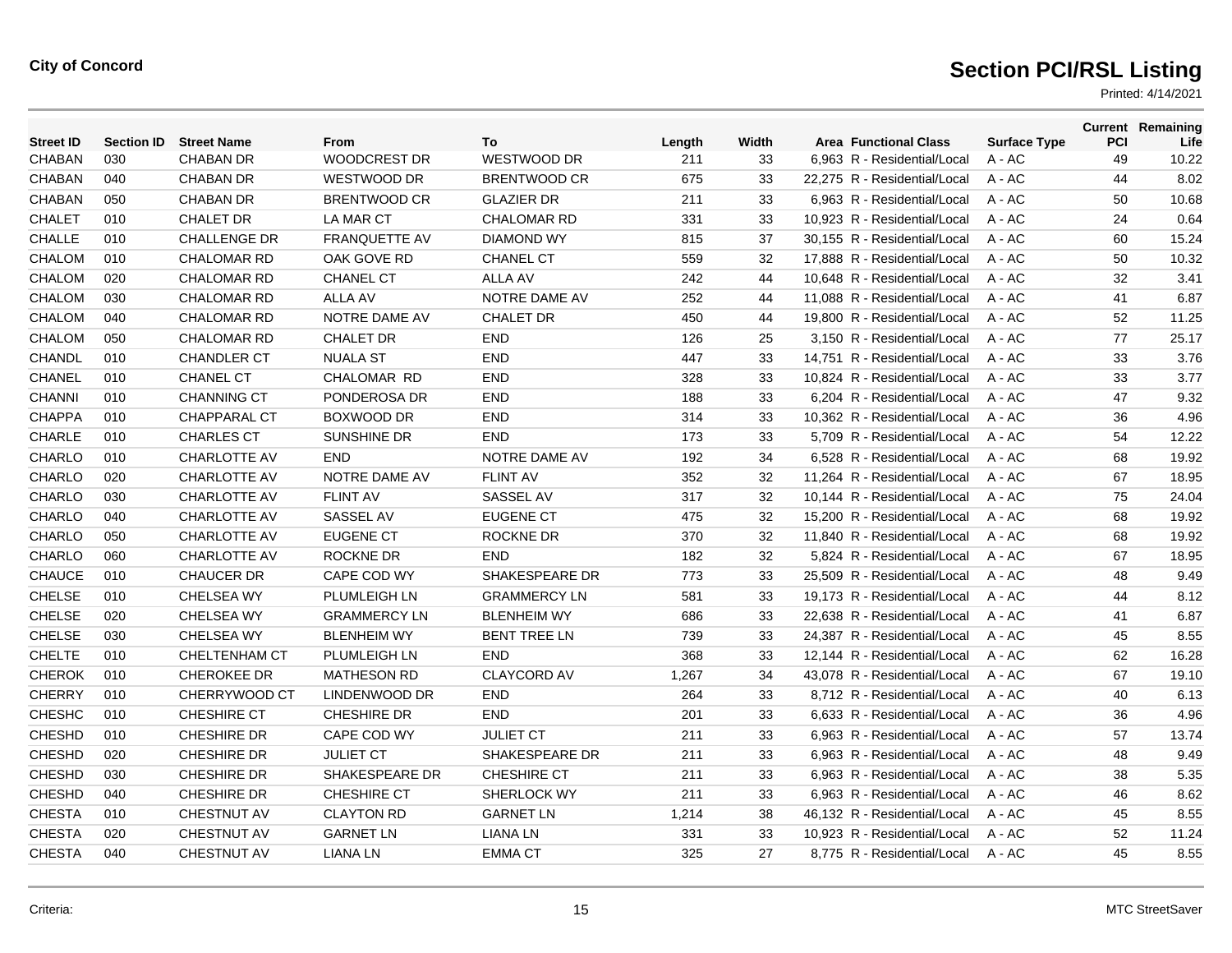| <b>Street ID</b> | <b>Section ID</b> | <b>Street Name</b>   | From                   | To                     | Length | Width | <b>Area Functional Class</b> | <b>Surface Type</b> | <b>PCI</b> | <b>Current Remaining</b><br>Life |
|------------------|-------------------|----------------------|------------------------|------------------------|--------|-------|------------------------------|---------------------|------------|----------------------------------|
| <b>CHESTA</b>    | 050               | <b>CHESTNUT AV</b>   | <b>EMMA CT</b>         | FARM BUREAU RD         | 370    | 30    | 11,100 R - Residential/Local | A - AC              | 50         | 10.32                            |
| <b>CHESTA</b>    | 060               | <b>CHESTNUT AV</b>   | <b>FARM BUREAU RD</b>  | <b>CHESTNUT CT</b>     | 300    | 28    | 8,400 R - Residential/Local  | A - AC              | 16         | 0.00                             |
| <b>CHESTA</b>    | 070               | <b>CHESTNUT AV</b>   | <b>CHESTNUT CT</b>     | <b>CATHERINE WY</b>    | 158    | 33    | 5.214 R - Residential/Local  | $A - AC$            | 61         | 15.74                            |
| <b>CHESTA</b>    | 080               | <b>CHESTNUT AV</b>   | <b>CATHERINE WY</b>    | <b>CARLSON CT</b>      | 158    | 30    | 4.740 R - Residential/Local  | $A - AC$            | 52         | 11.24                            |
| <b>CHESTA</b>    | 090               | <b>CHESTNUT AV</b>   | <b>CARLSON CT</b>      | <b>FRANROSE LN</b>     | 499    | 30    | 14,970 R - Residential/Local | $A - AC$            | 41         | 6.87                             |
| <b>CHESTA</b>    | 100               | <b>CHESTNUT AV</b>   | <b>FRANROSE LN</b>     | <b>LATTERI CT</b>      | 370    | 37    | 13,690 R - Residential/Local | A - AC              | 54         | 12.19                            |
| <b>CHESTA</b>    | 110               | <b>CHESTNUT AV</b>   | <b>LATTERI CT</b>      | <b>STILLMAN CT</b>     | 211    | 37    | 7,807 R - Residential/Local  | $A - AC$            | 56         | 13.17                            |
| <b>CHESTA</b>    | 120               | <b>CHESTNUT AV</b>   | STILLMAN CT            | <b>WEST ST</b>         | 769    | 31    | 23.839 R - Residential/Local | $A - AC$            | 47         | 8.98                             |
| <b>CHESTC</b>    | 010               | <b>CHESTNUT CT</b>   | <b>CHESTNUT AV</b>     | <b>END</b>             | 408    | 30    | 12,240 R - Residential/Local | A - AC              | 40         | 6.46                             |
| <b>CHICOT</b>    | 010               | CHICOT PL            | <b>DEL TRIGO LN</b>    | <b>END</b>             | 199    | 33    | 6,567 R - Residential/Local  | A - AC              | 48         | 9.49                             |
| <b>CHIMNE</b>    | 010               | CHIMNEYWOOD CT       | <b>KEYWOOD CT</b>      | <b>END</b>             | 295    | 33    | 9,735 R - Residential/Local  | $A - AC$            | 43         | 7.35                             |
| <b>CHINPA</b>    | 010               | <b>CHINQUAPIN CT</b> | <b>CONCORD BL</b>      | <b>END</b>             | 387    | 33    | 12,771 R - Residential/Local | A - AC              | 34         | 4.21                             |
| CHLOEC           | 010               | CHLOE CT             | CHLOE DR               | <b>END</b>             | 211    | 29    | 6,119 R - Residential/Local  | A - AC              | 32         | 3.43                             |
| CHLOED           | 010               | CHLOE DR             | <b>END</b>             | CHLOE CT               | 422    | 25    | 10,550 R - Residential/Local | $A - AC$            | 39         | 6.09                             |
| CHLOED           | 020               | CHLOE DR             | CHLOE CT               | <b>THOMPSON DR</b>     | 106    | 32    | 3.392 R - Residential/Local  | $A - AC$            | 24         | 0.67                             |
| <b>CHRISL</b>    | 010               | <b>CHRISLAND CT</b>  | <b>GEHRINGER DR</b>    | <b>END</b>             | 370    | 33    | 12,210 R - Residential/Local | A - AC              | 57         | 13.90                            |
| <b>CHUGAC</b>    | 010               | <b>CHUGACH PL</b>    | <b>CITRUS AV</b>       | <b>END</b>             | 314    | 33    | 10,362 R - Residential/Local | $A - AC$            | 49         | 10.27                            |
| <b>CHURCH</b>    | 010               | <b>CHURCHILL DR</b>  | CAPE COD WY            | SHAKESPEARE DR         | 460    | 33    | 15.180 R - Residential/Local | $A - AC$            | 40         | 6.13                             |
| <b>CHURCH</b>    | 020               | <b>CHURCHILL DR</b>  | SHAKESPEARE DR         | SHERLOCK WY            | 422    | 33    | 13,926 R - Residential/Local | $A - AC$            | 42         | 6.94                             |
| <b>CIRCLE</b>    | 010               | <b>CIRCLE CT</b>     | <b>COURTLAND DR</b>    | <b>END</b>             | 100    | 34    | 3,400 R - Residential/Local  | $A - AC$            | 48         | 9.51                             |
| <b>CITRUS</b>    | 010               | <b>CITRUS AV</b>     | C.L. (CANAL)           | SANTA PAULA DR         | 475    | 37    | 17,575 C - Collector         | A - AC              | 49         | 5.81                             |
| <b>CITRUS</b>    | 020               | <b>CITRUS AV</b>     | SANTA PAULA DR         | <b>SAN GABRIEL DR</b>  | 524    | 37    | 19,388 C - Collector         | A - AC              | 44         | 4.52                             |
| <b>CITRUS</b>    | 030               | <b>CITRUS AV</b>     | <b>SAN GABRIEL DR</b>  | <b>JOSHUA WOODS PL</b> | 264    | 37    | 9,768 C - Collector          | A - AC              | 46         | 5.02                             |
| <b>CITRUS</b>    | 040               | <b>CITRUS AV</b>     | <b>JOSHUA WOODS PL</b> | <b>MCKEAN DR</b>       | 264    | 37    | 9,768 C - Collector          | A - AC              | 52         | 6.63                             |
| <b>CITRUS</b>    | 050               | <b>CITRUS AV</b>     | <b>MCKEAN DR</b>       | <b>ZION PL</b>         | 264    | 37    | 9,768 C - Collector          | A - AC              | 59         | 8.41                             |
| <b>CITRUS</b>    | 060               | <b>CITRUS AV</b>     | <b>ZION PL</b>         | <b>TETON PL</b>        | 264    | 37    | 9,768 C - Collector          | A - AC              | 44         | 4.52                             |
| <b>CITRUS</b>    | 070               | <b>CITRUS AV</b>     | <b>TETON PL</b>        | <b>TREAT BL</b>        | 106    | 30    | 3,180 C - Collector          | A - AC              | 56         | 7.50                             |
| <b>CIVICT</b>    | 010               | <b>CIVIC CT</b>      | <b>EXECUTIVE LANE</b>  | <b>END</b>             | 211    | 37    | 7,807 C - Collector          | A - AC              | 47         | 5.16                             |
| <b>CIVICT</b>    | 020               | CIVIC CT             | <b>WATERWORLD PKWY</b> | <b>EXECUTIVE LN</b>    | 726    | 37    | 26,862 C - Collector         | A - AC              | 63         | 9.84                             |
| <b>CLAREM</b>    | 010               | <b>CLAREMONT DR</b>  | <b>WHITMAN RD</b>      | <b>EMERALD ST</b>      | 334    | 32    | 10,688 R - Residential/Local | $A - AC$            | 24         | 0.63                             |
| <b>CLAREW</b>    | 010               | <b>CLAREWOOD CT</b>  | <b>SMITH LN</b>        | <b>END</b>             | 340    | 33    | 11,220 R - Residential/Local | $A - AC$            | 58         | 14.13                            |
| <b>CLARKS</b>    | 010               | <b>CLARKSON CT</b>   | <b>RISDON RD</b>       | <b>END</b>             | 211    | 32    | 6,752 R - Residential/Local  | $A - AC$            | 75         | 23.89                            |
| <b>CLASSI</b>    | 010               | <b>CLASSIC WY</b>    | <b>LEWIS WY</b>        | <b>LAURELWOOD PL</b>   | 264    | 37    | 9.768 R - Residential/Local  | $A - AC$            | 61         | 15.81                            |
| <b>CLASSI</b>    | 020               | <b>CLASSIC WY</b>    | LAURELWOOD PL          | <b>DEL TRIGO LN</b>    | 253    | 37    | 9,361 R - Residential/Local  | $A - AC$            | 46         | 8.62                             |
| <b>CLASSI</b>    | 030               | <b>CLASSIC WY</b>    | <b>DEL TRIGO LN</b>    | PINE HOLLOW RD         | 317    | 47    | 14,899 C - Collector         | A - AC              | 52         | 6.47                             |
| <b>CLAUDC</b>    | 010               | <b>CLAUDIA CT</b>    | <b>CLAUDIA DR</b>      | <b>END</b>             | 184    | 33    | 6,072 R - Residential/Local  | $A - AC$            | 39         | 5.94                             |
|                  |                   |                      |                        |                        |        |       |                              |                     |            |                                  |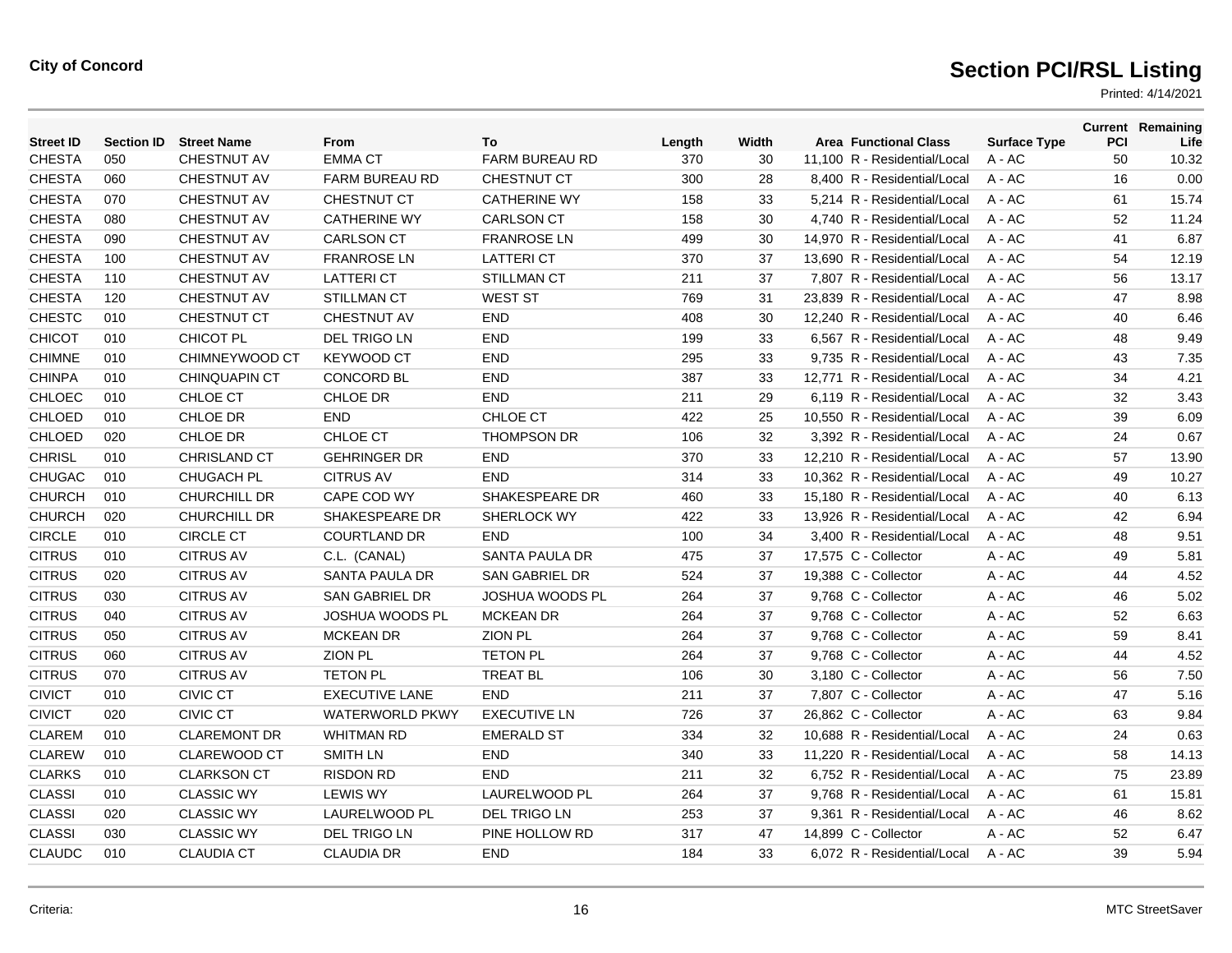| <b>Street ID</b> | <b>Section ID</b> | <b>Street Name</b> | From                 | To                   | Length | Width | <b>Area Functional Class</b> | <b>Surface Type</b> | <b>PCI</b> | <b>Current Remaining</b><br>Life |
|------------------|-------------------|--------------------|----------------------|----------------------|--------|-------|------------------------------|---------------------|------------|----------------------------------|
| <b>CLAUDD</b>    | 010               | <b>CLAUDIA DR</b>  | ERIE DR              | <b>JERILYNN DR</b>   | 210    | 33    | 6,930 R - Residential/Local  | $A - AC$            | 74         | 23.18                            |
| <b>CLAUDD</b>    | 020               | <b>CLAUDIA DR</b>  | <b>JERILYNN DR</b>   | N SIXTH ST           | 1,750  | 33    | 57,750 R - Residential/Local | A - AC              | 45         | 8.42                             |
| <b>CLAUDD</b>    | 030               | <b>CLAUDIA DR</b>  | N SIXTH ST           | <b>HOLBROOK DR</b>   | 1,360  | 33    | 44,880 R - Residential/Local | A - AC              | 48         | 9.77                             |
| <b>CLAUDD</b>    | 040               | <b>CLAUDIA DR</b>  | <b>HOLBROOK DR</b>   | <b>HURON DR</b>      | 370    | 33    | 12.210 R - Residential/Local | $A - AC$            | 44         | 8.00                             |
| <b>CLAUDD</b>    | 050               | <b>CLAUDIA DR</b>  | <b>HURON DR</b>      | <b>CLAUDIA CT</b>    | 264    | 33    | 8.712 R - Residential/Local  | $A - AC$            | 28         | 1.86                             |
| <b>CLAUDD</b>    | 060               | <b>CLAUDIA DR</b>  | <b>CLAUDIA CT</b>    | E OLIVERA DR         | 370    | 33    | 12,210 R - Residential/Local | $A - AC$            | 33         | 3.64                             |
| <b>CLAYCO</b>    | 010               | <b>CLAYCORD AV</b> | <b>CLAYTON RD</b>    | <b>LAVERNE WY</b>    | 158    | 37    | 5,846 R - Residential/Local  | A - AC              | 72         | 22.13                            |
| <b>CLAYCO</b>    | 020               | <b>CLAYCORD AV</b> | <b>LAVERNE WY</b>    | <b>CLAYCORD CT</b>   | 264    | 37    | 9.768 R - Residential/Local  | $A - AC$            | 67         | 19.11                            |
| <b>CLAYCO</b>    | 030               | <b>CLAYCORD AV</b> | <b>CLAYCORD CT</b>   | <b>ALRO AV</b>       | 317    | 34    | 10.778 R - Residential/Local | $A - AC$            | 67         | 19.16                            |
| CLAYCO           | 040               | <b>CLAYCORD AV</b> | <b>ALRO AV</b>       | <b>FEDSCO CT</b>     | 317    | 37    | 11,729 R - Residential/Local | A - AC              | 70         | 21.07                            |
| <b>CLAYCO</b>    | 050               | <b>CLAYCORD AV</b> | <b>FEDSCO CT</b>     | <b>GENEVA AV</b>     | 475    | 37    | 17,575 R - Residential/Local | A - AC              | 71         | 21.49                            |
| <b>CLAYCO</b>    | 060               | <b>CLAYCORD AV</b> | <b>GENEVA AV</b>     | <b>INNWOOD CT</b>    | 317    | 36    | 11,412 R - Residential/Local | A - AC              | 69         | 20.53                            |
| <b>CLAYCO</b>    | 070               | <b>CLAYCORD AV</b> | <b>INNWOOD CT</b>    | OLIVE DR             | 628    | 36    | 22,608 R - Residential/Local | A - AC              | 60         | 15.38                            |
| CLAYCO           | 080               | <b>CLAYCORD AV</b> | <b>OLIVE DR</b>      | ANGLEWOOD CT         | 317    | 36    | 11,412 R - Residential/Local | $A - AC$            | 60         | 15.25                            |
| CLAYCO           | 090               | <b>CLAYCORD AV</b> | ANGLEWOOD CT         | MINTWOOD DR          | 317    | 36    | 11,412 R - Residential/Local | A - AC              | 61         | 16.05                            |
| <b>CLAYCO</b>    | 100               | <b>CLAYCORD AV</b> | MINTWOOD DR          | <b>BLUEWOOD CT</b>   | 475    | 36    | 17,100 R - Residential/Local | A - AC              | 61         | 15.64                            |
| <b>CLAYCO</b>    | 110               | <b>CLAYCORD AV</b> | <b>BLUEWOOD CT</b>   | MINTWOOD DR          | 264    | 36    | 9,504 R - Residential/Local  | A - AC              | 64         | 17.21                            |
| <b>CLAYCO</b>    | 120               | <b>CLAYCORD AV</b> | MINTWOOD DR          | BERRYWOOD DR         | 211    | 36    | 7.596 R - Residential/Local  | $A - AC$            | 68         | 19.73                            |
| <b>CLAYCT</b>    | 010               | <b>CLAYCORD CT</b> | <b>CLAYCORD AV</b>   | <b>END</b>           | 160    | 33    | 5,280 R - Residential/Local  | $A - AC$            | 74         | 23.03                            |
| <b>CLAYTR</b>    | 010               | <b>CLAYTON RD</b>  | <b>MARKET ST</b>     | PINE ST              | 545    | 74    | 40,330 A - Arterial          | O - AC/AC           | 78         | 22.28                            |
| <b>CLAYTR</b>    | 020               | <b>CLAYTON RD</b>  | <b>PINE ST</b>       | <b>DETROIT AV</b>    | 638    | 74    | 47,212 A - Arterial          | O - AC/AC           | 72         | 18.01                            |
| <b>CLAYTR</b>    | 030               | <b>CLAYTON RD</b>  | <b>DETROIT AV</b>    | <b>ADELAIDE ST</b>   | 620    | 70    | 43,400 A - Arterial          | O - AC/AC           | 67         | 15.00                            |
| <b>CLAYTR</b>    | 040               | <b>CLAYTON RD</b>  | <b>ADELAIDE ST</b>   | FRY WY               | 211    | 70    | 14,770 A - Arterial          | O - AC/AC           | 74         | 19.35                            |
| <b>CLAYTR</b>    | 050               | <b>CLAYTON RD</b>  | FRY WY               | <b>ELLIS ST</b>      | 370    | 70    | 25,900 A - Arterial          | O - AC/AC           | 63         | 13.38                            |
| <b>CLAYTR</b>    | 060               | <b>CLAYTON RD</b>  | <b>ELLIS ST</b>      | SUTTER ST            | 585    | 70    | 40,950 A - Arterial          | O - AC/AC           | 69         | 16.15                            |
| <b>CLAYTR</b>    | 070               | <b>CLAYTON RD</b>  | <b>SUTTER ST</b>     | <b>ASHBURY DR</b>    | 84     | 70    | 5,880 A - Arterial           | O - AC/AC           | 67         | 15.01                            |
| <b>CLAYTR</b>    | 080               | <b>CLAYTON RD</b>  | <b>ASHBURY DR</b>    | <b>MIRA VISTA TR</b> | 211    | 37    | 7,807 A - Arterial           | O - AC/AC           | 77         | 21.49                            |
| <b>CLAYTR</b>    | 090               | <b>CLAYTON RD</b>  | <b>MIRA VISTA TR</b> | <b>AMADOR AV</b>     | 528    | 54    | 28,512 A - Arterial          | O - AC/AC           | 83         | 26.42                            |
| <b>CLAYTR</b>    | 100               | <b>CLAYTON RD</b>  | <b>AMADOR AV</b>     | <b>GALINDO ST</b>    | 284    | 54    | 15,336 A - Arterial          | O - AC/AC           | 81         | 24.67                            |
| <b>CLAYTR</b>    | 110               | <b>CLAYTON RD</b>  | <b>GALINDO ST</b>    | <b>GRANT ST</b>      | 686    | 54    | 37,044 A - Arterial          | O - AC/AC           | 89         | 28.08                            |
| <b>CLAYTR</b>    | 120               | <b>CLAYTON RD</b>  | <b>GRANT ST</b>      | <b>COLFAX ST</b>     | 422    | 54    | 22,788 A - Arterial          | O - AC/AC           | 69         | 16.17                            |
| <b>CLAYTR</b>    | 130               | <b>CLAYTON RD</b>  | <b>COLFAX ST</b>     | <b>PARK ST</b>       | 370    | 54    | 19,980 A - Arterial          | O - AC/AC           | 82         | 25.53                            |
| <b>CLAYTR</b>    | 140               | <b>CLAYTON RD</b>  | <b>PARK ST</b>       | OAKLAND AV           | 438    | 54    | 23,652 A - Arterial          | O - AC/AC           | 80         | 23.83                            |
| <b>CLAYTR</b>    | 150               | <b>CLAYTON RD</b>  | <b>OAKLAND AV</b>    | SAN JOSE AVE         | 360    | 72    | 25,920 A - Arterial          | O - AC/AC           | 79         | 22.28                            |
| <b>CLAYTR</b>    | 160               | <b>CLAYTON RD</b>  | SAN JOSE AV          | THE ALAMEDA          | 262    | 72    | 18,864 A - Arterial          | O - AC/AC           | 83         | 24.84                            |
| <b>CLAYTR</b>    | 170               | <b>CLAYTON RD</b>  | THE ALAMEDA          | SANTA CLARA AV       | 106    | 66    | 6,996 A - Arterial           | O - AC/AC           | 78         | 21.62                            |
|                  |                   |                    |                      |                      |        |       |                              |                     |            |                                  |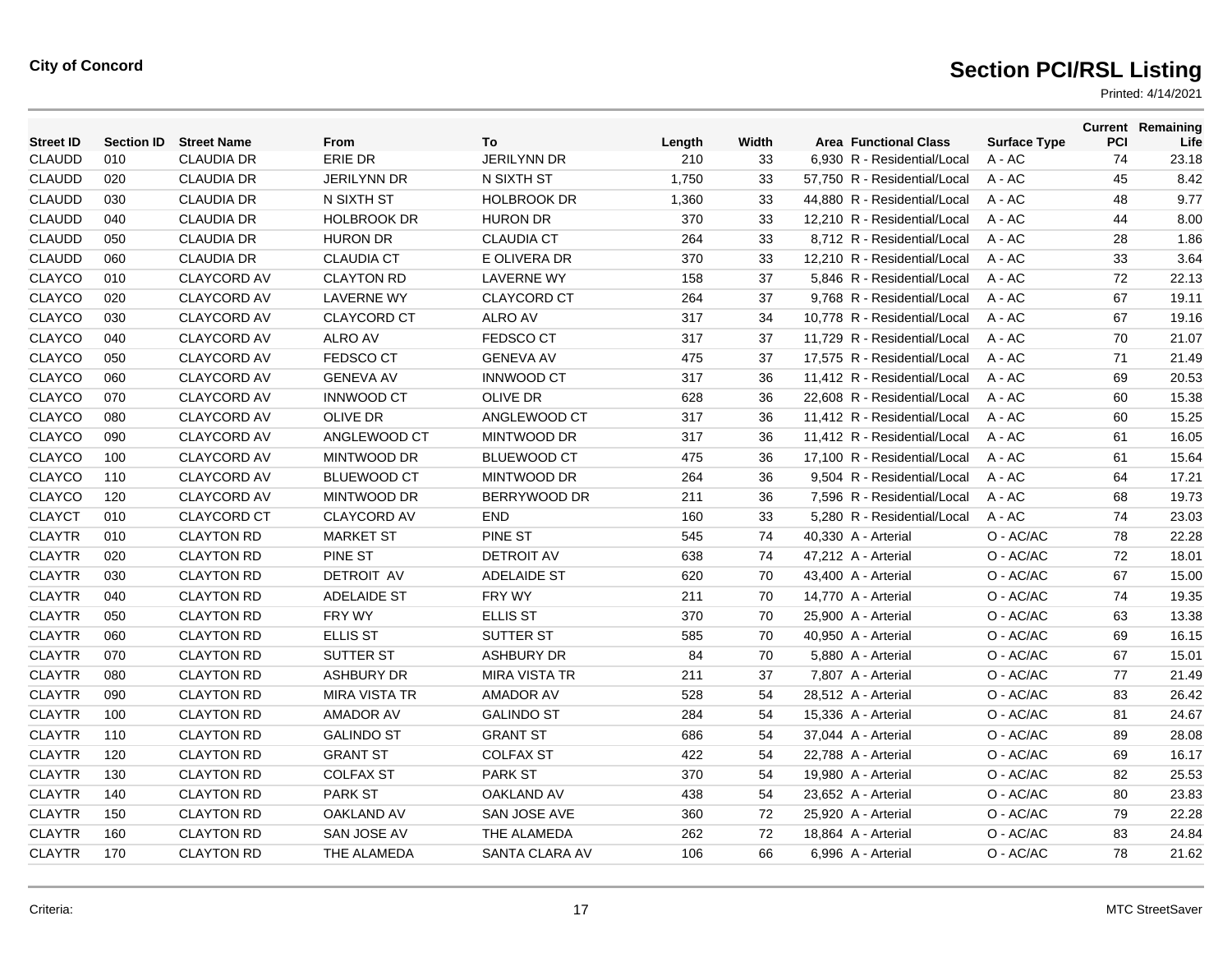| <b>Street ID</b> |     | <b>Section ID</b> Street Name | From                 | To                    | Length | Width | <b>Area Functional Class</b> | <b>Surface Type</b> | PCI | <b>Current Remaining</b><br>Life |
|------------------|-----|-------------------------------|----------------------|-----------------------|--------|-------|------------------------------|---------------------|-----|----------------------------------|
| <b>CLAYTR</b>    | 180 | <b>CLAYTON RD</b>             | SANTA CLARA AV       | <b>SAN CARLOS AV</b>  | 317    | 72    | 22,824 A - Arterial          | O - AC/AC           | 80  | 22.97                            |
| <b>CLAYTR</b>    | 190 | <b>CLAYTON RD</b>             | <b>SAN CARLOS AV</b> | <b>FIFTH ST</b>       | 575    | 72    | 41,400 A - Arterial          | O - AC/AC           | 82  | 24.22                            |
| <b>CLAYTR</b>    | 200 | <b>CLAYTON RD</b>             | FIFTH ST             | <b>COVENTRY RD</b>    | 581    | 72    | 41,832 A - Arterial          | O - AC/AC           | 78  | 21.62                            |
| <b>CLAYTR</b>    | 210 | <b>CLAYTON RD</b>             | <b>COVENTRY RD</b>   | <b>MARIA AV</b>       | 264    | 72    | 19,008 A - Arterial          | O - AC/AC           | 84  | 25.44                            |
| <b>CLAYTR</b>    | 220 | <b>CLAYTON RD</b>             | <b>MARIA AV</b>      | THE ALAMEDA           | 302    | 72    | 21,744 A - Arterial          | O - AC/AC           | 84  | 25.44                            |
| <b>CLAYTR</b>    | 230 | <b>CLAYTON RD</b>             | THE ALAMEDA          | <b>DAVIS AV</b>       | 264    | 72    | 19,008 A - Arterial          | O - AC/AC           | 83  | 26.11                            |
| <b>CLAYTR</b>    | 240 | <b>CLAYTON RD</b>             | <b>DAVIS AV</b>      | <b>GROVE WY</b>       | 348    | 72    | 25,056 A - Arterial          | O - AC/AC           | 84  | 25.44                            |
| <b>CLAYTR</b>    | 250 | <b>CLAYTON RD</b>             | <b>GROVE WY</b>      | <b>FABIAN WY</b>      | 315    | 72    | 22,680 A - Arterial          | O - AC/AC           | 79  | 22.94                            |
| <b>CLAYTR</b>    | 260 | <b>CLAYTON RD</b>             | <b>FABIAN WY</b>     | <b>CHESTNUT AV</b>    | 264    | 72    | 19,008 A - Arterial          | O - AC/AC           | 79  | 22.94                            |
| <b>CLAYTR</b>    | 270 | <b>CLAYTON RD</b>             | <b>CHESTNUT AV</b>   | <b>ROSLYN DR</b>      | 330    | 72    | 23,760 A - Arterial          | O - AC/AC           | 78  | 22.20                            |
| <b>CLAYTR</b>    | 280 | <b>CLAYTON RD</b>             | <b>ROSLYN DR</b>     | <b>BARBIS WY</b>      | 845    | 72    | 60,840 A - Arterial          | O - AC/AC           | 79  | 22.94                            |
| <b>CLAYTR</b>    | 290 | <b>CLAYTON RD</b>             | <b>BARBIS WY</b>     | LUCKY DR              | 317    | 72    | 22,824 A - Arterial          | O - AC/AC           | 78  | 22.20                            |
| <b>CLAYTR</b>    | 300 | <b>CLAYTON RD</b>             | <b>LUCKY DR</b>      | <b>BABEL LN</b>       | 106    | 72    | 7,632 A - Arterial           | O - AC/AC           | 78  | 22.20                            |
| <b>CLAYTR</b>    | 310 | <b>CLAYTON RD</b>             | <b>BABEL LN</b>      | <b>MAYNARD ST</b>     | 211    | 72    | 15,192 A - Arterial          | O - AC/AC           | 79  | 22.94                            |
| <b>CLAYTR</b>    | 320 | <b>CLAYTON RD</b>             | <b>MAYNARD ST</b>    | FOX HOLLOW CT         | 757    | 72    | 54,504 A - Arterial          | A - AC              | 78  | 18.94                            |
| <b>CLAYTR</b>    | 330 | <b>CLAYTON RD</b>             | FOX HOLLOW CT        | <b>FARM BUREAU RD</b> | 178    | 64    | 11,392 A - Arterial          | A - AC              | 76  | 18.01                            |
| <b>CLAYTR</b>    | 340 | <b>CLAYTON RD</b>             | FARM BUREAU RD       | <b>LA VISTA AV</b>    | 607    | 64    | 38,848 A - Arterial          | O - AC/AC           | 55  | 9.97                             |
| <b>CLAYTR</b>    | 350 | <b>CLAYTON RD</b>             | LA VISTA AV          | <b>WEST ST</b>        | 431    | 64    | 27,584 A - Arterial          | O - AC/AC           | 51  | 8.46                             |
| <b>CLAYTR</b>    | 360 | <b>CLAYTON RD</b>             | <b>WEST ST</b>       | <b>ROSAL LN</b>       | 1,202  | 64    | 76,928 A - Arterial          | O - AC/AC           | 55  | 9.97                             |
| <b>CLAYTR</b>    | 370 | <b>CLAYTON RD</b>             | <b>ROSAL LN</b>      | CAPE COD WY           | 268    | 64    | 17,152 A - Arterial          | O - AC/AC           | 53  | 9.20                             |
| <b>CLAYTR</b>    | 380 | <b>CLAYTON RD</b>             | CAPE COD WY          | <b>DENKINGER CT</b>   | 955    | 64    | 61,120 A - Arterial          | O - AC/AC           | 58  | 10.76                            |
| <b>CLAYTR</b>    | 390 | <b>CLAYTON RD</b>             | <b>DENKINGER CT</b>  | <b>TREAT BL</b>       | 528    | 64    | 33,792 A - Arterial          | O - AC/AC           | 58  | 10.76                            |
| <b>CLAYTR</b>    | 400 | <b>CLAYTON RD</b>             | <b>TREAT BL</b>      | <b>GLAZIER DR</b>     | 422    | 72    | 30,384 A - Arterial          | O - AC/AC           | 56  | 10.36                            |
| <b>CLAYTR</b>    | 410 | <b>CLAYTON RD</b>             | <b>GLAZIER DR</b>    | <b>BEL AIR DR</b>     | 422    | 72    | 30,384 A - Arterial          | O - AC/AC           | 52  | 8.83                             |
| <b>CLAYTR</b>    | 420 | <b>CLAYTON RD</b>             | <b>BEL AIR DR</b>    | <b>MARCLAIR DR</b>    | 581    | 72    | 41,832 A - Arterial          | O - AC/AC           | 66  | 14.21                            |
| <b>CLAYTR</b>    | 430 | <b>CLAYTON RD</b>             | <b>MARCLAIR DR</b>   | THORNWOOD DR          | 409    | 72    | 29,448 A - Arterial          | O - AC/AC           | 63  | 12.86                            |
| <b>CLAYTR</b>    | 440 | <b>CLAYTON RD</b>             | THORNWOOD DR         | <b>WHARTON WY</b>     | 218    | 72    | 15,696 A - Arterial          | O - AC/AC           | 47  | 7.04                             |
| <b>CLAYTR</b>    | 450 | <b>CLAYTON RD</b>             | <b>WHARTON WY</b>    | <b>RISHELL DR</b>     | 528    | 72    | 38,016 A - Arterial          | O - AC/AC           | 60  | 11.58                            |
| <b>CLAYTR</b>    | 460 | <b>CLAYTON RD</b>             | <b>RISHELL DR</b>    | <b>BAILEY RD</b>      | 581    | 72    | 41,832 A - Arterial          | O - AC/AC           | 61  | 12.00                            |
| <b>CLAYTR</b>    | 470 | <b>CLAYTON RD</b>             | <b>BAILEY RD</b>     | <b>LATOUR LN</b>      | 419    | 72    | 30,168 A - Arterial          | A - AC              | 77  | 18.47                            |
| <b>CLAYTR</b>    | 480 | <b>CLAYTON RD</b>             | <b>LATOUR LN</b>     | <b>MATHESON RD</b>    | 282    | 72    | 20,304 A - Arterial          | O - AC/AC           | 81  | 24.62                            |
| <b>CLAYTR</b>    | 490 | <b>CLAYTON RD</b>             | <b>MATHESON RD</b>   | <b>INDIAN LN</b>      | 581    | 72    | 41,832 A - Arterial          | O - AC/AC           | 81  | 24.62                            |
| <b>CLAYTR</b>    | 500 | <b>CLAYTON RD</b>             | <b>INDIAN LN</b>     | <b>BASSETT DR</b>     | 422    | 72    | 30,384 A - Arterial          | O - AC/AC           | 78  | 22.27                            |
| <b>CLAYTR</b>    | 510 | <b>CLAYTON RD</b>             | <b>BASSETT DR</b>    | CLAYCORD AV           | 475    | 72    | 34,200 A - Arterial          | O - AC/AC           | 78  | 22.27                            |
| <b>CLAYTR</b>    | 520 | <b>CLAYTON RD</b>             | <b>CLAYCORD AV</b>   | <b>WILLCREST DR</b>   | 317    | 66    | 20,922 A - Arterial          | O - AC/AC           | 81  | 24.62                            |
| <b>CLAYTR</b>    | 530 | <b>CLAYTON RD</b>             | <b>WILLCREST DR</b>  | NEWHALL PARK WY       | 213    | 66    | 14,058 A - Arterial          | A - AC              | 58  | 10.77                            |
|                  |     |                               |                      |                       |        |       |                              |                     |     |                                  |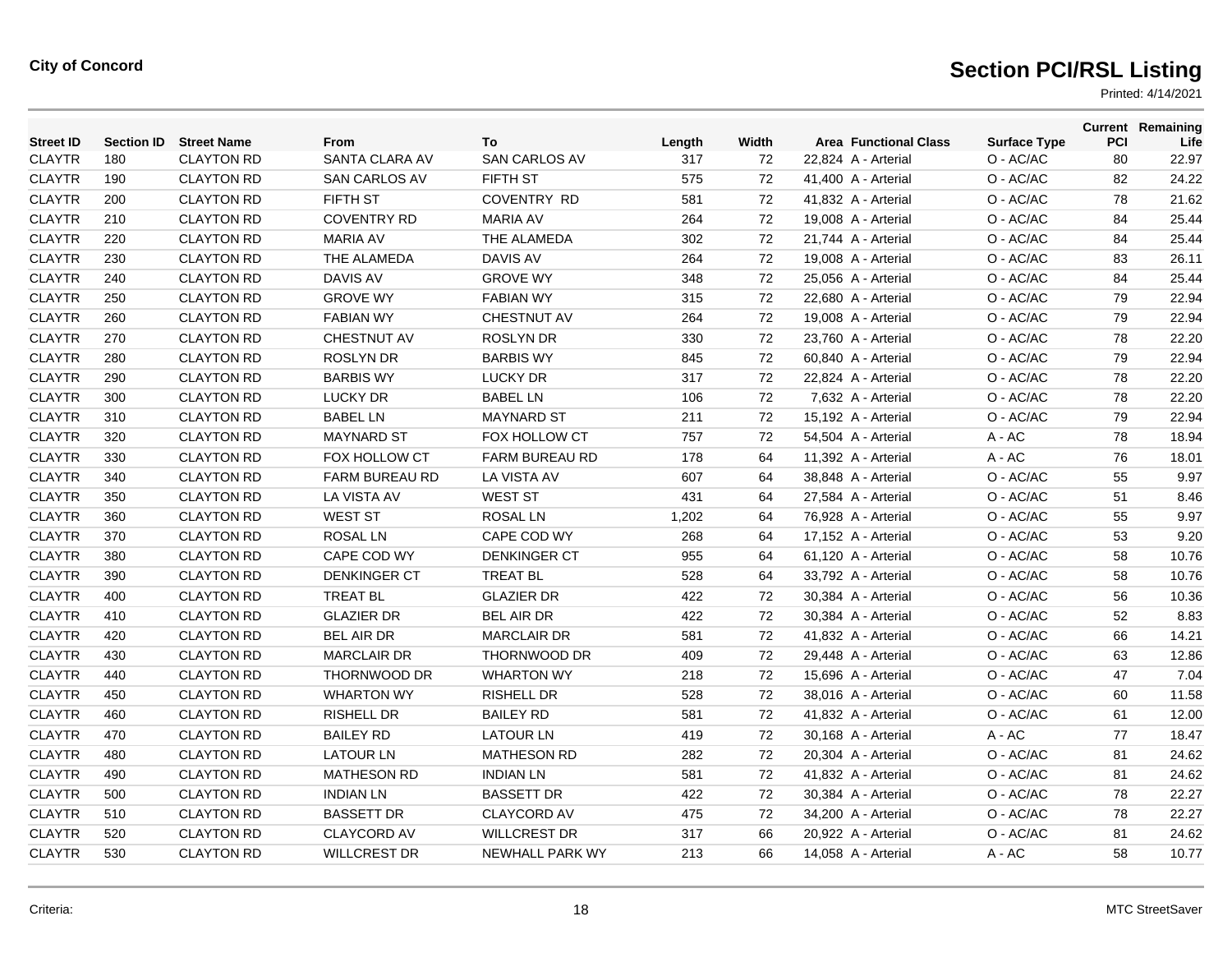| <b>Street ID</b> | <b>Section ID</b> | <b>Street Name</b>      | <b>From</b>           | To                         | Length | Width | <b>Area Functional Class</b> | <b>Surface Type</b> | PCI | <b>Current Remaining</b><br>Life |
|------------------|-------------------|-------------------------|-----------------------|----------------------------|--------|-------|------------------------------|---------------------|-----|----------------------------------|
| <b>CLAYTR</b>    | 540               | <b>CLAYTON RD</b>       | NEWHALL PARK WY       | <b>HEATHER DR</b>          | 370    | 79    | 29,230 A - Arterial          | A - AC              | 76  | 18.01                            |
| <b>CLAYTR</b>    | 560               | <b>CLAYTON RD</b>       | <b>HEATHER DR</b>     | <b>AYERS RD</b>            | 1,295  | 79    | 102,305 A - Arterial         | A - AC              | 62  | 12.34                            |
| <b>CLAYTR</b>    | 570               | <b>CLAYTON RD</b>       | <b>AYERS RD</b>       | <b>TALISMAN WY</b>         | 1,003  | 79    | 79,237 A - Arterial          | $A - AC$            | 65  | 13.57                            |
| <b>CLAYTR</b>    | 580               | <b>CLAYTON RD</b>       | <b>TALISMAN WY</b>    | <b>ALBERTA WY</b>          | 422    | 74    | 31,228 A - Arterial          | A - AC              | 60  | 11.55                            |
| <b>CLAYTR</b>    | 590               | <b>CLAYTON RD</b>       | <b>ALBERTA WY</b>     | <b>GARCEZ DR</b>           | 317    | 72    | 22,824 A - Arterial          | A - AC              | 69  | 14.85                            |
| <b>CLAYTR</b>    | 600               | <b>CLAYTON RD</b>       | <b>GARCEZ DR</b>      | <b>BALHAN DR</b>           | 370    | 72    | 26,640 A - Arterial          | A - AC              | 69  | 14.85                            |
| <b>CLAYTR</b>    | 610               | <b>CLAYTON RD</b>       | <b>BALHAN DR</b>      | <b>SCHENONE CT</b>         | 475    | 72    | 34,200 A - Arterial          | A - AC              | 74  | 17.09                            |
| <b>CLAYTR</b>    | 620               | <b>CLAYTON RD</b>       | <b>SCHENONE CT</b>    | <b>ALLEGRO AV</b>          | 634    | 72    | 45.648 A - Arterial          | $A - AC$            | 69  | 14.85                            |
| <b>CLAYTR</b>    | 625               | <b>CLAYTON RD</b>       | ALLEGRO AV            | 232' WO KIRKER PASS        | 224    | 72    | 16,128 A - Arterial          | A - AC              | 71  | 15.73                            |
| <b>CLAYTR</b>    | 635               | <b>CLAYTON RD</b>       | 232' WO KIRKER PASS   | <b>KIRKER PASS</b>         | 232    | 72    | 16,704 A - Arterial          | P-PCC               | 82  | 46.13                            |
| <b>CLAYTR</b>    | 640               | <b>CLAYTON RD</b>       | YGNACIO VALLEY RD     | <b>CITY LIMIT</b>          | 335    | 31    | 10,385 A - Arterial          | $A - AC$            | 59  | 11.16                            |
| <b>CLAYTR</b>    | 650               | <b>CLAYTON RD</b>       | YGNACIO VALLEY RD     | <b>CLAYTON CITY LIMITS</b> | 422    | 51    | 21,522 A - Arterial          | P-PCC               | 86  | 52.11                            |
| <b>CLAYWR</b>    | 010               | <b>CLAYTON WEST RD</b>  | <b>DIAMOND WY</b>     | <b>FRANQUETTE AV</b>       | 528    | 22    | 11,616 R - Residential/Local | $A - AC$            | 61  | 15.77                            |
| <b>CLAYTW</b>    | 010               | <b>CLAYTON WY</b>       | <b>WEST ST</b>        | <b>CEEMAR ST</b>           | 370    | 37    | 13,690 C - Collector         | $A - AC$            | 53  | 6.75                             |
| <b>CLAYTW</b>    | 020               | <b>CLAYTON WY</b>       | <b>CEEMAR CT</b>      | <b>WALNUT AV</b>           | 528    | 37    | 19,536 C - Collector         | A - AC              | 62  | 9.49                             |
| <b>CLAYTW</b>    | 030               | <b>CLAYTON WY</b>       | <b>WALNUT AV</b>      | LIVE OAK AV                | 211    | 37    | 7,807 C - Collector          | A - AC              | 59  | 8.53                             |
| <b>CLAYTW</b>    | 040               | <b>CLAYTON WY</b>       | LIVE OAK AV           | EL CAMPO CT                | 475    | 37    | 17,575 C - Collector         | A - AC              | 40  | 3.68                             |
| <b>CLAYTW</b>    | 050               | <b>CLAYTON WY</b>       | EL CAMPO CT           | <b>BOATWRIGHT DR</b>       | 175    | 37    | 6,475 C - Collector          | A - AC              | 45  | 4.64                             |
| <b>CLAYTW</b>    | 060               | <b>CLAYTON WY</b>       | <b>BOATWRIGHT DR</b>  | <b>LOGAN CT</b>            | 370    | 37    | 13,690 C - Collector         | A - AC              | 40  | 3.68                             |
| <b>CLAYTW</b>    | 070               | <b>CLAYTON WY</b>       | <b>LOGAN CT</b>       | <b>CONCORD BL</b>          | 211    | 37    | 7,807 C - Collector          | $A - AC$            | 40  | 3.68                             |
| <b>CLAYTW</b>    | 080               | <b>CLAYTON WY</b>       | <b>CONCORD BL</b>     | <b>WREN CT</b>             | 1,426  | 23    | 32,798 C - Collector         | A - AC              | 48  | 5.40                             |
| <b>CLAYTW</b>    | 090               | <b>CLAYTON WY</b>       | <b>WREN CT</b>        | <b>MONTEREY CT</b>         | 475    | 35    | 16,625 C - Collector         | A - AC              | 40  | 3.68                             |
| <b>CLAYTW</b>    | 100               | <b>CLAYTON WY</b>       | MONTEREY CT           | <b>VILLAGE RD</b>          | 285    | 27    | 7,695 C - Collector          | $A - AC$            | 64  | 10.16                            |
| <b>CLAYTW</b>    | 110               | <b>CLAYTON WY</b>       | <b>VILLAGE RD</b>     | ROGERS RD                  | 745    | 39    | 29,055 C - Collector         | O - AC/AC           | 89  | 29.17                            |
| <b>CLAYTW</b>    | 120               | <b>CLAYTON WY</b>       | <b>ROGERS RD</b>      | QUEENS RD                  | 725    | 39    | 28,275 C - Collector         | O - AC/AC           | 89  | 29.17                            |
| <b>CLAYTW</b>    | 130               | <b>CLAYTON WY</b>       | <b>QUEENS RD</b>      | ROYAL RD                   | 85     | 39    | 3,315 C - Collector          | O - AC/AC           | 89  | 29.17                            |
| <b>CLAYTW</b>    | 140               | <b>CLAYTON WY</b>       | ROYAL RD              | <b>WILLOW PASS RD</b>      | 200    | 39    | 7,800 C - Collector          | O - AC/AC           | 89  | 29.17                            |
| <b>CLERCR</b>    | 010               | <b>CLEAR CREEK CT</b>   | S LARWIN AV           | <b>END</b>                 | 719    | 33    | 23,727 R - Residential/Local | $A - AC$            | 39  | 6.06                             |
| <b>CLERSP</b>    | 010               | <b>CLEAR SPRINGS CT</b> | <b>COURT LN</b>       | <b>END</b>                 | 323    | 33    | 10,659 R - Residential/Local | $A - AC$            | 38  | 5.67                             |
| <b>CLEARB</b>    | 010               | <b>CLEARBROOK DR</b>    | <b>KIRKER PASS RD</b> | <b>FLAGSTONE WY</b>        | 634    | 38    | 24,092 R - Residential/Local | $A - AC$            | 79  | 26.32                            |
| <b>CLEARB</b>    | 020               | <b>CLEARBROOK DR</b>    | <b>FLAGSTONE WY</b>   | <b>BLUEROCK CIR</b>        | 739    | 29    | 21.431 R - Residential/Local | $A - AC$            | 83  | 29.18                            |
| <b>CLEVEL</b>    | 010               | <b>CLEVELAND CT</b>     | <b>COOLIDGE ST</b>    | <b>END</b>                 | 277    | 33    | 9,141 R - Residential/Local  | $A - AC$            | 50  | 10.68                            |
| <b>CLINTO</b>    | 010               | <b>CLINTON DR</b>       | <b>BISHOP DR</b>      | <b>ELMHURST LN</b>         | 1,050  | 33    | 34,650 R - Residential/Local | $A - AC$            | 45  | 8.44                             |
| <b>CLOUD</b>     | 010               | <b>CLOUD CT</b>         | <b>SUNLIGHT CR</b>    | <b>END</b>                 | 106    | 56    | 5.936 R - Residential/Local  | $A - AC$            | 47  | 9.39                             |
| <b>CLOVER</b>    | 010               | <b>CLOVERDALE AV</b>    | <b>DETROIT AV</b>     | <b>END</b>                 | 865    | 37    | 32,005 R - Residential/Local | A - AC              | 65  | 17.96                            |
| <b>CLOVIS</b>    | 010               | <b>CLOVIS CT</b>        | <b>ALBERTA WY</b>     | <b>END</b>                 | 483    | 33    | 15,939 R - Residential/Local | $A - AC$            | 46  | 8.62                             |
|                  |                   |                         |                       |                            |        |       |                              |                     |     |                                  |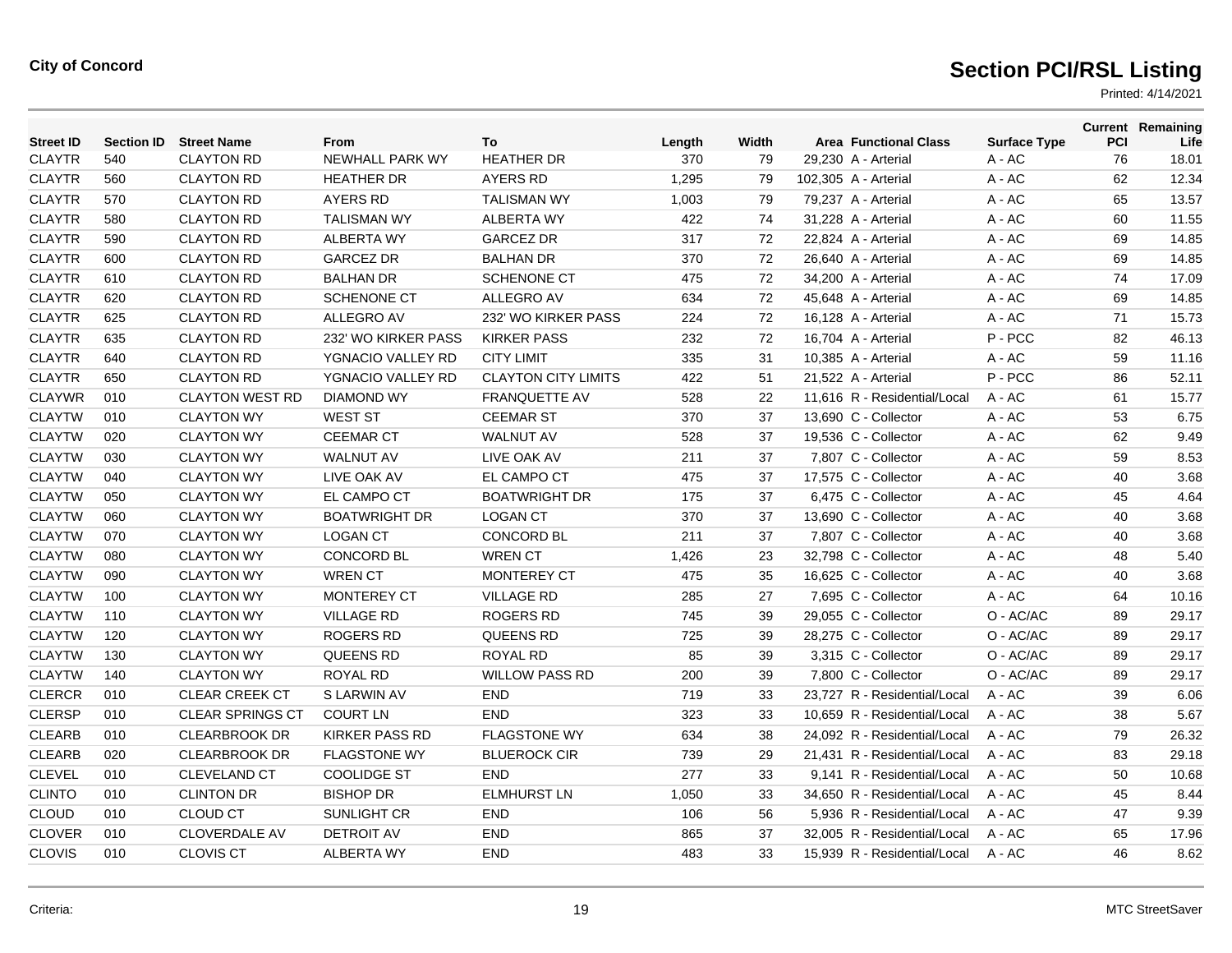| <b>Street ID</b> |     | <b>Section ID Street Name</b> | From                    | To                      | Length | Width | <b>Area Functional Class</b>  | <b>Surface Type</b> | <b>PCI</b> | <b>Current Remaining</b><br>Life |
|------------------|-----|-------------------------------|-------------------------|-------------------------|--------|-------|-------------------------------|---------------------|------------|----------------------------------|
| <b>CLYDE</b>     | 010 | <b>CLYDE AV</b>               | <b>AVON AV</b>          | <b>FOSKETT AV</b>       | 326    | 33    | 10,758 R - Residential/Local  | $A - AC$            | 39         | 5.74                             |
| <b>COBBLC</b>    | 010 | <b>COBBLESTONE CT</b>         | COBBLESTONE DR          | <b>END</b>              | 192    | 33    | 6,336 R - Residential/Local   | $A - AC$            | 70         | 20.90                            |
| <b>COBBLD</b>    | 010 | <b>COBBLESTONE DR</b>         | CAPE COD WY             | <b>COBBLESTONE CT</b>   | 370    | 33    | 12,210 R - Residential/Local  | $A - AC$            | 48         | 9.49                             |
| <b>COBBLD</b>    | 020 | <b>COBBLESTONE DR</b>         | <b>COBBLESTONE CT</b>   | <b>CANTERBURY DR</b>    | 528    | 33    | 17.424 R - Residential/Local  | $A - AC$            | 48         | 9.49                             |
| <b>COBBLD</b>    | 030 | <b>COBBLESTONE DR</b>         | <b>CANTERBURY DR</b>    | SHERWOOD DR             | 475    | 33    | 15,675 R - Residential/Local  | A - AC              | 52         | 11.31                            |
| <b>COBBLD</b>    | 040 | <b>COBBLESTONE DR</b>         | SHERWOOD DR             | <b>TREAT BL</b>         | 131    | 33    | 4,323 R - Residential/Local   | $A - AC$            | 57         | 13.74                            |
| <b>COLFAX</b>    | 010 | <b>COLFAX ST</b>              | <b>CLAYTON RD</b>       | <b>CONCORD BL</b>       | 317    | 18    | 5,706 C - Collector           | O - AC/AC           | 88         | 28.28                            |
| COLFAX           | 020 | <b>COLFAX ST</b>              | <b>CONCORD BL</b>       | <b>WILLOW PASS RD</b>   | 355    | 58    | 20,590 C - Collector          | O - AC/AC           | 88         | 28.28                            |
| <b>COLFAX</b>    | 030 | <b>COLFAX ST</b>              | <b>WILLOW PASS RD</b>   | <b>SALVIO ST</b>        | 365    | 32    | 11,680 C - Collector          | O - AC/AC           | 88         | 28.28                            |
| <b>COLFAX</b>    | 040 | <b>COLFAX ST</b>              | <b>SALVIO ST</b>        | PACHECO ST              | 380    | 45    | 17,100 C - Collector          | O - AC/AC           | 88         | 28.28                            |
| <b>COLFAX</b>    | 050 | <b>COLFAX ST</b>              | PACHECO ST              | <b>BONIFACIO ST</b>     | 370    | 32    | 11.840 R - Residential/Local  | O - AC/AC           | 90         | 37.09                            |
| COLORA           | 010 | <b>COLORADO DR</b>            | PENNSYLVANIA BL         | <b>DELAWARE DR</b>      | 797    | 33    | 26,301 R - Residential/Local  | $A - AC$            | 39         | 5.74                             |
| <b>COMMER</b>    | 010 | <b>COMMERCE AV</b>            | <b>END</b>              | ROYAL INDUSTRIAL WY     | 475    | 37    | 17,575 R - Residential/Local  | O - AC/AC           | 95         | 39.22                            |
| <b>COMMER</b>    | 020 | <b>COMMERCE AV</b>            | ROYAL INDUSTRIAL WY     | <b>GALAXY WY</b>        | 273    | 37    | 10,101 R - Residential/Local  | $A - AC$            | 94         | 34.70                            |
| <b>COMMER</b>    | 030 | <b>COMMERCE AV</b>            | <b>GALAXY WY</b>        | <b>CONCORD AV</b>       | 1,214  | 47    | 57.058 R - Residential/Local  | $A - AC$            | 94         | 34.70                            |
| <b>COMMRC</b>    | 010 | <b>COMMERCIAL CIR</b>         | <b>BATES AV</b>         | <b>DEAN LESHER DR</b>   | 2,141  | 45    | 96,345 R - Residential/Local  | A - AC              | 73         | 25.43                            |
| <b>COMMRC</b>    | 020 | <b>COMMERCIAL CIR</b>         | <b>DEAN LESHER DR</b>   | <b>BATES AV</b>         | 2,413  | 45    | 108,585 R - Residential/Local | $A - AC$            | 65         | 18.99                            |
| CONCOA           | 010 | <b>CONCORD AV</b>             | <b>CITY LIMIT</b>       | <b>DIAMOND BL</b>       | 545    | 16    | 8,720 A - Arterial            | $A - AC$            | 43         | 5.63                             |
| CONCOA           | 015 | CONCORD AV                    | <b>CITY LIMIT</b>       | <b>DIAMOND BL</b>       | 545    | 16    | 8,720 A - Arterial            | P-PCC               | 94         | 66.09                            |
| CONCOA           | 020 | <b>CONCORD AV</b>             | <b>DIAMOND BL</b>       | <b>MERIDIAN PARK BL</b> | 767    | 15    | 11,505 A - Arterial           | $A - AC$            | 54         | 9.32                             |
| CONCOA           | 025 | <b>CONCORD AV</b>             | <b>DIAMOND BL</b>       | <b>MERDIAN PARK BL</b>  | 767    | 15    | 11,505 A - Arterial           | P-PCC               | 98         | 73.39                            |
| CONCOA           | 030 | <b>CONCORD AV</b>             | <b>MERIDIAN PARK BL</b> | <b>JOHN GLENN DR</b>    | 976    | 15    | 14,640 A - Arterial           | $A - AC$            | 80         | 19.92                            |
| CONCOA           | 035 | CONCORD AV                    | <b>MERIDAN PARK BL</b>  | <b>JOHN GLENN DR</b>    | 976    | 15    | 14,640 A - Arterial           | P-PCC               | 97         | 72.55                            |
| CONCOA           | 040 | <b>CONCORD AV</b>             | <b>JOHN GLENN DR</b>    | <b>WALNUT CREEK BR</b>  | 1,086  | 14    | 15,204 A - Arterial           | $A - AC$            | 52         | 8.61                             |
| CONCOA           | 045 | <b>CONCORD AV</b>             | <b>JOHN GLENN DR</b>    | <b>WALNUT CREEK BR</b>  | 1,086  | 14    | 15,204 A - Arterial           | P-PCC               | 95         | 67.92                            |
| CONCOA           | 050 | <b>CONCORD AV</b>             | <b>WALNUT CREEK BR</b>  | <b>STANWELL DR</b>      | 158    | 74    | 11,692 A - Arterial           | P-PCC               | 96         | 69.68                            |
| CONCOA           | 060 | CONCORD AV                    | <b>STANWELL DR</b>      | VIA DE MERCADOS         | 264    | 74    | 19,536 A - Arterial           | P-PCC               | 98         | 73.39                            |
| CONCOA           | 070 | <b>CONCORD AV</b>             | VIA DE MERCADOS         | <b>BISSOLN</b>          | 556    | 74    | 41,144 A - Arterial           | P-PCC               | 98         | 73.39                            |
| CONCOA           | 080 | <b>CONCORD AV</b>             | <b>BISSOLN</b>          | <b>COMMERCE AVE</b>     | 826    | 74    | 61,124 A - Arterial           | P-PCC               | 98         | 73.39                            |
| CONCOA           | 090 | <b>CONCORD AV</b>             | <b>COMMERCE AVE</b>     | 203 W/O MARKET ST       | 589    | 95    | 55,955 A - Arterial           | P-PCC               | 96         | 69.68                            |
| CONCOA           | 100 | <b>CONCORD AV</b>             | 203 W/O MARKET ST       | <b>FREMONT ST</b>       | 539    | 97    | 52,283 A - Arterial           | $A - AC$            | 58         | 10.78                            |
| CONCOA           | 110 | <b>CONCORD AV</b>             | <b>FREMONT ST</b>       | <b>CALIFORNIA ST</b>    | 317    | 70    | 22,190 A - Arterial           | A - AC              | 57         | 10.40                            |
| CONCOA           | 120 | <b>CONCORD AV</b>             | <b>CALIFORNIA ST</b>    | <b>HARRISON ST</b>      | 312    | 74    | 23,088 A - Arterial           | $A - AC$            | 60         | 11.55                            |
| CONCOA           | 130 | CONCORD AV                    | <b>HARRISON ST</b>      | PACHECO ST              | 422    | 89    | 37,558 A - Arterial           | $A - AC$            | 55         | 9.66                             |
| CONCOA           | 140 | <b>CONCORD AV</b>             | <b>CENTRAL ST</b>       | PACHECO ST              | 317    | 72    | 22,824 A - Arterial           | $A - AC$            | 56         | 10.11                            |
| <b>CONCOA</b>    | 150 | <b>CONCORD AV</b>             | PACHECO ST              | <b>SALVIO ST</b>        | 425    | 72    | 30,600 A - Arterial           | $A - AC$            | 52         | 8.58                             |
|                  |     |                               |                         |                         |        |       |                               |                     |            |                                  |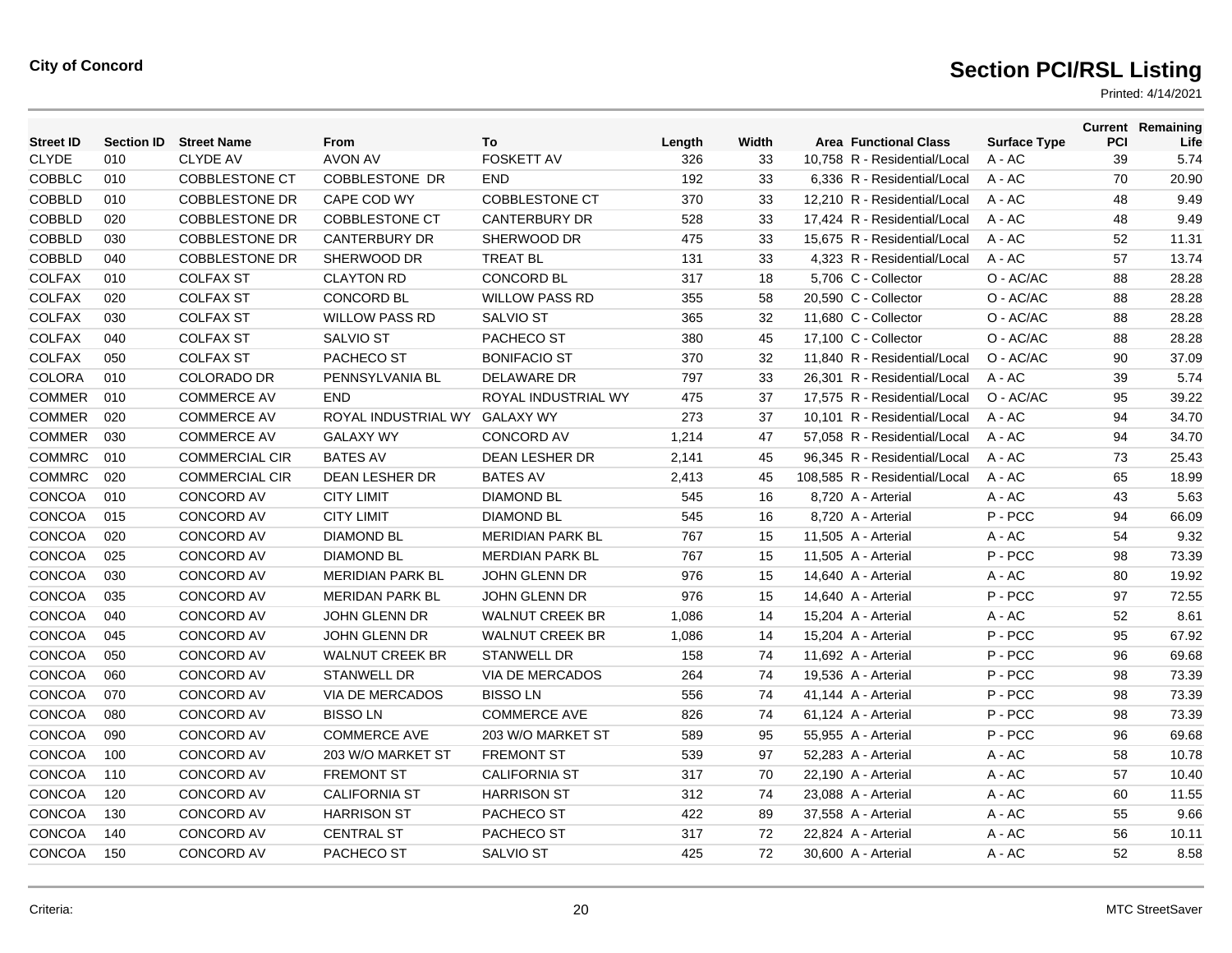| <b>Street ID</b> | <b>Section ID</b> | <b>Street Name</b> | From                  | To                    | Length | Width | <b>Area Functional Class</b> | <b>Surface Type</b> | PCI | <b>Current Remaining</b><br>Life |
|------------------|-------------------|--------------------|-----------------------|-----------------------|--------|-------|------------------------------|---------------------|-----|----------------------------------|
| CONCOB           | 010               | <b>CONCORD BL</b>  | <b>MIR VISTA TR</b>   | <b>SUTTER ST</b>      | 303    | 41    | 12,423 A - Arterial          | A - AC              | 54  | 9.29                             |
| CONCOB           | 020               | <b>CONCORD BL</b>  | <b>GALINDO ST</b>     | <b>MIRA VISTA TR</b>  | 824    | 41    | 33,784 A - Arterial          | A - AC              | 67  | 14.43                            |
| CONCOB           | 030               | <b>CONCORD BL</b>  | <b>MT DIABLO ST</b>   | <b>GALINDO ST</b>     | 379    | 57    | 21,603 A - Arterial          | A - AC              | 64  | 13.16                            |
| CONCOB           | 040               | <b>CONCORD BL</b>  | <b>GRANT ST</b>       | MT DIABLO ST          | 380    | 57    | 21,660 A - Arterial          | A - AC              | 60  | 11.55                            |
| <b>CONCOB</b>    | 050               | <b>CONCORD BL</b>  | <b>COLFAX ST</b>      | <b>GRANT ST</b>       | 369    | 57    | 21,033 A - Arterial          | A - AC              | 68  | 14.75                            |
| CONCOB           | 060               | <b>CONCORD BL</b>  | <b>EAST ST</b>        | <b>COLFAX ST</b>      | 317    | 57    | 18,069 A - Arterial          | A - AC              | 64  | 12.97                            |
| CONCOB           | 070               | <b>CONCORD BL</b>  | PT CHICAGO HW         | <b>EAST ST</b>        | 230    | 53    | 12,190 A - Arterial          | A - AC              | 45  | 6.30                             |
| <b>CONCOB</b>    | 080               | <b>CONCORD BL</b>  | PT CHICAGO HW         | <b>FIRST ST</b>       | 319    | 46    | 14,674 A - Arterial          | O - AC/AC           | 92  | 29.48                            |
| CONCOB           | 090               | <b>CONCORD BL</b>  | <b>FIRST ST</b>       | <b>SECOND ST</b>      | 245    | 58    | 14,210 A - Arterial          | O - AC/AC           | 92  | 29.48                            |
| <b>CONCOB</b>    | 100               | <b>CONCORD BL</b>  | <b>SECOND ST</b>      | THIRD ST              | 284    | 61    | 17,324 A - Arterial          | O - AC/AC           | 92  | 29.48                            |
| CONCOB           | 110               | <b>CONCORD BL</b>  | <b>THIRD ST</b>       | <b>PARKSIDE DR</b>    | 556    | 61    | 33,916 A - Arterial          | O - AC/AC           | 92  | 29.48                            |
| <b>CONCOB</b>    | 120               | <b>CONCORD BL</b>  | PARKSIDE DR           | <b>FIFTH ST</b>       | 978    | 61    | 59,658 A - Arterial          | O - AC/AC           | 92  | 29.48                            |
| CONCOB           | 130               | CONCORD BL         | FIFTH ST              | <b>VINCENTE RD</b>    | 317    | 61    | 19,337 A - Arterial          | O - AC/AC           | 92  | 29.48                            |
| <b>CONCOB</b>    | 140               | CONCORD BL         | <b>VINCENTE RD</b>    | <b>SIXTH ST</b>       | 291    | 61    | 17,751 A - Arterial          | O - AC/AC           | 92  | 29.48                            |
| CONCOB           | 150               | CONCORD BL         | <b>SIXTH ST</b>       | <b>HUMPHREY DR</b>    | 459    | 34    | 15,606 A - Arterial          | O - AC/AC           | 90  | 28.53                            |
| <b>CONCOB</b>    | 160               | CONCORD BL         | <b>HUMPHREY DR</b>    | <b>BILLINGS RD</b>    | 370    | 36    | 13,320 A - Arterial          | O - AC/AC           | 92  | 29.48                            |
| <b>CONCOB</b>    | 170               | CONCORD BL         | <b>BILLINGS RD</b>    | <b>ELM RD</b>         | 405    | 48    | 19,440 A - Arterial          | O - AC/AC           | 87  | 30.57                            |
| <b>CONCOB</b>    | 180               | <b>CONCORD BL</b>  | <b>ELM RD</b>         | <b>FARM BUREAU RD</b> | 1,275  | 55    | 70,125 A - Arterial          | O - AC/AC           | 90  | 28.53                            |
| CONCOB           | 190               | <b>CONCORD BL</b>  | FARM BUREAU RD        | <b>WESTBURY DR</b>    | 422    | 61    | 25,742 A - Arterial          | O - AC/AC           | 89  | 31.78                            |
| CONCOB           | 200               | <b>CONCORD BL</b>  | <b>WESTBURY DR</b>    | <b>ALRAY DR</b>       | 728    | 61    | 44,408 A - Arterial          | O - AC/AC           | 87  | 30.57                            |
| CONCOB           | 210               | CONCORD BL         | <b>ALRAY DR</b>       | WOODSIDE CT           | 440    | 52    | 22,880 A - Arterial          | O - AC/AC           | 85  | 28.32                            |
| CONCOB           | 220               | <b>CONCORD BL</b>  | WOODSIDE CT           | <b>CLAYTON WY</b>     | 581    | 52    | 30,212 A - Arterial          | O - AC/AC           | 90  | 28.86                            |
| <b>CONCOB</b>    | 230               | <b>CONCORD BL</b>  | <b>CLAYTON WY</b>     | <b>GROSS LN</b>       | 264    | 52    | 13,728 A - Arterial          | O - AC/AC           | 89  | 28.14                            |
| <b>CONCOB</b>    | 240               | <b>CONCORD BL</b>  | <b>GROSS LN</b>       | <b>MARGO DR</b>       | 1,003  | 52    | 52,156 A - Arterial          | O - AC/AC           | 86  | 29.42                            |
| <b>CONCOB</b>    | 250               | <b>CONCORD BL</b>  | <b>MARGO DR</b>       | LIVE OAK AV           | 444    | 52    | 23,088 A - Arterial          | O - AC/AC           | 87  | 30.57                            |
| <b>CONCOB</b>    | 260               | <b>CONCORD BL</b>  | LIVE OAK AV           | SATTLER DR            | 211    | 58    | 12,238 A - Arterial          | O - AC/AC           | 86  | 29.42                            |
| <b>CONCOB</b>    | 270               | <b>CONCORD BL</b>  | SATTLER DR            | LANDANA DR            | 375    | 58    | 21,750 A - Arterial          | O - AC/AC           | 86  | 29.42                            |
| CONCOB           | 280               | <b>CONCORD BL</b>  | <b>LANDANA DR</b>     | <b>CHINQUAPIN CT</b>  | 634    | 70    | 44,380 A - Arterial          | O - AC/AC           | 89  | 31.78                            |
| <b>CONCOB</b>    | 290               | <b>CONCORD BL</b>  | <b>CHINQUAPIN CT</b>  | <b>WEST ST</b>        | 247    | 58    | 14,326 A - Arterial          | O - AC/AC           | 86  | 29.42                            |
| <b>CONCOB</b>    | 300               | <b>CONCORD BL</b>  | <b>WEST ST</b>        | <b>MENDOCINO DR</b>   | 1,056  | 62    | 65,472 A - Arterial          | O - AC/AC           | 88  | 27.97                            |
| CONCOB           | 310               | <b>CONCORD BL</b>  | <b>MENDOCINO DR</b>   | <b>FOREST CT</b>      | 166    | 60    | 9,960 A - Arterial           | O - AC/AC           | 88  | 27.97                            |
| CONCOB           | 320               | CONCORD BL         | <b>FOREST CT</b>      | REGAL DR              | 297    | 60    | 17,820 A - Arterial          | O - AC/AC           | 88  | 27.97                            |
| CONCOB           | 330               | <b>CONCORD BL</b>  | <b>REGAL DR</b>       | <b>DENKINGER RD</b>   | 721    | 60    | 43,260 A - Arterial          | O - AC/AC           | 88  | 27.97                            |
| CONCOB           | 340               | <b>CONCORD BL</b>  | <b>DENKINGER RD</b>   | <b>CRESTWOOD CR</b>   | 370    | 60    | 22,200 A - Arterial          | O - AC/AC           | 88  | 27.97                            |
| CONCOB           | 350               | <b>CONCORD BL</b>  | <b>CRESTWOOD CR W</b> | <b>CRESTWOOD CRE</b>  | 792    | 60    | 47,520 A - Arterial          | O - AC/AC           | 88  | 27.97                            |
| CONCOB           | 360               | <b>CONCORD BL</b>  | <b>CRESTWOOD CR E</b> | <b>GLAZIER DR</b>     | 360    | 60    | 21,600 A - Arterial          | O - AC/AC           | 88  | 27.97                            |
|                  |                   |                    |                       |                       |        |       |                              |                     |     |                                  |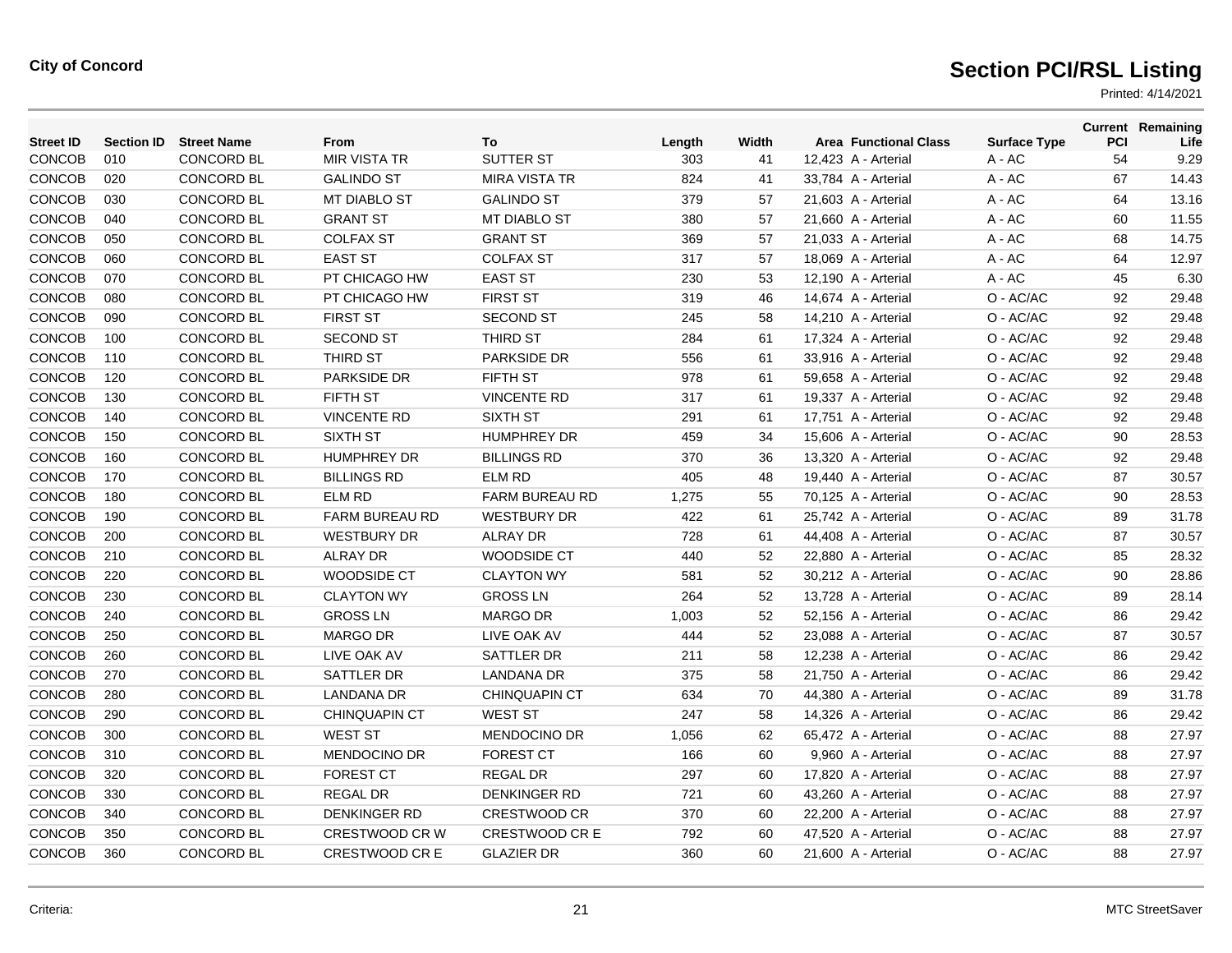| <b>Street ID</b> | <b>Section ID</b> | <b>Street Name</b>    | <b>From</b>           | To                             | Length | Width | <b>Area Functional Class</b> | <b>Surface Type</b> | PCI | <b>Current Remaining</b><br>Life |
|------------------|-------------------|-----------------------|-----------------------|--------------------------------|--------|-------|------------------------------|---------------------|-----|----------------------------------|
| <b>CONCOB</b>    | 370               | <b>CONCORD BL</b>     | <b>GLAZIER DR</b>     | JEFFERSON ST                   | 317    | 60    | 19,020 A - Arterial          | O - AC/AC           | 88  | 27.97                            |
| <b>CONCOB</b>    | 380               | <b>CONCORD BL</b>     | <b>JEFFERSON ST</b>   | THORNWOOD DR                   | 634    | 60    | 38,040 A - Arterial          | O - AC/AC           | 88  | 27.97                            |
| CONCOB           | 390               | <b>CONCORD BL</b>     | <b>THORNWOOD DR</b>   | <b>BISHOP DR</b>               | 569    | 60    | 34,140 A - Arterial          | O - AC/AC           | 88  | 27.97                            |
| CONCOB           | 400               | CONCORD BL            | <b>BISHOP DR</b>      | <b>BAILEY RD</b>               | 704    | 60    | 42,240 A - Arterial          | O - AC/AC           | 88  | 27.97                            |
| CONCOB           | 420               | <b>CONCORD BL</b>     | <b>BAILEY RD</b>      | BERRYWOOD DR                   | 655    | 50    | 32,750 A - Arterial          | O - AC/AC           | 66  | 14.31                            |
| CONCOB           | 430               | <b>CONCORD BL</b>     | BERRYWOOD DR          | <b>WILDBROOK CT</b>            | 581    | 60    | 34,860 A - Arterial          | O - AC/AC           | 74  | 18.32                            |
| CONCOB           | 440               | <b>CONCORD BL</b>     | <b>WILDBROOK CT</b>   | <b>CONCORD CT</b>              | 505    | 60    | 30,300 A - Arterial          | O - AC/AC           | 81  | 23.67                            |
| CONCOB           | 450               | <b>CONCORD BL</b>     | CONCORD CT            | <b>HAMES DR</b>                | 987    | 60    | 59,220 A - Arterial          | O - AC/AC           | 58  | 10.85                            |
| CONCOB           | 460               | <b>CONCORD BL</b>     | <b>HAMES DR</b>       | AYERS RD                       | 608    | 60    | 36,480 A - Arterial          | O - AC/AC           | 72  | 17.26                            |
| CONCOB           | 470               | <b>CONCORD BL</b>     | <b>AYERS RD</b>       | <b>MARIPOSA CT</b>             | 1,037  | 44    | 45,628 A - Arterial          | $A - AC$            | 68  | 14.49                            |
| CONCOB           | 480               | <b>CONCORD BL</b>     | <b>MARIPOSA CT</b>    | <b>MARGARITA CT</b>            | 264    | 66    | 17,424 A - Arterial          | $A - AC$            | 64  | 12.82                            |
| CONCOB           | 490               | <b>CONCORD BL</b>     | <b>MARGARITA CT</b>   | <b>LODATO WY</b>               | 160    | 45    | 7,200 A - Arterial           | $A - AC$            | 58  | 10.85                            |
| CONCOB           | 500               | <b>CONCORD BL</b>     | <b>LODATO WY</b>      | YVONNE DR                      | 995    | 40    | 39,800 A - Arterial          | $A - AC$            | 66  | 13.65                            |
| CONCOB           | 510               | CONCORD BL            | <b>YVONNE DR</b>      | <b>KIRKER PASS RD</b>          | 1,941  | 28    | 54,348 A - Arterial          | A - AC              | 65  | 13.23                            |
| CONCOB           | 520               | <b>CONCORD BL</b>     | <b>KIRKER PASS RD</b> | <b>LAS RAMBLAS</b>             | 686    | 71    | 48,706 A - Arterial          | A - AC              | 64  | 12.82                            |
| CONCOB           | 530               | <b>CONCORD BL</b>     | <b>LAS RAMBLAS</b>    | <b>ALICANTE CT</b>             | 422    | 53    | 22,366 A - Arterial          | $A - AC$            | 50  | 8.10                             |
| CONCOB           | 540               | <b>CONCORD BL</b>     | <b>ALICANTE CT</b>    | <b>CAMINO ESTRADA</b>          | 1,392  | 53    | 73,776 A - Arterial          | $A - AC$            | 49  | 7.72                             |
| CONCOB           | 550               | <b>CONCORD BL</b>     | <b>CAMINO ESTRADA</b> | <b>CITY LIMIT</b>              | 370    | 53    | 19,610 A - Arterial          | $A - AC$            | 52  | 8.89                             |
| CONCOC           | 010               | CONCORD CT            | <b>CONCORD BL</b>     | <b>END</b>                     | 317    | 33    | 10,461 R - Residential/Local | $A - AC$            | 48  | 9.49                             |
| CONNEC           | 010               | <b>CONNECTICUT DR</b> | <b>WASHINGTON BL</b>  | <b>NEBRASKA DR</b>             | 460    | 33    | 15.180 R - Residential/Local | $A - AC$            | 40  | 6.13                             |
| CONSUE           | 010               | <b>CONSUELO RD</b>    | <b>ESPERANZA DR</b>   | <b>ALTURA DR</b>               | 630    | 32    | 20,160 R - Residential/Local | $A - AC$            | 37  | 5.18                             |
| CONSUE           | 020               | <b>CONSUELO RD</b>    | <b>ALTURA DR</b>      | N SIXTH ST                     | 106    | 51    | 5,406 R - Residential/Local  | $A - AC$            | 46  | 8.86                             |
| COOLID           | 010               | <b>COOLIDGE ST</b>    | <b>TAFT ST</b>        | PIERCE CT                      | 211    | 33    | 6,963 R - Residential/Local  | $A - AC$            | 36  | 4.79                             |
| COOLID           | 020               | <b>COOLIDGE ST</b>    | PIERCE ST             | <b>MADISON CT</b>              | 251    | 33    | 8.283 R - Residential/Local  | $A - AC$            | 34  | 4.04                             |
| COOLID           | 030               | <b>COOLIDGE ST</b>    | <b>MADISON CT</b>     | <b>CLEVELAND CT</b>            | 251    | 33    | 8.283 R - Residential/Local  | $A - AC$            | 38  | 5.57                             |
| <b>COOLID</b>    | 040               | <b>COOLIDGE ST</b>    | <b>CLEVELAND CT</b>   | <b>JACKSON CT</b>              | 251    | 33    | 8.283 R - Residential/Local  | $A - AC$            | 57  | 13.57                            |
| <b>COOLID</b>    | 050               | <b>COOLIDGE ST</b>    | <b>JACKSON CT</b>     | <b>FILLMORE WY</b>             | 237    | 33    | 7,821 R - Residential/Local  | $A - AC$            | 45  | 8.45                             |
| CORAL            | 010               | <b>CORAL CT</b>       | <b>AYERS RD</b>       | END                            | 581    | 33    | 19,173 R - Residential/Local | $A - AC$            | 25  | 0.87                             |
| CORALW           | 010               | <b>CORALWOOD DR</b>   | ASPENWOOD CT          | <b>DEAD END</b><br>(GUARDRAIL) | 89     | 29    | 2,581 R - Residential/Local  | $A - AC$            | 91  | 33.67                            |
| CORDOV           | 010               | <b>CORDOVA WY</b>     | THE ALAMEDA           | <b>END</b>                     | 331    | 33    | 10.923 R - Residential/Local | $A - AC$            | 40  | 6.49                             |
| <b>CORKWO</b>    | 010               | <b>CORKWOOD CT</b>    | N LARWIN AV           | <b>END</b>                     | 720    | 33    | 23.760 R - Residential/Local | $A - AC$            | 48  | 9.42                             |
| CORNEL           | 010               | <b>CORNELLA CT</b>    | <b>COURT LN</b>       | <b>END</b>                     | 317    | 33    | 10,461 R - Residential/Local | A - AC              | 22  | 0.00                             |
| CORTEM           | 010               | <b>CORTE MIGUEL</b>   | <b>SAN MIGUEL RD</b>  | <b>END</b>                     | 520    | 24    | 12,480 R - Residential/Local | A - AC              | 76  | 24.49                            |
| <b>CORTES</b>    | 010               | <b>CORTE SEGUNDO</b>  | FARM BUREAU RD        | <b>END</b>                     | 297    | 33    | 9,801 R - Residential/Local  | A - AC              | 78  | 25.80                            |
| COTTON           | 010               | COTTONWOOD DR         | SATTLER DR            | <b>LANDANA DR</b>              | 559    | 33    | 18.447 R - Residential/Local | $A - AC$            | 43  | 7.35                             |
| COTTON           | 020               | COTTONWOOD DR         | DANESTA DR            | <b>SHARON DR</b>               | 211    | 32    | 6,752 R - Residential/Local  | $A - AC$            | 68  | 19.72                            |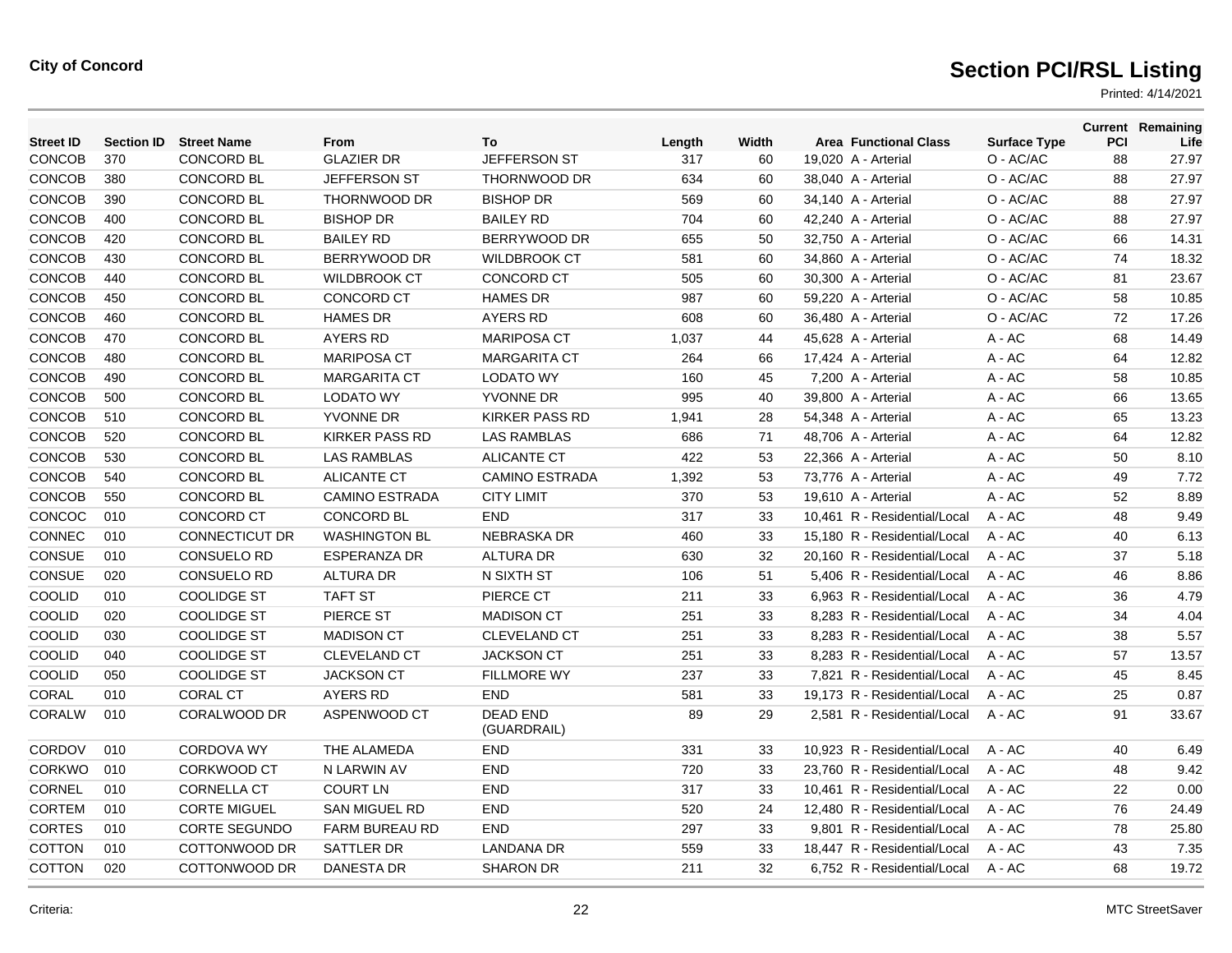| <b>Street ID</b> | <b>Section ID</b> | <b>Street Name</b>  | From                   | To                     | Length | Width | <b>Area Functional Class</b> | <b>Surface Type</b> | PCI | <b>Current Remaining</b><br>Life |
|------------------|-------------------|---------------------|------------------------|------------------------|--------|-------|------------------------------|---------------------|-----|----------------------------------|
| <b>COTTON</b>    | 030               | COTTONWOOD DR       | <b>SHARON DR</b>       | <b>MONTROSE DR</b>     | 265    | 33    | 8,745 R - Residential/Local  | A - AC              | 40  | 6.13                             |
| <b>COTTON</b>    | 040               | COTTONWOOD DR       | <b>MONTROSE DR</b>     | <b>ROXBURY DR</b>      | 634    | 33    | 20,922 R - Residential/Local | A - AC              | 36  | 4.96                             |
| <b>COUGAR</b>    | 010               | <b>COUGAR LN</b>    | <b>WILDCAT LN</b>      | <b>END</b>             | 183    | 29    | 5.307 R - Residential/Local  | $A - AC$            | 36  | 4.89                             |
| <b>COURT</b>     | 010               | <b>COURT LN</b>     | <b>END</b>             | <b>JAMIE DR</b>        | 630    | 40    | 25.200 R - Residential/Local | $A - AC$            | 38  | 5.67                             |
| <b>COURT</b>     | 020               | <b>COURT LN</b>     | <b>JAMIE DR</b>        | <b>EMERY CT</b>        | 686    | 37    | 25,382 R - Residential/Local | A - AC              | 49  | 9.87                             |
| <b>COURT</b>     | 030               | <b>COURT LN</b>     | <b>EMERY CT</b>        | <b>VINTAGE CT</b>      | 528    | 29    | 15,312 R - Residential/Local | $A - AC$            | 43  | 7.70                             |
| <b>COURT</b>     | 040               | <b>COURT LN</b>     | <b>VINTAGE CT</b>      | VIA DEL LISA CT        | 264    | 29    | 7.656 R - Residential/Local  | $A - AC$            | 35  | 4.52                             |
| <b>COURT</b>     | 050               | <b>COURT LN</b>     | VIA DEL LISA CT        | <b>CORNELLA CT</b>     | 106    | 41    | 4,346 R - Residential/Local  | A - AC              | 23  | 0.31                             |
| <b>COURT</b>     | 060               | <b>COURT LN</b>     | <b>CORNELLA CT</b>     | <b>HITCHCOCK RD</b>    | 211    | 34    | 7,174 R - Residential/Local  | A - AC              | 37  | 5.28                             |
| <b>COURT</b>     | 070               | <b>COURT LN</b>     | <b>HICHCOCK RD</b>     | <b>CLEAR SPRING CT</b> | 317    | 37    | 11,729 R - Residential/Local | A - AC              | 49  | 9.87                             |
| <b>COURT</b>     | 080               | <b>COURT LN</b>     | <b>CLEAR SPRING CT</b> | <b>WILLOW CREEK CT</b> | 264    | 37    | 9,768 R - Residential/Local  | A - AC              | 57  | 13.67                            |
| <b>COURT</b>     | 090               | <b>COURT LN</b>     | <b>WILLOW CREEK CT</b> | <b>COWELL RD</b>       | 581    | 37    | 21,497 R - Residential/Local | A - AC              | 55  | 12.68                            |
| <b>COURTL</b>    | 010               | <b>COURTLAND DR</b> | <b>RICHARD AV</b>      | <b>CIRCLE CT</b>       | 370    | 33    | 12,210 R - Residential/Local | A - AC              | 83  | 29.06                            |
| <b>COURTL</b>    | 020               | <b>COURTLAND DR</b> | <b>CIRCLE CT</b>       | <b>EDWARD AV</b>       | 317    | 33    | 10,461 R - Residential/Local | A - AC              | 59  | 14.76                            |
| <b>COURTL</b>    | 030               | <b>COURTLAND DR</b> | <b>EDWARD AV</b>       | <b>ARGYLL AV</b>       | 370    | 33    | 12.210 R - Residential/Local | $A - AC$            | 71  | 21.51                            |
| <b>COURTL</b>    | 040               | <b>COURTLAND DR</b> | ARGYLL AV              | SOLANO WY              | 581    | 33    | 19,173 R - Residential/Local | A - AC              | 57  | 13.74                            |
| <b>COVENT</b>    | 010               | <b>COVENTRY RD</b>  | <b>COWELL RD</b>       | SHEFFIELD PL           | 211    | 33    | 6,963 C - Collector          | A - AC              | 37  | 2.96                             |
| <b>COVENT</b>    | 020               | <b>COVENTRY RD</b>  | SHEFFIELD PL           | <b>WINDSOR PL</b>      | 211    | 33    | 6.963 C - Collector          | A - AC              | 44  | 4.60                             |
| COVENT           | 030               | <b>COVENTRY RD</b>  | <b>WINDSOR PL</b>      | <b>OXFORD PL</b>       | 260    | 33    | 8,580 C - Collector          | $A - AC$            | 42  | 4.12                             |
| <b>COVENT</b>    | 040               | <b>COVENTRY RD</b>  | <b>OXFORD PL</b>       | <b>CAMBRIDGE PL</b>    | 257    | 33    | 8,481 C - Collector          | A - AC              | 30  | 1.47                             |
| <b>COVENT</b>    | 050               | <b>COVENTRY RD</b>  | <b>CAMBRIDGE PL</b>    | <b>MT DIABLO ST</b>    | 211    | 33    | 6.963 C - Collector          | $A - AC$            | 38  | 3.18                             |
| <b>COVENT</b>    | 060               | <b>COVENTRY RD</b>  | <b>MT DIABLO ST</b>    | <b>DOVER WY</b>        | 581    | 33    | 19.173 C - Collector         | $A - AC$            | 30  | 1.47                             |
| <b>COVENT</b>    | 070               | <b>COVENTRY RD</b>  | DOVER WY               | <b>CLAYTON RD</b>      | 845    | 29    | 24,505 C - Collector         | $A - AC$            | 27  | 0.87                             |
| COWELL           | 010               | <b>COWELL RD</b>    | <b>MONUMENT BL</b>     | <b>SAN MIGUEL RD</b>   | 211    | 67    | 14,137 A - Arterial          | A - AC              | 78  | 18.98                            |
| COWELL           | 020               | <b>COWELL RD</b>    | <b>SAN MIGUEL RD</b>   | <b>ALMAR ST</b>        | 315    | 35    | 11,025 A - Arterial          | A - AC              | 81  | 20.39                            |
| COWELL           | 030               | <b>COWELL RD</b>    | <b>ALMAR ST</b>        | <b>ALAMENDRA CT</b>    | 219    | 37    | 8,103 A - Arterial           | A - AC              | 84  | 21.79                            |
| COWELL           | 040               | <b>COWELL RD</b>    | <b>ALAMENDRA CT</b>    | <b>COVENTRY RD</b>     | 1,844  | 37    | 68,228 A - Arterial          | A - AC              | 80  | 19.92                            |
| COWELL           | 050               | <b>COWELL RD</b>    | <b>COVENTRY RD</b>     | <b>DAVIS AV</b>        | 843    | 37    | 31,191 A - Arterial          | A - AC              | 76  | 18.04                            |
| COWELL           | 060               | <b>COWELL RD</b>    | <b>DAVIS AV</b>        | RIDGE PARK DR          | 223    | 37    | 8,251 A - Arterial           | A - AC              | 80  | 19.92                            |
| COWELL           | 070               | <b>COWELL RD</b>    | <b>RIDGE PARK DR</b>   | <b>GROVE WY</b>        | 119    | 37    | 4,403 A - Arterial           | A - AC              | 83  | 21.33                            |
| COWELL           | 080               | <b>COWELL RD</b>    | <b>GROVE WY</b>        | <b>CRAIG DR</b>        | 273    | 37    | 10,101 A - Arterial          | $A - AC$            | 82  | 20.86                            |
| COWELL           | 090               | <b>COWELL RD</b>    | <b>CRAIG DR</b>        | <b>RIDGE PARK RD</b>   | 182    | 37    | 6,734 A - Arterial           | A - AC              | 79  | 19.45                            |
| <b>COWELL</b>    | 100               | <b>COWELL RD</b>    | <b>RIDGE PARK DR</b>   | <b>HALE DR</b>         | 370    | 37    | 13.690 A - Arterial          | A - AC              | 78  | 18.98                            |
| <b>COWELL</b>    | 110               | <b>COWELL RD</b>    | <b>HALE DR</b>         | <b>QUAIL CT</b>        | 158    | 57    | 9,006 A - Arterial           | $A - AC$            | 83  | 21.33                            |
| COWELL           | 120               | <b>COWELL RD</b>    | <b>QUAIL CT</b>        | RIDGEWOOD DR           | 308    | 48    | 14,784 A - Arterial          | A - AC              | 84  | 21.79                            |
| COWELL           | 130               | <b>COWELL RD</b>    | RIDGEWOOD DR           | <b>ST FRANCIS DR</b>   | 686    | 46    | 31,556 A - Arterial          | $A - AC$            | 81  | 20.39                            |
|                  |                   |                     |                        |                        |        |       |                              |                     |     |                                  |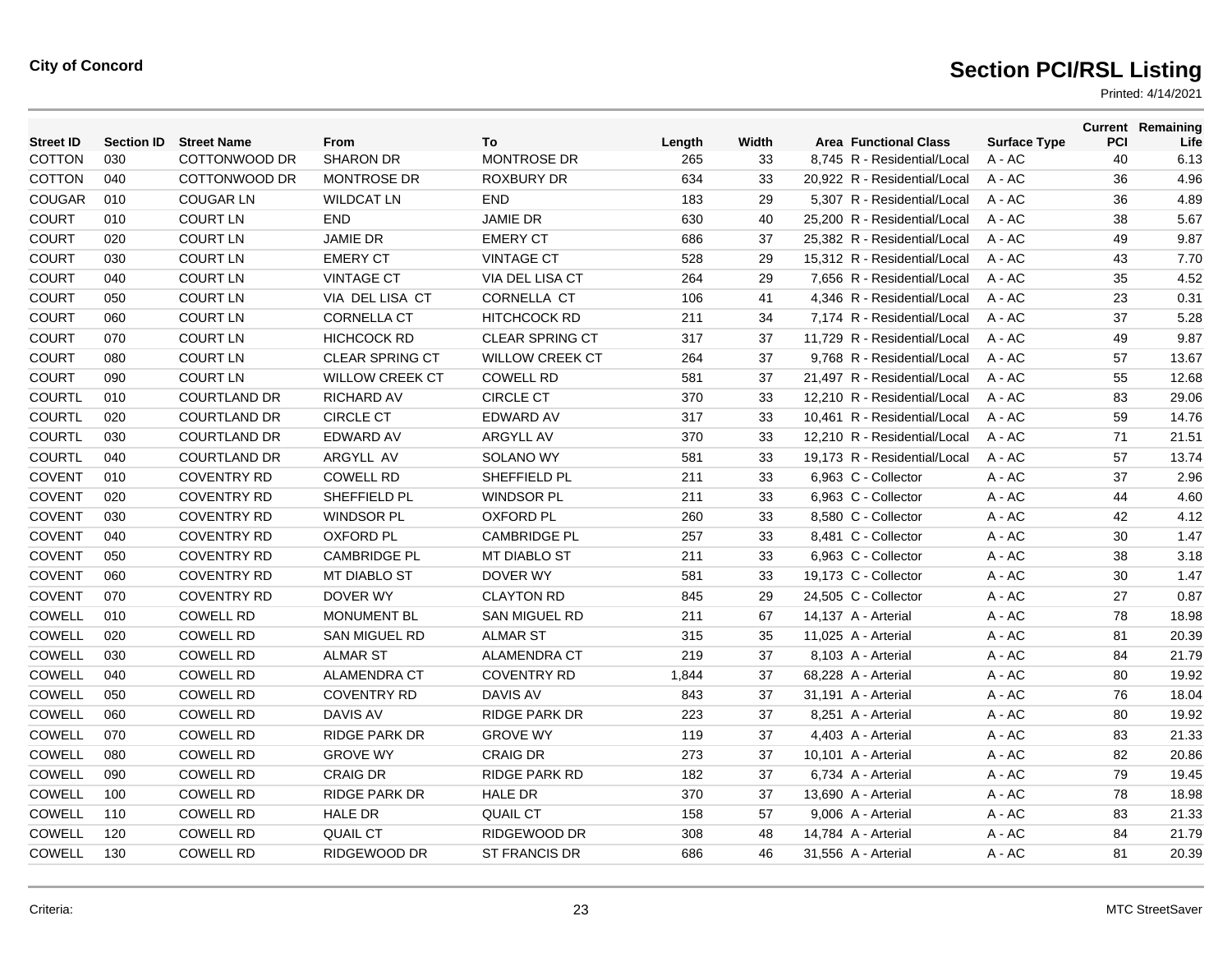| <b>Street ID</b> | <b>Section ID</b> | <b>Street Name</b>  | From                              | To                    | Length | Width | <b>Area Functional Class</b> | <b>Surface Type</b> | PCI | <b>Current Remaining</b><br>Life |
|------------------|-------------------|---------------------|-----------------------------------|-----------------------|--------|-------|------------------------------|---------------------|-----|----------------------------------|
| <b>COWELL</b>    | 140               | <b>COWELL RD</b>    | ST FRANCIS DR                     | SHERIDAN RD           | 317    | 46    | 14,582 A - Arterial          | A - AC              | 83  | 21.33                            |
| <b>COWELL</b>    | 150               | <b>COWELL RD</b>    | SHERIDAN RD                       | ST ELIZABETH CT       | 310    | 61    | 18,910 A - Arterial          | A - AC              | 80  | 19.92                            |
| <b>COWELL</b>    | 160               | <b>COWELL RD</b>    | <b>ST ELIZABETH CT</b>            | <b>COURT LN</b>       | 264    | 62    | 16,368 A - Arterial          | A - AC              | 78  | 18.98                            |
| <b>COWELL</b>    | 170               | <b>COWELL RD</b>    | <b>COURT LN</b>                   | <b>BABEL LN</b>       | 650    | 61    | 39,650 A - Arterial          | A - AC              | 79  | 19.45                            |
| COWELL           | 180               | <b>COWELL RD</b>    | <b>BABEL LN</b>                   | MC EWING CT           | 668    | 35    | 23,380 A - Arterial          | A - AC              | 52  | 8.53                             |
| <b>COWELL</b>    | 190               | <b>COWELL RD</b>    | <b>MC EWING CT</b>                | STAFFORD AV           | 285    | 33    | 9,405 A - Arterial           | A - AC              | 53  | 8.88                             |
| <b>COWELL</b>    | 200               | <b>COWELL RD</b>    | <b>STAFFORD AV</b>                | S ROSAL AV            | 264    | 33    | 8,712 A - Arterial           | A - AC              | 32  | 2.62                             |
| COWELL           | 210               | <b>COWELL RD</b>    | S ROSAL AV                        | CAPE COD WY           | 561    | 33    | 18,513 A - Arterial          | $A - AC$            | 39  | 4.33                             |
| COWELL           | 230               | <b>COWELL RD</b>    | CAPE COD WY                       | SHAKESPEARE DR        | 475    | 46    | 21,850 A - Arterial          | A - AC              | 52  | 8.53                             |
| COWELL           | 240               | <b>COWELL RD</b>    | SHAKESPEARE DR                    | <b>TREAT BL</b>       | 686    | 82    | 56,252 A - Arterial          | A - AC              | 51  | 8.18                             |
| <b>COWELL</b>    | 250               | <b>COWELL RD</b>    | <b>TREAT BL</b>                   | ST CHARLES PL         | 581    | 80    | 46,480 A - Arterial          | $A - AC$            | 55  | 9.60                             |
| COWELL           | 260               | <b>COWELL RD</b>    | <b>ST CHARLES PL</b>              | <b>PLUMLEIGH LN</b>   | 239    | 63    | 15,057 A - Arterial          | A - AC              | 65  | 13.52                            |
| <b>COWELL</b>    | 270               | <b>COWELL RD</b>    | <b>PLUMLEIGH LN</b>               | 898' E/O PLUMLEIGH LN | 898    | 50    | 44,900 A - Arterial          | A - AC              | 56  | 9.97                             |
| <b>COWELL</b>    | 280               | <b>COWELL RD</b>    | 898' E/O PLUMLEIGH LN N LARWIN AV |                       | 579    | 70    | 40,530 A - Arterial          | A - AC              | 60  | 11.50                            |
| COWELL           | 290               | <b>COWELL RD</b>    | N LARWIN AV                       | <b>LIMERIDGE DR</b>   | 759    | 70    | 53,130 A - Arterial          | $A - AC$            | 67  | 14.37                            |
| COWELL           | 300               | <b>COWELL RD</b>    | <b>LIMERIDGE DR</b>               | YGNACIO VALLEY RD     | 1,060  | 70    | 74,200 A - Arterial          | A - AC              | 78  | 19.02                            |
| CRAIG            | 010               | <b>CRAIG DR</b>     | <b>COWELL RD</b>                  | <b>REED WY</b>        | 1,162  | 29    | 33,698 R - Residential/Local | A - AC              | 36  | 4.89                             |
| CRANBR           | 010               | <b>CRANBROOK WY</b> | <b>LABRADOR ST</b>                | <b>BALSA CT</b>       | 257    | 33    | 8.481 R - Residential/Local  | $A - AC$            | 45  | 8.43                             |
| <b>CRANBR</b>    | 020               | <b>CRANBROOK WY</b> | <b>BALSA CT</b>                   | VANCOUVER WY          | 211    | 33    | 6,963 R - Residential/Local  | A - AC              | 42  | 7.15                             |
| CRANBR           | 030               | <b>CRANBROOK WY</b> | VANCOUVER WY                      | <b>GROVENOR LN</b>    | 780    | 33    | 25,740 R - Residential/Local | $A - AC$            | 39  | 5.94                             |
| CRANBR           | 040               | <b>CRANBROOK WY</b> | <b>GROVENOR LN</b>                | <b>TORONTO LN</b>     | 257    | 33    | 8,481 R - Residential/Local  | $A - AC$            | 24  | 0.51                             |
| CRANBR           | 050               | <b>CRANBROOK WY</b> | <b>TORONTO LN</b>                 | <b>GREENBRIER ST</b>  | 237    | 33    | 7,821 R - Residential/Local  | A - AC              | 39  | 5.94                             |
| <b>CRAWFO</b>    | 010               | <b>CRAWFORD ST</b>  | <b>MESA ST</b>                    | <b>ALMAR ST</b>       | 334    | 26    | 8,684 R - Residential/Local  | A - AC              | 28  | 2.02                             |
| <b>CRAWFO</b>    | 020               | <b>CRAWFORD ST</b>  | <b>ALMAR ST</b>                   | <b>SAN JOSE AV</b>    | 211    | 26    | 5,486 R - Residential/Local  | A - AC              | 33  | 3.80                             |
| <b>CRAWFO</b>    | 030               | <b>CRAWFORD ST</b>  | SAN JOSE AV                       | <b>SAN CARLOS AV</b>  | 730    | 26    | 18.980 R - Residential/Local | $A - AC$            | 26  | 1.34                             |
| <b>CRENNA</b>    | 010               | <b>CRENNA AV</b>    | <b>END</b>                        | <b>WESTBURY DR</b>    | 150    | 25    | 3,750 R - Residential/Local  | A - AC              | 61  | 15.81                            |
| CRENNA           | 020               | <b>CRENNA AV</b>    | <b>WESTBURY DR</b>                | <b>ANDREA CT</b>      | 235    | 25    | 5,875 R - Residential/Local  | $A - AC$            | 48  | 9.49                             |
| <b>CRENNA</b>    | 030               | <b>CRENNA AV</b>    | ANDREA CT                         | <b>ALRAY DR</b>       | 475    | 25    | 11,875 R - Residential/Local | $A - AC$            | 34  | 4.21                             |
| <b>CRESCE</b>    | 010               | <b>CRESCENT DR</b>  | MT VIEW DR                        | <b>FAIRFIELD AV</b>   | 264    | 23    | 6.072 R - Residential/Local  | $A - AC$            | 79  | 26.52                            |
| CRESCE           | 020               | <b>CRESCENT DR</b>  | <b>FAIRFIELD AV</b>               | <b>EAST ST</b>        | 282    | 23    | 6,486 R - Residential/Local  | A - AC              | 56  | 13.24                            |
| CRESCE           | 030               | <b>CRESCENT DR</b>  | <b>EAST ST</b>                    | <b>CRYSTAL AV</b>     | 106    | 23    | 2,438 R - Residential/Local  | A - AC              | 49  | 9.94                             |
| CRESCE           | 040               | <b>CRESCENT DR</b>  | <b>CRYSTAL AV</b>                 | <b>CRYSTAL AV</b>     | 440    | 23    | 10.120 R - Residential/Local | $A - AC$            | 35  | 4.58                             |
| CRESCE           | 050               | <b>CRESCENT DR</b>  | <b>CRYSTAL AV</b>                 | <b>FAIRFIELD AV</b>   | 312    | 23    | 7,176 R - Residential/Local  | $A - AC$            | 38  | 5.35                             |
| CRESCE           | 060               | <b>CRESCENT DR</b>  | <b>FAIRFIELD AV</b>               | <b>MT VIEW DR</b>     | 330    | 23    | 7,590 R - Residential/Local  | A - AC              | 73  | 22.73                            |
| <b>CRESCR</b>    | 010               | <b>CRESTWOOD CR</b> | <b>CONCORD BL</b>                 | <b>WILLOWOOD CT</b>   | 237    | 33    | 7.821 R - Residential/Local  | A - AC              | 33  | 3.67                             |
| <b>CRESCR</b>    | 020               | <b>CRESTWOOD CR</b> | <b>WILLOWOOD CT</b>               | <b>CRESTWOOD CT</b>   | 780    | 33    | 25.740 R - Residential/Local | $A - AC$            | 44  | 8.02                             |
|                  |                   |                     |                                   |                       |        |       |                              |                     |     |                                  |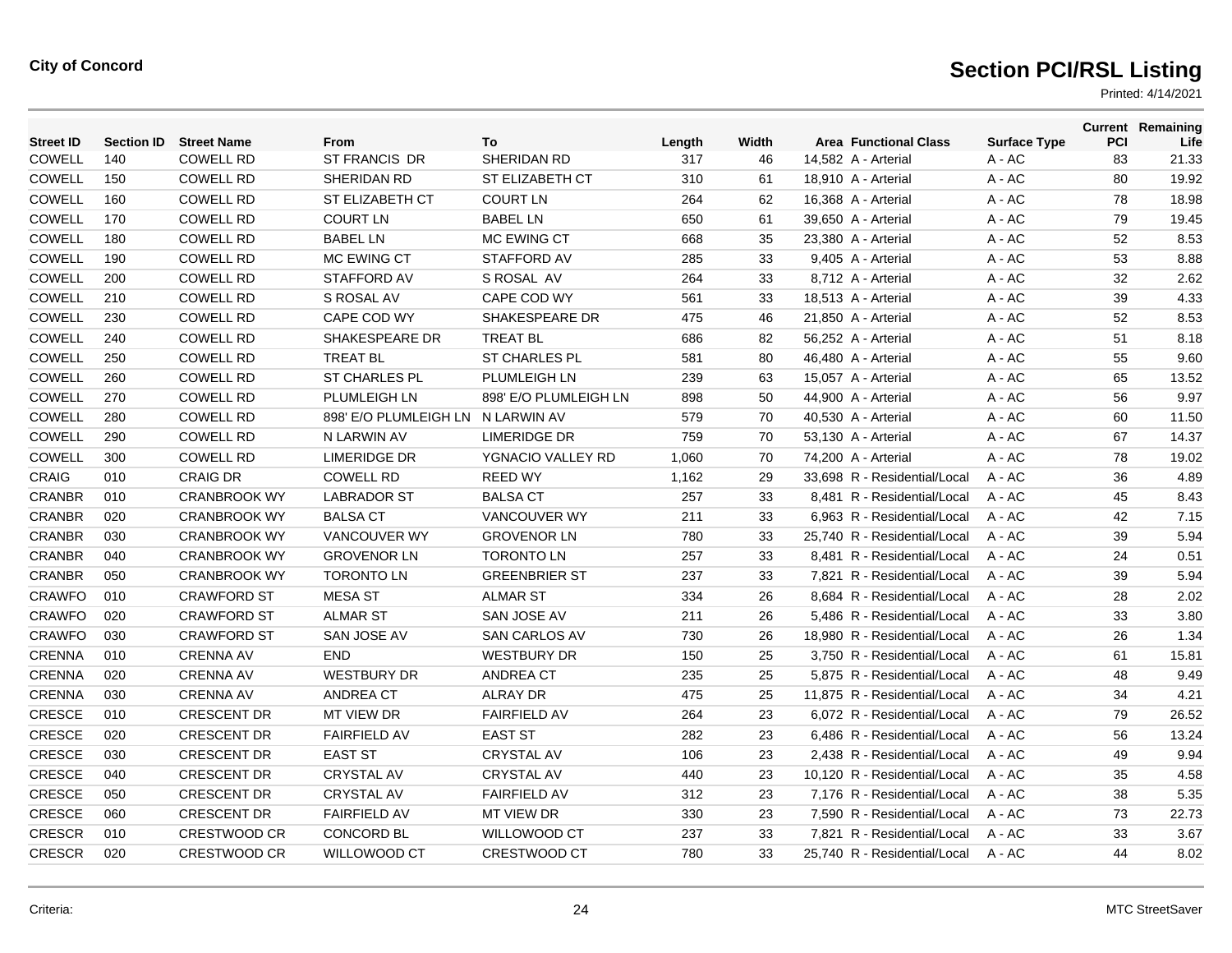| <b>Street ID</b> | <b>Section ID</b> | <b>Street Name</b>      | From                                                             | To                      | Length | Width |                       | <b>Area Functional Class</b> | <b>Surface Type</b> | <b>PCI</b> | <b>Current Remaining</b><br>Life |
|------------------|-------------------|-------------------------|------------------------------------------------------------------|-------------------------|--------|-------|-----------------------|------------------------------|---------------------|------------|----------------------------------|
| <b>CRESCR</b>    | 030               | <b>CRESTWOOD CR</b>     | <b>CRESTWOOD CT</b>                                              | <b>CONCORD BL</b>       | 422    | 33    |                       | 13.926 R - Residential/Local | $A - AC$            | 40         | 6.36                             |
| <b>CRESCT</b>    | 010               | CRESTWOOD CT            | <b>CRESTWOOD CR</b>                                              | <b>END</b>              | 207    | 33    |                       | 6,831 R - Residential/Local  | A - AC              | 44         | 8.02                             |
| <b>CRIQUE</b>    | 010               | <b>CRIQUET CT</b>       | <b>MOHR LN</b>                                                   | <b>END</b>              | 264    | 32    |                       | 8,448 R - Residential/Local  | A - AC              | 40         | 6.45                             |
| <b>CROSS</b>     | 010               | <b>CROSS WY</b>         | <b>LYNN AV</b>                                                   | <b>TODD AV</b>          | 317    | 24    |                       | 7.608 R - Residential/Local  | A - AC              | 28         | 2.01                             |
| <b>CRYSTA</b>    | 010               | <b>CRYSTAL AV</b>       | <b>CRESCENT DR</b>                                               | <b>CRESCENT DR</b>      | 585    | 24    |                       | 14,040 R - Residential/Local | $A - AC$            | 46         | 8.62                             |
| <b>CRYSTY</b>    | 010               | <b>CRYSTYL RANCH DR</b> | YGNACIO VALLEY RD                                                | <b>PAVEMENT NARROWS</b> | 1.175  | 48    |                       | 56.400 C - Collector         | $A - AC$            | 81         | 16.53                            |
| <b>CRYSTY</b>    | 020               | <b>CRYSTYL RANCH DR</b> | <b>PAVEMENT NARROWS/</b><br>1175 N/O YGNACIO<br><b>VALLEY RD</b> | START OF GUARD RAIL     | 3,195  | 40    | 127,800 C - Collector |                              | A - AC              | 88         | 20.06                            |
| <b>CRYSTY</b>    | 030               | CRYSTYL RANCH DR        | START OF GUARD RAIL                                              | ROLLING WOODS DR        | 3,950  | 44    | 173,800 C - Collector |                              | A - AC              | 85         | 18.50                            |
| <b>CRYSTY</b>    | 040               | <b>CRYSTYL RANCH DR</b> | <b>ROLLING WOODS DR</b>                                          | <b>DEER SPRINGS CR</b>  | 1,442  | 37    |                       | 53.354 C - Collector         | A - AC              | 89         | 20.59                            |
| <b>CUNEOC</b>    | 010               | <b>CUNEO CT</b>         | <b>CUNEO DR</b>                                                  | <b>END</b>              | 269    | 33    |                       | 8,877 R - Residential/Local  | A - AC              | 80         | 27.23                            |
| <b>CUNEOD</b>    | 010               | <b>CUNEO DR</b>         | <b>TREAT BL</b>                                                  | <b>CUNEO CT</b>         | 581    | 33    |                       | 19.173 R - Residential/Local | $A - AC$            | 74         | 23.47                            |
| <b>CUNEOD</b>    | 020               | <b>CUNEO DR</b>         | <b>CUNEO CT</b>                                                  | <b>KASKILN</b>          | 475    | 33    |                       | 15.675 R - Residential/Local | $A - AC$            | 80         | 27.23                            |
| <b>CURLET</b>    | 010               | <b>CURLETTO DR</b>      | <b>OLIVE DR</b>                                                  | <b>MATHESON RD</b>      | 845    | 33    |                       | 27,885 R - Residential/Local | $A - AC$            | 65         | 17.83                            |
| <b>CURLET</b>    | 020               | <b>CURLETTO DR</b>      | <b>MATHESON RD</b>                                               | SHELLWOOD DR            | 264    | 33    |                       | 8,712 R - Residential/Local  | $A - AC$            | 67         | 19.37                            |
| <b>CYPRES</b>    | 010               | <b>CYPRESS DR</b>       | SUNSHINE DR                                                      | <b>JOHNSON DR</b>       | 211    | 32    |                       | 6,752 R - Residential/Local  | A - AC              | 77         | 25.18                            |
| <b>CYPRES</b>    | 020               | <b>CYPRESS DR</b>       | <b>JOHNSON DR</b>                                                | <b>HUGHES DR</b>        | 480    | 32    |                       | 15,360 R - Residential/Local | A - AC              | 57         | 13.68                            |
| <b>CYPRES</b>    | 030               | <b>CYPRESS DR</b>       | <b>HUGHES DR</b>                                                 | <b>MAYETTE AV</b>       | 211    | 32    |                       | 6.752 R - Residential/Local  | $A - AC$            | 44         | 8.12                             |
| <b>DAFFOD</b>    | 010               | <b>DAFFODIL WY</b>      | <b>WILDFLOWER WY</b>                                             | <b>WINDMILL WY</b>      | 264    | 18    |                       | 4,752 R - Residential/Local  | $A - AC$            | 60         | 15.16                            |
| <b>DAFFOD</b>    | 020               | <b>DAFFODIL WY</b>      | <b>HONEYSUCKLE WY</b>                                            | <b>WILDFLOWER WY</b>    | 264    | 18    |                       | 4.752 R - Residential/Local  | $A - AC$            | 59         | 14.64                            |
| <b>DAFFOD</b>    | 030               | <b>DAFFODIL WY</b>      | <b>HALF MOON LN</b>                                              | HONEYSUCKLE WY          | 686    | 18    |                       | 12,348 R - Residential/Local | A - AC              | 62         | 16.23                            |
| <b>DALE</b>      | 010               | DALE PL                 | PEACH PL                                                         | <b>END</b>              | 422    | 24    |                       | 10,128 R - Residential/Local | A - AC              | 73         | 22.65                            |
| DANA             | 010               | <b>DANA CT</b>          | LYNWOOD DR                                                       | <b>END</b>              | 165    | 25    |                       | 4,125 R - Residential/Local  | A - AC              | 45         | 8.19                             |
| <b>DANEST</b>    | 010               | <b>DANESTA DR</b>       | <b>MULBERRY DR</b>                                               | COTTONWOOD DR           | 980    | 33    |                       | 32,340 R - Residential/Local | A - AC              | 42         | 6.94                             |
| <b>DANEST</b>    | 020               | <b>DANESTA DR</b>       | COTTONWOOD DR                                                    | <b>JUNIPER DR</b>       | 715    | 33    |                       | 23.595 R - Residential/Local | $A - AC$            | 38         | 5.35                             |
| <b>DAR</b>       | 010               | DAR CT                  | <b>AGADIR ST</b>                                                 | <b>END</b>              | 189    | 33    |                       | 6.237 R - Residential/Local  | $A - AC$            | 42         | 7.27                             |
| <b>DARLEN</b>    | 010               | DARLENE DR              | MAYETTE AV                                                       | <b>FLORENCE LN</b>      | 571    | 27    |                       | 15,417 R - Residential/Local | A - AC              | 45         | 8.40                             |
| <b>DARLEN</b>    | 020               | DARLENE DR              | <b>FLORENCE LN</b>                                               | <b>PAMELA CT</b>        | 601    | 27    |                       | 16,227 R - Residential/Local | $A - AC$            | 20         | 0.00                             |
| DARLEN           | 030               | DARLENE DR              | <b>PAMELA CT</b>                                                 | <b>WILLIAM WY</b>       | 453    | 27    |                       | 12,231 R - Residential/Local | A - AC              | 31         | 3.11                             |
| <b>DARTMO</b>    | 010               | DARTMOUTH WY            | DAVID AV                                                         | <b>HASTINGS DR</b>      | 898    | 32    |                       | 28,736 R - Residential/Local | A - AC              | 27         | 1.63                             |
| <b>DARTMO</b>    | 020               | DARTMOUTH WY            | <b>HASTINGS DR</b>                                               | <b>NUALA ST</b>         | 370    | 32    |                       | 11.840 R - Residential/Local | A - AC              | 42         | 7.27                             |
| <b>DATE</b>      | 010               | DATE ST                 | <b>SALVIO ST</b>                                                 | PACHECO ST              | 422    | 25    |                       | 10,550 R - Residential/Local | A - AC              | 39         | 5.74                             |
| <b>DAVIDA</b>    | 010               | DAVID AV                | <b>BANCROFT RD</b>                                               | <b>MOHR LN</b>          | 1,373  | 32    |                       | 43.936 C - Collector         | $A - AC$            | 62         | 9.51                             |
| <b>DAVIDA</b>    | 020               | DAVID AV                | <b>MOHR LN</b>                                                   | <b>HASTINGS DR</b>      | 528    | 32    |                       | 16,896 C - Collector         | A - AC              | 67         | 11.24                            |
| <b>DAVIDA</b>    | 030               | DAVID AV                | <b>HASTINGS DR</b>                                               | <b>TRENT ST</b>         | 264    | 32    |                       | 8,448 C - Collector          | A - AC              | 82         | 17.13                            |
| <b>DAVIDA</b>    | 040               | DAVID AV                | <b>TRENT ST</b>                                                  | DARTMOUTH WY            | 264    | 32    |                       | 8,448 C - Collector          | A - AC              | 85         | 18.62                            |
|                  |                   |                         |                                                                  |                         |        |       |                       |                              |                     |            |                                  |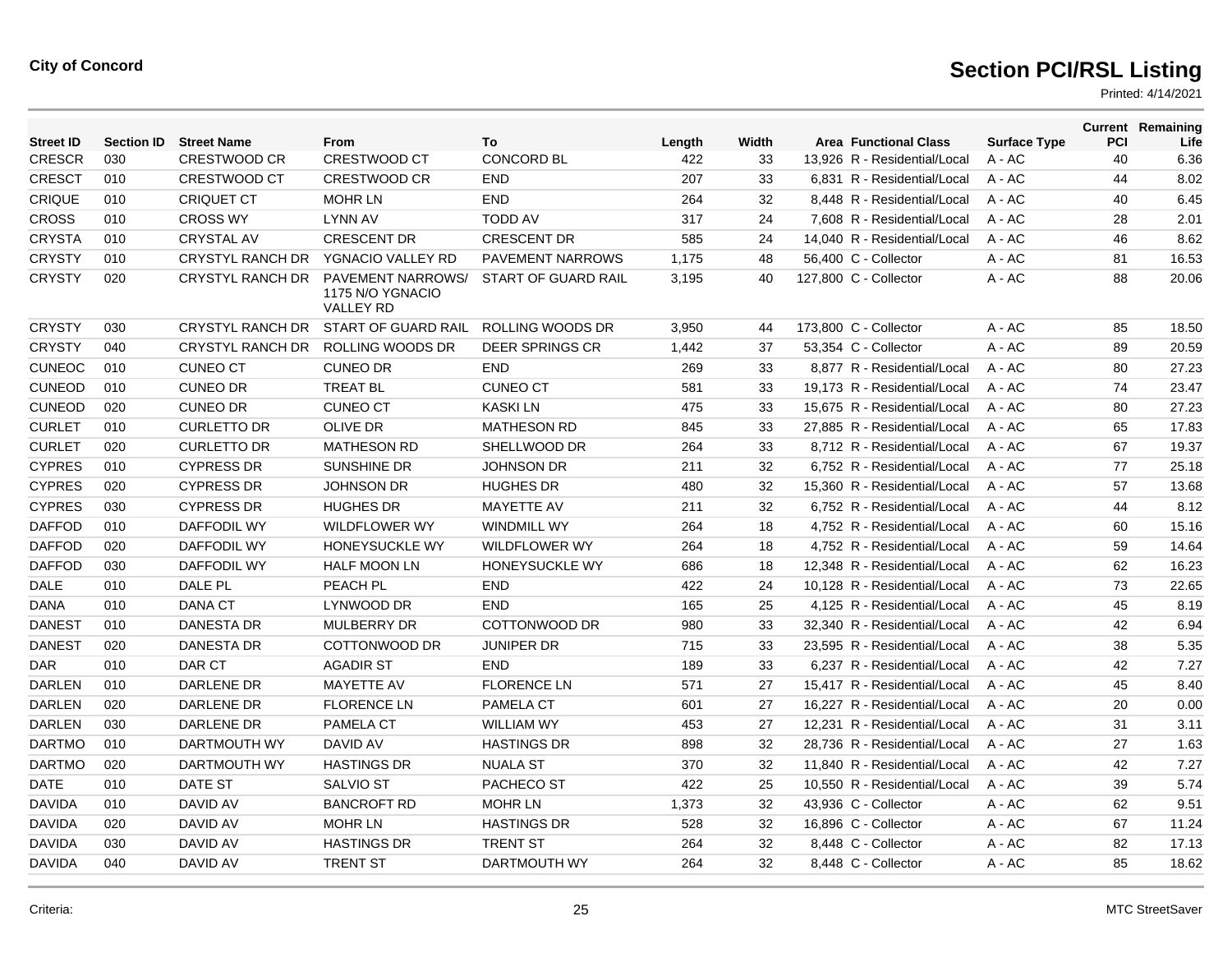| <b>Street ID</b> | <b>Section ID</b> | <b>Street Name</b>      | From                    | To                     | Length | Width | <b>Area Functional Class</b> | <b>Surface Type</b> | PCI | <b>Current Remaining</b><br>Life |
|------------------|-------------------|-------------------------|-------------------------|------------------------|--------|-------|------------------------------|---------------------|-----|----------------------------------|
| <b>DAVIDA</b>    | 050               | DAVID AV                | DARTMOUTH WY            | <b>HELIX DR</b>        | 1,056  | 32    | 33,792 C - Collector         | A - AC              | 70  | 11.98                            |
| <b>DAVIDA</b>    | 060               | DAVID AV                | <b>HELIX DR</b>         | <b>GETOUN DR</b>       | 898    | 32    | 28,736 C - Collector         | A - AC              | 86  | 19.39                            |
| <b>DAVIDA</b>    | 070               | DAVID AV                | <b>GETOUN DR</b>        | <b>HOLIDAY CT</b>      | 264    | 32    | 8,448 C - Collector          | A - AC              | 82  | 17.18                            |
| <b>DAVIDA</b>    | 080               | DAVID AV                | <b>HOLIDAY CT</b>       | <b>CAYCE CT</b>        | 564    | 32    | 18.048 C - Collector         | A - AC              | 80  | 16.45                            |
| <b>DAVIDA</b>    | 090               | DAVID AV                | <b>CAYCE CT</b>         | <b>WOODMOOR DR</b>     | 515    | 32    | 16,480 C - Collector         | A - AC              | 88  | 20.44                            |
| <b>DAVIDA</b>    | 100               | DAVID AV                | WOODMOOR DR             | OAK GROVE RD           | 370    | 32    | 11,840 C - Collector         | A - AC              | 88  | 20.10                            |
| <b>DAVIDC</b>    | 010               | DAVID CT                | <b>SIXTH ST</b>         | <b>END</b>             | 158    | 30    | 4.740 R - Residential/Local  | A - AC              | 32  | 3.41                             |
| <b>DAVIS</b>     | 010               | <b>DAVIS AV</b>         | <b>COWELL RD</b>        | ORCHARD AV             | 1,320  | 28    | 36.960 R - Residential/Local | $A - AC$            | 28  | 1.99                             |
| <b>DAVIS</b>     | 020               | <b>DAVIS AV</b>         | ORCHARD AV              | <b>CLAYTON RD</b>      | 1,320  | 28    | 36,960 R - Residential/Local | $A - AC$            | 40  | 6.46                             |
| <b>DAVIS</b>     | 030               | DAVIS AV                | <b>CLAYTON RD</b>       | <b>GROVE WY</b>        | 510    | 31    | 15,810 R - Residential/Local | A - AC              | 67  | 19.06                            |
| <b>DAWNVI</b>    | 010               | <b>DAWNVIEW CT</b>      | <b>CRYSTAL RANCH DR</b> | CUL-DE-SAC             | 230    | 29    | 6.670 R - Residential/Local  | $A - AC$            | 77  | 25.14                            |
| <b>DAY</b>       | 010               | DAY AV                  | <b>SUNSHINE DR</b>      | <b>JOHNSON DR</b>      | 211    | 32    | 6.752 R - Residential/Local  | $A - AC$            | 37  | 5.28                             |
| <b>DAYTON</b>    | 010               | <b>DAYTON CT</b>        | <b>ALFONSO DR</b>       | <b>END</b>             | 106    | 32    | 3,392 R - Residential/Local  | $A - AC$            | 57  | 13.62                            |
| <b>DEROSA</b>    | 010               | DE ROSA CT              | <b>ST FRANCIS DR</b>    | <b>END</b>             | 364    | 33    | 12,012 R - Residential/Local | A - AC              | 54  | 12.20                            |
| <b>DEANLE</b>    | 010               | DEAN LESHER DR          | <b>COMMERCIAL CIR</b>   | <b>CITY LIMIT</b>      | 227    | 45    | 10,215 R - Residential/Local | A - AC              | 49  | 10.05                            |
| <b>DEARDO</b>    | 010               | <b>DEARDORFF LN</b>     | THE ALAMEDA             | <b>END</b>             | 475    | 24    | 11,400 R - Residential/Local | $A - AC$            | 48  | 9.45                             |
| <b>DEERSP</b>    | 010               | <b>DEER SPRINGS CIR</b> | <b>CRYSTYL RANCH DR</b> | ASPENWOOD CT           | 398    | 29    | 11,542 R - Residential/Local | $A - AC$            | 70  | 23.21                            |
| <b>DEERSP</b>    | 020               | <b>DEER SPRINGS CIR</b> | ASPENWOOD CT            | END OF LOOP            | 1,985  | 29    | 57,565 R - Residential/Local | A - AC              | 81  | 27.70                            |
| <b>DEERBE</b>    | 010               | DEERBERRY CT            | S LARWIN AV             | <b>END</b>             | 758    | 33    | 25,014 R - Residential/Local | A - AC              | 34  | 4.14                             |
| <b>DEERCR</b>    | 010               | <b>DEERCREEK LN</b>     | <b>TURTLE CREEK RD</b>  | <b>TUOLUMNE WY</b>     | 317    | 29    | 9.193 R - Residential/Local  | $A - AC$            | 49  | 9.87                             |
| <b>DEERCR</b>    | 020               | <b>DEERCREEK LN</b>     | <b>TUOLUMNE WY</b>      | <b>ELDERBERRY DR</b>   | 543    | 29    | 15,747 R - Residential/Local | $A - AC$            | 64  | 17.37                            |
| <b>DEERCR</b>    | 040               | <b>DEERCREEK LN</b>     | <b>ELDERBERRY DR</b>    | <b>SWALLOWSTAIL RD</b> | 264    | 29    | 7,656 R - Residential/Local  | A - AC              | 70  | 20.83                            |
| <b>DEERCR</b>    | 050               | <b>DEERCREEK LN</b>     | <b>SWALLOWSTAIL RD</b>  | <b>END</b>             | 211    | 32    | 6,752 R - Residential/Local  | $A - AC$            | 53  | 11.72                            |
| <b>DEERFI</b>    | 010               | DEERFIELD CT            | <b>TUOLUMNE WY</b>      | <b>END</b>             | 354    | 29    | 10.266 R - Residential/Local | $A - AC$            | 48  | 9.42                             |
| <b>DELCHI</b>    | 010               | DEL CHIARO WY           | <b>FABIAN WY</b>        | <b>KERMAN DR</b>       | 280    | 30    | 8,400 R - Residential/Local  | $A - AC$            | 43  | 7.70                             |
| <b>DELCHI</b>    | 020               | DEL CHIARO WY           | <b>KERMAN DR</b>        | <b>ROSLYN DR</b>       | 283    | 33    | 9.339 R - Residential/Local  | $A - AC$            | 37  | 5.28                             |
| <b>DELMAR</b>    | 010               | DEL MAR DR              | <b>GRANADA DR</b>       | <b>END</b>             | 115    | 27    | 3.105 R - Residential/Local  | $A - AC$            | 31  | 3.13                             |
| <b>DELRCR</b>    | 010               | <b>DEL RIO CR</b>       | <b>MOHR LN (WEST)</b>   | <b>MOHR LN (EAST)</b>  | 1,745  | 33    | 57.585 R - Residential/Local | $A - AC$            | 45  | 8.54                             |
| <b>DELRCT</b>    | 010               | DEL RIO CT              | <b>MOHR LN</b>          | <b>END</b>             | 158    | 32    | 5,056 R - Residential/Local  | A - AC              | 24  | 0.63                             |
| <b>DELTRI</b>    | 010               | DEL TRIGO LN            | <b>CLASSIC WY</b>       | ROANWOOD WY            | 260    | 37    | 9,620 R - Residential/Local  | A - AC              | 42  | 6.94                             |
| <b>DELTRI</b>    | 020               | DEL TRIGO LN            | ROANWOOD DR             | CHICOT PL              | 422    | 37    | 15,614 R - Residential/Local | A - AC              | 56  | 13.24                            |
| <b>DELTRI</b>    | 030               | <b>DEL TRIGO LN</b>     | <b>CHICOT PL</b>        | <b>AMARANTH WY</b>     | 264    | 37    | 9.768 R - Residential/Local  | $A - AC$            | 58  | 14.25                            |
| <b>DELTRI</b>    | 040               | DEL TRIGO LN            | <b>AMARANTH WY</b>      | <b>CITY LIMIT</b>      | 264    | 37    | 9,768 R - Residential/Local  | A - AC              | 48  | 9.49                             |
| <b>DELAWC</b>    | 010               | <b>DELAWARE CT</b>      | DELAWARE DR             | <b>END</b>             | 164    | 33    | 5,412 R - Residential/Local  | $A - AC$            | 42  | 6.94                             |
| <b>DELAWD</b>    | 010               | DELAWARE DR             | PENNSYLVANIA BL         | <b>MONTANA DR</b>      | 211    | 33    | 6,963 R - Residential/Local  | A - AC              | 48  | 9.49                             |
| <b>DELAWD</b>    | 020               | DELAWARE DR             | <b>MONTANA DR</b>       | <b>DELAWARE CT</b>     | 106    | 33    | 3,498 R - Residential/Local  | $A - AC$            | 55  | 12.75                            |
|                  |                   |                         |                         |                        |        |       |                              |                     |     |                                  |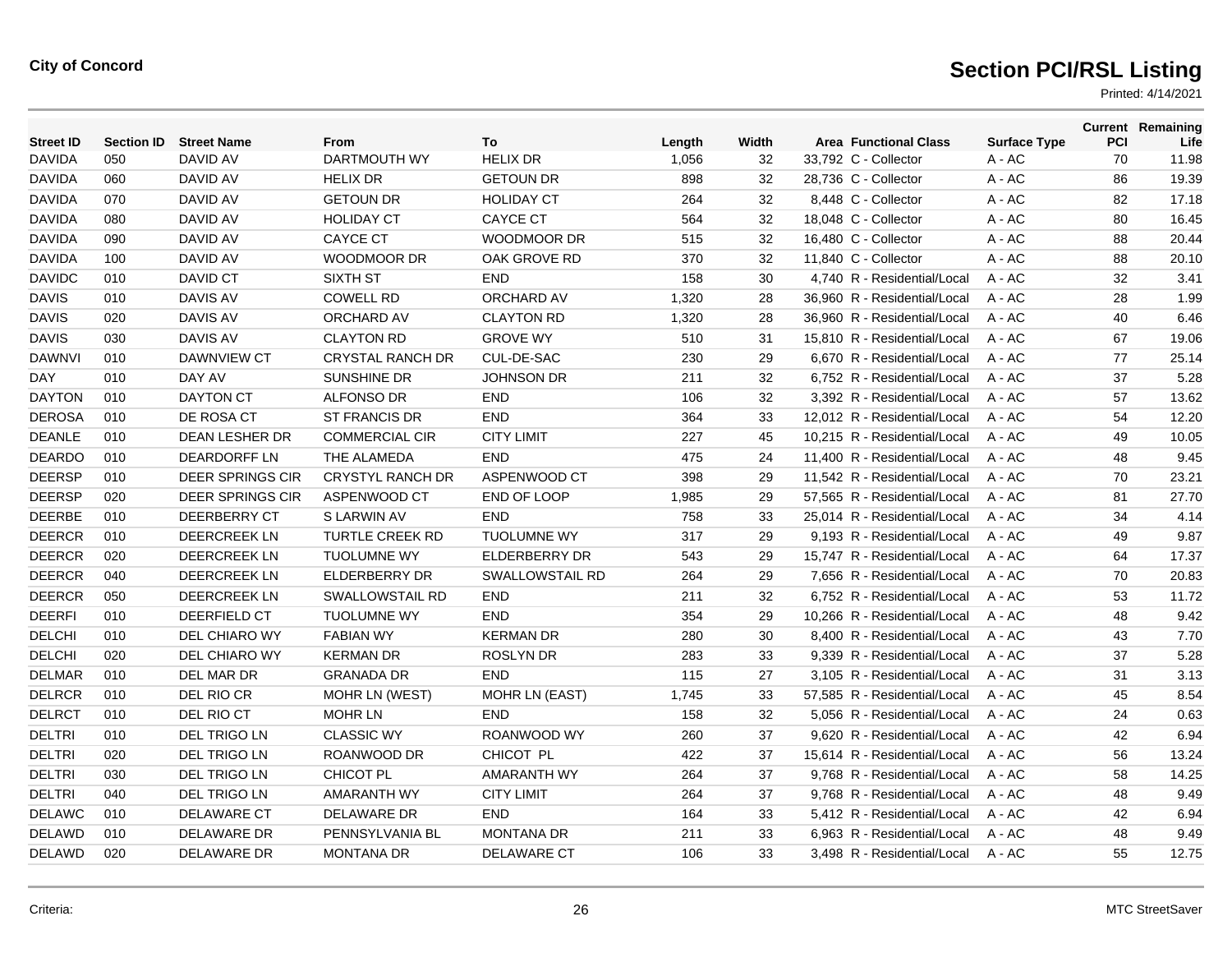| <b>Street ID</b> | <b>Section ID</b> | <b>Street Name</b>    | From                   | To                                | Length | Width | <b>Area Functional Class</b> | <b>Surface Type</b> | <b>PCI</b> | <b>Current Remaining</b><br>Life |
|------------------|-------------------|-----------------------|------------------------|-----------------------------------|--------|-------|------------------------------|---------------------|------------|----------------------------------|
| <b>DELAWD</b>    | 030               | DELAWARE DR           | DELAWARE CT            | <b>MARYLAND DR</b>                | 158    | 33    | 5,214 R - Residential/Local  | A - AC              | 57         | 13.74                            |
| <b>DELAWD</b>    | 040               | DELAWARE DR           | MARYLAND DR            | <b>INDIANA DR</b>                 | 211    | 33    | 6,963 R - Residential/Local  | A - AC              | 57         | 13.74                            |
| <b>DELAWD</b>    | 050               | DELAWARE DR           | <b>INDIANA DR</b>      | <b>COLORADO DR</b>                | 264    | 33    | 8,712 R - Residential/Local  | $A - AC$            | 40         | 6.13                             |
| <b>DELAWD</b>    | 060               | DELAWARE DR           | <b>COLORADO DR</b>     | <b>ARIZONA DR</b>                 | 264    | 33    | 8,712 R - Residential/Local  | $A - AC$            | 40         | 6.13                             |
| <b>DELAWD</b>    | 070               | DELAWARE DR           | <b>ARIZONA DR</b>      | <b>WILKE DR</b>                   | 370    | 33    | 12,210 R - Residential/Local | $A - AC$            | 66         | 18.57                            |
| <b>DELAWD</b>    | 080               | <b>DELAWARE DR</b>    | <b>WILKE DR</b>        | <b>CLAYTON RD</b>                 | 264    | 33    | 8,712 R - Residential/Local  | $A - AC$            | 67         | 19.14                            |
| <b>DENA</b>      | 010               | <b>DENA DR</b>        | <b>ESPERANZA DR</b>    | <b>BONIFACIO ST</b>               | 1,395  | 33    | 46,035 R - Residential/Local | $A - AC$            | 42         | 7.15                             |
| <b>DENKIC</b>    | 010               | <b>DENKINGER CT</b>   | <b>CLAYTON RD</b>      | <b>CALAVERAS DR</b>               | 898    | 33    | 29,634 R - Residential/Local | $A - AC$            | 78         | 25.70                            |
| <b>DENKIC</b>    | 020               | <b>DENKINGER CT</b>   | <b>CALAVERAS DR</b>    | <b>DENKINGER RD</b>               | 528    | 33    | 17,424 R - Residential/Local | $A - AC$            | 77         | 25.06                            |
| <b>DENKIR</b>    | 010               | <b>DENKINGER RD</b>   | <b>CLAYTON RD</b>      | <b>ARMAND DR</b>                  | 1,276  | 50    | 63,800 A - Arterial          | A - AC              | 41         | 4.88                             |
| <b>DENKIR</b>    | 020               | <b>DENKINGER RD</b>   | <b>ARMAND DR</b>       | <b>WILSON LN</b>                  | 792    | 49    | 38,808 A - Arterial          | A - AC              | 54         | 9.19                             |
| <b>DENKIR</b>    | 030               | <b>DENKINGER RD</b>   | <b>WILSON LN</b>       | <b>HENNING DR</b>                 | 506    | 35    | 17,710 A - Arterial          | A - AC              | 92         | 25.32                            |
| <b>DENKIR</b>    | 040               | <b>DENKINGER RD</b>   | <b>HENNING DR</b>      | <b>CHABAN DR</b>                  | 1,214  | 35    | 42,490 A - Arterial          | A - AC              | 92         | 25.34                            |
| <b>DENKIR</b>    | 050               | <b>DENKINGER RD</b>   | <b>CHABAN DR</b>       | <b>CONCORD BL</b>                 | 681    | 35    | 23,835 A - Arterial          | $A - AC$            | 92         | 25.32                            |
| <b>DENKIR</b>    | 060               | <b>DENKINGER RD</b>   | <b>CONCORD BL</b>      | YEOMAN DR                         | 370    | 37    | 13,690 R - Residential/Local | $A - AC$            | 28         | 1.89                             |
| <b>DENKIR</b>    | 070               | <b>DENKINGER RD</b>   | YEOMAN DR              | LYNWOOD DR                        | 317    | 37    | 11,729 R - Residential/Local | $A - AC$            | 34         | 4.04                             |
| <b>DENKIR</b>    | 080               | <b>DENKINGER RD</b>   | LYNWOOD DR             | <b>END</b>                        | 158    | 37    | 5,846 R - Residential/Local  | A - AC              | 49         | 10.22                            |
| <b>DENNIS</b>    | 010               | <b>DENNIS CR</b>      | <b>MT DIABLO ST</b>    | <b>END</b>                        | 127    | 33    | 4,191 R - Residential/Local  | $A - AC$            | 28         | 2.02                             |
| <b>DENVER</b>    | 010               | <b>DENVER ST</b>      | <b>WEST ST</b>         | <b>SALEM ST</b>                   | 384    | 33    | 12,672 R - Residential/Local | $A - AC$            | 50         | 10.39                            |
| <b>DETROI</b>    | 010               | <b>DETROIT AV</b>     | <b>END</b>             | <b>WHITMAN RD</b>                 | 1,109  | 60    | 66,540 C - Collector         | A - AC              | 41         | 3.88                             |
| <b>DETROI</b>    | 020               | <b>DETROIT AV</b>     | <b>WHITMAN RD</b>      | <b>SHARY CR (SOUTH)</b>           | 475    | 62    | 29,450 C - Collector         | A - AC              | 53         | 6.71                             |
| <b>DETROI</b>    | 030               | <b>DETROIT AV</b>     | SHARY CR (SOUTH)       | SHARY CR (NORTH)                  | 1,110  | 62    | 68,820 C - Collector         | A - AC              | 50         | 5.89                             |
| <b>DETROI</b>    | 040               | <b>DETROIT AV</b>     | SHARY CR (NORTH)       | <b>CLOVERDALE AV</b>              | 845    | 62    | 52,390 C - Collector         | A - AC              | 47         | 5.11                             |
| <b>DETROI</b>    | 050               | <b>DETROIT AV</b>     | <b>CLOVERDALE AV</b>   | <b>MONUMENT BL</b>                | 845    | 62    | 52,390 C - Collector         | A - AC              | 33         | 2.09                             |
| <b>DETROI</b>    | 060               | <b>DETROIT AV</b>     | <b>MONUMENT BL</b>     | VISTA DEL MONTE                   | 528    | 31    | 16,368 A - Arterial          | O - AC/AC           | 92         | 29.37                            |
| <b>DETROI</b>    | 070               | <b>DETROIT AV</b>     | <b>VISTA DEL MONTE</b> | <b>CAMARA CR</b>                  | 158    | 50    | 7,900 A - Arterial           | O - AC/AC           | 92         | 29.37                            |
| <b>DETROI</b>    | 080               | <b>DETROIT AV</b>     | <b>CAMARA CR</b>       | <b>WALTERS WY</b>                 | 317    | 36    | 11,412 A - Arterial          | O - AC/AC           | 92         | 29.37                            |
| <b>DETROI</b>    | 090               | <b>DETROIT AV</b>     | <b>WALTERS WY</b>      | <b>TODD AV</b>                    | 804    | 52    | 41,808 A - Arterial          | O - AC/AC           | 92         | 29.37                            |
| <b>DETROI</b>    | 100               | <b>DETROIT AV</b>     | <b>TODD AV</b>         | <b>LYNN AV</b>                    | 308    | 52    | 16,016 A - Arterial          | O - AC/AC           | 92         | 29.37                            |
| <b>DETROI</b>    | 110               | <b>DETROIT AV</b>     | <b>LYNN AV</b>         | OAKMEAD DR                        | 555    | 52    | 28,860 A - Arterial          | O - AC/AC           | 92         | 29.37                            |
| <b>DETROI</b>    | 120               | <b>DETROIT AV</b>     | OAKMEAD DR             | <b>LAGUNA ST</b>                  | 883    | 58    | 51,214 A - Arterial          | O - AC/AC           | 91         | 29.26                            |
| <b>DETROI</b>    | 130               | <b>DETROIT AV</b>     | <b>LAGUNA ST</b>       | <b>CLAYTON RD</b>                 | 1,109  | 38    | 42,142 A - Arterial          | $A - AC$            | 78         | 18.98                            |
| <b>DEVON</b>     | 010               | <b>DEVON CT</b>       | <b>ASHBURY DR</b>      | <b>END</b>                        | 180    | 33    | 5.940 R - Residential/Local  | $A - AC$            | 45         | 8.15                             |
| <b>DIABLO</b>    | 010               | <b>DIABLO VIEW CT</b> | <b>KASKILN</b>         | <b>END</b>                        | 205    | 33    | 6,765 R - Residential/Local  | $A - AC$            | 75         | 24.02                            |
| <b>DIAMOB</b>    | 010               | <b>DIAMOND BL</b>     | <b>WILLOW PASS RD</b>  | 845' N/O WILLOW PASS<br><b>RD</b> | 741    | 62    | 45,942 A - Arterial          | O - AC/AC           | 89         | 28.16                            |
| <b>DIAMOB</b>    | 020               | <b>DIAMOND BL</b>     | 845' N/O WILLOW PASS   | <b>WILLOW WY</b>                  | 315    | 80    | 25,200 A - Arterial          | $A - AC$            | 34         | 2.97                             |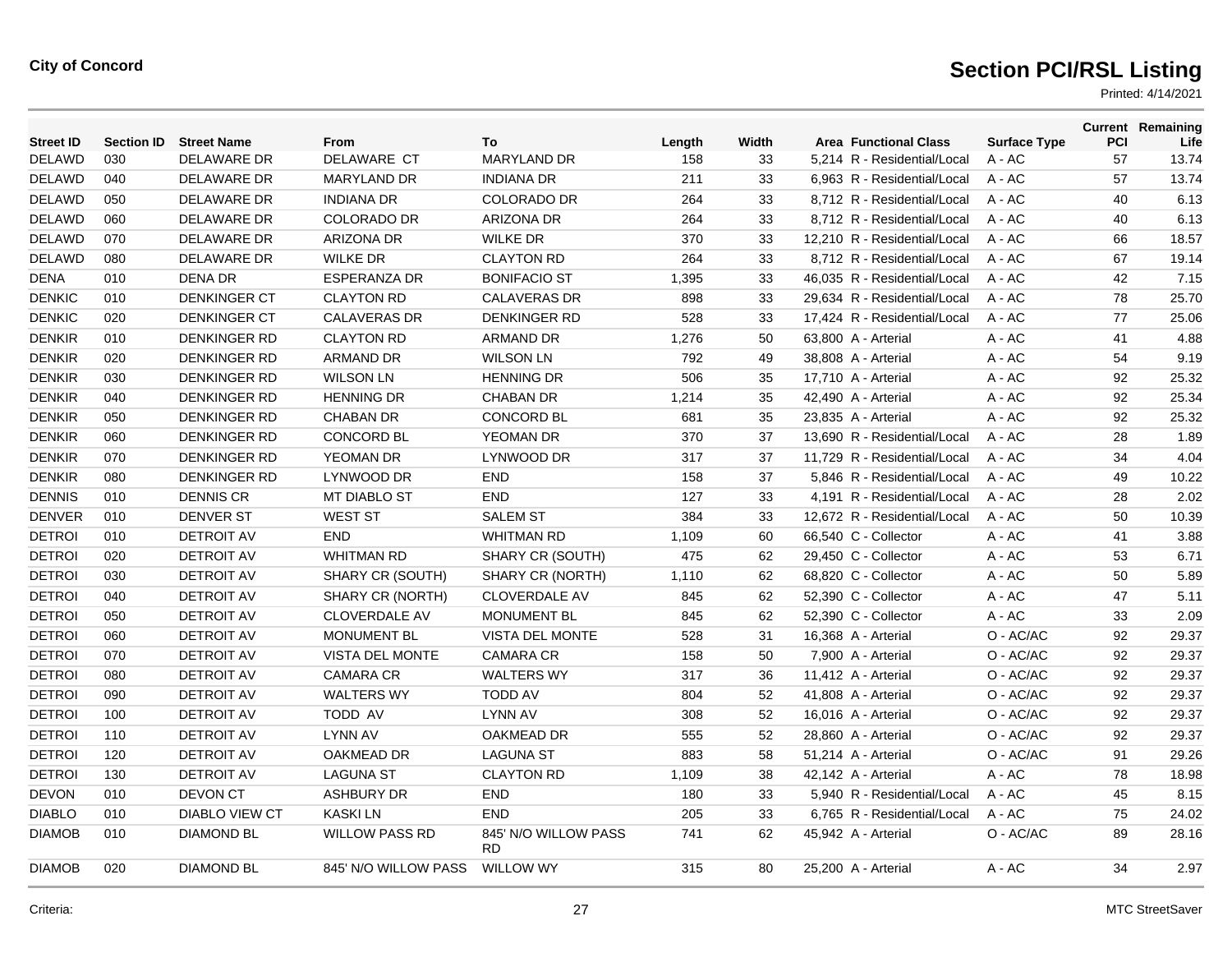| <b>Street ID</b> |     | <b>Section ID Street Name</b> | <b>From</b>                    | To                             | Length | Width | <b>Area Functional Class</b> | <b>Surface Type</b> | <b>PCI</b> | <b>Current Remaining</b><br>Life |
|------------------|-----|-------------------------------|--------------------------------|--------------------------------|--------|-------|------------------------------|---------------------|------------|----------------------------------|
|                  |     |                               | RD                             |                                |        |       |                              |                     |            |                                  |
| <b>DIAMOB</b>    | 030 | <b>DIAMOND BL</b>             | <b>WILLOW WY</b>               | <b>GALAXY WY</b>               | 1,380  | 61    | 84,180 A - Arterial          | $A - AC$            | 76         | 18.36                            |
| <b>DIAMOB</b>    | 040 | <b>DIAMOND BL</b>             | <b>GALAXY WY</b>               | <b>BURNETT AV</b>              | 686    | 61    | 41,846 A - Arterial          | $A - AC$            | 68         | 14.45                            |
| <b>DIAMOB</b>    | 050 | <b>DIAMOND BL</b>             | <b>BURNETT AV</b>              | <b>CONCORD AV</b>              | 581    | 74    | 42,994 A - Arterial          | $A - AC$            | 53         | 8.96                             |
| <b>DIAMOW</b>    | 010 | <b>DIAMOND WY</b>             | <b>END</b>                     | <b>CHALLENGE DR</b>            | 317    | 37    | 11.729 R - Residential/Local | $A - AC$            | 84         | 29.64                            |
| <b>DIAMOW</b>    | 020 | <b>DIAMOND WY</b>             | <b>CHALLENGE DR</b>            | <b>CLAYTON WEST RD</b>         | 581    | 38    | 22,078 R - Residential/Local | $A - AC$            | 64         | 17.40                            |
| <b>DIAMOW</b>    | 030 | <b>DIAMOND WY</b>             | <b>CLAYTON WEST RD</b>         | <b>WILLOW PASS RD</b>          | 536    | 88    | 47,168 A - Arterial          | A - AC              | 47         | 6.90                             |
| <b>DIANDA</b>    | 010 | <b>DIANDA DR</b>              | <b>END</b>                     | <b>ARMAND DR</b>               | 158    | 33    | 5,214 R - Residential/Local  | A - AC              | 42         | 7.17                             |
| <b>DIANDA</b>    | 020 | <b>DIANDA DR</b>              | <b>ARMAND DR</b>               | <b>WILSON LN</b>               | 739    | 33    | 24.387 R - Residential/Local | $A - AC$            | 33         | 3.66                             |
| <b>DINA</b>      | 010 | <b>DINA DR</b>                | <b>GERALD DR</b>               | PANCHO VILLA WY                | 158    | 27    | 4,266 R - Residential/Local  | A - AC              | 47         | 8.98                             |
| <b>DISCOV</b>    | 010 | <b>DISCOVERY WY</b>           | <b>END</b>                     | PASO DEL RIO WY                | 2,490  | 32    | 79.680 R - Residential/Local | $A - AC$            | 62         | 16.25                            |
| <b>DISCOV</b>    | 020 | <b>DISCOVERY WY</b>           | PASO DEL RIO WY                | <b>GRASSWOOD CR</b><br>(SOUTH) | 280    | 35    | 9,800 R - Residential/Local  | A - AC              | 39         | 6.03                             |
| <b>DISCOV</b>    | 030 | <b>DISCOVERY WY</b>           | <b>GRASSWOOD CR</b><br>(SOUTH) | <b>GRASSWOOD CT</b>            | 317    | 35    | 11,095 R - Residential/Local | A - AC              | 39         | 6.03                             |
| <b>DISCOV</b>    | 040 | <b>DISCOVERY WY</b>           | <b>GRASSWOOD CT</b>            | PINE HOLLOW RD                 | 275    | 35    | 9,625 R - Residential/Local  | A - AC              | 38         | 5.64                             |
| <b>DODGE</b>     | 010 | DODGE CT                      | <b>BURNSIDE CT</b>             | <b>END</b>                     | 106    | 33    | 3.498 R - Residential/Local  | $A - AC$            | 46         | 8.62                             |
| <b>DOE</b>       | 010 | DOE CT                        | <b>ESPERANZA DR</b>            | <b>END</b>                     | 161    | 33    | 5,313 R - Residential/Local  | O - AC/AC           | 93         | 50.24                            |
| <b>DOLORE</b>    | 010 | <b>DOLORES WY</b>             | <b>GRANADA DR</b>              | <b>NOEMI DR</b>                | 475    | 27    | 12.825 R - Residential/Local | $A - AC$            | 38         | 5.35                             |
| <b>DORCHE</b>    | 010 | DORCHESTER PL                 | <b>WALNUT AV</b>               | <b>END</b>                     | 526    | 27    | 14,202 R - Residential/Local | $A - AC$            | 38         | 5.66                             |
| <b>DORMEA</b>    | 010 | DORMER AV                     | E OLIVERA RD                   | MONTGOMERY AV                  | 365    | 37    | 13,505 R - Residential/Local | O - AC/AC           | 93         | 38.84                            |
| <b>DORMEA</b>    | 020 | DORMER AV                     | <b>MONTGOMERY AV</b>           | <b>PRESTWICK AV</b>            | 275    | 37    | 10,175 R - Residential/Local | O - AC/AC           | 93         | 38.84                            |
| <b>DORMEA</b>    | 030 | DORMER AV                     | PRESTWICK AV                   | SARATOGA AV                    | 265    | 37    | 9,805 R - Residential/Local  | O - AC/AC           | 93         | 38.84                            |
| <b>DORMEA</b>    | 040 | DORMER AV                     | SARATOGA AV                    | <b>HAMILTON AV</b>             | 265    | 37    | 9.805 R - Residential/Local  | O - AC/AC           | 93         | 38.84                            |
| <b>DORMEA</b>    | 050 | <b>DORMER AV</b>              | <b>HAMILTON AV</b>             | <b>ESPERANZA DR</b>            | 280    | 37    | 10,360 R - Residential/Local | O - AC/AC           | 93         | 38.84                            |
| <b>DORMEA</b>    | 060 | DORMER AV                     | <b>ESPERANAZA DR</b>           | <b>PURLEY LN</b>               | 280    | 33    | 9.240 R - Residential/Local  | O - AC/AC           | 93         | 38.84                            |
| <b>DORMEA</b>    | 070 | DORMER AV                     | <b>PURLEY LN</b>               | DORMER CT                      | 265    | 33    | 8,745 R - Residential/Local  | O - AC/AC           | 93         | 38.84                            |
| <b>DORMEA</b>    | 080 | DORMER AV                     | DORMER CT                      | <b>DUMBARTON ST</b>            | 330    | 33    | 10.890 R - Residential/Local | O - AC/AC           | 93         | 38.84                            |
| <b>DORMEA</b>    | 090 | DORMER AV                     | <b>DUMBARTON ST</b>            | <b>END</b>                     | 430    | 33    | 14,190 R - Residential/Local | O - AC/AC           | 93         | 38.84                            |
| <b>DORMEC</b>    | 010 | <b>DORMER CT</b>              | DORMER AV                      | <b>END</b>                     | 300    | 33    | 9.900 R - Residential/Local  | O - AC/AC           | 93         | 38.84                            |
| <b>DORSET</b>    | 010 | DORSET CT                     | <b>PLUMLEIGH LN</b>            | <b>END</b>                     | 290    | 33    | 9,570 R - Residential/Local  | $A - AC$            | 40         | 6.46                             |
| <b>DOUGLA</b>    | 010 | <b>DOUGLAS CT</b>             | <b>ASPEN DR</b>                | <b>END</b>                     | 147    | 31    | 4,557 R - Residential/Local  | $A - AC$            | 61         | 15.75                            |
| <b>DOVER</b>     | 010 | DOVER WY                      | FIFTH AV                       | <b>GARY DR</b>                 | 175    | 33    | 5.775 R - Residential/Local  | O - AC/AC           | 93         | 51.10                            |
| <b>DOVER</b>     | 020 | DOVER WY                      | <b>GARY DR</b>                 | <b>COVENTRY RD</b>             | 464    | 33    | 15,312 R - Residential/Local | O - AC/AC           | 45         | 9.46                             |
| <b>DOVER</b>     | 030 | DOVER WY                      | <b>COVENTRY RD</b>             | <b>MARIA AV</b>                | 264    | 26    | 6,864 R - Residential/Local  | $A - AC$            | 40         | 6.50                             |
| <b>DOWNIN</b>    | 010 | DOWNING PL                    | <b>SAN SIMEON DR</b>           | <b>END</b>                     | 249    | 33    | 8,217 R - Residential/Local  | $A - AC$            | 45         | 8.50                             |
| <b>DRACEN</b>    | 010 | <b>DRACENA CT</b>             | <b>GUMWOOD DR</b>              | <b>END</b>                     | 94     | 33    | 3,102 R - Residential/Local  | A - AC              | 50         | 10.39                            |
|                  |     |                               |                                |                                |        |       |                              |                     |            |                                  |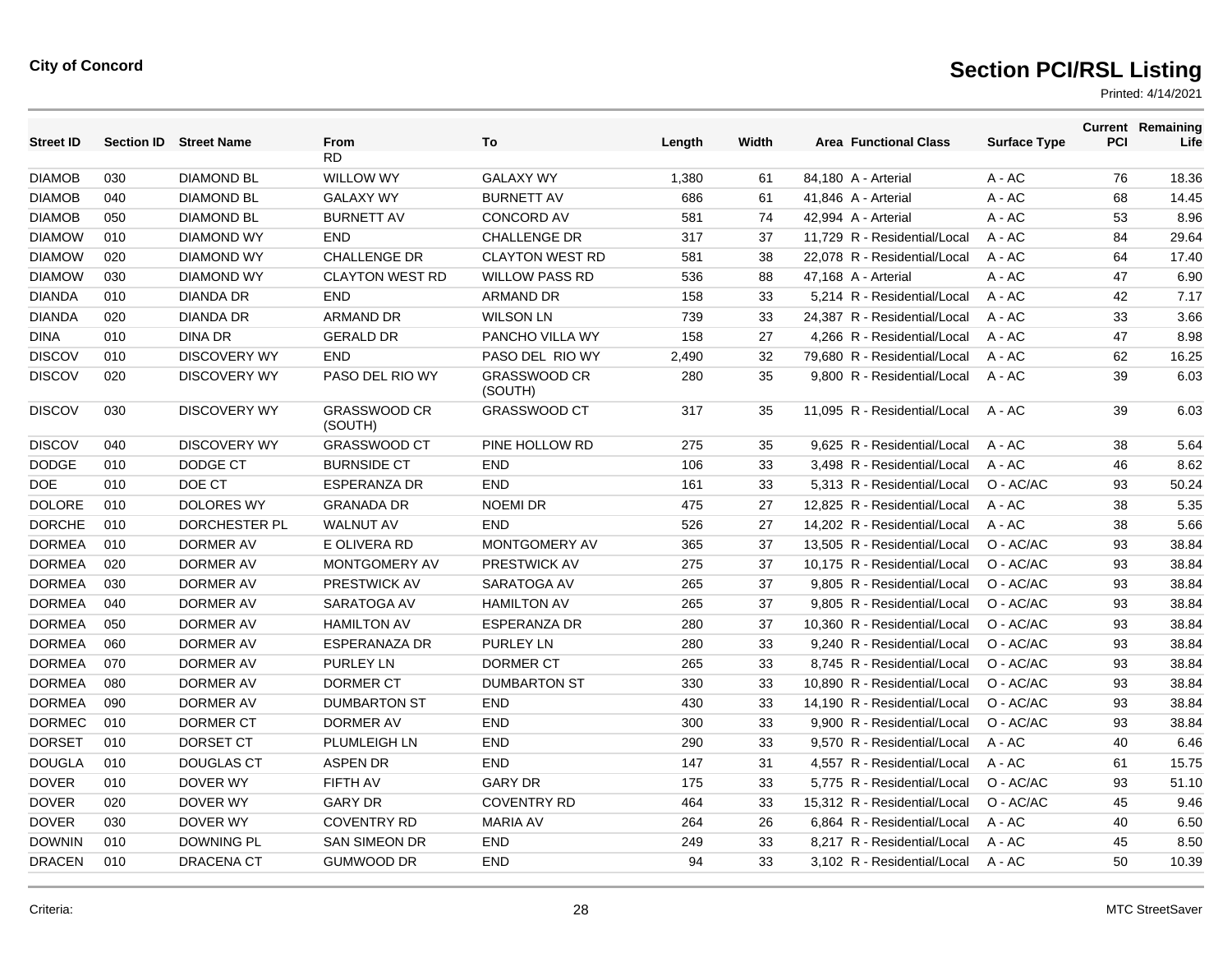| <b>Street ID</b> | <b>Section ID</b> | <b>Street Name</b>      | From                  | To                    | Length | Width | <b>Area Functional Class</b> | <b>Surface Type</b> | PCI | <b>Current Remaining</b><br>Life |
|------------------|-------------------|-------------------------|-----------------------|-----------------------|--------|-------|------------------------------|---------------------|-----|----------------------------------|
| <b>DRUMMO</b>    | 010               | DRUMMOND PL             | <b>GRAYMONT CR</b>    | <b>END</b>            | 122    | 33    | 4,026 R - Residential/Local  | A - AC              | 45  | 8.50                             |
| <b>DUAR</b>      | 010               | <b>DUAR DR</b>          | <b>NUALA ST</b>       | <b>KASBA ST</b>       | 211    | 32    | 6,752 R - Residential/Local  | $A - AC$            | 57  | 13.66                            |
| <b>DUAR</b>      | 020               | <b>DUAR DR</b>          | <b>KASBA ST</b>       | <b>AGADIR ST</b>      | 211    | 32    | 6,752 R - Residential/Local  | $A - AC$            | 49  | 9.86                             |
| <b>DUCKER</b>    | 010               | <b>DUCKER CT</b>        | <b>WALNUT AV</b>      | <b>END</b>            | 460    | 33    | 15.180 R - Residential/Local | $A - AC$            | 46  | 8.97                             |
| <b>DUGAN</b>     | 010               | <b>DUGAN CT</b>         | <b>OLIVE DR</b>       | <b>END</b>            | 317    | 33    | 10,461 R - Residential/Local | $A - AC$            | 52  | 11.62                            |
| <b>DUMBAR</b>    | 010               | <b>DUMBARTON ST</b>     | <b>ESPERANZA DR</b>   | PURLEY LN             | 317    | 33    | 10,461 R - Residential/Local | O - AC/AC           | 93  | 38.84                            |
| <b>DUMBAR</b>    | 020               | <b>DUMBARTON ST</b>     | <b>PURLEY LN</b>      | DORMER AV             | 729    | 33    | 24,057 R - Residential/Local | O - AC/AC           | 93  | 38.80                            |
| <b>DUNCAN</b>    | 010               | <b>DUNCAN DR</b>        | <b>HAUSSNER DR</b>    | <b>WILKE DR</b>       | 250    | 33    | 8.250 R - Residential/Local  | $A - AC$            | 48  | 9.49                             |
| <b>DUNCAN</b>    | 020               | <b>DUNCAN DR</b>        | <b>WILKE DR</b>       | <b>CLAYTON RD</b>     | 158    | 33    | 5,214 R - Residential/Local  | $A - AC$            | 48  | 9.49                             |
| <b>DUNDEE</b>    | 010               | <b>DUNDEE CT</b>        | <b>GEHRINGER DR</b>   | <b>END</b>            | 125    | 33    | 4,125 R - Residential/Local  | A - AC              | 43  | 7.58                             |
| E ARDE           | 010               | E ARDENWOOD CT          | <b>FAIRWOOD DR</b>    | <b>END</b>            | 254    | 33    | 8,382 R - Residential/Local  | $A - AC$            | 45  | 8.44                             |
| <b>EOLIVE</b>    | 010               | E OLIVERA RD            | PT CHICAGO HW         | <b>CLAUDIA DR</b>     | 290    | 37    | 10,730 C - Collector         | A - AC              | 91  | 23.62                            |
| <b>EOLIVE</b>    | 020               | E OLIVERA RD            | <b>CLAUDIA DR</b>     | <b>WINTHROP ST</b>    | 370    | 37    | 13,690 C - Collector         | $A - AC$            | 90  | 21.98                            |
| <b>EOLIVE</b>    | 030               | E OLIVERA RD            | <b>WINTHROP ST</b>    | <b>BENSTON ST</b>     | 236    | 37    | 8,732 C - Collector          | A - AC              | 86  | 18.02                            |
| <b>EOLIVE</b>    | 040               | E OLIVERA RD            | <b>BENTON ST</b>      | ESPERANZA DR          | 974    | 37    | 36,038 C - Collector         | A - AC              | 92  | 25.48                            |
| <b>EOLIVE</b>    | 050               | E OLIVERA RD            | <b>ESPERANZA DR</b>   | <b>WEXFORD DR</b>     | 357    | 37    | 13,209 C - Collector         | A - AC              | 92  | 25.48                            |
| <b>EOLIVE</b>    | 060               | E OLIVERA RD            | <b>WEXFORD DR</b>     | <b>SALVIO ST</b>      | 2,995  | 32    | 95,840 C - Collector         | $A - AC$            | 79  | 15.97                            |
| <b>EOLIVE</b>    | 070               | E OLIVERA RD            | SALVIO ST             | <b>WILLOW PASS RD</b> | 1,478  | 28    | 41,384 C - Collector         | A - AC              | 87  | 19.44                            |
| <b>EELCAM</b>    | 010               | <b>EAST EL CAMPO CT</b> | <b>END</b>            | EL CAMPO PL           | 264    | 25    | 6.600 R - Residential/Local  | A - AC              | 44  | 8.11                             |
| <b>EELCAM</b>    | 020               | <b>EAST EL CAMPO CT</b> | EL CAMPO PL           | <b>CLAYTON WY</b>     | 422    | 25    | 10.550 R - Residential/Local | $A - AC$            | 43  | 7.69                             |
| <b>EAST</b>      | 010               | <b>EAST ST</b>          | SUNSET AVE            | <b>CLAYTON AVE</b>    | 328    | 52    | 17,056 A - Arterial          | $A - AC$            | 49  | 7.54                             |
| <b>EAST</b>      | 020               | <b>EAST ST</b>          | <b>CONCORD BL</b>     | <b>SUNSET AVE</b>     | 379    | 57    | 21,603 A - Arterial          | A - AC              | 39  | 4.38                             |
| <b>EAST</b>      | 030               | <b>EAST ST</b>          | <b>WILLOW PASS RD</b> | <b>CONCORD BL</b>     | 383    | 57    | 21,831 A - Arterial          | A - AC              | 51  | 8.23                             |
| <b>EAST</b>      | 040               | <b>EAST ST</b>          | <b>WILLOW PASS RD</b> | <b>SALVIO ST</b>      | 347    | 57    | 19,779 A - Arterial          | $A - AC$            | 40  | 4.67                             |
| <b>EAST</b>      | 050               | <b>EAST ST</b>          | <b>SALVIO ST</b>      | PACHECO ST            | 357    | 57    | 20,349 A - Arterial          | $A - AC$            | 46  | 6.55                             |
| <b>EAST</b>      | 060               | <b>EAST ST</b>          | PACHECO ST            | <b>BONIFACIO ST</b>   | 370    | 57    | 21,090 A - Arterial          | A - AC              | 51  | 8.23                             |
| <b>EAST</b>      | 070               | <b>EAST ST</b>          | <b>BONIFACIO ST</b>   | <b>ALMOND AV</b>      | 317    | 57    | 18,069 A - Arterial          | A - AC              | 70  | 15.36                            |
| <b>EAST</b>      | 080               | <b>EAST ST</b>          | <b>ALMOND AV</b>      | <b>BACON ST</b>       | 345    | 57    | 19,665 A - Arterial          | A - AC              | 52  | 8.65                             |
| <b>EAST</b>      | 090               | <b>EAST ST</b>          | <b>BACON ST</b>       | 418' N. OF BACON ST   | 418    | 57    | 23,826 A - Arterial          | $A - AC$            | 43  | 5.66                             |
| <b>EAST</b>      | 100               | <b>EAST ST</b>          | <b>HIGH SCHOOL AV</b> | <b>SYCAMORE AV</b>    | 158    | 32    | 5,056 R - Residential/Local  | $A - AC$            | 41  | 6.53                             |
| <b>EAST</b>      | 110               | <b>EAST ST</b>          | <b>SYCAMORE AV</b>    | <b>MAPLE AV</b>       | 317    | 32    | 10,144 R - Residential/Local | $A - AC$            | 27  | 1.71                             |
| <b>EAST</b>      | 120               | <b>EAST ST</b>          | <b>MAPLE AV</b>       | <b>CRESCENT DR</b>    | 264    | 32    | 8,448 R - Residential/Local  | $A - AC$            | 55  | 12.75                            |
| <b>EASTGA</b>    | 010               | <b>EASTGATE AV</b>      | <b>RICHARD AV</b>     | ARGYLL AV             | 1,267  | 33    | 41,811 R - Residential/Local | $A - AC$            | 82  | 28.07                            |
| <b>EASTGA</b>    | 020               | <b>EASTGATE AV</b>      | ARGYLL AV             | <b>SOLANO WY</b>      | 582    | 33    | 19,206 R - Residential/Local | $A - AC$            | 85  | 30.18                            |
| <b>ECLIPS</b>    | 010               | <b>ECLIPSE WY</b>       | PAUL SCARLET DR       | SUTHERLAND DR         | 270    | 33    | 8.910 R - Residential/Local  | $A - AC$            | 30  | 2.59                             |
| EDEN             | 010               | EDEN CT                 | <b>HAMLET DR</b>      | <b>END</b>            | 132    | 33    | 4.356 R - Residential/Local  | $A - AC$            | 49  | 9.94                             |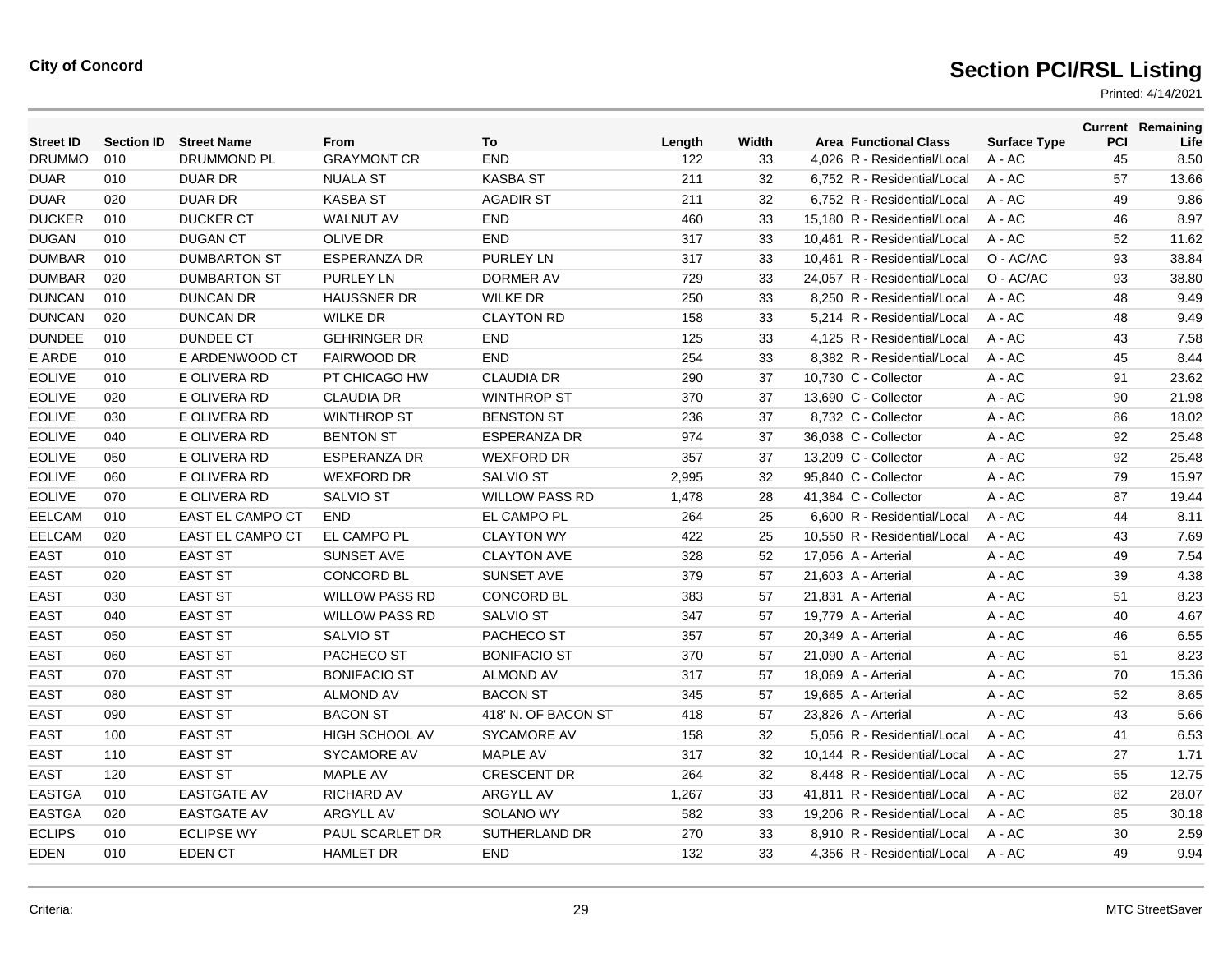| <b>Street ID</b> | <b>Section ID</b> | <b>Street Name</b>   | From                    | To                   | Length | Width | <b>Area Functional Class</b> | <b>Surface Type</b> | PCI | <b>Current Remaining</b><br>Life |
|------------------|-------------------|----------------------|-------------------------|----------------------|--------|-------|------------------------------|---------------------|-----|----------------------------------|
| <b>EDINBU</b>    | 010               | <b>EDINBURGH CT</b>  | <b>BERMUDA DR</b>       | END                  | 370    | 32    | 11,840 R - Residential/Local | A - AC              | 51  | 10.77                            |
| <b>EDMONT</b>    | 010               | <b>EDMONTON WY</b>   | QUEBEC ST               | <b>YUKON ST</b>      | 930    | 33    | 30,690 R - Residential/Local | $A - AC$            | 32  | 3.28                             |
| <b>EDWARD</b>    | 010               | <b>EDWARD AV</b>     | <b>RICHARD AV</b>       | <b>COURTLAND DR</b>  | 475    | 33    | 15.675 R - Residential/Local | $A - AC$            | 36  | 4.96                             |
| <b>ELCAMC</b>    | 010               | EL CAMPO CT          | <b>END</b>              | EL CAMPO DR          | 211    | 24    | 5,064 R - Residential/Local  | A - AC              | 22  | 0.00                             |
| <b>ELCAMC</b>    | 020               | EL CAMPO CT          | EL CAMPO DR             | <b>VERNER DR</b>     | 739    | 24    | 17,736 R - Residential/Local | $A - AC$            | 38  | 5.66                             |
| <b>ELCAMC</b>    | 030               | <b>EL CAMPO CT</b>   | <b>VERNER DR</b>        | <b>END</b>           | 370    | 24    | 8.880 R - Residential/Local  | $A - AC$            | 29  | 2.33                             |
| <b>ELCAMD</b>    | 010               | EL CAMPO DR          | <b>WALNUT AV</b>        | EL CAMPO CT          | 383    | 24    | 9,192 R - Residential/Local  | A - AC              | 29  | 2.33                             |
| <b>ELCAMP</b>    | 010               | EL CAMPO PL          | <b>EAST EL CAMPO CT</b> | <b>END</b>           | 158    | 26    | 4,108 R - Residential/Local  | $A - AC$            | 30  | 2.68                             |
| <b>ELDORC</b>    | 010               | EL DORADO CT         | EL DORADO DR            | <b>END</b>           | 106    | 33    | 3.498 R - Residential/Local  | $A - AC$            | 41  | 6.87                             |
| <b>ELDORD</b>    | 010               | EL DORADO DR         | <b>BABEL LN</b>         | EL DORADO CT         | 581    | 33    | 19,173 R - Residential/Local | A - AC              | 54  | 12.19                            |
| <b>ELDORD</b>    | 020               | EL DORADO DR         | EL DORADO CT            | <b>KIMBALL WY</b>    | 300    | 33    | 9,900 R - Residential/Local  | A - AC              | 56  | 13.17                            |
| <b>ELMOND</b>    | 010               | EL MONTE DR          | <b>GROVE WY</b>         | <b>ESTATES CT</b>    | 248    | 28    | 6.944 R - Residential/Local  | $A - AC$            | 43  | 7.69                             |
| <b>ELMOND</b>    | 020               | EL MONTE DR          | <b>ESTATES CT</b>       | SHADELAND CT         | 294    | 28    | 8,232 R - Residential/Local  | $A - AC$            | 45  | 8.54                             |
| <b>ELMOND</b>    | 030               | EL MONTE DR          | SHADELAND CT            | ROSELAND DR          | 820    | 33    | 27,060 R - Residential/Local | A - AC              | 59  | 14.69                            |
| <b>ELMONW</b>    | 010               | EL MONTE WY          | THE ALAMEDA             | <b>END</b>           | 250    | 28    | 7.000 R - Residential/Local  | $A - AC$            | 47  | 9.01                             |
| <b>ELREY</b>     | 010               | EL REY PL            | <b>CARLOTTA DR</b>      | END                  | 140    | 28    | 3,920 R - Residential/Local  | O - AC/AC           | 91  | 37.98                            |
| <b>ELDERB</b>    | 010               | <b>ELDERBERRY DR</b> | <b>DEERCREEK LN</b>     | <b>END</b>           | 172    | 29    | 4.988 R - Residential/Local  | $A - AC$            | 39  | 6.06                             |
| <b>ELDERW</b>    | 010               | ELDERWOOD DR         | <b>VILLAGE RD</b>       | <b>LARKSPUR DR</b>   | 1,144  | 27    | 30.888 R - Residential/Local | $A - AC$            | 39  | 5.74                             |
| <b>ELKWOC</b>    | 010               | ELKWOOD CT           | ELKWOOD DR              | <b>END</b>           | 145    | 33    | 4,785 R - Residential/Local  | $A - AC$            | 38  | 5.35                             |
| <b>ELKWOD</b>    | 010               | ELKWOOD DR           | LYNWOOD DR              | <b>ST MICHAEL CT</b> | 631    | 33    | 20.823 R - Residential/Local | $A - AC$            | 40  | 6.13                             |
| <b>ELKWOD</b>    | 020               | ELKWOOD DR           | <b>ST MICHAEL CT</b>    | ALMONDWOOD CT        | 796    | 33    | 26.268 R - Residential/Local | $A - AC$            | 26  | 1.38                             |
| <b>ELKWOD</b>    | 030               | ELKWOOD DR           | ALMONDWOOD CT           | ELKWOOD CT           | 792    | 33    | 26,136 R - Residential/Local | A - AC              | 18  | 0.00                             |
| <b>ELKWOD</b>    | 040               | ELKWOOD DR           | <b>ELKWOOD CT</b>       | PEACHWOOD DR         | 264    | 33    | 8,712 R - Residential/Local  | $A - AC$            | 34  | 4.21                             |
| <b>ELLARP</b>    | 010               | <b>ELLARD PL</b>     | <b>LAUREL DR</b>        | <b>END</b>           | 717    | 33    | 23.661 R - Residential/Local | $A - AC$            | 48  | 9.77                             |
| <b>ELLARW</b>    | 010               | <b>ELLARD WY</b>     | <b>JOMAR DR</b>         | <b>LAUREL DR</b>     | 243    | 30    | 7,290 R - Residential/Local  | $A - AC$            | 37  | 5.18                             |
| <b>ELLIS</b>     | 010               | <b>ELLIS ST</b>      | <b>TOYON DR</b>         | <b>LAGUNA ST</b>     | 264    | 36    | 9,504 R - Residential/Local  | $A - AC$            | 49  | 9.90                             |
| <b>ELLIS</b>     | 020               | <b>ELLIS ST</b>      | <b>LAGUNA ST</b>        | <b>CLAYTON RD</b>    | 1,171  | 37    | 43,327 R - Residential/Local | A - AC              | 60  | 15.25                            |
| <b>ELMR</b>      | 010               | <b>ELM RD</b>        | <b>WALNUT AV</b>        | <b>CONCORD BL</b>    | 1,068  | 23    | 24,564 R - Residential/Local | A - AC              | 54  | 12.19                            |
| <b>ELMS</b>      | 010               | <b>ELM ST</b>        | <b>SALVIO ST</b>        | PACHECO ST           | 422    | 25    | 10,550 R - Residential/Local | A - AC              | 31  | 2.92                             |
| <b>ELMHUR</b>    | 010               | <b>ELMHURST LN</b>   | <b>BISHOP DR</b>        | <b>CLINTON DR</b>    | 240    | 33    | 7.920 R - Residential/Local  | $A - AC$            | 34  | 4.03                             |
| <b>ELMHUR</b>    | 020               | <b>ELMHURST LN</b>   | <b>CLINTON DR</b>       | <b>GREENBBUSH DR</b> | 1,300  | 33    | 42,900 R - Residential/Local | $A - AC$            | 41  | 6.76                             |
| <b>ELWOOD</b>    | 010               | ELWOOD CT            | LYNWOOD DR              | <b>END</b>           | 357    | 33    | 11,781 R - Residential/Local | $A - AC$            | 40  | 6.13                             |
| <b>EMERAL</b>    | 010               | <b>EMERALD ST</b>    | END (NORTH)             | <b>CLAREMONT DR</b>  | 264    | 33    | 8.712 R - Residential/Local  | $A - AC$            | 26  | 1.30                             |
| <b>EMERAL</b>    | 020               | <b>EMERALD ST</b>    | <b>CLAREMONT DR</b>     | END (SOUTH)          | 317    | 32    | 10.144 R - Residential/Local | $A - AC$            | 24  | 0.63                             |
| <b>EMERY</b>     | 010               | <b>EMERY CT</b>      | <b>COURT LN</b>         | <b>END</b>           | 255    | 35    | 8,925 R - Residential/Local  | A - AC              | 37  | 5.40                             |
| <b>EMMA</b>      | 010               | <b>EMMA CT</b>       | <b>CHESTNUT AV</b>      | <b>END</b>           | 422    | 24    | 10,128 R - Residential/Local | $A - AC$            | 43  | 7.70                             |
|                  |                   |                      |                         |                      |        |       |                              |                     |     |                                  |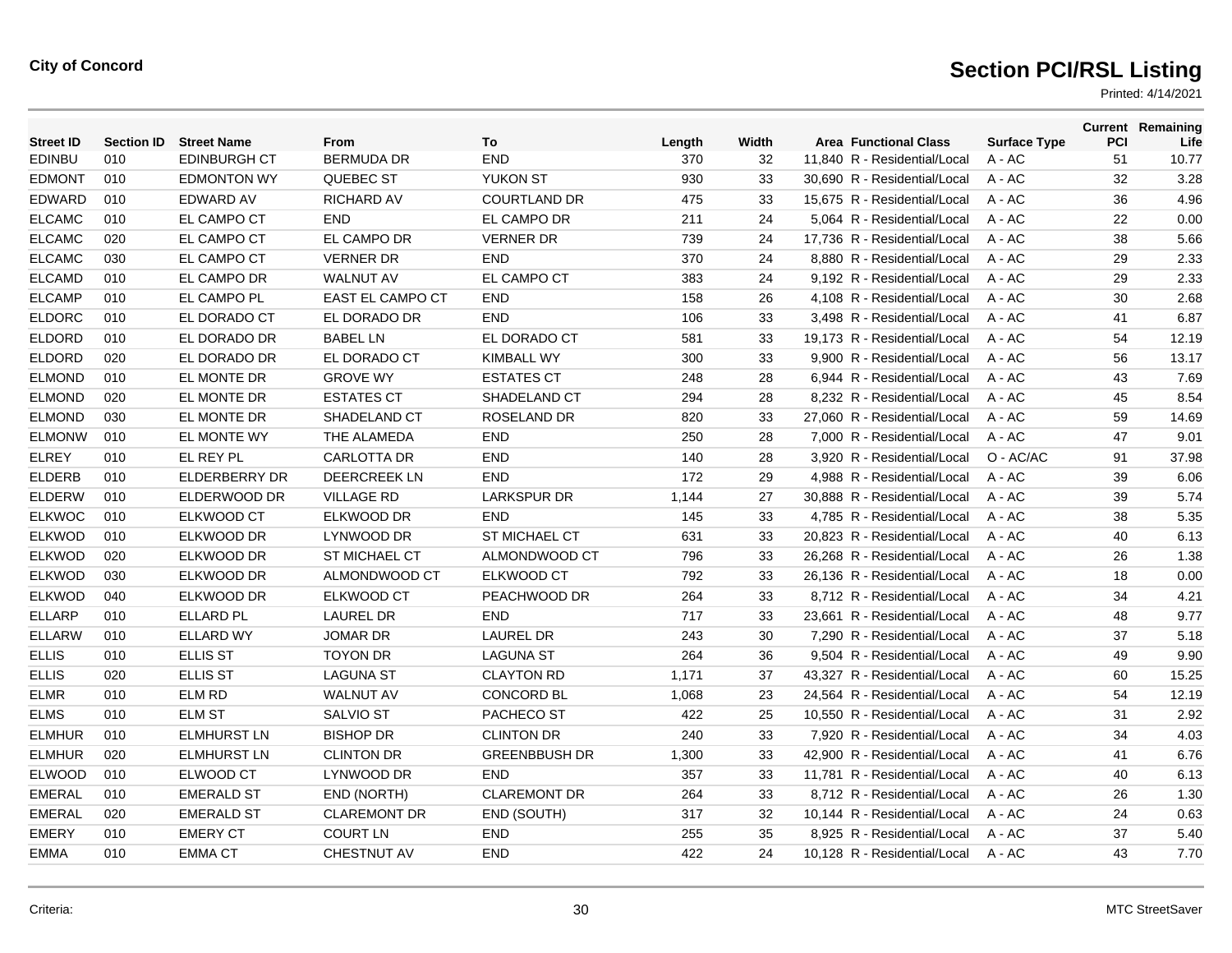| <b>Street ID</b> | <b>Section ID</b> | <b>Street Name</b>    | From                  | To                  | Length | Width | <b>Area Functional Class</b> | <b>Surface Type</b> | <b>PCI</b> | <b>Current Remaining</b><br>Life |
|------------------|-------------------|-----------------------|-----------------------|---------------------|--------|-------|------------------------------|---------------------|------------|----------------------------------|
| <b>ENCIMA</b>    | 010               | <b>ENCIMA DR</b>      | <b>END</b>            | <b>SALVIO ST</b>    | 422    | 29    | 12.238 R - Residential/Local | $A - AC$            | 38         | 5.57                             |
| <b>ENCIMA</b>    | 020               | <b>ENCIMA DR</b>      | <b>SALVIO ST</b>      | <b>END</b>          | 528    | 29    | 15,312 R - Residential/Local | A - AC              | 23         | 0.19                             |
| <b>ERICKS</b>    | 010               | <b>ERICKSON RD</b>    | <b>MONUMENT BL</b>    | <b>END</b>          | 821    | 37    | 30,377 R - Residential/Local | $A - AC$            | 59         | 14.72                            |
| <b>ERIE</b>      | 010               | <b>ERIE DR</b>        | <b>CLAUDIA DR</b>     | <b>ESPERANZA DR</b> | 1,300  | 33    | 42.900 R - Residential/Local | $A - AC$            | 32         | 3.28                             |
| <b>ERNST</b>     | 010               | <b>ERNST WY</b>       | <b>ORANGE ST</b>      | <b>ROSEMARY LN</b>  | 300    | 32    | 9.600 R - Residential/Local  | $A - AC$            | 52         | 11.24                            |
| <b>ERNST</b>     | 020               | <b>ERNST WY</b>       | <b>ROSEMARY LN</b>    | PEACH PL            | 317    | 32    | 10,144 R - Residential/Local | A - AC              | 51         | 10.77                            |
| <b>ESPERA</b>    | 010               | <b>ESPERANZA DR</b>   | <b>WILLOW PASS RD</b> | <b>CONSUELO RD</b>  | 211    | 33    | 6,963 R - Residential/Local  | A - AC              | 72         | 21.92                            |
| <b>ESPERA</b>    | 020               | <b>ESPERANZA DR</b>   | CONSUELO RD           | <b>SALVIO ST</b>    | 686    | 33    | 22,638 R - Residential/Local | A - AC              | 78         | 25.68                            |
| <b>ESPERA</b>    | 030               | <b>ESPERANZA DR</b>   | <b>SALVIO ST</b>      | <b>HACIENDA DR</b>  | 528    | 33    | 17,424 R - Residential/Local | $A - AC$            | 77         | 25.04                            |
| <b>ESPERA</b>    | 040               | <b>ESPERANZA DR</b>   | <b>HACIENDA DR</b>    | <b>BONIFACIO ST</b> | 211    | 33    | 6.963 R - Residential/Local  | $A - AC$            | 78         | 25.68                            |
| <b>ESPERA</b>    | 050               | <b>ESPERANZA DR</b>   | <b>BONIFACIO ST</b>   | ERIE DR             | 1,003  | 36    | 36,108 R - Residential/Local | A - AC              | 57         | 14.06                            |
| <b>ESPERA</b>    | 060               | <b>ESPERANZA DR</b>   | <b>ERIE DR</b>        | <b>JERILYNN DR</b>  | 158    | 36    | 5,688 R - Residential/Local  | A - AC              | 59         | 14.57                            |
| <b>ESPERA</b>    | 070               | <b>ESPERANZA DR</b>   | <b>JERILYNN DR</b>    | <b>REVA DR</b>      | 264    | 36    | 9,504 R - Residential/Local  | $A - AC$            | 70         | 20.71                            |
| <b>ESPERA</b>    | 080               | <b>ESPERANZA DR</b>   | <b>REVA DR</b>        | <b>ATHENE DR</b>    | 317    | 36    | 11,412 R - Residential/Local | $A - AC$            | 53         | 12.08                            |
| <b>ESPERA</b>    | 090               | ESPERANZA DR          | <b>ATHENE DR</b>      | <b>ROSKELLEY DR</b> | 211    | 36    | 7,596 R - Residential/Local  | A - AC              | 47         | 9.29                             |
| <b>ESPERA</b>    | 100               | <b>ESPERANZA DR</b>   | <b>ROSKELLEY DR</b>   | N SIXTH ST          | 310    | 36    | 11,160 R - Residential/Local | A - AC              | 47         | 9.30                             |
| <b>ESPERA</b>    | 110               | <b>ESPERANZA DR</b>   | N SIXTH ST            | <b>DENA DR</b>      | 317    | 36    | 11,412 R - Residential/Local | $A - AC$            | 63         | 16.69                            |
| <b>ESPERA</b>    | 120               | <b>ESPERANZA DR</b>   | <b>DENA DR</b>        | <b>HOLBROOK DR</b>  | 211    | 36    | 7.596 R - Residential/Local  | $A - AC$            | 55         | 13.05                            |
| <b>ESPERA</b>    | 130               | <b>ESPERANZA DR</b>   | <b>HOLBROOK DR</b>    | <b>HURON DR</b>     | 264    | 37    | 9,768 R - Residential/Local  | A - AC              | 64         | 17.25                            |
| <b>ESPERA</b>    | 140               | <b>ESPERANZA DR</b>   | <b>HURON DR</b>       | <b>MORETTI DR</b>   | 825    | 37    | 30,525 R - Residential/Local | A - AC              | 60         | 15.09                            |
| <b>ESPERA</b>    | 150               | <b>ESPERANZA DR</b>   | <b>MORETTI DR</b>     | E OLIVERA RD        | 211    | 37    | 7,807 R - Residential/Local  | $A - AC$            | 57         | 14.05                            |
| <b>ESPERA</b>    | 160               | <b>ESPERANZA DR</b>   | E OLIVERA RD          | <b>MONGOMERY AV</b> | 250    | 37    | 9.250 R - Residential/Local  | O - AC/AC           | 93         | 38.84                            |
| <b>ESPERA</b>    | 170               | <b>ESPERANZA DR</b>   | <b>MONGOMERY AV</b>   | PRESTWICK AV        | 211    | 37    | 7.807 R - Residential/Local  | O - AC/AC           | 93         | 38.84                            |
| <b>ESPERA</b>    | 180               | <b>ESPERANZA DR</b>   | PRESTWICK AV          | DOE CT              | 275    | 37    | 10,175 R - Residential/Local | O - AC/AC           | 93         | 38.84                            |
| <b>ESPERA</b>    | 190               | <b>ESPERANZA DR</b>   | DOE CT                | SARATOGA AV         | 264    | 37    | 9,768 R - Residential/Local  | O - AC/AC           | 93         | 38.84                            |
| <b>ESPERA</b>    | 200               | <b>ESPERANZA DR</b>   | SARATOGA AV           | <b>HAMILTON AV</b>  | 385    | 37    | 14.245 R - Residential/Local | O - AC/AC           | 93         | 38.84                            |
| <b>ESPERA</b>    | 210               | <b>ESPERANZA DR</b>   | <b>HAMILTON AV</b>    | <b>DUMBARTON ST</b> | 480    | 37    | 17.760 R - Residential/Local | O - AC/AC           | 93         | 38.80                            |
| <b>ESPERA</b>    | 220               | <b>ESPERANZA DR</b>   | <b>DUMBARTON ST</b>   | <b>DORMER AV</b>    | 710    | 37    | 26,270 R - Residential/Local | O - AC/AC           | 93         | 38.84                            |
| <b>ESPERA</b>    | 230               | <b>ESPERANZA DR</b>   | DORMER AV             | <b>END</b>          | 90     | 37    | 3,330 R - Residential/Local  | O - AC/AC           | 94         | 55.50                            |
| <b>ESSEX</b>     | 010               | <b>ESSEX CT</b>       | <b>KENSINGTON DR</b>  | <b>END</b>          | 160    | 33    | 5,280 R - Residential/Local  | A - AC              | 40         | 6.13                             |
| <b>ESTATC</b>    | 010               | <b>ESTATES CT</b>     | EL MONTE DR           | <b>END</b>          | 126    | 35    | 4,410 R - Residential/Local  | A - AC              | 57         | 13.67                            |
| <b>ESTATD</b>    | 010               | <b>ESTATES DR</b>     | <b>OVERHILL RD</b>    | <b>HIGHLAND DR</b>  | 211    | 33    | 6,963 R - Residential/Local  | A - AC              | 48         | 9.49                             |
| <b>ESTATD</b>    | 020               | <b>ESTATES DR</b>     | <b>HIGHLAND DR</b>    | <b>END</b>          | 581    | 33    | 19,173 R - Residential/Local | A - AC              | 57         | 13.74                            |
| <b>ESTREL</b>    | 010               | <b>ESTRELLA COURT</b> | <b>RISDON RD</b>      | <b>END CULDESAC</b> | 265    | 33    | 8,745 R - Residential/Local  | A - AC              | 76         | 28.41                            |
| <b>EUCALY</b>    | 010               | EUCALYPTUS CT         | <b>FORESTVIEW AV</b>  | <b>END</b>          | 264    | 33    | 8.712 R - Residential/Local  | A - AC              | 40         | 6.13                             |
| <b>EUCLID</b>    | 010               | <b>EUCLID AV</b>      | THIRD ST              | <b>PARKSIDE DR</b>  | 550    | 37    | 20.350 R - Residential/Local | $A - AC$            | 84         | 29.68                            |
|                  |                   |                       |                       |                     |        |       |                              |                     |            |                                  |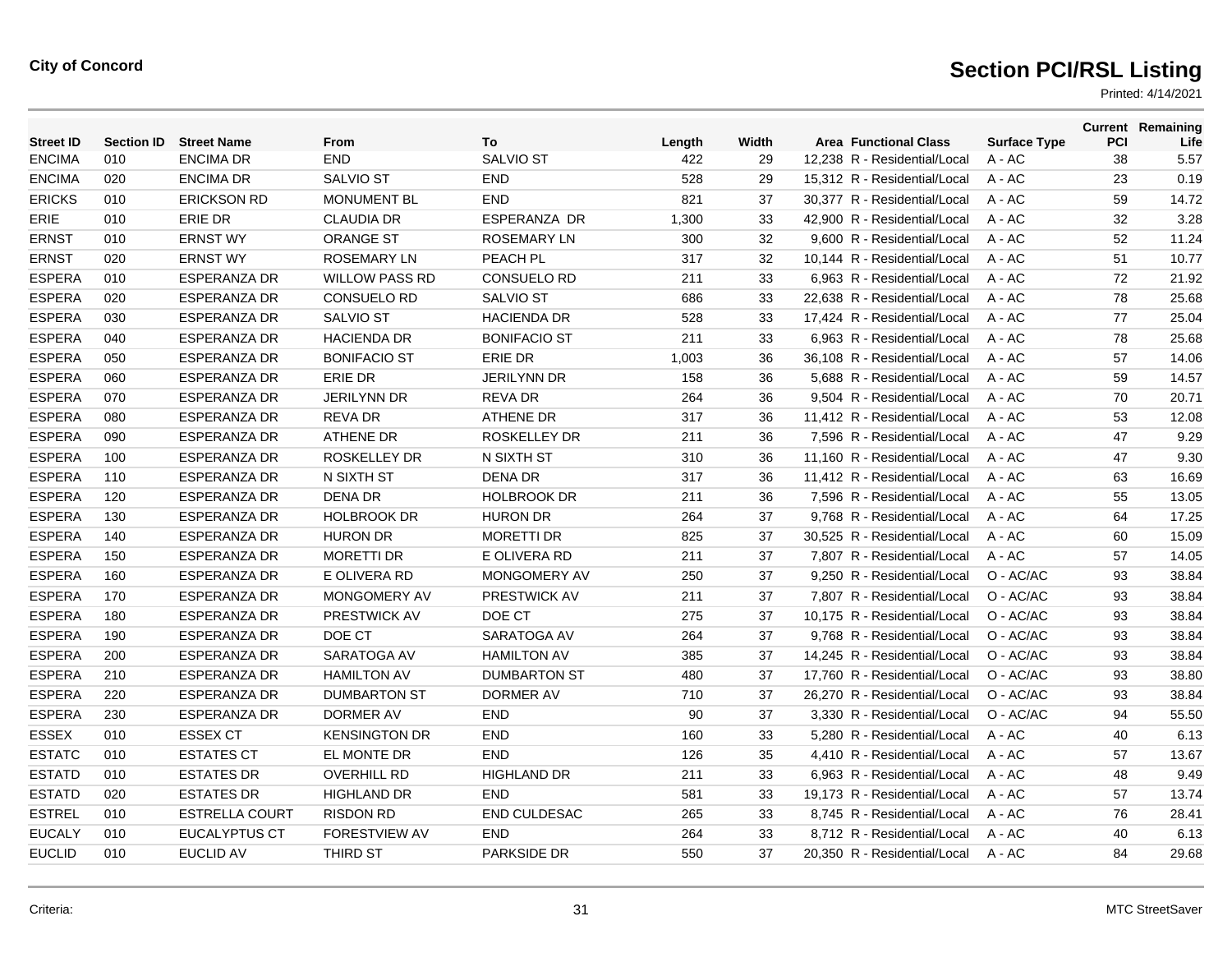| <b>Street ID</b> | <b>Section ID</b> | <b>Street Name</b>     | From                   | To                     | Length | Width | <b>Area Functional Class</b> | <b>Surface Type</b> | PCI | <b>Current Remaining</b><br>Life |
|------------------|-------------------|------------------------|------------------------|------------------------|--------|-------|------------------------------|---------------------|-----|----------------------------------|
| <b>EUCLID</b>    | 020               | <b>EUCLID AV</b>       | PARKSIDE DR            | N FIFTH ST             | 1,250  | 26    | 32,500 R - Residential/Local | A - AC              | 56  | 13.24                            |
| <b>EUCLID</b>    | 030               | <b>EUCLID AV</b>       | N FIFTH ST             | <b>SIXTH ST</b>        | 335    | 26    | 8,710 R - Residential/Local  | $A - AC$            | 61  | 15.81                            |
| <b>EUCLID</b>    | 040               | <b>EUCLID AV</b>       | SIXTH ST               | <b>FARM BUREAU RD</b>  | 2,315  | 26    | 60.190 R - Residential/Local | $A - AC$            | 65  | 18.00                            |
| <b>EUGENE</b>    | 010               | <b>EUGENE CT</b>       | <b>CHARLOTTE AV</b>    | <b>END</b>             | 223    | 33    | 7.359 R - Residential/Local  | $A - AC$            | 55  | 12.92                            |
| <b>EVALAN</b>    | 010               | <b>EVALANE WAY</b>     | <b>EUCLID AVE</b>      | END CULDESAC           | 435    | 25    | 10,875 R - Residential/Local | $A - AC$            | 60  | 16.07                            |
| <b>EVE</b>       | 010               | EVE DR                 | <b>REGINALN</b>        | <b>BRENDA CR</b>       | 264    | 33    | 8,712 R - Residential/Local  | $A - AC$            | 45  | 8.44                             |
| <b>EVE</b>       | 020               | <b>EVE DR</b>          | <b>BRENDA CR</b>       | <b>WILSON LN</b>       | 505    | 33    | 16.665 R - Residential/Local | $A - AC$            | 43  | 7.59                             |
| <b>EVERET</b>    | 010               | <b>EVERETT CT</b>      | <b>HITCHCOCK RD</b>    | <b>END</b>             | 185    | 21    | 3,885 R - Residential/Local  | $A - AC$            | 56  | 13.29                            |
| <b>EVERGR</b>    | 010               | <b>EVERGREEN DR</b>    | <b>SUNSHINE DR</b>     | MAYETTE AV             | 985    | 33    | 32,505 R - Residential/Local | A - AC              | 52  | 11.25                            |
| <b>EXECLN</b>    | 010               | <b>EXECUTIVE LN</b>    | <b>CIVIC CT</b>        | <b>WILLOW PASS RD</b>  | 475    | 37    | 17,575 R - Residential/Local | $A - AC$            | 51  | 10.87                            |
| <b>EXPRES</b>    | 010               | <b>EXPRESS CT</b>      | <b>JUNCTION DR</b>     | <b>END</b>             | 158    | 32    | 5,056 R - Residential/Local  | $A - AC$            | 68  | 19.64                            |
| <b>FABIAN</b>    | 010               | <b>FABIAN WY</b>       | <b>END</b>             | DEL CHIARO WY          | 238    | 38    | 9,044 R - Residential/Local  | A - AC              | 43  | 7.70                             |
| <b>FABIAN</b>    | 020               | <b>FABIAN WY</b>       | DEL CHIARO WY          | <b>CLAYTON RD</b>      | 264    | 23    | 6,072 R - Residential/Local  | A - AC              | 28  | 1.99                             |
| <b>FAIRWE</b>    | 010               | <b>FAIR WEATHER CR</b> | <b>LIMERIDGE DR</b>    | <b>LIMERIDGE DR</b>    | 1,454  | 33    | 47,982 R - Residential/Local | $A - AC$            | 39  | 6.19                             |
| <b>FAIRFI</b>    | 010               | <b>FAIRFIELD AV</b>    | <b>GRANT ST</b>        | <b>CRESCENT DR</b>     | 158    | 37    | 5.846 R - Residential/Local  | $A - AC$            | 78  | 25.88                            |
| <b>FAIRFI</b>    | 020               | <b>FAIRFIELD AV</b>    | <b>CRESCENT DR</b>     | <b>BIRCH AV</b>        | 158    | 23    | 3,634 R - Residential/Local  | A - AC              | 66  | 18.57                            |
| <b>FAIRFI</b>    | 030               | <b>FAIRFIELD AV</b>    | <b>BIRCH AV</b>        | <b>CRESCENT DR</b>     | 845    | 22    | 18,590 R - Residential/Local | $A - AC$            | 66  | 18.57                            |
| <b>FAIRLA</b>    | 010               | <b>FAIRLAWN PL</b>     | <b>MCKEAN DR</b>       | <b>END</b>             | 103    | 33    | 3.399 R - Residential/Local  | $A - AC$            | 44  | 8.07                             |
| <b>FAIRWC</b>    | 010               | <b>FAIRWOOD CT</b>     | <b>FAIRWOOD DR</b>     | <b>END</b>             | 317    | 33    | 10,461 R - Residential/Local | $A - AC$            | 59  | 14.59                            |
| <b>FAIRWD</b>    | 010               | <b>FAIRWOOD DR</b>     | <b>WILSON LN</b>       | E ARDENWOOD CT         | 211    | 33    | 6,963 R - Residential/Local  | $A - AC$            | 72  | 21.94                            |
| <b>FAIRWD</b>    | 020               | <b>FAIRWOOD DR</b>     | E ARDENWOOD CT         | <b>FAIRWOOD CT</b>     | 422    | 33    | 13.926 R - Residential/Local | $A - AC$            | 51  | 11.14                            |
| <b>FAIRWD</b>    | 030               | <b>FAIRWOOD DR</b>     | <b>FAIRWOOD CT</b>     | THORNWOOD DR           | 770    | 33    | 25.410 R - Residential/Local | $A - AC$            | 39  | 5.95                             |
| <b>FALCON</b>    | 010               | <b>FALCON DR</b>       | CARDINAL DR            | <b>FLOYD LN</b>        | 770    | 33    | 25,410 R - Residential/Local | A - AC              | 48  | 9.75                             |
| <b>FALLCR</b>    | 010               | <b>FALLBROOK CR</b>    | <b>FALLBROOK RD</b>    | <b>END</b>             | 96     | 47    | 4,512 R - Residential/Local  | A - AC              | 54  | 12.19                            |
| <b>FALLCT</b>    | 010               | <b>FALLBROOK CT</b>    | <b>FALLBROOK RD</b>    | <b>END</b>             | 128    | 40    | 5,120 R - Residential/Local  | $A - AC$            | 47  | 8.98                             |
| <b>FALLRD</b>    | 010               | <b>FALLBROOK RD</b>    | <b>END</b>             | <b>FALLBROOK CR</b>    | 317    | 29    | 9.193 R - Residential/Local  | $A - AC$            | 48  | 9.42                             |
| <b>FALLRD</b>    | 020               | <b>FALLBROOK RD</b>    | <b>FALLBROOK CR</b>    | <b>FALLBROOK CT</b>    | 317    | 29    | 9,193 R - Residential/Local  | A - AC              | 50  | 10.32                            |
| <b>FALLRD</b>    | 030               | <b>FALLBROOK RD</b>    | <b>FALLBROOK CT</b>    | <b>BURNING TREE WY</b> | 158    | 29    | 4,582 R - Residential/Local  | A - AC              | 57  | 13.67                            |
| <b>FALLRD</b>    | 040               | <b>FALLBROOK RD</b>    | <b>BURNING TREE WY</b> | <b>MILLPOND CT</b>     | 317    | 29    | 9,193 R - Residential/Local  | $A - AC$            | 53  | 11.72                            |
| <b>FALLRD</b>    | 050               | <b>FALLBROOK RD</b>    | MILLPOND CT            | <b>WATERFALL WY</b>    | 264    | 29    | 7,656 R - Residential/Local  | $A - AC$            | 57  | 13.67                            |
| <b>FALLRD</b>    | 060               | <b>FALLBROOK RD</b>    | <b>WATERFALL WY</b>    | SADDLEHILL LN          | 475    | 29    | 13,775 R - Residential/Local | A - AC              | 55  | 12.68                            |
| <b>FALLRD</b>    | 070               | <b>FALLBROOK RD</b>    | SADDLEHILL LN          | <b>TURTLE ROCK LN</b>  | 317    | 29    | 9,193 R - Residential/Local  | $A - AC$            | 67  | 19.07                            |
| <b>FALLRD</b>    | 080               | <b>FALLBROOK RD</b>    | <b>TURTLE ROCK LN</b>  | PINECREST DR           | 179    | 29    | 5.191 R - Residential/Local  | $A - AC$            | 57  | 13.67                            |
| <b>FALLRD</b>    | 090               | <b>FALLBROOK RD</b>    | PINECREST DR           | <b>TURTLE CREEK RD</b> | 322    | 29    | 9,338 R - Residential/Local  | $A - AC$            | 55  | 12.68                            |
| <b>FANED</b>     | 010               | <b>FANED WY</b>        | <b>RISDON RD</b>       | SARGENT RD             | 634    | 30    | 19.020 R - Residential/Local | $A - AC$            | 40  | 6.45                             |
| <b>FARGO</b>     | 010               | <b>FARGO CT</b>        | <b>JOAN AV</b>         | <b>END</b>             | 422    | 33    | 13.926 R - Residential/Local | A - AC              | 47  | 8.98                             |
|                  |                   |                        |                        |                        |        |       |                              |                     |     |                                  |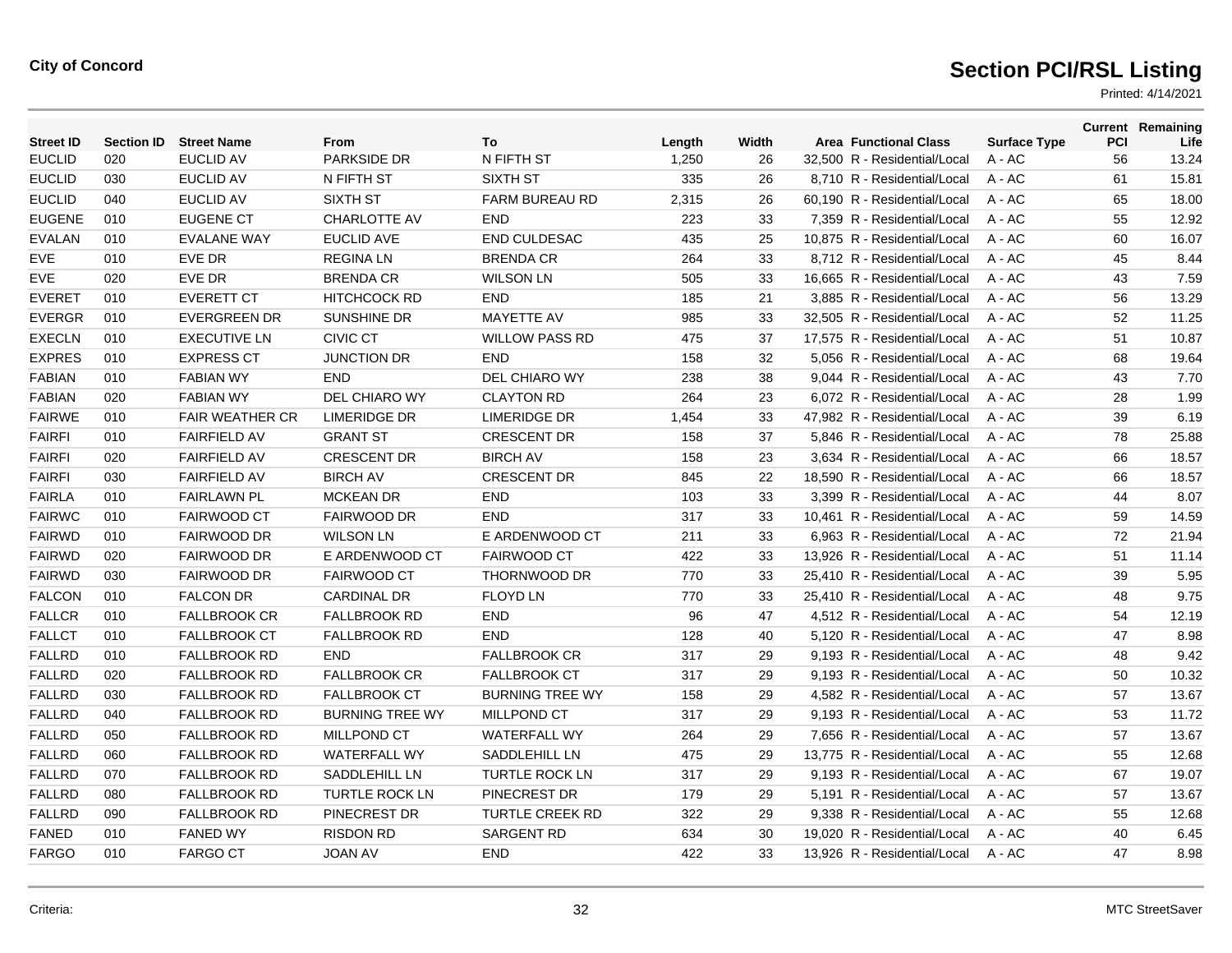| <b>Street ID</b> | <b>Section ID</b> | <b>Street Name</b>    | <b>From</b>             | To                                         | Length | Width | <b>Area Functional Class</b> | <b>Surface Type</b> | <b>PCI</b> | <b>Current Remaining</b><br>Life |
|------------------|-------------------|-----------------------|-------------------------|--------------------------------------------|--------|-------|------------------------------|---------------------|------------|----------------------------------|
| <b>FARMBU</b>    | 010               | <b>FARM BUREAU RD</b> | <b>CLAYTON RD</b>       | 343' N/O CLAYTON<br><b>RD/ROAD NARROWS</b> | 343    | 56    | 19,208 A - Arterial          | A - AC              | 49         | 7.54                             |
| <b>FARMBU</b>    | 020               | <b>FARM BUREAU RD</b> | 343' N/O CLAYTON RD     | <b>CHESTNUT AV</b>                         | 725    | 24    | 17,400 A - Arterial          | $A - AC$            | 31         | 2.12                             |
| <b>FARMBU</b>    | 030               | FARM BUREAU RD        | <b>CHESNUT AV</b>       | <b>CORTE SEGUNDO CT</b>                    | 422    | 42    | 17,724 A - Arterial          | $A - AC$            | 52         | 8.57                             |
| <b>FARMBU</b>    | 040               | FARM BUREAU RD        | <b>CORTE SEGUNGO CT</b> | <b>WALNUT AV</b>                           | 837    | 28    | 23,436 A - Arterial          | $A - AC$            | 9          | 0.00                             |
| <b>FARMBU</b>    | 050               | <b>FARM BUREAU RD</b> | <b>WALNUT AV</b>        | <b>BONARI CT</b>                           | 422    | 24    | 10,128 A - Arterial          | $A - AC$            | 87         | 23.49                            |
| <b>FARMBU</b>    | 060               | <b>FARM BUREAU RD</b> | <b>BONARI CT</b>        | <b>CONCORD BL</b>                          | 739    | 30    | 22,170 A - Arterial          | $A - AC$            | 87         | 23.49                            |
| <b>FARMBU</b>    | 070               | FARM BUREAU RD        | <b>CONCORD BL</b>       | <b>EUCLID AV</b>                           | 407    | 48    | 19,536 A - Arterial          | $A - AC$            | 87         | 23.49                            |
| <b>FARMBU</b>    | 080               | <b>FARM BUREAU RD</b> | <b>EUCLID AV</b>        | <b>WREN AV</b>                             | 845    | 25    | 21,125 A - Arterial          | $A - AC$            | 87         | 23.49                            |
| <b>FARMBU</b>    | 090               | <b>FARM BUREAU RD</b> | <b>WREN AV</b>          | <b>GEMINI CT</b>                           | 464    | 40    | 18,560 A - Arterial          | O - AC/AC           | 90         | 33.88                            |
| <b>FARMBU</b>    | 100               | <b>FARM BUREAU RD</b> | <b>GEMINI CT</b>        | <b>WILLOW PASS RD</b>                      | 887    | 40    | 35,480 A - Arterial          | O - AC/AC           | 84         | 25.93                            |
| <b>FAWNGL</b>    | 010               | <b>FAWN GLEN CT</b>   | <b>FERNBANK DR</b>      | <b>END</b>                                 | 580    | 27    | 15,660 R - Residential/Local | $A - AC$            | 79         | 31.41                            |
| <b>FAWN</b>      | 010               | <b>FAWN LN</b>        | <b>BIRCH BARK RD</b>    | <b>EAGLE PEAK RD</b>                       | 70     | 25    | 1.750 R - Residential/Local  | $A - AC$            | 56         | 13.26                            |
| <b>FEDSCC</b>    | 010               | <b>FEDSCO CT</b>      | <b>CLAYCORD AV</b>      | <b>END</b>                                 | 252    | 27    | 6,804 R - Residential/Local  | $A - AC$            | 68         | 19.84                            |
| <b>FEDSCD</b>    | 010               | <b>FEDSCO DR</b>      | <b>CLAYCORD AV</b>      | <b>LAVERNE WY</b>                          | 296    | 33    | 9,768 R - Residential/Local  | $A - AC$            | 61         | 16.05                            |
| <b>FERNHI</b>    | 010               | <b>FERN HILL LN</b>   | <b>TUOLUMNE WY</b>      | <b>END</b>                                 | 284    | 29    | 8.236 R - Residential/Local  | $A - AC$            | 57         | 13.67                            |
| <b>FERNBA</b>    | 010               | <b>FERNBANK DR</b>    | <b>SHADY BROOK DR</b>   | <b>FAWN GLEN CT</b>                        | 710    | 29    | 20.590 R - Residential/Local | $A - AC$            | 83         | 28.97                            |
| <b>FERNBA</b>    | 020               | <b>FERNBANK DR</b>    | <b>FAWN GLEN CT</b>     | <b>WOODLEAF CT</b>                         | 287    | 29    | 8.323 R - Residential/Local  | $A - AC$            | 84         | 29.58                            |
| <b>FERNWO</b>    | 010               | FERNWOOD CT           | PALMWOOD DR             | <b>END</b>                                 | 211    | 33    | 6,963 R - Residential/Local  | $A - AC$            | 31         | 3.04                             |
| <b>FIFTHA</b>    | 010               | FIFTH AV              | <b>END</b>              | <b>WINDSOR PL</b>                          | 269    | 33    | 8,877 R - Residential/Local  | $A - AC$            | 31         | 3.07                             |
| <b>FIFTHA</b>    | 020               | FIFTH AV              | <b>WINDSOR PL</b>       | WILDEWOOD DR                               | 393    | 33    | 12.969 R - Residential/Local | $A - AC$            | 38         | 5.70                             |
| <b>FIFTHA</b>    | 030               | FIFTH AV              | <b>WILDEWOOD DR</b>     | <b>MT DIABLO ST</b>                        | 240    | 33    | 7.920 R - Residential/Local  | $A - AC$            | 24         | 0.67                             |
| <b>FIFTHA</b>    | 040               | FIFTH AV              | <b>MT DIABLO ST</b>     | <b>MARVELLE LN</b>                         | 370    | 33    | 12.210 R - Residential/Local | O - AC/AC           | 93         | 51.10                            |
| <b>FIFTHA</b>    | 050               | FIFTH AV              | MARVELLE LN             | DOVER WY                                   | 290    | 24    | 6,960 R - Residential/Local  | O - AC/AC           | 94         | 56.35                            |
| <b>FIFTHA</b>    | 060               | FIFTH AV              | DOVER WY                | MONTEBELLO CT                              | 742    | 23    | 17,066 R - Residential/Local | O - AC/AC           | 92         | 46.63                            |
| <b>FIFTHA</b>    | 070               | FIFTH AV              | <b>MONTEBELLO CT</b>    | <b>CLAYTON RD</b>                          | 157    | 32    | 5.024 R - Residential/Local  | O - AC/AC           | 92         | 46.63                            |
| <b>FIFTHS</b>    | 010               | <b>FIFTH ST</b>       | <b>CLAYTON RD</b>       | <b>STANFORD ST</b>                         | 293    | 29    | 8.497 R - Residential/Local  | $A - AC$            | 65         | 17.96                            |
| <b>FIFTHS</b>    | 020               | <b>FIFTH ST</b>       | <b>STANFORD ST</b>      | THE ALAMEDA                                | 634    | 29    | 18,386 R - Residential/Local | $A - AC$            | 33         | 3.80                             |
| <b>FIFTHS</b>    | 030               | <b>FIFTH ST</b>       | THE ALAMEDA             | <b>CONCORD BL</b>                          | 432    | 33    | 14,256 R - Residential/Local | $A - AC$            | 32         | 3.43                             |
| <b>FILLMO</b>    | 010               | <b>FILLMORE WY</b>    | <b>ADAMS DR</b>         | <b>COOLIDGE ST</b>                         | 619    | 33    | 20,427 R - Residential/Local | $A - AC$            | 62         | 16.18                            |
| <b>FIR</b>       | 010               | FIR ST                | <b>SALVIO ST</b>        | PACHECO ST                                 | 422    | 25    | 10,550 R - Residential/Local | $A - AC$            | 27         | 1.55                             |
| <b>FIRST</b>     | 010               | <b>FIRST ST</b>       | <b>CONCORD BL</b>       | SINCLAIR AV                                | 264    | 23    | 6.072 R - Residential/Local  | $A - AC$            | 59         | 14.72                            |
| <b>FISHER</b>    | 010               | <b>FISHER DR</b>      | <b>GELBKE LN</b>        | <b>END</b>                                 | 669    | 33    | 22,077 R - Residential/Local | $A - AC$            | 44         | 8.12                             |
| <b>FITZPA</b>    | 010               | <b>FITZPATRICK DR</b> | <b>JERILYNN DR</b>      | N SIXTH ST                                 | 1,350  | 33    | 44,550 R - Residential/Local | $A - AC$            | 40         | 6.34                             |
| <b>FITZPA</b>    | 020               | <b>FITZPATRICK DR</b> | N SIXTH ST              | <b>HOLBROOK DR</b>                         | 1,125  | 33    | 37,125 R - Residential/Local | $A - AC$            | 44         | 8.00                             |
| <b>FLAGST</b>    | 010               | <b>FLAGSTONE WY</b>   | <b>CLEARBROOK DR</b>    | <b>BOULDER CT</b>                          | 264    | 29    | 7,656 R - Residential/Local  | $A - AC$            | 82         | 28.31                            |
| <b>FLAGST</b>    | 020               | <b>FLAGSTONE WY</b>   | <b>BOULDER CT</b>       | <b>END</b>                                 | 475    | 29    | 13.775 R - Residential/Local | $A - AC$            | 82         | 28.31                            |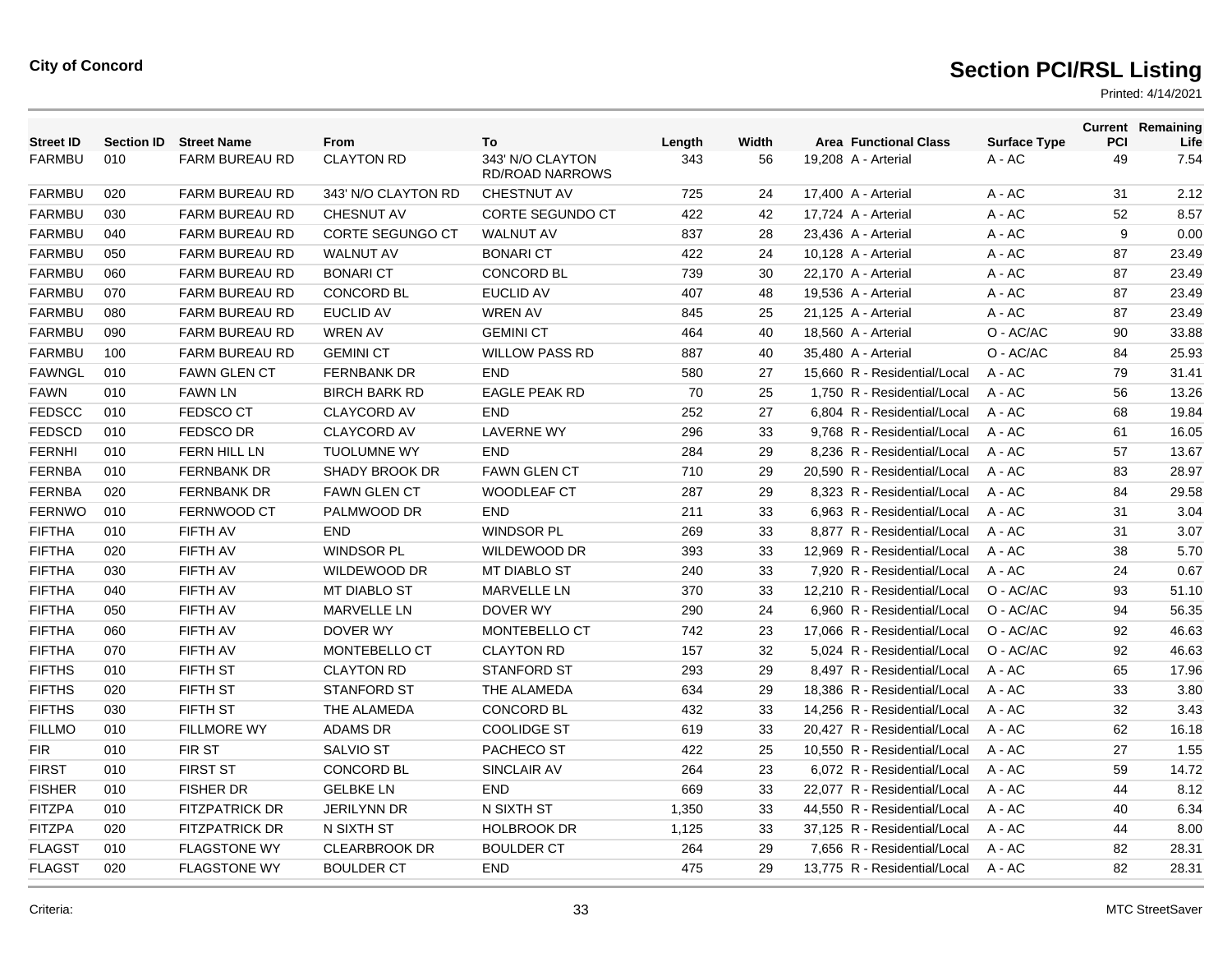| <b>Street ID</b> | <b>Section ID</b> | <b>Street Name</b>    | From                   | To                     | Length | Width | <b>Area Functional Class</b> | <b>Surface Type</b> | PCI | <b>Current Remaining</b><br>Life |
|------------------|-------------------|-----------------------|------------------------|------------------------|--------|-------|------------------------------|---------------------|-----|----------------------------------|
| <b>FLAMIN</b>    | 010               | <b>FLAMINGO DR</b>    | <b>OLIVERA RD</b>      | <b>TANAGER CR</b>      | 211    | 33    | 6,963 R - Residential/Local  | A - AC              | 37  | 5.15                             |
| <b>FLAMIN</b>    | 020               | <b>FLAMINGO DR</b>    | <b>TANAGER CR</b>      | <b>TANAGER CR</b>      | 550    | 33    | 18,150 R - Residential/Local | A - AC              | 31  | 2.92                             |
| <b>FLAMIN</b>    | 030               | <b>FLAMINGO DR</b>    | <b>TANAGER CR</b>      | <b>THUNDERBIRD DR</b>  | 317    | 33    | 10,461 R - Residential/Local | $A - AC$            | 36  | 4.77                             |
| <b>FLINT</b>     | 010               | <b>FLINT AV</b>       | <b>CHARLOTTE AV</b>    | <b>ROCKNE DR</b>       | 831    | 33    | 27,423 R - Residential/Local | $A - AC$            | 52  | 11.20                            |
| <b>FLOREN</b>    | 010               | <b>FLORENCE LN</b>    | DARLENE DR             | <b>WILLIAM WY</b>      | 970    | 27    | 26,190 R - Residential/Local | A - AC              | 73  | 22.98                            |
| <b>FLORID</b>    | 010               | <b>FLORIDA DR</b>     | LOUISIANA DR           | <b>IOWA DR</b>         | 584    | 33    | 19,272 R - Residential/Local | $A - AC$            | 55  | 12.75                            |
| <b>FLORID</b>    | 020               | <b>FLORIDA DR</b>     | <b>IOWA DR</b>         | <b>MISSOURI DR</b>     | 756    | 33    | 24.948 R - Residential/Local | $A - AC$            | 48  | 9.49                             |
| <b>FLOYD</b>     | 010               | <b>FLOYD LN</b>       | <b>HILLSBOROUGH DR</b> | <b>SANFORD DR</b>      | 304    | 33    | 10,032 R - Residential/Local | $A - AC$            | 44  | 7.98                             |
| <b>FLOYD</b>     | 020               | <b>FLOYD LN</b>       | <b>SANFORD DR</b>      | <b>SKYLARK DR</b>      | 317    | 33    | 10,461 R - Residential/Local | $A - AC$            | 57  | 14.06                            |
| <b>FLOYD</b>     | 030               | <b>FLOYD LN</b>       | <b>SKYLARK DR</b>      | <b>CARDINAL DR</b>     | 260    | 33    | 8.580 R - Residential/Local  | $A - AC$            | 43  | 7.58                             |
| <b>FLOYD</b>     | 040               | <b>FLOYD LN</b>       | <b>CARDINAL DR</b>     | <b>FALCON DR</b>       | 360    | 33    | 11.880 R - Residential/Local | $A - AC$            | 53  | 12.10                            |
| <b>FLOYD</b>     | 050               | <b>FLOYD LN</b>       | <b>FALCON DR</b>       | <b>THUNDERBIRD DR</b>  | 250    | 33    | 8,250 R - Residential/Local  | A - AC              | 49  | 10.18                            |
| <b>FLOYD</b>     | 060               | <b>FLOYD LN</b>       | <b>THUNDERBIRD DR</b>  | PT CHICAGO HW          | 158    | 33    | 5,214 R - Residential/Local  | A - AC              | 37  | 5.16                             |
| <b>FOLSOM</b>    | 010               | <b>FOLSOM CT</b>      | <b>BATES AV</b>        | <b>END</b>             | 581    | 37    | 21,497 R - Residential/Local | $A - AC$            | 39  | 5.92                             |
| <b>FORD</b>      | 010               | FORD DR               | <b>HAUSSNER DR</b>     | <b>WILKE DR</b>        | 231    | 33    | 7,623 R - Residential/Local  | $A - AC$            | 50  | 10.39                            |
| <b>FORES</b>     | 010               | <b>FOREST CT</b>      | <b>CONCORD BL</b>      | END                    | 139    | 33    | 4,587 R - Residential/Local  | A - AC              | 23  | 0.38                             |
| <b>FORESG</b>    | 010               | <b>FORESTGREEN CT</b> | ALBERTA WY             | <b>END</b>             | 507    | 29    | 14,703 R - Residential/Local | A - AC              | 48  | 9.49                             |
| <b>FORESV</b>    | 010               | <b>FORESTVIEW AV</b>  | LIVE OAK AV            | POPLAR AV              | 691    | 33    | 22.803 R - Residential/Local | $A - AC$            | 46  | 8.62                             |
| <b>FORESV</b>    | 020               | FORESTVIEW AV         | POPLAR AV              | <b>EUCALYPTUS CT</b>   | 369    | 33    | 12,177 R - Residential/Local | $A - AC$            | 40  | 6.13                             |
| <b>FORESV</b>    | 030               | <b>FORESTVIEW AV</b>  | EUCALYPTUS CT          | <b>WEST ST</b>         | 264    | 33    | 8,712 R - Residential/Local  | A - AC              | 46  | 8.62                             |
| <b>FOSKET</b>    | 010               | <b>FOSKETT AV</b>     | <b>OVERHILL RD</b>     | <b>RANDALL AV</b>      | 290    | 33    | 9.570 R - Residential/Local  | $A - AC$            | 36  | 4.96                             |
| <b>FOSKET</b>    | 020               | <b>FOSKETT AV</b>     | <b>RANDALL AV</b>      | <b>CLYDE AV</b>        | 264    | 33    | 8.712 R - Residential/Local  | $A - AC$            | 36  | 4.96                             |
| <b>FOSKET</b>    | 030               | <b>FOSKETT AV</b>     | <b>CLYDE AV</b>        | <b>END</b>             | 202    | 33    | 6,666 R - Residential/Local  | A - AC              | 48  | 9.49                             |
| <b>FOXHOL</b>    | 010               | FOX HOLLOW CT         | <b>CLAYTON RD</b>      | <b>END</b>             | 489    | 33    | 16.137 R - Residential/Local | $A - AC$            | 52  | 11.24                            |
| <b>FOXMEA</b>    | 010               | FOX MEADOW WY         | FOX WY                 | SIERRA RD              | 1,110  | 33    | 36.630 R - Residential/Local | $A - AC$            | 49  | 9.87                             |
| <b>FOX</b>       | 010               | FOX WY                | OAK GROVE RD           | <b>MOVIDA DR</b>       | 211    | 32    | 6,752 R - Residential/Local  | $A - AC$            | 57  | 13.67                            |
| <b>FOX</b>       | 020               | <b>FOX WY</b>         | <b>MOVIDA DR</b>       | FOX MEADOW WY          | 211    | 32    | 6,752 R - Residential/Local  | A - AC              | 68  | 19.65                            |
| <b>FOX</b>       | 030               | <b>FOX WY</b>         | <b>FOX MEADOW WY</b>   | SIERRA RD              | 634    | 32    | 20.288 R - Residential/Local | $A - AC$            | 31  | 3.04                             |
| <b>FRANCI</b>    | 010               | <b>FRANCINE CT</b>    | <b>MARILYN WY</b>      | <b>END</b>             | 106    | 27    | 2.862 R - Residential/Local  | $A - AC$            | 32  | 3.44                             |
| <b>FRANQU</b>    | 010               | <b>FRANQUETTE AV</b>  | <b>END</b>             | <b>CHALLENGE DR</b>    | 561    | 32    | 17,952 R - Residential/Local | A - AC              | 58  | 14.21                            |
| <b>FRANQU</b>    | 020               | <b>FRANQUETTE AV</b>  | <b>CHALLENGE DR</b>    | <b>CLAYTON WEST RD</b> | 1,526  | 32    | 48,832 R - Residential/Local | $A - AC$            | 55  | 12.71                            |
| <b>FRANQU</b>    | 030               | <b>FRANQUETTE AV</b>  | <b>CLAYTON WEST RD</b> | <b>WILLOW PASS RD</b>  | 493    | 52    | 25,636 R - Residential/Local | A - AC              | 61  | 15.77                            |
| <b>FRANRO</b>    | 010               | <b>FRANROSE LN</b>    | <b>CHESTNUT AV</b>     | <b>END</b>             | 447    | 22    | 9,834 R - Residential/Local  | $A - AC$            | 44  | 8.12                             |
| <b>FRAYNC</b>    | 010               | <b>FRAYNE CT</b>      | <b>FRAYNE LN</b>       | <b>END</b>             | 225    | 33    | 7,425 R - Residential/Local  | A - AC              | 49  | 10.27                            |
| <b>FRAYNL</b>    | 010               | <b>FRAYNE LN</b>      | <b>MADIGAN AV</b>      | <b>FRAYNE CT</b>       | 581    | 32    | 18.592 R - Residential/Local | A - AC              | 56  | 13.12                            |
| <b>FRAYNL</b>    | 020               | <b>FRAYNE LN</b>      | <b>FRAYNE CT</b>       | <b>SAN MIGUEL RD</b>   | 644    | 32    | 20.608 R - Residential/Local | $A - AC$            | 62  | 16.23                            |
|                  |                   |                       |                        |                        |        |       |                              |                     |     |                                  |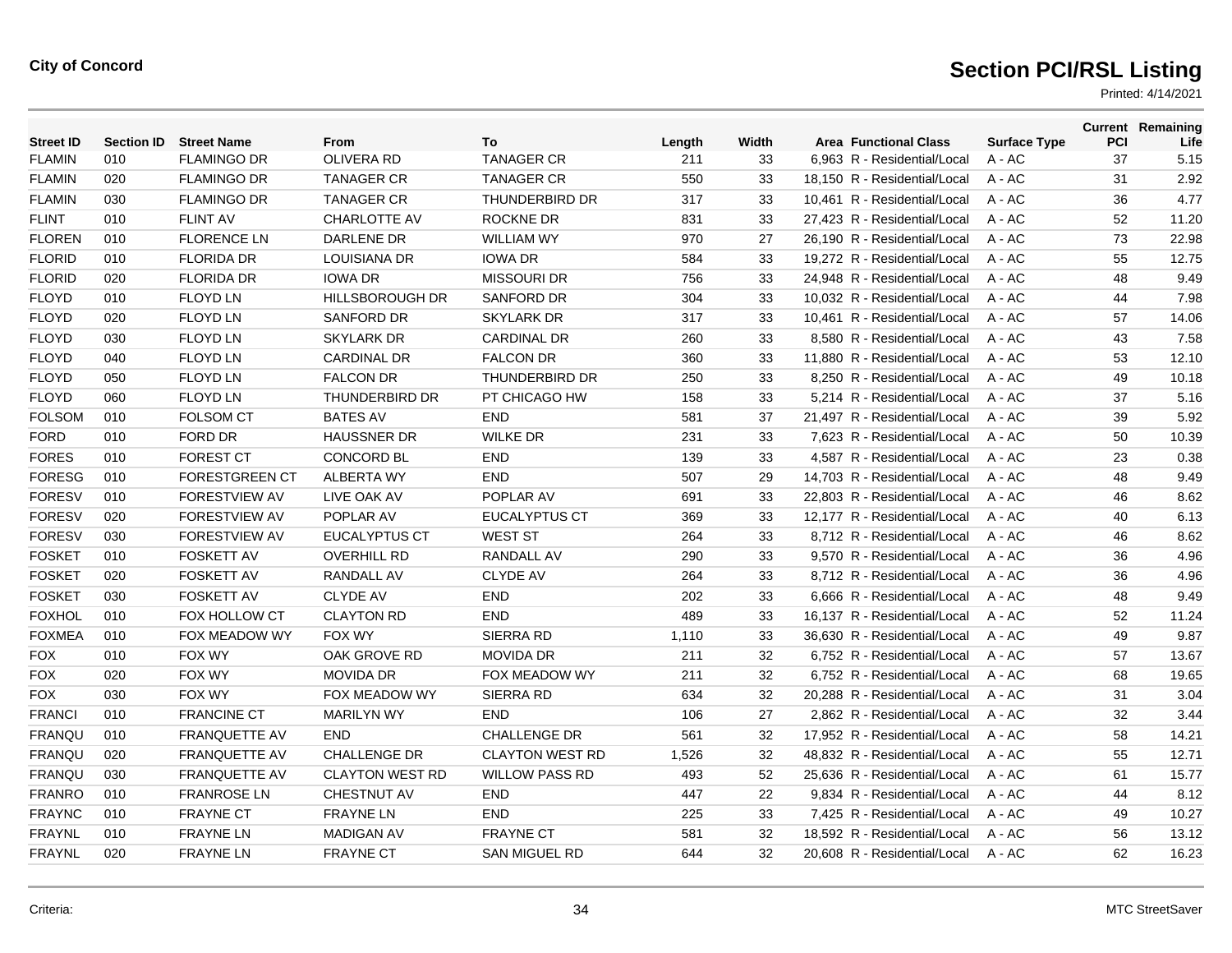| <b>Street ID</b> | <b>Section ID</b> | <b>Street Name</b>     | From                    | To                      | Length | Width | <b>Area Functional Class</b> | <b>Surface Type</b> | PCI | <b>Current Remaining</b><br>Life |
|------------------|-------------------|------------------------|-------------------------|-------------------------|--------|-------|------------------------------|---------------------|-----|----------------------------------|
| <b>FREDRI</b>    | 010               | <b>FREDERICK ST</b>    | <b>GILL DR</b>          | <b>GRANT ST</b>         | 708    | 33    | 23,364 R - Residential/Local | $A - AC$            | 46  | 8.62                             |
| <b>FREMON</b>    | 010               | <b>FREMONT ST</b>      | SUTTER ST               | <b>BROADWAY ST</b>      | 264    | 37    | 9,768 R - Residential/Local  | $A - AC$            | 73  | 22.65                            |
| <b>FREMON</b>    | 020               | <b>FREMONT ST</b>      | <b>BROADWAY ST</b>      | <b>CONCORD AV</b>       | 686    | 37    | 25,382 R - Residential/Local | $A - AC$            | 93  | 34.45                            |
| <b>FRISBI</b>    | 010               | <b>FRISBIE CT</b>      | <b>LACEY LN</b>         | <b>END</b>              | 633    | 33    | 20.889 R - Residential/Local | $A - AC$            | 52  | 11.25                            |
| <b>FRY</b>       | 010               | FRY WY                 | <b>CLAYTON RD</b>       | <b>WILLOW PASS RD</b>   | 391    | 53    | 20,723 C - Collector         | A - AC              | 40  | 3.62                             |
| <b>GAINSB</b>    | 010               | <b>GAINSBOROUGH DR</b> | <b>LANCASHIRE DR</b>    | SHERIDAN RD             | 158    | 33    | 5,214 R - Residential/Local  | $A - AC$            | 73  | 22.42                            |
| <b>GAINSB</b>    | 020               | <b>GAINSBOROUGH DR</b> | SHERIDAN RD             | <b>BARINGTON DR</b>     | 629    | 33    | 20,757 R - Residential/Local | $A - AC$            | 71  | 21.32                            |
| <b>GAINSB</b>    | 030               | <b>GAINSBOROUGH DR</b> | <b>BARINGTON DR</b>     | <b>BABEL LN</b>         | 262    | 33    | 8.646 R - Residential/Local  | $A - AC$            | 72  | 21.87                            |
| <b>GALAXC</b>    | 010               | <b>GALAXY CT</b>       | <b>GALAXY WY</b>        | <b>END</b>              | 686    | 45    | 30,870 R - Residential/Local | $A - AC$            | 70  | 20.86                            |
| <b>GALAXW</b>    | 010               | <b>GALAXY WY</b>       | <b>END</b>              | <b>DIAMOND BL</b>       | 950    | 62    | 58,900 A - Arterial          | A - AC              | 91  | 24.87                            |
| <b>GALAXW</b>    | 020               | <b>GALAXY WY</b>       | <b>DIAMOND BL</b>       | <b>MERIDIAN PARK BL</b> | 686    | 62    | 42,532 A - Arterial          | A - AC              | 69  | 14.88                            |
| <b>GALAXW</b>    | 040               | <b>GALAXY WY</b>       | <b>MERIDIAN PARK BL</b> | <b>JOHN GLENN DR</b>    | 1,180  | 48    | 56,640 A - Arterial          | $A - AC$            | 84  | 21.78                            |
| <b>GALAXW</b>    | 050               | <b>GALAXY WY</b>       | VIA DE MERCADOS         | <b>GALAXY CT</b>        | 898    | 48    | 43,104 A - Arterial          | $A - AC$            | 42  | 5.31                             |
| <b>GALAXW</b>    | 060               | <b>GALAXY WY</b>       | <b>GALAXY CT</b>        | <b>COMMERCE AV</b>      | 426    | 48    | 20,448 A - Arterial          | A - AC              | 31  | 2.15                             |
| <b>GALIND</b>    | 010               | <b>GALINDO ST</b>      | <b>COWELL RD</b>        | <b>LAGUNA ST</b>        | 1,056  | 81    | 85,536 A - Arterial          | $A - AC$            | 41  | 4.98                             |
| <b>GALIND</b>    | 020               | <b>GALINDO ST</b>      | <b>LAGUNA ST</b>        | OAK ST                  | 158    | 81    | 12,798 A - Arterial          | $A - AC$            | 27  | 1.34                             |
| <b>GALIND</b>    | 030               | <b>GALINDO ST</b>      | OAK ST                  | 256' N/O OAK ST         | 256    | 75    | 19,200 A - Arterial          | A - AC              | 45  | 6.23                             |
| <b>GALIND</b>    | 040               | <b>GALINDO ST</b>      | 256' N/O OAK ST         | <b>CLAYTON RD</b>       | 506    | 85    | 43,010 A - Arterial          | A - AC              | 53  | 8.93                             |
| <b>GALIND</b>    | 050               | <b>GALINDO ST</b>      | <b>CLAYTON RD</b>       | <b>CONCORD BL</b>       | 317    | 85    | 26,945 A - Arterial          | A - AC              | 48  | 7.21                             |
| <b>GALIND</b>    | 060               | <b>GALINDO ST</b>      | <b>CONCORD BL</b>       | <b>WILLOW PASS RD</b>   | 317    | 58    | 18,386 A - Arterial          | $A - AC$            | 45  | 6.23                             |
| <b>GALIND</b>    | 070               | <b>GALINDO ST</b>      | <b>WILLOW PASS RD</b>   | <b>SALVIO ST</b>        | 317    | 79    | 25,043 A - Arterial          | A - AC              | 40  | 4.68                             |
| <b>GALIND</b>    | 080               | <b>GALINDO ST</b>      | PACHECO ST              | <b>BONIFACIO ST</b>     | 372    | 35    | 13,020 R - Residential/Local | O - AC/AC           | 83  | 32.76                            |
| <b>GALIND</b>    | 090               | <b>GALINDO ST</b>      | <b>BONIFACIO ST</b>     | <b>ALMOND AV</b>        | 300    | 31    | 9.300 R - Residential/Local  | O - AC/AC           | 71  | 24.40                            |
| <b>GALIND</b>    | 100               | <b>GALINDO ST</b>      | <b>ALMOND AV</b>        | <b>END</b>              | 211    | 31    | 6.541 R - Residential/Local  | O - AC/AC           | 62  | 18.64                            |
| <b>GALVES</b>    | 010               | <b>GALVESTON CT</b>    | <b>ALFONSO DR</b>       | <b>END</b>              | 176    | 33    | 5,808 R - Residential/Local  | $A - AC$            | 54  | 12.15                            |
| <b>GARAVC</b>    | 010               | <b>GARAVENTA CT</b>    | <b>GARAVENTA DR</b>     | <b>END</b>              | 299    | 33    | 9,867 R - Residential/Local  | A - AC              | 78  | 25.73                            |
| GARAVD           | 010               | <b>GARAVENTA DR</b>    | <b>AYERS RD</b>         | ST CATHERINE CT         | 317    | 33    | 10,461 R - Residential/Local | A - AC              | 76  | 24.64                            |
| GARAVD           | 020               | <b>GARAVENTA DR</b>    | <b>ST CATHERINE CT</b>  | <b>ST PATRICIA CT</b>   | 211    | 33    | 6.963 R - Residential/Local  | $A - AC$            | 72  | 21.86                            |
| GARAVD           | 030               | <b>GARAVENTA DR</b>    | <b>ST PATRICIA CT</b>   | ST CELESTINE CT         | 250    | 33    | 8,250 R - Residential/Local  | $A - AC$            | 78  | 25.73                            |
| <b>GARAVD</b>    | 040               | <b>GARAVENTA DR</b>    | ST CELESTINE CT         | <b>GARAVENTA CT</b>     | 250    | 33    | 8,250 R - Residential/Local  | A - AC              | 74  | 23.53                            |
| GARAVD           | 050               | <b>GARAVENTA DR</b>    | <b>GARAVENTA CT</b>     | <b>AYERS RD</b>         | 250    | 33    | 8,250 R - Residential/Local  | A - AC              | 79  | 26.26                            |
| GARCEZ           | 010               | <b>GARCEZ DR</b>       | <b>CLAYTON RD</b>       | <b>END</b>              | 369    | 24    | 8,856 R - Residential/Local  | A - AC              | 56  | 13.26                            |
| <b>GARDEN</b>    | 010               | <b>GARDEN AV</b>       | HIGH SCHOOL AV          | SYCAMORE AV             | 211    | 28    | 5,908 R - Residential/Local  | $A - AC$            | 49  | 10.20                            |
| GARDEN           | 020               | <b>GARDEN AV</b>       | SYCAMORE AV             | <b>MAPLE AV</b>         | 317    | 28    | 8,876 R - Residential/Local  | A - AC              | 47  | 9.32                             |
| GARDEN           | 030               | <b>GARDEN AV</b>       | <b>MAPLE AV</b>         | <b>HEMLOCK AV</b>       | 422    | 23    | 9.706 R - Residential/Local  | A - AC              | 56  | 13.55                            |
| <b>GARDEN</b>    | 040               | <b>GARDEN AV</b>       | <b>HEMLOCK AV</b>       | <b>UPLAND DR</b>        | 280    | 23    | 6.440 R - Residential/Local  | A - AC              | 55  | 12.75                            |
|                  |                   |                        |                         |                         |        |       |                              |                     |     |                                  |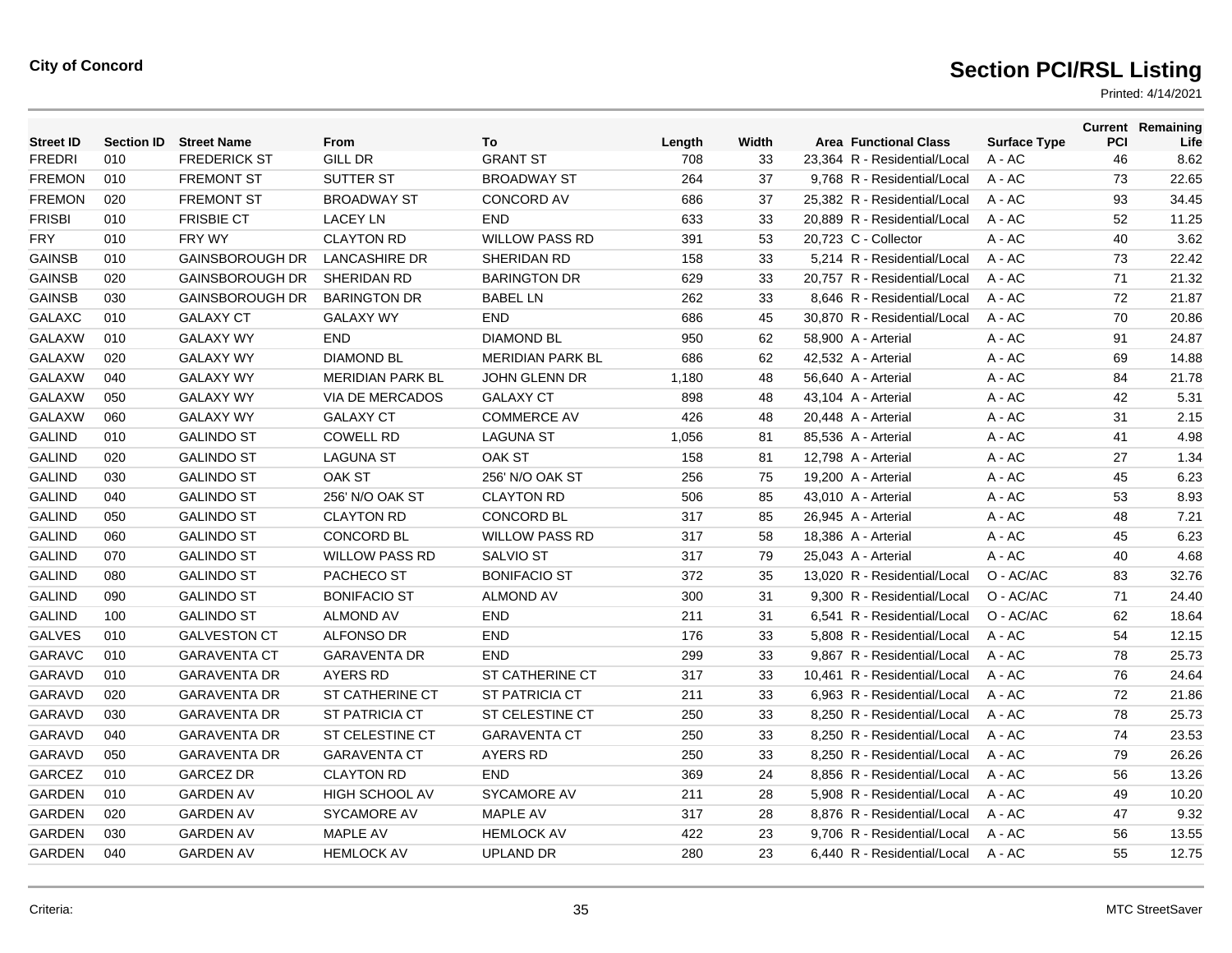| <b>Street ID</b> | <b>Section ID</b> | <b>Street Name</b>    | From                  | To                 | Length | Width | <b>Area Functional Class</b> | <b>Surface Type</b> | <b>PCI</b> | <b>Current Remaining</b><br>Life |
|------------------|-------------------|-----------------------|-----------------------|--------------------|--------|-------|------------------------------|---------------------|------------|----------------------------------|
| <b>GARDEN</b>    | 050               | <b>GARDEN AV</b>      | <b>UPLAND DR</b>      | <b>HICKORY DR</b>  | 260    | 33    | 8,580 R - Residential/Local  | A - AC              | 55         | 12.75                            |
| <b>GARDEN</b>    | 060               | <b>GARDEN AV</b>      | <b>HICKORY DR</b>     | PEPPER DR          | 280    | 33    | 9,240 R - Residential/Local  | A - AC              | 57         | 13.74                            |
| <b>GARDEN</b>    | 070               | <b>GARDEN AV</b>      | PEPPER DR             | <b>ACACIA DR</b>   | 260    | 33    | 8,580 R - Residential/Local  | A - AC              | 46         | 8.62                             |
| <b>GARNET</b>    | 010               | <b>GARNET LN</b>      | <b>CHESTNUT AV</b>    | <b>WALNUT AV</b>   | 1,056  | 27    | 28,512 R - Residential/Local | $A - AC$            | 73         | 22.89                            |
| <b>GARY</b>      | 010               | <b>GARY DR</b>        | <b>DOVER WY</b>       | <b>JEN CT</b>      | 211    | 33    | 6.963 R - Residential/Local  | O - AC/AC           | 94         | 56.35                            |
| GARY             | 020               | <b>GARY DR</b>        | <b>JEN CT</b>         | LONEE CT           | 211    | 33    | 6,963 R - Residential/Local  | O - AC/AC           | 94         | 56.35                            |
| GARY             | 030               | <b>GARY DR</b>        | LONEE CT              | MONTEBELLO CT      | 211    | 33    | 6,963 R - Residential/Local  | O - AC/AC           | 93         | 51.10                            |
| <b>GASOLI</b>    | 010               | <b>GASOLINE ALLEY</b> | <b>BISSOLN</b>        | <b>END</b>         | 634    | 62    | 39.308 R - Residential/Local | $A - AC$            | 61         | 15.77                            |
| <b>GATEWA</b>    | 010               | <b>GATEWAY BL</b>     | <b>WILLOW PASS RD</b> | <b>CLAYTON RD</b>  | 475    | 66    | 31.350 C - Collector         | $A - AC$            | 54         | 6.97                             |
| <b>GAYLEN</b>    | 010               | <b>GAYLENE CT</b>     | <b>MINERT RD</b>      | <b>END</b>         | 332    | 33    | 10,956 R - Residential/Local | $A - AC$            | 40         | 6.41                             |
| <b>GAYLOR</b>    | 010               | <b>GAYLORD PL</b>     | <b>WHITMAN RD</b>     | <b>END</b>         | 528    | 33    | 17,424 R - Residential/Local | A - AC              | 83         | 28.98                            |
| <b>GEHRIN</b>    | 010               | <b>GEHRINGER DR</b>   | PONDEROSA DR          | <b>DUNDEE CT</b>   | 211    | 33    | 6,963 R - Residential/Local  | A - AC              | 70         | 20.89                            |
| <b>GEHRIN</b>    | 020               | <b>GEHRINGER DR</b>   | <b>DUNDEE CT</b>      | <b>TOSCA WY</b>    | 211    | 33    | 6,963 R - Residential/Local  | $A - AC$            | 61         | 15.80                            |
| <b>GEHRIN</b>    | 030               | <b>GEHRINGER DR</b>   | <b>TOSCA WY</b>       | <b>BERTRAM CT</b>  | 211    | 33    | 6.963 R - Residential/Local  | $A - AC$            | 61         | 15.80                            |
| <b>GEHRIN</b>    | 040               | <b>GEHRINGER DR</b>   | <b>BERTRAM CT</b>     | <b>GRATTON WY</b>  | 211    | 33    | 6,963 R - Residential/Local  | A - AC              | 62         | 16.64                            |
| <b>GEHRIN</b>    | 050               | <b>GEHRINGER DR</b>   | <b>GRATTON WY</b>     | CHRISLAND CT       | 211    | 33    | 6,963 R - Residential/Local  | A - AC              | 85         | 30.52                            |
| <b>GEHRIN</b>    | 060               | <b>GEHRINGER DR</b>   | <b>CHRISLAND CT</b>   | <b>JUSTIN WY</b>   | 211    | 33    | 6,963 R - Residential/Local  | A - AC              | 73         | 22.96                            |
| <b>GEHRIN</b>    | 070               | <b>GEHRINGER DR</b>   | <b>JUSTIN WY</b>      | <b>LAURENCE CT</b> | 211    | 33    | 6.963 R - Residential/Local  | $A - AC$            | 64         | 17.52                            |
| <b>GEHRIN</b>    | 080               | <b>GEHRINGER DR</b>   | <b>LAURENCE CT</b>    | PT CHICAGO HW      | 106    | 33    | 3,498 R - Residential/Local  | A - AC              | 86         | 31.14                            |
| <b>GELBKE</b>    | 010               | <b>GELBKE LN</b>      | SUNSHINE DR           | <b>FISHER DR</b>   | 132    | 33    | 4,356 R - Residential/Local  | A - AC              | 48         | 9.43                             |
| <b>GELBKE</b>    | 020               | <b>GELBKE LN</b>      | <b>FISHER DR</b>      | <b>HOUSE #1851</b> | 826    | 33    | 27,258 R - Residential/Local | $A - AC$            | 51         | 10.78                            |
| <b>GELBKE</b>    | 030               | <b>GELBKE LN</b>      | <b>HOUSE #1851</b>    | <b>MEADOW LN</b>   | 745    | 33    | 24.585 R - Residential/Local | O - AC/AC           | 73         | 28.60                            |
| <b>GEMINI</b>    | 010               | <b>GEMINI CT</b>      | <b>FARM BUREAU RD</b> | <b>END</b>         | 340    | 33    | 11.220 R - Residential/Local | $A - AC$            | 34         | 4.21                             |
| <b>GENEVA</b>    | 010               | <b>GENEVA AV</b>      | <b>MATHESON RD</b>    | <b>JOELLE DR</b>   | 475    | 33    | 15,675 R - Residential/Local | A - AC              | 89         | 32.53                            |
| <b>GENEVA</b>    | 020               | <b>GENEVA AV</b>      | <b>JOELLE DR</b>      | <b>CLAYCORD AV</b> | 790    | 33    | 26,070 R - Residential/Local | A - AC              | 89         | 32.53                            |
| <b>GEORGI</b>    | 010               | <b>GEORGIA DR</b>     | <b>WALNUT AV</b>      | <b>END</b>         | 634    | 21    | 13.314 R - Residential/Local | $A - AC$            | 28         | 1.98                             |
| <b>GERALD</b>    | 010               | <b>GERALD DR</b>      | <b>END</b>            | <b>DINA DR</b>     | 106    | 27    | 2.862 R - Residential/Local  | $A - AC$            | 36         | 4.89                             |
| <b>GERALD</b>    | 020               | <b>GERALD DR</b>      | <b>DINA DR</b>        | <b>BARBIS WY</b>   | 158    | 27    | 4,266 R - Residential/Local  | A - AC              | 20         | 0.00                             |
| <b>GETOUC</b>    | 010               | <b>GETOUN CT</b>      | <b>GETOUN DR</b>      | <b>END</b>         | 401    | 33    | 13,233 R - Residential/Local | A - AC              | 43         | 7.68                             |
| <b>GETOUN</b>    | 020               | <b>GETOUN DR</b>      | DAVID AV              | <b>GETOUN CT</b>   | 264    | 34    | 8,976 R - Residential/Local  | A - AC              | 54         | 12.18                            |
| <b>GETOUN</b>    | 030               | <b>GETOUN DR</b>      | <b>GETOUN CT</b>      | <b>RISDON RD</b>   | 370    | 34    | 12.580 R - Residential/Local | A - AC              | 45         | 8.53                             |
| <b>GETOUN</b>    | 040               | <b>GETOUN DR</b>      | <b>RISDON RD</b>      | <b>KLIER DR</b>    | 370    | 34    | 12.580 R - Residential/Local | $A - AC$            | 30         | 2.67                             |
| <b>GETOUN</b>    | 050               | <b>GETOUN DR</b>      | <b>KLIER DR</b>       | SARGENT RD         | 285    | 34    | 9,690 R - Residential/Local  | A - AC              | 26         | 1.29                             |
| <b>GETOUN</b>    | 060               | <b>GETOUN DR</b>      | SARGENT RD            | <b>TREG LN</b>     | 634    | 34    | 21,556 R - Residential/Local | A - AC              | 25         | 0.96                             |
| <b>GETOUN</b>    | 070               | <b>GETOUN DR</b>      | <b>TREG LN</b>        | <b>WHITMAN RD</b>  | 333    | 34    | 11.322 R - Residential/Local | A - AC              | 28         | 1.98                             |
| <b>GILARD</b>    | 010               | <b>GILARDY DR</b>     | <b>WHITMAN RD</b>     | LAMBETH LN (WEST)  | 285    | 34    | 9.690 R - Residential/Local  | $A - AC$            | 80         | 27.08                            |
|                  |                   |                       |                       |                    |        |       |                              |                     |            |                                  |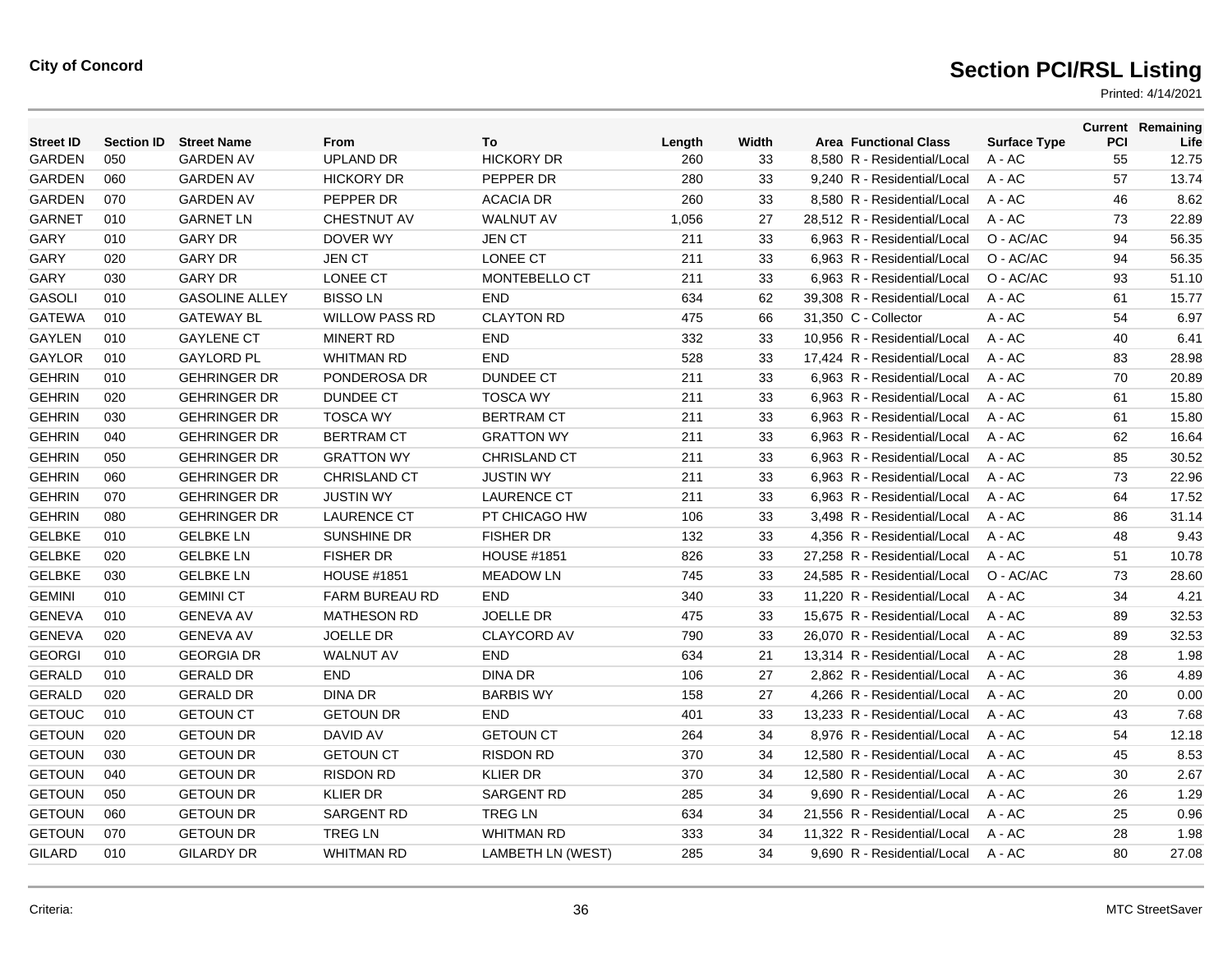| <b>Street ID</b> | <b>Section ID</b> | <b>Street Name</b>  | From                     | To                       | Length | Width | <b>Area Functional Class</b> | <b>Surface Type</b> | <b>PCI</b> | <b>Current Remaining</b><br>Life |
|------------------|-------------------|---------------------|--------------------------|--------------------------|--------|-------|------------------------------|---------------------|------------|----------------------------------|
| <b>GILARD</b>    | 020               | <b>GILARDY DR</b>   | <b>LAMBETH LN (WEST)</b> | <b>LAMBETH LN (EAST)</b> | 1,056  | 34    | 35,904 R - Residential/Local | A - AC              | 61         | 15.73                            |
| <b>GILARD</b>    | 030               | <b>GILARDY DR</b>   | LAMBETH LN (EAST)        | <b>GILLY LN</b>          | 247    | 24    | 5,928 R - Residential/Local  | A - AC              | 26         | 1.30                             |
| <b>GILARD</b>    | 040               | <b>GILARDY DR</b>   | <b>GILLY LN</b>          | PICADILLY CT             | 264    | 24    | 6,336 R - Residential/Local  | $A - AC$            | 21         | 0.00                             |
| <b>GILARD</b>    | 050               | <b>GILARDY DR</b>   | PICADILLY CT             | <b>JULIE CT</b>          | 370    | 24    | 8.880 R - Residential/Local  | $A - AC$            | 21         | 0.00                             |
| <b>GILARD</b>    | 060               | <b>GILARDY DR</b>   | <b>JULIE CT</b>          | OAK GROVE RD             | 370    | 24    | 8,880 R - Residential/Local  | $A - AC$            | 30         | 2.68                             |
| $\mathsf{GILLC}$ | 010               | <b>GILL CT</b>      | <b>GILL DR</b>           | <b>END</b>               | 163    | 33    | 5,379 R - Residential/Local  | A - AC              | 35         | 4.58                             |
| <b>GILLD</b>     | 010               | <b>GILL DR</b>      | <b>GRANT ST</b>          | <b>GILL CT</b>           | 950    | 33    | 31,350 R - Residential/Local | $A - AC$            | 45         | 8.19                             |
| <b>GILLD</b>     | 020               | <b>GILL DR</b>      | <b>GILL CT</b>           | ANN ST                   | 270    | 33    | 8.910 R - Residential/Local  | $A - AC$            | 38         | 5.35                             |
| <b>GILLD</b>     | 030               | <b>GILL DR</b>      | ANN ST                   | <b>FREDERICK ST</b>      | 280    | 33    | 9,240 R - Residential/Local  | $A - AC$            | 35         | 4.58                             |
| <b>GILLD</b>     | 040               | <b>GILL DR</b>      | <b>FREDERICK ST</b>      | <b>KARREN ST</b>         | 245    | 33    | 8,085 R - Residential/Local  | A - AC              | 38         | 5.35                             |
| GILLD            | 050               | <b>GILL DR</b>      | <b>KARREN ST</b>         | <b>MILDRED ST</b>        | 305    | 33    | 10,065 R - Residential/Local | A - AC              | 34         | 4.21                             |
| <b>GILLD</b>     | 060               | <b>GILL DR</b>      | <b>MILDRED ST</b>        | <b>GRANT ST</b>          | 450    | 33    | 14,850 R - Residential/Local | $A - AC$            | 40         | 6.13                             |
| <b>GILLET</b>    | 010               | <b>GILLET AV</b>    | <b>OVERHILL RD</b>       | <b>LOMA VISTA AV</b>     | 950    | 33    | 31,350 R - Residential/Local | $A - AC$            | 40         | 6.13                             |
| <b>GILLET</b>    | 020               | <b>GILLET AV</b>    | <b>LOMA VISTA AV</b>     | <b>AVON AV</b>           | 236    | 33    | 7,788 R - Residential/Local  | A - AC              | 48         | 9.49                             |
| <b>GILLY</b>     | 010               | <b>GILLY LN</b>     | <b>GILARDY DR</b>        | OAK GROVE RD             | 1,214  | 32    | 38,848 R - Residential/Local | A - AC              | 53         | 11.71                            |
| <b>GILMOR</b>    | 010               | <b>GILMORE CT</b>   | <b>SARGENT RD</b>        | <b>END</b>               | 244    | 33    | 8,052 R - Residential/Local  | $A - AC$            | 49         | 9.86                             |
| <b>GLADST</b>    | 010               | <b>GLADSTONE DR</b> | SHAKESPEARE DR           | <b>WINDERMERE WY</b>     | 211    | 33    | 6,963 R - Residential/Local  | $A - AC$            | 48         | 9.49                             |
| <b>GLADST</b>    | 020               | <b>GLADSTONE DR</b> | <b>WINDERMERE WY</b>     | <b>TREAT BL</b>          | 370    | 33    | 12,210 R - Residential/Local | A - AC              | 48         | 9.49                             |
| GLASCO           | 010               | <b>GLASGOW RD</b>   | <b>SARGENT RD</b>        | <b>NUALA ST</b>          | 158    | 28    | 4,424 R - Residential/Local  | A - AC              | 36         | 4.88                             |
| <b>GLASCO</b>    | 020               | <b>GLASGOW RD</b>   | <b>NUALA ST</b>          | <b>HOUSE #954</b>        | 158    | 28    | 4,424 R - Residential/Local  | $A - AC$            | 28         | 1.98                             |
| <b>GLAZIC</b>    | 010               | <b>GLAZIER CT</b>   | <b>GLAZIER DR</b>        | <b>END</b>               | 211    | 33    | 6,963 R - Residential/Local  | A - AC              | 83         | 29.10                            |
| <b>GLAZID</b>    | 010               | <b>GLAZIER DR</b>   | <b>CLAYTON RD</b>        | <b>MACHADO DR</b>        | 422    | 33    | 13,926 R - Residential/Local | A - AC              | 82         | 28.21                            |
| <b>GLAZID</b>    | 020               | <b>GLAZIER DR</b>   | <b>MACHADO DR</b>        | <b>GLAZIER CT</b>        | 465    | 37    | 17.205 R - Residential/Local | $A - AC$            | 84         | 29.88                            |
| <b>GLAZID</b>    | 030               | <b>GLAZIER DR</b>   | <b>GLAZIER CT</b>        | ARMAND DR                | 261    | 37    | 9.657 R - Residential/Local  | $A - AC$            | 84         | 29.88                            |
| <b>GLAZID</b>    | 040               | <b>GLAZIER DR</b>   | <b>ARMAND DR</b>         | <b>CARTER CT</b>         | 260    | 37    | 9,620 R - Residential/Local  | A - AC              | 84         | 29.50                            |
| <b>GLAZID</b>    | 050               | <b>GLAZIER DR</b>   | <b>CARTER CT</b>         | <b>MERCER CT</b>         | 262    | 37    | 9,694 R - Residential/Local  | A - AC              | 84         | 29.88                            |
| GLAZID           | 060               | <b>GLAZIER DR</b>   | <b>MERCER CT</b>         | <b>WILSON LN</b>         | 252    | 37    | 9,324 R - Residential/Local  | A - AC              | 84         | 29.88                            |
| GLAZID           | 070               | <b>GLAZIER DR</b>   | <b>WILSON LN</b>         | <b>HENNING DR</b>        | 261    | 37    | 9.657 R - Residential/Local  | $A - AC$            | 82         | 28.67                            |
| <b>GLAZID</b>    | 080               | <b>GLAZIER DR</b>   | <b>HENNING DR</b>        | WESTWOOD DR              | 250    | 37    | 9,250 R - Residential/Local  | $A - AC$            | 81         | 27.74                            |
| <b>GLAZID</b>    | 090               | <b>GLAZIER DR</b>   | WESTWOOD DR              | BAYWOOD DR               | 722    | 37    | 26,714 R - Residential/Local | A - AC              | 84         | 29.88                            |
| GLAZID           | 100               | <b>GLAZIER DR</b>   | BAYWOOD DR               | <b>CHABAN DR</b>         | 634    | 37    | 23,458 R - Residential/Local | A - AC              | 84         | 29.88                            |
| GLAZID           | 110               | <b>GLAZIER DR</b>   | <b>CHABAN DR</b>         | SATINWOOD DR             | 264    | 37    | 9,768 R - Residential/Local  | A - AC              | 83         | 29.10                            |
| GLAZID           | 120               | <b>GLAZIER DR</b>   | SATINWOOD DR             | <b>WOODLAND DR</b>       | 739    | 37    | 27,343 R - Residential/Local | $A - AC$            | 84         | 29.50                            |
| <b>GLAZID</b>    | 130               | <b>GLAZIER DR</b>   | WOODLAND DR              | <b>CONCORD BL</b>        | 161    | 37    | 5,957 R - Residential/Local  | A - AC              | 83         | 29.10                            |
| <b>GLENBR</b>    | 010               | <b>GLENBROOK CT</b> | <b>GRANT ST</b>          | <b>END</b>               | 249    | 27    | 6.723 R - Residential/Local  | A - AC              | 48         | 9.49                             |
| <b>GLENDA</b>    | 010               | <b>GLENDALE AV</b>  | <b>WEST ST</b>           | <b>GREEN TREE DR</b>     | 237    | 33    | 7.821 R - Residential/Local  | A - AC              | 40         | 6.13                             |
|                  |                   |                     |                          |                          |        |       |                              |                     |            |                                  |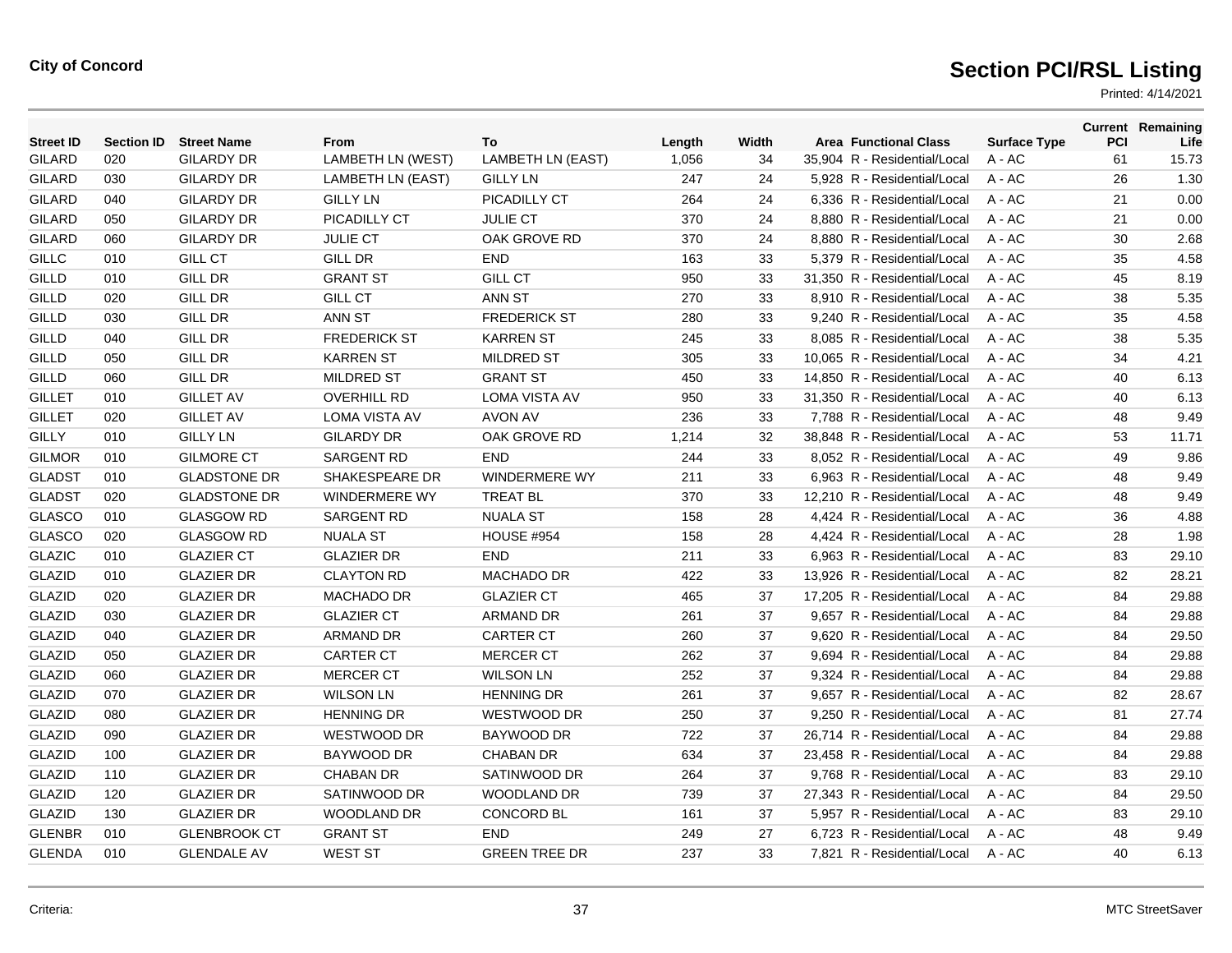| <b>Street ID</b> | <b>Section ID</b> | <b>Street Name</b>       | From                  | To                    | Length | Width | <b>Area Functional Class</b> | <b>Surface Type</b> | PCI | <b>Current Remaining</b><br>Life |
|------------------|-------------------|--------------------------|-----------------------|-----------------------|--------|-------|------------------------------|---------------------|-----|----------------------------------|
| <b>GLENDA</b>    | 020               | <b>GLENDALE AV</b>       | <b>GREEN TREE DR</b>  | POPLAR AV             | 686    | 33    | 22,638 R - Residential/Local | A - AC              | 40  | 6.13                             |
| <b>GLENSC</b>    | 010               | <b>GLENSIDE CT</b>       | <b>GLENSIDE DR</b>    | <b>END</b>            | 151    | 33    | 4,983 R - Residential/Local  | $A - AC$            | 40  | 6.13                             |
| <b>GLENSD</b>    | 010               | <b>GLENSIDE DR</b>       | <b>OVERHILL RD</b>    | <b>BROOK ST</b>       | 370    | 33    | 12.210 R - Residential/Local | $A - AC$            | 65  | 18.00                            |
| <b>GLENSD</b>    | 020               | <b>GLENSIDE DR</b>       | <b>BROOK ST</b>       | <b>HIGHLAND DR</b>    | 264    | 33    | 8,712 R - Residential/Local  | $A - AC$            | 79  | 26.52                            |
| <b>GLENSD</b>    | 030               | <b>GLENSIDE DR</b>       | <b>HIGHLAND DR</b>    | <b>REVERE DR</b>      | 211    | 33    | 6,963 R - Residential/Local  | A - AC              | 46  | 8.62                             |
| <b>GLENSD</b>    | 040               | <b>GLENSIDE DR</b>       | <b>REVERE DR</b>      | <b>CARMEL DR</b>      | 264    | 33    | 8.712 R - Residential/Local  | $A - AC$            | 49  | 9.94                             |
| <b>GLENSD</b>    | 050               | <b>GLENSIDE DR</b>       | <b>CARMEL DR</b>      | <b>GLENSIDE CT</b>    | 528    | 33    | 17.424 R - Residential/Local | $A - AC$            | 61  | 15.83                            |
| <b>GLENSD</b>    | 060               | <b>GLENSIDE DR</b>       | <b>GLENSIDE CT</b>    | LA SALLE AV           | 158    | 33    | 5,214 R - Residential/Local  | $A - AC$            | 50  | 10.39                            |
| <b>GLENWI</b>    | 010               | <b>GLENWILLOW LN</b>     | <b>END</b>            | PASO DEL RIO CT       | 1,158  | 29    | 33,582 R - Residential/Local | $A - AC$            | 64  | 17.34                            |
| <b>GLENWI</b>    | 020               | <b>GLENWILLOW LN</b>     | PASO DEL RIO CT       | ROLLING WOOD WY       | 158    | 28    | 4.424 R - Residential/Local  | $A - AC$            | 63  | 16.79                            |
| <b>GLENWO</b>    | 010               | <b>GLENWOOD DR</b>       | <b>REED WY</b>        | <b>END</b>            | 931    | 33    | 30.723 R - Residential/Local | $A - AC$            | 32  | 3.40                             |
| <b>GOLDEN</b>    | 010               | <b>GOLDEN AV</b>         | <b>JANET LN</b>       | <b>ROSAL LN</b>       | 490    | 24    | 11,760 R - Residential/Local | A - AC              | 26  | 1.31                             |
| GOLDEL           | 010               | <b>GOLDEN LEAF WY</b>    | <b>BIRCH BARK RD</b>  | <b>END</b>            | 255    | 29    | 7,395 R - Residential/Local  | A - AC              | 36  | 4.89                             |
| <b>GOLDES</b>    | 010               | <b>GOLDEN SPRINGS LN</b> | <b>FALLBROOK RD</b>   | <b>END</b>            | 408    | 29    | 11,832 R - Residential/Local | $A - AC$            | 52  | 11.24                            |
| <b>GONZAL</b>    | 010               | <b>GONZALES CT</b>       | <b>CAMINO ESTRADA</b> | <b>END</b>            | 211    | 31    | 6,541 R - Residential/Local  | $A - AC$            | 44  | 7.77                             |
| <b>GRAMME</b>    | 010               | <b>GRAMMERCY LN</b>      | PLUMLEIGH LN          | CHELSEA WY            | 761    | 33    | 25,113 R - Residential/Local | A - AC              | 45  | 8.55                             |
| <b>GRANAD</b>    | 010               | <b>GRANADA DR</b>        | CUL-DE-SAC/ END       | <b>HAMMOND PL</b>     | 475    | 24    | 11,400 R - Residential/Local | $A - AC$            | 31  | 3.11                             |
| <b>GRANAD</b>    | 020               | <b>GRANADA DR</b>        | <b>HAMMOND PL</b>     | <b>JAMES LN</b>       | 335    | 24    | 8.040 R - Residential/Local  | $A - AC$            | 38  | 5.35                             |
| <b>GRANAD</b>    | 030               | <b>GRANADA DR</b>        | <b>JAMES LN</b>       | <b>LINDERO DR</b>     | 300    | 27    | 8,100 R - Residential/Local  | A - AC              | 38  | 5.35                             |
| <b>GRANAD</b>    | 040               | <b>GRANADA DR</b>        | LINDERO DR            | DEL MAR DR            | 530    | 27    | 14,310 R - Residential/Local | $A - AC$            | 35  | 4.58                             |
| <b>GRANAD</b>    | 050               | <b>GRANADA DR</b>        | DEL MAR DR            | LA MIRADA DR          | 605    | 27    | 16.335 R - Residential/Local | $A - AC$            | 38  | 5.35                             |
| <b>GRANAD</b>    | 060               | <b>GRANADA DR</b>        | LA MIRADA DR          | <b>DOLORES WY</b>     | 295    | 27    | 7.965 R - Residential/Local  | $A - AC$            | 8   | 0.00                             |
| <b>GRANAD</b>    | 070               | <b>GRANADA DR</b>        | <b>DOLORES WY</b>     | <b>VILLAGE RD</b>     | 264    | 27    | 7,128 R - Residential/Local  | A - AC              | 30  | 2.76                             |
| <b>GRANAD</b>    | 080               | <b>GRANADA DR</b>        | <b>VILLAGE RD</b>     | <b>LOLITA DR</b>      | 225    | 27    | 6.075 R - Residential/Local  | $A - AC$            | 19  | 0.00                             |
| <b>GRANAD</b>    | 090               | <b>GRANADA DR</b>        | <b>LOLITA DR</b>      | <b>GRANZOTTO DR</b>   | 317    | 27    | 8.559 R - Residential/Local  | $A - AC$            | 25  | 1.04                             |
| <b>GRANAD</b>    | 100               | <b>GRANADA DR</b>        | <b>GRANZOTTO DR</b>   | LOS FLORES AV         | 317    | 27    | 8,559 R - Residential/Local  | A - AC              | 20  | 0.00                             |
| <b>GRANAD</b>    | 110               | <b>GRANADA DR</b>        | <b>LOS FLORES AV</b>  | <b>HACIENDA CT</b>    | 375    | 27    | 10,125 R - Residential/Local | A - AC              | 20  | 0.00                             |
| <b>GRANAD</b>    | 120               | <b>GRANADA DR</b>        | <b>HACIENDA CT</b>    | <b>WILLOW PASS RD</b> | 475    | 27    | 12,825 R - Residential/Local | A - AC              | 26  | 1.38                             |
| <b>GRANEY</b>    | 010               | <b>GRANEY CT</b>         | <b>RISDON RD</b>      | <b>END</b>            | 191    | 33    | 6.303 R - Residential/Local  | $A - AC$            | 56  | 13.25                            |
| <b>GRANT</b>     | 010               | <b>GRANT ST</b>          | END (BART) (COP)      | <b>PARK ST</b>        | 200    | 45    | 9,000 R - Residential/Local  | A - AC              | 70  | 20.83                            |
| <b>GRANT</b>     | 020               | <b>GRANT ST</b>          | <b>PARK ST</b>        | <b>CLAYTON RD</b>     | 317    | 46    | 14,582 R - Residential/Local | A - AC              | 61  | 15.74                            |
| <b>GRANT</b>     | 030               | <b>GRANT ST</b>          | <b>CLAYTON RD</b>     | <b>CONCORD BL</b>     | 335    | 46    | 15,410 R - Residential/Local | A - AC              | 62  | 16.28                            |
| <b>GRANT</b>     | 040               | <b>GRANT ST</b>          | <b>CONCORD BL</b>     | <b>WILLOW PASS RD</b> | 313    | 57    | 17,841 R - Residential/Local | A - AC              | 59  | 14.70                            |
| <b>GRANT</b>     | 050               | <b>GRANT ST</b>          | <b>WILLOW PASS RD</b> | <b>SALVIO ST</b>      | 370    | 47    | 17,390 C - Collector         | O - AC/AC           | 92  | 30.06                            |
| <b>GRANT</b>     | 060               | <b>GRANT ST</b>          | <b>SALVIO ST</b>      | PACHECO ST            | 360    | 47    | 16,920 C - Collector         | O - AC/AC           | 92  | 30.06                            |
| <b>GRANT</b>     | 070               | <b>GRANT ST</b>          | PACHECO ST            | <b>BONIFACIO ST</b>   | 348    | 56    | 19,488 C - Collector         | O - AC/AC           | 86  | 30.76                            |
|                  |                   |                          |                       |                       |        |       |                              |                     |     |                                  |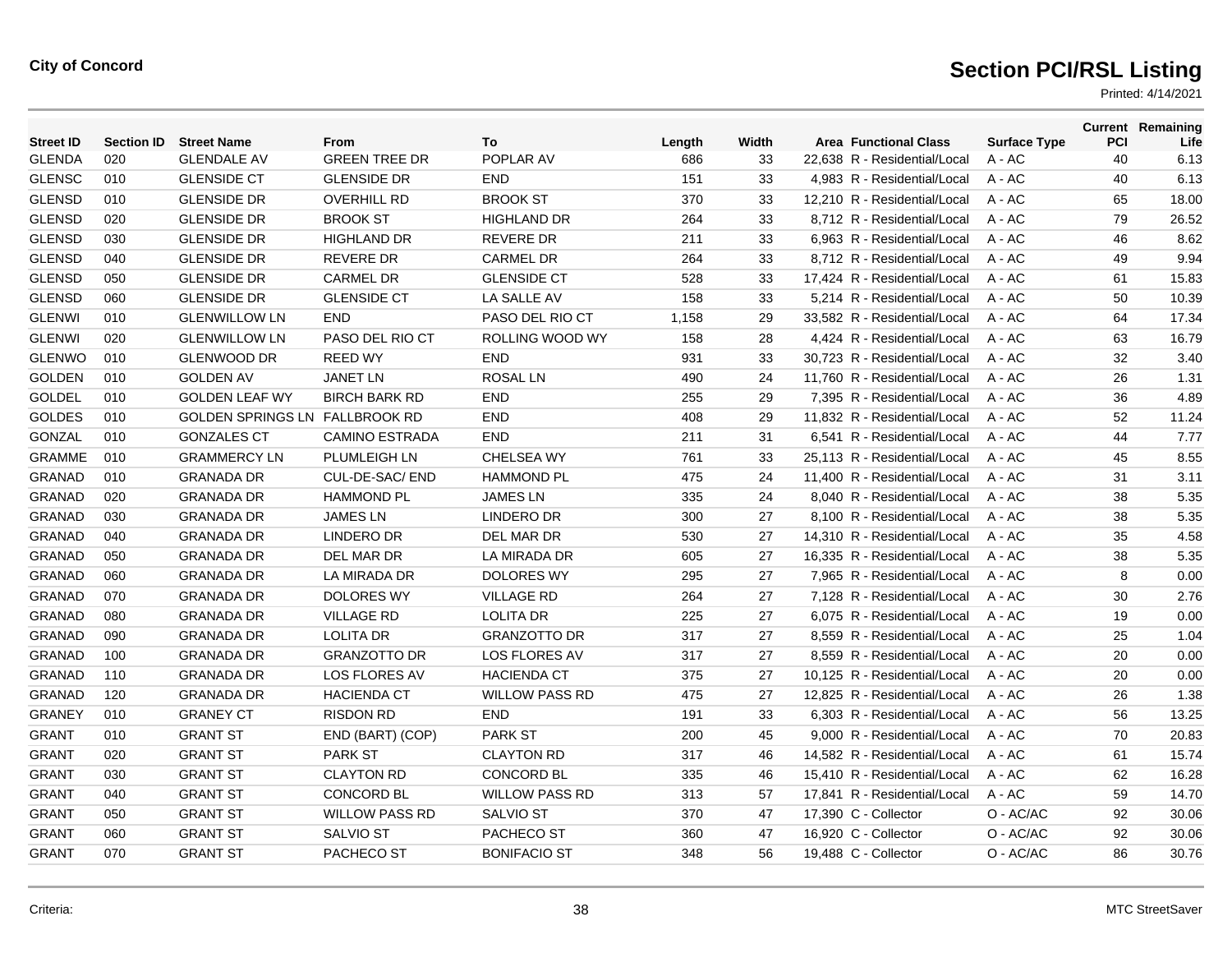| <b>Street ID</b> | <b>Section ID</b> | <b>Street Name</b>     | From                           | To                             | Length | Width | <b>Area Functional Class</b> | <b>Surface Type</b> | PCI | <b>Current Remaining</b><br>Life |
|------------------|-------------------|------------------------|--------------------------------|--------------------------------|--------|-------|------------------------------|---------------------|-----|----------------------------------|
| <b>GRANT</b>     | 080               | <b>GRANT ST</b>        | <b>BONIFACIO ST</b>            | <b>ALMOND AV</b>               | 300    | 37    | 11,100 C - Collector         | O - AC/AC           | 92  | 30.06                            |
| <b>GRANT</b>     | 090               | <b>GRANT ST</b>        | <b>ALMOND AV</b>               | <b>BACON ST</b>                | 365    | 37    | 13,505 C - Collector         | O - AC/AC           | 92  | 30.06                            |
| GRANT            | 100               | <b>GRANT ST</b>        | <b>BACON ST</b>                | <b>GILL DR</b>                 | 980    | 32    | 31.360 R - Residential/Local | $A - AC$            | 29  | 2.33                             |
| GRANT            | 110               | <b>GRANT ST</b>        | <b>GILL DR</b>                 | <b>END</b>                     | 178    | 17    | 3,026 R - Residential/Local  | $A - AC$            | 55  | 12.75                            |
| GRANT            | 120               | <b>GRANT ST</b>        | <b>EAST ST</b>                 | HIGH SCHOOL AV                 | 185    | 62    | 11,470 A - Arterial          | A - AC              | 74  | 17.16                            |
| <b>GRANT</b>     | 130               | <b>GRANT ST</b>        | <b>HIGH SCHOOL AV</b>          | <b>GILL DR</b>                 | 535    | 62    | 33,170 A - Arterial          | $A - AC$            | 62  | 12.01                            |
| <b>GRANT</b>     | 140               | <b>GRANT ST</b>        | <b>GILL DR</b>                 | ANN ST                         | 211    | 62    | 13,082 A - Arterial          | $A - AC$            | 50  | 7.95                             |
| <b>GRANT</b>     | 150               | <b>GRANT ST</b>        | ANN ST                         | <b>FREDERICK ST</b>            | 210    | 62    | 13.020 A - Arterial          | $A - AC$            | 50  | 7.95                             |
| <b>GRANT</b>     | 160               | <b>GRANT ST</b>        | <b>FREDERICK ST</b>            | <b>KARREN ST</b>               | 251    | 57    | 14,307 A - Arterial          | A - AC              | 51  | 8.30                             |
| <b>GRANT</b>     | 170               | <b>GRANT ST</b>        | <b>KARREN ST</b>               | <b>MILDRED ST</b>              | 251    | 56    | 14,056 A - Arterial          | $A - AC$            | 60  | 11.23                            |
| <b>GRANT</b>     | 180               | <b>GRANT ST</b>        | <b>MILDRED ST</b>              | <b>GILL DR</b>                 | 251    | 57    | 14,307 A - Arterial          | $A - AC$            | 55  | 9.72                             |
| <b>GRANT</b>     | 190               | <b>GRANT ST</b>        | <b>GILL DR</b>                 | <b>FAIRFIELD AV</b>            | 251    | 59    | 14,809 A - Arterial          | $A - AC$            | 78  | 19.02                            |
| <b>GRANT</b>     | 195               | <b>GRANT ST</b>        | <b>FAIRFIELD</b>               | <b>FREEWAY ENTRANCE</b>        | 241    | 58    | 13,978 A - Arterial          | $A - AC$            | 49  | 7.61                             |
| <b>GRANT</b>     | 200               | <b>GRANT ST</b>        | <b>FREEWAY ENTRANCE</b>        | <b>SOLANO WY</b>               | 530    | 58    | 30,740 A - Arterial          | A - AC              | 57  | 10.47                            |
| <b>GRANT</b>     | 210               | <b>GRANT ST</b>        | <b>SOLANO WY</b>               | <b>OVERHILL RD</b>             | 390    | 38    | 14,820 C - Collector         | O - AC/AC           | 89  | 28.86                            |
| <b>GRANT</b>     | 220               | <b>GRANT ST</b>        | <b>OVERHILL RD</b>             | <b>KNOLL DR</b>                | 370    | 31    | 11,470 C - Collector         | O - AC/AC           | 89  | 28.86                            |
| <b>GRANT</b>     | 230               | <b>GRANT ST</b>        | <b>KNOLL DR</b>                | <b>REVERE DR</b>               | 563    | 37    | 20.831 C - Collector         | O - AC/AC           | 89  | 28.86                            |
| GRANT            | 240               | <b>GRANT ST</b>        | <b>REVERE DR</b>               | <b>KNOLL DR</b>                | 211    | 37    | 7,807 C - Collector          | O - AC/AC           | 89  | 28.87                            |
| GRANT            | 250               | <b>GRANT ST</b>        | <b>KNOLL DR</b>                | <b>GLENBROOK CT</b>            | 581    | 37    | 21,497 C - Collector         | O - AC/AC           | 89  | 28.86                            |
| <b>GRANT</b>     | 260               | <b>GRANT ST</b>        | <b>GLENBROOK CT</b>            | <b>OLIVERA RD</b>              | 950    | 37    | 35,150 C - Collector         | O - AC/AC           | 89  | 33.63                            |
| GRANZO           | 010               | <b>GRANZOTTO DR</b>    | <b>GRANADA DR</b>              | <b>CARLOTTA DR</b>             | 789    | 28    | 22,092 R - Residential/Local | O - AC/AC           | 86  | 34.61                            |
| <b>GRASCR</b>    | 010               | <b>GRASSWOOD CR</b>    | <b>DISCOVERY WY</b><br>(NORTH) | <b>DISCOVERY WY</b><br>(SOUTH) | 988    | 30    | 29.640 R - Residential/Local | $A - AC$            | 33  | 3.74                             |
| <b>GRASCT</b>    | 010               | <b>GRASSWOOD CT</b>    | <b>DISCOVERY WY</b>            | <b>END</b>                     | 878    | 32    | 28.096 R - Residential/Local | $A - AC$            | 57  | 13.64                            |
| <b>GRATTO</b>    | 010               | <b>GRATTON WY</b>      | <b>KRUEGER DR</b>              | <b>GEHRINGER DR</b>            | 581    | 33    | 19,173 R - Residential/Local | A - AC              | 64  | 17.52                            |
| <b>GRAYMO</b>    | 010               | <b>GRAYMONT CR</b>     | OAK GROVE RD                   | <b>PARRIN CT</b>               | 563    | 33    | 18,579 R - Residential/Local | $A - AC$            | 45  | 8.50                             |
| <b>GRAYMO</b>    | 020               | <b>GRAYMONT CR</b>     | <b>PARRIN CT</b>               | <b>GRAYMONT CT</b>             | 245    | 33    | 8,085 R - Residential/Local  | A - AC              | 47  | 9.37                             |
| <b>GRAYMO</b>    | 030               | <b>GRAYMONT CR</b>     | <b>GRAYMONT CT</b>             | <b>DRUMMOND PL</b>             | 686    | 33    | 22.638 R - Residential/Local | $A - AC$            | 38  | 5.62                             |
| GRAYMO           | 040               | <b>GRAYMONT CR</b>     | DRUMMOND PL                    | OAK GROVE RD                   | 104    | 33    | 3,432 R - Residential/Local  | $A - AC$            | 42  | 7.23                             |
| <b>GRAYMN</b>    | 010               | <b>GRAYMONT CT</b>     | <b>GRAYMONT CR</b>             | <b>END</b>                     | 213    | 33    | 7,029 R - Residential/Local  | $A - AC$            | 39  | 5.74                             |
| <b>GRAYS</b>     | 010               | <b>GRAYS CT</b>        | <b>LIMERIDGE DR</b>            | <b>END</b>                     | 370    | 33    | 12,210 R - Residential/Local | $A - AC$            | 48  | 9.70                             |
| <b>GREENG</b>    | 010               | <b>GREEN GABLES CT</b> | <b>COWELL RD</b>               | <b>END</b>                     | 474    | 29    | 13,746 R - Residential/Local | $A - AC$            | 76  | 24.49                            |
| <b>GREENT</b>    | 010               | <b>GREEN TREE DR</b>   | <b>BURBANK DR</b>              | <b>GLENDALE AV</b>             | 240    | 33    | 7.920 R - Residential/Local  | $A - AC$            | 40  | 6.14                             |
| <b>GREENT</b>    | 020               | <b>GREEN TREE DR</b>   | <b>GLENDALE AV</b>             | 206' N/O GLENDALE AV           | 206    | 33    | 6.798 R - Residential/Local  | $A - AC$            | 53  | 11.79                            |
| <b>GREENT</b>    | 030               | <b>GREEN TREE DR</b>   | 206' N/O GLENDALE AV           | CUL-DE-SAC                     | 223    | 33    | 7,359 R - Residential/Local  | A - AC              | 57  | 13.75                            |
| <b>GREEBR</b>    | 010               | <b>GREENBRIER ST</b>   | <b>END</b>                     | <b>CRANBROOK WY</b>            | 82     | 33    | 2,706 R - Residential/Local  | A - AC              | 28  | 1.86                             |
| <b>GREEBR</b>    | 020               | <b>GREENBRIER ST</b>   | <b>CRANBROOK WY</b>            | <b>VANCOUVER WY</b>            | 365    | 33    | 12.045 R - Residential/Local | $A - AC$            | 33  | 3.64                             |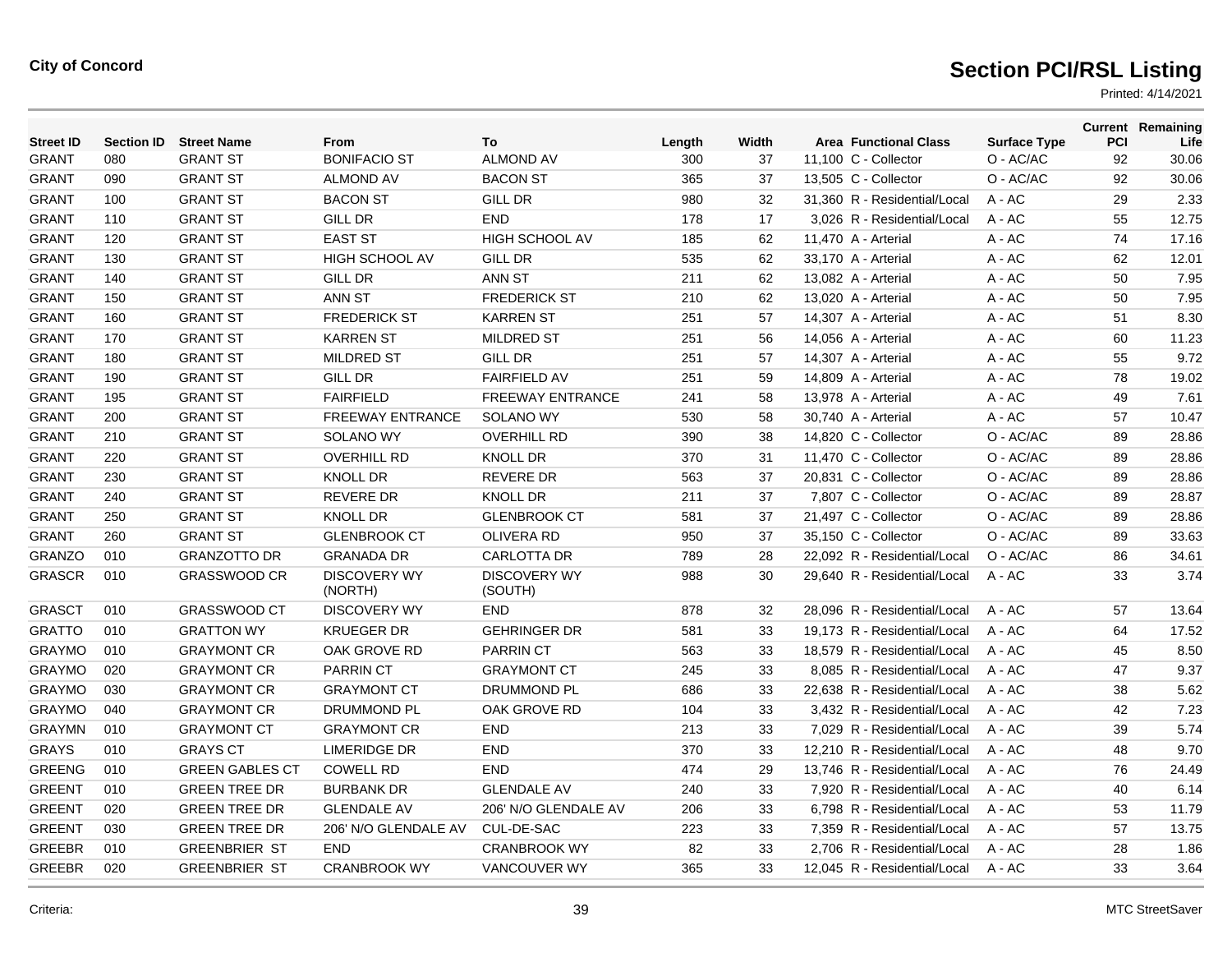| <b>Street ID</b> | <b>Section ID</b> | <b>Street Name</b>    | From                  | To                     | Length | Width | <b>Area Functional Class</b> | <b>Surface Type</b> | <b>PCI</b> | <b>Current Remaining</b><br>Life |
|------------------|-------------------|-----------------------|-----------------------|------------------------|--------|-------|------------------------------|---------------------|------------|----------------------------------|
| <b>GREEBR</b>    | 030               | <b>GREENBRIER ST</b>  | VANCOUVER WY          | <b>HALIFAX WY</b>      | 184    | 33    | 6,072 R - Residential/Local  | A - AC              | 48         | 9.74                             |
| GREEBR           | 040               | <b>GREENBRIER ST</b>  | <b>HALIFAX WY</b>     | <b>HILLSBOROUGH DR</b> | 240    | 33    | 7,920 R - Residential/Local  | A - AC              | 38         | 5.54                             |
| <b>GREBUC</b>    | 010               | <b>GREENBUSH CT</b>   | <b>GREENBUSH DR</b>   | <b>END</b>             | 335    | 33    | 11,055 R - Residential/Local | A - AC              | 43         | 7.59                             |
| <b>GREBUD</b>    | 010               | <b>GREENBUSH DR</b>   | <b>THORNWOOD DR</b>   | <b>GREENBUSH CT</b>    | 335    | 33    | 11.055 R - Residential/Local | $A - AC$            | 26         | 1.20                             |
| <b>GREBUD</b>    | 020               | <b>GREENBUSH DR</b>   | <b>GREENBUSH CT</b>   | <b>BISHOP DR</b>       | 317    | 33    | 10.461 R - Residential/Local | $A - AC$            | 39         | 5.95                             |
| <b>GREBUD</b>    | 030               | <b>GREENBUSH DR</b>   | <b>BISHOP DR</b>      | <b>ELMHURST LN</b>     | 422    | 33    | 13,926 R - Residential/Local | $A - AC$            | 46         | 8.87                             |
| <b>GREBUD</b>    | 040               | <b>GREENBUSH DR</b>   | <b>ELMHURST LN</b>    | <b>BAILEY RD</b>       | 211    | 33    | 6,963 R - Residential/Local  | $A - AC$            | 46         | 8.87                             |
| <b>GREENL</b>    | 010               | <b>GREENLEAF CT</b>   | <b>LIMERIDGE RD</b>   | <b>END</b>             | 180    | 33    | 5.940 R - Residential/Local  | $A - AC$            | 42         | 7.45                             |
| <b>GREENM</b>    | 010               | <b>GREENMEADOW DR</b> | <b>END</b>            | <b>LICHEN CT</b>       | 125    | 37    | 4.625 R - Residential/Local  | $A - AC$            | 58         | 14.25                            |
| <b>GREENM</b>    | 020               | <b>GREENMEADOW DR</b> | <b>LICHEN CT</b>      | <b>MOSSY CT</b>        | 265    | 37    | 9,805 R - Residential/Local  | A - AC              | 58         | 14.25                            |
| <b>GREENM</b>    | 030               | <b>GREENMEADOW DR</b> | <b>MOSSY CT</b>       | <b>SYLVAN WY</b>       | 130    | 37    | 4,810 R - Residential/Local  | A - AC              | 58         | 14.25                            |
| <b>GREENM</b>    | 040               | <b>GREENMEADOW DR</b> | <b>SYLVAN WY</b>      | <b>LUPINE CT</b>       | 130    | 37    | 4,810 R - Residential/Local  | A - AC              | 47         | 9.05                             |
| <b>GREENM</b>    | 050               | <b>GREENMEADOW DR</b> | <b>LUPINE CT</b>      | <b>SUMAC CR</b>        | 257    | 37    | 9,509 R - Residential/Local  | $A - AC$            | 45         | 8.19                             |
| <b>GREENM</b>    | 060               | <b>GREENMEADOW DR</b> | <b>SUMAC CR</b>       | <b>SUMAC CR</b>        | 422    | 37    | 15.614 R - Residential/Local | $A - AC$            | 47         | 9.05                             |
| <b>GREENM</b>    | 070               | <b>GREENMEADOW DR</b> | <b>SUMAC CR</b>       | <b>ALBERTA WY</b>      | 136    | 37    | 5,032 R - Residential/Local  | A - AC              | 67         | 19.14                            |
| <b>GREER</b>     | 010               | <b>GREER AV</b>       | <b>OLIVE DR</b>       | <b>AYERS RD</b>        | 912    | 24    | 21,888 R - Residential/Local | A - AC              | 14         | 0.00                             |
| <b>GRENOL</b>    | 010               | <b>GRENOLA DR</b>     | <b>SMITH LN</b>       | <b>MINERT RD</b>       | 843    | 33    | 27,819 R - Residential/Local | A - AC              | 58         | 14.13                            |
| <b>GROOT</b>     | 010               | <b>GROOT WY</b>       | SANFORD DR            | N. RANCHFORD CT        | 176    | 29    | 5.104 R - Residential/Local  | $A - AC$            | 39         | 5.94                             |
| <b>GROSS</b>     | 010               | <b>GROSS LN</b>       | <b>CONCORD BL</b>     | <b>END</b>             | 540    | 26    | 14,040 R - Residential/Local | A - AC              | 44         | 7.77                             |
| <b>GROVE</b>     | 010               | <b>GROVE WY</b>       | <b>CLAYTON RD</b>     | EL MONTE DR            | 304    | 30    | 9,120 R - Residential/Local  | A - AC              | 59         | 14.69                            |
| <b>GROVE</b>     | 020               | <b>GROVE WY</b>       | EL MONTE DR           | <b>DAVIS AV</b>        | 211    | 24    | 5,064 R - Residential/Local  | $A - AC$            | 70         | 20.83                            |
| <b>GROVE</b>     | 030               | <b>GROVE WY</b>       | <b>DAVIS AV</b>       | <b>WALNUT AV</b>       | 422    | 24    | 10.128 R - Residential/Local | $A - AC$            | 49         | 9.86                             |
| <b>GROVE</b>     | 040               | <b>GROVE WY</b>       | <b>COWELL RD</b>      | <b>REED WY</b>         | 1,162  | 29    | 33.698 R - Residential/Local | $A - AC$            | 29         | 2.34                             |
| <b>GROVE</b>     | 050               | <b>GROVE WY</b>       | <b>REED WY</b>        | <b>ORCHARD AV</b>      | 158    | 29    | 4,582 R - Residential/Local  | A - AC              | 27         | 1.64                             |
| <b>GROVE</b>     | 060               | <b>GROVE WY</b>       | ORCHARD AV            | <b>ROSLYN DR</b>       | 146    | 28    | 4,088 R - Residential/Local  | $A - AC$            | 38         | 5.67                             |
| <b>GROVE</b>     | 070               | <b>GROVE WY</b>       | <b>ROSLYN DR</b>      | <b>CLAYTON RD</b>      | 1,162  | 31    | 36.022 R - Residential/Local | $A - AC$            | 38         | 5.67                             |
| <b>GROVEN</b>    | 010               | <b>GROVENOR LN</b>    | <b>CRANBROOK WY</b>   | <b>VANCOUVER WY</b>    | 213    | 33    | 7.029 R - Residential/Local  | $A - AC$            | 45         | 8.45                             |
| <b>GUADAL</b>    | 010               | <b>GUADALUPE CT</b>   | <b>CAMINO ESTRADA</b> | <b>END</b>             | 634    | 31    | 19,654 R - Residential/Local | A - AC              | 40         | 6.14                             |
| <b>GUMWOO</b>    | 010               | <b>GUMWOOD DR</b>     | <b>END</b>            | <b>DRACENA CT</b>      | 581    | 33    | 19,173 R - Residential/Local | A - AC              | 57         | 13.75                            |
| <b>GUMWOO</b>    | 020               | <b>GUMWOOD DR</b>     | <b>DRACENA CT</b>     | <b>MULBERRY DR</b>     | 211    | 33    | 6,963 R - Residential/Local  | A - AC              | 44         | 7.77                             |
| <b>GUZMAN</b>    | 010               | <b>GUZMAN CT</b>      | <b>KRONALN</b>        | <b>END</b>             | 158    | 29    | 4.582 R - Residential/Local  | $A - AC$            | 34         | 4.23                             |
| <b>HACIEC</b>    | 010               | <b>HACIENDA CT</b>    | <b>GRANADA DR</b>     | <b>END</b>             | 183    | 27    | 4.941 R - Residential/Local  | O - AC/AC           | 91         | 37.98                            |
| <b>HACIED</b>    | 010               | <b>HACIENDA DR</b>    | <b>ESPERANZA DR</b>   | <b>ALTURA DR</b>       | 317    | 29    | 9,193 R - Residential/Local  | $A - AC$            | 64         | 17.25                            |
| <b>HACIED</b>    | 020               | <b>HACIENDA DR</b>    | <b>ALTURA DR</b>      | N SIXTH ST             | 950    | 29    | 27,550 R - Residential/Local | $A - AC$            | 52         | 11.62                            |
| <b>HAKIMA</b>    | 010               | <b>HAKIMA CT</b>      | <b>BAILEY RD</b>      | <b>END</b>             | 263    | 33    | 8.679 R - Residential/Local  | A - AC              | 25         | 0.86                             |
| <b>HALE</b>      | 010               | <b>HALE DR</b>        | <b>COWELL RD</b>      | <b>REED WY</b>         | 1,162  | 26    | 30.212 R - Residential/Local | $A - AC$            | 28         | 1.99                             |
|                  |                   |                       |                       |                        |        |       |                              |                     |            |                                  |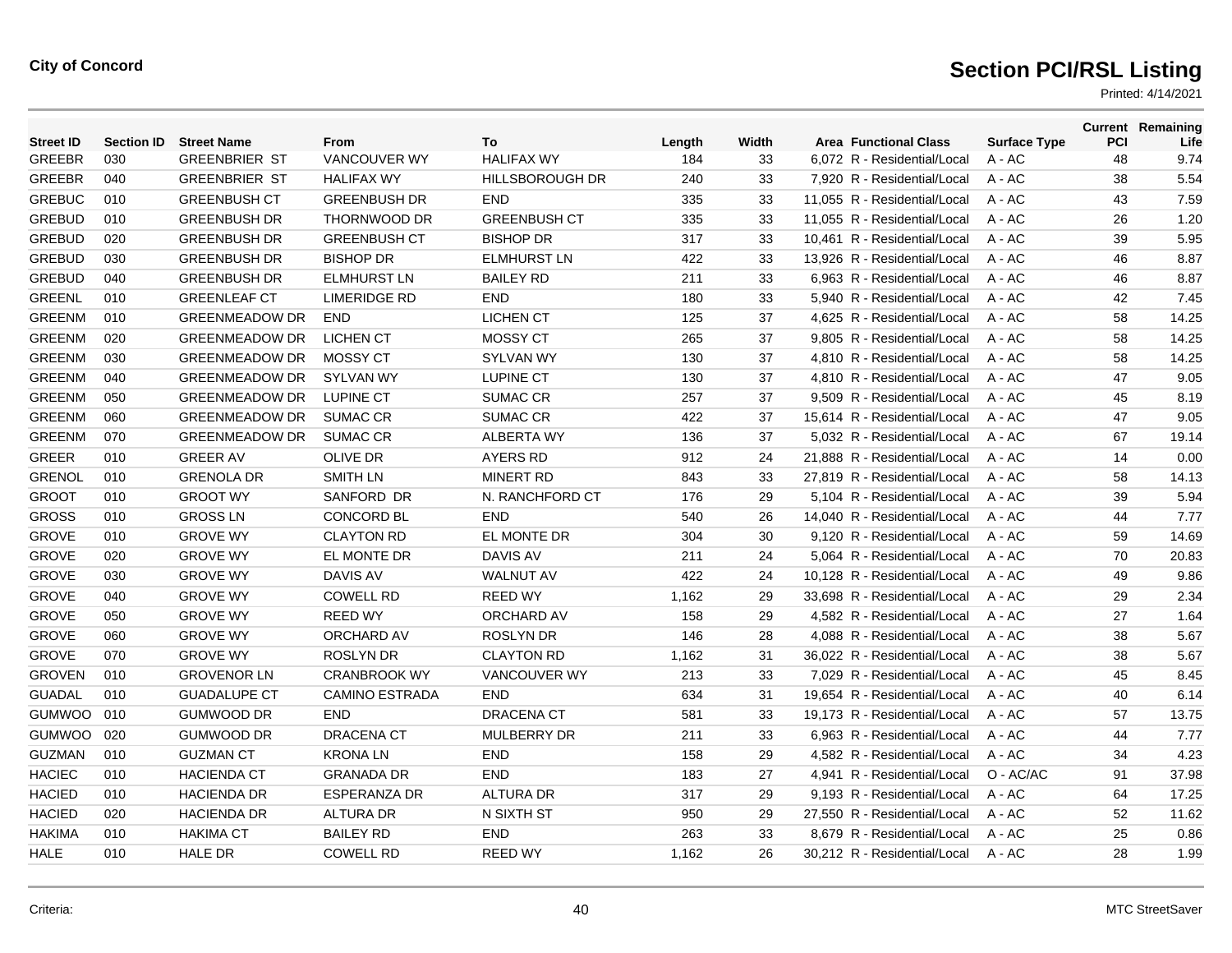| <b>Street ID</b> | <b>Section ID</b> | <b>Street Name</b>  | <b>From</b>         | To                   | Length | Width | <b>Area Functional Class</b> | <b>Surface Type</b> | <b>PCI</b> | <b>Current Remaining</b><br>Life |
|------------------|-------------------|---------------------|---------------------|----------------------|--------|-------|------------------------------|---------------------|------------|----------------------------------|
| <b>HALFMC</b>    | 010               | <b>HALF MOON CT</b> | <b>NAVARONNE WY</b> | <b>END</b>           | 109    | 26    | 2,834 R - Residential/Local  | A - AC              | 55         | 12.63                            |
| <b>HALFML</b>    | 010               | <b>HALF MOON LN</b> | NAVARONNE WY        | DAFFODIL WY          | 476    | 29    | 13,804 R - Residential/Local | A - AC              | 57         | 13.62                            |
| <b>HALIFA</b>    | 010               | <b>HALIFAX WY</b>   | <b>LABRADOR ST</b>  | <b>MCKENZIE WY</b>   | 837    | 33    | 27,621 R - Residential/Local | A - AC              | 32         | 3.28                             |
| <b>HALIFA</b>    | 020               | <b>HALIFAX WY</b>   | <b>MCKENZIE WY</b>  | <b>GREENBRIER ST</b> | 884    | 33    | 29.172 R - Residential/Local | $A - AC$            | 34         | 4.01                             |
| <b>HALLER</b>    | 010               | <b>HALLER CT</b>    | <b>VIRGINIA LN</b>  | <b>END</b>           | 264    | 32    | 8.448 R - Residential/Local  | $A - AC$            | 50         | 10.32                            |
| <b>HAMESC</b>    | 010               | <b>HAMES CT</b>     | <b>HAMES DR</b>     | END                  | 127    | 33    | 4,191 R - Residential/Local  | $A - AC$            | 46         | 8.62                             |
| <b>HAMESD</b>    | 010               | <b>HAMES DR</b>     | <b>END</b>          | <b>BALES CT</b>      | 264    | 33    | 8,712 R - Residential/Local  | $A - AC$            | 40         | 6.14                             |
| <b>HAMESD</b>    | 020               | <b>HAMES DR</b>     | <b>BALES CT</b>     | <b>HAMES CT</b>      | 317    | 33    | 10.461 R - Residential/Local | $A - AC$            | 46         | 8.62                             |
| <b>HAMESD</b>    | 030               | <b>HAMES DR</b>     | <b>HAMES CT</b>     | <b>CONCORD BL</b>    | 422    | 33    | 13.926 R - Residential/Local | $A - AC$            | 40         | 6.14                             |
| <b>HAMILT</b>    | 010               | <b>HAMILTON AV</b>  | DORMER AV           | <b>ESPERANZA DR</b>  | 1,160  | 33    | 38,280 R - Residential/Local | O - AC/AC           | 93         | 38.84                            |
| <b>HAMILT</b>    | 020               | <b>HAMILTON AV</b>  | <b>ESPERANZA DR</b> | <b>CITY LIMIT</b>    | 114    | 37    | 4,218 R - Residential/Local  | O - AC/AC           | 93         | 38.80                            |
| <b>HAMLEC</b>    | 010               | <b>HAMLET CT</b>    | <b>HAMLET DR</b>    | <b>END</b>           | 183    | 33    | 6,039 R - Residential/Local  | A - AC              | 39         | 5.74                             |
| <b>HAMLED</b>    | 010               | <b>HAMLET DR</b>    | <b>HAMLET CT</b>    | CAPE COD WY          | 245    | 33    | 8,085 R - Residential/Local  | $A - AC$            | 40         | 6.14                             |
| <b>HAMLED</b>    | 020               | <b>HAMLET DR</b>    | CAPE COD WY         | <b>EDEN CT</b>       | 378    | 33    | 12.474 R - Residential/Local | $A - AC$            | 57         | 13.75                            |
| <b>HAMLED</b>    | 030               | <b>HAMLET DR</b>    | <b>EDEN CT</b>      | <b>CHESHIRE DR</b>   | 422    | 33    | 13,926 R - Residential/Local | A - AC              | 57         | 13.75                            |
| <b>HAMMON</b>    | 010               | <b>HAMMOND PL</b>   | <b>GRANADA DR</b>   | <b>MARGO DR</b>      | 475    | 25    | 11,875 R - Residential/Local | A - AC              | 46         | 8.62                             |
| <b>HAMPSH</b>    | 010               | <b>HAMPSHIRE CT</b> | <b>BERMUDA DR</b>   | <b>END</b>           | 211    | 32    | 6,752 R - Residential/Local  | A - AC              | 52         | 11.24                            |
| <b>HAMPTO</b>    | 010               | <b>HAMPTON DR</b>   | <b>HOOKSTON RD</b>  | <b>THAMES DR</b>     | 475    | 34    | 16,150 R - Residential/Local | A - AC              | 54         | 12.19                            |
| <b>HAMPTO</b>    | 020               | <b>HAMPTON DR</b>   | <b>THAMES DR</b>    | <b>END</b>           | 350    | 30    | 10,500 R - Residential/Local | A - AC              | 71         | 21.43                            |
| <b>HARDIN</b>    | 010               | <b>HARDING CT</b>   | <b>ADAMS DR</b>     | <b>END</b>           | 143    | 33    | 4,719 R - Residential/Local  | A - AC              | 42         | 7.18                             |
| <b>HARRIS</b>    | 010               | <b>HARRISON ST</b>  | <b>SUTTER ST</b>    | <b>BROADWAY ST</b>   | 289    | 47    | 13,583 R - Residential/Local | A - AC              | 42         | 7.27                             |
| <b>HARRIS</b>    | 020               | <b>HARRISON ST</b>  | <b>CONCORD AVE</b>  | <b>BROADWAY ST</b>   | 739    | 35    | 25.865 R - Residential/Local | $A - AC$            | 93         | 34.45                            |
| <b>HARTNE</b>    | 010               | <b>HARTNELL CT</b>  | <b>BOXER BL</b>     | <b>END</b>           | 540    | 33    | 17.820 R - Residential/Local | $A - AC$            | 46         | 8.62                             |
| <b>HARTNE</b>    | 020               | <b>HARTNELL CT</b>  | <b>HARTNELL CT</b>  | CUL-DE-SAC           | 106    | 33    | 3,498 R - Residential/Local  | A - AC              | 36         | 4.97                             |
| <b>HASTIN</b>    | 010               | <b>HASTINGS DR</b>  | DAVID AV            | <b>TRENT ST</b>      | 948    | 32    | 30.336 R - Residential/Local | A - AC              | 25         | 0.96                             |
| <b>HASTIN</b>    | 020               | <b>HASTINGS DR</b>  | <b>TRENT ST</b>     | DARTMOUTH WY         | 297    | 32    | 9.504 R - Residential/Local  | $A - AC$            | 49         | 9.86                             |
| <b>HAUSSN</b>    | 010               | <b>HAUSSNER DR</b>  | <b>DUNCAN DR</b>    | <b>FORD DR</b>       | 575    | 33    | 18.975 R - Residential/Local | $A - AC$            | 61         | 15.82                            |
| <b>HAVEN</b>     | 010               | <b>HAVEN CT</b>     | SUNSHINE DR         | <b>END</b>           | 159    | 33    | 5,247 R - Residential/Local  | $A - AC$            | 53         | 11.74                            |
| <b>HAYES</b>     | 010               | <b>HAYES CT</b>     | <b>ADAMS DR</b>     | <b>END</b>           | 141    | 33    | 4,653 R - Residential/Local  | A - AC              | 41         | 6.77                             |
| <b>HAZELW</b>    | 010               | HAZELWOOD LN        | <b>LEEWOOD WY</b>   | <b>THORNWOOD DR</b>  | 657    | 33    | 21,681 R - Residential/Local | A - AC              | 41         | 6.77                             |
| <b>HRTLND</b>    | 010               | <b>HEARTLAND CT</b> | <b>WALNUT AV</b>    | <b>END</b>           | 567    | 33    | 18.711 R - Residential/Local | $A - AC$            | 71         | 21.43                            |
| <b>HEARTC</b>    | 010               | <b>HEARTWOOD CT</b> | <b>HEARTWOOD DR</b> | <b>END</b>           | 211    | 33    | 6.963 R - Residential/Local  | $A - AC$            | 31         | 2.93                             |
| <b>HEARTD</b>    | 010               | <b>HEARTWOOD DR</b> | <b>ARMAND DR</b>    | <b>HEARTWOOD CT</b>  | 250    | 33    | 8,250 R - Residential/Local  | A - AC              | 52         | 11.62                            |
| <b>HEARTD</b>    | 020               | <b>HEARTWOOD DR</b> | <b>HEARTWOOD CT</b> | THORNWOOD DR         | 792    | 33    | 26,136 R - Residential/Local | A - AC              | 45         | 8.44                             |
| <b>HEATHC</b>    | 010               | <b>HEATHER CT</b>   | SUNSHINE DR         | <b>END</b>           | 158    | 32    | 5.056 R - Residential/Local  | A - AC              | 68         | 19.68                            |
| <b>HEATHD</b>    | 010               | <b>HEATHER DR</b>   | <b>CLAYTON RD</b>   | <b>KENMORE DR</b>    | 211    | 32    | 6,752 R - Residential/Local  | $A - AC$            | 35         | 4.41                             |
|                  |                   |                     |                     |                      |        |       |                              |                     |            |                                  |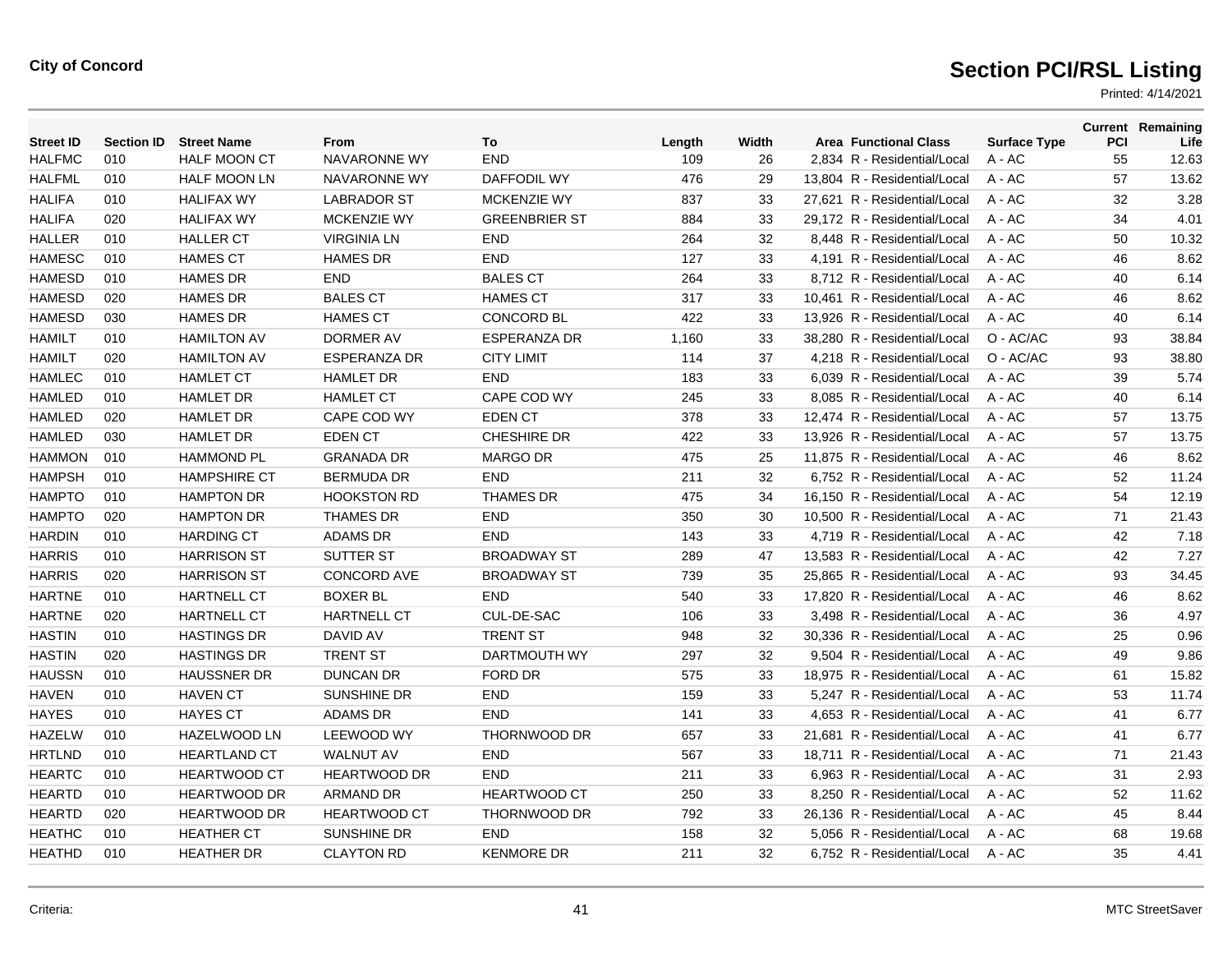| <b>Street ID</b> | <b>Section ID</b> | <b>Street Name</b>     | From                    | To                     | Length | Width | <b>Area Functional Class</b> | <b>Surface Type</b> | PCI | <b>Current Remaining</b><br>Life |
|------------------|-------------------|------------------------|-------------------------|------------------------|--------|-------|------------------------------|---------------------|-----|----------------------------------|
| <b>HEATHD</b>    | 020               | <b>HEATHER DR</b>      | <b>KENMORE DR</b>       | <b>BONWELL DR</b>      | 211    | 32    | 6,752 R - Residential/Local  | A - AC              | 45  | 8.45                             |
| <b>HEATHD</b>    | 030               | <b>HEATHER DR</b>      | <b>BONWELL DR</b>       | <b>JERI PL</b>         | 845    | 33    | 27,885 R - Residential/Local | A - AC              | 44  | 8.02                             |
| <b>HEATHE</b>    | 101               | <b>HEATHERGREEN CT</b> | CHRYSTYL RANCH DR       | CUL-DE-SAC             | 297    | 29    | 8.613 R - Residential/Local  | $A - AC$            | 65  | 19.32                            |
| <b>HEATCR</b>    | 010               | <b>HEATON CR</b>       | SOLANO WY (WEST)        | <b>HEATON CT</b>       | 585    | 33    | 19,305 R - Residential/Local | A - AC              | 46  | 8.62                             |
| <b>HEATCR</b>    | 020               | <b>HEATON CR</b>       | <b>HEATON CT</b>        | SOLANO WY (EAST)       | 475    | 33    | 15,675 R - Residential/Local | $A - AC$            | 46  | 8.62                             |
| <b>HEATCT</b>    | 010               | <b>HEATON CT</b>       | <b>HEATON CR</b>        | <b>END</b>             | 136    | 33    | 4.488 R - Residential/Local  | $A - AC$            | 40  | 6.14                             |
| <b>HELENA</b>    | 010               | <b>HELENA DR</b>       | <b>LAUREL DR</b>        | END                    | 518    | 33    | 17,094 R - Residential/Local | A - AC              | 44  | 8.02                             |
| <b>HELENE</b>    | 010               | <b>HELENE CT</b>       | <b>MARIA AV</b>         | <b>END</b>             | 158    | 33    | 5,214 R - Residential/Local  | A - AC              | 24  | 0.67                             |
| <b>HELIXC</b>    | 010               | <b>HELIX CT</b>        | <b>HELIX DR</b>         | <b>END</b>             | 240    | 33    | 7.920 R - Residential/Local  | $A - AC$            | 55  | 12.67                            |
| <b>HELIXD</b>    | 010               | <b>HELIX DR</b>        | DAVID AV                | <b>HELIX CT</b>        | 252    | 34    | 8,568 R - Residential/Local  | A - AC              | 58  | 14.17                            |
| <b>HELIXD</b>    | 020               | <b>HELIX DR</b>        | <b>HELIX CT</b>         | <b>RISDON RD</b>       | 350    | 32    | 11,200 R - Residential/Local | A - AC              | 54  | 12.18                            |
| <b>HEMLOC</b>    | 010               | <b>HEMLOCK AV</b>      | <b>UPLAND DR</b>        | <b>BIRCH AV</b>        | 422    | 22    | 9.284 R - Residential/Local  | $A - AC$            | 48  | 9.76                             |
| <b>HEMLOC</b>    | 020               | <b>HEMLOCK AV</b>      | <b>BIRCH AV</b>         | <b>GARDEN AV</b>       | 1,175  | 22    | 25,850 R - Residential/Local | $A - AC$            | 56  | 13.56                            |
| <b>HENNIC</b>    | 010               | <b>HENNING CT</b>      | <b>HENNING DR</b>       | <b>END</b>             | 118    | 33    | 3,894 R - Residential/Local  | A - AC              | 35  | 4.41                             |
| <b>HENNID</b>    | 010               | <b>HENNING DR</b>      | <b>DENKINGER RD</b>     | <b>WOODCREST DR</b>    | 211    | 33    | 6.963 R - Residential/Local  | $A - AC$            | 49  | 10.22                            |
| <b>HENNID</b>    | 020               | <b>HENNING DR</b>      | <b>WOODCREST DR</b>     | <b>HENNING CT</b>      | 158    | 33    | 5,214 R - Residential/Local  | $A - AC$            | 38  | 5.57                             |
| <b>HENNID</b>    | 030               | <b>HENNING DR</b>      | <b>HENNING CT</b>       | <b>GLAZIER DR</b>      | 650    | 33    | 21,450 R - Residential/Local | A - AC              | 41  | 6.77                             |
| <b>HERRIT</b>    | 010               | <b>HERITAGE DRIVE</b>  | <b>PALMER DRIVE</b>     | DEAD END E             | 753    | 29    | 21.837 R - Residential/Local | $A - AC$            | 38  | 5.57                             |
| <b>HICKOR</b>    | 010               | <b>HICKORY DR</b>      | PONDEROSA DR            | <b>BIRCH AV</b>        | 360    | 33    | 11,880 R - Residential/Local | $A - AC$            | 68  | 19.54                            |
| <b>HICKOR</b>    | 020               | <b>HICKORY DR</b>      | <b>BIRCH AV</b>         | <b>GARDEN AV</b>       | 950    | 33    | 31,350 R - Residential/Local | $A - AC$            | 63  | 16.71                            |
| <b>HICKOR</b>    | 030               | <b>HICKORY DR</b>      | <b>GARDEN AV</b>        | PT CHICAGO HW          | 106    | 33    | 3.498 R - Residential/Local  | $A - AC$            | 61  | 15.63                            |
| <b>HIDDEN</b>    | 010               | <b>HIDDENCREST CT</b>  | <b>CRYSTYL RANCH DR</b> | <b>CUL DE SAC</b>      | 1,392  | 29    | 40,368 R - Residential/Local | $A - AC$            | 93  | 34.18                            |
| HIDDENWC 010     |                   | HIDDENWOOD CT.         | <b>FAWN GLEN CT</b>     | <b>END</b>             | 409    | 27    | 11,043 R - Residential/Local | $A - AC$            | 92  | 33.96                            |
| <b>HIGHSC</b>    | 010               | HIGH SCHOOL AV         | <b>GRANT ST</b>         | <b>EAST ST</b>         | 106    | 44    | 4,664 C - Collector          | A - AC              | 88  | 19.98                            |
| <b>HIGHSC</b>    | 020               | <b>HIGH SCHOOL AV</b>  | <b>EAST ST</b>          | PARK AV                | 264    | 37    | 9,768 C - Collector          | A - AC              | 82  | 17.42                            |
| <b>HIGHSC</b>    | 030               | <b>HIGH SCHOOL AV</b>  | PARK AV                 | <b>GARDEN AV</b>       | 317    | 37    | 11,729 C - Collector         | A - AC              | 83  | 17.92                            |
| <b>HIGHSC</b>    | 040               | <b>HIGH SCHOOL AV</b>  | <b>GARDEN AV</b>        | PT CHICAGO HW          | 158    | 37    | 5,846 C - Collector          | A - AC              | 79  | 15.98                            |
| <b>HIGHLA</b>    | 010               | <b>HIGHLAND DR</b>     | <b>ESTATES DR</b>       | LA SALLE AV            | 211    | 33    | 6,963 R - Residential/Local  | A - AC              | 57  | 13.75                            |
| <b>HIGHLA</b>    | 020               | <b>HIGHLAND DR</b>     | LA SALLE AV             | <b>HILLSIDE AV</b>     | 367    | 33    | 12,111 R - Residential/Local | A - AC              | 40  | 6.14                             |
| <b>HIGHLA</b>    | 030               | <b>HIGHLAND DR</b>     | <b>HILLSIDE AV</b>      | <b>GLENSIDE DR</b>     | 532    | 33    | 17,556 R - Residential/Local | $A - AC$            | 48  | 9.49                             |
| <b>HILSBC</b>    | 010               | <b>HILLSBOROUGH CT</b> | <b>HILLSBOROUGH DR</b>  | <b>END</b>             | 370    | 33    | 12,210 R - Residential/Local | $A - AC$            | 47  | 9.32                             |
| <b>HILSBD</b>    | 010               | <b>HILLSBOROUGH DR</b> | <b>OLIVERA RD</b>       | <b>HILLSBOROUGH CT</b> | 211    | 57    | 12,027 R - Residential/Local | $A - AC$            | 81  | 27.61                            |
| <b>HILSBD</b>    | 020               | <b>HILLSBOROUGH DR</b> | <b>HILLSBOROUGH CT</b>  | <b>LABRADOR ST</b>     | 296    | 57    | 16,872 R - Residential/Local | $A - AC$            | 77  | 25.04                            |
| <b>HILSBD</b>    | 030               | HILLSBOROUGH DR        | <b>LABRADOR ST</b>      | <b>BILLY LN</b>        | 317    | 37    | 11.729 R - Residential/Local | $A - AC$            | 91  | 42.43                            |
| <b>HILSBD</b>    | 040               | <b>HILLSBOROUGH DR</b> | <b>BILLY LN</b>         | <b>MCKENZIE WY</b>     | 528    | 37    | 19,536 R - Residential/Local | A - AC              | 91  | 42.43                            |
| <b>HILSBD</b>    | 050               | <b>HILLSBOROUGH DR</b> | <b>MCKENZIE WY</b>      | <b>FLOYD LN</b>        | 686    | 37    | 25,382 R - Residential/Local | $A - AC$            | 91  | 42.43                            |
|                  |                   |                        |                         |                        |        |       |                              |                     |     |                                  |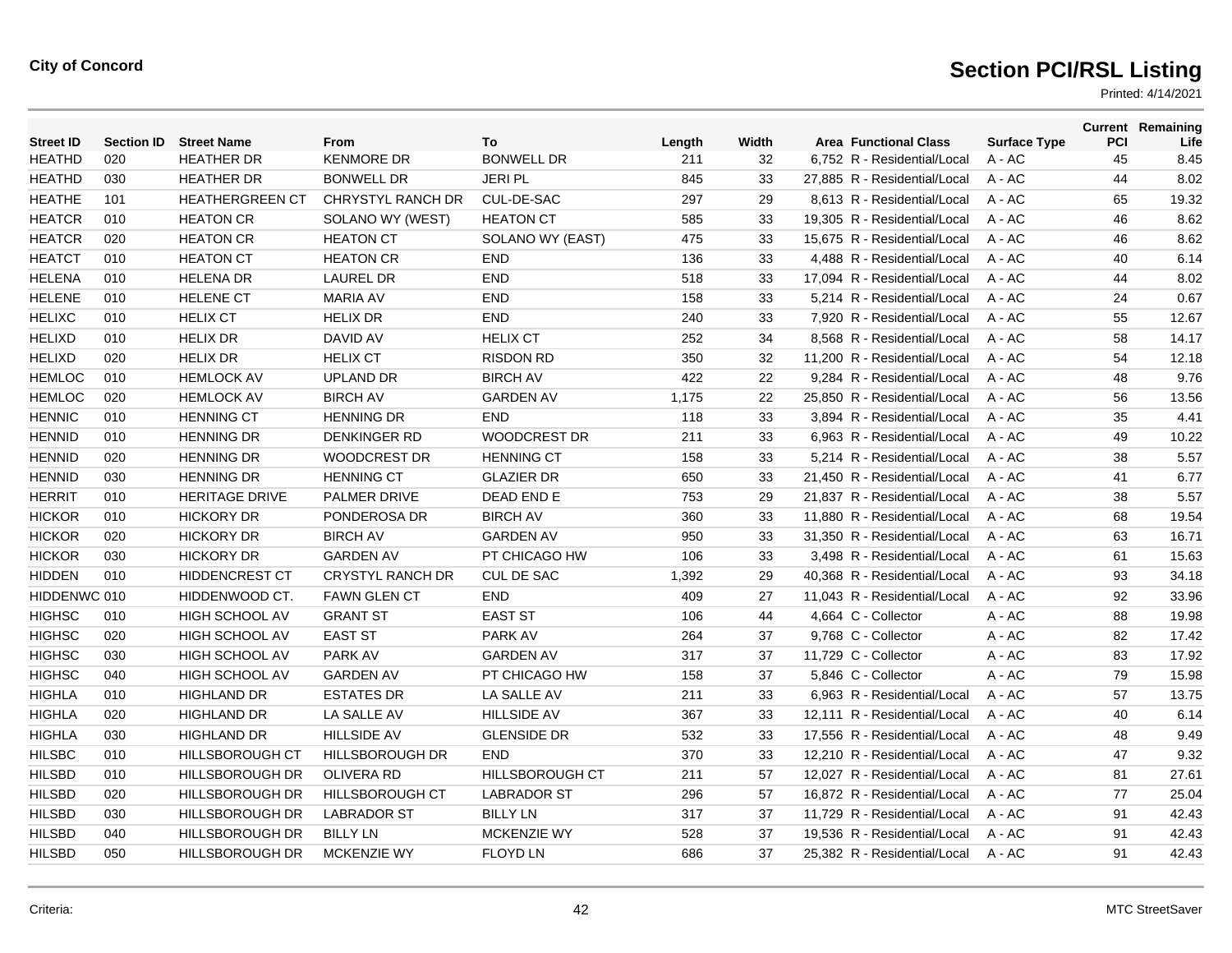| <b>Street ID</b> | <b>Section ID</b> | <b>Street Name</b>     | From                  | To                    | Length | Width | <b>Area Functional Class</b> | <b>Surface Type</b> | PCI | <b>Current Remaining</b><br>Life |
|------------------|-------------------|------------------------|-----------------------|-----------------------|--------|-------|------------------------------|---------------------|-----|----------------------------------|
| <b>HILSBD</b>    | 060               | HILLSBOROUGH DR        | <b>FLOYD LN</b>       | <b>GREENBRIER ST</b>  | 211    | 37    | 7,807 R - Residential/Local  | A - AC              | 91  | 42.43                            |
| <b>HILSBD</b>    | 070               | HILLSBOROUGH DR        | <b>GREENBRIER ST</b>  | <b>QUEBEC ST</b>      | 255    | 37    | 9,435 R - Residential/Local  | A - AC              | 91  | 42.43                            |
| <b>HILSBD</b>    | 080               | HILLSBOROUGH DR        | QUEBEC ST             | <b>RANCHITO DR</b>    | 422    | 37    | 15,614 R - Residential/Local | $A - AC$            | 91  | 42.43                            |
| <b>HILSBD</b>    | 090               | <b>HILLSBOROUGH DR</b> | <b>RANCHITO DR</b>    | <b>YUKON ST</b>       | 528    | 37    | 19,536 R - Residential/Local | $A - AC$            | 91  | 42.43                            |
| <b>HILSBD</b>    | 100               | <b>HILLSBOROUGH DR</b> | <b>YUKON ST</b>       | <b>BRUNSWICK ST</b>   | 264    | 37    | 9,768 R - Residential/Local  | A - AC              | 91  | 42.43                            |
| <b>HILSBD</b>    | 110               | HILLSBOROUGH DR        | <b>BRUNSWICK ST</b>   | ST. GEORGE DR         | 298    | 37    | 11,026 R - Residential/Local | $A - AC$            | 91  | 42.43                            |
| <b>HILLSI</b>    | 010               | <b>HILLSIDE AV</b>     | <b>SOLANO WY</b>      | <b>OVERHILL RD</b>    | 226    | 33    | 7.458 R - Residential/Local  | $A - AC$            | 40  | 6.14                             |
| <b>HILLSI</b>    | 020               | <b>HILLSIDE AV</b>     | <b>OVERHILL RD</b>    | <b>HIGHLAND DR</b>    | 233    | 33    | 7,689 R - Residential/Local  | $A - AC$            | 57  | 13.75                            |
| <b>HILLSI</b>    | 030               | <b>HILLSIDE AV</b>     | <b>HIGHLAND DR</b>    | <b>CARMEL DR</b>      | 670    | 33    | 22,110 R - Residential/Local | A - AC              | 64  | 17.45                            |
| <b>HILLTO</b>    | 010               | <b>HILLTOP RD</b>      | <b>SOLANO WY</b>      | <b>OVERHILL RD</b>    | 264    | 35    | 9.240 R - Residential/Local  | $A - AC$            | 73  | 22.73                            |
| <b>HILLTO</b>    | 020               | <b>HILLTOP RD</b>      | <b>OVERHILL RD</b>    | <b>AVON AV</b>        | 1,478  | 33    | 48.774 R - Residential/Local | $A - AC$            | 60  | 15.29                            |
| <b>HILLVI</b>    | 010               | <b>HILLVIEW CT</b>     | N SIXTH ST            | END                   | 525    | 33    | 17,325 R - Residential/Local | A - AC              | 45  | 8.45                             |
| <b>HITCHC</b>    | 010               | <b>HITCHCOCK RD</b>    | <b>COURT LN</b>       | SUNRISE HILL          | 370    | 32    | 11,840 R - Residential/Local | A - AC              | 62  | 16.17                            |
| <b>HITCHC</b>    | 020               | <b>HITCHCOCK RD</b>    | <b>SUNRISE HILL</b>   | SOUTHRIDGE CT         | 370    | 29    | 10,730 R - Residential/Local | A - AC              | 75  | 24.02                            |
| <b>HITCHC</b>    | 030               | HITCHCOCK RD           | SOUTHRIDGE CT         | <b>JAMIE DR</b>       | 370    | 33    | 12,210 R - Residential/Local | $A - AC$            | 77  | 25.13                            |
| <b>HITCHC</b>    | 040               | <b>HITCHCOCK RD</b>    | <b>JAMIE DR</b>       | <b>EVERETT CT</b>     | 264    | 37    | 9,768 R - Residential/Local  | A - AC              | 64  | 17.59                            |
| <b>HITCHC</b>    | 050               | HITCHCOCK RD           | <b>EVERETT CT</b>     | <b>KEITH DR</b>       | 80     | 37    | 2,960 R - Residential/Local  | A - AC              | 72  | 22.35                            |
| <b>HITCHC</b>    | 060               | HITCHCOCK RD           | <b>KEITH DR</b>       | <b>RHODA WY</b>       | 211    | 37    | 7.807 R - Residential/Local  | $A - AC$            | 79  | 26.21                            |
| <b>HITCHC</b>    | 070               | <b>HITCHCOCK RD</b>    | <b>RHODA WY</b>       | <b>KASKILN</b>        | 317    | 37    | 11,729 R - Residential/Local | $A - AC$            | 73  | 22.91                            |
| <b>HOBBY</b>     | 010               | <b>HOBBY CT</b>        | CUL DE SAC (W)        | <b>ST FRANCIS DR</b>  | 370    | 33    | 12,210 R - Residential/Local | A - AC              | 33  | 3.77                             |
| <b>HOBBY</b>     | 020               | <b>HOBBY CT</b>        | <b>ST FRANCIS DR</b>  | CUL DE SAC (E)        | 317    | 33    | 10,461 R - Residential/Local | $A - AC$            | 34  | 4.14                             |
| <b>HOCKMA</b>    | 010               | <b>HOCK MAPLE CT</b>   | S LARWIN AV           | <b>END</b>            | 776    | 33    | 25.608 R - Residential/Local | $A - AC$            | 39  | 6.06                             |
| <b>HOLBRO</b>    | 010               | <b>HOLBROOK DR</b>     | <b>END</b>            | <b>CLAUDIA DR</b>     | 115    | 33    | 3,795 R - Residential/Local  | A - AC              | 58  | 14.46                            |
| <b>HOLBRO</b>    | 020               | <b>HOLBROOK DR</b>     | <b>CLAUDIA DR</b>     | <b>IDA DR</b>         | 225    | 33    | 7.425 R - Residential/Local  | $A - AC$            | 46  | 8.63                             |
| <b>HOLBRO</b>    | 030               | <b>HOLBROOK DR</b>     | <b>IDA DR</b>         | <b>MEADOWBOOK DR</b>  | 245    | 33    | 8.085 R - Residential/Local  | $A - AC$            | 37  | 5.15                             |
| <b>HOLBRO</b>    | 040               | <b>HOLBROOK DR</b>     | <b>MEADOWBROOK DR</b> | <b>FITZPATRICK DR</b> | 255    | 33    | 8,415 R - Residential/Local  | A - AC              | 38  | 5.54                             |
| <b>HOLBRO</b>    | 050               | <b>HOLBROOK DR</b>     | <b>FITZPATRICK DR</b> | <b>BAKER DR</b>       | 265    | 33    | 8,745 R - Residential/Local  | A - AC              | 38  | 5.54                             |
| <b>HOLBRO</b>    | 060               | <b>HOLBROOK DR</b>     | <b>BAKER DR</b>       | <b>REVA DR</b>        | 235    | 33    | 7,755 R - Residential/Local  | $A - AC$            | 40  | 6.34                             |
| <b>HOLBRO</b>    | 070               | <b>HOLBROOK DR</b>     | <b>REVA DR</b>        | <b>STANLEY CT</b>     | 235    | 34    | 7.990 R - Residential/Local  | $A - AC$            | 42  | 7.15                             |
| <b>HOLBRO</b>    | 080               | <b>HOLBROOK DR</b>     | <b>STANLEY CT</b>     | <b>ESPERANZA DR</b>   | 245    | 33    | 8,085 R - Residential/Local  | A - AC              | 35  | 4.39                             |
| <b>HOLBRO</b>    | 090               | <b>HOLBROOK DR</b>     | <b>ESPERANZA DR</b>   | <b>MORETTI DR</b>     | 1,135  | 33    | 37,455 R - Residential/Local | $A - AC$            | 47  | 9.29                             |
| <b>HOLBRO</b>    | 100               | <b>HOLBROOK DR</b>     | <b>MORETTI DR</b>     | <b>BONIFACIO ST</b>   | 360    | 33    | 11,880 R - Residential/Local | A - AC              | 50  | 10.65                            |
| <b>HOLIDA</b>    | 010               | <b>HOLIDAY CT</b>      | <b>DAVID AV</b>       | <b>RISDON RD</b>      | 602    | 33    | 19,866 R - Residential/Local | $A - AC$            | 50  | 10.31                            |
| <b>HOLLIS</b>    | 010               | <b>HOLLIS CT</b>       | <b>WHITMAN RD</b>     | <b>END</b>            | 686    | 24    | 16,464 R - Residential/Local | A - AC              | 39  | 6.05                             |
| <b>HOMEDA</b>    | 010               | HOMEDALE DR            | <b>MAPLEGATE CT</b>   | ROSEHEDGE CT          | 264    | 29    | 7,656 R - Residential/Local  | A - AC              | 93  | 34.43                            |
| <b>HOMEWO</b>    | 010               | <b>HOMEWOOD DR</b>     | <b>SAN MIGUEL RD</b>  | <b>END</b>            | 634    | 24    | 15.216 R - Residential/Local | A - AC              | 36  | 4.93                             |
|                  |                   |                        |                       |                       |        |       |                              |                     |     |                                  |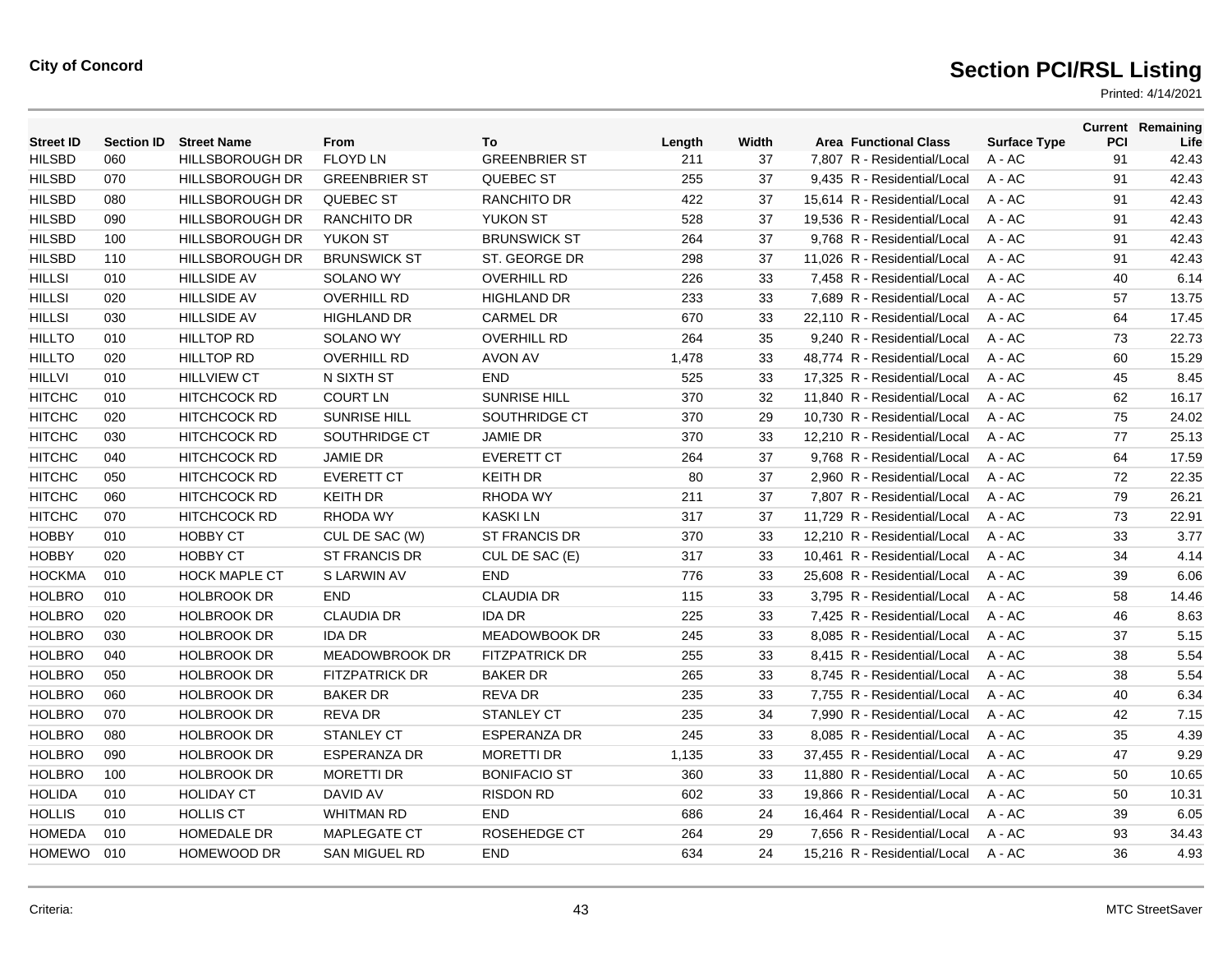| <b>Street ID</b> | <b>Section ID</b> | <b>Street Name</b>    | <b>From</b>         | To                   | Length | Width | <b>Area Functional Class</b> | <b>Surface Type</b> | <b>PCI</b> | <b>Current Remaining</b><br>Life |
|------------------|-------------------|-----------------------|---------------------|----------------------|--------|-------|------------------------------|---------------------|------------|----------------------------------|
| <b>HONEYS</b>    | 010               | HONEYSUCKLE WY        | <b>NAVARONNE WY</b> | <b>DAFFODIL WY</b>   | 579    | 29    | 16,791 R - Residential/Local | A - AC              | 52         | 11.19                            |
| <b>HONIST</b>    | 010               | <b>HONISTER LN</b>    | <b>END</b>          | <b>KESWICK LN</b>    | 106    | 24    | 2,544 R - Residential/Local  | A - AC              | 21         | 0.00                             |
| <b>HONIST</b>    | 020               | <b>HONISTER LN</b>    | <b>KESWICK LN</b>   | <b>WHITMAN RD</b>    | 475    | 24    | 11,400 R - Residential/Local | A - AC              | 22         | 0.00                             |
| <b>HONORA</b>    | 010               | <b>HONORA AV</b>      | <b>RISDON RD</b>    | <b>END</b>           | 334    | 33    | 11,022 R - Residential/Local | $A - AC$            | 72         | 21.95                            |
| <b>HOOKST</b>    | 010               | <b>HOOKSTON RD</b>    | <b>BANCROFT RD</b>  | <b>HAMPTON DR</b>    | 170    | 36    | 6.120 R - Residential/Local  | $A - AC$            | 41         | 6.86                             |
| <b>HOOKST</b>    | 020               | <b>HOOKSTON RD</b>    | <b>HAMPTON DR</b>   | <b>STIMEL DR</b>     | 298    | 36    | 10,728 R - Residential/Local | $A - AC$            | 54         | 12.19                            |
| <b>HOOKST</b>    | 030               | <b>HOOKSTON RD</b>    | <b>STIMEL DR</b>    | <b>BERMUDA DR</b>    | 370    | 36    | 13,320 R - Residential/Local | A - AC              | 68         | 19.64                            |
| <b>HOOKST</b>    | 040               | <b>HOOKSTON RD</b>    | <b>BERMUDA DR</b>   | <b>END</b>           | 351    | 36    | 12,636 R - Residential/Local | $A - AC$            | 68         | 19.64                            |
| <b>HOOVER</b>    | 010               | <b>HOOVER CT</b>      | <b>ADAMS DR</b>     | <b>END</b>           | 144    | 33    | 4.752 R - Residential/Local  | $A - AC$            | 42         | 7.18                             |
| <b>HOPE</b>      | 010               | HOPE AV               | <b>ROSAL LN</b>     | JANET LN (PVT)       | 490    | 24    | 11,760 R - Residential/Local | $A - AC$            | 44         | 8.12                             |
| <b>HOUSTO</b>    | 010               | <b>HOUSTON CT</b>     | <b>SALEM ST</b>     | END                  | 175    | 33    | 5,775 R - Residential/Local  | A - AC              | 31         | 3.12                             |
| <b>HOYTT</b>     | 010               | HOYTT DR              | <b>CALAVERAS DR</b> | <b>MARIN CT</b>      | 211    | 26    | 5,486 R - Residential/Local  | A - AC              | 46         | 8.62                             |
| <b>HOYTT</b>     | 020               | <b>HOYTT DR</b>       | <b>MARIN CT</b>     | <b>SALEM ST</b>      | 264    | 34    | 8,976 R - Residential/Local  | A - AC              | 46         | 8.62                             |
| <b>HUCKLE</b>    | 010               | <b>HUCKLEBERRY DR</b> | CAPE COD WY         | <b>CANTERBURY DR</b> | 1,065  | 33    | 35.145 R - Residential/Local | $A - AC$            | 51         | 10.85                            |
| <b>HUGHES</b>    | 010               | <b>HUGHES DR</b>      | <b>CYPRESS DR</b>   | WILLIAM WY (WEST)    | 211    | 32    | 6,752 R - Residential/Local  | A - AC              | 60         | 15.22                            |
| <b>HUGHES</b>    | 020               | <b>HUGHES DR</b>      | WILLIAM WY (WEST)   | WILLIAM WY (EAST)    | 586    | 32    | 18,752 R - Residential/Local | A - AC              | 53         | 11.72                            |
| <b>HUMPHR</b>    | 010               | <b>HUMPHREY DR</b>    | <b>WALNUT AV</b>    | <b>CONCORD BL</b>    | 1,056  | 33    | 34,848 R - Residential/Local | A - AC              | 73         | 22.89                            |
| <b>HURON</b>     | 010               | <b>HURON DR</b>       | <b>CLAUDIA DR</b>   | <b>WINTHROP ST</b>   | 422    | 33    | 13,926 R - Residential/Local | A - AC              | 40         | 6.36                             |
| <b>HURON</b>     | 020               | <b>HURON DR</b>       | <b>WINTHROP ST</b>  | <b>BENTON ST</b>     | 264    | 33    | 8,712 R - Residential/Local  | $A - AC$            | 29         | 2.23                             |
| <b>HURON</b>     | 030               | <b>HURON DR</b>       | <b>BENTON ST</b>    | <b>RONALD WY</b>     | 770    | 33    | 25,410 R - Residential/Local | A - AC              | 52         | 11.61                            |
| <b>HURON</b>     | 040               | <b>HURON DR</b>       | <b>RONALD WY</b>    | <b>ESPERANZA DR</b>  | 264    | 33    | 8,712 R - Residential/Local  | A - AC              | 53         | 12.09                            |
| <b>HURON</b>     | 050               | <b>HURON DR</b>       | <b>ESPERANZA DR</b> | <b>BENNETT WY</b>    | 230    | 33    | 7.590 R - Residential/Local  | $A - AC$            | 61         | 15.63                            |
| <b>HURON</b>     | 060               | <b>HURON DR</b>       | <b>BENNETT WY</b>   | <b>WOODHAVEN LN</b>  | 370    | 33    | 12.210 R - Residential/Local | $A - AC$            | 57         | 13.57                            |
| <b>HURON</b>     | 070               | <b>HURON DR</b>       | WOODHAVEN LN        | <b>MORETTI DR</b>    | 420    | 33    | 13,860 R - Residential/Local | A - AC              | 47         | 9.32                             |
| <b>HYDE</b>      | 010               | <b>HYDE CT</b>        | <b>ASPEN DR</b>     | <b>END</b>           | 150    | 33    | 4,950 R - Residential/Local  | A - AC              | 48         | 9.43                             |
| <b>IDA</b>       | 010               | <b>IDA DR</b>         | <b>JERILYNN DR</b>  | N SIXTH ST           | 1,533  | 33    | 50.589 R - Residential/Local | $A - AC$            | 40         | 6.34                             |
| <b>IDA</b>       | 020               | <b>IDA DR</b>         | N SIXTH ST          | <b>HOLBROOK DR</b>   | 1,209  | 33    | 39.897 R - Residential/Local | $A - AC$            | 45         | 8.45                             |
| <b>IDAHO</b>     | 010               | <b>IDAHO CT</b>       | PENNSYLVANIA BL     | <b>END</b>           | 194    | 33    | 6,402 R - Residential/Local  | $A - AC$            | 32         | 3.48                             |
| <b>ILLINO</b>    | 010               | <b>ILLINOIS CT</b>    | <b>END</b>          | <b>WISCONSIN CT</b>  | 575    | 33    | 18,975 R - Residential/Local | A - AC              | 38         | 5.35                             |
| <b>ILLINO</b>    | 020               | <b>ILLINOIS CT</b>    | <b>WISCONSIN CT</b> | <b>LOUISIANA DR</b>  | 263    | 33    | 8,679 R - Residential/Local  | $A - AC$            | 48         | 9.49                             |
| <b>INDIAL</b>    | 010               | <b>INDIAN LN</b>      | <b>BOXER BL</b>     | <b>CLAYTON RD</b>    | 689    | 33    | 22.737 R - Residential/Local | $A - AC$            | 39         | 5.74                             |
| <b>INDIAN</b>    | 010               | <b>INDIANA DR</b>     | PINE HOLLOW RD      | ALABAMA DR           | 158    | 33    | 5.214 R - Residential/Local  | $A - AC$            | 57         | 13.75                            |
| <b>INDIAN</b>    | 020               | <b>INDIANA DR</b>     | <b>ALABAMA DR</b>   | OHIO CT              | 264    | 33    | 8,712 R - Residential/Local  | A - AC              | 46         | 8.62                             |
| <b>INDIAN</b>    | 030               | <b>INDIANA DR</b>     | OHIO CT             | <b>MICHIGAN BL</b>   | 200    | 34    | 6,800 R - Residential/Local  | A - AC              | 46         | 8.62                             |
| <b>INDIAN</b>    | 040               | <b>INDIANA DR</b>     | <b>MICHIGAN BL</b>  | <b>CAROLINA DR</b>   | 1,016  | 33    | 33,528 R - Residential/Local | A - AC              | 43         | 7.35                             |
| <b>INDIAN</b>    | 050               | <b>INDIANA DR</b>     | <b>CAROLINA DR</b>  | RHODE ISLAND CT      | 251    | 33    | 8,283 R - Residential/Local  | $A - AC$            | 45         | 8.19                             |
|                  |                   |                       |                     |                      |        |       |                              |                     |            |                                  |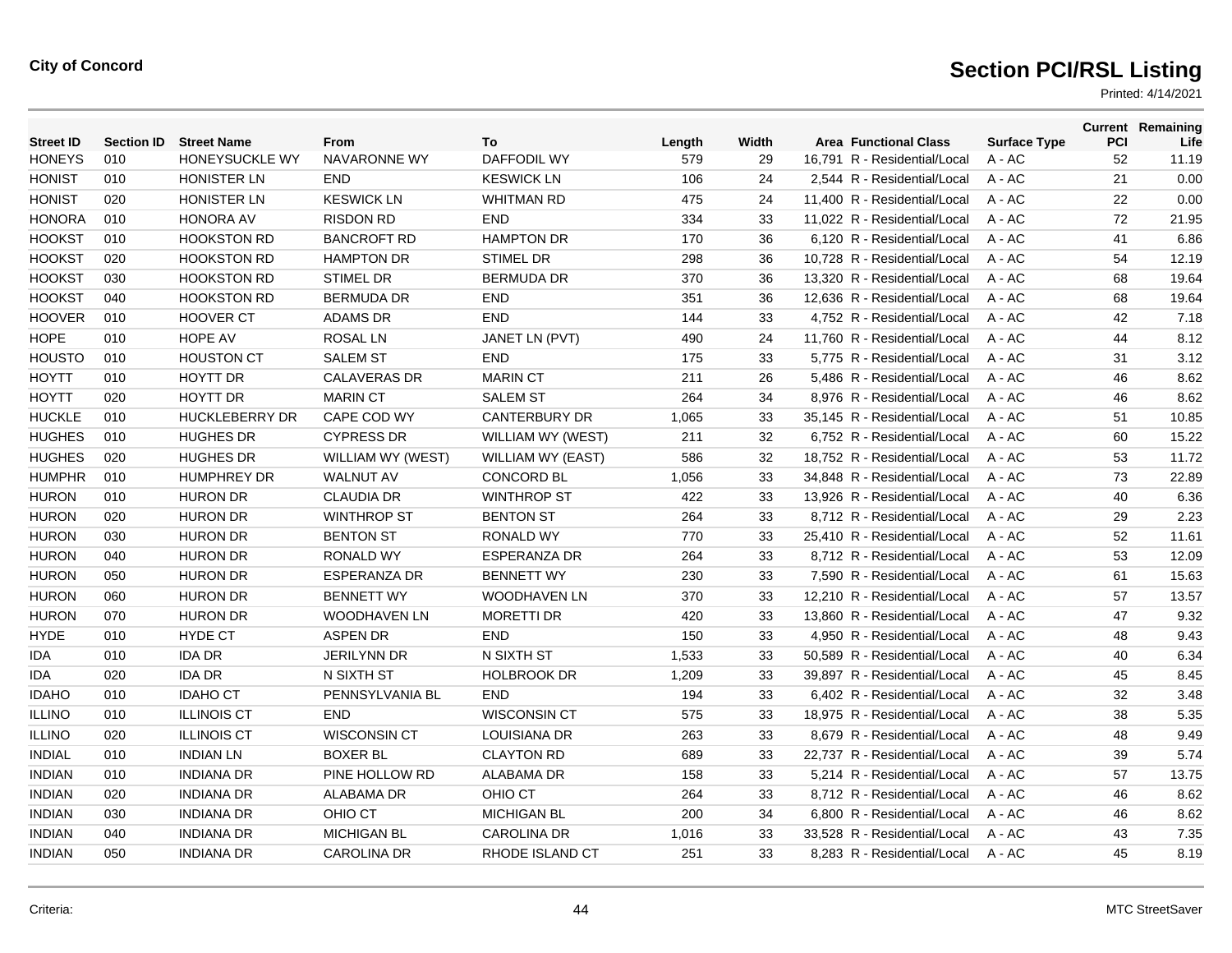| <b>Street ID</b> | <b>Section ID</b> | <b>Street Name</b>   | From                  | To                    | Length | Width | <b>Area Functional Class</b> | <b>Surface Type</b> | PCI | <b>Current Remaining</b><br>Life |
|------------------|-------------------|----------------------|-----------------------|-----------------------|--------|-------|------------------------------|---------------------|-----|----------------------------------|
| <b>INDIAN</b>    | 060               | <b>INDIANA DR</b>    | RHODE ISLAND CT       | <b>DELAWARE DR</b>    | 422    | 33    | 13,926 R - Residential/Local | A - AC              | 40  | 6.14                             |
| <b>INDIAN</b>    | 070               | <b>INDIANA DR</b>    | DELAWARE DR           | PENNSYLVANIA BL       | 634    | 33    | 20,922 R - Residential/Local | A - AC              | 40  | 6.14                             |
| <b>INDIGO</b>    | 010               | <b>INDIGO CT</b>     | N LARWIN AV           | <b>END</b>            | 540    | 33    | 17,820 R - Residential/Local | $A - AC$            | 45  | 8.52                             |
| <b>INDUST</b>    | 010               | <b>INDUSTRIAL WY</b> | ARNOLD IND WY         | <b>PIKE LN</b>        | 859    | 45    | 38.655 R - Residential/Local | $A - AC$            | 44  | 7.77                             |
| <b>INDUST</b>    | 020               | <b>INDUSTRIAL WY</b> | <b>PIKE LN</b>        | <b>BATES AV</b>       | 1,033  | 45    | 46,485 R - Residential/Local | $A - AC$            | 34  | 4.04                             |
| <b>INNWOO</b>    | 010               | <b>INNWOOD CT</b>    | <b>CLAYCORD AV</b>    | <b>END</b>            | 203    | 33    | 6,699 R - Residential/Local  | $A - AC$            | 68  | 19.99                            |
| <b>IOWA</b>      | 010               | <b>IOWA DR</b>       | <b>FLORIDA DR</b>     | <b>MISSOURI DR</b>    | 686    | 33    | 22.638 R - Residential/Local | $A - AC$            | 43  | 7.35                             |
| <b>IRONWO</b>    | 010               | <b>IRONWOOD WY</b>   | <b>END</b>            | <b>KALIMA PL</b>      | 211    | 33    | 6.963 R - Residential/Local  | $A - AC$            | 55  | 12.75                            |
| <b>IRONWO</b>    | 020               | <b>IRONWOOD WY</b>   | <b>KALIMA PL</b>      | PEPPERIDGE WY         | 211    | 33    | 6,963 R - Residential/Local  | $A - AC$            | 50  | 10.39                            |
| <b>IRONWO</b>    | 030               | <b>IRONWOOD WY</b>   | PEPPERIDGE WY         | <b>LEWIS WY</b>       | 211    | 33    | 6.963 R - Residential/Local  | $A - AC$            | 48  | 9.49                             |
| <b>JACKSO</b>    | 010               | <b>JACKSON CT</b>    | <b>COOLIDGE ST</b>    | <b>END</b>            | 277    | 33    | 9.141 R - Residential/Local  | $A - AC$            | 52  | 11.62                            |
| <b>JACQUE</b>    | 010               | <b>JACQUELNE WY</b>  | <b>WREN AV</b>        | <b>ROGERS RD</b>      | 850    | 19    | 16.150 R - Residential/Local | $A - AC$            | 70  | 20.91                            |
| <b>JACQUE</b>    | 020               | <b>JACQUELNE WY</b>  | <b>ROGERS RD</b>      | <b>ROYAL RD</b>       | 785    | 27    | 21,195 R - Residential/Local | O - AC/AC           | 91  | 38.00                            |
| <b>JAMES</b>     | 010               | <b>JAMES LN</b>      | <b>END</b>            | <b>GRANADA DR</b>     | 122    | 24    | 2,928 R - Residential/Local  | A - AC              | 25  | 1.04                             |
| <b>JAMES</b>     | 020               | <b>JAMES LN</b>      | <b>GRANADA DR</b>     | <b>MARGO DR</b>       | 422    | 24    | 10,128 R - Residential/Local | $A - AC$            | 22  | 0.06                             |
| <b>JAMES</b>     | 030               | <b>JAMES LN</b>      | <b>MARGO DR</b>       | <b>NOEMI DR</b>       | 125    | 24    | 3.000 R - Residential/Local  | $A - AC$            | 21  | 0.00                             |
| <b>JAMESO</b>    | 010               | <b>JAMESON CT</b>    | <b>KIRKWOOD DR</b>    | <b>SLOAN CT</b>       | 106    | 33    | 3,498 R - Residential/Local  | $A - AC$            | 36  | 4.97                             |
| <b>JAMESO</b>    | 020               | <b>JAMESON CT</b>    | <b>SLOAN CT</b>       | <b>OGDEN CT</b>       | 422    | 33    | 13,926 R - Residential/Local | A - AC              | 35  | 4.59                             |
| <b>JAMESO</b>    | 030               | <b>JAMESON CT</b>    | <b>OGDEN CT</b>       | <b>END</b>            | 264    | 33    | 8,712 R - Residential/Local  | $A - AC$            | 50  | 10.39                            |
| <b>JAMIE</b>     | 010               | <b>JAMIE DR</b>      | <b>COURT LN</b>       | <b>HITCHCOCK RD</b>   | 1,162  | 33    | 38.346 R - Residential/Local | $A - AC$            | 72  | 21.79                            |
| <b>JASPER</b>    | 010               | <b>JASPER CT</b>     | <b>REDLANDS WY</b>    | <b>END</b>            | 503    | 33    | 16,599 R - Residential/Local | $A - AC$            | 48  | 9.49                             |
| <b>JEFF</b>      | 010               | <b>JEFF CT</b>       | <b>JOAN AV</b>        | <b>END</b>            | 370    | 29    | 10,730 R - Residential/Local | $A - AC$            | 15  | 0.00                             |
| <b>JEFFER</b>    | 010               | <b>JEFFERSON ST</b>  | <b>CONCORD BL</b>     | <b>ADAMS DR</b>       | 141    | 38    | 5.358 R - Residential/Local  | $A - AC$            | 37  | 5.18                             |
| <b>JEFFER</b>    | 020               | JEFFERSON ST         | <b>ADAMS DR</b>       | <b>LINCOLN DR</b>     | 898    | 33    | 29.634 R - Residential/Local | $A - AC$            | 42  | 7.18                             |
| <b>JEN</b>       | 010               | <b>JEN CT</b>        | <b>GARY DR</b>        | <b>END</b>            | 158    | 33    | 5,214 R - Residential/Local  | O - AC/AC           | 92  | 46.63                            |
| <b>JENKIN</b>    | 010               | <b>JENKINSON DR</b>  | <b>NICHOLAS DR</b>    | <b>VIRGINIA LN</b>    | 867    | 33    | 28,611 R - Residential/Local | $A - AC$            | 80  | 27.16                            |
| <b>JERI</b>      | 010               | <b>JERIPL</b>        | <b>END</b>            | <b>HEATHER DR</b>     | 106    | 33    | 3.498 R - Residential/Local  | $A - AC$            | 40  | 6.36                             |
| <b>JERI</b>      | 020               | <b>JERIPL</b>        | <b>HEATHER DR</b>     | <b>KENT WY</b>        | 383    | 33    | 12.639 R - Residential/Local | $A - AC$            | 41  | 6.77                             |
| <b>JERILY</b>    | 010               | <b>JERILYNN DR</b>   | <b>CLAUDIA DR</b>     | <b>IDA DR</b>         | 264    | 33    | 8,712 R - Residential/Local  | A - AC              | 70  | 20.71                            |
| <b>JERILY</b>    | 020               | <b>JERILYNN DR</b>   | <b>IDA DR</b>         | <b>MEADOWBROOK DR</b> | 264    | 33    | 8,712 R - Residential/Local  | $A - AC$            | 38  | 5.57                             |
| <b>JERILY</b>    | 030               | <b>JERILYNN DR</b>   | <b>MEADOWBROOK DR</b> | <b>FITZPATRICK DR</b> | 264    | 33    | 8.712 R - Residential/Local  | $A - AC$            | 38  | 5.57                             |
| <b>JERILY</b>    | 040               | <b>JERILYNN DR</b>   | <b>FITZPATRICK DR</b> | <b>BAKER DR</b>       | 264    | 33    | 8.712 R - Residential/Local  | $A - AC$            | 38  | 5.55                             |
| <b>JERILY</b>    | 050               | <b>JERILYNN DR</b>   | <b>BAKER DR</b>       | <b>ESPERANZA DR</b>   | 242    | 33    | 7,986 R - Residential/Local  | A - AC              | 38  | 5.55                             |
| <b>JODE</b>      | 010               | JO DE CT             | <b>ALRAY DR</b>       | <b>END</b>            | 200    | 25    | 5,000 R - Residential/Local  | A - AC              | 39  | 5.74                             |
| <b>JOANA</b>     | 010               | <b>JOAN AV</b>       | <b>BABEL LN</b>       | <b>FARGO CT</b>       | 251    | 40    | 10.040 R - Residential/Local | A - AC              | 37  | 5.28                             |
| <b>JOANA</b>     | 020               | <b>JOAN AV</b>       | <b>FARGO CT</b>       | <b>SCHILLER CT</b>    | 455    | 22    | 10.010 R - Residential/Local | $A - AC$            | 31  | 3.04                             |
|                  |                   |                      |                       |                       |        |       |                              |                     |     |                                  |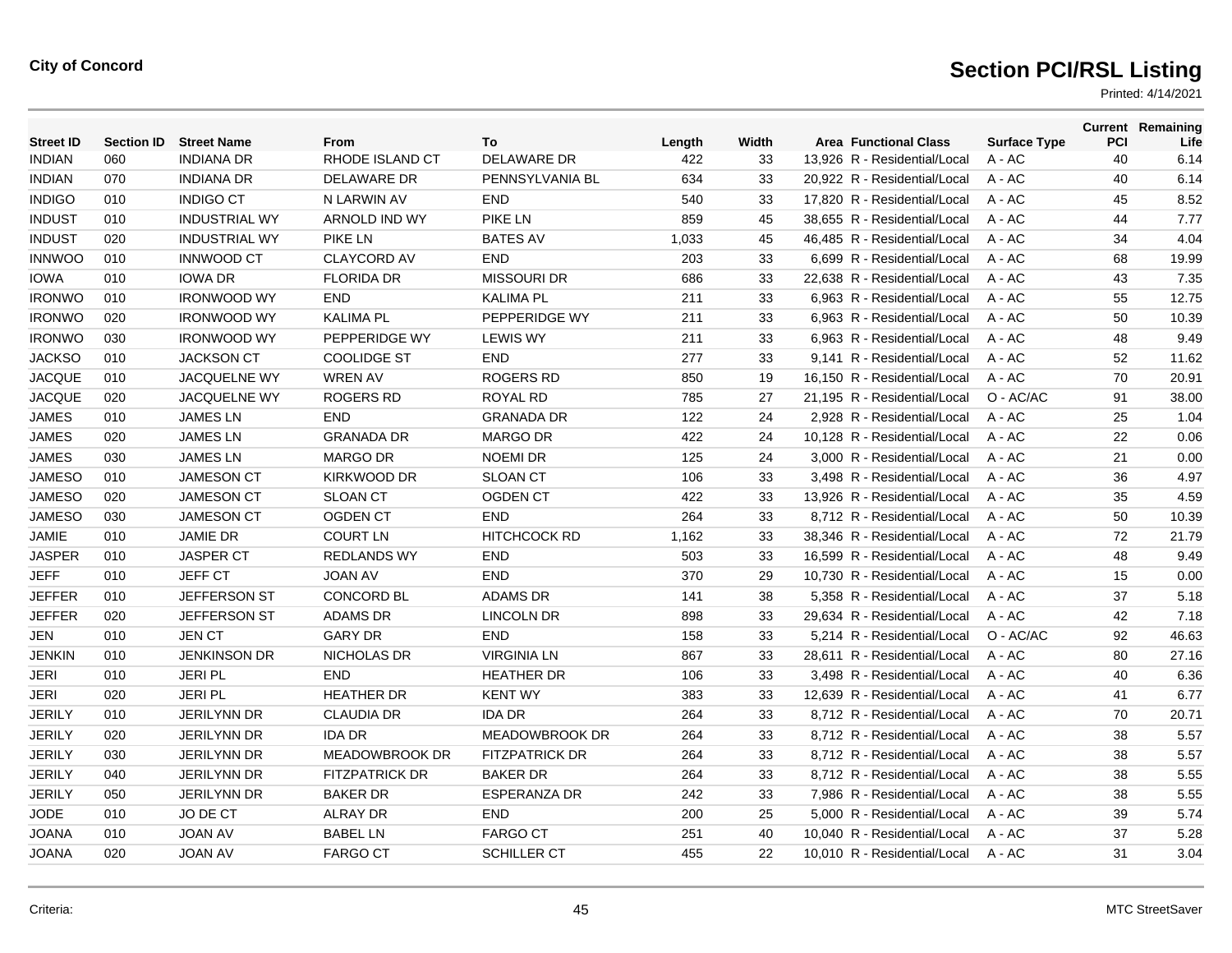| <b>Street ID</b> | <b>Section ID</b> | <b>Street Name</b>     | From                | To                   | Length | Width | <b>Area Functional Class</b> | <b>Surface Type</b> | <b>PCI</b> | <b>Current Remaining</b><br>Life |
|------------------|-------------------|------------------------|---------------------|----------------------|--------|-------|------------------------------|---------------------|------------|----------------------------------|
| <b>JOANA</b>     | 030               | <b>JOAN AV</b>         | <b>SCHILLER CT</b>  | LA VISTA AV          | 475    | 20    | 9,500 R - Residential/Local  | A - AC              | 34         | 4.14                             |
| <b>JOANA</b>     | 040               | <b>JOAN AV</b>         | LA VISTA AV         | <b>JEFF CT</b>       | 686    | 20    | 13,720 R - Residential/Local | A - AC              | 23         | 0.31                             |
| <b>JOANA</b>     | 050               | <b>JOAN AV</b>         | <b>JEFF CT</b>      | <b>ROSAL LN</b>      | 816    | 20    | 16,320 R - Residential/Local | A - AC              | 32         | 3.40                             |
| <b>JOANA</b>     | 060               | <b>JOAN AV</b>         | <b>ROSAL LN</b>     | CAPE COD WY          | 256    | 33    | 8.448 R - Residential/Local  | $A - AC$            | 53         | 11.72                            |
| <b>JOANA</b>     | 070               | <b>JOAN AV</b>         | CAPE COD WY         | <b>JOAN CT</b>       | 578    | 33    | 19.074 R - Residential/Local | $A - AC$            | 38         | 5.35                             |
| <b>JOANA</b>     | 080               | <b>JOAN AV</b>         | <b>JOAN CT</b>      | <b>CANTERBURY DR</b> | 422    | 33    | 13,926 R - Residential/Local | $A - AC$            | 38         | 5.35                             |
| <b>JOANC</b>     | 010               | <b>JOAN CT</b>         | <b>JOAN AV</b>      | <b>END</b>           | 103    | 33    | 3,399 R - Residential/Local  | A - AC              | 34         | 4.21                             |
| <b>JOELLE</b>    | 010               | <b>JOELLE DR</b>       | <b>MATHESON RD</b>  | <b>GENEVA AV</b>     | 869    | 33    | 28,677 R - Residential/Local | $A - AC$            | 68         | 19.67                            |
| <b>JOHNGL</b>    | 020               | <b>JOHN GLENN DR</b>   | <b>BURNETT AV</b>   | <b>CONCORD AV</b>    | 855    | 60    | 51.300 R - Residential/Local | $A - AC$            | 65         | 17.96                            |
| <b>JOHNSO</b>    | 010               | <b>JOHNSON DR</b>      | <b>CYPRESS DR</b>   | DAY AV               | 867    | 32    | 27,744 R - Residential/Local | A - AC              | 38         | 5.67                             |
| <b>JOHNSO</b>    | 020               | <b>JOHNSON DR</b>      | DAY AV              | <b>MEADOW LN</b>     | 241    | 32    | 7,712 R - Residential/Local  | A - AC              | 37         | 5.28                             |
| <b>JOMAR</b>     | 010               | <b>JOMAR DR</b>        | <b>END</b>          | <b>ELLARD WY</b>     | 528    | 29    | 15,312 R - Residential/Local | A - AC              | 36         | 4.97                             |
| <b>JOMAR</b>     | 020               | <b>JOMAR DR</b>        | <b>ELLARD WY</b>    | YVONNE DR            | 845    | 29    | 24,505 R - Residential/Local | A - AC              | 36         | 4.97                             |
| <b>JOMAR</b>     | 030               | <b>JOMAR DR</b>        | <b>YVONNE DR</b>    | END                  | 538    | 29    | 15.602 R - Residential/Local | $A - AC$            | 57         | 13.75                            |
| <b>JOSHUA</b>    | 010               | <b>JOSHUA WOODS PL</b> | <b>CITRUS AV</b>    | END                  | 498    | 33    | 16,434 R - Residential/Local | A - AC              | 58         | 14.13                            |
| <b>JOYCE</b>     | 010               | <b>JOYCE DR</b>        | <b>WEST ST</b>      | <b>LILLIAN DR</b>    | 754    | 27    | 20,358 R - Residential/Local | A - AC              | 62         | 16.35                            |
| <b>JUDY</b>      | 010               | <b>JUDY LN</b>         | RAE ANN DR          | NICHOLAS DR          | 393    | 33    | 12,969 R - Residential/Local | A - AC              | 27         | 1.65                             |
| <b>JULIE</b>     | 010               | <b>JULIE CT</b>        | <b>GILARDY DR</b>   | <b>END</b>           | 370    | 26    | 9.620 R - Residential/Local  | $A - AC$            | 34         | 4.13                             |
| <b>JULIET</b>    | 010               | <b>JULIET CT</b>       | <b>CHESHIRE DR</b>  | <b>END</b>           | 125    | 33    | 4,125 R - Residential/Local  | A - AC              | 35         | 4.59                             |
| <b>JUNCTC</b>    | 010               | <b>JUNCTION CT</b>     | <b>JUNCTION DR</b>  | <b>END</b>           | 158    | 32    | 5,056 R - Residential/Local  | A - AC              | 74         | 23.27                            |
| <b>JUNCTI</b>    | 010               | <b>JUNCTION DR</b>     | <b>JUNCTION CT</b>  | <b>EXPRESS CT</b>    | 244    | 34    | 8.296 R - Residential/Local  | $A - AC$            | 52         | 11.24                            |
| <b>JUNCTI</b>    | 020               | <b>JUNCTION DR</b>     | <b>EXPRESS CT</b>   | <b>PULLMAN CT</b>    | 264    | 34    | 8.976 R - Residential/Local  | $A - AC$            | 75         | 23.90                            |
| <b>JUNCTI</b>    | 030               | <b>JUNCTION DR</b>     | <b>PULLMAN CT</b>   | OAK GROVE RD         | 158    | 34    | 5.372 R - Residential/Local  | $A - AC$            | 67         | 19.06                            |
| <b>JUNBER</b>    | 010               | <b>JUNEBERRY CT</b>    | S LARWIN AV         | <b>END</b>           | 578    | 33    | 19,074 R - Residential/Local | A - AC              | 45         | 8.55                             |
| <b>JUNIPE</b>    | 010               | <b>JUNIPER DR</b>      | BOXWOOD DR          | <b>LANDANA DR</b>    | 340    | 33    | 11.220 R - Residential/Local | A - AC              | 36         | 4.97                             |
| <b>JUNIPE</b>    | 020               | <b>JUNIPER DR</b>      | <b>LANDANA DR</b>   | <b>DANESTA DR</b>    | 164    | 33    | 5.412 R - Residential/Local  | $A - AC$            | 40         | 6.14                             |
| <b>JUNIPE</b>    | 030               | <b>JUNIPER DR</b>      | <b>DANESTA DR</b>   | <b>SHARON DR</b>     | 259    | 33    | 8.547 R - Residential/Local  | $A - AC$            | 45         | 8.19                             |
| <b>JUNIPE</b>    | 040               | <b>JUNIPER DR</b>      | <b>SHARON DR</b>    | <b>MONTROSE DR</b>   | 269    | 33    | 8,877 R - Residential/Local  | $A - AC$            | 48         | 9.49                             |
| <b>JUNIPE</b>    | 050               | <b>JUNIPER DR</b>      | <b>MONTROSE DR</b>  | PIEDMONT DR          | 248    | 33    | 8,184 R - Residential/Local  | A - AC              | 48         | 9.49                             |
| <b>JUNIPE</b>    | 060               | <b>JUNIPER DR</b>      | PIEDMONT DR         | LYNWOOD DR           | 422    | 33    | 13,926 R - Residential/Local | A - AC              | 46         | 8.62                             |
| <b>JUSTIN</b>    | 010               | <b>JUSTIN WY</b>       | <b>KRUEGER DR</b>   | <b>GEHRINGER DR</b>  | 581    | 33    | 19.173 R - Residential/Local | $A - AC$            | 65         | 17.97                            |
| <b>JUSTIN</b>    | 020               | <b>JUSTIN WY</b>       | <b>GEHRINGER DR</b> | <b>END</b>           | 106    | 33    | 3.498 R - Residential/Local  | $A - AC$            | 77         | 25.06                            |
| KAITLI           | 010               | <b>KAITLIN PL</b>      | <b>COURT LN</b>     | <b>END</b>           | 614    | 33    | 20,262 R - Residential/Local | A - AC              | 52         | 11.25                            |
| <b>KALIMA</b>    | 010               | <b>KALIMA PL</b>       | <b>IRONWOOD WY</b>  | <b>END</b>           | 151    | 33    | 4,983 R - Residential/Local  | A - AC              | 55         | 12.75                            |
| <b>KANSAS</b>    | 010               | <b>KANSAS CR</b>       | LOUISIANA DR        | <b>KANSAS CR</b>     | 422    | 33    | 13.926 R - Residential/Local | A - AC              | 48         | 9.49                             |
| <b>KANSAS</b>    | 020               | <b>KANSAS CR</b>       | <b>KANSAS CR</b>    | <b>KANSAS CR</b>     | 1,162  | 33    | 38,346 R - Residential/Local | $A - AC$            | 50         | 10.39                            |
|                  |                   |                        |                     |                      |        |       |                              |                     |            |                                  |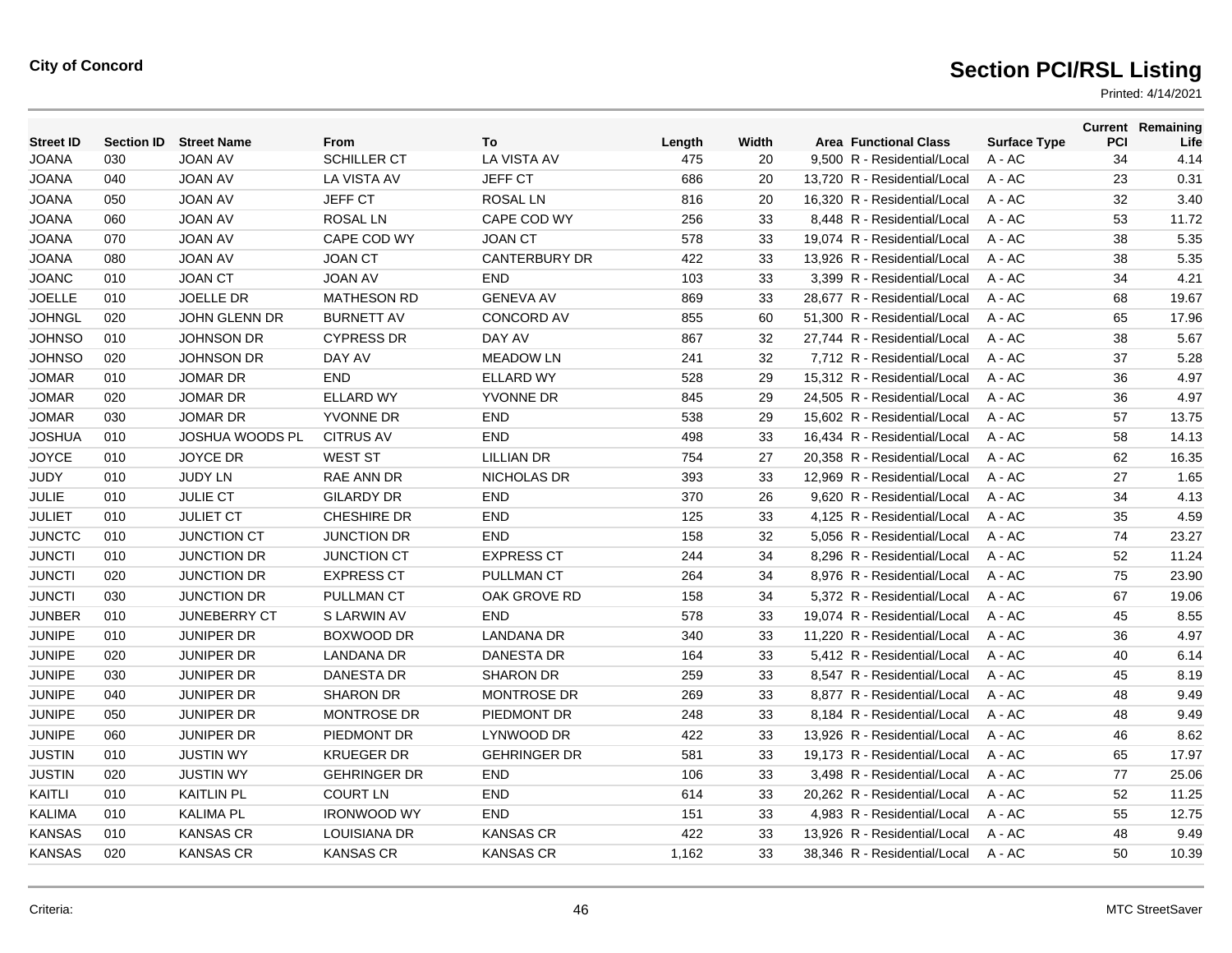| <b>Street ID</b> | <b>Section ID</b> | <b>Street Name</b>   | From                 | To                    | Length | Width | <b>Area Functional Class</b> | <b>Surface Type</b> | <b>PCI</b> | <b>Current Remaining</b><br>Life |
|------------------|-------------------|----------------------|----------------------|-----------------------|--------|-------|------------------------------|---------------------|------------|----------------------------------|
| KARAS            | 010               | <b>KARAS COURT</b>   | <b>MYRTLE DR</b>     | <b>END CULDESAC</b>   | 610    | 29    | 17.690 R - Residential/Local | $A - AC$            | 85         | 37.07                            |
| KARREN           | 010               | <b>KARREN ST</b>     | <b>GILL DR</b>       | <b>GRANT ST</b>       | 540    | 33    | 17,820 R - Residential/Local | A - AC              | 38         | 5.35                             |
| <b>KASBA</b>     | 010               | <b>KASBA ST</b>      | <b>DUAR DR</b>       | <b>OASIS DR</b>       | 792    | 32    | 25,344 R - Residential/Local | $A - AC$            | 42         | 7.27                             |
| <b>KASBA</b>     | 020               | <b>KASBA ST</b>      | <b>OASIS DR</b>      | <b>END</b>            | 232    | 32    | 7.424 R - Residential/Local  | $A - AC$            | 46         | 8.97                             |
| <b>KASKIC</b>    | 010               | <b>KASKI CT</b>      | <b>KASKILN</b>       | <b>END</b>            | 500    | 29    | 14.500 R - Residential/Local | $A - AC$            | 48         | 9.58                             |
| <b>KASKIL</b>    | 010               | <b>KASKILN</b>       | <b>END</b>           | <b>HITCHCOCK RD</b>   | 1,760  | 32    | 56,320 R - Residential/Local | A - AC              | 73         | 22.90                            |
| <b>KASKIL</b>    | 020               | <b>KASKILN</b>       | <b>HITCHCOCK RD</b>  | <b>STOREY LN</b>      | 620    | 38    | 23,560 R - Residential/Local | A - AC              | 70         | 20.70                            |
| <b>KASKIL</b>    | 030               | <b>KASKILN</b>       | <b>STOREY LN</b>     | <b>COWELL RD</b>      | 430    | 24    | 10,320 R - Residential/Local | A - AC              | 62         | 16.62                            |
| <b>KAURI</b>     | 010               | <b>KAURICT</b>       | <b>JANET LN</b>      | <b>END</b>            | 370    | 27    | 9,990 R - Residential/Local  | $A - AC$            | 42         | 7.28                             |
| KAY              | 010               | <b>KAY AV</b>        | <b>RICHARD AV</b>    | <b>SOLANO WY</b>      | 1,162  | 33    | 38.346 R - Residential/Local | $A - AC$            | 49         | 9.94                             |
| <b>KAYWOO</b>    | 010               | KAYWOOD DR           | SATINWOOD DR         | WOODLAND DR           | 449    | 33    | 14,817 R - Residential/Local | A - AC              | 39         | 5.96                             |
| <b>KEARSA</b>    | 010               | <b>KEARSAGE CT</b>   | <b>END</b>           | <b>LIMERIDGE DR</b>   | 264    | 25    | 6,600 R - Residential/Local  | A - AC              | 57         | 13.64                            |
| <b>KEARSA</b>    | 020               | <b>KEARSAGE CT</b>   | <b>LIMERIDGE DR</b>  | <b>END</b>            | 158    | 25    | 3,950 R - Residential/Local  | $A - AC$            | 57         | 13.64                            |
| <b>KEITH</b>     | 010               | <b>KEITH DR</b>      | <b>BROWNING DR</b>   | HITCHCOCK RD          | 845    | 33    | 27.885 R - Residential/Local | $A - AC$            | 73         | 22.90                            |
| <b>KELROS</b>    | 010               | <b>KELROSE CT</b>    | <b>WASHINGTON BL</b> | <b>END</b>            | 305    | 33    | 10,065 R - Residential/Local | A - AC              | 36         | 4.97                             |
| <b>KENMOR</b>    | 010               | <b>KENMORE DR</b>    | <b>HEATHER DR</b>    | <b>MANCHESTER DR</b>  | 1,025  | 26    | 26,650 R - Residential/Local | A - AC              | 37         | 5.18                             |
| <b>KENMOR</b>    | 020               | <b>KENMORE DR</b>    | <b>MANCHESTER DR</b> | <b>AYERS RD</b>       | 242    | 26    | 6,292 R - Residential/Local  | $A - AC$            | 39         | 5.96                             |
| <b>KENNET</b>    | 010               | <b>KENNETH RD</b>    | S LARWIN AV          | <b>AYERS RD</b>       | 106    | 66    | 6.996 R - Residential/Local  | $A - AC$            | 70         | 20.80                            |
| <b>KENSIC</b>    | 010               | <b>KENSINGTON CT</b> | <b>KENSINGTON DR</b> | <b>END</b>            | 221    | 33    | 7,293 R - Residential/Local  | $A - AC$            | 39         | 5.74                             |
| <b>KENSID</b>    | 010               | <b>KENSINGTON DR</b> | <b>HAMLET DR</b>     | <b>ESSEX CT</b>       | 264    | 33    | 8,712 R - Residential/Local  | $A - AC$            | 57         | 13.75                            |
| <b>KENSID</b>    | 020               | <b>KENSINGTON DR</b> | <b>ESSEX CT</b>      | CAPE COD WY           | 279    | 33    | 9,207 R - Residential/Local  | $A - AC$            | 54         | 12.27                            |
| <b>KENSID</b>    | 030               | <b>KENSINGTON DR</b> | CAPE COD WY          | <b>KENSINGTON CT</b>  | 247    | 33    | 8.151 R - Residential/Local  | $A - AC$            | 57         | 13.75                            |
| <b>KENSID</b>    | 040               | <b>KENSINGTON DR</b> | <b>KENSINGTON CT</b> | <b>SHAKESPEARE DR</b> | 343    | 33    | 11.319 R - Residential/Local | $A - AC$            | 52         | 11.32                            |
| KENT             | 010               | <b>KENT WY</b>       | SUTHERLAND DR        | <b>JERIPL</b>         | 370    | 26    | 9,620 R - Residential/Local  | A - AC              | 26         | 1.21                             |
| <b>KENT</b>      | 020               | <b>KENT WY</b>       | <b>JERIPL</b>        | <b>END</b>            | 158    | 34    | 5,372 R - Residential/Local  | A - AC              | 42         | 7.18                             |
| <b>KENTUC</b>    | 010               | <b>KENTUCKY DR</b>   | LOUISIANA DR         | <b>MICHIGAN BL</b>    | 1,159  | 33    | 38,247 R - Residential/Local | A - AC              | 75         | 24.04                            |
| <b>KENWAL</b>    | 010               | <b>KENWAL RD</b>     | <b>END</b>           | <b>VALMAR DR</b>      | 422    | 33    | 13.926 R - Residential/Local | $A - AC$            | 75         | 23.98                            |
| <b>KENWAL</b>    | 020               | <b>KENWAL RD</b>     | <b>VALMAR DR</b>     | <b>MARVUE CR</b>      | 317    | 33    | 10,461 R - Residential/Local | $A - AC$            | 71         | 21.51                            |
| <b>KENWAL</b>    | 030               | <b>KENWAL RD</b>     | <b>MARVUE CR</b>     | PARK HIGHLAND BL      | 1,296  | 33    | 42,768 R - Residential/Local | A - AC              | 50         | 10.84                            |
| <b>KENWOO</b>    | 010               | <b>KENWOOD DR</b>    | BELLWOOD DR          | <b>MANZANITA DR</b>   | 788    | 33    | 26,004 R - Residential/Local | A - AC              | 47         | 9.05                             |
| <b>KERMAN</b>    | 010               | <b>KERMAN DR</b>     | <b>LEONARD DR</b>    | DEL CHIARO WY         | 510    | 32    | 16,320 R - Residential/Local | $A - AC$            | 42         | 7.28                             |
| <b>KESWIC</b>    | 010               | <b>KESWICK LN</b>    | <b>TREG LN</b>       | <b>END</b>            | 106    | 32    | 3,392 R - Residential/Local  | $A - AC$            | 53         | 11.71                            |
| <b>KESWIC</b>    | 020               | <b>KESWICK LN</b>    | HONISTER LN          | OAK GROVE RD          | 981    | 24    | 23,544 R - Residential/Local | A - AC              | 36         | 4.88                             |
| <b>KEYWOO</b>    | 010               | <b>KEYWOOD CT</b>    | CHIMNEYWOOD CT       | <b>END</b>            | 311    | 33    | 10,263 R - Residential/Local | A - AC              | 41         | 6.54                             |
| <b>KIMBAC</b>    | 010               | <b>KIMBALL CT</b>    | <b>KIMBALL WY</b>    | <b>END</b>            | 144    | 38    | 5,472 R - Residential/Local  | $A - AC$            | 52         | 11.24                            |
| <b>KIMBAW</b>    | 010               | <b>KIMBALL WY</b>    | <b>BARBIS WY</b>     | <b>KIMBALL CT</b>     | 211    | 33    | 6.963 R - Residential/Local  | $A - AC$            | 43         | 7.70                             |
|                  |                   |                      |                      |                       |        |       |                              |                     |            |                                  |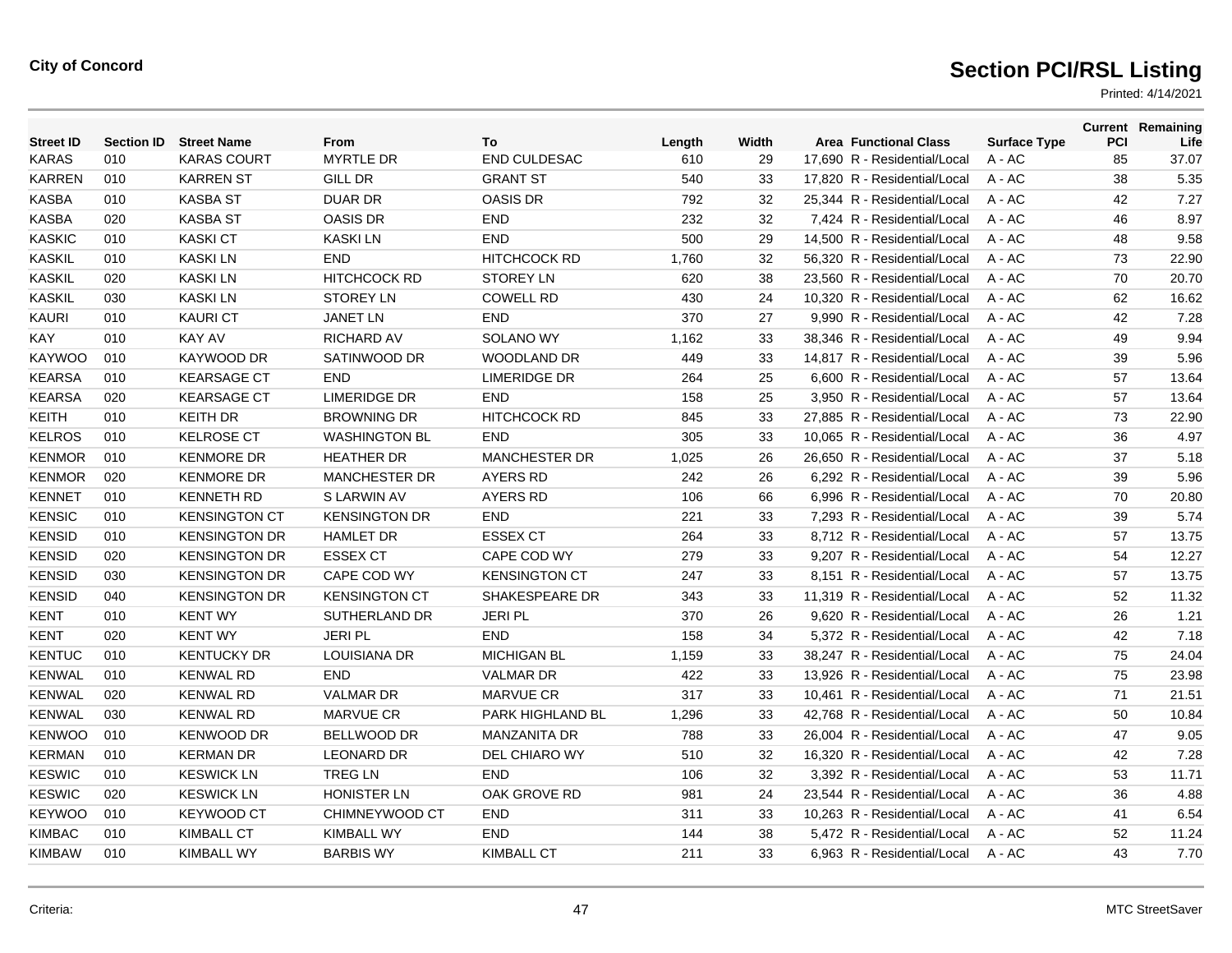| <b>Street ID</b> | <b>Section ID</b> | <b>Street Name</b>         | From                  | To                    | Length | Width | <b>Area Functional Class</b> | <b>Surface Type</b> | PCI | <b>Current Remaining</b><br>Life |
|------------------|-------------------|----------------------------|-----------------------|-----------------------|--------|-------|------------------------------|---------------------|-----|----------------------------------|
| <b>KIMBAW</b>    | 020               | <b>KIMBALL WY</b>          | <b>KIMBALL CT</b>     | EL DORADO DR          | 285    | 33    | 9,405 R - Residential/Local  | A - AC              | 27  | 1.64                             |
| <b>KIMBAW</b>    | 030               | <b>KIMBALL WY</b>          | EL DORADO DR          | <b>BABEL LN</b>       | 207    | 33    | 6,831 R - Residential/Local  | $A - AC$            | 21  | 0.00                             |
| <b>KIMBER</b>    | 010               | <b>KIMBERLY PL</b>         | <b>STAFFORD AV</b>    | S ROSAL AV            | 370    | 24    | 8.880 R - Residential/Local  | $A - AC$            | 44  | 7.77                             |
| <b>KINGSW</b>    | 010               | KINGSWOOD DR               | <b>TREAT BL</b>       | CASTLEWOOD CT         | 370    | 33    | 12,210 R - Residential/Local | $A - AC$            | 60  | 15.16                            |
| <b>KINGSW</b>    | 020               | KINGSWOOD DR               | CASTLEWOOD CT         | <b>END</b>            | 760    | 29    | 22,040 R - Residential/Local | $A - AC$            | 67  | 19.02                            |
| <b>KIPLIN</b>    | 010               | <b>KIPLING CT</b>          | <b>BROWNING DR</b>    | <b>END</b>            | 845    | 30    | 25,350 R - Residential/Local | $A - AC$            | 72  | 22.35                            |
| <b>KIRKER</b>    | 010               | <b>KIRKER PASS RD</b>      | <b>CLAYTON RD</b>     | <b>ALLEGRO AV</b>     | 705    | 90    | 63.450 A - Arterial          | $A - AC$            | 45  | 6.47                             |
| <b>KIRKER</b>    | 020               | <b>KIRKER PASS RD</b>      | ALLEGRO AV            | <b>OLIVE DR</b>       | 775    | 81    | 62,775 A - Arterial          | A - AC              | 43  | 5.78                             |
| <b>KIRKER</b>    | 030               | <b>KIRKER PASS RD</b>      | <b>OLIVE DR</b>       | <b>CONCORD BL</b>     | 847    | 69    | 58,443 A - Arterial          | A - AC              | 52  | 9.13                             |
| <b>KIRKER</b>    | 040               | <b>KIRKER PASS RD</b>      | <b>CONCORD BL</b>     | <b>MYRTLE DR</b>      | 1,909  | 70    | 133,630 A - Arterial         | A - AC              | 46  | 6.83                             |
| <b>KIRKER</b>    | 050               | <b>KIRKER PASS RD</b>      | <b>MYRTLE DR</b>      | <b>CLEARBROOK DR</b>  | 1,751  | 75    | 131,325 A - Arterial         | A - AC              | 52  | 9.13                             |
| <b>KIRKER</b>    | 060               | <b>KIRKER PASS RD</b>      | <b>CLEARBRROK DR</b>  | <b>CITY LIMITS</b>    | 2,520  | 60    | 151,200 A - Arterial         | O - AC/AC           | 68  | 15.44                            |
| <b>KIRKWO</b>    | 010               | KIRKWOOD DR                | <b>KIRKER PASS RD</b> | <b>BAXTER CT</b>      | 950    | 33    | 31,350 R - Residential/Local | $A - AC$            | 61  | 17.04                            |
| <b>KIRKWO</b>    | 020               | KIRKWOOD DR                | <b>BAXTER CT</b>      | PRESTON CT            | 264    | 33    | 8,712 R - Residential/Local  | $A - AC$            | 60  | 16.41                            |
| <b>KIRKWO</b>    | 030               | KIRKWOOD DR                | PRESTON CT            | YARDLEY CT            | 422    | 33    | 13,926 R - Residential/Local | A - AC              | 60  | 16.41                            |
| <b>KIRKWO</b>    | 040               | KIRKWOOD DR                | YARDLEY CT            | <b>MERIDITH CT</b>    | 370    | 33    | 12,210 R - Residential/Local | $A - AC$            | 50  | 10.85                            |
| <b>KIRKWO</b>    | 050               | KIRKWOOD DR                | <b>MERIDITH CT</b>    | <b>JAMESON CT</b>     | 422    | 33    | 13.926 R - Residential/Local | $A - AC$            | 53  | 12.40                            |
| <b>KIRKWO</b>    | 060               | KIRKWOOD DR                | <b>JAMESON CT</b>     | <b>CAMINO ESTRADA</b> | 422    | 33    | 13,926 R - Residential/Local | A - AC              | 53  | 12.40                            |
| <b>KLAMAT</b>    | 010               | KLAMATH WOODS PL CITRUS AV |                       | <b>END</b>            | 313    | 33    | 10,329 R - Residential/Local | $A - AC$            | 42  | 7.23                             |
| <b>KLIER</b>     | 010               | <b>KLIER DR</b>            | <b>GETOUN DR</b>      | <b>END</b>            | 634    | 32    | 20.288 R - Residential/Local | $A - AC$            | 49  | 9.86                             |
| <b>KNOLL</b>     | 010               | <b>KNOLL DR</b>            | GRANT ST (S)          | <b>VARGUS CT</b>      | 684    | 31    | 21,204 R - Residential/Local | A - AC              | 51  | 11.31                            |
| <b>KNOLL</b>     | 020               | <b>KNOLL DR</b>            | <b>VARGUS CT</b>      | <b>GRANT ST (N)</b>   | 406    | 29    | 11,774 R - Residential/Local | A - AC              | 72  | 22.12                            |
| <b>KRONAC</b>    | 010               | <b>KRONA CT</b>            | <b>KRONALN</b>        | <b>END</b>            | 211    | 33    | 6,963 R - Residential/Local  | $A - AC$            | 49  | 9.95                             |
| <b>KRONAL</b>    | 010               | <b>KRONALN</b>             | CITY LIMIT (COP)      | <b>GUMAN CT</b>       | 317    | 33    | 10,461 R - Residential/Local | $A - AC$            | 74  | 23.59                            |
| <b>KRONAL</b>    | 020               | <b>KRONALN</b>             | <b>GUZMAN CT</b>      | <b>LYNCH CT</b>       | 317    | 33    | 10,461 R - Residential/Local | A - AC              | 74  | 23.03                            |
| <b>KRONAL</b>    | 030               | <b>KRONALN</b>             | LYNCH CT              | <b>KRONA CT</b>       | 317    | 33    | 10,461 R - Residential/Local | $A - AC$            | 72  | 21.92                            |
| <b>KRONAL</b>    | 040               | <b>KRONALN</b>             | <b>KRONA CT</b>       | PINE HOLLOW RD        | 370    | 33    | 12,210 R - Residential/Local | $A - AC$            | 57  | 13.76                            |
| <b>KRUEGE</b>    | 010               | <b>KRUEGER DR</b>          | PONDEROSA DR          | <b>TOSCA WY</b>       | 317    | 33    | 10,461 R - Residential/Local | A - AC              | 61  | 15.80                            |
| <b>KRUEGE</b>    | 020               | <b>KRUEGER DR</b>          | <b>TOSCA WY</b>       | ASH ST                | 255    | 33    | 8,415 R - Residential/Local  | $A - AC$            | 61  | 15.80                            |
| <b>KRUEGE</b>    | 030               | <b>KRUEGER DR</b>          | <b>ASH ST</b>         | <b>GRATTON WY</b>     | 158    | 33    | 5.214 R - Residential/Local  | $A - AC$            | 62  | 16.22                            |
| <b>KRUEGE</b>    | 040               | <b>KRUEGER DR</b>          | <b>GRATTON WY</b>     | <b>JUSTIN WY</b>      | 475    | 33    | 15,675 R - Residential/Local | $A - AC$            | 68  | 19.89                            |
| <b>KRUEGE</b>    | 050               | <b>KRUEGER DR</b>          | <b>JUSTIN WY</b>      | PT CHICAGO HW         | 317    | 33    | 10,461 R - Residential/Local | $A - AC$            | 59  | 15.01                            |
| <b>LABONI</b>    | 010               | LA BONITA WY               | <b>WALNUT AV</b>      | <b>END</b>            | 515    | 25    | 12.875 R - Residential/Local | $A - AC$            | 33  | 3.76                             |
| LACALL           | 010               | LA CALLE                   | LA CORTE BONITA       | <b>OLIVE DR</b>       | 282    | 26    | 7,332 R - Residential/Local  | $A - AC$            | 37  | 5.18                             |
| <b>LACORT</b>    | 010               | LA CORTE BONITA            | <b>END</b>            | LA CALLE              | 370    | 26    | 9,620 R - Residential/Local  | A - AC              | 24  | 0.54                             |
| <b>LACORT</b>    | 020               | LA CORTE BONITA            | LA CALLE              | <b>END</b>            | 475    | 26    | 12,350 R - Residential/Local | $A - AC$            | 46  | 8.88                             |
|                  |                   |                            |                       |                       |        |       |                              |                     |     |                                  |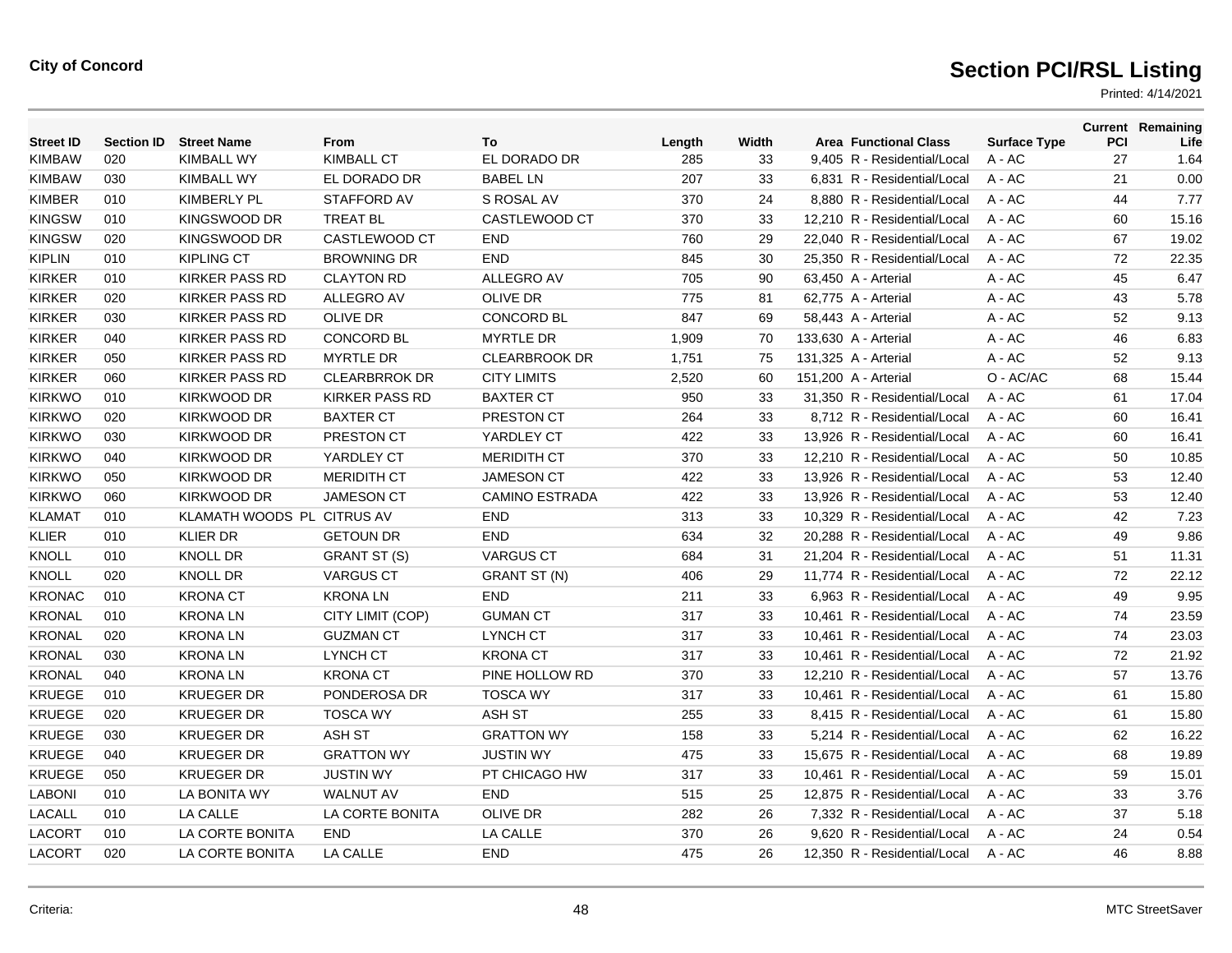| <b>Street ID</b> | <b>Section ID</b> | <b>Street Name</b>   | From                   | To                   | Length | Width | <b>Area Functional Class</b> | <b>Surface Type</b> | PCI | <b>Current Remaining</b><br>Life |
|------------------|-------------------|----------------------|------------------------|----------------------|--------|-------|------------------------------|---------------------|-----|----------------------------------|
| LAMARC           | 010               | LA MAR CT            | <b>CHALET DR</b>       | END                  | 213    | 33    | 7,029 R - Residential/Local  | A - AC              | 34  | 4.14                             |
| LAMARD           | 010               | LA MAR DR            | <b>CHALET DR</b>       | <b>END</b>           | 124    | 33    | 4,092 R - Residential/Local  | A - AC              | 41  | 6.87                             |
| <b>LAMIRA</b>    | 010               | LA MIRADA DR         | <b>GRANADA DR</b>      | <b>VENICE DR</b>     | 237    | 27    | 6,399 R - Residential/Local  | $A - AC$            | 24  | 0.71                             |
| <b>LAORIN</b>    | 010               | LA ORINDA PL         | CUL DE SAC (SW)        | <b>MARKHAM ST</b>    | 317    | 32    | 10.144 R - Residential/Local | $A - AC$            | 33  | 3.77                             |
| <b>LAORIN</b>    | 020               | LA ORINDA PL         | <b>MARKHAM ST</b>      | CUL DE SAC (NE)      | 317    | 32    | 10,144 R - Residential/Local | $A - AC$            | 31  | 3.04                             |
| LASALL           | 010               | LA SALLE AV          | <b>HIGHLAND DR</b>     | <b>CARMEL DR</b>     | 686    | 33    | 22,638 R - Residential/Local | A - AC              | 39  | 5.74                             |
| LASALL           | 020               | LA SALLE AV          | <b>CARMEL DR</b>       | <b>GLENSIDE DR</b>   | 211    | 33    | 6.963 R - Residential/Local  | $A - AC$            | 49  | 9.94                             |
| LAVIST           | 010               | LA VISTA AV          | <b>END</b>             | PALMWOOD DR          | 375    | 18    | 6.750 R - Residential/Local  | $A - AC$            | 37  | 5.28                             |
| LAVIST           | 020               | <b>LA VISTA AV</b>   | PALMWOOD DR            | <b>JOAN AV</b>       | 660    | 20    | 13,200 R - Residential/Local | $A - AC$            | 60  | 15.21                            |
| LAVIST           | 030               | LA VISTA AV          | <b>JOAN AV</b>         | <b>CLAYTON RD</b>    | 1,003  | 24    | 24,072 R - Residential/Local | A - AC              | 43  | 7.70                             |
| LABRAD           | 010               | <b>LABRADOR ST</b>   | <b>CRANBROOK WY</b>    | <b>HALIFAX WY</b>    | 312    | 33    | 10,296 R - Residential/Local | $A - AC$            | 43  | 7.58                             |
| LABRAD           | 020               | <b>LABRADOR ST</b>   | <b>HALIFAX WY</b>      | HILLSBOROUGH DR      | 211    | 33    | 6.963 R - Residential/Local  | $A - AC$            | 43  | 7.58                             |
| <b>LACEYC</b>    | 010               | <b>LACEY CT</b>      | <b>LACEY LN</b>        | END                  | 301    | 33    | 9,933 R - Residential/Local  | $A - AC$            | 63  | 16.83                            |
| LACEYL           | 010               | <b>LACEY LN</b>      | <b>MONUMENT BL</b>     | <b>FRISBIE CT</b>    | 350    | 32    | 11,200 R - Residential/Local | A - AC              | 16  | 0.00                             |
| LACEYL           | 020               | <b>LACEY LN</b>      | <b>FRISBIE CT</b>      | <b>TILSON DR</b>     | 475    | 32    | 15,200 R - Residential/Local | A - AC              | 40  | 6.47                             |
| LAGUNA           | 010               | <b>LAGUNA ST</b>     | <b>DETROIT AV</b>      | ADELAIDE ST          | 608    | 37    | 22,496 C - Collector         | A - AC              | 77  | 15.76                            |
| LAGUNA           | 020               | <b>LAGUNA ST</b>     | ADELAIDE ST            | <b>ELLIS ST</b>      | 612    | 37    | 22,644 C - Collector         | A - AC              | 82  | 18.63                            |
| LAGUNA           | 030               | <b>LAGUNA ST</b>     | <b>ELLIS ST</b>        | <b>AMADOR AV</b>     | 1,320  | 37    | 48,840 C - Collector         | A - AC              | 72  | 13.01                            |
| LAGUNA           | 040               | <b>LAGUNA ST</b>     | <b>AMADOR AV</b>       | <b>GALINDO ST</b>    | 264    | 47    | 12,408 C - Collector         | A - AC              | 67  | 10.59                            |
| LAGUNA           | 050               | <b>LAGUNA ST</b>     | <b>GALINDO ST</b>      | <b>MT DIABLO ST</b>  | 563    | 24    | 13.512 R - Residential/Local | $A - AC$            | 59  | 14.69                            |
| LAGUNA           | 060               | <b>LAGUNA ST</b>     | <b>OAKLAND AV</b>      | SAN JOSE AV          | 317    | 29    | 9,193 R - Residential/Local  | $A - AC$            | 29  | 2.37                             |
| LAGUNA           | 070               | <b>LAGUNA ST</b>     | SAN JOSE AV            | SANTA CLARA AV       | 354    | 27    | 9,558 R - Residential/Local  | A - AC              | 26  | 1.34                             |
| LAGUNA           | 080               | <b>LAGUNA ST</b>     | SANTA CLARA AV         | <b>SAN CARLOS AV</b> | 370    | 27    | 9.990 R - Residential/Local  | $A - AC$            | 27  | 1.68                             |
| <b>LAGUNA</b>    | 090               | <b>LAGUNA ST</b>     | <b>SAN CARLOS AV</b>   | <b>CARLETON DR</b>   | 264    | 30    | 7.920 R - Residential/Local  | O - AC/AC           | 93  | 51.10                            |
| <b>LAKEVI</b>    | 010               | <b>LAKEVIEW PL</b>   | <b>TOYON DR</b>        | <b>END</b>           | 117    | 33    | 3,861 R - Residential/Local  | $A - AC$            | 44  | 7.73                             |
| <b>LAMBET</b>    | 010               | <b>LAMBETH LN</b>    | GILARDY DR (WEST)      | GILARDY DR (EAST)    | 1,120  | 27    | 30.240 R - Residential/Local | $A - AC$            | 54  | 12.19                            |
| <b>LANCAD</b>    | 010               | <b>LANCASHIRE DR</b> | <b>GAINSBOROUGH DR</b> | <b>BARINGTON DR</b>  | 264    | 33    | 8.712 R - Residential/Local  | $A - AC$            | 74  | 23.53                            |
| <b>LANCAD</b>    | 020               | <b>LANCASHIRE DR</b> | <b>BARINGTON DR</b>    | <b>MERRIDAN DR</b>   | 264    | 33    | 8.712 R - Residential/Local  | $A - AC$            | 68  | 19.70                            |
| <b>LANCAP</b>    | 010               | LANCASHIRE PL        | <b>SAN SIMEON DR</b>   | <b>END</b>           | 441    | 33    | 14,553 R - Residential/Local | A - AC              | 39  | 6.01                             |
| LANCEL           | 010               | <b>LANCELOT DR</b>   | SHAKESPEARE DR         | <b>WINDERMERE WY</b> | 341    | 33    | 11,253 R - Residential/Local | A - AC              | 50  | 10.39                            |
| LANCEL           | 020               | <b>LANCELOT DR</b>   | <b>WINDERMERE WY</b>   | SHERWOOD DR          | 247    | 33    | 8,151 R - Residential/Local  | $A - AC$            | 50  | 10.39                            |
| LANCEL           | 030               | <b>LANCELOT DR</b>   | SHERWOOD DR            | TREAT BL             | 158    | 33    | 5.214 R - Residential/Local  | $A - AC$            | 57  | 13.75                            |
| <b>LANDAC</b>    | 010               | <b>LANDANA CT</b>    | LANDANA DR             | <b>END</b>           | 264    | 33    | 8,712 R - Residential/Local  | $A - AC$            | 39  | 5.74                             |
| <b>LANDAD</b>    | 010               | <b>LANDANA DR</b>    | CONCORD BL             | MULBERRY DR          | 320    | 54    | 17,280 C - Collector         | A - AC              | 39  | 3.43                             |
| <b>LANDAD</b>    | 020               | <b>LANDANA DR</b>    | <b>MULBERRY DR</b>     | COTTONWOOD DR        | 1,020  | 37    | 37,740 C - Collector         | A - AC              | 84  | 18.28                            |
| <b>LANDAD</b>    | 030               | <b>LANDANA DR</b>    | COTTONWOOD DR          | <b>JUNIPER DR</b>    | 845    | 37    | 31,265 C - Collector         | A - AC              | 85  | 18.65                            |
|                  |                   |                      |                        |                      |        |       |                              |                     |     |                                  |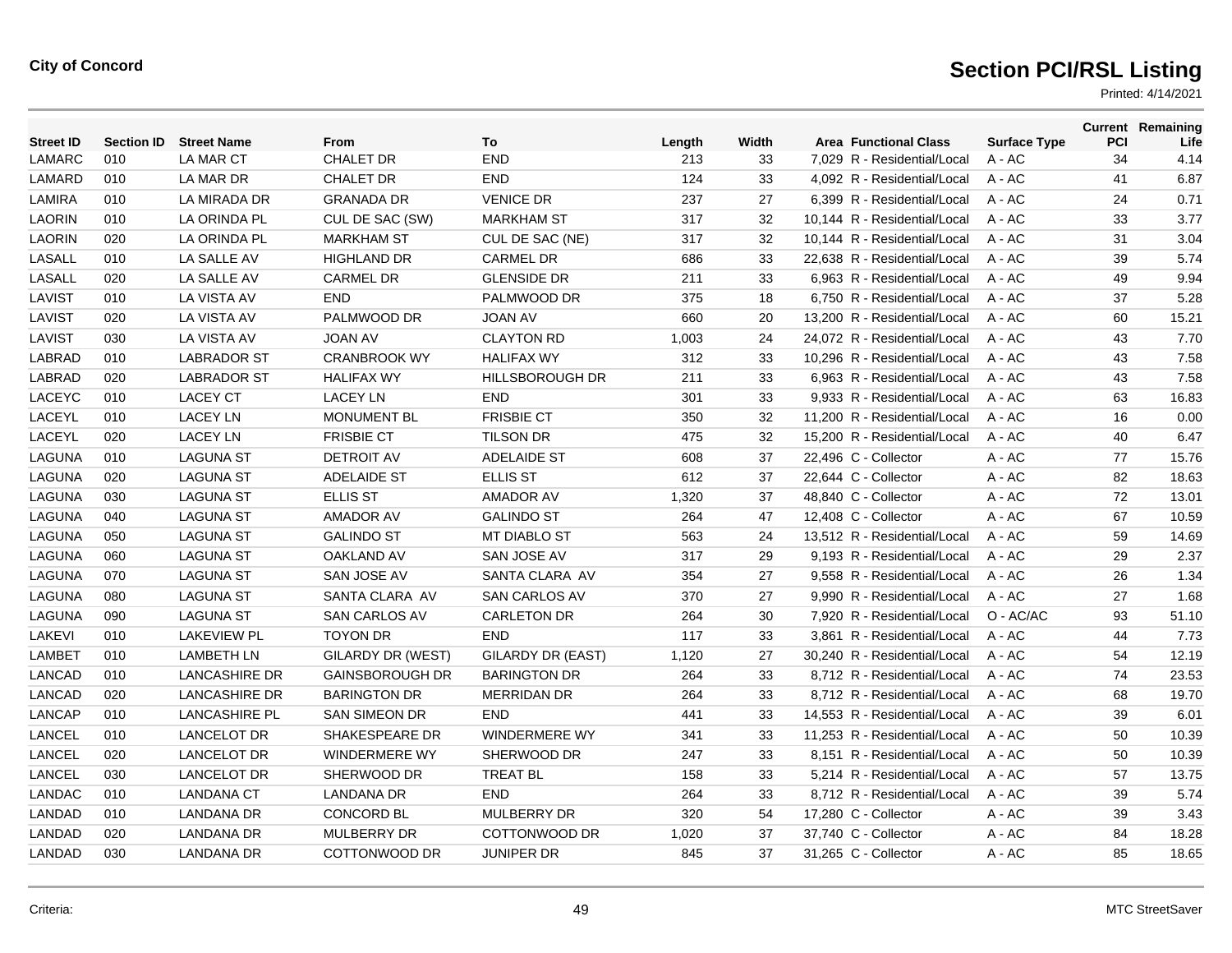| <b>Street ID</b> |     | <b>Section ID Street Name</b> | <b>From</b>             | To                    | Length | Width | <b>Area Functional Class</b> | <b>Surface Type</b> | <b>PCI</b> | <b>Current Remaining</b><br>Life |
|------------------|-----|-------------------------------|-------------------------|-----------------------|--------|-------|------------------------------|---------------------|------------|----------------------------------|
| LANDAD           | 040 | <b>LANDANA DR</b>             | <b>JUNIPER DR</b>       | <b>BEECHWOOD DR</b>   | 264    | 37    | 9.768 C - Collector          | $A - AC$            | 87         | 23.40                            |
| LANDAD           | 050 | LANDANA DR                    | BEECHWOOD DR            | SANDALWOOD DR         | 528    | 37    | 19,536 C - Collector         | A - AC              | 77         | 16.00                            |
| LANDAD           | 060 | <b>LANDANA DR</b>             | SANDALWOOD DR           | <b>MANZANITA DR</b>   | 845    | 37    | 31,265 C - Collector         | A - AC              | 83         | 20.29                            |
| LANDAD           | 070 | <b>LANDANA DR</b>             | <b>MANZANITA DR</b>     | <b>VILLAGE RD</b>     | 245    | 37    | 9,065 C - Collector          | A - AC              | 88         | 24.28                            |
| <b>LANDAD</b>    | 080 | <b>LANDANA DR</b>             | <b>VILLAGE RD</b>       | <b>LANDANA CT</b>     | 265    | 37    | 9.805 C - Collector          | A - AC              | 77         | 14.81                            |
| <b>LANDAD</b>    | 090 | LANDANA DR                    | <b>LANDANA CT</b>       | <b>LARKSPUR DR</b>    | 898    | 37    | 33,226 C - Collector         | $A - AC$            | 72         | 13.90                            |
| LANDAD           | 100 | LANDANA DR                    | <b>LARKSPUR DR</b>      | <b>WILLOW PASS RD</b> | 500    | 37    | 18,500 C - Collector         | A - AC              | 78         | 15.26                            |
| LANG             | 020 | LANGFORD CT                   | LANGFORD CT (N)         | LANGFORD CT (S)       | 395    | 33    | 13,035 R - Residential/Local | $A - AC$            | 38         | 5.35                             |
| LANGFO           | 010 | LANGFORD CT                   | <b>JAMESON CT</b>       | <b>JAMESON CT</b>     | 180    | 33    | 5,940 R - Residential/Local  | $A - AC$            | 34         | 4.21                             |
| LANWAY           | 010 | <b>LANWAY CT</b>              | <b>SAN MIGUEL RD</b>    | <b>END</b>            | 221    | 29    | 6.409 R - Residential/Local  | $A - AC$            | 45         | 8.50                             |
| LARCH            | 010 | <b>LARCH CT</b>               | BOXWOOD DR              | <b>END</b>            | 314    | 33    | 10,362 R - Residential/Local | A - AC              | 36         | 4.97                             |
| <b>LARKSC</b>    | 010 | <b>LARKSPUR CT</b>            | <b>LARKSPUR DR</b>      | <b>END</b>            | 581    | 33    | 19,173 R - Residential/Local | $A - AC$            | 36         | 4.97                             |
| LARKSD           | 010 | <b>LARKSPUR DR</b>            | <b>CARLOTTA DR</b>      | ELDERWOOD DR          | 264    | 33    | 8,712 R - Residential/Local  | O - AC/AC           | 91         | 37.98                            |
| LARKSD           | 020 | <b>LARKSPUR DR</b>            | ELDERWOOD DR            | <b>LANDANA DR</b>     | 264    | 37    | 9,768 R - Residential/Local  | $A - AC$            | 52         | 11.84                            |
| <b>LARKSD</b>    | 030 | <b>LARKSPUR DR</b>            | <b>LANDANA DR</b>       | <b>LARKSPUR CT</b>    | 317    | 37    | 11,729 R - Residential/Local | A - AC              | 84         | 29.69                            |
| LARKSD           | 040 | <b>LARKSPUR DR</b>            | <b>LARKSPUR CT</b>      | LYNWOOD DR            | 264    | 37    | 9,768 R - Residential/Local  | A - AC              | 75         | 23.98                            |
| LARRY            | 010 | <b>LARRY PL</b>               | <b>PEACH PL</b>         | <b>END</b>            | 418    | 24    | 10.032 R - Residential/Local | $A - AC$            | 42         | 7.27                             |
| <b>LASLOM</b>    | 010 | <b>LAS LOMAS CT</b>           | <b>SAN VINCENTE DR</b>  | <b>END</b>            | 93     | 33    | 3.069 R - Residential/Local  | $A - AC$            | 83         | 29.00                            |
| LASRAM           | 010 | <b>LAS RAMBLAS</b>            | <b>CONCORD BL</b>       | ANSELMO CT            | 335    | 33    | 11,055 R - Residential/Local | $A - AC$            | 46         | 8.62                             |
| LASRAM           | 020 | <b>LAS RAMBLAS</b>            | ANSELMO CT              | AGOSTINO CT           | 317    | 33    | 10,461 R - Residential/Local | A - AC              | 53         | 11.79                            |
| LASRAM           | 030 | <b>LAS RAMBLAS</b>            | AGOSTINO CT             | <b>END</b>            | 714    | 33    | 23,562 R - Residential/Local | $A - AC$            | 53         | 11.79                            |
| <b>LATOUR</b>    | 010 | <b>LATOUR LN</b>              | <b>CLAYTON RD</b>       | <b>END</b>            | 153    | 37    | 5.661 R - Residential/Local  | $A - AC$            | 65         | 18.00                            |
| LATTER           | 010 | <b>LATTERI CT</b>             | <b>CHESTNUT AV</b>      | <b>END</b>            | 392    | 27    | 10.584 R - Residential/Local | $A - AC$            | 69         | 20.24                            |
| <b>LAURAA</b>    | 010 | LAURA ALICE WY                | <b>CITY LIMIT</b>       | <b>NELSON AV</b>      | 565    | 52    | 29,380 R - Residential/Local | A - AC              | 36         | 4.77                             |
| LAURED           | 010 | LAUREL DR                     | <b>CITY LIMIT</b>       | <b>ELLARD WY</b>      | 158    | 37    | 5,846 R - Residential/Local  | A - AC              | 59         | 14.59                            |
| LAURED           | 020 | LAUREL DR                     | <b>ELLARD WY</b>        | <b>RENEE WY</b>       | 676    | 37    | 25,012 R - Residential/Local | A - AC              | 32         | 3.30                             |
| LAURED           | 030 | LAUREL DR                     | <b>RENEE WY</b>         | YVONNE DR             | 178    | 27    | 4.806 R - Residential/Local  | A - AC              | 37         | 5.18                             |
| LAURED           | 040 | LAUREL DR                     | YVONNE DR               | PALOMINO PL           | 1,003  | 27    | 27,081 R - Residential/Local | $A - AC$            | 39         | 5.96                             |
| LAURED           | 050 | LAUREL DR                     | PALOMINO PL             | <b>HELENA DR</b>      | 106    | 37    | 3,922 R - Residential/Local  | A - AC              | 38         | 5.57                             |
| LAURED           | 060 | LAUREL DR                     | <b>HELENA DR</b>        | <b>MUSTANG CT</b>     | 158    | 37    | 5,846 R - Residential/Local  | A - AC              | 28         | 1.89                             |
| LAURED           | 070 | LAUREL DR                     | <b>MUSTANG CT</b>       | <b>LAURELVIEW CT</b>  | 435    | 37    | 16,095 R - Residential/Local | A - AC              | 34         | 4.04                             |
| LAURED           | 080 | <b>LAUREL DR</b>              | <b>LAURELVIEW CT</b>    | OLD KIRKER PASS RD    | 264    | 37    | 9,768 R - Residential/Local  | A - AC              | 38         | 5.57                             |
| <b>LAURLT</b>    | 010 | <b>LAUREL TREE DR</b>         | <b>CRYSTYL RANCH DR</b> | HIDDENCREST CT        | 885    | 29    | 25,665 R - Residential/Local | A - AC              | 93         | 34.43                            |
| LAUREV           | 010 | <b>LAURELVIEW CT</b>          | <b>LAUREL DR</b>        | <b>END</b>            | 317    | 33    | 10,461 R - Residential/Local | A - AC              | 28         | 1.89                             |
| LAUREW           | 010 | LAURELWOOD PL                 | <b>CLASSIC WY</b>       | <b>END</b>            | 528    | 33    | 17,424 R - Residential/Local | $A - AC$            | 36         | 4.97                             |
| LAUREN           | 010 | <b>LAURENCE CT</b>            | <b>GEHRINGER DR</b>     | <b>END</b>            | 383    | 33    | 12.639 R - Residential/Local | A - AC              | 85         | 30.52                            |
|                  |     |                               |                         |                       |        |       |                              |                     |            |                                  |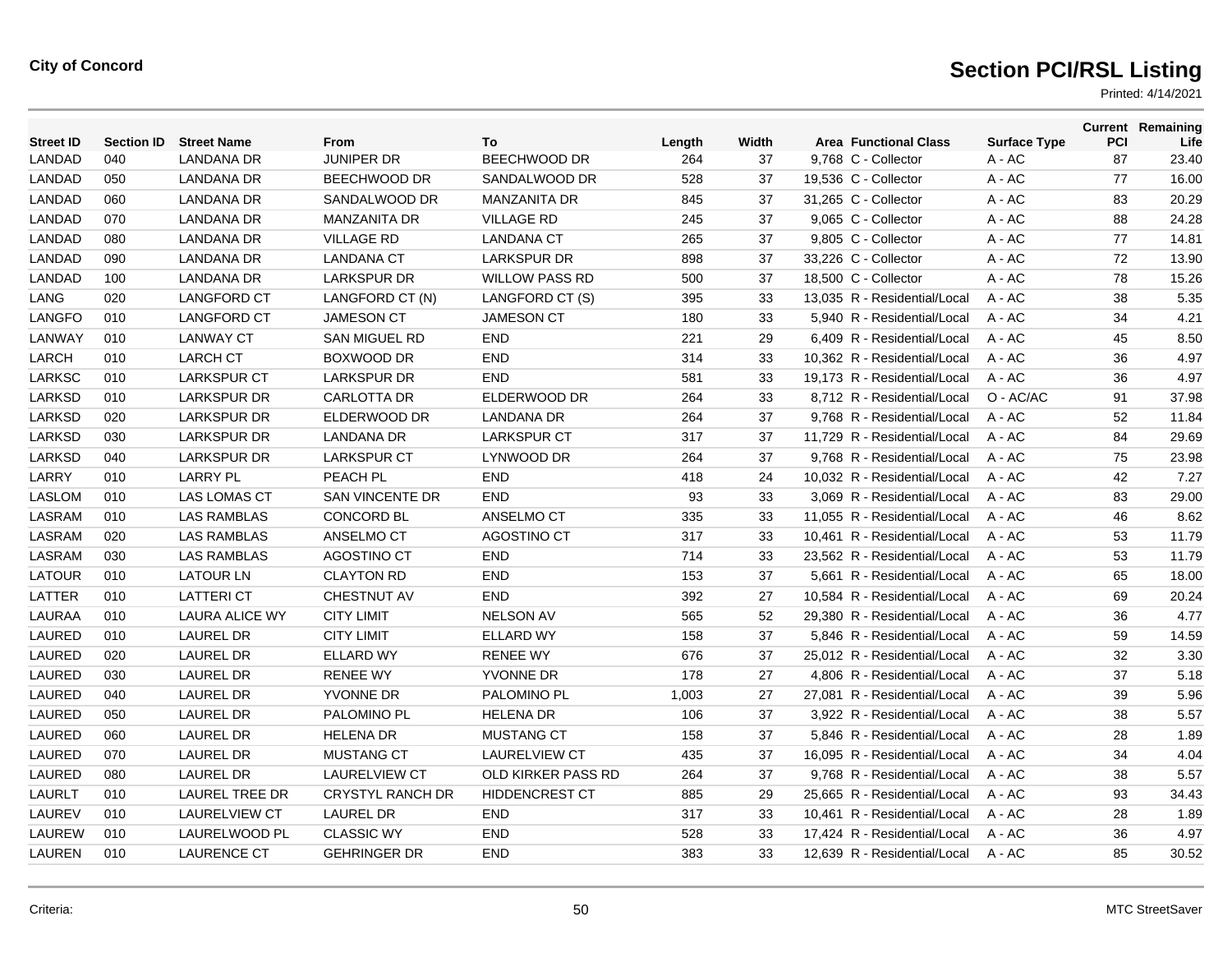| <b>Street ID</b> | <b>Section ID</b> | <b>Street Name</b>  | From                  | To                   | Length | Width | <b>Area Functional Class</b> | <b>Surface Type</b> | <b>PCI</b> | <b>Current Remaining</b><br>Life |
|------------------|-------------------|---------------------|-----------------------|----------------------|--------|-------|------------------------------|---------------------|------------|----------------------------------|
| LAVERC           | 010               | <b>LAVERNE CT</b>   | <b>LAVERNE WY</b>     | <b>END</b>           | 122    | 33    | 4.026 R - Residential/Local  | $A - AC$            | 73         | 22.47                            |
| LAVERW           | 010               | LAVERNE WY          | <b>CLAYCORD AV</b>    | <b>LAVERNE CT</b>    | 900    | 33    | 29,700 R - Residential/Local | A - AC              | 63         | 17.02                            |
| LAVERW           | 020               | <b>LAVERNE WY</b>   | <b>LAVERNE CT</b>     | <b>FEDSCO DR</b>     | 211    | 33    | 6,963 R - Residential/Local  | A - AC              | 67         | 19.08                            |
| LAVERW           | 030               | <b>LAVERNE WY</b>   | <b>FEDSCO DR</b>      | <b>END</b>           | 581    | 33    | 19.173 R - Residential/Local | $A - AC$            | 56         | 13.37                            |
| LAVETT           | 010               | <b>LAVETTA WY</b>   | <b>CLAYTON RD</b>     | <b>END</b>           | 975    | 24    | 23.400 R - Residential/Local | $A - AC$            | 66         | 20.49                            |
| <b>LAWSON</b>    | 010               | <b>LAWSON CT</b>    | S LARWIN AV           | <b>END</b>           | 552    | 27    | 14,904 R - Residential/Local | A - AC              | 51         | 10.78                            |
| <b>LEATHE</b>    | 010               | LEATHERWOOD CT      | S LARWIN AV           | <b>END</b>           | 833    | 33    | 27,489 R - Residential/Local | A - AC              | 41         | 6.87                             |
| <b>LEEWOP</b>    | 010               | LEEWOOD PL          | <b>LEEWOOD WY</b>     | <b>END</b>           | 291    | 33    | 9,603 R - Residential/Local  | A - AC              | 48         | 9.77                             |
| LEEWOW           | 010               | LEEWOOD WY          | <b>END</b>            | SATINWOOD DR         | 106    | 33    | 3,498 R - Residential/Local  | $A - AC$            | 15         | 0.00                             |
| LEEWOW           | 020               | <b>LEEWOOD WY</b>   | SATINWOOD DR          | <b>HAZELWOOD LN</b>  | 211    | 33    | 6.963 R - Residential/Local  | $A - AC$            | 64         | 17.27                            |
| LEEWOW           | 030               | LEEWOOD WY          | HAZELWOOD LN          | <b>BRIARCLIFF CT</b> | 250    | 33    | 8,250 R - Residential/Local  | A - AC              | 52         | 11.62                            |
| LEEWOW           | 040               | LEEWOOD WY          | <b>BRIARCLIFF CT</b>  | LEEWOOD PL           | 264    | 33    | 8,712 R - Residential/Local  | A - AC              | 57         | 13.57                            |
| LELAND           | 010               | <b>LELAND WY</b>    | <b>MEADOW LN</b>      | <b>TRAYNOR RD</b>    | 370    | 26    | 9,620 R - Residential/Local  | $A - AC$            | 84         | 29.41                            |
| LELAND           | 020               | <b>LELAND WY</b>    | <b>TRAYNOR RD</b>     | <b>LEXINGTON RD</b>  | 370    | 26    | 9,620 R - Residential/Local  | $A - AC$            | 78         | 25.59                            |
| LELAND           | 030               | <b>LELAND WY</b>    | <b>LEXINGTON RD</b>   | <b>ANTHONY CT</b>    | 674    | 26    | 17,524 R - Residential/Local | A - AC              | 82         | 28.54                            |
| LELAND           | 040               | <b>LELAND WY</b>    | <b>ANTHONY CT</b>     | <b>BLACKFIELD DR</b> | 370    | 26    | 9,620 R - Residential/Local  | A - AC              | 78         | 25.59                            |
| <b>LEMONW</b>    | 010               | <b>LEMONWOOD DR</b> | <b>MULBERRY DR</b>    | <b>END</b>           | 825    | 33    | 27,225 R - Residential/Local | $A - AC$            | 48         | 9.49                             |
| <b>LEONAR</b>    | 010               | <b>LEONARD DR</b>   | <b>ROSYLN DR</b>      | <b>KERMAN DR</b>     | 370    | 26    | 9.620 R - Residential/Local  | $A - AC$            | 16         | 0.00                             |
| <b>LEONAR</b>    | 020               | <b>LEONARD DR</b>   | <b>KERMAN DR</b>      | <b>ROSYLN DR</b>     | 613    | 41    | 25,133 R - Residential/Local | $A - AC$            | 36         | 4.89                             |
| <b>LEWIS</b>     | 010               | <b>LEWIS WY</b>     | <b>BLUE LAKE WY</b>   | <b>REDLANDS WY</b>   | 634    | 33    | 20,922 R - Residential/Local | A - AC              | 40         | 6.14                             |
| LEWIS            | 020               | <b>LEWIS WY</b>     | <b>REDLANDS WY</b>    | <b>IRONWOOD WY</b>   | 1,025  | 33    | 33,825 R - Residential/Local | A - AC              | 41         | 6.54                             |
| <b>LEWIS</b>     | 030               | <b>LEWIS WY</b>     | <b>IRONWOOD WY</b>    | <b>CLASSIC WY</b>    | 475    | 33    | 15.675 R - Residential/Local | $A - AC$            | 48         | 9.49                             |
| LEWIS            | 040               | <b>LEWIS WY</b>     | <b>CLASSIC WY</b>     | <b>AMARANTH WY</b>   | 581    | 33    | 19.173 R - Residential/Local | $A - AC$            | 57         | 13.75                            |
| <b>LEWIS</b>     | 050               | <b>LEWIS WY</b>     | AMARANTH WY           | <b>MADRONE PL</b>    | 370    | 33    | 12,210 R - Residential/Local | A - AC              | 57         | 13.75                            |
| <b>LEWIS</b>     | 060               | <b>LEWIS WY</b>     | <b>MADRONE PL</b>     | <b>BUTTERNUT WY</b>  | 475    | 33    | 15,675 R - Residential/Local | A - AC              | 48         | 9.49                             |
| <b>LEWIS</b>     | 070               | <b>LEWIS WY</b>     | <b>BUTTERNUT WY</b>   | <b>END</b>           | 581    | 31    | 18,011 R - Residential/Local | A - AC              | 55         | 12.75                            |
| <b>LEXING</b>    | 010               | <b>LEXINGTON RD</b> | <b>LELAND WY</b>      | <b>BLACKFIELD DR</b> | 845    | 26    | 21.970 R - Residential/Local | $A - AC$            | 40         | 6.49                             |
| <b>LEXING</b>    | 020               | <b>LEXINGTON RD</b> | <b>BLACKFIELD DR</b>  | <b>BELMONT RD</b>    | 285    | 26    | 7,410 R - Residential/Local  | $A - AC$            | 35         | 4.54                             |
| <b>LEXING</b>    | 030               | <b>LEXINGTON RD</b> | <b>BELMONT RD</b>     | <b>BEDFORD RD</b>    | 264    | 26    | 6,864 R - Residential/Local  | A - AC              | 28         | 2.01                             |
| <b>LEXING</b>    | 040               | <b>LEXINGTON RD</b> | <b>BEDFORD RD</b>     | <b>ARLINGTON RD</b>  | 317    | 26    | 8,242 R - Residential/Local  | A - AC              | 38         | 5.69                             |
| <b>LEXING</b>    | 050               | <b>LEXINGTON RD</b> | <b>ARLINGTON RD</b>   | <b>WALTHAM RD</b>    | 211    | 26    | 5,486 R - Residential/Local  | A - AC              | 32         | 3.43                             |
| LIANA            | 010               | <b>LIANA LN</b>     | <b>CHESTNUT AV</b>    | <b>WALNUT AV</b>     | 1,056  | 22    | 23,232 R - Residential/Local | A - AC              | 65         | 17.93                            |
| <b>LICHEN</b>    | 010               | <b>LICHEN CT</b>    | <b>GREENMEADOW DR</b> | <b>END</b>           | 318    | 33    | 10,494 R - Residential/Local | A - AC              | 48         | 9.49                             |
| <b>LIGHTW</b>    | 010               | LIGHTWOOD DR        | <b>ALBERTA WY</b>     | <b>BALHAN DR</b>     | 581    | 33    | 19,173 R - Residential/Local | A - AC              | 46         | 8.62                             |
| <b>LIGHTW</b>    | 020               | <b>LIGHTWOOD DR</b> | <b>BALHAN DR</b>      | CHIMNEYWOOD CT       | 180    | 33    | 5.940 R - Residential/Local  | A - AC              | 62         | 16.35                            |
| LILLIA           | 010               | <b>LILLIAN DR</b>   | <b>WEST ST</b>        | <b>JOYCE DR</b>      | 1,003  | 26    | 26.078 R - Residential/Local | $A - AC$            | 65         | 18.00                            |
|                  |                   |                     |                       |                      |        |       |                              |                     |            |                                  |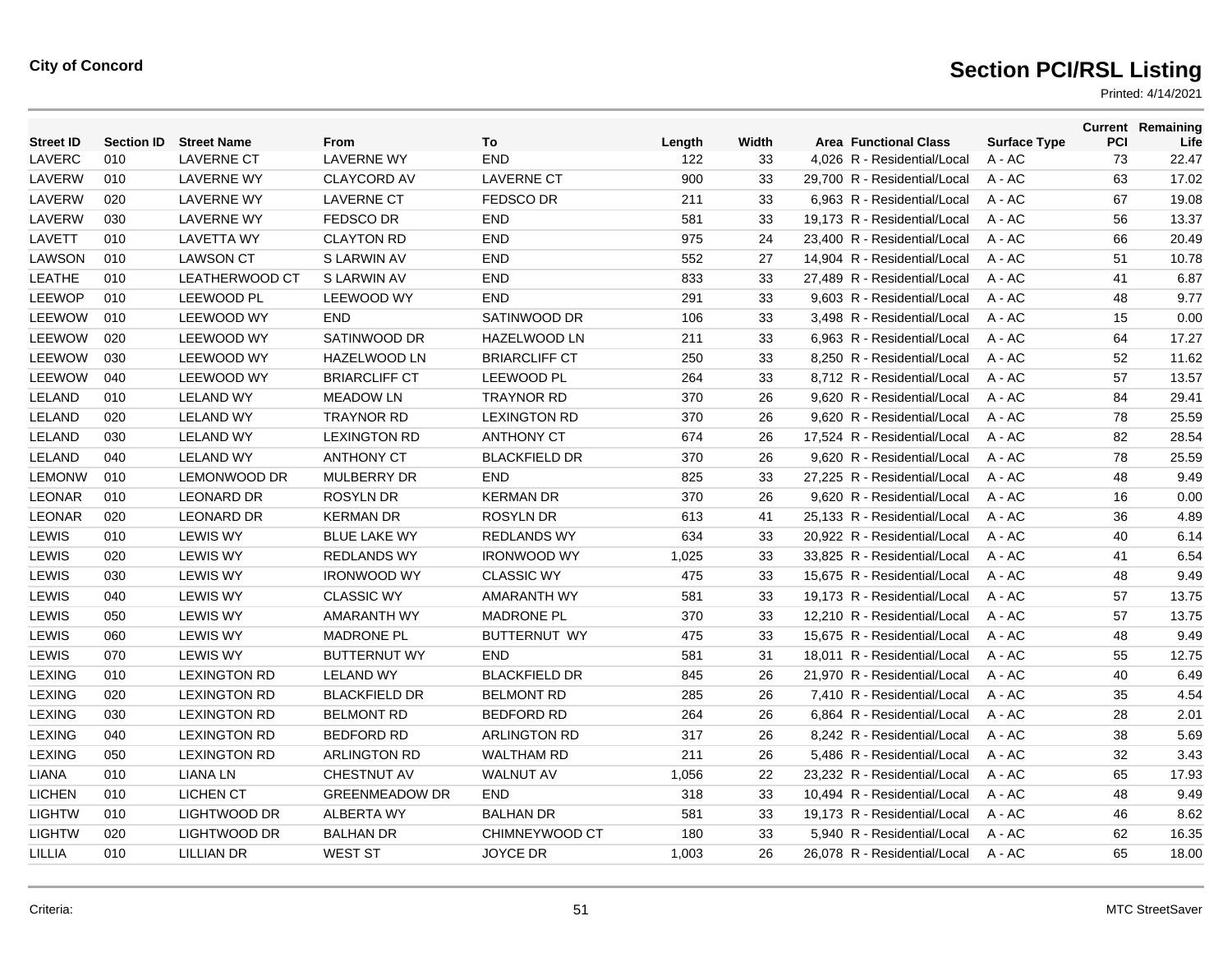| <b>Street ID</b> | <b>Section ID</b> | <b>Street Name</b>  | From                   | To                     | Length | Width | <b>Area Functional Class</b> | <b>Surface Type</b> | PCI | <b>Current Remaining</b><br>Life |
|------------------|-------------------|---------------------|------------------------|------------------------|--------|-------|------------------------------|---------------------|-----|----------------------------------|
| LILLIA           | 020               | LILLIAN DR          | JOYCE DR               | <b>TULARE DR</b>       | 370    | 26    | 9,620 R - Residential/Local  | A - AC              | 54  | 12.27                            |
| <b>LILLIA</b>    | 030               | <b>LILLIAN DR</b>   | <b>TULARE DR</b>       | <b>NULTY DR</b>        | 317    | 26    | 8,242 R - Residential/Local  | A - AC              | 73  | 22.73                            |
| <b>LILLIA</b>    | 040               | <b>LILLIAN DR</b>   | <b>NULTY DR</b>        | <b>CARSON ST</b>       | 422    | 26    | 10,972 R - Residential/Local | $A - AC$            | 81  | 27.80                            |
| <b>LIMERC</b>    | 010               | <b>LIMERIDGE CT</b> | <b>LIMERIDGE DR</b>    | <b>END</b>             | 100    | 25    | 2,500 R - Residential/Local  | P-PCC               | 44  | 14.13                            |
| <b>LIMERI</b>    | 010               | <b>LIMERIDGE DR</b> | <b>LIMERIDGE DR</b>    | <b>BLACKBURN CT</b>    | 120    | 37    | 4,440 R - Residential/Local  | $A - AC$            | 55  | 12.65                            |
| <b>LIMERI</b>    | 020               | <b>LIMERIDGE DR</b> | <b>BLACKBURN CT</b>    | SHELLFLOWER CT         | 269    | 37    | 9.953 R - Residential/Local  | $A - AC$            | 42  | 7.25                             |
| <b>LIMERI</b>    | 030               | LIMERIDGE DR        | SHELLFLOWER CT         | <b>WETTERHORN CT</b>   | 620    | 33    | 20.460 R - Residential/Local | $A - AC$            | 45  | 8.52                             |
| <b>LIMERI</b>    | 040               | <b>LIMERIDGE DR</b> | <b>WETTERHORN CT</b>   | <b>BUTTRESS CT</b>     | 330    | 37    | 12,210 R - Residential/Local | $A - AC$            | 37  | 5.25                             |
| <b>LIMERI</b>    | 050               | <b>LIMERIDGE DR</b> | <b>BUTTRESS CT</b>     | <b>WINDFLOWER CT</b>   | 211    | 33    | 6,963 R - Residential/Local  | $A - AC$            | 40  | 6.46                             |
| <b>LIMERI</b>    | 060               | LIMERIDGE DR        | <b>WINDFLOWER CT</b>   | <b>FAIR WEATHER CR</b> | 541    | 33    | 17.853 R - Residential/Local | $A - AC$            | 47  | 8.98                             |
| <b>LIMERI</b>    | 070               | <b>LIMERIDGE DR</b> | <b>FAIR WEATHER CR</b> | SNOWCLOUD CT           | 317    | 33    | 10.461 R - Residential/Local | $A - AC$            | 40  | 6.46                             |
| <b>LIMERI</b>    | 080               | <b>LIMERIDGE DR</b> | SNOWCLOUD CT           | <b>GRAYS CT</b>        | 317    | 33    | 10,461 R - Residential/Local | A - AC              | 50  | 10.32                            |
| <b>LIMERI</b>    | 090               | <b>LIMERIDGE DR</b> | <b>GRAYS CT</b>        | <b>FAIR WEATHER CR</b> | 158    | 33    | 5,214 R - Residential/Local  | A - AC              | 58  | 14.18                            |
| <b>LIMERI</b>    | 100               | <b>LIMERIDGE DR</b> | <b>FAIR WEATHER CR</b> | <b>GREENLEAF CT</b>    | 264    | 37    | 9,768 R - Residential/Local  | $A - AC$            | 47  | 8.98                             |
| <b>LIMERI</b>    | 110               | <b>LIMERIDGE DR</b> | <b>GREENLEAF CT</b>    | SUNLIGHT CT            | 200    | 37    | 7,400 R - Residential/Local  | $A - AC$            | 45  | 8.55                             |
| <b>LIMERI</b>    | 120               | <b>LIMERIDGE DR</b> | SUNLIGHT CT            | N LARWIN AV            | 264    | 37    | 9,768 R - Residential/Local  | A - AC              | 59  | 14.69                            |
| <b>LIMERI</b>    | 130               | <b>LIMERIDGE DR</b> | N LARWIN AV            | <b>CAPITOL CT</b>      | 106    | 37    | 3,922 R - Residential/Local  | A - AC              | 49  | 9.87                             |
| <b>LIMERI</b>    | 140               | <b>LIMERIDGE DR</b> | <b>CAPITOL CT</b>      | <b>RED CLOUD CT</b>    | 106    | 37    | 3,922 R - Residential/Local  | $A - AC$            | 66  | 18.50                            |
| <b>LIMERI</b>    | 150               | <b>LIMERIDGE DR</b> | <b>RED CLOUD CT</b>    | <b>TYNDALL CT</b>      | 106    | 37    | 3,922 R - Residential/Local  | $A - AC$            | 56  | 13.17                            |
| <b>LIMERI</b>    | 160               | <b>LIMERIDGE DR</b> | <b>TYNDALL CT</b>      | <b>KEARSAGE CT</b>     | 264    | 37    | 9,768 R - Residential/Local  | A - AC              | 47  | 8.98                             |
| <b>LIMERI</b>    | 170               | LIMERIDGE DR        | <b>KEARSAGE CT</b>     | <b>LIMERIDGE DR</b>    | 264    | 37    | 9.768 R - Residential/Local  | $A - AC$            | 68  | 19.65                            |
| <b>LIMERI</b>    | 80                | LIMERIDGE DR        | <b>LIMERIDGE DR</b>    | <b>COWELL RD</b>       | 286    | 37    | 10.582 R - Residential/Local | $A - AC$            | 55  | 12.68                            |
| <b>LIMEWC</b>    | 010               | <b>LIMEWOOD CT</b>  | LIMEWOOD DR            | <b>END</b>             | 422    | 33    | 13,926 R - Residential/Local | A - AC              | 68  | 19.99                            |
| <b>LIMEWD</b>    | 010               | LIMEWOOD DR         | <b>BAILEY RD</b>       | POPLARWOOD CT          | 139    | 33    | 4,587 R - Residential/Local  | $A - AC$            | 79  | 26.56                            |
| <b>LIMEWD</b>    | 020               | LIMEWOOD DR         | POPLARWOOD CT          | LIMEWOOD CT            | 264    | 33    | 8.712 R - Residential/Local  | $A - AC$            | 72  | 22.21                            |
| <b>LIMEWD</b>    | 030               | LIMEWOOD DR         | <b>LIMEWOOD CT</b>     | BERRYWOOD DR           | 232    | 33    | 7,656 R - Residential/Local  | A - AC              | 68  | 19.67                            |
| <b>LINCOL</b>    | 010               | LINCOLN DR          | <b>JEFFERSON ST</b>    | <b>MADISON LN</b>      | 724    | 33    | 23,892 R - Residential/Local | A - AC              | 42  | 7.18                             |
| <b>LINCOL</b>    | 020               | LINCOLN DR          | <b>MADISON LN</b>      | POLK ST                | 1,003  | 33    | 33,099 R - Residential/Local | A - AC              | 50  | 10.68                            |
| <b>LINDEN</b>    | 010               | <b>LINDEN DR</b>    | <b>VICTORY LN</b>      | <b>ASPEN DR</b>        | 475    | 32    | 15.200 R - Residential/Local | $A - AC$            | 67  | 19.07                            |
| <b>LINDEN</b>    | 020               | <b>LINDEN DR</b>    | <b>ASPEN DR</b>        | SUNSHINE DR            | 425    | 32    | 13,600 R - Residential/Local | A - AC              | 73  | 22.66                            |
| <b>LINDEN</b>    | 030               | <b>LINDEN DR</b>    | <b>SUNSHINE DR</b>     | <b>MAGNOLIA DR</b>     | 1,267  | 32    | 40,544 R - Residential/Local | A - AC              | 72  | 22.05                            |
| <b>LINDEW</b>    | 010               | LINDENWOOD DR       | <b>WILSON LN</b>       | OAKWOOD CT             | 106    | 33    | 3,498 R - Residential/Local  | A - AC              | 62  | 16.35                            |
| <b>LINDEW</b>    | 020               | LINDENWOOD DR       | OAKWOOD CT             | PINEWOOD CT            | 275    | 33    | 9,075 R - Residential/Local  | $A - AC$            | 59  | 14.76                            |
| <b>LINDEW</b>    | 030               | LINDENWOOD DR       | PINEWOOD CT            | <b>CEDARWOOD CT</b>    | 261    | 33    | 8,613 R - Residential/Local  | A - AC              | 48  | 9.49                             |
| <b>LINDEW</b>    | 040               | LINDENWOOD DR       | CEDARWOOD CT           | CHERRYWOOD CT          | 275    | 33    | 9.075 R - Residential/Local  | A - AC              | 66  | 18.56                            |
| <b>LINDEW</b>    | 050               | LINDENWOOD DR       | CHERRYWOOD CT          | ROSEWOOD CT            | 265    | 33    | 8.745 R - Residential/Local  | A - AC              | 57  | 13.74                            |
|                  |                   |                     |                        |                        |        |       |                              |                     |     |                                  |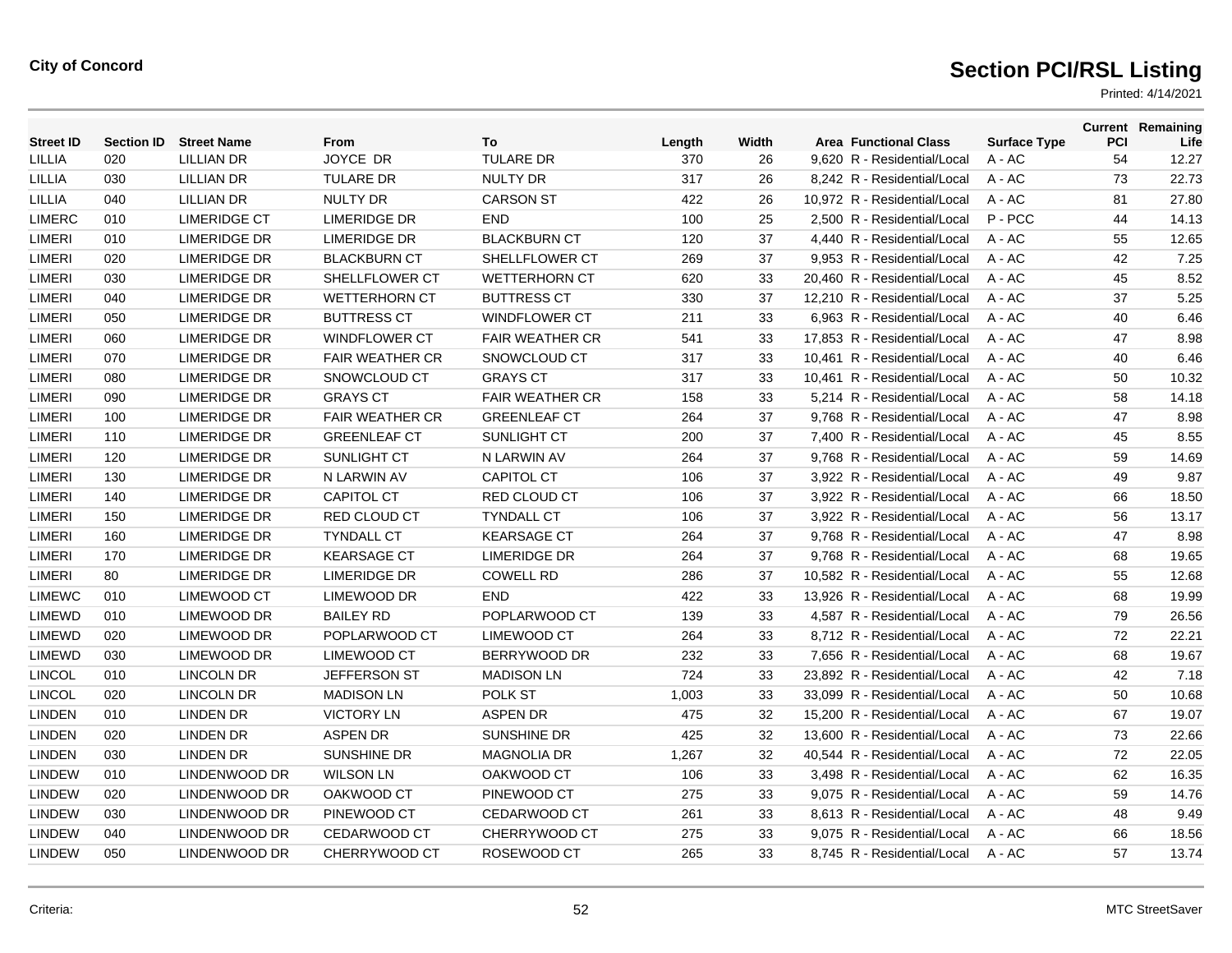| <b>Street ID</b> | <b>Section ID</b> | <b>Street Name</b>   | From                    | To                     | Length | Width | <b>Area Functional Class</b> | <b>Surface Type</b> | <b>PCI</b> | <b>Current Remaining</b><br>Life |
|------------------|-------------------|----------------------|-------------------------|------------------------|--------|-------|------------------------------|---------------------|------------|----------------------------------|
| <b>LINDER</b>    | 010               | <b>LINDERO DR</b>    | <b>GRANADA DR</b>       | <b>VENICE DR</b>       | 264    | 27    | 7,128 R - Residential/Local  | A - AC              | 40         | 6.13                             |
| <b>LINDER</b>    | 020               | <b>LINDERO DR</b>    | <b>VENICE DR</b>        | <b>NOEMI DR</b>        | 264    | 27    | 7,128 R - Residential/Local  | A - AC              | 35         | 4.58                             |
| <b>LINDER</b>    | 030               | <b>LINDERO DR</b>    | <b>NOEMI DR</b>         | <b>JUNIPER DR</b>      | 528    | 33    | 17,424 R - Residential/Local | A - AC              | 36         | 4.96                             |
| <b>LINNET</b>    | 010               | <b>LINNET CT</b>     | <b>WOODMOOR DR</b>      | <b>END</b>             | 212    | 33    | 6,996 R - Residential/Local  | $A - AC$            | 39         | 6.05                             |
| <b>LION</b>      | 010               | <b>LION CT</b>       | <b>RICHARD AV</b>       | <b>END</b>             | 70     | 62    | 4.340 R - Residential/Local  | $A - AC$            | 59         | 14.76                            |
| <b>LISCOM</b>    | 010               | <b>LISCOME WY</b>    | <b>END</b>              | RIDGEWOOD DR           | 475    | 33    | 15,675 R - Residential/Local | $A - AC$            | 44         | 8.12                             |
| <b>LISCOM</b>    | 020               | <b>LISCOME WY</b>    | RIDGEWOOD DR            | <b>ST FRANCIS DR</b>   | 634    | 33    | 20,922 R - Residential/Local | A - AC              | 38         | 5.67                             |
| <b>LISCOM</b>    | 030               | <b>LISCOME WY</b>    | ST FRANCIS DR           | <b>END</b>             | 425    | 33    | 14,025 R - Residential/Local | $A - AC$            | 28         | 1.99                             |
| <b>LITWIN</b>    | 010               | <b>LITWIN DR</b>     | <b>SMITH LN</b>         | <b>CARTHAGE DR</b>     | 563    | 32    | 18.016 R - Residential/Local | $A - AC$            | 47         | 9.37                             |
| LITWIN           | 020               | <b>LITWIN DR</b>     | <b>CARTHAGE DR</b>      | <b>MINERT RD</b>       | 282    | 32    | 9,024 R - Residential/Local  | A - AC              | 56         | 13.12                            |
| <b>LIVEOA</b>    | 010               | LIVE OAK AV          | <b>CLAYTON WY</b>       | SUSANWOOD DR           | 264    | 33    | 8,712 R - Residential/Local  | A - AC              | 40         | 6.13                             |
| <b>LIVEOA</b>    | 020               | LIVE OAK AV          | SUSANWOOD DR            | <b>BURBANK DR</b>      | 300    | 33    | 9,900 R - Residential/Local  | A - AC              | 48         | 9.49                             |
| <b>LIVEOA</b>    | 030               | LIVE OAK AV          | <b>BURBANK DR</b>       | POPLAR AV              | 287    | 33    | 9,471 R - Residential/Local  | A - AC              | 37         | 5.35                             |
| LIVEOA           | 040               | LIVE OAK AV          | POPLAR AV               | <b>FORESTVIEW AV</b>   | 225    | 33    | 7.425 R - Residential/Local  | $A - AC$            | 40         | 6.13                             |
| <b>LIVEOA</b>    | 050               | LIVE OAK AV          | <b>FORESTVIEW AV</b>    | <b>CONCORD BL</b>      | 136    | 33    | 4,488 R - Residential/Local  | A - AC              | 57         | 13.74                            |
| <b>LODATC</b>    | 010               | LODATO CT            | END(N)                  | <b>LODATO WY</b>       | 317    | 25    | 7,925 R - Residential/Local  | A - AC              | 48         | 9.49                             |
| <b>LODATC</b>    | 020               | LODATO CT            | <b>LODATO WY</b>        | END(S)                 | 531    | 25    | 13,275 R - Residential/Local | A - AC              | 45         | 8.19                             |
| <b>LODATW</b>    | 010               | <b>LODATO WY</b>     | <b>CONCORD BL</b>       | LODATO CT              | 245    | 25    | 6.125 R - Residential/Local  | $A - AC$            | 42         | 6.94                             |
| LOGAN            | 010               | <b>LOGAN CT</b>      | <b>CLAYTON WY</b>       | <b>END</b>             | 422    | 29    | 12,238 R - Residential/Local | $A - AC$            | 52         | 11.24                            |
| <b>LOLITA</b>    | 010               | <b>LOLITA DR</b>     | <b>GRANADA DR</b>       | <b>CARLOTTA DR</b>     | 780    | 27    | 21,060 R - Residential/Local | O - AC/AC           | 91         | 44.36                            |
| <b>LOMAVI</b>    | 010               | <b>LOMA VISTA AV</b> | <b>OVERHILL RD</b>      | <b>GILLET AV</b>       | 809    | 33    | 26,697 R - Residential/Local | $A - AC$            | 36         | 4.96                             |
| <b>LONEE</b>     | 010               | LONEE CT             | <b>GARY DR</b>          | <b>END</b>             | 158    | 33    | 5.214 R - Residential/Local  | O - AC/AC           | 90         | 39.37                            |
| <b>LOSFLO</b>    | 010               | <b>LOS FLORES AV</b> | <b>GRANADA DR</b>       | <b>SAN VINCENTE DR</b> | 475    | 27    | 12.825 R - Residential/Local | $A - AC$            | 48         | 9.49                             |
| <b>LOSFLO</b>    | 020               | LOS FLORES AV        | SAN VINCENTE DR         | <b>CARLOTTA DR</b>     | 252    | 27    | 6,804 R - Residential/Local  | A - AC              | 44         | 7.77                             |
| <b>LOSGAT</b>    | 010               | LOS GATOS CT         | <b>ALICANTE CT</b>      | <b>END</b>             | 211    | 33    | 6,963 R - Residential/Local  | A - AC              | 26         | 1.37                             |
| <b>LOUISI</b>    | 010               | LOUISIANA DR         | <b>NEW HAMPSHIRE DR</b> | <b>NEW YORK DR</b>     | 528    | 33    | 17.424 R - Residential/Local | $A - AC$            | 48         | 9.49                             |
| <b>LOUISI</b>    | 020               | LOUISIANA DR         | NEW YORK DR             | <b>FLORIDA DR</b>      | 528    | 33    | 17.424 R - Residential/Local | $A - AC$            | 57         | 13.74                            |
| <b>LOUISI</b>    | 030               | LOUISIANA DR         | <b>FLORIDA DR</b>       | <b>KENTUCKY DR</b>     | 211    | 33    | 6,963 R - Residential/Local  | $A - AC$            | 48         | 9.49                             |
| <b>LOUISI</b>    | 040               | LOUISIANA DR         | <b>KENTUCKY DR</b>      | <b>KANSAS CR</b>       | 475    | 33    | 15,675 R - Residential/Local | A - AC              | 59         | 14.76                            |
| <b>LOUISI</b>    | 050               | LOUISIANA DR         | <b>KANSAS CR</b>        | <b>MISSOURI DR</b>     | 264    | 33    | 8,712 R - Residential/Local  | $A - AC$            | 67         | 19.14                            |
| LOUISI           | 060               | <b>LOUISIANA DR</b>  | <b>MISSOURI DR</b>      | <b>ILLINOIS CT</b>     | 422    | 33    | 13.926 R - Residential/Local | $A - AC$            | 57         | 13.74                            |
| LOUISI           | 070               | <b>LOUISIANA DR</b>  | <b>ILLINOIS CT</b>      | <b>MAINE DR</b>        | 581    | 33    | 19.173 R - Residential/Local | $A - AC$            | 57         | 13.74                            |
| <b>LOUISI</b>    | 080               | LOUISIANA DR         | <b>MAINE DR</b>         | <b>MICHIGAN BL</b>     | 264    | 33    | 8,712 R - Residential/Local  | A - AC              | 55         | 12.75                            |
| LOVELL           | 010               | LOVELL CT            | <b>VICTORY LN</b>       | <b>END</b>             | 696    | 32    | 22,272 R - Residential/Local | A - AC              | 60         | 15.22                            |
| LOWRY            | 010               | <b>LOWRY CT</b>      | PACKARD CT              | <b>END</b>             | 305    | 33    | 10,065 R - Residential/Local | A - AC              | 34         | 4.21                             |
| <b>LUCKY</b>     | 010               | <b>LUCKY DR</b>      | <b>CLAYTON RD</b>       | <b>MAYNARD ST</b>      | 467    | 20    | 9,340 R - Residential/Local  | $A - AC$            | 54         | 12.19                            |
|                  |                   |                      |                         |                        |        |       |                              |                     |            |                                  |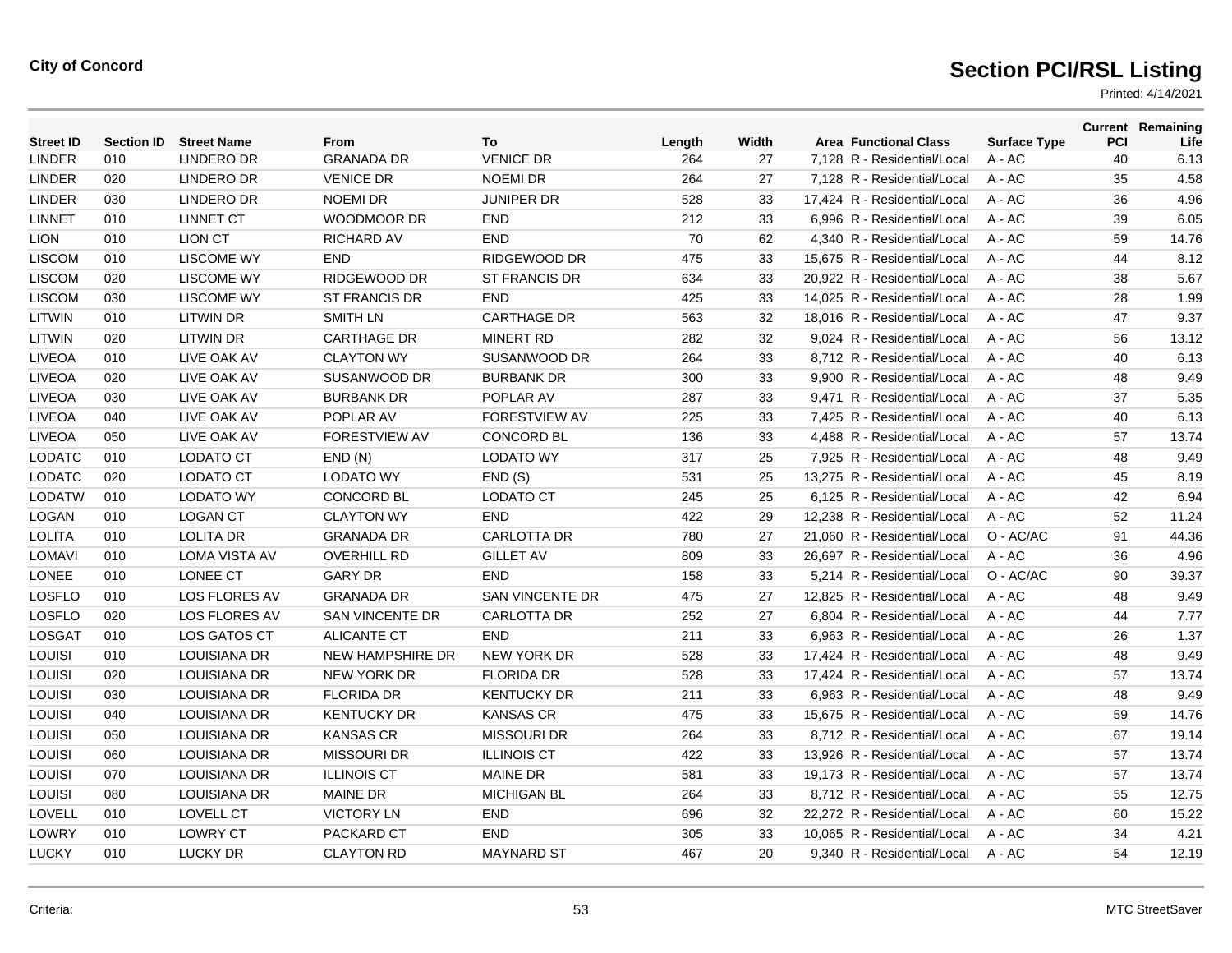| <b>Street ID</b> | <b>Section ID</b> | <b>Street Name</b> | From                  | To                    | Length | Width | <b>Area Functional Class</b> | <b>Surface Type</b> | PCI | <b>Current Remaining</b><br>Life |
|------------------|-------------------|--------------------|-----------------------|-----------------------|--------|-------|------------------------------|---------------------|-----|----------------------------------|
| <b>LUPINE</b>    | 010               | <b>LUPINE CT</b>   | <b>GREENMEADOW DR</b> | <b>END</b>            | 317    | 33    | 10,461 R - Residential/Local | A - AC              | 48  | 9.49                             |
| LUXURY           | 010               | <b>LUXURY DR</b>   | <b>MINERT RD</b>      | <b>WATSON CT</b>      | 211    | 32    | 6,752 R - Residential/Local  | $A - AC$            | 50  | 10.73                            |
| LUXURY           | 020               | <b>LUXURY DR</b>   | <b>WATSON CT</b>      | ST JOSEPH DR          | 211    | 32    | 6.752 R - Residential/Local  | $A - AC$            | 68  | 19.60                            |
| LUXURY           | 030               | <b>LUXURY DR</b>   | ST. JOSEPH DR         | <b>SAN SIMEON DR</b>  | 264    | 32    | 8.448 R - Residential/Local  | $A - AC$            | 68  | 19.60                            |
| <b>LYMAN</b>     | 010               | <b>LYMAN CT</b>    | <b>WEST ST</b>        | <b>END</b>            | 514    | 33    | 16,962 R - Residential/Local | $A - AC$            | 38  | 5.67                             |
| <b>LYNBRC</b>    | 010               | LYNBROOK CT        | <b>ROCK CREEK WY</b>  | <b>END</b>            | 247    | 29    | 7,163 R - Residential/Local  | $A - AC$            | 76  | 24.24                            |
| <b>LYNBRP</b>    | 010               | <b>LYNBROOK PL</b> | <b>ROCK CREEK WY</b>  | <b>END</b>            | 422    | 29    | 12.238 R - Residential/Local | $A - AC$            | 70  | 20.83                            |
| <b>LYNCH</b>     | 010               | LYNCH CT           | <b>KRONALN</b>        | <b>END</b>            | 158    | 29    | 4,582 R - Residential/Local  | $A - AC$            | 46  | 8.63                             |
| <b>LYNNA</b>     | 010               | <b>LYNN AV</b>     | <b>DETROIT AV</b>     | <b>CROSS WY</b>       | 1,003  | 24    | 24,072 R - Residential/Local | A - AC              | 37  | 5.30                             |
| <b>LYNND</b>     | 010               | LYNN DR            | <b>TREAT BL</b>       | <b>END</b>            | 960    | 28    | 26,880 R - Residential/Local | $A - AC$            | 68  | 19.60                            |
| <b>LYNWOC</b>    | 010               | LYNWOOD CT         | LYNWOOD DR            | <b>END</b>            | 158    | 32    | 5.056 R - Residential/Local  | $A - AC$            | 40  | 6.13                             |
| LYNWOD           | 010               | LYNWOOD DR         | <b>DENKINGER RD</b>   | <b>WOODSDALE DR</b>   | 725    | 37    | 26,825 R - Residential/Local | A - AC              | 31  | 2.94                             |
| <b>LYNWOD</b>    | 020               | LYNWOOD DR         | WOODSDALE DR          | <b>WOODSDALE CT</b>   | 195    | 37    | 7,215 R - Residential/Local  | $A - AC$            | 33  | 3.67                             |
| LYNWOD           | 030               | LYNWOOD DR         | <b>WOODSDALE CT</b>   | <b>END</b>            | 190    | 37    | 7.030 R - Residential/Local  | $A - AC$            | 51  | 11.15                            |
| LYNWOD           | 040               | LYNWOOD DR         | <b>END</b>            | ELWOOD CT             | 415    | 37    | 15.355 R - Residential/Local | $A - AC$            | 56  | 13.24                            |
| <b>LYNWOD</b>    | 050               | LYNWOOD DR         | ELWOOD CT             | <b>MULBERRY CT</b>    | 244    | 37    | 9,028 R - Residential/Local  | A - AC              | 48  | 9.49                             |
| <b>LYNWOD</b>    | 060               | LYNWOOD DR         | <b>MULBERRY CT</b>    | ROYAL ARCH CT         | 261    | 37    | 9,657 R - Residential/Local  | $A - AC$            | 59  | 14.74                            |
| <b>LYNWOD</b>    | 070               | LYNWOOD DR         | ROYAL ARCH CT         | MAJESTIC CT           | 264    | 37    | 9.768 R - Residential/Local  | $A - AC$            | 34  | 4.19                             |
| <b>LYNWOD</b>    | 080               | LYNWOOD DR         | MAJESTIC CT           | NEWCASTLE CT          | 270    | 37    | 9,990 R - Residential/Local  | $A - AC$            | 51  | 10.83                            |
| <b>LYNWOD</b>    | 090               | LYNWOOD DR         | NEWCASTLE CT          | <b>SEQUOIA CT</b>     | 264    | 37    | 9,768 R - Residential/Local  | $A - AC$            | 67  | 19.12                            |
| LYNWOD           | 100               | LYNWOOD DR         | <b>SEQUOIA CT</b>     | LYNWOOD CT            | 264    | 37    | 9.768 R - Residential/Local  | $A - AC$            | 59  | 14.74                            |
| LYNWOD           | 110               | LYNWOOD DR         | LYNWOOD CT            | <b>ROXBURY DR</b>     | 370    | 37    | 13.690 R - Residential/Local | $A - AC$            | 59  | 14.74                            |
| LYNWOD           | 120               | LYNWOOD DR         | ROXBURY DR            | <b>JUNIPER DR</b>     | 244    | 37    | 9,028 R - Residential/Local  | A - AC              | 65  | 17.98                            |
| <b>LYNWOD</b>    | 130               | LYNWOOD DR         | <b>JUNIPER DR</b>     | BEECHWOOD DR          | 216    | 37    | 7,992 R - Residential/Local  | A - AC              | 67  | 19.12                            |
| <b>LYNWOD</b>    | 140               | LYNWOOD DR         | BEECHWOOD DR          | <b>BELLWOOD DR</b>    | 264    | 37    | 9,768 R - Residential/Local  | A - AC              | 52  | 11.30                            |
| LYNWOD           | 150               | LYNWOOD DR         | <b>BELLWOOD DR</b>    | <b>BELLWOOD CT</b>    | 158    | 37    | 5.846 R - Residential/Local  | $A - AC$            | 46  | 8.60                             |
| LYNWOD           | 160               | LYNWOOD DR         | <b>BELLWOOD CT</b>    | ELKWOOD DR            | 264    | 37    | 9,768 R - Residential/Local  | A - AC              | 57  | 13.72                            |
| <b>LYNWOD</b>    | 170               | LYNWOOD DR         | ELKWOOD DR            | <b>DANA CT</b>        | 739    | 37    | 27,343 R - Residential/Local | $A - AC$            | 46  | 8.60                             |
| LYNWOD           | 180               | LYNWOOD DR         | <b>DANA CT</b>        | <b>VILLAGE RD</b>     | 158    | 37    | 5,846 R - Residential/Local  | $A - AC$            | 46  | 8.60                             |
| LYNWOD           | 190               | LYNWOOD DR         | <b>VILLAGE RD</b>     | MOSSWOOD CT           | 422    | 37    | 15,614 R - Residential/Local | $A - AC$            | 46  | 8.60                             |
| <b>LYNWOD</b>    | 200               | LYNWOOD DR         | MOSSWOOD CT           | <b>BIRCHWOOD CT</b>   | 264    | 37    | 9,768 R - Residential/Local  | A - AC              | 28  | 2.04                             |
| <b>LYNWOD</b>    | 210               | LYNWOOD DR         | <b>BIRCHWOOD CT</b>   | <b>LARKSPUR DR</b>    | 434    | 37    | 16,058 R - Residential/Local | $A - AC$            | 41  | 6.51                             |
| LYNWOD           | 220               | LYNWOOD DR         | <b>LARKSPUR DR</b>    | PEACHWOOD DR          | 158    | 37    | 5.846 R - Residential/Local  | $A - AC$            | 44  | 7.75                             |
| LYNWOD           | 230               | LYNWOOD DR         | PEACHWOOD DR          | <b>WILLOW PASS RD</b> | 422    | 37    | 15,614 R - Residential/Local | A - AC              | 25  | 1.02                             |
| <b>LYONCR</b>    | 010               | LYON CR            | <b>MINERT RD</b>      | <b>BEEGUM CT</b>      | 211    | 32    | 6.752 R - Residential/Local  | $A - AC$            | 57  | 13.62                            |
| <b>LYONCR</b>    | 020               | <b>LYON CR</b>     | <b>BEEGUM CT</b>      | <b>WILMORE AV</b>     | 1,139  | 32    | 36.448 R - Residential/Local | $A - AC$            | 46  | 8.93                             |
|                  |                   |                    |                       |                       |        |       |                              |                     |     |                                  |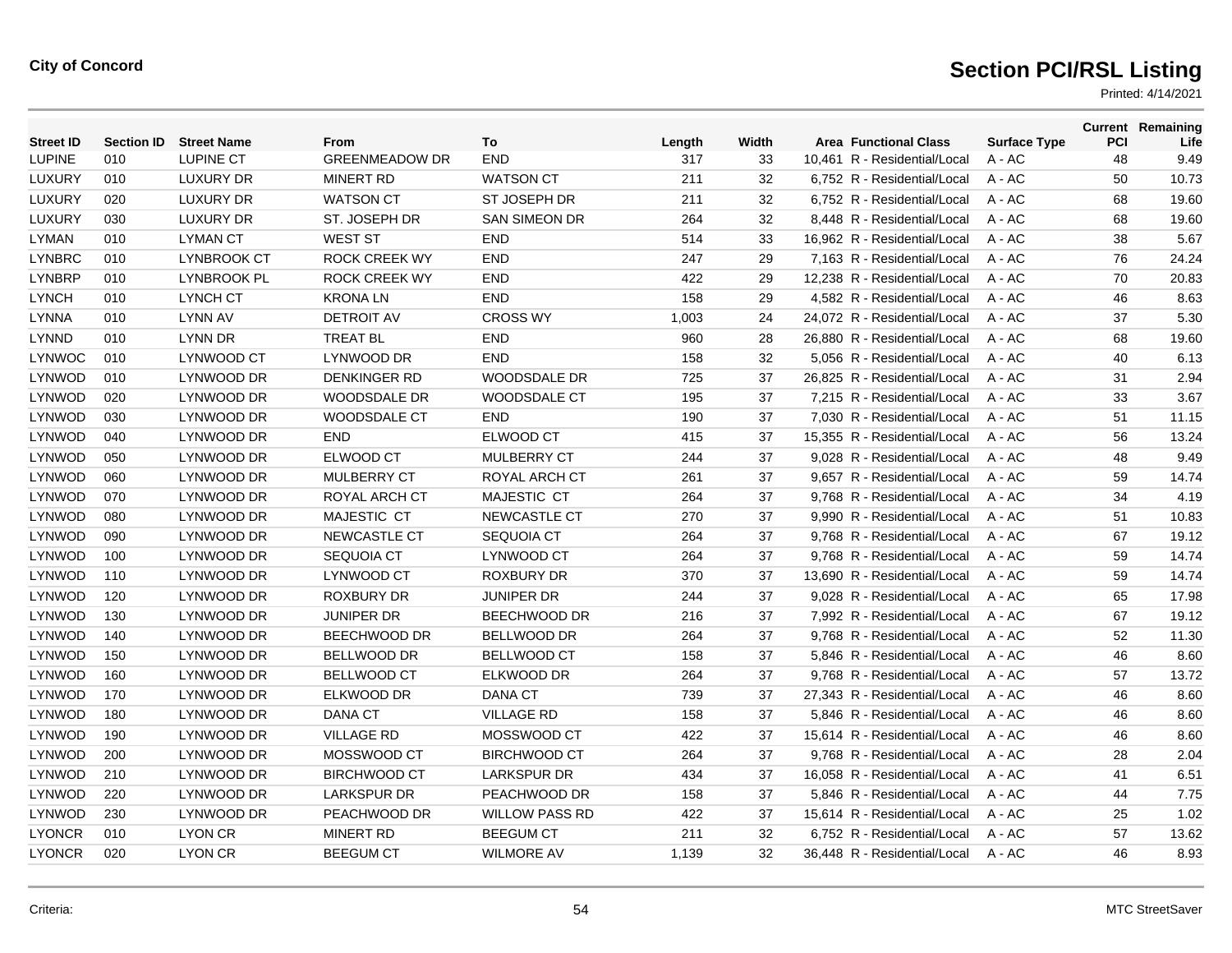| <b>Street ID</b> | <b>Section ID</b> | <b>Street Name</b>   | From                 | To                  | Length | Width | <b>Area Functional Class</b> | <b>Surface Type</b> | <b>PCI</b> | <b>Current Remaining</b><br>Life |
|------------------|-------------------|----------------------|----------------------|---------------------|--------|-------|------------------------------|---------------------|------------|----------------------------------|
| <b>LYONCR</b>    | 030               | <b>LYON CR</b>       | <b>WILMORE AV</b>    | <b>WALTRIP LN</b>   | 475    | 32    | 15.200 R - Residential/Local | $A - AC$            | 50         | 10.73                            |
| <b>LYONCR</b>    | 040               | <b>LYON CR</b>       | <b>WALTRIP LN</b>    | <b>CALPINE PL</b>   | 264    | 32    | 8,448 R - Residential/Local  | A - AC              | 48         | 9.82                             |
| <b>LYONCR</b>    | 050               | <b>LYON CR</b>       | <b>CALPINE PL</b>    | <b>MINERT RD</b>    | 581    | 32    | 18,592 R - Residential/Local | A - AC              | 43         | 7.65                             |
| <b>LYONCT</b>    | 010               | <b>LYON CT</b>       | <b>MINERT RD</b>     | <b>END</b>          | 192    | 33    | 6.336 R - Residential/Local  | $A - AC$            | 47         | 9.37                             |
| <b>MACHAC</b>    | 010               | <b>MACHADO CT</b>    | <b>MACHADO DR</b>    | <b>END</b>          | 181    | 33    | 5.973 R - Residential/Local  | $A - AC$            | 57         | 14.05                            |
| <b>MACHAD</b>    | 010               | <b>MACHADO DR</b>    | <b>GLAZIER DR</b>    | MACHADO CT          | 211    | 33    | 6,963 R - Residential/Local  | A - AC              | 60         | 15.28                            |
| <b>MACHAD</b>    | 020               | <b>MACHADO DR</b>    | MACHADO CT           | <b>ARMAND DR</b>    | 845    | 33    | 27,885 R - Residential/Local | A - AC              | 72         | 21.80                            |
| <b>MADIGA</b>    | 010               | <b>MADIGAN AV</b>    | <b>FRAYNE LN</b>     | RYAN RD             | 370    | 34    | 12,580 R - Residential/Local | A - AC              | 65         | 18.02                            |
| <b>MADIGA</b>    | 020               | <b>MADIGAN AV</b>    | <b>RYAN RD</b>       | <b>MADIGAN CT</b>   | 1,015  | 34    | 34,510 R - Residential/Local | $A - AC$            | 90         | 32.86                            |
| <b>MADIGA</b>    | 030               | <b>MADIGAN AV</b>    | <b>MADIGAN CT</b>    | MINERT RD           | 264    | 33    | 8.712 R - Residential/Local  | $A - AC$            | 88         | 31.88                            |
| <b>MADIGC</b>    | 010               | <b>MADIGAN CT</b>    | <b>MADIGAN AV</b>    | <b>END</b>          | 347    | 33    | 11,451 R - Residential/Local | A - AC              | 47         | 9.37                             |
| <b>MADISC</b>    | 010               | <b>MADISON CT</b>    | <b>COOLIDGE ST</b>   | <b>END</b>          | 277    | 33    | 9,141 R - Residential/Local  | A - AC              | 32         | 3.30                             |
| <b>MADISL</b>    | 010               | <b>MADISON LN</b>    | <b>COOLIDGE ST</b>   | <b>LINCOLN DR</b>   | 209    | 33    | 6,897 R - Residential/Local  | $A - AC$            | 39         | 5.96                             |
| <b>MADRON</b>    | 010               | <b>MADRONE PL</b>    | <b>LEWIS WY</b>      | <b>END</b>          | 213    | 33    | 7,029 R - Residential/Local  | $A - AC$            | 59         | 14.74                            |
| <b>MAGNOL</b>    | 010               | <b>MAGNOLIA DR</b>   | SUNSHINE DR          | REDWOOD DR          | 355    | 32    | 11,360 R - Residential/Local | A - AC              | 48         | 9.43                             |
| <b>MAGNOL</b>    | 020               | <b>MAGNOLIA DR</b>   | REDWOOD DR           | <b>LINDEN DR</b>    | 250    | 32    | 8,000 R - Residential/Local  | A - AC              | 42         | 7.28                             |
| <b>MAGNOL</b>    | 030               | <b>MAGNOLIA DR</b>   | <b>LINDEN DR</b>     | <b>MAYETTE AV</b>   | 317    | 32    | 10,144 R - Residential/Local | $A - AC$            | 51         | 10.78                            |
| <b>MAINE</b>     | 010               | <b>MAINE DR</b>      | <b>LOUISIANA DR</b>  | PENNSYLVANIA BL     | 870    | 33    | 28.710 R - Residential/Local | $A - AC$            | 50         | 10.37                            |
| <b>MAJESC</b>    | 010               | <b>MAJESTIC CT</b>   | LYNWOOD DR           | <b>END</b>          | 162    | 33    | 5,346 R - Residential/Local  | $A - AC$            | 46         | 8.60                             |
| <b>MAJESD</b>    | 010               | <b>MAJESTIC DR</b>   | <b>SHARON DR</b>     | LYNWOOD DR          | 1,109  | 33    | 36,597 R - Residential/Local | A - AC              | 31         | 2.99                             |
| <b>MALIBU</b>    | 010               | <b>MALIBU DR</b>     | <b>MINERT RD</b>     | <b>END</b>          | 679    | 33    | 22,407 R - Residential/Local | A - AC              | 22         | 0.06                             |
| <b>MALLAR</b>    | 010               | <b>MALLARD DR</b>    | <b>BATES AV</b>      | <b>END</b>          | 819    | 45    | 36.855 R - Residential/Local | $A - AC$            | 48         | 9.72                             |
| <b>MANCHC</b>    | 010               | <b>MANCHESTER CT</b> | <b>SUTHERLAND DR</b> | <b>END</b>          | 317    | 26    | 8.242 R - Residential/Local  | $A - AC$            | 37         | 5.18                             |
| <b>MANCHD</b>    | 010               | <b>MANCHESTER DR</b> | <b>KENMORE DR</b>    | <b>BONWELL DR</b>   | 264    | 26    | 6,864 R - Residential/Local  | A - AC              | 39         | 5.96                             |
| <b>MANCHD</b>    | 020               | <b>MANCHESTER DR</b> | <b>BONWELL DR</b>    | SUTHERLAND DR       | 264    | 26    | 6,864 R - Residential/Local  | A - AC              | 23         | 0.21                             |
| <b>MANTON</b>    | 010               | <b>MANTON CT</b>     | <b>MINERT RD</b>     | <b>END</b>          | 170    | 33    | 5,610 R - Residential/Local  | A - AC              | 40         | 6.14                             |
| <b>MANZAC</b>    | 010               | <b>MANZANITA CT</b>  | <b>MANZANITA DR</b>  | <b>END</b>          | 150    | 33    | 4,950 R - Residential/Local  | $A - AC$            | 46         | 8.60                             |
| MANZAD           | 010               | <b>MANZANITA DR</b>  | BEECHWOOD DR         | BELLWOOD DR         | 320    | 33    | 10,560 R - Residential/Local | $A - AC$            | 48         | 9.47                             |
| MANZAD           | 020               | <b>MANZANITA DR</b>  | <b>BELLWOOD DR</b>   | <b>MANZANITA CT</b> | 345    | 33    | 11,385 R - Residential/Local | A - AC              | 48         | 9.47                             |
| <b>MANZAD</b>    | 030               | <b>MANZANITA DR</b>  | <b>MANZANITA CT</b>  | <b>KENWOOD DR</b>   | 495    | 33    | 16,335 R - Residential/Local | A - AC              | 39         | 6.11                             |
| MANZAD           | 040               | <b>MANZANITA DR</b>  | <b>KENWOOD DR</b>    | <b>LANDANA DR</b>   | 525    | 33    | 17,325 R - Residential/Local | A - AC              | 36         | 4.94                             |
| <b>MAPLE</b>     | 010               | <b>MAPLE AV</b>      | <b>EAST ST</b>       | <b>GARDEN AV</b>    | 770    | 28    | 21,560 R - Residential/Local | A - AC              | 54         | 12.56                            |
| <b>MAPLEG</b>    | 010               | <b>MAPLEGATE CT</b>  | CRYSTYL RANCH DR     | CUL DE SAC          | 799    | 29    | 23,171 R - Residential/Local | A - AC              | 87         | 31.38                            |
| <b>MAPLWC</b>    | 010               | MAPLEWOOD CT         | SANDALWOOD DR        | <b>END</b>          | 125    | 33    | 4,125 R - Residential/Local  | A - AC              | 45         | 8.17                             |
| <b>MAPLWD</b>    | 010               | MAPLEWOOD DR         | SILVERWOOD DR        | SANDALWOOD DR       | 355    | 33    | 11.715 R - Residential/Local | A - AC              | 48         | 9.47                             |
| <b>MARCEL</b>    | 010               | <b>MARCELLA CT</b>   | <b>RISDON RD</b>     | <b>END</b>          | 453    | 33    | 14.949 R - Residential/Local | $A - AC$            | 53         | 11.70                            |
|                  |                   |                      |                      |                     |        |       |                              |                     |            |                                  |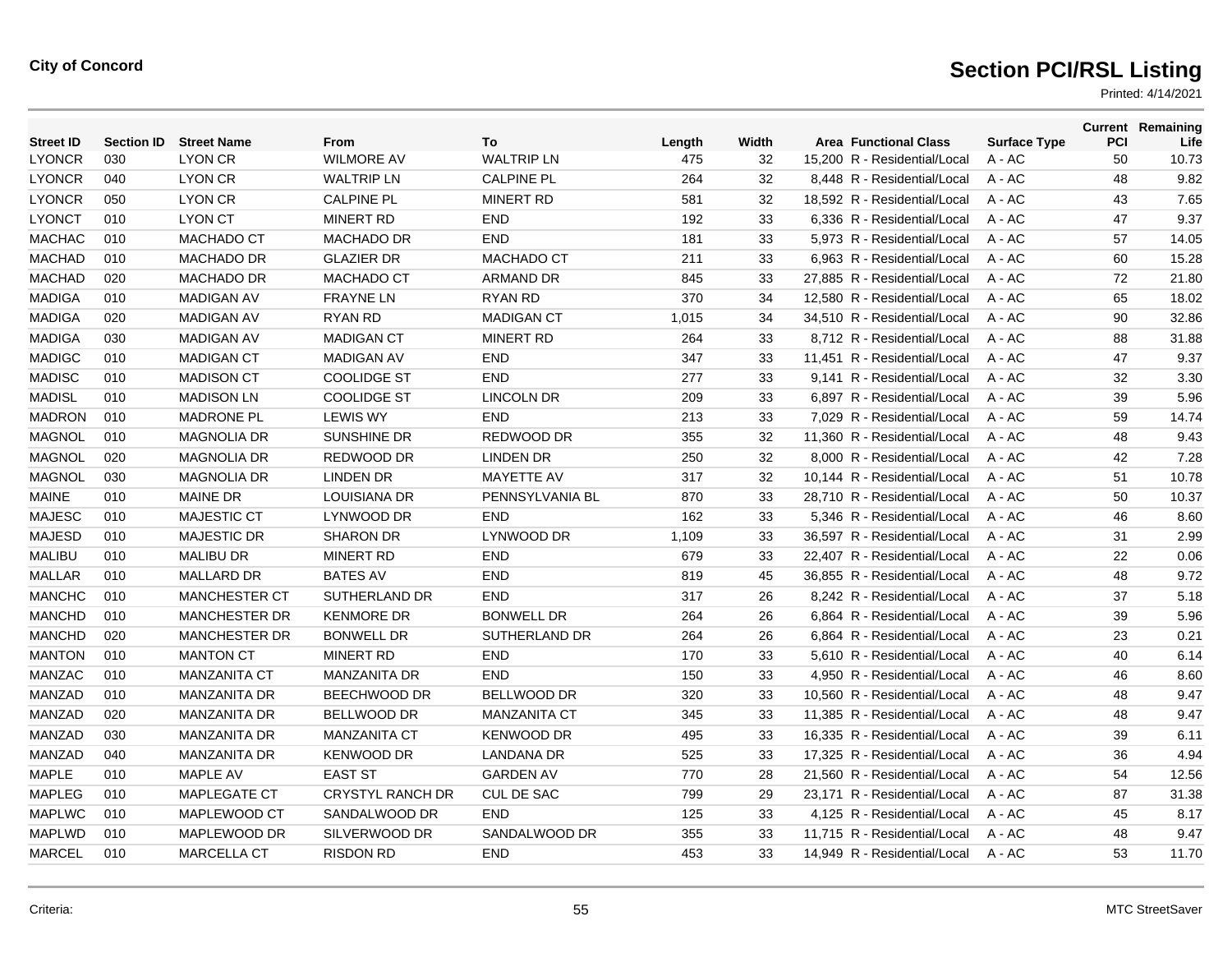| <b>Street ID</b> | <b>Section ID</b> | <b>Street Name</b>    | From                   | To                    | Length | Width |                      | <b>Area Functional Class</b> | <b>Surface Type</b> | <b>PCI</b> | <b>Current Remaining</b><br>Life |
|------------------|-------------------|-----------------------|------------------------|-----------------------|--------|-------|----------------------|------------------------------|---------------------|------------|----------------------------------|
| <b>MARCLA</b>    | 010               | <b>MARCLAIR DR</b>    | <b>END</b>             | MELODY DR             | 211    | 33    |                      | 6,963 R - Residential/Local  | A - AC              | 53         | 11.72                            |
| <b>MARCLA</b>    | 020               | <b>MARCLAIR DR</b>    | MELODY DR              | <b>CLAYTON RD</b>     | 488    | 33    |                      | 16,104 R - Residential/Local | A - AC              | 42         | 7.28                             |
| <b>MARDON</b>    | 010               | <b>MARDON CT</b>      | PINE HOLLOW RD         | <b>END</b>            | 185    | 33    |                      | 6,105 R - Residential/Local  | A - AC              | 58         | 14.23                            |
| <b>MARGAR</b>    | 010               | <b>MARGARITA CT</b>   | <b>CONCORD BL</b>      | <b>END</b>            | 302    | 33    |                      | 9.966 R - Residential/Local  | $A - AC$            | 52         | 11.30                            |
| <b>MARGO</b>     | 010               | <b>MARGO DR</b>       | <b>CONCORD BL</b>      | <b>HAMMOND PL</b>     | 718    | 24    |                      | 17.232 R - Residential/Local | $A - AC$            | 24         | 0.69                             |
| <b>MARGO</b>     | 020               | <b>MARGO DR</b>       | <b>HAMMOND PL</b>      | <b>JAMES LN</b>       | 528    | 24    |                      | 12,672 R - Residential/Local | $A - AC$            | 37         | 5.33                             |
| <b>MARIAA</b>    | 010               | <b>MARIA AV</b>       | MT DIABLO ST           | <b>MARIA CT</b>       | 237    | 26    |                      | 6,162 R - Residential/Local  | $A - AC$            | 55         | 12.71                            |
| <b>MARIAA</b>    | 020               | <b>MARIA AV</b>       | <b>MARIA CT</b>        | DOVER WY              | 343    | 26    |                      | 8.918 R - Residential/Local  | $A - AC$            | 43         | 7.31                             |
| <b>MARIAA</b>    | 030               | <b>MARIA AV</b>       | DOVER WY               | <b>HELENE CT</b>      | 106    | 26    |                      | 2.756 R - Residential/Local  | $A - AC$            | 49         | 9.90                             |
| <b>MARIAA</b>    | 040               | <b>MARIA AV</b>       | <b>HELENE CT</b>       | <b>MOUNT CT</b>       | 264    | 26    |                      | 6,864 R - Residential/Local  | A - AC              | 40         | 6.49                             |
| <b>MARIAA</b>    | 050               | <b>MARIA AV</b>       | <b>MOUNT CT</b>        | <b>VERONA CT</b>      | 246    | 26    |                      | 6,396 R - Residential/Local  | A - AC              | 50         | 10.35                            |
| <b>MARIAA</b>    | 060               | <b>MARIA AV</b>       | <b>VERONA CT</b>       | <b>CLAYTON RD</b>     | 264    | 26    |                      | 6,864 R - Residential/Local  | A - AC              | 45         | 8.15                             |
| <b>MARIAC</b>    | 010               | <b>MARIA CT</b>       | <b>MARIA AV</b>        | <b>END</b>            | 158    | 33    |                      | 5,214 R - Residential/Local  | $A - AC$            | 75         | 23.94                            |
| <b>MARICE</b>    | 010               | <b>MARICE CT</b>      | <b>COURT LN</b>        | <b>END</b>            | 349    | 28    |                      | 9.772 R - Residential/Local  | $A - AC$            | 36         | 4.89                             |
| <b>MARIET</b>    | 010               | <b>MARIETTA COURT</b> | <b>TREAT BLVD</b>      | <b>END CULDESAC</b>   | 170    | 29    |                      | 4,930 R - Residential/Local  | A - AC              | 57         | 13.59                            |
| <b>MARILY</b>    | 010               | <b>MARILYN WY</b>     | <b>SAN MIGUEL RD</b>   | <b>FRANCINE CT</b>    | 584    | 27    |                      | 15,768 R - Residential/Local | A - AC              | 39         | 6.10                             |
| <b>MARILY</b>    | 020               | <b>MARILYN WY</b>     | <b>FRANCINE CT</b>     | <b>SAN MIGUEL RD</b>  | 211    | 27    |                      | 5,697 R - Residential/Local  | A - AC              | 44         | 7.73                             |
| <b>MARIN</b>     | 010               | <b>MARIN CT</b>       | <b>HOYTT DR</b>        | <b>END</b>            | 165    | 26    |                      | 4.290 R - Residential/Local  | A - AC              | 39         | 6.11                             |
| <b>MARINA</b>    | 010               | <b>MARINA AV</b>      | <b>AMADOR AV</b>       | <b>END</b>            | 258    | 18    |                      | 4,644 R - Residential/Local  | $A - AC$            | 93         | 34.24                            |
| <b>MARIPO</b>    | 010               | <b>MARIPOSA CT</b>    | <b>CONCORD BL</b>      | <b>END</b>            | 303    | 33    |                      | 9,999 R - Residential/Local  | A - AC              | 50         | 10.37                            |
| <b>MARK</b>      | 010               | <b>MARK CT</b>        | <b>NELSON AV</b>       | <b>END</b>            | 376    | 45    |                      | 16,920 R - Residential/Local | A - AC              | 84         | 29.47                            |
| <b>MARKET</b>    | 010               | <b>MARKET ST</b>      | <b>MEADOW LN</b>       | <b>BELMONT RD</b>     | 975    | 64    | 62,400 A - Arterial  |                              | $A - AC$            | 43         | 5.63                             |
| <b>MARKET</b>    | 020               | <b>MARKET ST</b>      | <b>BELMONT RD</b>      | <b>CLAYTON RD</b>     | 259    | 67    | 17,353 A - Arterial  |                              | $A - AC$            | 46         | 6.58                             |
| <b>MARKET</b>    | 030               | <b>MARKET ST</b>      | <b>CLAYTON RD</b>      | <b>WILLOW PASS RD</b> | 569    | 58    | 33,002 A - Arterial  |                              | A - AC              | 43         | 5.62                             |
| <b>MARKET</b>    | 040               | <b>MARKET ST</b>      | <b>WILLOW PASS RD</b>  | SUTTER ST             | 2,040  | 61    | 124,440 A - Arterial |                              | A - AC              | 70         | 15.32                            |
| <b>MARKET</b>    | 050               | <b>MARKET ST</b>      | <b>SUTTER ST</b>       | <b>BROADWAY ST</b>    | 329    | 61    | 20,069 A - Arterial  |                              | $A - AC$            | 56         | 10.05                            |
| <b>MARKET</b>    | 060               | <b>MARKET ST</b>      | <b>BROADWAY ST</b>     | <b>CONCORD AV</b>     | 665    | 70    |                      | 46.550 A - Arterial          | $A - AC$            | 70         | 15.32                            |
| <b>MARKHA</b>    | 010               | <b>MARKHAM ST</b>     | <b>WHITMAN RD</b>      | LA ORINDA PL          | 141    | 32    |                      | 4,512 R - Residential/Local  | $A - AC$            | 54         | 12.20                            |
| <b>MARKHA</b>    | 020               | <b>MARKHAM ST</b>     | LA ORINDA PL           | <b>NEWTON WY</b>      | 240    | 32    |                      | 7,680 R - Residential/Local  | A - AC              | 54         | 12.20                            |
| <b>MARLBR</b>    | 010               | MARLBORO CT           | PEMBROKE DR            | <b>END</b>            | 351    | 33    |                      | 11,583 R - Residential/Local | $A - AC$            | 40         | 6.46                             |
| <b>MARSH</b>     | 010               | <b>MARSH DR</b>       | <b>WALNUT CREEK BR</b> | SOLANO WY             | 825    | 68    |                      | 56,100 A - Arterial          | A - AC              | 50         | 7.74                             |
| <b>MARSHE</b>    | 010               | <b>MARSH ELDER CT</b> | N LARWIN AV            | <b>END</b>            | 933    | 33    |                      | 30.789 R - Residential/Local | $A - AC$            | 39         | 6.06                             |
| <b>MARCHM</b>    | 010               | MARSH MEADOW WY       | <b>BENT TREE LN</b>    | <b>END</b>            | 214    | 29    |                      | 6,206 R - Residential/Local  | $A - AC$            | 48         | 9.42                             |
| <b>MARVEL</b>    | 010               | <b>MARVELLE LN</b>    | FIFTH AV               | <b>END</b>            | 371    | 33    |                      | 12,243 R - Residential/Local | O - AC/AC           | 92         | 46.63                            |
| <b>MARVUE</b>    | 010               | <b>MARVUE CR</b>      | <b>KENWAL RD</b>       | <b>END</b>            | 392    | 34    |                      | 13.328 R - Residential/Local | $A - AC$            | 65         | 17.95                            |
| <b>MARYLA</b>    | 010               | <b>MARYLAND DR</b>    | <b>ALABAMA DR</b>      | <b>MICHIGAN BL</b>    | 581    | 33    |                      | 19,173 R - Residential/Local | $A - AC$            | 39         | 6.08                             |
|                  |                   |                       |                        |                       |        |       |                      |                              |                     |            |                                  |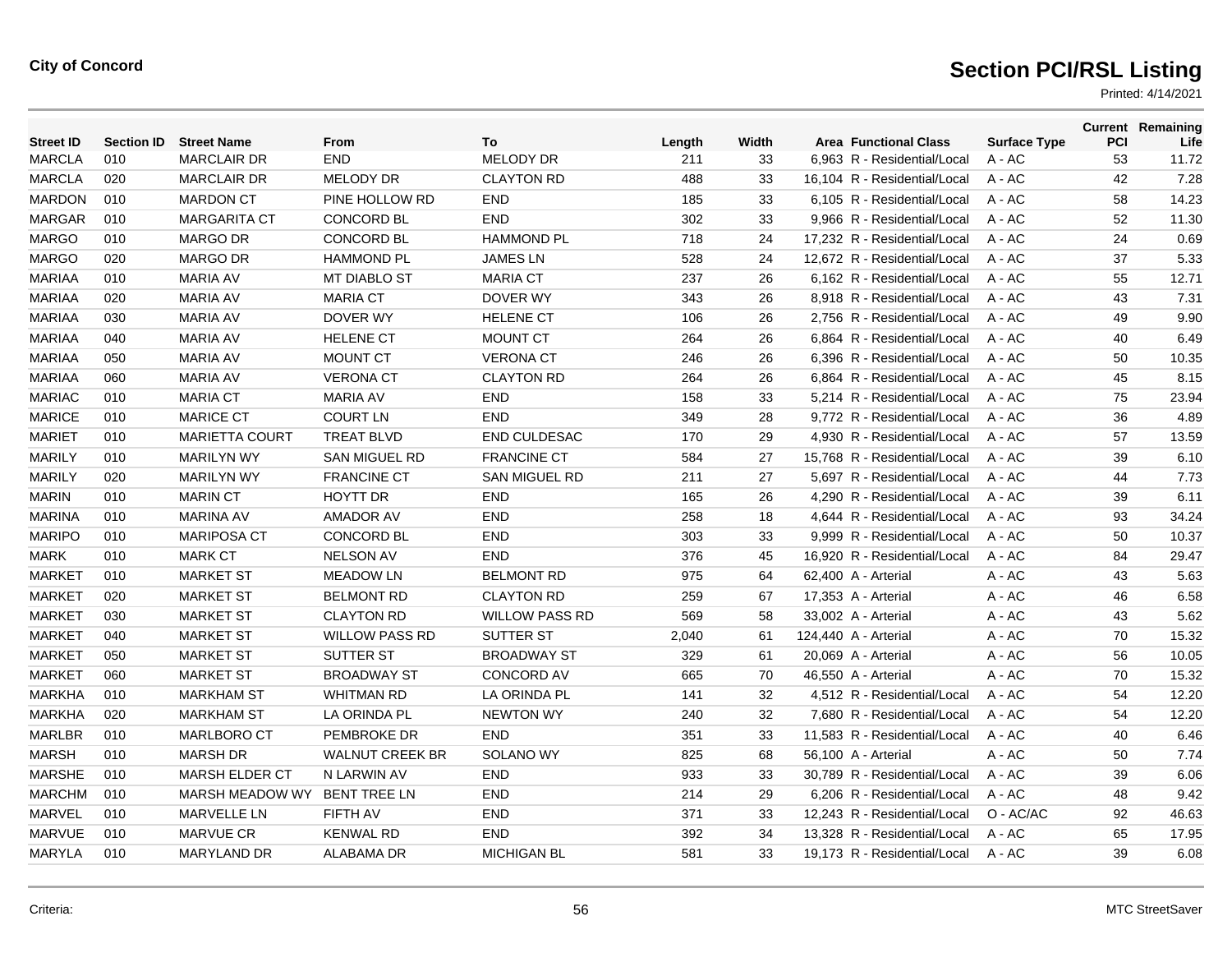| <b>Street ID</b> | <b>Section ID</b> | <b>Street Name</b>    | <b>From</b>                  | To                           | Length | Width | <b>Area Functional Class</b>  | <b>Surface Type</b> | PCI | <b>Current Remaining</b><br>Life |
|------------------|-------------------|-----------------------|------------------------------|------------------------------|--------|-------|-------------------------------|---------------------|-----|----------------------------------|
| <b>MARYLA</b>    | 020               | <b>MARYLAND DR</b>    | <b>MICHIGAN BL</b>           | <b>DELAWARE DR</b>           | 1,234  | 33    | 40,722 R - Residential/Local  | A - AC              | 42  | 7.30                             |
| <b>MASON</b>     | 010               | <b>MASON CR</b>       | <b>BATES AV</b>              | <b>BATES AV</b>              | 2,851  | 41    | 116,891 R - Residential/Local | $A - AC$            | 53  | 12.10                            |
| <b>MATHES</b>    | 010               | <b>MATHESON RD</b>    | <b>CLAYTON RD</b>            | <b>END CURB &amp; GUTTER</b> | 300    | 37    | 11.100 R - Residential/Local  | $A - AC$            | 62  | 16.36                            |
| <b>MATHES</b>    | 020               | <b>MATHESON RD</b>    | <b>END CURB &amp; GUTTER</b> | <b>CHEROKEE DR</b>           | 475    | 27    | 12.825 R - Residential/Local  | $A - AC$            | 80  | 27.38                            |
| <b>MATHES</b>    | 030               | <b>MATHESON RD</b>    | <b>CHEROKEE DR</b>           | <b>ALRO AV</b>               | 211    | 25    | 5,275 R - Residential/Local   | A - AC              | 87  | 31.52                            |
| <b>MATHES</b>    | 040               | <b>MATHESON RD</b>    | <b>ALRO AV</b>               | <b>JOELLE DR</b>             | 475    | 27    | 12,825 R - Residential/Local  | $A - AC$            | 82  | 28.20                            |
| <b>MATHES</b>    | 050               | <b>MATHESON RD</b>    | <b>JOELLE DR</b>             | <b>GENEVA AV</b>             | 417    | 25    | 10.425 R - Residential/Local  | $A - AC$            | 81  | 27.79                            |
| <b>MATHES</b>    | 060               | <b>MATHESON RD</b>    | <b>GENEVA AV</b>             | <b>CURLETTO DR</b>           | 260    | 35    | 9,100 R - Residential/Local   | A - AC              | 77  | 25.39                            |
| <b>MAYETT</b>    | 010               | MAYETTE AV            | <b>MAY CT</b>                | <b>MAGNOLIA DR</b>           | 263    | 30    | 7,890 R - Residential/Local   | A - AC              | 75  | 24.03                            |
| <b>MAYETT</b>    | 020               | MAYETTE AV            | <b>MAGNOLIA DR</b>           | DARLENE DR                   | 106    | 33    | 3,498 R - Residential/Local   | A - AC              | 86  | 31.15                            |
| <b>MAYETT</b>    | 030               | MAYETTE AV            | DARLENE DR                   | <b>EVERGREEN DR</b>          | 133    | 30    | 3,990 R - Residential/Local   | $A - AC$            | 88  | 32.22                            |
| <b>MAYETT</b>    | 040               | <b>MAYETTE AV</b>     | <b>EVERGREEN DR</b>          | <b>CYPRESS DR</b>            | 238    | 32    | 7,616 R - Residential/Local   | A - AC              | 86  | 30.86                            |
| <b>MAYETT</b>    | 050               | MAYETTE AV            | <b>CYPRESS DR</b>            | <b>WILLIAM WY</b>            | 920    | 32    | 29,440 R - Residential/Local  | A - AC              | 87  | 31.41                            |
| <b>MAYETT</b>    | 060               | <b>MAYETTE AV</b>     | <b>WILLIAM WY</b>            | <b>MEADOW LN</b>             | 281    | 26    | 7,306 R - Residential/Local   | $A - AC$            | 82  | 28.54                            |
| <b>MAYFAI</b>    | 010               | <b>MAYFAIR AV</b>     | <b>END</b>                   | <b>BROADMOOR AV</b>          | 317    | 33    | 10.461 R - Residential/Local  | $A - AC$            | 66  | 18.56                            |
| <b>MAYFAI</b>    | 020               | <b>MAYFAIR AV</b>     | <b>BROADMOOR AV</b>          | <b>ARGYLL AV</b>             | 1,478  | 33    | 48,774 R - Residential/Local  | A - AC              | 52  | 11.31                            |
| <b>MAYNAR</b>    | 010               | <b>MAYNARD ST</b>     | <b>CLAYTON RD</b>            | LUCKY DR                     | 317    | 20    | 6,340 R - Residential/Local   | A - AC              | 69  | 20.24                            |
| <b>MAYNAR</b>    | 020               | <b>MAYNARD ST</b>     | <b>LUCKY DR</b>              | <b>CHESTNUT AV</b>           | 317    | 20    | 6.340 R - Residential/Local   | $A - AC$            | 67  | 19.07                            |
| <b>MCEWIN</b>    | 010               | MC EWING CT           | <b>COWELL RD</b>             | <b>END</b>                   | 596    | 33    | 19,668 R - Residential/Local  | A - AC              | 51  | 10.80                            |
| <b>MCCANN</b>    | 010               | <b>MCCANN CT</b>      | <b>BANCROFT RD</b>           | <b>END</b>                   | 337    | 33    | 11,121 R - Residential/Local  | A - AC              | 21  | 0.00                             |
| <b>MCELRO</b>    | 010               | <b>MCELROY CT</b>     | <b>RYAN RD</b>               | <b>END</b>                   | 357    | 33    | 11.781 R - Residential/Local  | $A - AC$            | 41  | 6.82                             |
| <b>MCKEAD</b>    | 010               | <b>MCKEAN DR</b>      | <b>END</b>                   | <b>BARRYMORE DR</b>          | 106    | 37    | 3.922 R - Residential/Local   | $A - AC$            | 59  | 14.64                            |
| <b>MCKEAD</b>    | 020               | <b>MCKEAN DR</b>      | <b>BARRYMORE DR</b>          | <b>MONTFIELD PL</b>          | 305    | 37    | 11,285 R - Residential/Local  | A - AC              | 59  | 14.64                            |
| <b>MCKEAD</b>    | 030               | <b>MCKEAN DR</b>      | MONTFIELD PL                 | SOMERSET PL                  | 264    | 37    | 9,768 R - Residential/Local   | A - AC              | 50  | 10.73                            |
| <b>MCKEAD</b>    | 040               | <b>MCKEAN DR</b>      | SOMERSET PL                  | <b>FAIRLAWN PL</b>           | 264    | 37    | 9,768 R - Residential/Local   | A - AC              | 56  | 13.12                            |
| <b>MCKEAD</b>    | 050               | <b>MCKEAN DR</b>      | <b>FAIRLAWN PL</b>           | <b>BERKSHIRE PL</b>          | 241    | 37    | 8.917 R - Residential/Local   | $A - AC$            | 47  | 9.37                             |
| <b>MCKEAD</b>    | 060               | <b>MCKEAN DR</b>      | <b>BERKSHIRE PL</b>          | <b>SAN SIMEON DR</b>         | 317    | 37    | 11,729 R - Residential/Local  | A - AC              | 46  | 8.93                             |
| <b>MCKEAD</b>    | 070               | <b>MCKEAN DR</b>      | <b>SAN SIMEON DR</b>         | SEQUOIA WOODS PL             | 524    | 37    | 19,388 R - Residential/Local  | A - AC              | 28  | 1.94                             |
| <b>MCKEAD</b>    | 080               | <b>MCKEAN DR</b>      | SEQUOIA WOODS PL             | <b>BRANNAN PL</b>            | 264    | 37    | 9,768 R - Residential/Local   | A - AC              | 41  | 6.82                             |
| <b>MCKEAD</b>    | 090               | <b>MCKEAN DR</b>      | <b>BRANNAN PL</b>            | <b>CITRUS AV</b>             | 581    | 37    | 21,497 R - Residential/Local  | A - AC              | 50  | 10.73                            |
| <b>MCKEAP</b>    | 010               | <b>MCKEAN PL</b>      | <b>MCKEAN DR</b>             | <b>END</b>                   | 272    | 33    | 8,976 R - Residential/Local   | A - AC              | 45  | 8.50                             |
| <b>MCKENZ</b>    | 010               | <b>MCKENZIE WY</b>    | <b>HALIFAX WY</b>            | <b>HILLSBOROUGH DR</b>       | 218    | 33    | 7,194 R - Residential/Local   | $A - AC$            | 42  | 7.15                             |
| <b>MCKINL</b>    | 010               | <b>MCKINLEY CT</b>    | <b>ADAMS DR</b>              | <b>END</b>                   | 140    | 33    | 4.620 R - Residential/Local   | $A - AC$            | 39  | 5.96                             |
| <b>MEADOG</b>    | 010               | <b>MEADOW GLEN WY</b> | <b>BIRCH BARK RD</b>         | <b>END</b>                   | 303    | 29    | 8,787 R - Residential/Local   | $A - AC$            | 51  | 10.78                            |
| <b>MEADOL</b>    | 010               | <b>MEADOW LARK WY</b> | SADDLEHILL LN                | <b>END</b>                   | 266    | 29    | 7,714 R - Residential/Local   | $A - AC$            | 50  | 10.41                            |
| <b>MEADOW</b>    | 010               | <b>MEADOW LN</b>      | <b>MONUMENT BL</b>           | <b>ROBIN LN</b>              | 1.160  | 84    | 97,440 A - Arterial           | A - AC              | 47  | 6.94                             |
|                  |                   |                       |                              |                              |        |       |                               |                     |     |                                  |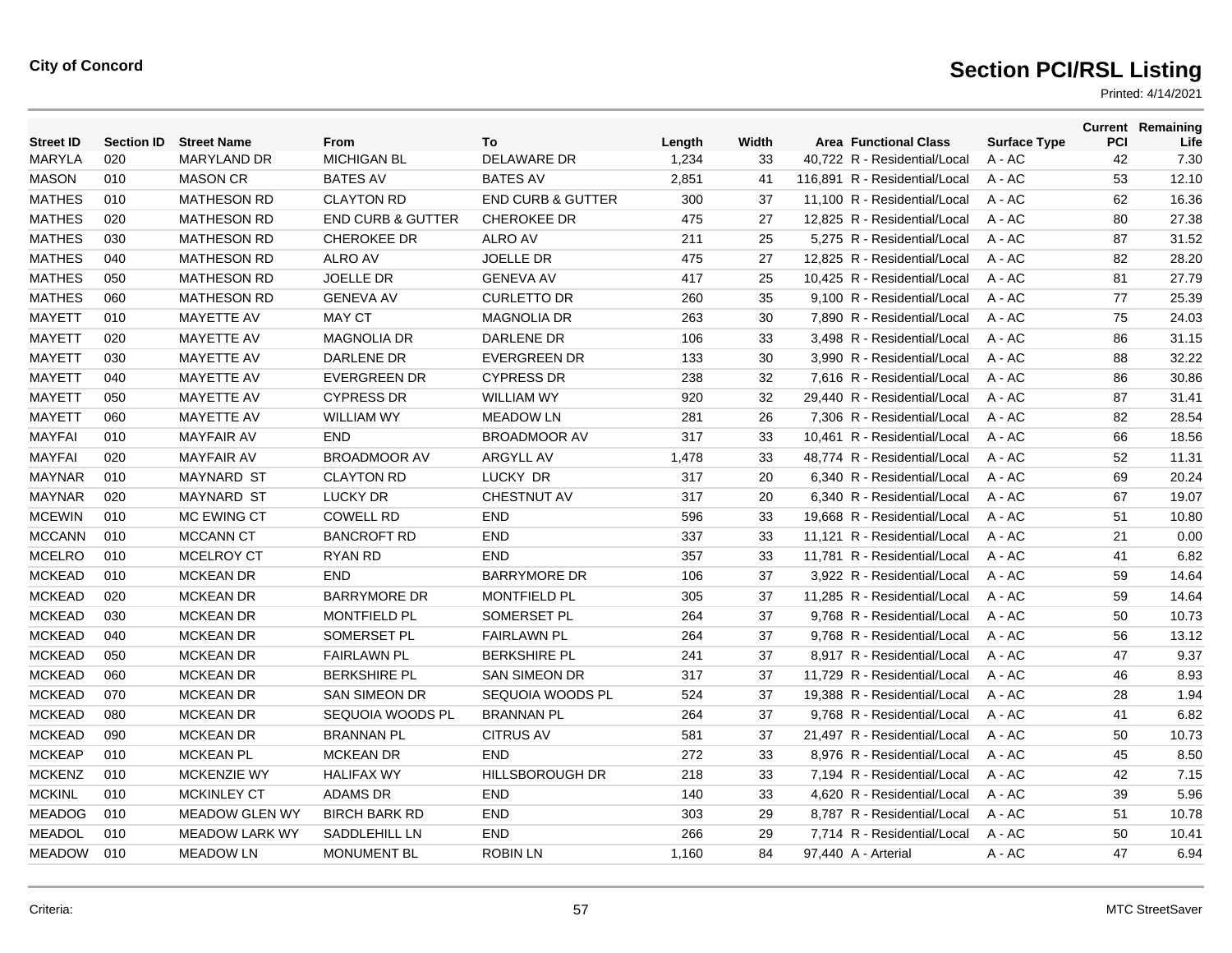| <b>Street ID</b> | <b>Section ID</b> | <b>Street Name</b>      | From                 | To                   | Length | Width | <b>Area Functional Class</b> | <b>Surface Type</b> | <b>PCI</b> | <b>Current Remaining</b><br>Life |
|------------------|-------------------|-------------------------|----------------------|----------------------|--------|-------|------------------------------|---------------------|------------|----------------------------------|
| <b>MEADOW</b>    | 020               | <b>MEADOW LN</b>        | <b>ROBIN LN</b>      | <b>RILEY CT</b>      | 370    | 53    | 19,610 A - Arterial          | A - AC              | 50         | 7.95                             |
| <b>MEADOW</b>    | 030               | <b>MEADOW LN</b>        | <b>RILEY CT</b>      | <b>GELBKE LN</b>     | 211    | 53    | 11,183 A - Arterial          | A - AC              | 53         | 8.99                             |
| <b>MEADOW</b>    | 040               | <b>MEADOW LN</b>        | <b>GELBKE LN</b>     | <b>SUNSHINE DR</b>   | 211    | 38    | 8,018 A - Arterial           | A - AC              | 86         | 22.71                            |
| <b>MEADOW</b>    | 050               | <b>MEADOW LN</b>        | SUNSHINE DR          | <b>LELAND WY</b>     | 268    | 38    | 10,184 A - Arterial          | $A - AC$            | 92         | 25.33                            |
| <b>MEADOW</b>    | 060               | <b>MEADOW LN</b>        | <b>LELAND WY</b>     | MAYETTE AV           | 739    | 38    | 28,082 A - Arterial          | $A - AC$            | 68         | 14.49                            |
| <b>MEADOW</b>    | 070               | <b>MEADOW LN</b>        | MAYETTE AV           | <b>BLACKFIELD DR</b> | 317    | 38    | 12,046 A - Arterial          | A - AC              | 64         | 12.81                            |
| <b>MEADOW</b>    | 080               | <b>MEADOW LN</b>        | <b>BLACKFIELD DR</b> | <b>BELMONT RD</b>    | 317    | 38    | 12.046 A - Arterial          | A - AC              | 59         | 11.22                            |
| <b>MEADOW</b>    | 090               | <b>MEADOW LN</b>        | <b>BELMONT RD</b>    | <b>WILLIAM WY</b>    | 475    | 38    | 18,050 A - Arterial          | $A - AC$            | 52         | 8.64                             |
| <b>MEADOW</b>    | 100               | <b>MEADOW LN</b>        | <b>WILLIAM WY</b>    | <b>MARKET ST</b>     | 317    | 38    | 12,046 A - Arterial          | A - AC              | 52         | 8.64                             |
| <b>MEADWP</b>    | 010               | <b>MEADOW WOOD PL</b>   | <b>EAST END</b>      | SADDLEWOOD DR        | 475    | 33    | 15.675 R - Residential/Local | $A - AC$            | 39         | 6.11                             |
| <b>MEADWP</b>    | 020               | <b>MEADOW WOOD PL</b>   | SADDLEWOOD DR        | <b>WEST END</b>      | 490    | 33    | 16.170 R - Residential/Local | $A - AC$            | 56         | 13.22                            |
| <b>MEADOB</b>    | 010               | MEADOWBROOK DR          | <b>JERILYNN DR</b>   | N SIXTH ST           | 1,406  | 33    | 46,398 R - Residential/Local | $A - AC$            | 42         | 7.16                             |
| <b>MEADOB</b>    | 020               | MEADOWBROOK DR          | N SIXTH ST           | <b>HOLBROOK DR</b>   | 1,136  | 33    | 37,488 R - Residential/Local | $A - AC$            | 43         | 7.58                             |
| MELODY           | 010               | <b>MELODY DR</b>        | <b>BEL AIR DR</b>    | <b>MARCLAIR DR</b>   | 579    | 33    | 19,107 R - Residential/Local | $A - AC$            | 65         | 17.93                            |
| <b>MELODY</b>    | 020               | <b>MELODY DR</b>        | <b>MARCLAIR DR</b>   | <b>WHARTON WY</b>    | 634    | 36    | 22,824 R - Residential/Local | $A - AC$            | 60         | 15.21                            |
| <b>MELODY</b>    | 030               | MELODY DR               | <b>WHARTON WY</b>    | <b>END</b>           | 620    | 33    | 20,460 R - Residential/Local | $A - AC$            | 62         | 16.28                            |
| <b>MENDOC</b>    | 010               | <b>MENDOCINO DR</b>     | <b>CLAYTON RD</b>    | MODOC CT             | 370    | 35    | 12,950 C - Collector         | A - AC              | 47         | 5.12                             |
| <b>MENDOC</b>    | 020               | MENDOCINO DR            | MODOC CT             | <b>TULARE CT</b>     | 370    | 25    | 9,250 C - Collector          | A - AC              | 50         | 5.91                             |
| <b>MENDOC</b>    | 030               | <b>MENDOCINO DR</b>     | <b>TULARE CT</b>     | <b>NULTY DR</b>      | 264    | 25    | 6,600 C - Collector          | $A - AC$            | 44         | 4.38                             |
| <b>MENDOC</b>    | 040               | <b>MENDOCINO DR</b>     | <b>NULTY DR</b>      | <b>CALAVERAS DR</b>  | 211    | 25    | 5,275 C - Collector          | A - AC              | 49         | 5.64                             |
| <b>MENDOC</b>    | 050               | <b>MENDOCINO DR</b>     | <b>CALAVERAS DR</b>  | <b>CARSON ST</b>     | 211    | 25    | 5,275 C - Collector          | A - AC              | 42         | 4.13                             |
| <b>MENDOC</b>    | 060               | <b>MENDOCINO DR</b>     | <b>CARSON ST</b>     | <b>SALEM ST</b>      | 253    | 37    | 9.361 C - Collector          | $A - AC$            | 45         | 4.62                             |
| <b>MENDOC</b>    | 070               | <b>MENDOCINO DR</b>     | <b>SALEM ST</b>      | PHOENIX ST           | 245    | 37    | 9,065 C - Collector          | A - AC              | 46         | 4.87                             |
| <b>MENDOC</b>    | 080               | <b>MENDOCINO DR</b>     | PHOENIX ST           | <b>SACRAMENTO ST</b> | 250    | 37    | 9,250 C - Collector          | A - AC              | 56         | 7.60                             |
| <b>MENDOC</b>    | 090               | <b>MENDOCINO DR</b>     | <b>SACRAMENTO ST</b> | <b>WILSON LN</b>     | 225    | 37    | 8.325 C - Collector          | A - AC              | 46         | 4.87                             |
| <b>MENDOC</b>    | 100               | <b>MENDOCINO DR</b>     | <b>WILSON LN</b>     | <b>BECKNER CT</b>    | 475    | 41    | 19,475 C - Collector         | $A - AC$            | 13         | 0.00                             |
| <b>MENDOC</b>    | 110               | <b>MENDOCINO DR</b>     | <b>BECKNER CT</b>    | <b>ROLAND DR</b>     | 264    | 41    | 10,824 C - Collector         | A - AC              | 21         | 0.00                             |
| <b>MENDOC</b>    | 120               | <b>MENDOCINO DR</b>     | <b>ROLAND DR</b>     | ROSEWOOD DR          | 528    | 41    | 21,648 C - Collector         | A - AC              | 15         | 0.00                             |
| <b>MENDOC</b>    | 130               | <b>MENDOCINO DR</b>     | ROSEWOOD DR          | ORANGEWOOD CT        | 250    | 41    | 10.250 C - Collector         | A - AC              | 19         | 0.00                             |
| <b>MENDOC</b>    | 140               | <b>MENDOCINO DR</b>     | ORANGEWOOD CT        | <b>CONCORD BL</b>    | 528    | 41    | 21,648 C - Collector         | $A - AC$            | 20         | 0.00                             |
| <b>MERCER</b>    | 010               | <b>MERCER CT</b>        | <b>GLAZIER DR</b>    | <b>END</b>           | 476    | 33    | 15,708 R - Residential/Local | $A - AC$            | 51         | 11.05                            |
| <b>MERID</b>     | 010               | <b>MEREDITH CT</b>      | <b>KIRKWOOD DR</b>   | <b>END</b>           | 581    | 33    | 19,173 R - Residential/Local | $A - AC$            | 49         | 9.92                             |
| <b>MERIDP</b>    | 010               | <b>MERIDIAN PARK BL</b> | <b>WILLOW WY</b>     | <b>GALAXY WY</b>     | 1,268  | 60    | 76.080 C - Collector         | A - AC              | 67         | 11.18                            |
| <b>MERIDP</b>    | 020               | <b>MERIDIAN PARK BL</b> | <b>GALAXY WY</b>     | <b>BURNETT AV</b>    | 792    | 60    | 47,520 C - Collector         | $A - AC$            | 62         | 9.45                             |
| <b>MERIDP</b>    | 030               | <b>MERIDIAN PARK BL</b> | <b>BURNETT AV</b>    | <b>CONCORD AV</b>    | 528    | 72    | 38.016 C - Collector         | A - AC              | 59         | 8.49                             |
| <b>MERRID</b>    | 010               | <b>MERRIDAN DR</b>      | <b>BABEL LN</b>      | <b>LANCASHIRE DR</b> | 792    | 33    | 26.136 R - Residential/Local | $A - AC$            | 66         | 18.66                            |
|                  |                   |                         |                      |                      |        |       |                              |                     |            |                                  |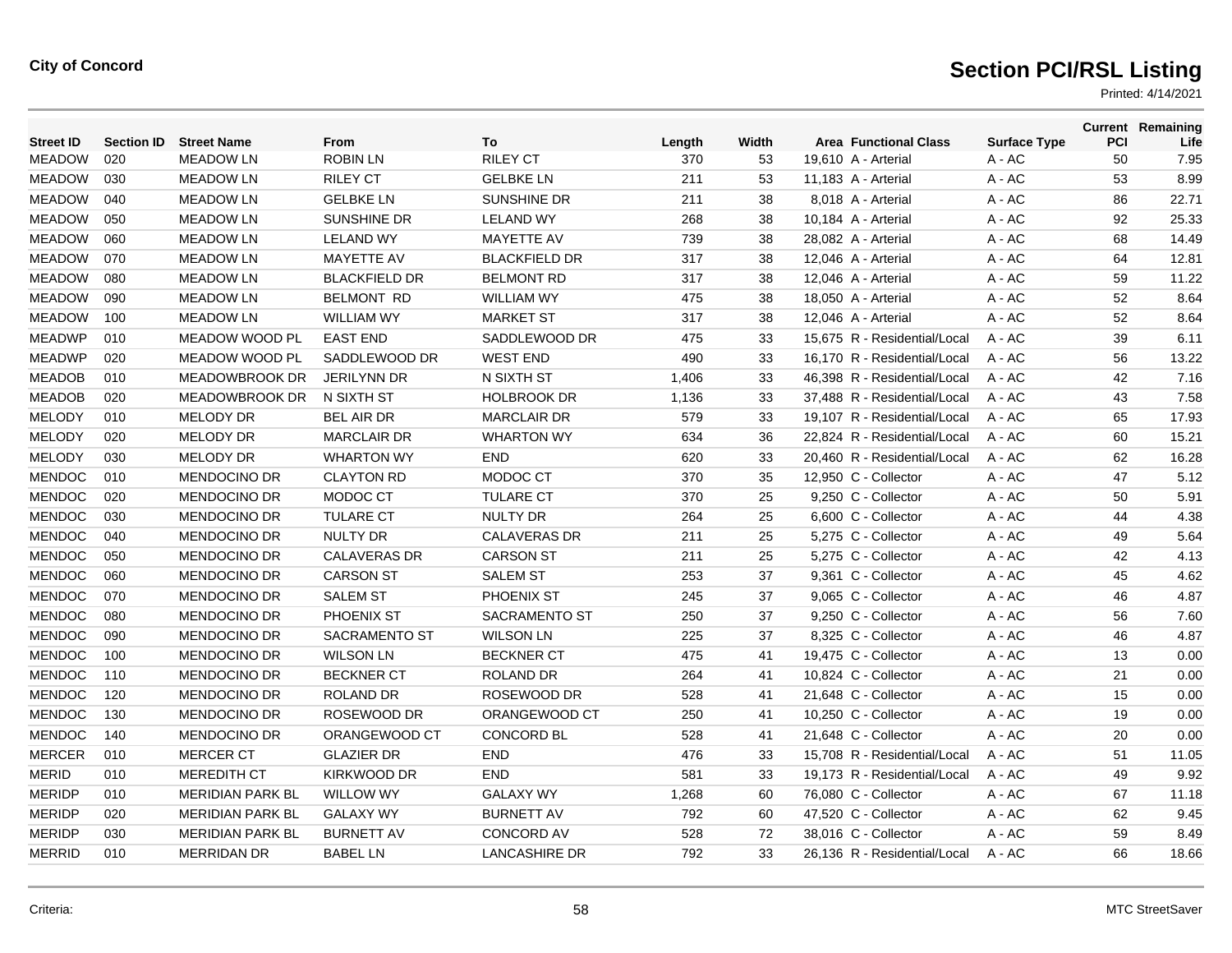| <b>Street ID</b> | <b>Section ID</b> | <b>Street Name</b> | From                    | To                      | Length | Width | <b>Area Functional Class</b> | <b>Surface Type</b> | PCI | <b>Current Remaining</b><br>Life |
|------------------|-------------------|--------------------|-------------------------|-------------------------|--------|-------|------------------------------|---------------------|-----|----------------------------------|
| <b>MERRIC</b>    | 010               | <b>MERRITT CT</b>  | REDFERN CT              | <b>END</b>              | 342    | 21    | 7,182 R - Residential/Local  | $A - AC$            | 46  | 8.57                             |
| <b>MERRIT</b>    | 010               | <b>MERRITT DR</b>  | <b>END</b>              | <b>BLUE LAKE WY</b>     | 550    | 33    | 18,150 R - Residential/Local | $A - AC$            | 46  | 8.57                             |
| <b>MERRIT</b>    | 020               | <b>MERRITT DR</b>  | <b>BLUE LAKE WY</b>     | <b>REDFERN CT</b>       | 528    | 29    | 15,312 R - Residential/Local | $A - AC$            | 43  | 7.71                             |
| <b>MESA</b>      | 010               | <b>MESA ST</b>     | <b>COWELL RD</b>        | <b>CRAWFORD ST</b>      | 792    | 33    | 26,136 R - Residential/Local | $A - AC$            | 77  | 25.20                            |
| <b>MESA</b>      | 020               | <b>MESA ST</b>     | <b>CRAWFORD ST</b>      | <b>MT DIABLO ST</b>     | 211    | 29    | 6,119 R - Residential/Local  | $A - AC$            | 74  | 23.31                            |
| <b>MICASA</b>    | 010               | <b>MI CASA CT</b>  | <b>MONUMENT BL</b>      | <b>END</b>              | 205    | 33    | 6,765 R - Residential/Local  | $A - AC$            | 62  | 16.31                            |
| <b>MICHIG</b>    | 010               | <b>MICHIGAN BL</b> | YGNACIO VLY RD          | <b>NEW HAMPSHIRE DR</b> | 160    | 37    | 5.920 R - Residential/Local  | $A - AC$            | 64  | 17.39                            |
| <b>MICHIG</b>    | 020               | <b>MICHIGAN BL</b> | <b>NEW HAMPSHIRE DR</b> | OREGON DR               | 475    | 37    | 17,575 R - Residential/Local | $A - AC$            | 53  | 12.31                            |
| <b>MICHIG</b>    | 030               | <b>MICHIGAN BL</b> | OREGON DR               | <b>KENTUCKY DR</b>      | 264    | 37    | 9,768 R - Residential/Local  | $A - AC$            | 62  | 16.30                            |
| <b>MICHIG</b>    | 040               | <b>MICHIGAN BL</b> | <b>KENTUCKY DR</b>      | <b>WASHINGTON BL</b>    | 317    | 37    | 11.729 R - Residential/Local | $A - AC$            | 79  | 26.47                            |
| <b>MICHIG</b>    | 050               | <b>MICHIGAN BL</b> | <b>WASHINGTON BL</b>    | <b>LOUISIANA DR</b>     | 619    | 37    | 22.903 R - Residential/Local | $A - AC$            | 64  | 17.39                            |
| <b>MICHIG</b>    | 060               | <b>MICHIGAN BL</b> | <b>LOUISIANA DR</b>     | <b>NEBRASKA DR</b>      | 422    | 37    | 15,614 R - Residential/Local | A - AC              | 46  | 8.87                             |
| <b>MICHIG</b>    | 070               | <b>MICHIGAN BL</b> | <b>NEBRASKA DR</b>      | PENNSYLVANIA BL         | 515    | 37    | 19,055 R - Residential/Local | $A - AC$            | 59  | 14.71                            |
| <b>MICHIG</b>    | 080               | <b>MICHIGAN BL</b> | PENNSYLVANIA BL         | <b>VERMONT AV</b>       | 250    | 37    | 9,250 R - Residential/Local  | $A - AC$            | 57  | 13.69                            |
| <b>MICHIG</b>    | 090               | MICHIGAN BL        | <b>VERMONT AV</b>       | <b>MONTANA DR</b>       | 250    | 37    | 9,250 R - Residential/Local  | $A - AC$            | 56  | 13.19                            |
| <b>MICHIG</b>    | 100               | <b>MICHIGAN BL</b> | <b>MONTANA DR</b>       | <b>MARYLAND DR</b>      | 250    | 37    | 9,250 R - Residential/Local  | $A - AC$            | 62  | 16.30                            |
| <b>MICHIG</b>    | 110               | <b>MICHIGAN BL</b> | <b>MARYLAND DR</b>      | <b>INDIANA DR</b>       | 250    | 37    | 9.250 R - Residential/Local  | $A - AC$            | 87  | 31.40                            |
| <b>MICHIG</b>    | 120               | <b>MICHIGAN BL</b> | <b>INDIANA DR</b>       | PAVEMENT CHANGE         | 245    | 37    | 9.065 R - Residential/Local  | $A - AC$            | 69  | 20.26                            |
| <b>MILDRE</b>    | 010               | <b>MILDRED ST</b>  | <b>GILL DR</b>          | <b>GRANT ST</b>         | 350    | 33    | 11,550 R - Residential/Local | A - AC              | 50  | 10.41                            |
| <b>MILLPO</b>    | 010               | <b>MILLPOND CT</b> | <b>FALLBROOK RD</b>     | <b>END</b>              | 154    | 29    | 4,466 R - Residential/Local  | $A - AC$            | 53  | 11.72                            |
| <b>MILNE</b>     | 010               | <b>MILNE CT</b>    | <b>BOXER BL</b>         | <b>END</b>              | 191    | 33    | 6,303 R - Residential/Local  | $A - AC$            | 46  | 8.57                             |
| <b>MINERT</b>    | 010               | <b>MINERT RD</b>   | <b>WEAVER LN</b>        | <b>BRITTANY LN</b>      | 725    | 44    | 31,900 C - Collector         | $A - AC$            | 80  | 16.24                            |
| <b>MINERT</b>    | 020               | <b>MINERT RD</b>   | BRITTANY LN             | PLA VADA CT             | 316    | 44    | 13,904 C - Collector         | $A - AC$            | 83  | 17.52                            |
| <b>MINERT</b>    | 030               | <b>MINERT RD</b>   | PLA VADA CT             | <b>GRENOLA DR</b>       | 422    | 44    | 18,568 C - Collector         | $A - AC$            | 86  | 19.20                            |
| <b>MINERT</b>    | 040               | <b>MINERT RD</b>   | <b>GRENOLA DR</b>       | <b>ANDRIX CT</b>        | 261    | 44    | 11,484 C - Collector         | $A - AC$            | 88  | 20.01                            |
| <b>MINERT</b>    | 050               | <b>MINERT RD</b>   | <b>ANDRIX CT</b>        | LITWIN DR               | 254    | 44    | 11,176 C - Collector         | $A - AC$            | 84  | 18.37                            |
| <b>MINERT</b>    | 060               | <b>MINERT RD</b>   | LITWIN DR               | OAK GROVE RD            | 370    | 44    | 16,280 C - Collector         | $A - AC$            | 82  | 17.09                            |
| <b>MINERT</b>    | 070               | <b>MINERT RD</b>   | OAK GROVE RD            | <b>MALIBU DR</b>        | 366    | 38    | 13,908 C - Collector         | $A - AC$            | 45  | 4.77                             |
| <b>MINERT</b>    | 080               | <b>MINERT RD</b>   | <b>MALIBU DR</b>        | <b>BELANN CT</b>        | 303    | 36    | 10,908 C - Collector         | $A - AC$            | 44  | 4.52                             |
| <b>MINERT</b>    | 090               | <b>MINERT RD</b>   | <b>BELANN CT</b>        | <b>LYON CR</b>          | 340    | 36    | 12,240 C - Collector         | A - AC              | 20  | 0.00                             |
| <b>MINERT</b>    | 100               | <b>MINERT RD</b>   | <b>LYON CR</b>          | <b>GAYLENE CT</b>       | 225    | 36    | 8,100 C - Collector          | $A - AC$            | 21  | 0.00                             |
| <b>MINERT</b>    | 110               | <b>MINERT RD</b>   | <b>GAYLENE CT</b>       | <b>WALTRIP LN</b>       | 242    | 36    | 8,712 C - Collector          | $A - AC$            | 25  | 0.60                             |
| <b>MINERT</b>    | 120               | MINERT RD          | <b>WALTRIP LN</b>       | <b>MANTON CT</b>        | 517    | 36    | 18,612 C - Collector         | $A - AC$            | 29  | 1.39                             |
| <b>MINERT</b>    | 130               | <b>MINERT RD</b>   | <b>MANTON CT</b>        | <b>LYON CR</b>          | 405    | 36    | 14,580 C - Collector         | A - AC              | 27  | 0.99                             |
| <b>MINERT</b>    | 140               | <b>MINERT RD</b>   | <b>LYON CR</b>          | <b>SAN SIMEON DR</b>    | 241    | 36    | 8,676 C - Collector          | $A - AC$            | 43  | 4.28                             |
| <b>MINERT</b>    | 150               | MINERT RD          | <b>SAN SIMEON DR</b>    | <b>MADIGAN AV</b>       | 255    | 36    | 9.180 R - Residential/Local  | $A - AC$            | 91  | 33.64                            |
|                  |                   |                    |                         |                         |        |       |                              |                     |     |                                  |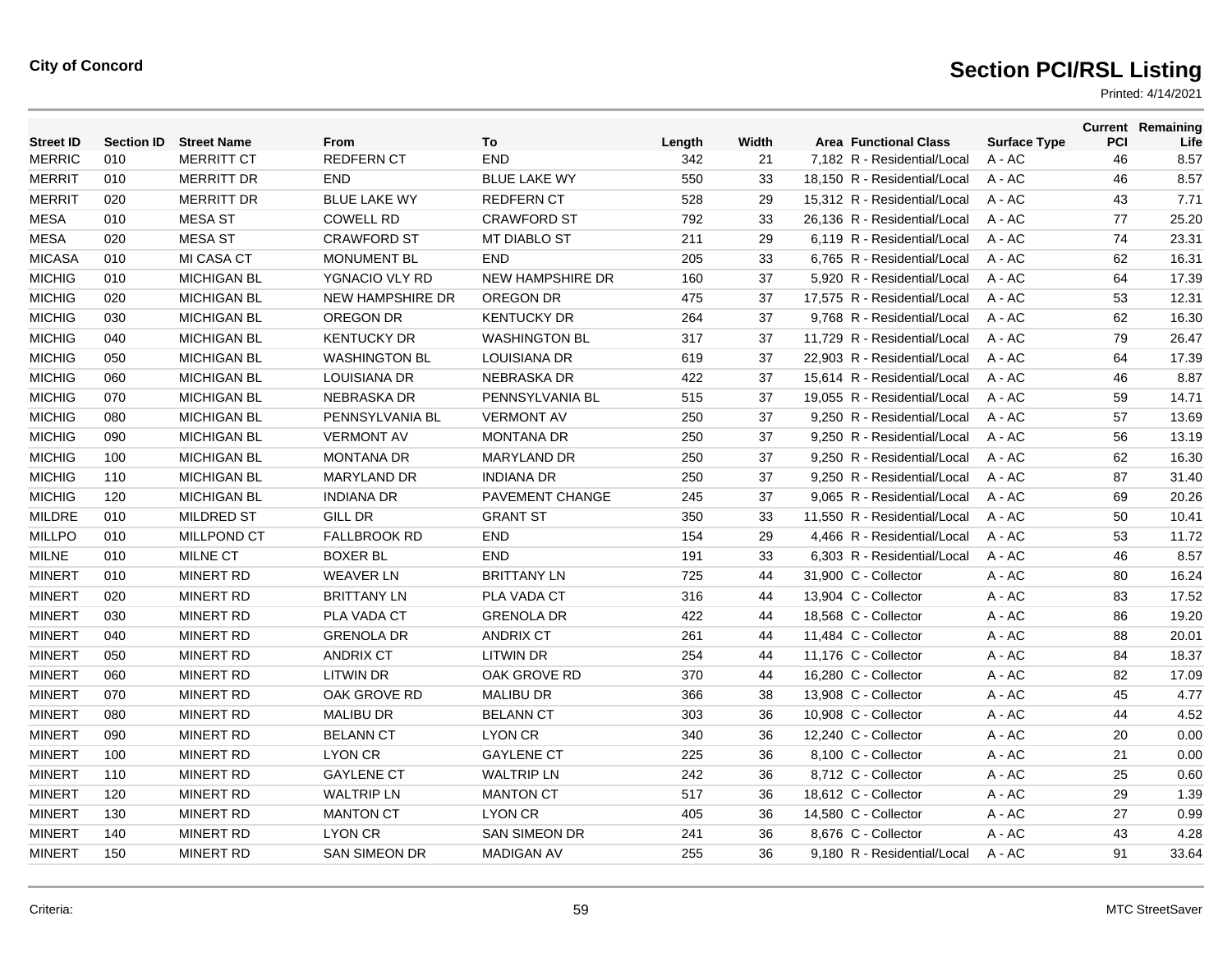| <b>Street ID</b> | <b>Section ID</b> | <b>Street Name</b>   | From                  | To                    | Length | Width | <b>Area Functional Class</b> | <b>Surface Type</b> | <b>PCI</b> | <b>Current Remaining</b><br>Life |
|------------------|-------------------|----------------------|-----------------------|-----------------------|--------|-------|------------------------------|---------------------|------------|----------------------------------|
| <b>MINERT</b>    | 160               | <b>MINERT RD</b>     | <b>MADIGAN AV</b>     | <b>LUXURY DR</b>      | 337    | 36    | 12,132 R - Residential/Local | $A - AC$            | 46         | 8.93                             |
| <b>MINERT</b>    | 170               | <b>MINERT RD</b>     | LUXURY DR             | <b>ST JOHN CR</b>     | 413    | 36    | 14,868 R - Residential/Local | A - AC              | 55         | 12.63                            |
| <b>MINTWO</b>    | 010               | MINTWOOD DR          | CLAYCORD AV (S)       | CLAYCORD AV (N)       | 950    | 33    | 31,350 R - Residential/Local | A - AC              | 66         | 18.80                            |
| <b>MIRAVI</b>    | 010               | <b>MIRA VISTA TR</b> | <b>CONCORD BL</b>     | <b>WILLOW PASS RD</b> | 405    | 33    | 13,365 R - Residential/Local | A - AC              | 38         | 5.67                             |
| <b>MIRAVI</b>    | 020               | <b>MIRA VISTA TR</b> | <b>WILLOW PASS RD</b> | <b>SALVIO ST</b>      | 345    | 57    | 19,665 R - Residential/Local | $A - AC$            | 49         | 9.86                             |
| <b>MISSOU</b>    | 010               | <b>MISSOURI DR</b>   | PINE HOLLOW RD        | <b>FLORIDA DR</b>     | 158    | 33    | 5.214 R - Residential/Local  | $A - AC$            | 48         | 9.44                             |
| <b>MISSOU</b>    | 020               | <b>MISSOURI DR</b>   | <b>FLORIDA DR</b>     | <b>IOWA DR</b>        | 264    | 33    | 8,712 R - Residential/Local  | A - AC              | 39         | 6.08                             |
| <b>MISSOU</b>    | 030               | <b>MISSOURI DR</b>   | <b>IOWA DR</b>        | <b>LOUISIANA DR</b>   | 211    | 33    | 6,963 R - Residential/Local  | A - AC              | 39         | 6.08                             |
| <b>MODOC</b>     | 010               | MODOC CT             | <b>MENDOCINO DR</b>   | <b>END</b>            | 426    | 24    | 10,224 R - Residential/Local | A - AC              | 60         | 15.28                            |
| <b>MOHR</b>      | 010               | <b>MOHR CT</b>       | <b>MOHR LN</b>        | <b>END</b>            | 319    | 25    | 7,975 R - Residential/Local  | A - AC              | 38         | 5.66                             |
| <b>MOHRL</b>     | 010               | <b>MOHR LN</b>       | DAVID AV              | <b>MOHR CT</b>        | 475    | 26    | 12,350 C - Collector         | A - AC              | 60         | 8.86                             |
| <b>MOHRL</b>     | 020               | <b>MOHR LN</b>       | <b>MOHR CT</b>        | <b>AMHURST WY</b>     | 317    | 38    | 12,046 C - Collector         | A - AC              | 62         | 9.51                             |
| <b>MOHRL</b>     | 030               | <b>MOHR LN</b>       | <b>AMHURST WY</b>     | <b>ABBEY CT</b>       | 158    | 38    | 6,004 C - Collector          | A - AC              | 66         | 10.88                            |
| <b>MOHRL</b>     | 040               | <b>MOHR LN</b>       | <b>ABBEY CT</b>       | <b>BENTLEY ST</b>     | 264    | 38    | 10,032 C - Collector         | A - AC              | 52         | 6.49                             |
| <b>MOHRL</b>     | 050               | <b>MOHR LN</b>       | <b>BENTLEY ST</b>     | <b>NUALA ST</b>       | 211    | 33    | 6,963 C - Collector          | A - AC              | 64         | 10.18                            |
| <b>MOHRL</b>     | 060               | <b>MOHR LN</b>       | <b>NUALA ST</b>       | <b>BRIDGE ST</b>      | 211    | 38    | 8,018 C - Collector          | A - AC              | 64         | 10.18                            |
| <b>MOHRL</b>     | 070               | <b>MOHR LN</b>       | <b>BRIDGE ST</b>      | <b>RUGBY CT</b>       | 144    | 36    | 5,184 C - Collector          | A - AC              | 60         | 8.86                             |
| <b>MOHRL</b>     | 080               | <b>MOHR LN</b>       | <b>RUGBY CT</b>       | <b>WICKET CT</b>      | 264    | 36    | 9,504 C - Collector          | A - AC              | 57         | 7.93                             |
| <b>MOHRL</b>     | 090               | <b>MOHR LN</b>       | <b>WICKET CT</b>      | <b>CRIQUET CT</b>     | 248    | 36    | 8,928 C - Collector          | A - AC              | 50         | 5.94                             |
| <b>MOHRL</b>     | 100               | <b>MOHR LN</b>       | <b>CRIQUET CT</b>     | <b>WHITMAN RD</b>     | 264    | 36    | 9,504 C - Collector          | A - AC              | 50         | 5.94                             |
| <b>MOHRL</b>     | 110               | <b>MOHR LN</b>       | <b>WHITMAN RD</b>     | DEL RIO CT            | 493    | 36    | 17,748 C - Collector         | A - AC              | 54         | 7.05                             |
| <b>MOHRL</b>     | 120               | <b>MOHR LN</b>       | DEL RIO CT            | DEL RIO CR (EAST)     | 830    | 36    | 29,880 C - Collector         | A - AC              | 63         | 9.84                             |
| <b>MOHRL</b>     | 130               | <b>MOHR LN</b>       | DEL RIO CR (EAST)     | DEL RIO CR (WEST)     | 792    | 36    | 28,512 C - Collector         | A - AC              | 57         | 7.93                             |
| <b>MOHRL</b>     | 140               | <b>MOHR LN</b>       | DEL RIO CR (WEST)     | MONUMENT BL           | 1,214  | 36    | 43,704 C - Collector         | A - AC              | 52         | 6.49                             |
| <b>MOLAD</b>     | 010               | <b>MOLAD CT</b>      | <b>NAVARONNE WY</b>   | <b>END</b>            | 409    | 29    | 11.861 R - Residential/Local | $A - AC$            | 57         | 13.62                            |
| <b>MONROE</b>    | 010               | <b>MONROE WY</b>     | POLK ST               | <b>BAILEY RD</b>      | 153    | 33    | 5.049 R - Residential/Local  | $A - AC$            | 38         | 5.57                             |
| <b>MONTAN</b>    | 010               | <b>MONTANA DR</b>    | ALABAMA DR            | <b>MICHIGAN BL</b>    | 686    | 33    | 22,638 R - Residential/Local | A - AC              | 38         | 5.69                             |
| <b>MONTAN</b>    | 020               | <b>MONTANA DR</b>    | <b>MICHIGAN BL</b>    | DELAWARE DR           | 845    | 33    | 27,885 R - Residential/Local | A - AC              | 38         | 5.69                             |
| <b>MONTEB</b>    | 010               | MONTEBELLO CT        | FIFTH AV              | <b>GARY DR</b>        | 106    | 33    | 3,498 R - Residential/Local  | O - AC/AC           | 94         | 56.35                            |
| <b>MONTEB</b>    | 020               | MONTEBELLO CT        | <b>GARY DR</b>        | <b>END</b>            | 192    | 33    | 6,336 R - Residential/Local  | O - AC/AC           | 94         | 56.35                            |
| <b>MONTER</b>    | 010               | <b>MONTEREY CT</b>   | <b>CLAYTON WY</b>     | <b>END</b>            | 370    | 33    | 12.210 R - Residential/Local | $A - AC$            | 42         | 6.92                             |
| <b>MONTFI</b>    | 010               | <b>MONTFIELD PL</b>  | <b>MCKEAN DR</b>      | <b>END</b>            | 223    | 33    | 7,359 R - Residential/Local  | A - AC              | 41         | 6.82                             |
| <b>MONTGO</b>    | 010               | MONTGOMERY AV        | DORMER AV             | <b>ESPERANZA DR</b>   | 1,546  | 33    | 51,018 R - Residential/Local | O - AC/AC           | 94         | 55.50                            |
| <b>MONTGO</b>    | 020               | MONTGOMERY AV        | <b>ESPERANZA DR</b>   | <b>WEXFORD DR</b>     | 581    | 33    | 19,173 R - Residential/Local | O - AC/AC           | 93         | 38.84                            |
| <b>MONTRE</b>    | 010               | MONTREAL CR          | VANCOUVER WY (N)      | CALGARY LN            | 470    | 33    | 15.510 R - Residential/Local | $A - AC$            | 36         | 4.79                             |
| <b>MONTRE</b>    | 020               | MONTREAL CR          | CALGARY LN            | VANCOUVER WY (S)      | 493    | 33    | 16.269 R - Residential/Local | $A - AC$            | 37         | 5.16                             |
|                  |                   |                      |                       |                       |        |       |                              |                     |            |                                  |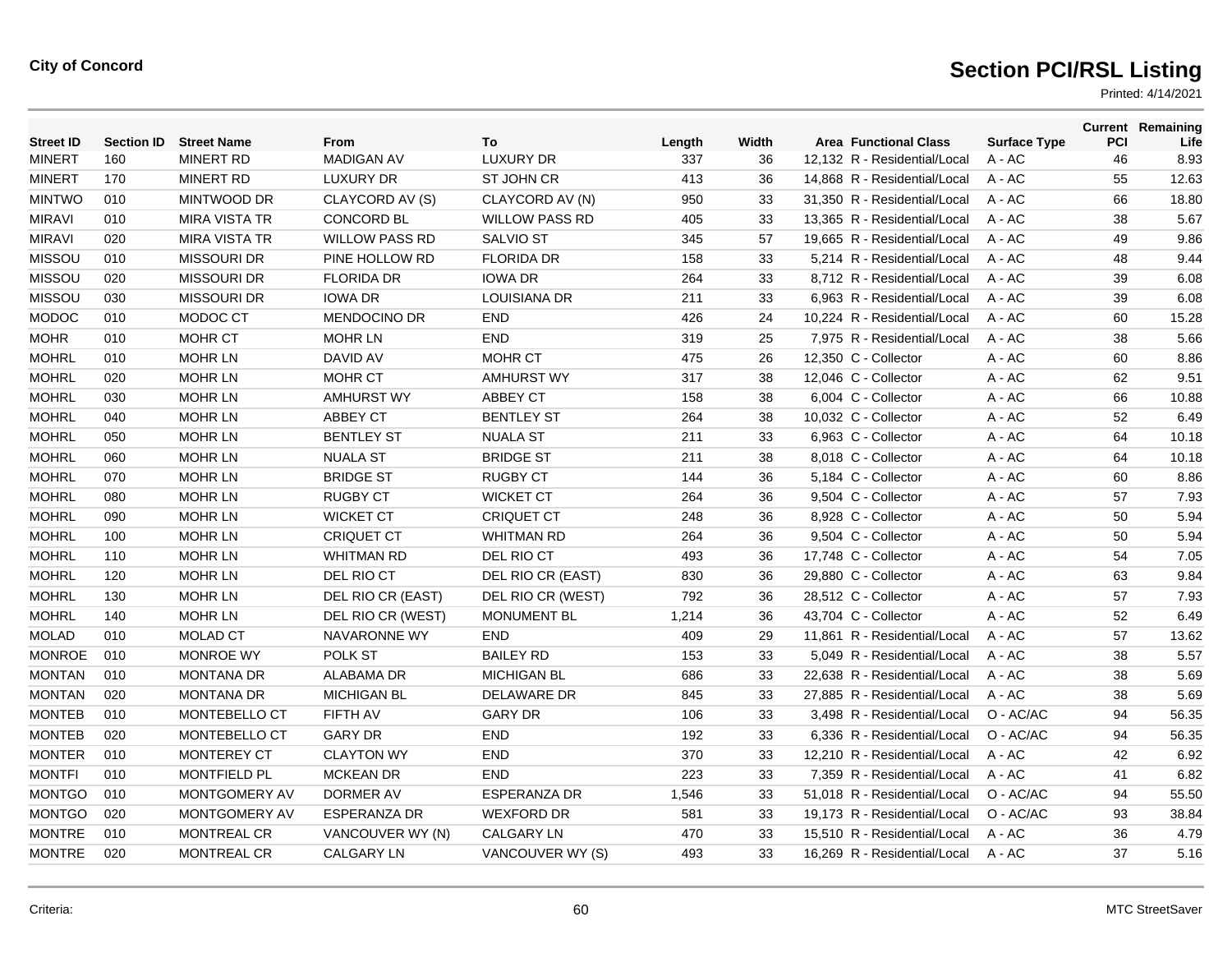| <b>MONTRO</b><br>010<br>COTTONWOOD DR<br><b>JUNIPER DR</b><br>740<br><b>MONTROSE DR</b><br>33<br>24,420 R - Residential/Local<br>$A - AC$<br>41<br><b>MONUMB</b><br>010<br><b>WALNUT CREEK BR</b><br>235<br>A - AC<br>40<br><b>MONUMENT BL</b><br><b>MOHR LN</b><br>51<br>11,985 A - Arterial<br><b>MONUMB</b><br>020<br><b>MONUMENT BL</b><br><b>MOHR LN</b><br><b>CAREY DR</b><br>495<br>62<br>30,690 A - Arterial<br>A - AC<br>42<br><b>MONUMB</b><br>A - AC<br>46<br>030<br><b>MONUMENT BL</b><br><b>CAREY DR</b><br><b>VICTORY LN</b><br>845<br>62<br>52,390 A - Arterial<br><b>MONUMB</b><br>040<br><b>VICTORY LN</b><br><b>REGANTI DR</b><br>A - AC<br>39<br><b>MONUMENT BL</b><br>1,161<br>74<br>85.914 A - Arterial<br><b>MONUMB</b><br>050<br><b>MONUMENT BL</b><br><b>REGANTI DR</b><br><b>LACEY LN</b><br>422<br>$A - AC$<br>33<br>74<br>31,228 A - Arterial<br><b>MONUMB</b><br>$A - AC$<br>060<br><b>MONUMENT BL</b><br><b>LACEY LN</b><br><b>VIRGINIA LN</b><br>634<br>38<br>74<br>46,916 A - Arterial<br><b>MONUMB</b><br>$A - AC$<br>070<br><b>MONUMENT BL</b><br><b>VIRGINIA LN</b><br>OAK GROVE RD<br>898<br>67<br>43<br>60,166 A - Arterial<br><b>MONUMB</b><br>$A - AC$<br>090<br><b>MONUMENT BL</b><br>OAK GROVE RD<br><b>LANDINI LN</b><br>370<br>80<br>29,600 A - Arterial<br>30<br><b>MONUMB</b><br>100<br>$A - AC$<br>44<br><b>MONUMENT BL</b><br><b>LANDINI LN</b><br><b>ERICKSON RD</b><br>261<br>70<br>18,270 A - Arterial<br><b>MONUMB</b><br>110<br><b>MONUMENT BL</b><br><b>ERICKSON RD</b><br><b>CAVEN WY</b><br>A - AC<br>36<br>1,003<br>80<br>80,240 A - Arterial<br><b>MONUMB</b><br>120<br><b>MONUMENT BL</b><br><b>CAVEN WY</b><br><b>DETROIT AV</b><br>A - AC<br>27<br>370<br>80<br>29,600 A - Arterial<br><b>MONUMB</b><br><b>DETROIT AV</b><br>130<br><b>MONUMENT BL</b><br><b>MONUMENT CT</b><br>528<br>72<br>38,016 A - Arterial<br>A - AC<br>32<br><b>MONUMB</b><br><b>SYSTRON DR</b><br>140<br><b>MONUMENT BL</b><br><b>MONUMENT CT</b><br>1,003<br>77<br>77,231 A - Arterial<br>$A - AC$<br>25<br><b>MONUMB</b><br><b>MONUMENT BL</b><br><b>SYSTRON DR</b><br><b>COWELL RD</b><br>A - AC<br>40<br>150<br>1,690<br>68<br>114,920 A - Arterial<br><b>MONUMC</b><br>010<br>MONUMENT CT<br><b>MONUMENT WY</b><br>32<br>59<br><b>MONUMENT BL</b><br>475<br>15,200 R - Residential/Local<br>A - AC<br><b>MONUMC</b><br>71<br>020<br>MONUMENT CT<br><b>MONUMENT WY</b><br><b>END</b><br>32<br>5,056 R - Residential/Local<br>158<br>A - AC<br><b>MONUMW</b><br>020<br><b>END</b><br>544<br>37<br><b>MONUMENT WY</b><br><b>MONUMENT CT</b><br>20,128 R - Residential/Local<br>67<br>A - AC<br><b>MORENC</b><br>010<br><b>ROCK CREEK WY</b><br><b>END</b><br>29<br>5,858 R - Residential/Local<br>67<br><b>MORENGO CT</b><br>202<br>A - AC<br><b>MOREND</b><br>010<br><b>MORENGO DR</b><br>ROLLING WOOD WY<br><b>ROCK CREEK WY</b><br>475<br>33<br>15,675 R - Residential/Local<br>75<br>A - AC<br><b>MORETT</b><br>010<br><b>MORETTI DR</b><br><b>HOLBROOK DR</b><br><b>HURON DR</b><br>422<br>33<br>13,926 R - Residential/Local<br>49<br>A - AC<br><b>MORETT</b><br>020<br><b>MORETTI DR</b><br><b>HURON DR</b><br><b>BENNETT WY</b><br>880<br>33<br>29.040 R - Residential/Local<br>$A - AC$<br>41<br><b>MORETT</b><br>030<br><b>MORETTI DR</b><br><b>BENNETT WY</b><br><b>ESPERANZA DR</b><br>520<br>33<br>17.160 R - Residential/Local<br>$A - AC$<br>44<br><b>MORETT</b><br>040<br><b>MORETTI DR</b><br><b>ESPERANZA DR</b><br><b>RONALD WY</b><br>244<br>33<br>47<br>8,052 R - Residential/Local<br>A - AC<br><b>MORNIG</b><br>010<br>MORNING GLORY DR TURTLE CREEK RD<br>SADDLEHILL LN<br>627<br>29<br>18,183 R - Residential/Local<br>A - AC<br>57<br><b>MORNIV</b><br>010<br><b>MORNINGVIEW CT</b><br><b>BIRCH BARK RD</b><br><b>END</b><br>149<br>29<br>4.321 R - Residential/Local<br>$A - AC$<br>50<br><b>MOSSWO</b><br><b>END</b><br>010<br>MOSSWOOD CT<br>LYNWOOD DR<br>220<br>33<br>7.260 R - Residential/Local<br>$A - AC$<br>48<br><b>MOSSY</b><br>MOSSY CT<br><b>END</b><br>010<br><b>GREENMEADOW DR</b><br>317<br>33<br>10,461 R - Residential/Local<br>$A - AC$<br>36<br><b>MOUNT</b><br><b>MOUNT CT</b><br><b>MARIA AV</b><br><b>END</b><br>34<br>010<br>158<br>25<br>3,950 R - Residential/Local<br>A - AC<br><b>MOUNTB</b><br>010<br><b>STIMEL DR</b><br><b>BERMUDA DR</b><br>422<br>34<br>14,348 R - Residential/Local<br><b>MOUNTBATTEN CT</b><br>A - AC<br>31<br><b>MOUNTB</b><br>020<br><b>MOUNTBATTEN CT</b><br><b>BERMUDA DR</b><br><b>END</b><br>264<br>34<br>8,976 R - Residential/Local<br>45<br>A - AC<br><b>MOVIDA</b><br><b>MOVIDA DR</b><br>010<br><b>NEWTON WY</b><br>FOX WY<br>211<br>34<br>7.174 R - Residential/Local<br>51<br>$A - AC$<br><b>MTDIAB</b><br>MT DIABLO ST<br><b>END</b><br>010<br><b>MARIA AV</b><br>205<br>24<br>4,920 R - Residential/Local<br>A - AC<br>41<br><b>MTDIAB</b><br>020<br>MT DIABLO ST<br><b>MARIA AV</b><br><b>COVENTRY RD</b><br>6,240 R - Residential/Local<br>260<br>24<br>A - AC<br>48<br><b>DENNIS CR</b><br><b>MTDIAB</b><br>030<br><b>MT DIABLO ST</b><br><b>COVENTRY RD</b><br>211<br>32<br>6,752 R - Residential/Local<br>78<br>A - AC<br><b>MTDIAB</b><br>040<br>225<br>32<br>76<br><b>MT DIABLO ST</b><br><b>DENNIS CR</b><br><b>VERNA CR</b><br>7.200 R - Residential/Local<br>A - AC | <b>Street ID</b> | <b>Section ID</b> | <b>Street Name</b> | From | To | Length | Width | <b>Area Functional Class</b> | <b>Surface Type</b> | <b>PCI</b> | <b>Current Remaining</b><br>Life |
|-----------------------------------------------------------------------------------------------------------------------------------------------------------------------------------------------------------------------------------------------------------------------------------------------------------------------------------------------------------------------------------------------------------------------------------------------------------------------------------------------------------------------------------------------------------------------------------------------------------------------------------------------------------------------------------------------------------------------------------------------------------------------------------------------------------------------------------------------------------------------------------------------------------------------------------------------------------------------------------------------------------------------------------------------------------------------------------------------------------------------------------------------------------------------------------------------------------------------------------------------------------------------------------------------------------------------------------------------------------------------------------------------------------------------------------------------------------------------------------------------------------------------------------------------------------------------------------------------------------------------------------------------------------------------------------------------------------------------------------------------------------------------------------------------------------------------------------------------------------------------------------------------------------------------------------------------------------------------------------------------------------------------------------------------------------------------------------------------------------------------------------------------------------------------------------------------------------------------------------------------------------------------------------------------------------------------------------------------------------------------------------------------------------------------------------------------------------------------------------------------------------------------------------------------------------------------------------------------------------------------------------------------------------------------------------------------------------------------------------------------------------------------------------------------------------------------------------------------------------------------------------------------------------------------------------------------------------------------------------------------------------------------------------------------------------------------------------------------------------------------------------------------------------------------------------------------------------------------------------------------------------------------------------------------------------------------------------------------------------------------------------------------------------------------------------------------------------------------------------------------------------------------------------------------------------------------------------------------------------------------------------------------------------------------------------------------------------------------------------------------------------------------------------------------------------------------------------------------------------------------------------------------------------------------------------------------------------------------------------------------------------------------------------------------------------------------------------------------------------------------------------------------------------------------------------------------------------------------------------------------------------------------------------------------------------------------------------------------------------------------------------------------------------------------------------------------------------------------------------------------------------------------------------------------------------------------------------------------------------------------------------------------------------------------------------------------------------------------------------------------------------------------------------------------------------------------------------------------------------------------------------------------------------------------------------------------------------------------------------------------------------------------------------------------------------------------------------------------------------------------------------------------------------------------------------------------------------------------------------------------------------------------------------------------------------------|------------------|-------------------|--------------------|------|----|--------|-------|------------------------------|---------------------|------------|----------------------------------|
|                                                                                                                                                                                                                                                                                                                                                                                                                                                                                                                                                                                                                                                                                                                                                                                                                                                                                                                                                                                                                                                                                                                                                                                                                                                                                                                                                                                                                                                                                                                                                                                                                                                                                                                                                                                                                                                                                                                                                                                                                                                                                                                                                                                                                                                                                                                                                                                                                                                                                                                                                                                                                                                                                                                                                                                                                                                                                                                                                                                                                                                                                                                                                                                                                                                                                                                                                                                                                                                                                                                                                                                                                                                                                                                                                                                                                                                                                                                                                                                                                                                                                                                                                                                                                                                                                                                                                                                                                                                                                                                                                                                                                                                                                                                                                                                                                                                                                                                                                                                                                                                                                                                                                                                                                                                                                                                 |                  |                   |                    |      |    |        |       |                              |                     |            | 6.51                             |
|                                                                                                                                                                                                                                                                                                                                                                                                                                                                                                                                                                                                                                                                                                                                                                                                                                                                                                                                                                                                                                                                                                                                                                                                                                                                                                                                                                                                                                                                                                                                                                                                                                                                                                                                                                                                                                                                                                                                                                                                                                                                                                                                                                                                                                                                                                                                                                                                                                                                                                                                                                                                                                                                                                                                                                                                                                                                                                                                                                                                                                                                                                                                                                                                                                                                                                                                                                                                                                                                                                                                                                                                                                                                                                                                                                                                                                                                                                                                                                                                                                                                                                                                                                                                                                                                                                                                                                                                                                                                                                                                                                                                                                                                                                                                                                                                                                                                                                                                                                                                                                                                                                                                                                                                                                                                                                                 |                  |                   |                    |      |    |        |       |                              |                     |            | 4.68                             |
|                                                                                                                                                                                                                                                                                                                                                                                                                                                                                                                                                                                                                                                                                                                                                                                                                                                                                                                                                                                                                                                                                                                                                                                                                                                                                                                                                                                                                                                                                                                                                                                                                                                                                                                                                                                                                                                                                                                                                                                                                                                                                                                                                                                                                                                                                                                                                                                                                                                                                                                                                                                                                                                                                                                                                                                                                                                                                                                                                                                                                                                                                                                                                                                                                                                                                                                                                                                                                                                                                                                                                                                                                                                                                                                                                                                                                                                                                                                                                                                                                                                                                                                                                                                                                                                                                                                                                                                                                                                                                                                                                                                                                                                                                                                                                                                                                                                                                                                                                                                                                                                                                                                                                                                                                                                                                                                 |                  |                   |                    |      |    |        |       |                              |                     |            | 5.27                             |
|                                                                                                                                                                                                                                                                                                                                                                                                                                                                                                                                                                                                                                                                                                                                                                                                                                                                                                                                                                                                                                                                                                                                                                                                                                                                                                                                                                                                                                                                                                                                                                                                                                                                                                                                                                                                                                                                                                                                                                                                                                                                                                                                                                                                                                                                                                                                                                                                                                                                                                                                                                                                                                                                                                                                                                                                                                                                                                                                                                                                                                                                                                                                                                                                                                                                                                                                                                                                                                                                                                                                                                                                                                                                                                                                                                                                                                                                                                                                                                                                                                                                                                                                                                                                                                                                                                                                                                                                                                                                                                                                                                                                                                                                                                                                                                                                                                                                                                                                                                                                                                                                                                                                                                                                                                                                                                                 |                  |                   |                    |      |    |        |       |                              |                     |            | 6.54                             |
|                                                                                                                                                                                                                                                                                                                                                                                                                                                                                                                                                                                                                                                                                                                                                                                                                                                                                                                                                                                                                                                                                                                                                                                                                                                                                                                                                                                                                                                                                                                                                                                                                                                                                                                                                                                                                                                                                                                                                                                                                                                                                                                                                                                                                                                                                                                                                                                                                                                                                                                                                                                                                                                                                                                                                                                                                                                                                                                                                                                                                                                                                                                                                                                                                                                                                                                                                                                                                                                                                                                                                                                                                                                                                                                                                                                                                                                                                                                                                                                                                                                                                                                                                                                                                                                                                                                                                                                                                                                                                                                                                                                                                                                                                                                                                                                                                                                                                                                                                                                                                                                                                                                                                                                                                                                                                                                 |                  |                   |                    |      |    |        |       |                              |                     |            | 4.38                             |
|                                                                                                                                                                                                                                                                                                                                                                                                                                                                                                                                                                                                                                                                                                                                                                                                                                                                                                                                                                                                                                                                                                                                                                                                                                                                                                                                                                                                                                                                                                                                                                                                                                                                                                                                                                                                                                                                                                                                                                                                                                                                                                                                                                                                                                                                                                                                                                                                                                                                                                                                                                                                                                                                                                                                                                                                                                                                                                                                                                                                                                                                                                                                                                                                                                                                                                                                                                                                                                                                                                                                                                                                                                                                                                                                                                                                                                                                                                                                                                                                                                                                                                                                                                                                                                                                                                                                                                                                                                                                                                                                                                                                                                                                                                                                                                                                                                                                                                                                                                                                                                                                                                                                                                                                                                                                                                                 |                  |                   |                    |      |    |        |       |                              |                     |            | 2.67                             |
|                                                                                                                                                                                                                                                                                                                                                                                                                                                                                                                                                                                                                                                                                                                                                                                                                                                                                                                                                                                                                                                                                                                                                                                                                                                                                                                                                                                                                                                                                                                                                                                                                                                                                                                                                                                                                                                                                                                                                                                                                                                                                                                                                                                                                                                                                                                                                                                                                                                                                                                                                                                                                                                                                                                                                                                                                                                                                                                                                                                                                                                                                                                                                                                                                                                                                                                                                                                                                                                                                                                                                                                                                                                                                                                                                                                                                                                                                                                                                                                                                                                                                                                                                                                                                                                                                                                                                                                                                                                                                                                                                                                                                                                                                                                                                                                                                                                                                                                                                                                                                                                                                                                                                                                                                                                                                                                 |                  |                   |                    |      |    |        |       |                              |                     |            | 4.09                             |
|                                                                                                                                                                                                                                                                                                                                                                                                                                                                                                                                                                                                                                                                                                                                                                                                                                                                                                                                                                                                                                                                                                                                                                                                                                                                                                                                                                                                                                                                                                                                                                                                                                                                                                                                                                                                                                                                                                                                                                                                                                                                                                                                                                                                                                                                                                                                                                                                                                                                                                                                                                                                                                                                                                                                                                                                                                                                                                                                                                                                                                                                                                                                                                                                                                                                                                                                                                                                                                                                                                                                                                                                                                                                                                                                                                                                                                                                                                                                                                                                                                                                                                                                                                                                                                                                                                                                                                                                                                                                                                                                                                                                                                                                                                                                                                                                                                                                                                                                                                                                                                                                                                                                                                                                                                                                                                                 |                  |                   |                    |      |    |        |       |                              |                     |            | 5.60                             |
|                                                                                                                                                                                                                                                                                                                                                                                                                                                                                                                                                                                                                                                                                                                                                                                                                                                                                                                                                                                                                                                                                                                                                                                                                                                                                                                                                                                                                                                                                                                                                                                                                                                                                                                                                                                                                                                                                                                                                                                                                                                                                                                                                                                                                                                                                                                                                                                                                                                                                                                                                                                                                                                                                                                                                                                                                                                                                                                                                                                                                                                                                                                                                                                                                                                                                                                                                                                                                                                                                                                                                                                                                                                                                                                                                                                                                                                                                                                                                                                                                                                                                                                                                                                                                                                                                                                                                                                                                                                                                                                                                                                                                                                                                                                                                                                                                                                                                                                                                                                                                                                                                                                                                                                                                                                                                                                 |                  |                   |                    |      |    |        |       |                              |                     |            | 1.86                             |
|                                                                                                                                                                                                                                                                                                                                                                                                                                                                                                                                                                                                                                                                                                                                                                                                                                                                                                                                                                                                                                                                                                                                                                                                                                                                                                                                                                                                                                                                                                                                                                                                                                                                                                                                                                                                                                                                                                                                                                                                                                                                                                                                                                                                                                                                                                                                                                                                                                                                                                                                                                                                                                                                                                                                                                                                                                                                                                                                                                                                                                                                                                                                                                                                                                                                                                                                                                                                                                                                                                                                                                                                                                                                                                                                                                                                                                                                                                                                                                                                                                                                                                                                                                                                                                                                                                                                                                                                                                                                                                                                                                                                                                                                                                                                                                                                                                                                                                                                                                                                                                                                                                                                                                                                                                                                                                                 |                  |                   |                    |      |    |        |       |                              |                     |            | 5.91                             |
|                                                                                                                                                                                                                                                                                                                                                                                                                                                                                                                                                                                                                                                                                                                                                                                                                                                                                                                                                                                                                                                                                                                                                                                                                                                                                                                                                                                                                                                                                                                                                                                                                                                                                                                                                                                                                                                                                                                                                                                                                                                                                                                                                                                                                                                                                                                                                                                                                                                                                                                                                                                                                                                                                                                                                                                                                                                                                                                                                                                                                                                                                                                                                                                                                                                                                                                                                                                                                                                                                                                                                                                                                                                                                                                                                                                                                                                                                                                                                                                                                                                                                                                                                                                                                                                                                                                                                                                                                                                                                                                                                                                                                                                                                                                                                                                                                                                                                                                                                                                                                                                                                                                                                                                                                                                                                                                 |                  |                   |                    |      |    |        |       |                              |                     |            | 3.51                             |
|                                                                                                                                                                                                                                                                                                                                                                                                                                                                                                                                                                                                                                                                                                                                                                                                                                                                                                                                                                                                                                                                                                                                                                                                                                                                                                                                                                                                                                                                                                                                                                                                                                                                                                                                                                                                                                                                                                                                                                                                                                                                                                                                                                                                                                                                                                                                                                                                                                                                                                                                                                                                                                                                                                                                                                                                                                                                                                                                                                                                                                                                                                                                                                                                                                                                                                                                                                                                                                                                                                                                                                                                                                                                                                                                                                                                                                                                                                                                                                                                                                                                                                                                                                                                                                                                                                                                                                                                                                                                                                                                                                                                                                                                                                                                                                                                                                                                                                                                                                                                                                                                                                                                                                                                                                                                                                                 |                  |                   |                    |      |    |        |       |                              |                     |            | 1.33                             |
|                                                                                                                                                                                                                                                                                                                                                                                                                                                                                                                                                                                                                                                                                                                                                                                                                                                                                                                                                                                                                                                                                                                                                                                                                                                                                                                                                                                                                                                                                                                                                                                                                                                                                                                                                                                                                                                                                                                                                                                                                                                                                                                                                                                                                                                                                                                                                                                                                                                                                                                                                                                                                                                                                                                                                                                                                                                                                                                                                                                                                                                                                                                                                                                                                                                                                                                                                                                                                                                                                                                                                                                                                                                                                                                                                                                                                                                                                                                                                                                                                                                                                                                                                                                                                                                                                                                                                                                                                                                                                                                                                                                                                                                                                                                                                                                                                                                                                                                                                                                                                                                                                                                                                                                                                                                                                                                 |                  |                   |                    |      |    |        |       |                              |                     |            | 2.39                             |
|                                                                                                                                                                                                                                                                                                                                                                                                                                                                                                                                                                                                                                                                                                                                                                                                                                                                                                                                                                                                                                                                                                                                                                                                                                                                                                                                                                                                                                                                                                                                                                                                                                                                                                                                                                                                                                                                                                                                                                                                                                                                                                                                                                                                                                                                                                                                                                                                                                                                                                                                                                                                                                                                                                                                                                                                                                                                                                                                                                                                                                                                                                                                                                                                                                                                                                                                                                                                                                                                                                                                                                                                                                                                                                                                                                                                                                                                                                                                                                                                                                                                                                                                                                                                                                                                                                                                                                                                                                                                                                                                                                                                                                                                                                                                                                                                                                                                                                                                                                                                                                                                                                                                                                                                                                                                                                                 |                  |                   |                    |      |    |        |       |                              |                     |            | 0.82                             |
|                                                                                                                                                                                                                                                                                                                                                                                                                                                                                                                                                                                                                                                                                                                                                                                                                                                                                                                                                                                                                                                                                                                                                                                                                                                                                                                                                                                                                                                                                                                                                                                                                                                                                                                                                                                                                                                                                                                                                                                                                                                                                                                                                                                                                                                                                                                                                                                                                                                                                                                                                                                                                                                                                                                                                                                                                                                                                                                                                                                                                                                                                                                                                                                                                                                                                                                                                                                                                                                                                                                                                                                                                                                                                                                                                                                                                                                                                                                                                                                                                                                                                                                                                                                                                                                                                                                                                                                                                                                                                                                                                                                                                                                                                                                                                                                                                                                                                                                                                                                                                                                                                                                                                                                                                                                                                                                 |                  |                   |                    |      |    |        |       |                              |                     |            | 4.68                             |
|                                                                                                                                                                                                                                                                                                                                                                                                                                                                                                                                                                                                                                                                                                                                                                                                                                                                                                                                                                                                                                                                                                                                                                                                                                                                                                                                                                                                                                                                                                                                                                                                                                                                                                                                                                                                                                                                                                                                                                                                                                                                                                                                                                                                                                                                                                                                                                                                                                                                                                                                                                                                                                                                                                                                                                                                                                                                                                                                                                                                                                                                                                                                                                                                                                                                                                                                                                                                                                                                                                                                                                                                                                                                                                                                                                                                                                                                                                                                                                                                                                                                                                                                                                                                                                                                                                                                                                                                                                                                                                                                                                                                                                                                                                                                                                                                                                                                                                                                                                                                                                                                                                                                                                                                                                                                                                                 |                  |                   |                    |      |    |        |       |                              |                     |            | 14.72                            |
|                                                                                                                                                                                                                                                                                                                                                                                                                                                                                                                                                                                                                                                                                                                                                                                                                                                                                                                                                                                                                                                                                                                                                                                                                                                                                                                                                                                                                                                                                                                                                                                                                                                                                                                                                                                                                                                                                                                                                                                                                                                                                                                                                                                                                                                                                                                                                                                                                                                                                                                                                                                                                                                                                                                                                                                                                                                                                                                                                                                                                                                                                                                                                                                                                                                                                                                                                                                                                                                                                                                                                                                                                                                                                                                                                                                                                                                                                                                                                                                                                                                                                                                                                                                                                                                                                                                                                                                                                                                                                                                                                                                                                                                                                                                                                                                                                                                                                                                                                                                                                                                                                                                                                                                                                                                                                                                 |                  |                   |                    |      |    |        |       |                              |                     |            | 21.47                            |
|                                                                                                                                                                                                                                                                                                                                                                                                                                                                                                                                                                                                                                                                                                                                                                                                                                                                                                                                                                                                                                                                                                                                                                                                                                                                                                                                                                                                                                                                                                                                                                                                                                                                                                                                                                                                                                                                                                                                                                                                                                                                                                                                                                                                                                                                                                                                                                                                                                                                                                                                                                                                                                                                                                                                                                                                                                                                                                                                                                                                                                                                                                                                                                                                                                                                                                                                                                                                                                                                                                                                                                                                                                                                                                                                                                                                                                                                                                                                                                                                                                                                                                                                                                                                                                                                                                                                                                                                                                                                                                                                                                                                                                                                                                                                                                                                                                                                                                                                                                                                                                                                                                                                                                                                                                                                                                                 |                  |                   |                    |      |    |        |       |                              |                     |            | 19.10                            |
|                                                                                                                                                                                                                                                                                                                                                                                                                                                                                                                                                                                                                                                                                                                                                                                                                                                                                                                                                                                                                                                                                                                                                                                                                                                                                                                                                                                                                                                                                                                                                                                                                                                                                                                                                                                                                                                                                                                                                                                                                                                                                                                                                                                                                                                                                                                                                                                                                                                                                                                                                                                                                                                                                                                                                                                                                                                                                                                                                                                                                                                                                                                                                                                                                                                                                                                                                                                                                                                                                                                                                                                                                                                                                                                                                                                                                                                                                                                                                                                                                                                                                                                                                                                                                                                                                                                                                                                                                                                                                                                                                                                                                                                                                                                                                                                                                                                                                                                                                                                                                                                                                                                                                                                                                                                                                                                 |                  |                   |                    |      |    |        |       |                              |                     |            | 19.23                            |
|                                                                                                                                                                                                                                                                                                                                                                                                                                                                                                                                                                                                                                                                                                                                                                                                                                                                                                                                                                                                                                                                                                                                                                                                                                                                                                                                                                                                                                                                                                                                                                                                                                                                                                                                                                                                                                                                                                                                                                                                                                                                                                                                                                                                                                                                                                                                                                                                                                                                                                                                                                                                                                                                                                                                                                                                                                                                                                                                                                                                                                                                                                                                                                                                                                                                                                                                                                                                                                                                                                                                                                                                                                                                                                                                                                                                                                                                                                                                                                                                                                                                                                                                                                                                                                                                                                                                                                                                                                                                                                                                                                                                                                                                                                                                                                                                                                                                                                                                                                                                                                                                                                                                                                                                                                                                                                                 |                  |                   |                    |      |    |        |       |                              |                     |            | 23.69                            |
|                                                                                                                                                                                                                                                                                                                                                                                                                                                                                                                                                                                                                                                                                                                                                                                                                                                                                                                                                                                                                                                                                                                                                                                                                                                                                                                                                                                                                                                                                                                                                                                                                                                                                                                                                                                                                                                                                                                                                                                                                                                                                                                                                                                                                                                                                                                                                                                                                                                                                                                                                                                                                                                                                                                                                                                                                                                                                                                                                                                                                                                                                                                                                                                                                                                                                                                                                                                                                                                                                                                                                                                                                                                                                                                                                                                                                                                                                                                                                                                                                                                                                                                                                                                                                                                                                                                                                                                                                                                                                                                                                                                                                                                                                                                                                                                                                                                                                                                                                                                                                                                                                                                                                                                                                                                                                                                 |                  |                   |                    |      |    |        |       |                              |                     |            | 10.19                            |
|                                                                                                                                                                                                                                                                                                                                                                                                                                                                                                                                                                                                                                                                                                                                                                                                                                                                                                                                                                                                                                                                                                                                                                                                                                                                                                                                                                                                                                                                                                                                                                                                                                                                                                                                                                                                                                                                                                                                                                                                                                                                                                                                                                                                                                                                                                                                                                                                                                                                                                                                                                                                                                                                                                                                                                                                                                                                                                                                                                                                                                                                                                                                                                                                                                                                                                                                                                                                                                                                                                                                                                                                                                                                                                                                                                                                                                                                                                                                                                                                                                                                                                                                                                                                                                                                                                                                                                                                                                                                                                                                                                                                                                                                                                                                                                                                                                                                                                                                                                                                                                                                                                                                                                                                                                                                                                                 |                  |                   |                    |      |    |        |       |                              |                     |            | 6.75                             |
|                                                                                                                                                                                                                                                                                                                                                                                                                                                                                                                                                                                                                                                                                                                                                                                                                                                                                                                                                                                                                                                                                                                                                                                                                                                                                                                                                                                                                                                                                                                                                                                                                                                                                                                                                                                                                                                                                                                                                                                                                                                                                                                                                                                                                                                                                                                                                                                                                                                                                                                                                                                                                                                                                                                                                                                                                                                                                                                                                                                                                                                                                                                                                                                                                                                                                                                                                                                                                                                                                                                                                                                                                                                                                                                                                                                                                                                                                                                                                                                                                                                                                                                                                                                                                                                                                                                                                                                                                                                                                                                                                                                                                                                                                                                                                                                                                                                                                                                                                                                                                                                                                                                                                                                                                                                                                                                 |                  |                   |                    |      |    |        |       |                              |                     |            | 8.00                             |
|                                                                                                                                                                                                                                                                                                                                                                                                                                                                                                                                                                                                                                                                                                                                                                                                                                                                                                                                                                                                                                                                                                                                                                                                                                                                                                                                                                                                                                                                                                                                                                                                                                                                                                                                                                                                                                                                                                                                                                                                                                                                                                                                                                                                                                                                                                                                                                                                                                                                                                                                                                                                                                                                                                                                                                                                                                                                                                                                                                                                                                                                                                                                                                                                                                                                                                                                                                                                                                                                                                                                                                                                                                                                                                                                                                                                                                                                                                                                                                                                                                                                                                                                                                                                                                                                                                                                                                                                                                                                                                                                                                                                                                                                                                                                                                                                                                                                                                                                                                                                                                                                                                                                                                                                                                                                                                                 |                  |                   |                    |      |    |        |       |                              |                     |            | 9.32                             |
|                                                                                                                                                                                                                                                                                                                                                                                                                                                                                                                                                                                                                                                                                                                                                                                                                                                                                                                                                                                                                                                                                                                                                                                                                                                                                                                                                                                                                                                                                                                                                                                                                                                                                                                                                                                                                                                                                                                                                                                                                                                                                                                                                                                                                                                                                                                                                                                                                                                                                                                                                                                                                                                                                                                                                                                                                                                                                                                                                                                                                                                                                                                                                                                                                                                                                                                                                                                                                                                                                                                                                                                                                                                                                                                                                                                                                                                                                                                                                                                                                                                                                                                                                                                                                                                                                                                                                                                                                                                                                                                                                                                                                                                                                                                                                                                                                                                                                                                                                                                                                                                                                                                                                                                                                                                                                                                 |                  |                   |                    |      |    |        |       |                              |                     |            | 13.67                            |
|                                                                                                                                                                                                                                                                                                                                                                                                                                                                                                                                                                                                                                                                                                                                                                                                                                                                                                                                                                                                                                                                                                                                                                                                                                                                                                                                                                                                                                                                                                                                                                                                                                                                                                                                                                                                                                                                                                                                                                                                                                                                                                                                                                                                                                                                                                                                                                                                                                                                                                                                                                                                                                                                                                                                                                                                                                                                                                                                                                                                                                                                                                                                                                                                                                                                                                                                                                                                                                                                                                                                                                                                                                                                                                                                                                                                                                                                                                                                                                                                                                                                                                                                                                                                                                                                                                                                                                                                                                                                                                                                                                                                                                                                                                                                                                                                                                                                                                                                                                                                                                                                                                                                                                                                                                                                                                                 |                  |                   |                    |      |    |        |       |                              |                     |            | 10.32                            |
|                                                                                                                                                                                                                                                                                                                                                                                                                                                                                                                                                                                                                                                                                                                                                                                                                                                                                                                                                                                                                                                                                                                                                                                                                                                                                                                                                                                                                                                                                                                                                                                                                                                                                                                                                                                                                                                                                                                                                                                                                                                                                                                                                                                                                                                                                                                                                                                                                                                                                                                                                                                                                                                                                                                                                                                                                                                                                                                                                                                                                                                                                                                                                                                                                                                                                                                                                                                                                                                                                                                                                                                                                                                                                                                                                                                                                                                                                                                                                                                                                                                                                                                                                                                                                                                                                                                                                                                                                                                                                                                                                                                                                                                                                                                                                                                                                                                                                                                                                                                                                                                                                                                                                                                                                                                                                                                 |                  |                   |                    |      |    |        |       |                              |                     |            | 9.47                             |
|                                                                                                                                                                                                                                                                                                                                                                                                                                                                                                                                                                                                                                                                                                                                                                                                                                                                                                                                                                                                                                                                                                                                                                                                                                                                                                                                                                                                                                                                                                                                                                                                                                                                                                                                                                                                                                                                                                                                                                                                                                                                                                                                                                                                                                                                                                                                                                                                                                                                                                                                                                                                                                                                                                                                                                                                                                                                                                                                                                                                                                                                                                                                                                                                                                                                                                                                                                                                                                                                                                                                                                                                                                                                                                                                                                                                                                                                                                                                                                                                                                                                                                                                                                                                                                                                                                                                                                                                                                                                                                                                                                                                                                                                                                                                                                                                                                                                                                                                                                                                                                                                                                                                                                                                                                                                                                                 |                  |                   |                    |      |    |        |       |                              |                     |            | 4.91                             |
|                                                                                                                                                                                                                                                                                                                                                                                                                                                                                                                                                                                                                                                                                                                                                                                                                                                                                                                                                                                                                                                                                                                                                                                                                                                                                                                                                                                                                                                                                                                                                                                                                                                                                                                                                                                                                                                                                                                                                                                                                                                                                                                                                                                                                                                                                                                                                                                                                                                                                                                                                                                                                                                                                                                                                                                                                                                                                                                                                                                                                                                                                                                                                                                                                                                                                                                                                                                                                                                                                                                                                                                                                                                                                                                                                                                                                                                                                                                                                                                                                                                                                                                                                                                                                                                                                                                                                                                                                                                                                                                                                                                                                                                                                                                                                                                                                                                                                                                                                                                                                                                                                                                                                                                                                                                                                                                 |                  |                   |                    |      |    |        |       |                              |                     |            | 4.17                             |
|                                                                                                                                                                                                                                                                                                                                                                                                                                                                                                                                                                                                                                                                                                                                                                                                                                                                                                                                                                                                                                                                                                                                                                                                                                                                                                                                                                                                                                                                                                                                                                                                                                                                                                                                                                                                                                                                                                                                                                                                                                                                                                                                                                                                                                                                                                                                                                                                                                                                                                                                                                                                                                                                                                                                                                                                                                                                                                                                                                                                                                                                                                                                                                                                                                                                                                                                                                                                                                                                                                                                                                                                                                                                                                                                                                                                                                                                                                                                                                                                                                                                                                                                                                                                                                                                                                                                                                                                                                                                                                                                                                                                                                                                                                                                                                                                                                                                                                                                                                                                                                                                                                                                                                                                                                                                                                                 |                  |                   |                    |      |    |        |       |                              |                     |            | 3.03                             |
|                                                                                                                                                                                                                                                                                                                                                                                                                                                                                                                                                                                                                                                                                                                                                                                                                                                                                                                                                                                                                                                                                                                                                                                                                                                                                                                                                                                                                                                                                                                                                                                                                                                                                                                                                                                                                                                                                                                                                                                                                                                                                                                                                                                                                                                                                                                                                                                                                                                                                                                                                                                                                                                                                                                                                                                                                                                                                                                                                                                                                                                                                                                                                                                                                                                                                                                                                                                                                                                                                                                                                                                                                                                                                                                                                                                                                                                                                                                                                                                                                                                                                                                                                                                                                                                                                                                                                                                                                                                                                                                                                                                                                                                                                                                                                                                                                                                                                                                                                                                                                                                                                                                                                                                                                                                                                                                 |                  |                   |                    |      |    |        |       |                              |                     |            | 8.54                             |
|                                                                                                                                                                                                                                                                                                                                                                                                                                                                                                                                                                                                                                                                                                                                                                                                                                                                                                                                                                                                                                                                                                                                                                                                                                                                                                                                                                                                                                                                                                                                                                                                                                                                                                                                                                                                                                                                                                                                                                                                                                                                                                                                                                                                                                                                                                                                                                                                                                                                                                                                                                                                                                                                                                                                                                                                                                                                                                                                                                                                                                                                                                                                                                                                                                                                                                                                                                                                                                                                                                                                                                                                                                                                                                                                                                                                                                                                                                                                                                                                                                                                                                                                                                                                                                                                                                                                                                                                                                                                                                                                                                                                                                                                                                                                                                                                                                                                                                                                                                                                                                                                                                                                                                                                                                                                                                                 |                  |                   |                    |      |    |        |       |                              |                     |            | 10.78                            |
|                                                                                                                                                                                                                                                                                                                                                                                                                                                                                                                                                                                                                                                                                                                                                                                                                                                                                                                                                                                                                                                                                                                                                                                                                                                                                                                                                                                                                                                                                                                                                                                                                                                                                                                                                                                                                                                                                                                                                                                                                                                                                                                                                                                                                                                                                                                                                                                                                                                                                                                                                                                                                                                                                                                                                                                                                                                                                                                                                                                                                                                                                                                                                                                                                                                                                                                                                                                                                                                                                                                                                                                                                                                                                                                                                                                                                                                                                                                                                                                                                                                                                                                                                                                                                                                                                                                                                                                                                                                                                                                                                                                                                                                                                                                                                                                                                                                                                                                                                                                                                                                                                                                                                                                                                                                                                                                 |                  |                   |                    |      |    |        |       |                              |                     |            | 6.90                             |
|                                                                                                                                                                                                                                                                                                                                                                                                                                                                                                                                                                                                                                                                                                                                                                                                                                                                                                                                                                                                                                                                                                                                                                                                                                                                                                                                                                                                                                                                                                                                                                                                                                                                                                                                                                                                                                                                                                                                                                                                                                                                                                                                                                                                                                                                                                                                                                                                                                                                                                                                                                                                                                                                                                                                                                                                                                                                                                                                                                                                                                                                                                                                                                                                                                                                                                                                                                                                                                                                                                                                                                                                                                                                                                                                                                                                                                                                                                                                                                                                                                                                                                                                                                                                                                                                                                                                                                                                                                                                                                                                                                                                                                                                                                                                                                                                                                                                                                                                                                                                                                                                                                                                                                                                                                                                                                                 |                  |                   |                    |      |    |        |       |                              |                     |            | 9.45                             |
|                                                                                                                                                                                                                                                                                                                                                                                                                                                                                                                                                                                                                                                                                                                                                                                                                                                                                                                                                                                                                                                                                                                                                                                                                                                                                                                                                                                                                                                                                                                                                                                                                                                                                                                                                                                                                                                                                                                                                                                                                                                                                                                                                                                                                                                                                                                                                                                                                                                                                                                                                                                                                                                                                                                                                                                                                                                                                                                                                                                                                                                                                                                                                                                                                                                                                                                                                                                                                                                                                                                                                                                                                                                                                                                                                                                                                                                                                                                                                                                                                                                                                                                                                                                                                                                                                                                                                                                                                                                                                                                                                                                                                                                                                                                                                                                                                                                                                                                                                                                                                                                                                                                                                                                                                                                                                                                 |                  |                   |                    |      |    |        |       |                              |                     |            | 25.84                            |
|                                                                                                                                                                                                                                                                                                                                                                                                                                                                                                                                                                                                                                                                                                                                                                                                                                                                                                                                                                                                                                                                                                                                                                                                                                                                                                                                                                                                                                                                                                                                                                                                                                                                                                                                                                                                                                                                                                                                                                                                                                                                                                                                                                                                                                                                                                                                                                                                                                                                                                                                                                                                                                                                                                                                                                                                                                                                                                                                                                                                                                                                                                                                                                                                                                                                                                                                                                                                                                                                                                                                                                                                                                                                                                                                                                                                                                                                                                                                                                                                                                                                                                                                                                                                                                                                                                                                                                                                                                                                                                                                                                                                                                                                                                                                                                                                                                                                                                                                                                                                                                                                                                                                                                                                                                                                                                                 |                  |                   |                    |      |    |        |       |                              |                     |            | 24.57                            |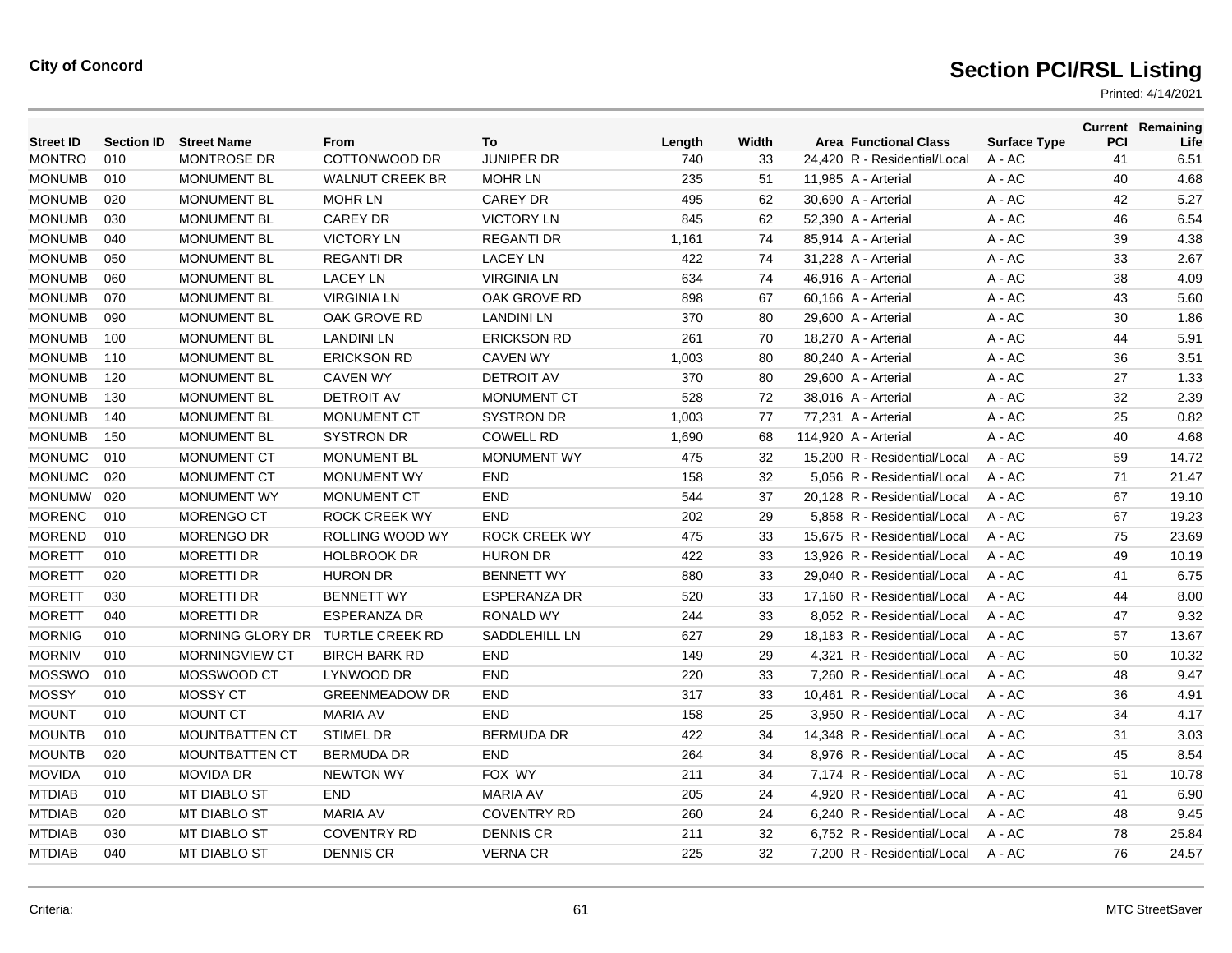| <b>Street ID</b> | <b>Section ID</b> | <b>Street Name</b>  | <b>From</b>              | To                        | Length | Width | <b>Area Functional Class</b> | <b>Surface Type</b> | PCI | <b>Current Remaining</b><br>Life |
|------------------|-------------------|---------------------|--------------------------|---------------------------|--------|-------|------------------------------|---------------------|-----|----------------------------------|
| <b>MTDIAB</b>    | 050               | <b>MT DIABLO ST</b> | <b>VERNA CR</b>          | <b>FIFTH AV</b>           | 211    | 32    | 6,752 R - Residential/Local  | $A - AC$            | 78  | 25.84                            |
| <b>MTDIAB</b>    | 060               | <b>MT DIABLO ST</b> | FIFTH AV                 | <b>CARLETON DR</b>        | 211    | 32    | 6,752 R - Residential/Local  | A - AC              | 93  | 34.24                            |
| <b>MTDIAB</b>    | 070               | <b>MT DIABLO ST</b> | <b>CARLETON DR</b>       | SAN CARLOS AV             | 264    | 32    | 8,448 R - Residential/Local  | O - AC/AC           | 91  | 37.64                            |
| <b>MTDIAB</b>    | 080               | <b>MT DIABLO ST</b> | SAN CARLOS AV            | SAN JOSE AV               | 739    | 33    | 24,387 R - Residential/Local | O - AC/AC           | 91  | 37.64                            |
| <b>MTDIAB</b>    | 090               | <b>MT DIABLO ST</b> | SAN JOSE AV              | <b>OAKLAND AV</b>         | 370    | 33    | 12,210 R - Residential/Local | O - AC/AC           | 91  | 37.64                            |
| <b>MTDIAB</b>    | 100               | <b>MT DIABLO ST</b> | <b>OAKLAND AV</b>        | <b>MESA ST</b>            | 158    | 47    | 7,426 A - Arterial           | O - AC/AC           | 89  | 28.08                            |
| <b>MTDIAB</b>    | 110               | <b>MT DIABLO ST</b> | <b>MESA ST</b>           | <b>LAGUNA ST</b>          | 264    | 35    | 9.240 R - Residential/Local  | O - AC/AC           | 91  | 37.64                            |
| <b>MTDIAB</b>    | 120               | MT DIABLO ST        | <b>LAGUNA ST</b>         | OAK ST                    | 485    | 33    | 16,005 R - Residential/Local | A - AC              | 11  | 0.00                             |
| <b>MTDIAB</b>    | 130               | <b>MT DIABLO ST</b> | <b>WILLOW PASS RD</b>    | <b>CONCORD BL</b>         | 320    | 57    | 18,240 R - Residential/Local | O - AC/AC           | 94  | 55.85                            |
| <b>MTDIAB</b>    | 140               | <b>MT DIABLO ST</b> | <b>SALVIO ST</b>         | <b>WILLOW PASS RD</b>     | 317    | 47    | 14,899 R - Residential/Local | O - AC/AC           | 94  | 55.78                            |
| <b>MTDIAB</b>    | 150               | <b>MT DIABLO ST</b> | <b>SALVIO ST</b>         | <b>PACHECO ST</b>         | 325    | 52    | 16,900 R - Residential/Local | O - AC/AC           | 92  | 52.74                            |
| <b>MTDIAB</b>    | 160               | <b>MT DIABLO ST</b> | PACHECO ST               | <b>BONIFACIO ST</b>       | 370    | 31    | 11,470 R - Residential/Local | O - AC/AC           | 92  | 38.38                            |
| <b>MTDIAB</b>    | 170               | <b>MT DIABLO ST</b> | <b>BONIFACIO ST</b>      | <b>ALMOND AV</b>          | 264    | 31    | 8,184 R - Residential/Local  | O - AC/AC           | 93  | 38.65                            |
| <b>MTDIAB</b>    | 180               | <b>MT DIABLO ST</b> | <b>ALMOND AV</b>         | <b>END</b>                | 290    | 31    | 8,990 R - Residential/Local  | O - AC/AC           | 93  | 38.65                            |
| <b>MTVIEW</b>    | 010               | <b>MT VIEW DR</b>   | <b>CRESCENT DR</b>       | <b>BIRCH AV</b>           | 317    | 23    | 7,291 R - Residential/Local  | $A - AC$            | 72  | 22.11                            |
| <b>MTVIEW</b>    | 020               | <b>MT VIEW DR</b>   | <b>BIRCH AV</b>          | <b>CRESCENT DR</b>        | 1,003  | 23    | 23.069 R - Residential/Local | $A - AC$            | 64  | 17.44                            |
| <b>MULLBC</b>    | 010               | <b>MULBERRY CT</b>  | LYNWOOD DR               | <b>END</b>                | 158    | 32    | 5,056 R - Residential/Local  | $A - AC$            | 36  | 4.94                             |
| <b>MULLBD</b>    | 010               | <b>MULBERRY DR</b>  | <b>LANDANA DR</b>        | <b>DANESTA DR</b>         | 224    | 57    | 12.768 R - Residential/Local | $A - AC$            | 36  | 4.94                             |
| <b>MULLBD</b>    | 020               | <b>MULBERRY DR</b>  | <b>DANESTA DR</b>        | <b>SHARON DR</b>          | 264    | 57    | 15,048 R - Residential/Local | A - AC              | 56  | 13.23                            |
| <b>MULLBD</b>    | 030               | MULBERRY DR         | <b>SHARON DR</b>         | <b>SAPLING CT</b>         | 120    | 57    | 6,840 R - Residential/Local  | $A - AC$            | 56  | 13.23                            |
| <b>MULLBD</b>    | 040               | <b>MULBERRY DR</b>  | SAPLING CT               | LEMONWOOD DR              | 402    | 33    | 13,266 R - Residential/Local | A - AC              | 48  | 9.47                             |
| <b>MULLBD</b>    | 050               | MULBERRY DR         | <b>LEMONWOOD DR</b>      | <b>GUMWOOD DR</b>         | 248    | 33    | 8,184 R - Residential/Local  | $A - AC$            | 64  | 17.42                            |
| <b>MULLBD</b>    | 060               | <b>MULBERRY DR</b>  | <b>GUMWOOD DR</b>        | LYNWOOD DR                | 370    | 33    | 12,210 R - Residential/Local | A - AC              | 44  | 7.75                             |
| <b>MURCHC</b>    | 010               | <b>MURCHIO CT</b>   | <b>MURCHIO DR</b>        | <b>END</b>                | 87     | 42    | 3.654 R - Residential/Local  | $A - AC$            | 48  | 9.75                             |
| <b>MURCHD</b>    | 010               | <b>MURCHIO DR</b>   | <b>AYERS RD</b>          | ST. GARRETT CT            | 528    | 33    | 17,424 R - Residential/Local | $A - AC$            | 68  | 19.67                            |
| <b>MURCHD</b>    | 020               | <b>MURCHIO DR</b>   | <b>ST GARRETT CT</b>     | ST BONAVENTURE CT         | 264    | 33    | 8.712 R - Residential/Local  | $A - AC$            | 64  | 17.39                            |
| <b>MURCHD</b>    | 030               | <b>MURCHIO DR</b>   | ST BONAVENTURE CT        | ST DUNSTAN CT             | 264    | 33    | 8,712 R - Residential/Local  | $A - AC$            | 57  | 13.69                            |
| <b>MURCHD</b>    | 040               | <b>MURCHIO DR</b>   | ST DUNSTAN CT            | <b>MURCHIO CT</b>         | 211    | 33    | 6.963 R - Residential/Local  | $A - AC$            | 64  | 17.39                            |
| <b>MURCHD</b>    | 050               | <b>MURCHIO DR</b>   | <b>MURCHIO CT</b>        | <b>AYERS RD</b>           | 528    | 33    | 17,424 R - Residential/Local | A - AC              | 70  | 20.85                            |
| <b>MUSTAN</b>    | 010               | <b>MUSTANG CT</b>   | <b>LAUREL DR</b>         | <b>END</b>                | 314    | 33    | 10.362 R - Residential/Local | $A - AC$            | 13  | 0.00                             |
| <b>MYRTLE</b>    | 010               | <b>MYRTLE DR</b>    | <b>AYERS RD</b>          | <b>OAKRIDGE CT</b>        | 581    | 30    | 17,430 R - Residential/Local | $A - AC$            | 86  | 30.71                            |
| <b>MYRTLE</b>    | 020               | <b>MYRTLE DR</b>    | <b>OAKRIDGE CT</b>       | <b>SPRINGRIDGE CT</b>     | 264    | 37    | 9.768 R - Residential/Local  | $A - AC$            | 55  | 13.07                            |
| <b>MYRTLE</b>    | 030               | <b>MYRTLE DR</b>    | <b>SPRINGRIDGE CT</b>    | SHADYWOOD CT              | 264    | 36    | 9.504 R - Residential/Local  | $A - AC$            | 69  | 20.14                            |
| <b>MYRTLE</b>    | 040               | <b>MYRTLE DR</b>    | SHADYWOOD CT             | 380' E/O SHADYWOOD<br>CT. | 380    | 36    | 13.680 R - Residential/Local | $A - AC$            | 58  | 14.08                            |
| <b>MYRTLE</b>    | 050               | <b>MYRTLE DR</b>    | 380' E/O SHADYWOOD<br>СT | <b>BROWNWOOD CT</b>       | 1,826  | 30    | 54,780 R - Residential/Local | A - AC              | 40  | 6.36                             |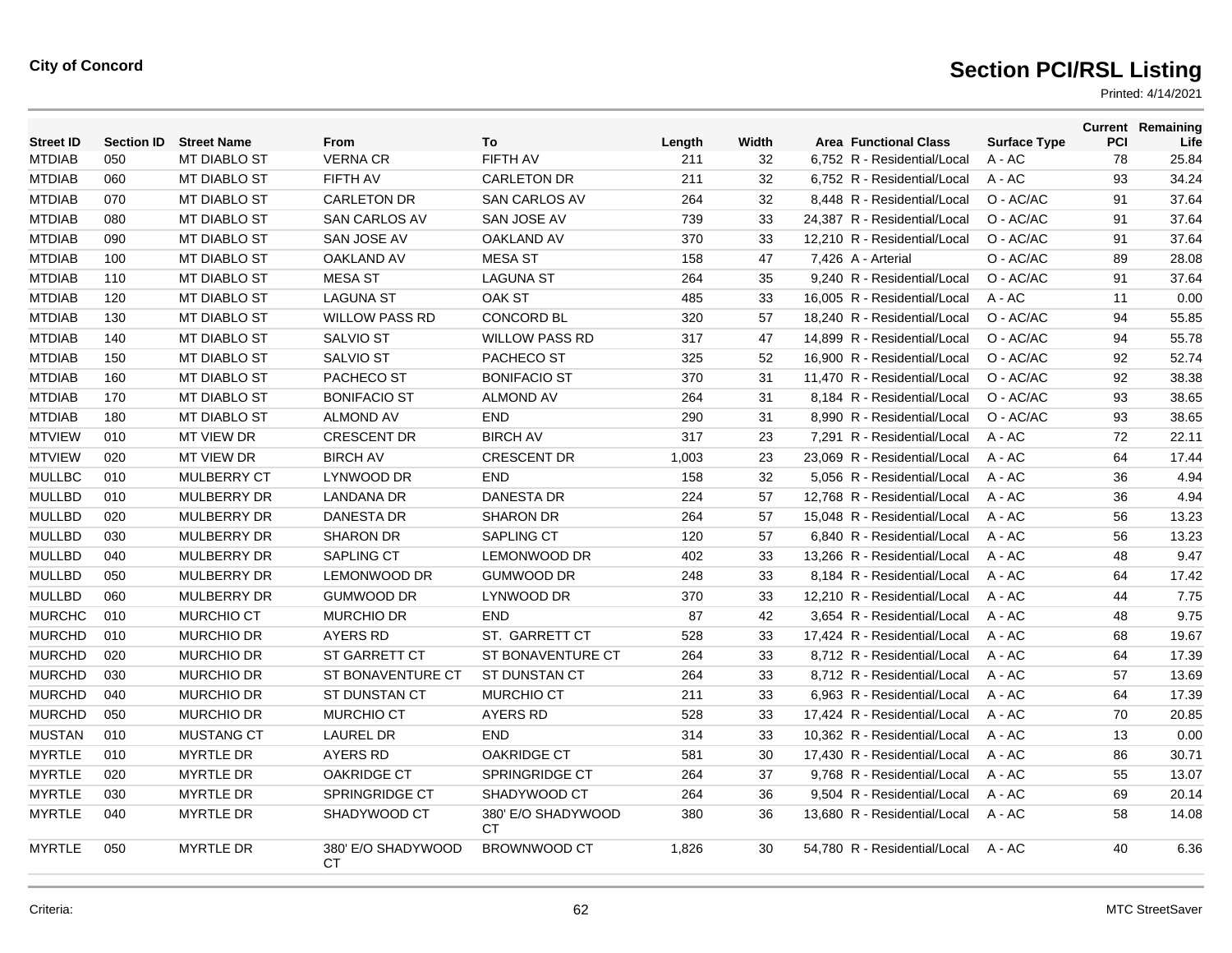| <b>Street ID</b> | <b>Section ID</b> | <b>Street Name</b>             | From                     | To                       | Length | Width | <b>Area Functional Class</b> | <b>Surface Type</b> | PCI | <b>Current Remaining</b><br>Life |
|------------------|-------------------|--------------------------------|--------------------------|--------------------------|--------|-------|------------------------------|---------------------|-----|----------------------------------|
| <b>MYRTLE</b>    | 060               | <b>MYRTLE DR</b>               | <b>BROWNWOOD CT</b>      | SAGEWOOD CT              | 251    | 28    | 7,028 R - Residential/Local  | A - AC              | 15  | 0.00                             |
| <b>MYRTLE</b>    | 070               | <b>MYRTLE DR</b>               | SAGEWOOD CT              | SADDLEWOOD DR            | 634    | 28    | 17,752 R - Residential/Local | $A - AC$            | 38  | 5.57                             |
| <b>MYRTLE</b>    | 080               | <b>MYRTLE DR</b>               | SADDLEWOOD DR            | <b>KIRKER PASS RD</b>    | 950    | 28    | 26.600 R - Residential/Local | $A - AC$            | 26  | 1.21                             |
| <b>NCANOE</b>    | 010               | N CANOE BIRCH CT               | N LARWIN AV              | <b>END</b>               | 153    | 33    | 5,049 R - Residential/Local  | $A - AC$            | 59  | 14.69                            |
| <b>NFIFTH</b>    | 010               | N FIFTH ST                     | <b>EUCLID AV</b>         | <b>WILLOW PASS RD</b>    | 924    | 25    | 23,100 R - Residential/Local | O - AC/AC           | 36  | 5.31                             |
| <b>NLARWI</b>    | 010               | N LARWIN AV                    | S LARWIN AV              | N LARWIN AV              | 630    | 37    | 23.310 R - Residential/Local | $A - AC$            | 56  | 13.17                            |
| <b>NLARWI</b>    | 020               | N LARWIN AV                    | <b>LIMERIDGE DR</b>      | SUNLIGHT CR              | 211    | 37    | 7,807 R - Residential/Local  | $A - AC$            | 75  | 23.90                            |
| <b>NLARWI</b>    | 030               | N LARWIN AV                    | <b>SUNLIGHT CR</b>       | <b>COWELL RD</b>         | 158    | 37    | 5.846 R - Residential/Local  | $A - AC$            | 59  | 14.69                            |
| <b>NLARWI</b>    | 040               | N LARWIN AV                    | <b>COWELL RD</b>         | ARROWWOOD CR             | 158    | 37    | 5.846 R - Residential/Local  | $A - AC$            | 65  | 17.93                            |
| <b>NLARWI</b>    | 050               | N LARWIN AV                    | ARROWWOOD CR             | S LARWIN AV              | 125    | 37    | 4,625 R - Residential/Local  | A - AC              | 70  | 20.83                            |
| <b>NLARWI</b>    | 060               | N LARWIN AV                    | S LARWIN AV              | ARROWWOOD CR             | 264    | 37    | 9,768 R - Residential/Local  | A - AC              | 84  | 29.61                            |
| <b>NLARWI</b>    | 070               | N LARWIN AV                    | ARROWWOOD CT             | <b>WATER OAK CT</b>      | 260    | 37    | 9.620 R - Residential/Local  | $A - AC$            | 84  | 29.61                            |
| <b>NLARWI</b>    | 080               | N LARWIN AV                    | <b>WATER OAK CT</b>      | <b>RED MAPLE CT</b>      | 250    | 37    | 9,250 R - Residential/Local  | $A - AC$            | 84  | 29.61                            |
| <b>NLARWI</b>    | 090               | N LARWIN AV                    | <b>RED MAPLE CT</b>      | SHELL BARK CT            | 264    | 37    | 9,768 R - Residential/Local  | A - AC              | 84  | 29.61                            |
| <b>NLARWI</b>    | 100               | N LARWIN AV                    | SHELLBARK CT             | PRAIRIE WILLOW CT        | 243    | 37    | 8,991 R - Residential/Local  | $A - AC$            | 83  | 28.99                            |
| <b>NLARWI</b>    | 110               | N LARWIN AV                    | PRAIRIE WILLOW CT        | <b>WEEPING SPRUCE CT</b> | 211    | 37    | 7,807 R - Residential/Local  | A - AC              | 84  | 29.61                            |
| <b>NLARWI</b>    | 120               | N LARWIN AV                    | <b>WEEPING SPRUCE CT</b> | <b>MARSH ELDER CT</b>    | 240    | 37    | 8,880 R - Residential/Local  | $A - AC$            | 84  | 29.61                            |
| <b>NLARWI</b>    | 130               | N LARWIN AV                    | <b>MARSH ELDER CT</b>    | <b>BLACK WALNUT CT</b>   | 211    | 37    | 7,807 R - Residential/Local  | $A - AC$            | 84  | 29.61                            |
| <b>NLARWI</b>    | 140               | N LARWIN AV                    | <b>BLACK WALNUT CT</b>   | <b>SMOKE TREE CT</b>     | 264    | 37    | 9,768 R - Residential/Local  | A - AC              | 77  | 25.17                            |
| <b>NLARWI</b>    | 150               | N LARWIN AV                    | <b>SMOKE TREE CT</b>     | <b>BLUEBERRY CT</b>      | 530    | 37    | 19,610 R - Residential/Local | $A - AC$            | 68  | 19.65                            |
| <b>NLARWI</b>    | 160               | N LARWIN AV                    | <b>BLUEBERRY CT</b>      | <b>CORKWOOD CT</b>       | 200    | 37    | 7.400 R - Residential/Local  | $A - AC$            | 66  | 18.50                            |
| <b>NLARWI</b>    | 170               | N LARWIN AV                    | <b>CORKWOOD CT</b>       | <b>STRIPED MAPLE CT</b>  | 370    | 37    | 13,690 R - Residential/Local | $A - AC$            | 63  | 16.82                            |
| <b>NLARWI</b>    | 180               | N LARWIN AV                    | STRIPED MAPLE CT         | <b>WINTERBERRY CT</b>    | 250    | 37    | 9,250 R - Residential/Local  | A - AC              | 47  | 8.98                             |
| <b>NLARWI</b>    | 190               | N LARWIN AV                    | <b>WINTERBERRY CT</b>    | SWEET BRIAR CT           | 211    | 37    | 7,807 R - Residential/Local  | $A - AC$            | 59  | 14.69                            |
| <b>NLARWI</b>    | 200               | N LARWIN AV                    | <b>SWEET BRIAR CT</b>    | <b>SUGAR MAPLE CT</b>    | 250    | 37    | 9,250 R - Residential/Local  | A - AC              | 55  | 12.68                            |
| <b>NLARWI</b>    | 210               | N LARWIN AV                    | <b>SUGAR MAPLE CT</b>    | <b>WILLOW GLEN CT</b>    | 264    | 37    | 9,768 R - Residential/Local  | A - AC              | 57  | 13.67                            |
| <b>NLARWI</b>    | 220               | N LARWIN AV                    | <b>WILLOW GLEN CT</b>    | <b>CANOE BIRCH CT</b>    | 211    | 37    | 7,807 R - Residential/Local  | A - AC              | 55  | 12.68                            |
| <b>NLARWI</b>    | 230               | N LARWIN AV                    | <b>CANOE BIRCH CT</b>    | SPOONWOOD CT             | 211    | 37    | 7,807 R - Residential/Local  | A - AC              | 57  | 13.67                            |
| <b>NLARWI</b>    | 240               | N LARWIN AV                    | SPOONWOOD CT             | <b>SUGARLAND CT</b>      | 211    | 37    | 7,807 R - Residential/Local  | $A - AC$            | 57  | 13.67                            |
| <b>NLARWI</b>    | 250               | N LARWIN AV                    | SUGARLAND CT             | <b>CATALPA CT</b>        | 255    | 37    | 9,435 R - Residential/Local  | $A - AC$            | 55  | 12.68                            |
| <b>NLARWI</b>    | 260               | N LARWIN AV                    | <b>CATALPA CT</b>        | <b>SUGARLAND CR</b>      | 120    | 37    | 4,440 R - Residential/Local  | $A - AC$            | 56  | 13.17                            |
| <b>NLARWI</b>    | 270               | N LARWIN AV                    | <b>SUGARLAND CR</b>      | <b>INDIGO CT</b>         | 211    | 37    | 7,807 R - Residential/Local  | $A - AC$            | 57  | 13.67                            |
| <b>NLARWI</b>    | 280               | N LARWIN AV                    | <b>INDIGO CT</b>         | <b>KENNETH WY</b>        | 575    | 37    | 21.275 R - Residential/Local | $A - AC$            | 62  | 16.28                            |
| <b>NMARSH</b>    | 010               | N MARSH ELDER CT               | N LARWIN AV              | <b>END</b>               | 155    | 33    | 5.115 R - Residential/Local  | $A - AC$            | 57  | 13.67                            |
| <b>NPRAIR</b>    | 010               | N PRARIE WILLOW CT N LARWIN AV |                          | <b>END</b>               | 158    | 33    | 5,214 R - Residential/Local  | A - AC              | 48  | 9.42                             |
| <b>NREDMA</b>    | 010               | N RED MAPLE CT                 | N LARWIN AV              | <b>END</b>               | 191    | 33    | 6,303 R - Residential/Local  | $A - AC$            | 45  | 8.55                             |
|                  |                   |                                |                          |                          |        |       |                              |                     |     |                                  |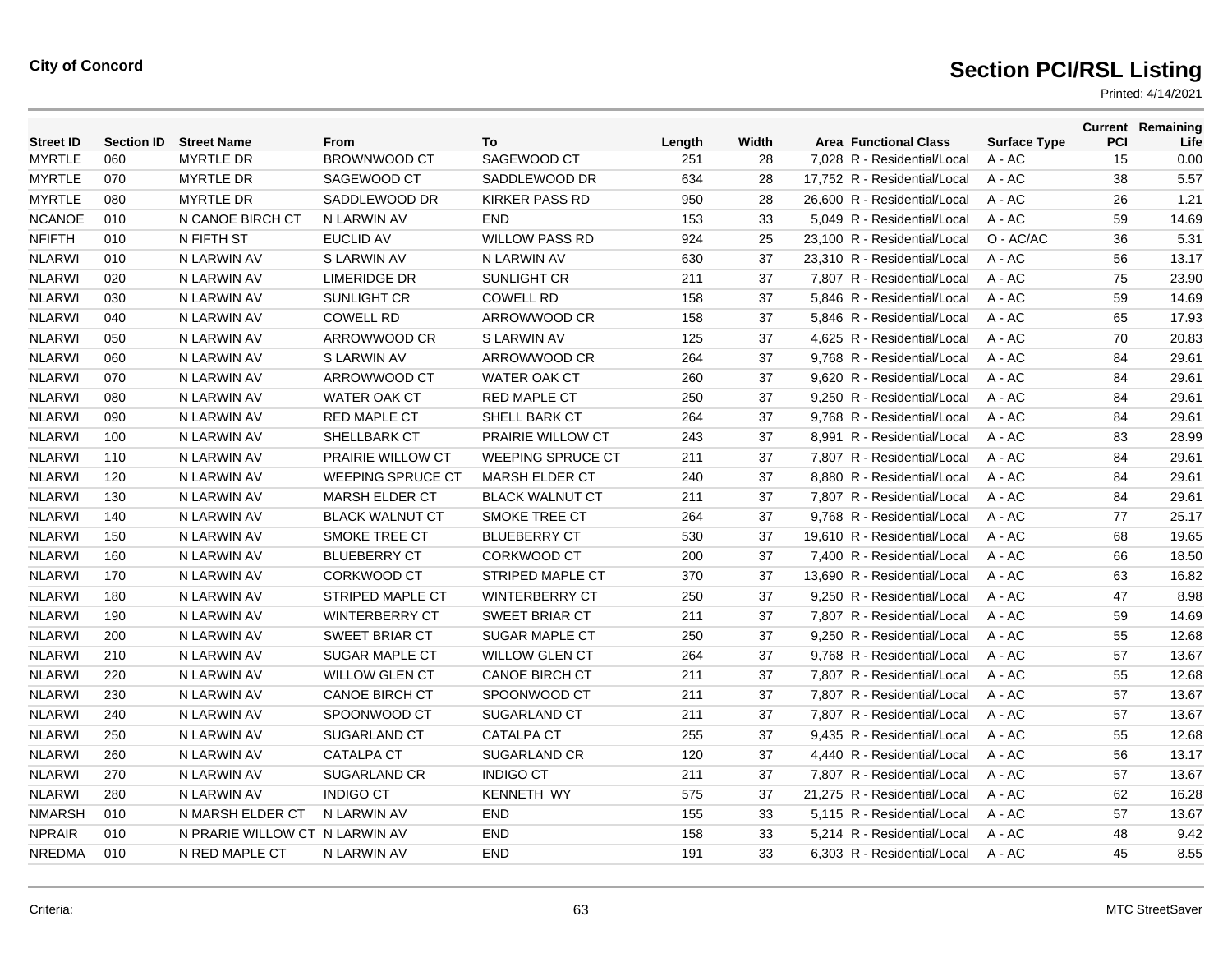| <b>Street ID</b> | <b>Section ID</b> | <b>Street Name</b>             | <b>From</b>            | To                    | Length | Width | <b>Area Functional Class</b> | <b>Surface Type</b> | <b>PCI</b> | <b>Current Remaining</b><br>Life |
|------------------|-------------------|--------------------------------|------------------------|-----------------------|--------|-------|------------------------------|---------------------|------------|----------------------------------|
| <b>NSHELL</b>    | 010               | N SHELLBARK CT                 | N LARWIN AV            | <b>END</b>            | 160    | 33    | 5,280 R - Residential/Local  | $A - AC$            | 52         | 11.24                            |
| <b>NSIXTH</b>    | 010               | N SIXTH ST                     | PT CHICAGO HW          | <b>CLAUDIA DR</b>     | 158    | 57    | 9,006 C - Collector          | $A - AC$            | 50         | 6.01                             |
| <b>NSIXTH</b>    | 020               | N SIXTH ST                     | <b>CLAUDIA DR</b>      | <b>IDA DR</b>         | 245    | 43    | 10.535 C - Collector         | $A - AC$            | 59         | 8.34                             |
| <b>NSIXTH</b>    | 030               | N SIXTH ST                     | <b>IDA DR</b>          | <b>MEADOWBROOK DR</b> | 240    | 37    | 8,880 C - Collector          | $A - AC$            | 61         | 9.00                             |
| NSIXTH           | 040               | N SIXTH ST                     | MEADOWBROOK DR         | <b>FITZPATRICK DR</b> | 250    | 37    | 9,250 C - Collector          | $A - AC$            | 57         | 8.03                             |
| <b>NSIXTH</b>    | 050               | N SIXTH ST                     | <b>FITZPATRICK DR</b>  | <b>BAKER DR</b>       | 250    | 37    | 9,250 C - Collector          | $A - AC$            | 56         | 7.73                             |
| <b>NSIXTH</b>    | 060               | N SIXTH ST                     | <b>BAKER DR</b>        | <b>REVA DR</b>        | 245    | 37    | 9,065 C - Collector          | $A - AC$            | 71         | 12.55                            |
| <b>NSIXTH</b>    | 070               | N SIXTH ST                     | <b>REVA DR</b>         | <b>HILLVIEW CT</b>    | 240    | 37    | 8,880 C - Collector          | $A - AC$            | 72         | 12.94                            |
| <b>NSIXTH</b>    | 080               | N SIXTH ST                     | <b>HILLVIEW CT</b>     | <b>ESPERANZA DR</b>   | 255    | 37    | 9,435 C - Collector          | $A - AC$            | 65         | 10.32                            |
| <b>NSIXTH</b>    | 090               | N SIXTH ST                     | <b>ESPERANZA DR</b>    | <b>BONIFACIO ST</b>   | 1,430  | 37    | 52,910 C - Collector         | A - AC              | 89         | 20.72                            |
| <b>NSIXTH</b>    | 100               | N SIXTH ST                     | <b>BONIFACIO ST</b>    | <b>HACIENDA DR</b>    | 290    | 33    | 9,570 C - Collector          | A - AC              | 88         | 20.39                            |
| <b>NSIXTH</b>    | 110               | N SIXTH ST                     | <b>HACIENDA DR</b>     | AMENO RD              | 280    | 33    | 9,240 C - Collector          | $A - AC$            | 90         | 21.04                            |
| <b>NSIXTH</b>    | 120               | N SIXTH ST                     | <b>AMENO RD</b>        | <b>SAN RAMON RD</b>   | 285    | 33    | 9,405 C - Collector          | A - AC              | 88         | 20.39                            |
| <b>NSIXTH</b>    | 130               | N SIXTH ST                     | <b>SAN RAMON RD</b>    | <b>SALVIO ST</b>      | 275    | 33    | 9,075 C - Collector          | $A - AC$            | 90         | 21.04                            |
| <b>NSIXTH</b>    | 140               | N SIXTH ST                     | <b>SALVIO ST</b>       | <b>CONSUELO RD</b>    | 1,036  | 32    | 33,152 C - Collector         | A - AC              | 89         | 20.72                            |
| <b>NSIXTH</b>    | 150               | N SIXTH ST                     | <b>CONSUELO RD</b>     | <b>WILLOW PASS RD</b> | 211    | 48    | 10,128 C - Collector         | A - AC              | 81         | 16.59                            |
| <b>NSPOON</b>    | 010               | N SPOONWOOD CT                 | N LARWIN AV            | <b>END</b>            | 191    | 33    | 6.303 R - Residential/Local  | $A - AC$            | 48         | 9.42                             |
| <b>NSTRIP</b>    | 010               | N STRIPED MAPLE CT N LARWIN AV |                        | <b>END</b>            | 152    | 33    | 5.016 R - Residential/Local  | $A - AC$            | 45         | 8.55                             |
| <b>NSUGAR</b>    | 010               | N SUGAR MAPLE CT               | N LARWIN AV            | <b>END</b>            | 161    | 33    | 5,313 R - Residential/Local  | $A - AC$            | 52         | 11.24                            |
| <b>NSWEET</b>    | 010               | N SWEETBRIAR CT                | N LARWIN AV            | <b>END</b>            | 157    | 33    | 5,181 R - Residential/Local  | $A - AC$            | 52         | 11.24                            |
| <b>NTHIRD</b>    | 010               | N THIRD ST                     | <b>WILLOW PASS RD</b>  | <b>END</b>            | 475    | 20    | 9,500 R - Residential/Local  | $A - AC$            | 23         | 0.34                             |
| <b>NWATER</b>    | 010               | N WATER OAK CT                 | N LARWIN AV            | <b>END</b>            | 207    | 33    | 6.831 R - Residential/Local  | $A - AC$            | 52         | 11.24                            |
| <b>NWEEPI</b>    | 010               | N WEEPING SPRUCE<br>СT         | N LARWIN AV            | <b>END</b>            | 157    | 33    | 5,181 R - Residential/Local  | $A - AC$            | 57         | 13.67                            |
| NWILLO           | 010               | N WILLOW GLEN CT               | N LARWIN AV            | <b>END</b>            | 162    | 33    | 5,346 R - Residential/Local  | A - AC              | 45         | 8.55                             |
| <b>NWINTE</b>    | 010               | N WINTERBERRY CT               | N LARWIN AV            | <b>END</b>            | 164    | 33    | 5,412 R - Residential/Local  | $A - AC$            | 52         | 11.24                            |
| NATHAL           | 010               | NATHALEE DR                    | <b>AYERS RD</b>        | <b>END</b>            | 625    | 33    | 20,625 R - Residential/Local | $A - AC$            | 34         | 4.04                             |
| <b>NATOMA</b>    | 010               | <b>NATOMA DR</b>               | <b>SAN VINCENTE DR</b> | SANTA RITA DR         | 211    | 32    | 6.752 R - Residential/Local  | $A - AC$            | 70         | 20.93                            |
| <b>NATOMA</b>    | 020               | <b>NATOMA DR</b>               | SANTA RITA DR          | <b>WILLOW PASS RD</b> | 281    | 27    | 7,587 R - Residential/Local  | $A - AC$            | 68         | 19.44                            |
| <b>NAVARR</b>    | 010               | NAVARONNE WY                   | END                    | <b>WILDFLOWER WY</b>  | 634    | 36    | 22,824 R - Residential/Local | A - AC              | 57         | 13.62                            |
| <b>NAVARR</b>    | 020               | NAVARONNE WY                   | <b>WILDFLOWER WY</b>   | <b>SUNFLOWER CT</b>   | 521    | 36    | 18,756 R - Residential/Local | $A - AC$            | 55         | 12.63                            |
| <b>NAVARR</b>    | 030               | NAVARONNE WY                   | <b>SUNFLOWER CT</b>    | SILVERSPUR CT         | 211    | 36    | 7,596 R - Residential/Local  | $A - AC$            | 55         | 12.63                            |
| <b>NAVARR</b>    | 040               | NAVARONNE WY                   | <b>SILVERSPUR CT</b>   | <b>HALF MOON LN</b>   | 211    | 36    | 7.596 R - Residential/Local  | $A - AC$            | 50         | 10.73                            |
| <b>NAVARR</b>    | 050               | NAVARONNE WY                   | <b>HALF MOON LN</b>    | <b>TORINO WY</b>      | 241    | 36    | 8.676 R - Residential/Local  | $A - AC$            | 41         | 6.82                             |
| <b>NAVARR</b>    | 060               | NAVARONNE WY                   | <b>TORINO WY</b>       | <b>TREAT BL</b>       | 465    | 36    | 16,740 R - Residential/Local | $A - AC$            | 46         | 8.93                             |
| <b>NAVARR</b>    | 070               | NAVARONNE WY                   | <b>TREAT BL</b>        | <b>MOLAD CT</b>       | 140    | 32    | 4,480 R - Residential/Local  | $A - AC$            | 55         | 12.63                            |
| <b>NAVARR</b>    | 080               | <b>NAVARONNE WY</b>            | <b>MOLAD CT</b>        | VIOLA PL              | 100    | 32    | 3.200 R - Residential/Local  | $A - AC$            | 45         | 8.50                             |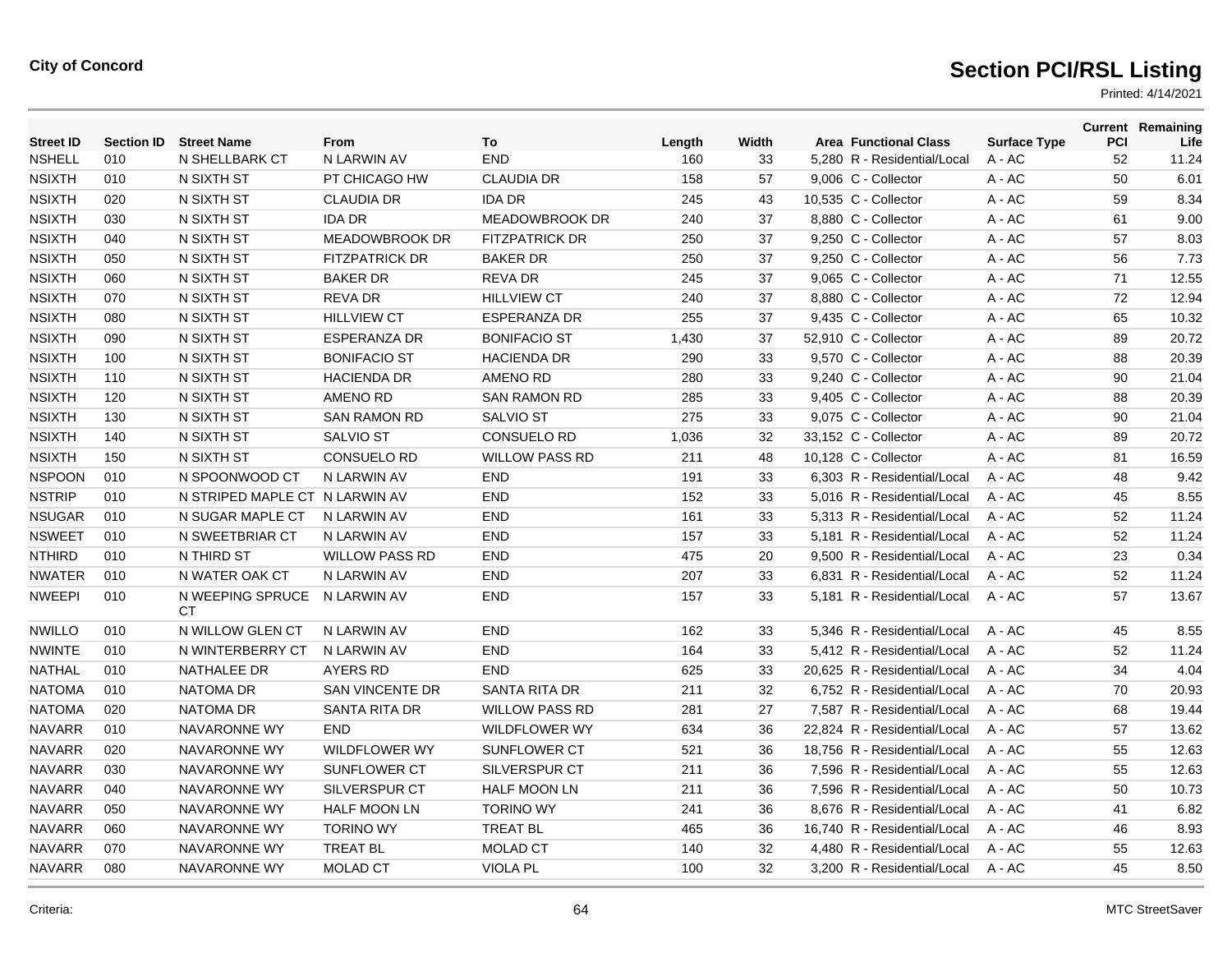| <b>Street ID</b> | <b>Section ID</b> | <b>Street Name</b>      | From                    | To                    | Length | Width | <b>Area Functional Class</b> | <b>Surface Type</b> | PCI | <b>Current Remaining</b><br>Life |
|------------------|-------------------|-------------------------|-------------------------|-----------------------|--------|-------|------------------------------|---------------------|-----|----------------------------------|
| <b>NAVARR</b>    | 090               | NAVARONNE WY            | <b>VIOLA PL</b>         | <b>END</b>            | 1,372  | 29    | 39,788 R - Residential/Local | A - AC              | 48  | 9.82                             |
| <b>NEBRAS</b>    | 010               | <b>NEBRASKA DR</b>      | <b>WASHINGTON BL</b>    | <b>CONNECTICUT DR</b> | 422    | 33    | 13,926 R - Residential/Local | A - AC              | 44  | 7.76                             |
| <b>NEBRAS</b>    | 020               | <b>NEBRASKA DR</b>      | <b>CONNECTICUT DR</b>   | <b>MICHIGAN BL</b>    | 634    | 33    | 20,922 R - Residential/Local | $A - AC$            | 46  | 8.61                             |
| <b>NELSON</b>    | 010               | <b>NELSON AV</b>        | <b>END</b>              | <b>LAURA ALICE WY</b> | 76     | 50    | 3,800 R - Residential/Local  | $A - AC$            | 57  | 13.76                            |
| <b>NELSON</b>    | 020               | <b>NELSON AV</b>        | <b>LAURA ALICE WY</b>   | <b>MARK CT</b>        | 1,779  | 50    | 88,950 R - Residential/Local | A - AC              | 71  | 21.29                            |
| <b>NELSON</b>    | 030               | <b>NELSON AV</b>        | <b>MARK CT</b>          | <b>BATES AV</b>       | 750    | 50    | 37.500 R - Residential/Local | $A - AC$            | 78  | 25.67                            |
| <b>NETTOC</b>    | 010               | NETTO CT                | <b>OLIVE DR</b>         | <b>END</b>            | 450    | 29    | 13.050 R - Residential/Local | $A - AC$            | 24  | 0.54                             |
| <b>NETTOD</b>    | 010               | NETTO DR                | <b>OLIVE DR</b>         | <b>AYERS RD</b>       | 1,510  | 33    | 49,830 R - Residential/Local | $A - AC$            | 40  | 6.36                             |
| <b>NEVADA</b>    | 010               | <b>NEVADA CT</b>        | <b>NEW HAMPSHIRE DR</b> | <b>END</b>            | 152    | 33    | 5,016 R - Residential/Local  | $A - AC$            | 56  | 13.19                            |
| <b>NEWHAM</b>    | 010               | <b>NEW HAMPSHIRE DR</b> | PINE HOLLOW RD          | <b>NEVADA CT</b>      | 264    | 33    | 8,712 R - Residential/Local  | $A - AC$            | 43  | 7.71                             |
| <b>NEWHAM</b>    | 020               | <b>NEW HAMPSHIRE DR</b> | <b>NEVADA CT</b>        | <b>LOUISIANA DR</b>   | 370    | 33    | 12.210 R - Residential/Local | $A - AC$            | 41  | 6.89                             |
| <b>NEWHAM</b>    | 030               | NEW HAMPSHIRE DR        | <b>LOUISIANA DR</b>     | <b>MICHIGAN BL</b>    | 1,267  | 33    | 41,811 R - Residential/Local | A - AC              | 53  | 11.73                            |
| <b>NEWYOR</b>    | 010               | <b>NEW YORK DR</b>      | <b>LOUISIANA DR</b>     | OREGON DR             | 825    | 33    | 27,225 R - Residential/Local | A - AC              | 48  | 9.44                             |
| <b>NEWCAS</b>    | 010               | <b>NEWCASTLE CT</b>     | LYNWOOD DR              | <b>END</b>            | 158    | 33    | 5,214 R - Residential/Local  | $A - AC$            | 44  | 7.75                             |
| <b>NEWCAR</b>    | 010               | NEWCASTLE RD            | <b>SHARON DR</b>        | <b>ROXBURY DR</b>     | 935    | 33    | 30,855 R - Residential/Local | $A - AC$            | 43  | 7.33                             |
| <b>NEWCAR</b>    | 020               | <b>NEWCASTLE RD</b>     | <b>ROXBURY DR</b>       | LYNWOOD DR            | 236    | 33    | 7,788 R - Residential/Local  | A - AC              | 62  | 16.33                            |
| <b>NEWHAL</b>    | 010               | <b>NEWHALL PARK WY</b>  | <b>END</b>              | <b>BOXER BL</b>       | 611    | 31    | 18,941 R - Residential/Local | $A - AC$            | 39  | 6.08                             |
| <b>NEWHAL</b>    | 020               | <b>NEWHALL PARK WY</b>  | <b>BOXER BL</b>         | <b>CLAYTON RD</b>     | 630    | 31    | 19.530 R - Residential/Local | $A - AC$            | 79  | 26.31                            |
| <b>NEWTON</b>    | 010               | <b>NEWTON WY</b>        | <b>END</b>              | <b>MOVIDA DR</b>      | 112    | 32    | 3,584 R - Residential/Local  | A - AC              | 40  | 6.46                             |
| <b>NEWTON</b>    | 020               | <b>NEWTON WY</b>        | <b>MOVIDA DR</b>        | <b>MARKHAM ST</b>     | 225    | 32    | 7,200 R - Residential/Local  | A - AC              | 36  | 4.89                             |
| <b>NEWTON</b>    | 030               | <b>NEWTON WY</b>        | <b>MARKHAM ST</b>       | <b>END</b>            | 257    | 32    | 8.224 R - Residential/Local  | $A - AC$            | 36  | 4.89                             |
| <b>NIAGAR</b>    | 010               | <b>NIAGRA CT</b>        | <b>SMITH LN</b>         | <b>END</b>            | 340    | 33    | 11.220 R - Residential/Local | $A - AC$            | 47  | 9.37                             |
| <b>NICHOL</b>    | 010               | NICHOLAS DR             | <b>JUDY LN</b>          | <b>SCHAUPP CT</b>     | 211    | 32    | 6,752 R - Residential/Local  | $A - AC$            | 41  | 6.87                             |
| <b>NICHOL</b>    | 020               | <b>NICHOLAS DR</b>      | <b>SCHAUPP CT</b>       | <b>TILSON DR</b>      | 211    | 32    | 6.752 R - Residential/Local  | $A - AC$            | 44  | 8.12                             |
| <b>NICHOL</b>    | 030               | <b>NICHOLAS DR</b>      | <b>TILSON DR</b>        | <b>JENKINSON DR</b>   | 264    | 32    | 8.448 R - Residential/Local  | $A - AC$            | 39  | 6.07                             |
| <b>NICHOL</b>    | 040               | NICHOLAS DR             | <b>JENKINSON DR</b>     | <b>VIRGINIA LN</b>    | 611    | 32    | 19,552 R - Residential/Local | $A - AC$            | 40  | 6.47                             |
| <b>NOEMI</b>     | 010               | <b>NOEMI DR</b>         | <b>JAMES LN</b>         | LINDERO DR            | 264    | 27    | 7,128 R - Residential/Local  | A - AC              | 43  | 7.33                             |
| <b>NOEMI</b>     | 020               | <b>NOEMI DR</b>         | LINDERO DR              | <b>DOLORES WY</b>     | 1,352  | 27    | 36,504 R - Residential/Local | $A - AC$            | 27  | 1.70                             |
| <b>NOEMI</b>     | 030               | <b>NOEMI DR</b>         | <b>DOLORES WY</b>       | <b>VILLAGE RD</b>     | 211    | 27    | 5.697 R - Residential/Local  | $A - AC$            | 35  | 4.57                             |
| <b>NORTP</b>     | 010               | NORTHPARK CT            | SATTLER DR              | <b>END</b>            | 354    | 33    | 11,682 R - Residential/Local | A - AC              | 42  | 6.92                             |
| <b>NORTRC</b>    | 010               | NORTHRIDGE CT           | NORTHRIDGE DR           | END (CUL-DE-SAC)      | 275    | 30    | 8,250 R - Residential/Local  | $A - AC$            | 55  | 12.68                            |
| <b>NORTRD</b>    | 010               | NORTHRIDGE DR           | NORTHRIDGE CT           | ST FRANCIS DR         | 792    | 33    | 26,136 R - Residential/Local | A - AC              | 31  | 3.04                             |
| <b>NORTRD</b>    | 020               | <b>NORTHRIDGE DR</b>    | <b>ST FRANCIS DR</b>    | <b>END</b>            | 1,167  | 33    | 38.511 R - Residential/Local | $A - AC$            | 48  | 9.42                             |
| <b>NORTHW</b>    | 010               | NORTHWOOD DR            | <b>OLIVERA RD</b>       | <b>END</b>            | 2,962  | 26    | 77,012 R - Residential/Local | A - AC              | 32  | 3.28                             |
| <b>NOTRED</b>    | 010               | NOTRE DAME AV           | <b>CHARLOTTE AV</b>     | <b>RISDON RD</b>      | 528    | 37    | 19.536 R - Residential/Local | A - AC              | 87  | 31.40                            |
| <b>NOTRED</b>    | 020               | NOTRE DAME AV           | <b>RISDON RD</b>        | <b>ROCKNE DR</b>      | 429    | 37    | 15.873 R - Residential/Local | $A - AC$            | 73  | 22.47                            |
|                  |                   |                         |                         |                       |        |       |                              |                     |     |                                  |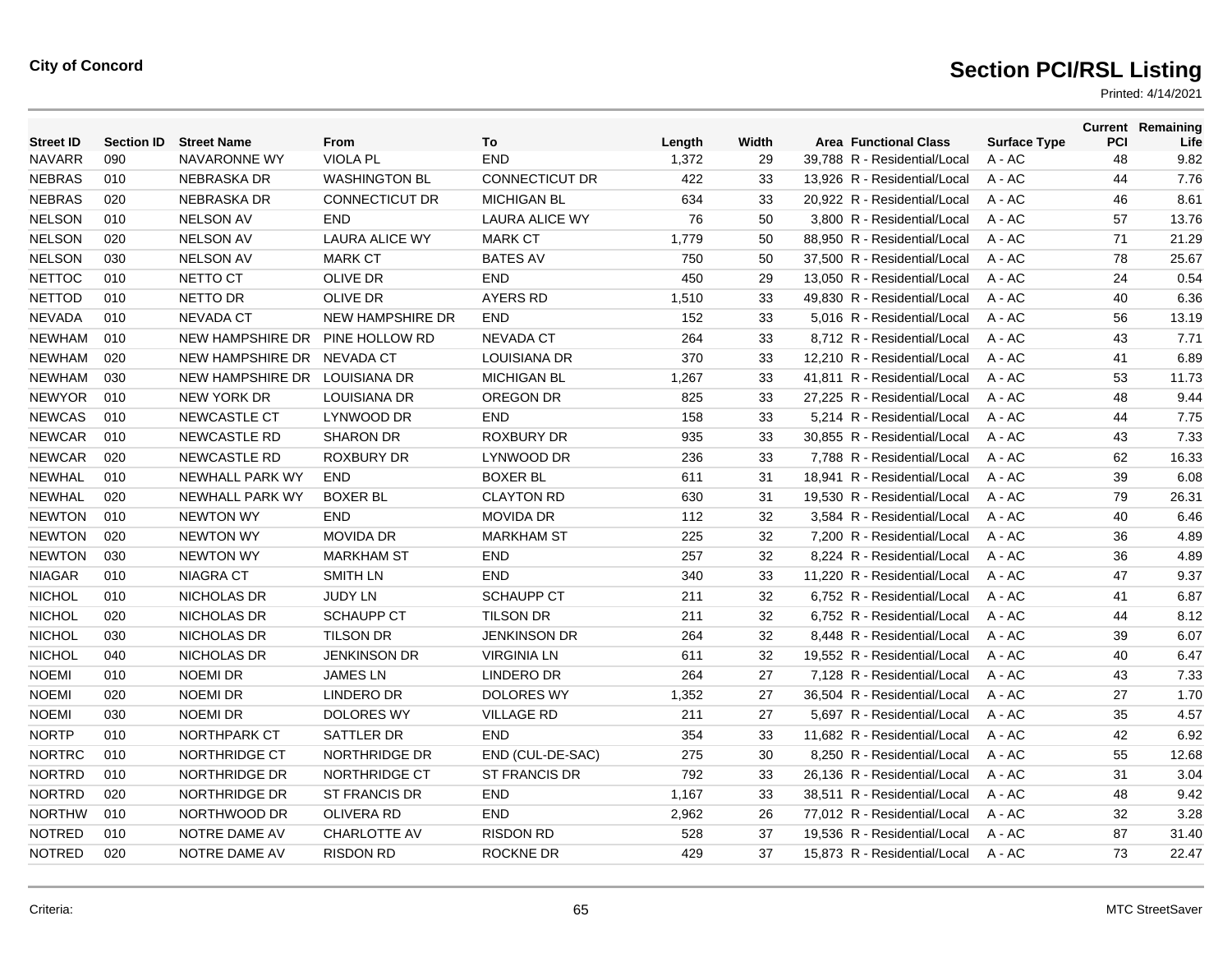| <b>Street ID</b> | <b>Section ID</b> | <b>Street Name</b> | From                  | To                    | Length | Width | <b>Area Functional Class</b> | <b>Surface Type</b> | PCI | <b>Current Remaining</b><br>Life |
|------------------|-------------------|--------------------|-----------------------|-----------------------|--------|-------|------------------------------|---------------------|-----|----------------------------------|
| <b>NOTRED</b>    | 030               | NOTRE DAME AV      | ROCKNE DR             | <b>CHALOMAR RD</b>    | 568    | 37    | 21,016 R - Residential/Local | A - AC              | 85  | 30.19                            |
| <b>NUALAC</b>    | 010               | <b>NUALA CT</b>    | <b>NUALA ST</b>       | <b>END</b>            | 163    | 33    | 5,379 R - Residential/Local  | $A - AC$            | 41  | 6.86                             |
| <b>NUALAS</b>    | 010               | <b>NUALA ST</b>    | <b>MOHR LN</b>        | <b>NUALA CT</b>       | 528    | 32    | 16.896 R - Residential/Local | $A - AC$            | 51  | 10.77                            |
| <b>NUALAS</b>    | 020               | <b>NUALA ST</b>    | <b>NUALA CT</b>       | <b>AMHURST WY</b>     | 211    | 32    | 6,752 R - Residential/Local  | A - AC              | 58  | 14.17                            |
| <b>NUALAS</b>    | 030               | <b>NUALA ST</b>    | <b>AMHURST WY</b>     | <b>BANNOCK CT</b>     | 80     | 32    | 2.560 R - Residential/Local  | $A - AC$            | 51  | 10.77                            |
| <b>NUALAS</b>    | 040               | <b>NUALA ST</b>    | <b>BANNOCK CT</b>     | DARTMOUTH WY          | 158    | 32    | 5.056 R - Residential/Local  | $A - AC$            | 55  | 12.67                            |
| <b>NUALAS</b>    | 050               | <b>NUALA ST</b>    | DARTMOUTH WY          | <b>CHANDLER CT</b>    | 177    | 32    | 5,664 R - Residential/Local  | A - AC              | 44  | 8.11                             |
| <b>NUALAS</b>    | 060               | <b>NUALA ST</b>    | <b>CHANDLER CT</b>    | <b>DUAR DR</b>        | 211    | 32    | 6,752 R - Residential/Local  | $A - AC$            | 60  | 15.20                            |
| <b>NUALAS</b>    | 070               | <b>NUALA ST</b>    | <b>DUAR DR</b>        | <b>OASIS DR</b>       | 845    | 32    | 27.040 R - Residential/Local | $A - AC$            | 31  | 3.03                             |
| <b>NUALAS</b>    | 080               | <b>NUALA ST</b>    | <b>OASIS DR</b>       | <b>GLASGOW RD</b>     | 343    | 32    | 10,976 R - Residential/Local | A - AC              | 38  | 5.66                             |
| <b>NULTY</b>     | 010               | <b>NULTY DR</b>    | <b>SALEM ST</b>       | <b>LILLIAN DR</b>     | 264    | 33    | 8,712 R - Residential/Local  | A - AC              | 49  | 9.92                             |
| <b>NULTY</b>     | 020               | <b>NULTY DR</b>    | <b>LILLIAN DR</b>     | <b>MENDOCINO DR</b>   | 370    | 26    | 9.620 R - Residential/Local  | $A - AC$            | 59  | 14.74                            |
| <b>NULTY</b>     | 030               | <b>NULTY DR</b>    | <b>MENDOCINO DR</b>   | <b>CALAVERAS DR</b>   | 1,154  | 26    | 30,004 R - Residential/Local | $A - AC$            | 65  | 17.98                            |
| <b>OAKGRO</b>    | 010               | OAK GROVE RD       | <b>CITY LIMIT</b>     | <b>GRAYMONT CR</b>    | 142    | 60    | 8,520 A - Arterial           | A - AC              | 55  | 9.60                             |
| <b>OAKGRO</b>    | 020               | OAK GROVE RD       | <b>GRAYMONT CR</b>    | <b>SANTA PAULA DR</b> | 548    | 60    | 32,880 A - Arterial          | A - AC              | 65  | 13.52                            |
| <b>OAKGRO</b>    | 030               | OAK GROVE RD       | <b>SANTA PAULA DR</b> | <b>BARRYMORE DR</b>   | 264    | 60    | 15,840 A - Arterial          | A - AC              | 67  | 14.37                            |
| <b>OAKGRO</b>    | 040               | OAK GROVE RD       | <b>BARRYMORE DR</b>   | <b>TREAT BL</b>       | 950    | 60    | 57,000 A - Arterial          | A - AC              | 58  | 10.72                            |
| <b>OAKGRO</b>    | 050               | OAK GROVE RD       | <b>TREAT BL</b>       | <b>RYAN RD</b>        | 739    | 60    | 44,340 A - Arterial          | $A - AC$            | 92  | 25.33                            |
| <b>OAKGRO</b>    | 060               | OAK GROVE RD       | RYAN RD               | <b>SMITH LN</b>       | 264    | 60    | 15,840 A - Arterial          | $A - AC$            | 92  | 25.33                            |
| <b>OAKGRO</b>    | 070               | OAK GROVE RD       | <b>SMITH LN</b>       | <b>CARTHAGE DR</b>    | 581    | 60    | 34,860 A - Arterial          | O - AC/AC           | 91  | 29.26                            |
| <b>OAKGRO</b>    | 080               | OAK GROVE RD       | <b>CARTHAGE DR</b>    | <b>MINERT RD</b>      | 264    | 60    | 15,840 A - Arterial          | O - AC/AC           | 91  | 29.26                            |
| <b>OAKGRO</b>    | 090               | OAK GROVE RD       | <b>MINERT RD</b>      | DAVID AV              | 175    | 60    | 10,500 A - Arterial          | O - AC/AC           | 91  | 29.26                            |
| <b>OAKGRO</b>    | 100               | OAK GROVE RD       | DAVID AV              | <b>RISDON RD</b>      | 581    | 60    | 34,860 A - Arterial          | A - AC              | 92  | 25.33                            |
| <b>OAKGRO</b>    | 110               | OAK GROVE RD       | <b>RISDON RD</b>      | ROCKNE DR             | 580    | 60    | 34,800 A - Arterial          | A - AC              | 92  | 25.33                            |
| <b>OAKGRO</b>    | 120               | OAK GROVE RD       | <b>ROCKNE DR</b>      | <b>CHALOMAR RD</b>    | 528    | 60    | 31,680 A - Arterial          | A - AC              | 92  | 25.33                            |
| <b>OAKGRO</b>    | 130               | OAK GROVE RD       | <b>CHALOMAR RD</b>    | <b>WHITMAN RD</b>     | 475    | 60    | 28,500 A - Arterial          | A - AC              | 92  | 25.33                            |
| <b>OAKGRO</b>    | 140               | OAK GROVE RD       | <b>WHITMAN RD</b>     | <b>GILARDY DR</b>     | 581    | 60    | 34,860 A - Arterial          | A - AC              | 91  | 24.93                            |
| <b>OAKGRO</b>    | 150               | OAK GROVE RD       | <b>GILARDY DR</b>     | FOX WY                | 106    | 60    | 6,360 A - Arterial           | A - AC              | 92  | 25.17                            |
| <b>OAKGRO</b>    | 160               | OAK GROVE RD       | FOX WY                | <b>GILLY LN</b>       | 370    | 60    | 22,200 A - Arterial          | A - AC              | 92  | 25.17                            |
| <b>OAKGRO</b>    | 170               | OAK GROVE RD       | <b>GILLY LN</b>       | <b>SIERRA RD</b>      | 634    | 60    | 38,040 A - Arterial          | A - AC              | 89  | 29.47                            |
| <b>OAKGRO</b>    | 180               | OAK GROVE RD       | <b>SIERRA RD</b>      | PEAR DR               | 275    | 60    | 16,500 A - Arterial          | $A - AC$            | 89  | 29.47                            |
| <b>OAKGRO</b>    | 190               | OAK GROVE RD       | PEAR DR               | <b>APPLE DR</b>       | 317    | 60    | 19,020 A - Arterial          | A - AC              | 91  | 33.63                            |
| <b>OAKGRO</b>    | 200               | OAK GROVE RD       | <b>APPLE DR</b>       | PEACH PL              | 317    | 60    | 19,020 A - Arterial          | $A - AC$            | 91  | 33.63                            |
| <b>OAKGRO</b>    | 210               | OAK GROVE RD       | PEACH PL              | <b>MONUMENT BL</b>    | 581    | 77    | 44,737 A - Arterial          | $A - AC$            | 91  | 33.63                            |
| OAK              | 010               | OAK ST             | <b>GALINDO ST</b>     | MT DIABLO ST          | 543    | 49    | 26,607 R - Residential/Local | $A - AC$            | 33  | 3.77                             |
| <b>OAK</b>       | 020               | OAK ST             | <b>MT DIABLO ST</b>   | <b>END</b>            | 132    | 44    | 5,808 R - Residential/Local  | $A - AC$            | 40  | 6.46                             |
|                  |                   |                    |                       |                       |        |       |                              |                     |     |                                  |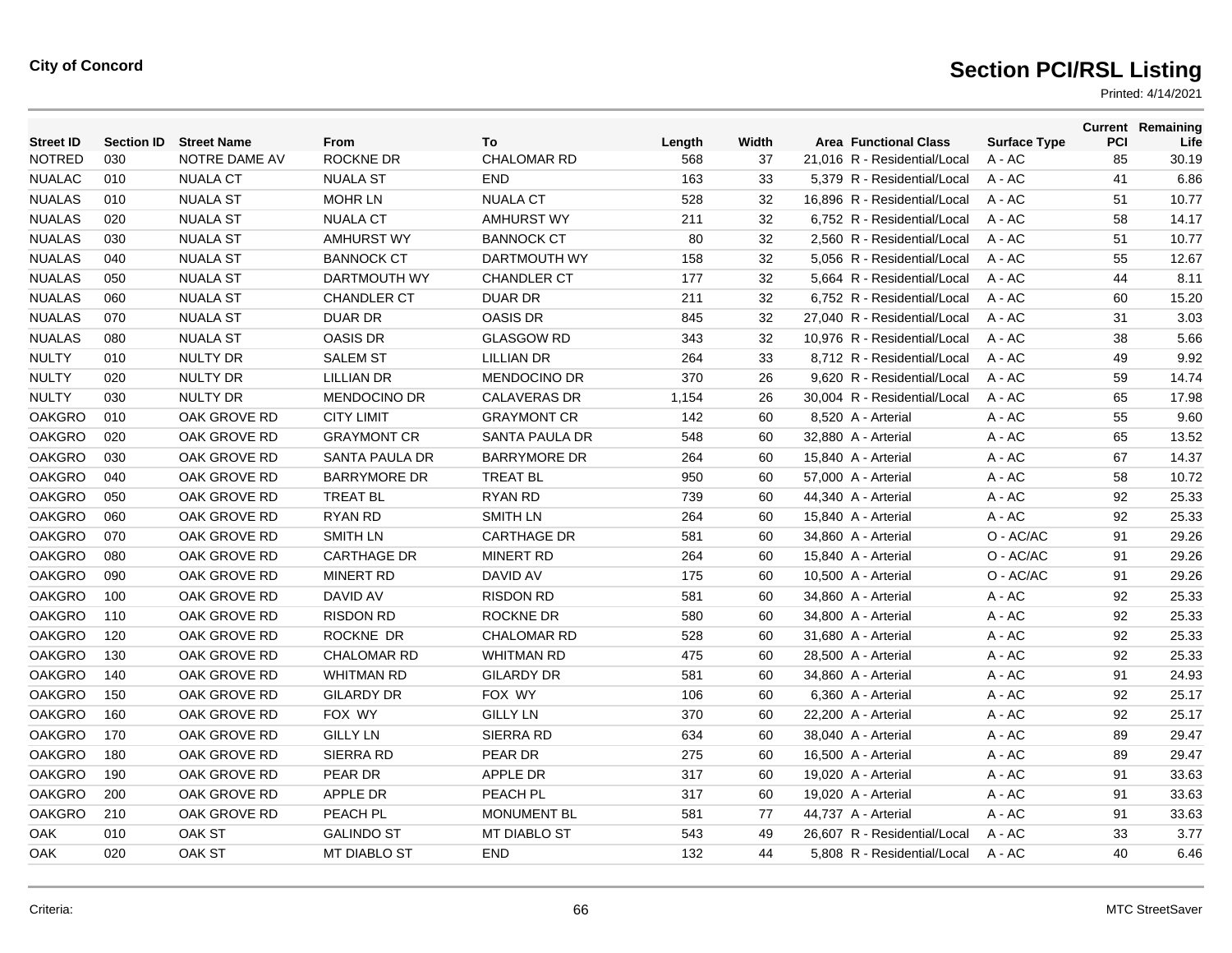| <b>Street ID</b> | <b>Section ID</b> | <b>Street Name</b>                | From                    | To                    | Length | Width | <b>Area Functional Class</b> | <b>Surface Type</b> | PCI | <b>Current Remaining</b><br>Life |
|------------------|-------------------|-----------------------------------|-------------------------|-----------------------|--------|-------|------------------------------|---------------------|-----|----------------------------------|
| <b>OAKBRO</b>    | 010               | <b>OAKBROOK CT</b>                | S LARWIN AV             | <b>END</b>            | 594    | 33    | 19,602 R - Residential/Local | A - AC              | 51  | 10.78                            |
| <b>OAKLAN</b>    | 010               | <b>OAKLAND AV</b>                 | <b>MT DIABLO ST</b>     | <b>LAGUNA ST</b>      | 211    | 47    | 9,917 A - Arterial           | A - AC              | 73  | 16.67                            |
| <b>OAKLAN</b>    | 020               | <b>OAKLAND AV</b>                 | <b>LAGUNA ST</b>        | PROSPECT ST           | 310    | 47    | 14,570 A - Arterial          | A - AC              | 82  | 20.86                            |
| <b>OAKLAN</b>    | 030               | <b>OAKLAND AV</b>                 | PROSPECT ST             | <b>ATLANTIC ST</b>    | 355    | 47    | 16,685 A - Arterial          | A - AC              | 75  | 17.58                            |
| <b>OAKLAN</b>    | 040               | <b>OAKLAND AV</b>                 | <b>ATLANTIC ST</b>      | <b>PACIFIC ST</b>     | 355    | 47    | 16,685 A - Arterial          | A - AC              | 76  | 18.04                            |
| <b>OAKLAN</b>    | 050               | <b>OAKLAND AV</b>                 | <b>PACIFIC ST</b>       | <b>CLAYTON RD</b>     | 317    | 56    | 17,752 A - Arterial          | A - AC              | 76  | 18.04                            |
| <b>OAKMEA</b>    | 010               | OAKMEAD DR                        | <b>DETROIT AV</b>       | <b>TOYON DR</b>       | 303    | 37    | 11.211 R - Residential/Local | $A - AC$            | 38  | 5.70                             |
| <b>OAKMEA</b>    | 020               | OAKMEAD DR                        | <b>TOYON DR</b>         | <b>TOYON DR</b>       | 1,480  | 37    | 54,760 R - Residential/Local | $A - AC$            | 71  | 21.47                            |
| <b>OAKMEA</b>    | 030               | OAKMEAD DR                        | <b>TOYON DR</b>         | <b>MONUMENT BL</b>    | 535    | 37    | 19,795 R - Residential/Local | A - AC              | 80  | 27.12                            |
| <b>OAKPAR</b>    | 010               | <b>OAKPARK CT</b>                 | SATTLER DR              | <b>END</b>            | 322    | 33    | 10.626 R - Residential/Local | $A - AC$            | 36  | 4.94                             |
| <b>OAKPOL</b>    | 010               | <b>OAKPOINT CT</b>                | <b>ROLLING WOODS WY</b> | CUL-DE-SAC            | 407    | 29    | 11.803 R - Residential/Local | $A - AC$            | 77  | 25.17                            |
| <b>OAKRID</b>    | 010               | <b>OAKRIDGE CT</b>                | <b>MYRTLE DR</b>        | END                   | 448    | 29    | 12,992 R - Residential/Local | A - AC              | 83  | 29.18                            |
| <b>OAKROY</b>    | 010               | OAKROYAL DR                       | <b>END</b>              | <b>REGINALN</b>       | 106    | 33    | 3,498 R - Residential/Local  | A - AC              | 46  | 8.87                             |
| <b>OAKROY</b>    | 020               | OAKROYAL DR                       | <b>REGINALN</b>         | <b>WILSON LN</b>      | 581    | 33    | 19,173 R - Residential/Local | $A - AC$            | 34  | 4.03                             |
| <b>OAKSTO</b>    | 010               | <b>OAKSTONE CT</b>                | <b>DEER SPRING CIR</b>  | <b>CUL DE SAC</b>     | 202    | 29    | 5,858 R - Residential/Local  | $A - AC$            | 91  | 33.69                            |
| <b>OAKWOO</b>    | 010               | OAKWOOD CT                        | LINDENWOOD DR           | END                   | 245    | 33    | 8,085 R - Residential/Local  | A - AC              | 70  | 20.88                            |
| <b>OASIS</b>     | 010               | <b>OASIS DR</b>                   | <b>SARGENT RD</b>       | <b>NUALA ST</b>       | 106    | 32    | 3,392 R - Residential/Local  | $A - AC$            | 64  | 17.36                            |
| <b>OASIS</b>     | 020               | <b>OASIS DR</b>                   | <b>NUALA ST</b>         | <b>KASBA ST</b>       | 211    | 32    | 6.752 R - Residential/Local  | $A - AC$            | 48  | 9.41                             |
| <b>OASIS</b>     | 030               | <b>OASIS DR</b>                   | <b>KASBA ST</b>         | <b>AGADIR ST</b>      | 255    | 32    | 8,160 R - Residential/Local  | $A - AC$            | 49  | 9.86                             |
| <b>OASIS</b>     | 040               | <b>OASIS DR</b>                   | <b>AGADIR ST</b>        | <b>WHITMAN RD</b>     | 317    | 32    | 10,144 R - Residential/Local | A - AC              | 65  | 17.92                            |
| <b>OGDEN</b>     | 010               | <b>OGDEN CT</b>                   | <b>JAMESON CT</b>       | <b>END</b>            | 211    | 33    | 6.963 R - Residential/Local  | $A - AC$            | 52  | 11.30                            |
| <b>OHIO</b>      | 010               | OHIO CT                           | <b>INDIANA DR</b>       | <b>END</b>            | 359    | 33    | 11.847 R - Residential/Local | $A - AC$            | 54  | 12.21                            |
| <b>OLDKIR</b>    | 010               | OLD KIRKER PASS RD KIRKER PASS RD |                         | SADDLEWOOD DR         | 739    | 19    | 14,041 R - Residential/Local | A - AC              | 52  | 11.30                            |
| <b>OLDKIR</b>    | 020               | OLD KIRKER PASS RD SADDLEWOOD DR  |                         | <b>KIRKER PASS RD</b> | 581    | 19    | 11.039 R - Residential/Local | $A - AC$            | 48  | 9.47                             |
| <b>OLIVE</b>     | 010               | <b>OLIVE DR</b>                   | <b>BAILEY RD</b>        | <b>CURLETTO DR</b>    | 130    | 33    | 4.290 R - Residential/Local  | $A - AC$            | 82  | 28.14                            |
| <b>OLIVE</b>     | 020               | <b>OLIVE DR</b>                   | <b>CURLETTO DR</b>      | <b>BELDING CT</b>     | 270    | 33    | 8,910 R - Residential/Local  | $A - AC$            | 76  | 24.37                            |
| <b>OLIVE</b>     | 030               | <b>OLIVE DR</b>                   | <b>BELDING CT</b>       | BERRYWOOD DR          | 255    | 33    | 8,415 R - Residential/Local  | A - AC              | 67  | 19.32                            |
| <b>OLIVE</b>     | 040               | <b>OLIVE DR</b>                   | BERRYWOOD DR            | SHELLWOOD DR          | 250    | 33    | 8.250 R - Residential/Local  | $A - AC$            | 75  | 23.91                            |
| <b>OLIVE</b>     | 050               | <b>OLIVE DR</b>                   | SHELLWOOD DR            | <b>CLAYCORD AV</b>    | 898    | 33    | 29.634 R - Residential/Local | $A - AC$            | 80  | 26.91                            |
| <b>OLIVE</b>     | 060               | <b>OLIVE DR</b>                   | <b>END</b>              | NETTO DR              | 158    | 33    | 5,214 R - Residential/Local  | A - AC              | 78  | 25.77                            |
| <b>OLIVE</b>     | 070               | <b>OLIVE DR</b>                   | NETTO DR                | <b>GREER AV</b>       | 734    | 33    | 24,222 R - Residential/Local | A - AC              | 73  | 22.46                            |
| <b>OLIVE</b>     | 080               | <b>OLIVE DR</b>                   | <b>GREER AV</b>         | <b>ANITA CT</b>       | 264    | 25    | 6,600 R - Residential/Local  | A - AC              | 74  | 23.02                            |
| OLIVE            | 090               | <b>OLIVE DR</b>                   | <b>ANITA CT</b>         | <b>AYERS RD</b>       | 317    | 32    | 10,144 R - Residential/Local | $A - AC$            | 73  | 22.46                            |
| OLIVE            | 100               | <b>OLIVE DR</b>                   | AYERS RD                | LA CALLE              | 1,426  | 32    | 45,632 R - Residential/Local | A - AC              | 44  | 8.05                             |
| <b>OLIVE</b>     | 110               | <b>OLIVE DR</b>                   | LA CALLE                | <b>DUGAN CT</b>       | 1,373  | 37    | 50.801 R - Residential/Local | A - AC              | 66  | 18.43                            |
| <b>OLIVE</b>     | 120               | <b>OLIVE DR</b>                   | <b>DUGAN CT</b>         | <b>KIRKER PASS RD</b> | 1,373  | 22    | 30.206 R - Residential/Local | A - AC              | 47  | 9.35                             |
|                  |                   |                                   |                         |                       |        |       |                              |                     |     |                                  |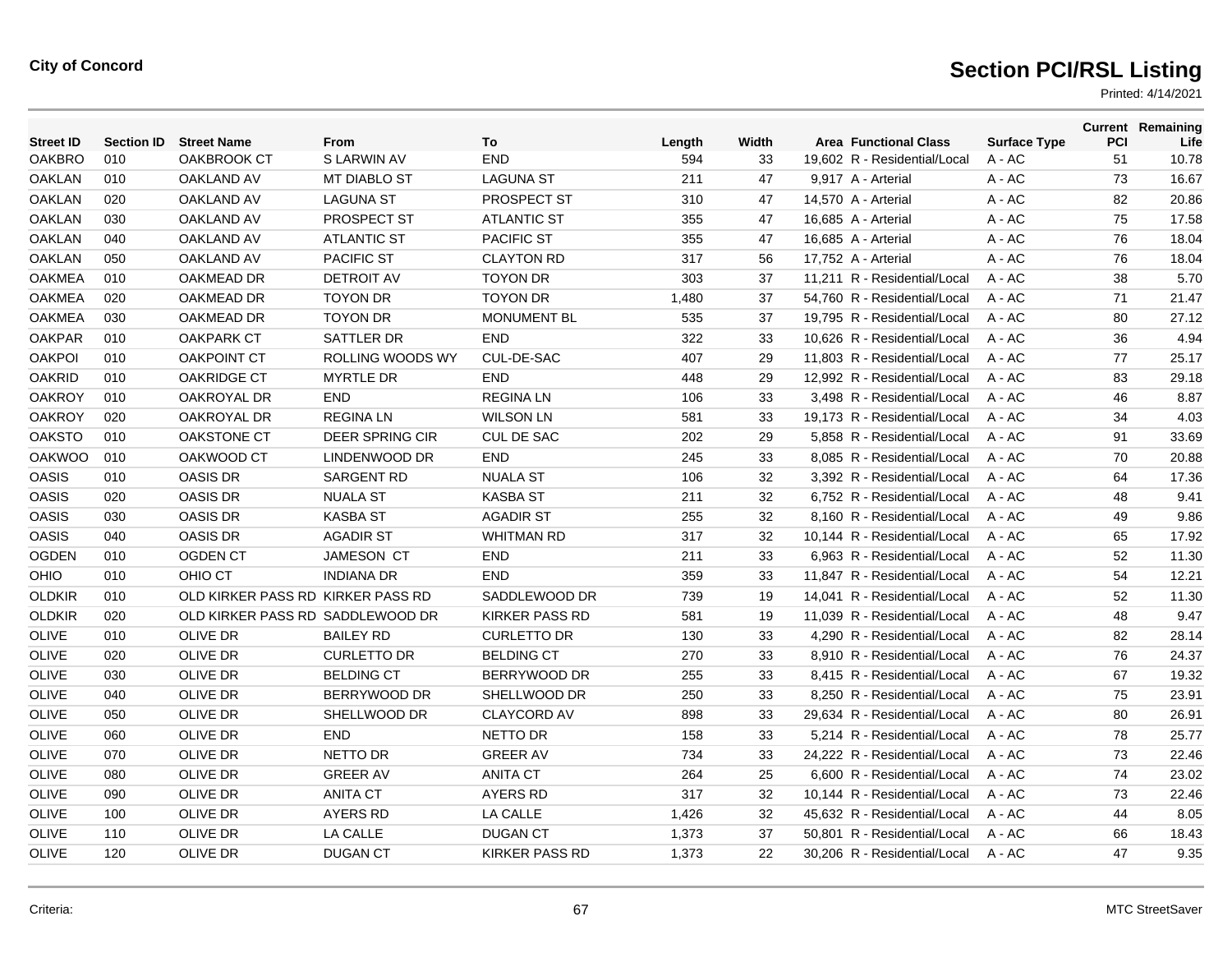| <b>Street ID</b> | <b>Section ID</b> | <b>Street Name</b>  | From                            | To                     | Length | Width | <b>Area Functional Class</b> | <b>Surface Type</b> | PCI | <b>Current Remaining</b><br>Life |
|------------------|-------------------|---------------------|---------------------------------|------------------------|--------|-------|------------------------------|---------------------|-----|----------------------------------|
| <b>OLIVEG</b>    | 010               | <b>OLIVEGLEN CT</b> | FERN BANK DR                    | CUL-DE-SAC             | 470    | 29    | 13,630 R - Residential/Local | A - AC              | 88  | 31.93                            |
| <b>OLIVEC</b>    | 010               | <b>OLIVERA CT</b>   | <b>OLIVERA RD</b>               | <b>END</b>             | 700    | 37    | 25,900 R - Residential/Local | A - AC              | 57  | 14.04                            |
| <b>OLIVER</b>    | 010               | <b>OLIVERA RD</b>   | ARNOLD INDUSTRIAL PL PERALTA RD |                        | 1,372  | 37    | 50,764 A - Arterial          | A - AC              | 62  | 12.20                            |
| <b>OLIVER</b>    | 020               | <b>OLIVERA RD</b>   | PERALTA RD                      | <b>TERRAZA DEL SOL</b> | 745    | 37    | 27,565 A - Arterial          | A - AC              | 49  | 7.40                             |
| <b>OLIVER</b>    | 030               | OLIVERA RD          | <b>TERRAZA DEL SOL</b>          | <b>GRANT ST</b>        | 950    | 37    | 35,150 A - Arterial          | A - AC              | 40  | 4.83                             |
| <b>OLIVER</b>    | 040               | <b>OLIVERA RD</b>   | <b>GRANT ST</b>                 | <b>HILLSBOROUGH DR</b> | 1,225  | 54    | 66,150 A - Arterial          | A - AC              | 84  | 22.08                            |
| <b>OLIVER</b>    | 050               | <b>OLIVERA RD</b>   | <b>HILLSBOROUGH DR</b>          | <b>SANFORD DR</b>      | 422    | 37    | 15,614 A - Arterial          | A - AC              | 89  | 24.10                            |
| <b>OLIVER</b>    | 060               | <b>OLIVERA RD</b>   | <b>SANFORD DR</b>               | THUNDERBIRD DR         | 370    | 37    | 13,690 A - Arterial          | $A - AC$            | 84  | 22.08                            |
| <b>OLIVER</b>    | 070               | OLIVERA RD          | THUNDERBIRD DR                  | <b>WELCH CT</b>        | 552    | 37    | 20,424 A - Arterial          | A - AC              | 87  | 23.36                            |
| <b>OLIVER</b>    | 080               | <b>OLIVERA RD</b>   | <b>WELCH CT</b>                 | <b>FLAMINGO DR</b>     | 312    | 37    | 11,544 A - Arterial          | $A - AC$            | 69  | 15.16                            |
| <b>OLIVER</b>    | 090               | <b>OLIVERA RD</b>   | <b>FLAMINGO DR</b>              | PT CHICAGO HW          | 158    | 37    | 5.846 A - Arterial           | $A - AC$            | 79  | 19.76                            |
| <b>OLYMPI</b>    | 010               | <b>OLYMPIA ST</b>   | <b>SALEM ST</b>                 | PHOENIX ST             | 317    | 33    | 10,461 R - Residential/Local | A - AC              | 50  | 10.37                            |
| <b>OLYMPI</b>    | 020               | <b>OLYMPIA ST</b>   | PHOENIX ST                      | <b>SACRAMENTO ST</b>   | 245    | 33    | 8,085 R - Residential/Local  | A - AC              | 64  | 17.42                            |
| ORANGE           | 010               | <b>ORANGE ST</b>    | <b>END</b>                      | PEAR DR                | 180    | 24    | 4.320 R - Residential/Local  | $A - AC$            | 61  | 15.74                            |
| ORANGE           | 020               | <b>ORANGE ST</b>    | PEAR DR                         | <b>APPLE DR</b>        | 264    | 24    | 6,336 R - Residential/Local  | $A - AC$            | 48  | 9.42                             |
| ORANGE           | 030               | <b>ORANGE ST</b>    | <b>APPLE DR</b>                 | <b>ERNST WY</b>        | 792    | 24    | 19,008 R - Residential/Local | A - AC              | 53  | 11.71                            |
| ORANGE           | 040               | <b>ORANGE ST</b>    | <b>ERNST WY</b>                 | <b>APPLE DR</b>        | 830    | 24    | 19,920 R - Residential/Local | $A - AC$            | 57  | 13.67                            |
| <b>ORANGW</b>    | 010               | ORANGEWOOD CT       | <b>MENDOCINO DR</b>             | <b>END</b>             | 600    | 33    | 19.800 R - Residential/Local | $A - AC$            | 30  | 2.74                             |
| <b>ORCHAR</b>    | 010               | ORCHARD AV          | <b>END</b>                      | <b>DAVIS AV</b>        | 158    | 28    | 4,424 R - Residential/Local  | $A - AC$            | 42  | 7.28                             |
| <b>ORCHAR</b>    | 020               | <b>ORCHARD AV</b>   | DAVIS AV                        | <b>GROVE WY</b>        | 317    | 28    | 8,876 R - Residential/Local  | A - AC              | 38  | 5.67                             |
| <b>OREGOC</b>    | 010               | OREGON CT           | OREGON DR                       | <b>END</b>             | 276    | 33    | 9.108 R - Residential/Local  | $A - AC$            | 56  | 13.19                            |
| OREGOD           | 010               | OREGON DR           | <b>NEW YORK DR</b>              | <b>MICHIGAN BL</b>     | 600    | 33    | 19.800 R - Residential/Local | $A - AC$            | 49  | 9.89                             |
| OSAGE            | 010               | <b>OSAGE PL</b>     | <b>CLASSIC WY</b>               | <b>END</b>             | 329    | 33    | 10,857 R - Residential/Local | $A - AC$            | 54  | 12.21                            |
| <b>OVERHI</b>    | 010               | <b>OVERHILL RD</b>  | <b>HILLTOP RD</b>               | <b>GILLET AV</b>       | 268    | 33    | 8.844 R - Residential/Local  | $A - AC$            | 48  | 9.79                             |
| <b>OVERHI</b>    | 020               | <b>OVERHILL RD</b>  | <b>GILLET AV</b>                | <b>LOMA VISTA AV</b>   | 264    | 33    | 8.712 R - Residential/Local  | $A - AC$            | 46  | 8.87                             |
| <b>OVERHI</b>    | 030               | <b>OVERHILL RD</b>  | <b>LOMA VISTA AV</b>            | <b>AVON AV</b>         | 264    | 33    | 8,712 R - Residential/Local  | $A - AC$            | 57  | 13.74                            |
| <b>OVERHI</b>    | 040               | <b>OVERHILL RD</b>  | <b>AVON AV</b>                  | <b>FOSKETT AV</b>      | 528    | 33    | 17,424 R - Residential/Local | A - AC              | 48  | 9.79                             |
| <b>OVERHI</b>    | 050               | <b>OVERHILL RD</b>  | <b>FOSKETT AV</b>               | <b>ESTATES DR</b>      | 264    | 33    | 8.712 R - Residential/Local  | $A - AC$            | 51  | 10.85                            |
| <b>OVERHI</b>    | 060               | <b>OVERHILL RD</b>  | <b>ESTATES DR</b>               | <b>HILLSIDE AV</b>     | 634    | 33    | 20.922 R - Residential/Local | $A - AC$            | 55  | 12.75                            |
| <b>OVERHI</b>    | 070               | <b>OVERHILL RD</b>  | <b>HILLSIDE AV</b>              | <b>BROOK ST</b>        | 264    | 33    | 8,712 R - Residential/Local  | A - AC              | 63  | 16.89                            |
| <b>OVERHI</b>    | 080               | <b>OVERHILL RD</b>  | <b>BROOKS ST</b>                | <b>GLENSIDE DR</b>     | 581    | 33    | 19,173 R - Residential/Local | A - AC              | 68  | 19.72                            |
| <b>OVERHI</b>    | 090               | <b>OVERHILL RD</b>  | <b>GLENSIDE DR</b>              | <b>GRANT ST</b>        | 317    | 30    | 9,510 R - Residential/Local  | $A - AC$            | 48  | 9.49                             |
| <b>OXFORD</b>    | 010               | <b>OXFORD PL</b>    | <b>COVENTRY RD</b>              | <b>END</b>             | 464    | 25    | 11.600 R - Residential/Local | $A - AC$            | 41  | 6.90                             |
| <b>PACHEC</b>    | 005               | PACHECO ST          | <b>ADOBE ST</b>                 | <b>CONCORD AVE</b>     | 265    | 34    | 9,010 R - Residential/Local  | $A - AC$            | 89  | 32.43                            |
| <b>PACHEC</b>    | 010               | PACHECO ST          | <b>CONCORD AV</b>               | <b>GALINDO ST</b>      | 210    | 49    | 10,290 A - Arterial          | O - AC/AC           | 92  | 29.33                            |
| <b>PACHEC</b>    | 020               | PACHECO ST          | <b>GALINDO ST</b>               | <b>MT DIABLO ST</b>    | 317    | 43    | 13,631 A - Arterial          | O - AC/AC           | 92  | 29.33                            |
|                  |                   |                     |                                 |                        |        |       |                              |                     |     |                                  |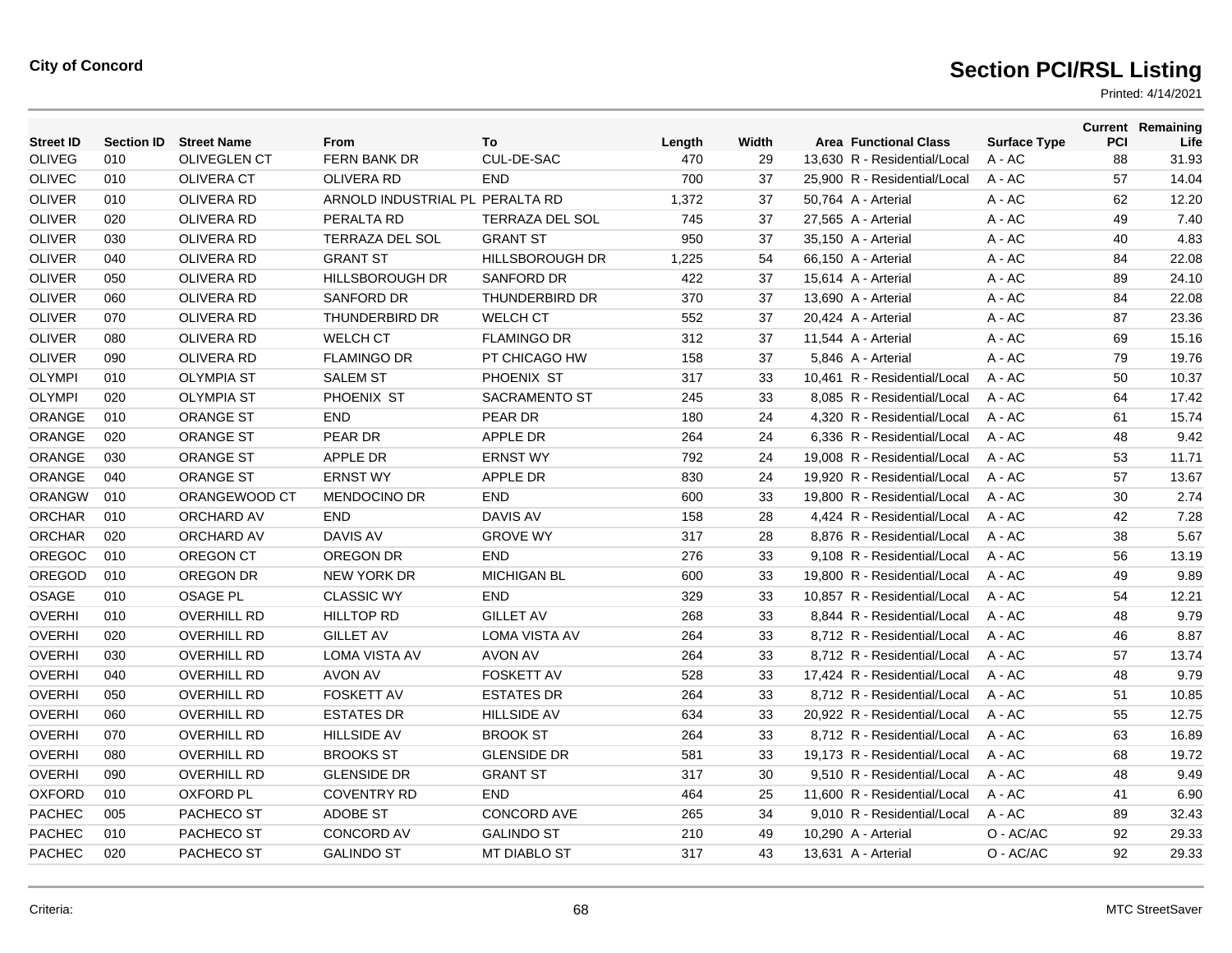| <b>Street ID</b> | <b>Section ID</b> | <b>Street Name</b>                   | From                   | To                    | Length | Width | <b>Area Functional Class</b> | <b>Surface Type</b> | PCI | <b>Current Remaining</b><br>Life |
|------------------|-------------------|--------------------------------------|------------------------|-----------------------|--------|-------|------------------------------|---------------------|-----|----------------------------------|
| <b>PACHEC</b>    | 030               | PACHECO ST                           | <b>MT DIABLO ST</b>    | <b>GRANT ST</b>       | 330    | 43    | 14,190 A - Arterial          | O - AC/AC           | 90  | 28.78                            |
| <b>PACHEC</b>    | 040               | PACHECO ST                           | <b>GRANT ST</b>        | <b>COLFAX ST</b>      | 336    | 33    | 11,088 A - Arterial          | O - AC/AC           | 92  | 29.33                            |
| <b>PACHEC</b>    | 050               | PACHECO ST                           | <b>COLFAX ST</b>       | <b>EAST ST</b>        | 350    | 32    | 11,200 A - Arterial          | O - AC/AC           | 92  | 29.33                            |
| <b>PACHEC</b>    | 060               | PACHECO ST                           | <b>EAST ST</b>         | PT CHICAGO HW         | 422    | 33    | 13,926 A - Arterial          | O - AC/AC           | 76  | 19.93                            |
| <b>PACHEC</b>    | 070               | PACHECO ST                           | <b>BEACH ST</b>        | <b>CEDAR ST</b>       | 211    | 25    | 5,275 R - Residential/Local  | $A - AC$            | 42  | 6.93                             |
| <b>PACHEC</b>    | 080               | PACHECO ST                           | <b>CEDAR ST</b>        | DATE ST               | 211    | 25    | 5,275 R - Residential/Local  | $A - AC$            | 46  | 8.61                             |
| <b>PACHEC</b>    | 090               | PACHECO ST                           | DATE ST                | <b>ELM ST</b>         | 211    | 25    | 5,275 R - Residential/Local  | $A - AC$            | 34  | 4.20                             |
| <b>PACHEC</b>    | 100               | PACHECO ST                           | <b>ELM ST</b>          | <b>FIRST</b>          | 211    | 25    | 5.275 R - Residential/Local  | $A - AC$            | 28  | 2.05                             |
| <b>PACHEC</b>    | 110               | PACHECO ST                           | FIR ST                 | PARKSIDE DR           | 211    | 25    | 5,275 R - Residential/Local  | $A - AC$            | 29  | 2.40                             |
| <b>PACIFI</b>    | 010               | <b>PACIFIC ST</b>                    | <b>OAKLAND AV</b>      | <b>SAN JOSE AV</b>    | 345    | 31    | 10,695 R - Residential/Local | O - AC/AC           | 91  | 37.66                            |
| <b>PACIFI</b>    | 020               | <b>PACIFIC ST</b>                    | SAN JOSE AV            | SANTA CLARA AV        | 345    | 23    | 7.935 R - Residential/Local  | O - AC/AC           | 91  | 37.66                            |
| <b>PACIFI</b>    | 030               | <b>PACIFIC ST</b>                    | SANTA CLARA AV         | <b>SAN CARLOS AV</b>  | 345    | 23    | 7.935 R - Residential/Local  | O - AC/AC           | 91  | 37.66                            |
| <b>PACKAR</b>    | 010               | PACKARD CT                           | <b>KIRKWOOD DR</b>     | <b>LOWRY CT</b>       | 158    | 33    | 5,214 R - Residential/Local  | A - AC              | 38  | 5.72                             |
| <b>PACKAR</b>    | 020               | PACKARD CT                           | <b>LOWRY CT</b>        | <b>END</b>            | 340    | 33    | 11,220 R - Residential/Local | A - AC              | 48  | 9.47                             |
| <b>PALMER</b>    | 010               | <b>PALMER DRIVE</b>                  | OLIVE DR               | <b>HERRITAGE DR</b>   | 282    | 29    | 8,178 R - Residential/Local  | $A - AC$            | 40  | 5.75                             |
| <b>PALMWC</b>    | 010               | PALMWOOD CT                          | PALMWOOD DR            | <b>END</b>            | 135    | 33    | 4,455 R - Residential/Local  | $A - AC$            | 29  | 2.33                             |
| <b>PALMWD</b>    | 010               | PALMWOOD DR                          | <b>BABEL LN</b>        | PALMWOOD CT           | 158    | 33    | 5,214 R - Residential/Local  | A - AC              | 34  | 4.14                             |
| <b>PALMWD</b>    | 020               | PALMWOOD DR                          | PALMWOOD CT            | <b>FERNWOOD CT</b>    | 238    | 33    | 7,854 R - Residential/Local  | A - AC              | 40  | 6.46                             |
| <b>PALMWD</b>    | 030               | PALMWOOD DR                          | <b>FERNWOOD CT</b>     | <b>BURRWOOD CT</b>    | 422    | 33    | 13,926 R - Residential/Local | $A - AC$            | 42  | 7.28                             |
| <b>PALMWD</b>    | 040               | PALMWOOD DR                          | <b>BURRWOOD CT</b>     | LA VISTA AV           | 422    | 33    | 13,926 R - Residential/Local | $A - AC$            | 47  | 8.98                             |
| <b>PALOVE</b>    | 010               | PALO VERDE DR                        | <b>SAN VINCENTE DR</b> | SANTA RITA DR         | 422    | 33    | 13,926 R - Residential/Local | A - AC              | 84  | 29.82                            |
| PALOVE           | 020               | PALO VERDE DR                        | <b>SANTA RITA DR</b>   | <b>WILLOW PASS RD</b> | 264    | 27    | 7,128 R - Residential/Local  | A - AC              | 83  | 29.00                            |
| <b>PALOMI</b>    | 010               | PALOMINO PL                          | <b>LAUREL DR</b>       | <b>END</b>            | 312    | 33    | 10.296 R - Residential/Local | $A - AC$            | 23  | 0.26                             |
| <b>PAMELA</b>    | 010               | <b>PAMELA CT</b>                     | DARLENE DR             | <b>END</b>            | 160    | 26    | 4.160 R - Residential/Local  | $A - AC$            | 51  | 10.78                            |
| <b>PAMPLO</b>    | 010               | PAMPLONA CT                          | <b>CAMINO ESTRADA</b>  | <b>END</b>            | 528    | 31    | 16,368 R - Residential/Local | A - AC              | 76  | 24.67                            |
| <b>PANORA</b>    | 010               | <b>PANORAMIC DR</b>                  | <b>BAYVIEW CR</b>      | <b>BAYVIEW CR</b>     | 1,410  | 37    | 52,170 R - Residential/Local | $A - AC$            | 44  | 8.00                             |
| <b>PANORA</b>    | 020               | <b>PANORAMIC DR</b>                  | <b>BAYVIEW CR</b>      | ST GEORGE DR          | 154    | 37    | 5.698 R - Residential/Local  | $A - AC$            | 52  | 11.57                            |
| <b>PANORA</b>    | 030               | <b>PANORAMIC DR</b>                  | ST GEORGE DR           | PT CHICAGO HW         | 389    | 37    | 14.393 R - Residential/Local | $A - AC$            | 51  | 11.10                            |
| <b>PARKGL</b>    | 010               | <b>PARK GLEN CT</b>                  | PARK HIGHLANDS BL      | <b>END</b>            | 369    | 33    | 12,177 R - Residential/Local | A - AC              | 48  | 9.44                             |
| <b>PARKHI</b>    | 010               | PARK HIGHLANDS BL ALBERTA WY         |                        | PARK GLEN CT          | 106    | 37    | 3,922 R - Residential/Local  | A - AC              | 72  | 22.06                            |
| <b>PARKHI</b>    | 020               | PARK HIGHLANDS BL PARK GLEN CT       |                        | PARKLAND DR           | 317    | 37    | 11,729 R - Residential/Local | A - AC              | 54  | 12.21                            |
| <b>PARKHI</b>    | 030               | PARK HIGHLANDS BL PARKLAND DR        |                        | <b>BALHAN DR</b>      | 264    | 37    | 9.768 R - Residential/Local  | $A - AC$            | 71  | 21.45                            |
| <b>PARKHI</b>    | 035               | PARK HIGHLANDS BL BALHAN DR          |                        | 422' E/O BALHAN DR    | 422    | 37    | 15,614 R - Residential/Local | A - AC              | 70  | 20.85                            |
| <b>PARKHI</b>    | 040               | PARK HIGHLANDS BL 422' E/O BELHAN DR |                        | <b>KENWAL RD</b>      | 422    | 37    | 15,614 R - Residential/Local | A - AC              | 49  | 9.89                             |
| <b>PARKHI</b>    | 050               | PARK HIGHLANDS BL KENWAL RD          |                        | YGNACIO VALLEY RD     | 158    | 37    | 5,846 R - Residential/Local  | A - AC              | 59  | 14.71                            |
| <b>PARKS</b>     | 010               | PARK ST                              | <b>GRANT ST</b>        | <b>CLAYTON RD</b>     | 686    | 46    | 31,556 R - Residential/Local | A - AC              | 63  | 16.82                            |
|                  |                   |                                      |                        |                       |        |       |                              |                     |     |                                  |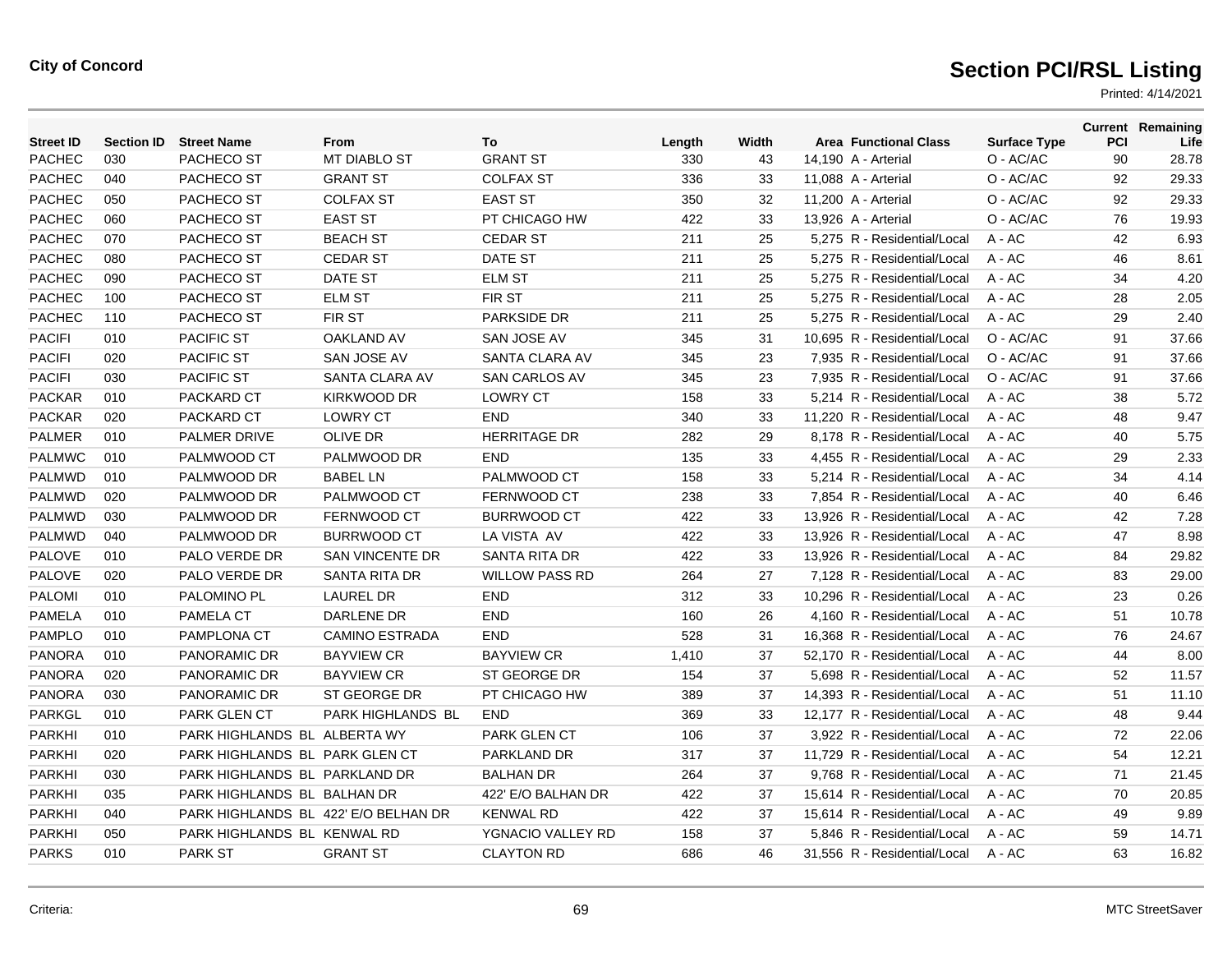| <b>Street ID</b> | <b>Section ID</b> | <b>Street Name</b> | From                  | To                    | Length | Width | <b>Area Functional Class</b> | <b>Surface Type</b> | <b>PCI</b> | <b>Current Remaining</b><br>Life |
|------------------|-------------------|--------------------|-----------------------|-----------------------|--------|-------|------------------------------|---------------------|------------|----------------------------------|
| <b>PARKLA</b>    | 010               | PARKLAND DR        | PARK HIGHLANDS BL     | <b>END</b>            | 504    | 33    | 16,632 R - Residential/Local | $A - AC$            | 29         | 2.35                             |
| <b>PARKMA</b>    | 010               | <b>PARKMALL CT</b> | SATTLER DR            | <b>END</b>            | 323    | 33    | 10,659 R - Residential/Local | $A - AC$            | 39         | 6.11                             |
| <b>PARKSC</b>    | 010               | <b>PARKSIDE CR</b> | <b>BONIFACIO ST</b>   | <b>BONIFACIO ST</b>   | 1,425  | 37    | 52,725 R - Residential/Local | $A - AC$            | 59         | 14.59                            |
| <b>PARKSD</b>    | 010               | <b>PARKSIDE DR</b> | THE ALAMEDA           | <b>CONCORD BL</b>     | 211    | 36    | 7.596 R - Residential/Local  | $A - AC$            | 57         | 13.72                            |
| <b>PARKSD</b>    | 020               | PARKSIDE DR        | <b>CONCORD BL</b>     | <b>EUCLID AV</b>      | 370    | 24    | 8,880 R - Residential/Local  | $A - AC$            | 68         | 19.70                            |
| <b>PARKSD</b>    | 030               | <b>PARKSIDE DR</b> | <b>EUCLID AV</b>      | <b>WILLOW PASS RD</b> | 475    | 42    | 19,950 R - Residential/Local | $A - AC$            | 72         | 22.09                            |
| <b>PARKSD</b>    | 040               | <b>PARKSIDE DR</b> | <b>WILLOW PASS RD</b> | <b>SALVIO ST</b>      | 686    | 37    | 25,382 R - Residential/Local | $A - AC$            | 64         | 17.25                            |
| <b>PARKSD</b>    | 050               | <b>PARKSIDE DR</b> | <b>SALVIO ST</b>      | PACHECO ST            | 422    | 27    | 11.394 R - Residential/Local | $A - AC$            | 51         | 11.13                            |
| <b>PARKSD</b>    | 060               | <b>PARKSIDE DR</b> | PACHECO ST            | <b>BONIFACIO ST</b>   | 264    | 27    | 7,128 R - Residential/Local  | $A - AC$            | 65         | 17.81                            |
| <b>PARKTR</b>    | 010               | <b>PARKTREE CT</b> | SATTLER DR            | <b>END</b>            | 316    | 33    | 10,428 R - Residential/Local | A - AC              | 40         | 6.13                             |
| <b>PARKWA</b>    | 010               | <b>PARKWAY CT</b>  | SATTLER DR            | <b>END</b>            | 223    | 33    | 7,359 R - Residential/Local  | $A - AC$            | 50         | 10.38                            |
| <b>PARRIN</b>    | 010               | <b>PARRIN CT</b>   | <b>GRAYMONT CR</b>    | <b>END</b>            | 210    | 33    | 6,930 R - Residential/Local  | $A - AC$            | 39         | 6.01                             |
| PASODC           | 010               | PASO DEL RIO CT    | <b>GLENWILLOW LN</b>  | END                   | 471    | 29    | 13,659 R - Residential/Local | $A - AC$            | 68         | 19.67                            |
| PASODW           | 010               | PASO DEL RIO WY    | <b>GLENWILLOW LN</b>  | <b>DISCOVERY WY</b>   | 1,860  | 31    | 57,660 R - Residential/Local | $A - AC$            | 44         | 7.93                             |
| <b>PAULSC</b>    | 010               | PAUL SCARLET DR    | SUTHERLAND DR         | <b>ECLIPSE WY</b>     | 562    | 33    | 18,546 R - Residential/Local | $A - AC$            | 31         | 2.98                             |
| <b>PAULSC</b>    | 020               | PAUL SCARLET DR    | <b>ECLIPSE WY</b>     | <b>TALISMAN WY</b>    | 561    | 33    | 18,513 R - Residential/Local | $A - AC$            | 32         | 3.34                             |
| <b>PEACH</b>     | 010               | PEACH PL           | <b>END</b>            | <b>ROSEMARY LN</b>    | 317    | 32    | 10,144 R - Residential/Local | $A - AC$            | 70         | 20.83                            |
| PEACH            | 020               | PEACH PL           | <b>ROSEMARY LN</b>    | <b>ERNST WY</b>       | 898    | 32    | 28,736 R - Residential/Local | A - AC              | 75         | 23.90                            |
| <b>PEACH</b>     | 030               | PEACH PL           | <b>ERNST WY</b>       | <b>LARRY PL</b>       | 264    | 32    | 8,448 R - Residential/Local  | $A - AC$            | 62         | 16.27                            |
| <b>PEACH</b>     | 040               | PEACH PL           | <b>LARRY PL</b>       | DALE PL               | 264    | 32    | 8.448 R - Residential/Local  | $A - AC$            | 65         | 17.93                            |
| <b>PEACH</b>     | 050               | PEACH PL           | DALE PL               | <b>REGANTI DR</b>     | 106    | 32    | 3,392 R - Residential/Local  | $A - AC$            | 63         | 16.82                            |
| PEACH            | 060               | PEACH PL           | <b>REGANTI DR</b>     | <b>APRICOT LN</b>     | 906    | 32    | 28,992 R - Residential/Local | $A - AC$            | 55         | 12.68                            |
| <b>PEACH</b>     | 070               | PEACH PL           | <b>APRICOT LN</b>     | OAK GROVE RD          | 845    | 24    | 20.280 R - Residential/Local | $A - AC$            | 49         | 9.86                             |
| <b>PEACHW</b>    | 010               | PEACHWOOD DR       | LYNWOOD DR            | ELKWOOD DR            | 309    | 33    | 10.197 R - Residential/Local | $A - AC$            | 47         | 9.03                             |
| <b>PEAR</b>      | 010               | PEAR DR            | <b>ORANGE ST</b>      | <b>PLUM LN</b>        | 1,750  | 24    | 42,000 R - Residential/Local | $A - AC$            | 57         | 13.67                            |
| <b>PEAR</b>      | 020               | PEAR DR            | <b>PLUM LN</b>        | WILLY WY              | 414    | 24    | 9,936 R - Residential/Local  | A - AC              | 34         | 4.13                             |
| PEAR             | 030               | PEAR DR            | WILLY WY              | OAK GROVE RD          | 739    | 24    | 17,736 R - Residential/Local | A - AC              | 54         | 12.19                            |
| <b>PEMBRO</b>    | 010               | <b>PEMBROKE DR</b> | <b>TREAT BL</b>       | SUSSEX CT             | 211    | 33    | 6.963 R - Residential/Local  | $A - AC$            | 56         | 13.19                            |
| <b>PEMBRO</b>    | 020               | PEMBROKE DR        | <b>SUSSEX CT</b>      | <b>MARLBORO CT</b>    | 290    | 33    | 9,570 R - Residential/Local  | $A - AC$            | 57         | 13.69                            |
| <b>PEMBRO</b>    | 030               | PEMBROKE DR        | <b>MARLBORO CT</b>    | PLUMLEIGH LN          | 268    | 33    | 8,844 R - Residential/Local  | A - AC              | 43         | 7.71                             |
| <b>PEMBRO</b>    | 040               | PEMBROKE DR        | <b>PLUMLEIGH LN</b>   | <b>TUDOR CT</b>       | 211    | 33    | 6,963 R - Residential/Local  | A - AC              | 58         | 14.20                            |
| <b>PEMBRO</b>    | 050               | PEMBROKE DR        | <b>TUDOR CT</b>       | PERTH CT              | 264    | 33    | 8,712 R - Residential/Local  | $A - AC$            | 62         | 16.30                            |
| <b>PEMBRO</b>    | 060               | PEMBROKE DR        | PERTH CT              | <b>END</b>            | 528    | 33    | 17,424 R - Residential/Local | $A - AC$            | 38         | 5.69                             |
| <b>PENNSY</b>    | 010               | PENNSYLVANIA BL    | PINE HOLLOW RD        | ALABAMA DR            | 138    | 37    | 5,106 R - Residential/Local  | A - AC              | 65         | 17.95                            |
| <b>PENNSY</b>    | 020               | PENNSYLVANIA BL    | <b>ALABAMA DR</b>     | <b>MAINE DR</b>       | 686    | 37    | 25,382 R - Residential/Local | A - AC              | 66         | 18.52                            |
| <b>PENNSY</b>    | 030               | PENNSYLVANIA BL    | <b>MAINE DR</b>       | <b>MICHIGAN BL</b>    | 257    | 37    | 9.509 R - Residential/Local  | $A - AC$            | 69         | 20.26                            |
|                  |                   |                    |                       |                       |        |       |                              |                     |            |                                  |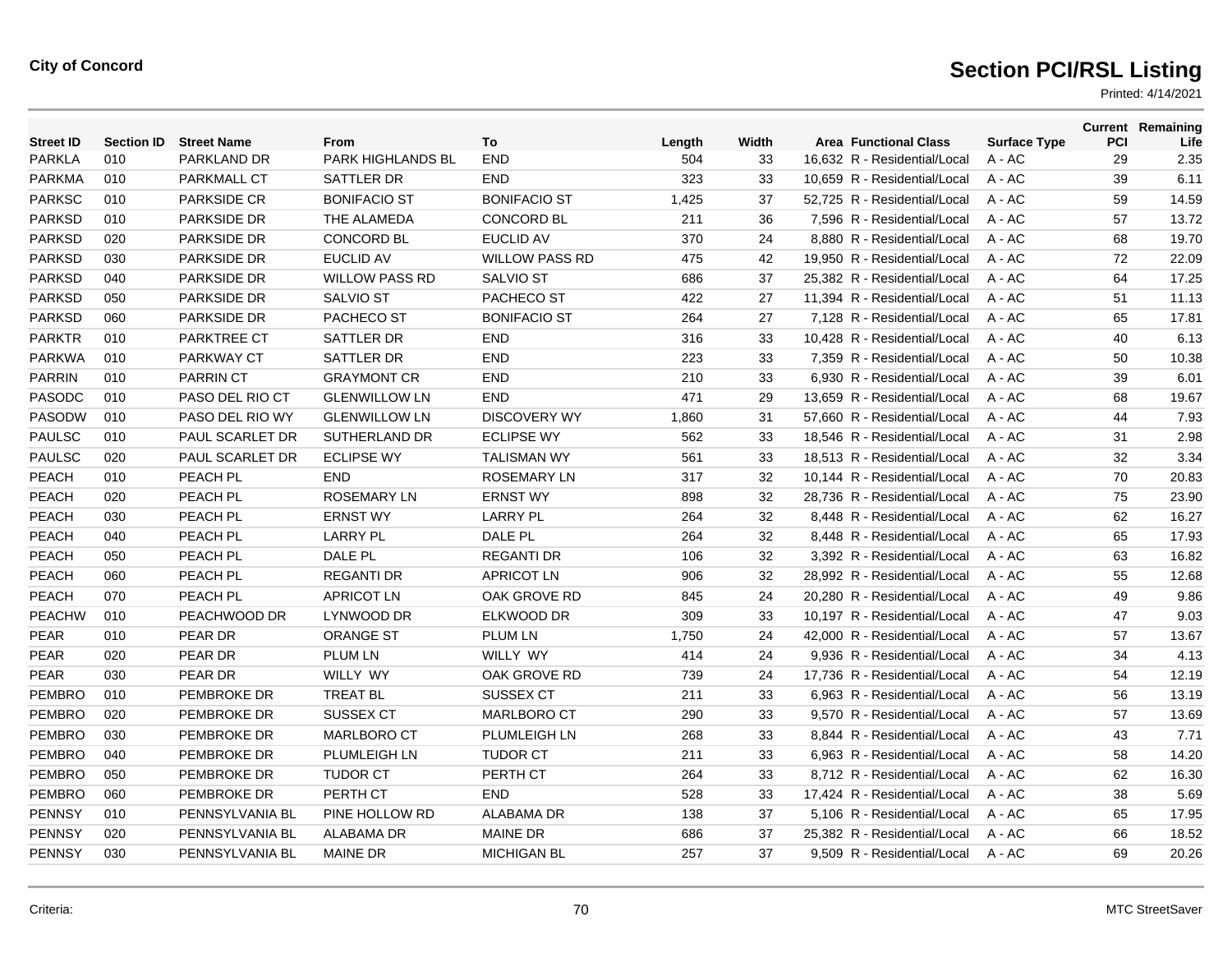| <b>Street ID</b> |     | <b>Section ID Street Name</b> | <b>From</b>                            | To                                    | Length | Width | <b>Area Functional Class</b> | <b>Surface Type</b> | PCI | <b>Current Remaining</b><br>Life |
|------------------|-----|-------------------------------|----------------------------------------|---------------------------------------|--------|-------|------------------------------|---------------------|-----|----------------------------------|
| <b>PENNSY</b>    | 040 | PENNSYLVANIA BL               | <b>MICHIGAN BL</b>                     | <b>IDAHO CT</b>                       | 245    | 37    | 9,065 R - Residential/Local  | $A - AC$            | 72  | 24.82                            |
| <b>PENNSY</b>    | 050 | PENNSYLVANIA BL               | <b>IDAHO CT</b>                        | <b>DELAWARE DR</b>                    | 302    | 37    | 11.174 R - Residential/Local | $A - AC$            | 68  | 21.44                            |
| <b>PENNSY</b>    | 060 | PENNSYLVANIA BL               | DELAWARE DR                            | <b>INDIANA DR</b>                     | 454    | 37    | 16,798 R - Residential/Local | $A - AC$            | 64  | 18.45                            |
| <b>PENNSY</b>    | 070 | PENNSYLVANIA BL               | <b>INDIANA DR</b>                      | <b>COLORADO DR</b>                    | 362    | 37    | 13.394 R - Residential/Local | $A - AC$            | 67  | 20.66                            |
| <b>PENNSY</b>    | 080 | PENNSYLVANIA BL               | <b>COLORADO DR</b>                     | <b>WASHINGTON BL</b>                  | 264    | 37    | 9,768 R - Residential/Local  | $A - AC$            | 70  | 23.08                            |
| PEPPE            | 010 | PEPPER DR                     | PONDEROSA DR                           | <b>GARDEN AV</b>                      | 1,376  | 33    | 45.408 R - Residential/Local | $A - AC$            | 79  | 26.59                            |
| PEPPEM           | 010 | PEPPERMILL CT                 | <b>EMERY CT</b>                        | <b>END</b>                            | 475    | 29    | 13,775 R - Residential/Local | $A - AC$            | 52  | 11.25                            |
| PEPERP           | 010 | PEPPERRIDGE PL                | PEPPERIDGE WY                          | <b>END</b>                            | 296    | 33    | 9.768 R - Residential/Local  | $A - AC$            | 48  | 9.44                             |
| PEPERW           | 010 | PEPPERRIDGE WY                | <b>END</b>                             | <b>RIDGEMONT PL</b>                   | 131    | 33    | 4,323 R - Residential/Local  | $A - AC$            | 58  | 14.20                            |
| <b>PEPERW</b>    | 020 | PEPPERRIDGE WY                | <b>RIDGEMONT PL</b>                    | PEPPERIDGE PL                         | 540    | 33    | 17.820 R - Residential/Local | $A - AC$            | 49  | 9.89                             |
| PEPERW           | 030 | PEPPERRIDGE WY                | PEPPERIDGE PL                          | <b>BASSWOOD PL</b>                    | 588    | 33    | 19,404 R - Residential/Local | $A - AC$            | 46  | 8.57                             |
| PEPERW           | 040 | PEPPERRIDGE WY                | <b>BASSWOOD PL</b>                     | <b>IRONWOOD WY</b>                    | 201    | 33    | 6,633 R - Residential/Local  | $A - AC$            | 48  | 9.44                             |
| <b>PEPPEW</b>    | 010 | PEPPERWOOD CT                 | ROSEWOOD DR                            | <b>END</b>                            | 530    | 33    | 17,490 R - Residential/Local | $A - AC$            | 36  | 4.94                             |
| PERALT           | 010 | PERALTA RD                    | <b>OLIVERA RD</b>                      | <b>ARNOLD INDUSTRIAL</b><br><b>PL</b> | 1,134  | 31    | 35,154 R - Residential/Local | $A - AC$            | 72  | 21.90                            |
| PERALT           | 020 | PERALTA RD                    | ARNOLD INDUSTRIAL PL ARNOLD INDUSTRIAL | <b>WY</b>                             | 370    | 73    | 27.010 R - Residential/Local | $A - AC$            | 73  | 22.52                            |
| <b>PERTH</b>     | 010 | PERTH CT                      | PEMBROKE DR                            | <b>END</b>                            | 136    | 36    | 4,896 R - Residential/Local  | $A - AC$            | 47  | 9.00                             |
| PHILLC           | 010 | PHILLIPS CT                   | YVONNE DR                              | <b>END</b>                            | 398    | 29    | 11.542 R - Residential/Local | $A - AC$            | 67  | 19.12                            |
| PHILLP           | 010 | PHILLIPS PL                   | <b>YVONNE DR</b>                       | <b>END</b>                            | 131    | 29    | 3,799 R - Residential/Local  | $A - AC$            | 38  | 5.72                             |
| <b>PHOENI</b>    | 010 | PHOENIX ST                    | <b>OLYMPIA ST</b>                      | <b>MENDOCINO DR</b>                   | 581    | 33    | 19,173 R - Residential/Local | $A - AC$            | 38  | 5.72                             |
| PHOENI           | 020 | PHOENIX ST                    | <b>MENDOCINO DR</b>                    | PLACER DR                             | 950    | 33    | 31,350 R - Residential/Local | $A - AC$            | 38  | 5.72                             |
| PHYLLI           | 010 | PHYLLIS LN                    | THORNWOOD DR                           | <b>WILSON LN</b>                      | 1,350  | 33    | 44,550 R - Residential/Local | $A - AC$            | 71  | 21.77                            |
| <b>PICADI</b>    | 010 | PICADILLY CT                  | <b>GILARDY DR</b>                      | <b>END</b>                            | 179    | 24    | 4,296 R - Residential/Local  | $A - AC$            | 49  | 9.86                             |
| <b>PICKWI</b>    | 010 | <b>PICKWICK DR</b>            | CAPE COD WY                            | <b>CANTERBURY DR</b>                  | 1,066  | 33    | 35,178 R - Residential/Local | $A - AC$            | 58  | 14.20                            |
| PIEDMO           | 010 | PIEDMONT DR                   | <b>ROXBURY DR</b>                      | <b>JUNIPER DR</b>                     | 855    | 33    | 28,215 R - Residential/Local | $A - AC$            | 65  | 17.98                            |
| <b>PIEDMO</b>    | 020 | PIEDMONT DR                   | <b>JUNIPER DR</b>                      | BEECHWOOD DR                          | 211    | 33    | 6,963 R - Residential/Local  | $A - AC$            | 50  | 10.37                            |
| <b>PIERCE</b>    | 010 | PIERCE CT                     | <b>COOLIDGE ST</b>                     | <b>END</b>                            | 278    | 33    | 9.174 R - Residential/Local  | $A - AC$            | 36  | 4.83                             |
| <b>PIKEC</b>     | 010 | PIKE CT                       | <b>INDUSTRIAL WY</b>                   | <b>END</b>                            | 354    | 45    | 15,930 R - Residential/Local | $A - AC$            | 68  | 19.51                            |
| <b>PIKEL</b>     | 010 | <b>PIKE LN</b>                | ARNOLD INDUSTRIAL<br>WY.               | <b>INDUSTRIAL WY</b>                  | 1,320  | 45    | 59,400 R - Residential/Local | $A - AC$            | 61  | 15.60                            |
| <b>PINECW</b>    | 010 | PINE CREEK WY                 | <b>WALTERS WY</b>                      | <b>DETROIT AV</b>                     | 1,349  | 34    | 45,866 R - Residential/Local | $A - AC$            | 59  | 14.72                            |
| <b>PINEHO</b>    | 010 | PINE HOLLOW RD                | YGNACIO VLY RD                         | CAL ST UNIV DR                        | 264    | 23    | 6,072 A - Arterial           | $A - AC$            | 69  | 14.87                            |
| <b>PINEHO</b>    | 020 | PINE HOLLOW RD                | CAL ST UNIV DR                         | <b>NEW HAMPSHIRE DR</b>               | 475    | 60    | 28,500 A - Arterial          | $A - AC$            | 64  | 13.18                            |
| <b>PINEHO</b>    | 030 | PINE HOLLOW RD                | <b>NEW HAMPSHIRE DR</b>                | <b>DISCOVERY WY</b>                   | 898    | 60    | 53,880 A - Arterial          | $A - AC$            | 68  | 14.44                            |
| <b>PINEHO</b>    | 040 | PINE HOLLOW RD                | <b>DISCOVERY WY</b>                    | ROLLING WOODS WY                      | 1,109  | 60    | 66,540 A - Arterial          | $A - AC$            | 61  | 11.96                            |
| <b>PINEHO</b>    | 050 | PINE HOLLOW RD                | ROLLING WOODS WY                       | <b>MISSOURI DR</b>                    | 634    | 60    | 38,040 A - Arterial          | A - AC              | 64  | 13.18                            |
|                  |     |                               |                                        |                                       |        |       |                              |                     |     |                                  |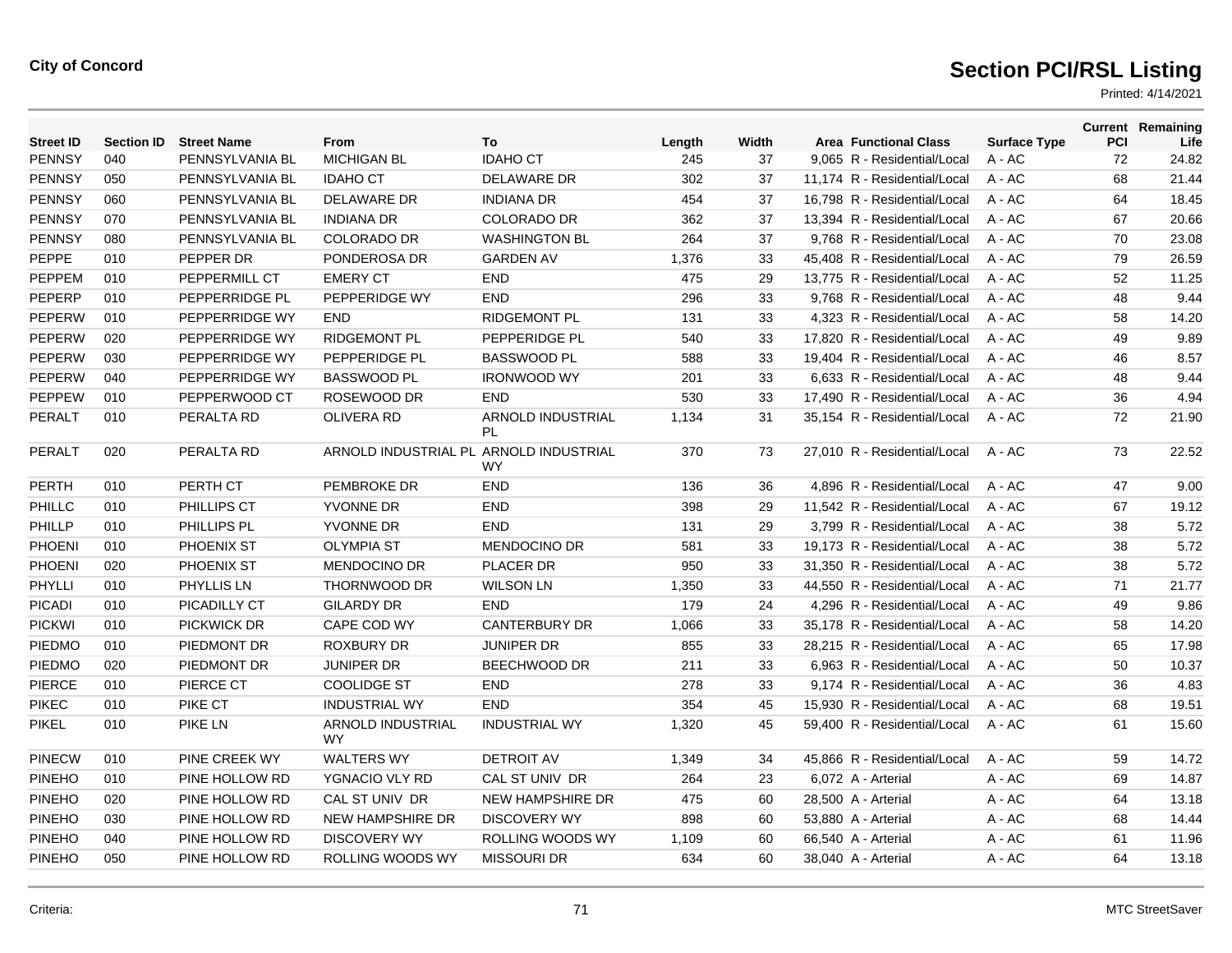| <b>Street ID</b> | <b>Section ID</b> | <b>Street Name</b>  | From                  | To                     | Length | Width | <b>Area Functional Class</b> | <b>Surface Type</b> | PCI | <b>Current Remaining</b><br>Life |
|------------------|-------------------|---------------------|-----------------------|------------------------|--------|-------|------------------------------|---------------------|-----|----------------------------------|
| <b>PINEHO</b>    | 060               | PINE HOLLOW RD      | <b>MISSOURI DR</b>    | CAMINO SOLANO          | 264    | 60    | 15,840 A - Arterial          | $A - AC$            | 64  | 13.18                            |
| <b>PINEHO</b>    | 070               | PINE HOLLOW RD      | <b>CAMINO SOLANO</b>  | <b>MARDON CT</b>       | 475    | 60    | 28,500 A - Arterial          | A - AC              | 82  | 20.84                            |
| <b>PINEHO</b>    | 080               | PINE HOLLOW RD      | <b>MARDON CT</b>      | <b>KRONALN</b>         | 475    | 40    | 19,000 A - Arterial          | A - AC              | 60  | 11.57                            |
| <b>PINEHO</b>    | 090               | PINE HOLLOW RD      | <b>KRONALN</b>        | PENNSYLVANIA BL        | 131    | 40    | 5,240 A - Arterial           | A - AC              | 51  | 8.24                             |
| <b>PINEHO</b>    | 100               | PINE HOLLOW RD      | PENNSYLVANIA BL       | <b>INDIANA DR</b>      | 1,109  | 59    | 65,431 A - Arterial          | A - AC              | 67  | 14.01                            |
| <b>PINEHO</b>    | 110               | PINE HOLLOW RD      | <b>INDIANA DR</b>     | <b>REDLANDS WY</b>     | 264    | 59    | 15,576 A - Arterial          | A - AC              | 61  | 11.96                            |
| <b>PINEHO</b>    | 120               | PINE HOLLOW RD      | <b>REDLANDS WY</b>    | <b>CLASSIC WY</b>      | 898    | 50    | 44,900 A - Arterial          | A - AC              | 60  | 11.57                            |
| <b>PINEHO</b>    | 130               | PINE HOLLOW RD      | <b>CLASSIC WY</b>     | <b>CITY LIMIT</b>      | 1,162  | 50    | 58,100 A - Arterial          | $A - AC$            | 76  | 18.41                            |
| <b>PINESH</b>    | 010               | PINE SHADOW LN      | PINE HOLLOW RD        | <b>END</b>             | 264    | 33    | 8,712 R - Residential/Local  | $A - AC$            | 62  | 16.30                            |
| <b>PINE</b>      | 010               | <b>PINE ST</b>      | <b>CLAYTON RD</b>     | <b>END</b>             | 1,109  | 36    | 39.924 R - Residential/Local | $A - AC$            | 64  | 17.41                            |
| <b>PINE</b>      | 020               | <b>PINE ST</b>      | <b>WLLOW PASS RD</b>  | <b>CLAYTON RD</b>      | 382    | 37    | 14.134 R - Residential/Local | $A - AC$            | 78  | 25.84                            |
| <b>PINECD</b>    | 010               | PINECREST DR        | <b>FALLBROOK RD</b>   | <b>CEDARCREST RD</b>   | 246    | 29    | 7,134 R - Residential/Local  | A - AC              | 34  | 4.16                             |
| <b>PINECD</b>    | 020               | PINECREST DR        | <b>CEDARCREST RD</b>  | <b>TURTLE CREEK RD</b> | 634    | 29    | 18,386 R - Residential/Local | $A - AC$            | 39  | 6.08                             |
| <b>PINETR</b>    | 010               | PINETREE CT         | POPLAR AV             | <b>END</b>             | 185    | 33    | 6,105 R - Residential/Local  | $A - AC$            | 46  | 8.60                             |
| <b>PINEVI</b>    | 010               | <b>PINEVIEW LN</b>  | <b>BIRCH BARK RD</b>  | <b>END</b>             | 251    | 29    | 7,279 R - Residential/Local  | $A - AC$            | 36  | 4.91                             |
| <b>PINEWO</b>    | 010               | PINEWOOD CT         | LINDENWOOD DR         | <b>END</b>             | 245    | 33    | 8,085 R - Residential/Local  | A - AC              | 75  | 23.96                            |
| <b>PINON</b>     | 010               | <b>PINON CT</b>     | <b>RISING DAWN LN</b> | <b>END</b>             | 275    | 33    | 9,075 R - Residential/Local  | $A - AC$            | 46  | 8.57                             |
| <b>PITCHP</b>    | 010               | PITCH PINE CT       | S LARWIN AV           | <b>END</b>             | 738    | 33    | 24,354 R - Residential/Local | $A - AC$            | 46  | 8.57                             |
| <b>PIZZIM</b>    | 010               | PIZZIMENTI CT       | BERRYWOOD DR          | <b>END</b>             | 191    | 33    | 6,303 R - Residential/Local  | $A - AC$            | 68  | 19.99                            |
| <b>PLAVAD</b>    | 010               | PLA VADA CT         | <b>MINERT RD</b>      | <b>END</b>             | 312    | 28    | 8,736 R - Residential/Local  | $A - AC$            | 47  | 9.37                             |
| <b>PLACER</b>    | 010               | <b>PLACER DR</b>    | <b>CALAVERAS DR</b>   | <b>SALEM ST</b>        | 475    | 33    | 15.675 R - Residential/Local | $A - AC$            | 48  | 9.47                             |
| <b>PLACER</b>    | 020               | <b>PLACER DR</b>    | <b>SALEM ST</b>       | PHOENIX ST             | 264    | 33    | 8.712 R - Residential/Local  | $A - AC$            | 61  | 15.79                            |
| <b>PLACER</b>    | 030               | PLACER DR           | PHOENIX ST            | <b>SACRAMENTO ST</b>   | 264    | 33    | 8,712 R - Residential/Local  | A - AC              | 55  | 12.73                            |
| <b>PLACER</b>    | 040               | <b>PLACER DR</b>    | <b>SACRAMENTO ST</b>  | <b>WILSON LN</b>       | 243    | 33    | 8.019 R - Residential/Local  | $A - AC$            | 75  | 23.96                            |
| PLAZEN           | 010               | <b>PLAZA ENCINA</b> | <b>CAMINO SOLANO</b>  | <b>END</b>             | 220    | 33    | 7.260 R - Residential/Local  | $A - AC$            | 54  | 12.21                            |
| <b>PLAZER</b>    | 010               | PLAZA ERMITA        | <b>CAMINO SOLANO</b>  | <b>END</b>             | 197    | 33    | 6,501 R - Residential/Local  | $A - AC$            | 38  | 5.69                             |
| PLAZAN           | 010               | PLAZA NOGAL         | <b>CAMINO SOLANO</b>  | <b>END</b>             | 220    | 33    | 7,260 R - Residential/Local  | A - AC              | 58  | 14.20                            |
| <b>PLUMLN</b>    | 010               | <b>PLUM LN</b>      | PEAR DR               | <b>APPLE DR</b>        | 264    | 24    | 6,336 R - Residential/Local  | A - AC              | 54  | 12.19                            |
| PLUMLE           | 010               | PLUMLEIGH LN        | <b>COWELL RD</b>      | <b>GRAMMERCY LN</b>    | 264    | 33    | 8.712 R - Residential/Local  | $A - AC$            | 46  | 8.57                             |
| <b>PLUMLE</b>    | 020               | PLUMLEIGH LN        | <b>GRAMMERCY LN</b>   | CHELSEA WY             | 239    | 33    | 7,887 R - Residential/Local  | A - AC              | 45  | 8.14                             |
| <b>PLUMLE</b>    | 030               | PLUMLEIGH LN        | <b>CHELSEA WY</b>     | <b>ARLEDA LN</b>       | 106    | 33    | 3,498 R - Residential/Local  | A - AC              | 50  | 10.34                            |
| PLUMLE           | 040               | PLUMLEIGH LN        | <b>ARLEDA LN</b>      | <b>BLENHEIM WY</b>     | 149    | 33    | 4,917 R - Residential/Local  | $A - AC$            | 56  | 13.19                            |
| PLUMLE           | 050               | PLUMLEIGH LN        | <b>BLENHEIM WY</b>    | DORSET CT              | 264    | 33    | 8.712 R - Residential/Local  | $A - AC$            | 48  | 9.44                             |
| <b>PLUMLE</b>    | 060               | PLUMLEIGH LN        | DORSET CT             | <b>CHELTENHAM CT</b>   | 238    | 33    | 7,854 R - Residential/Local  | A - AC              | 52  | 11.26                            |
| <b>PLUMLE</b>    | 070               | PLUMLEIGH LN        | <b>CHELTENHAM CT</b>  | PEMBROKE DR            | 212    | 33    | 6,996 R - Residential/Local  | A - AC              | 56  | 13.19                            |
| <b>POLK</b>      | 010               | POLK ST             | <b>ADAMS DR</b>       | <b>MONROE WY</b>       | 581    | 33    | 19.173 R - Residential/Local | $A - AC$            | 62  | 16.21                            |
|                  |                   |                     |                       |                        |        |       |                              |                     |     |                                  |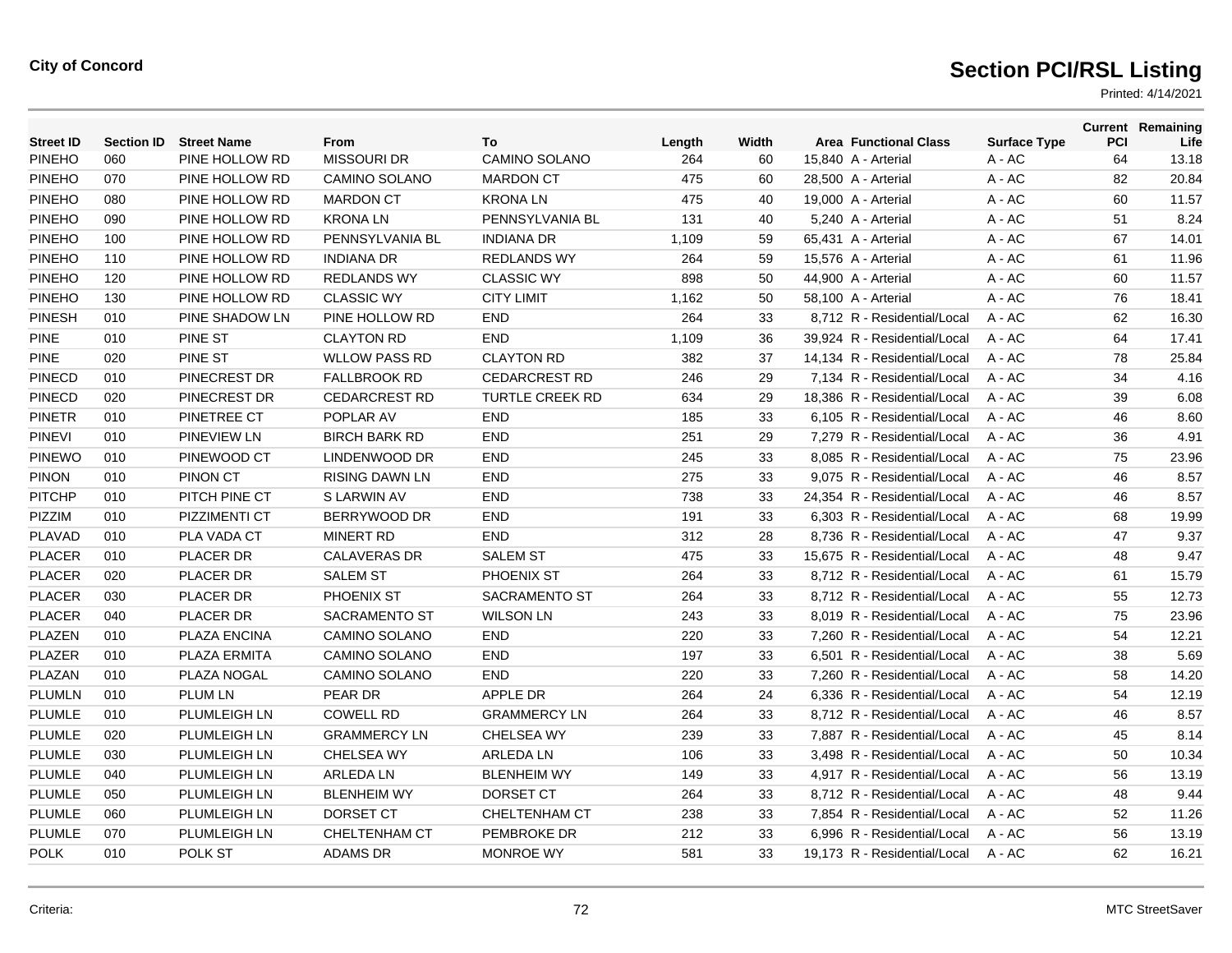| <b>Street ID</b> | <b>Section ID</b> | <b>Street Name</b> | From                           | To                       | Length | Width | <b>Area Functional Class</b> | <b>Surface Type</b> | PCI | <b>Current Remaining</b><br>Life |
|------------------|-------------------|--------------------|--------------------------------|--------------------------|--------|-------|------------------------------|---------------------|-----|----------------------------------|
| <b>POLK</b>      | 020               | POLK ST            | <b>MONROE WY</b>               | <b>LINCOLN DR</b>        | 264    | 33    | 8,712 R - Residential/Local  | $A - AC$            | 57  | 13.61                            |
| <b>PONDER</b>    | 010               | PONDEROSA DR       | <b>HICKORY DR</b>              | PEPPER DR                | 317    | 33    | 10.461 R - Residential/Local | $A - AC$            | 65  | 17.81                            |
| <b>PONDER</b>    | 020               | PONDEROSA DR       | PEPPER DR                      | <b>ACACIA DR</b>         | 264    | 33    | 8,712 R - Residential/Local  | A - AC              | 47  | 9.32                             |
| <b>PONDER</b>    | 030               | PONDEROSA DR       | ACACIA DR                      | <b>KRUEGER DR</b>        | 185    | 33    | 6,105 R - Residential/Local  | A - AC              | 58  | 14.08                            |
| <b>PONDER</b>    | 040               | PONDEROSA DR       | <b>KRUEGER DR</b>              | <b>CHANNING CT</b>       | 264    | 33    | 8,712 R - Residential/Local  | A - AC              | 47  | 9.32                             |
| <b>PONDER</b>    | 050               | PONDEROSA DR       | <b>CHANNING CT</b>             | <b>GEHRINGER DR</b>      | 317    | 33    | 10,461 R - Residential/Local | A - AC              | 57  | 14.06                            |
| <b>PONDER</b>    | 060               | PONDEROSA DR       | <b>GEHRINGER DR</b>            | <b>END</b>               | 106    | 33    | 3,498 R - Residential/Local  | $A - AC$            | 57  | 13.57                            |
| <b>POPLA</b>     | 010               | POPLAR AV          | LIVE OAK AV                    | <b>GLENDALE AV</b>       | 191    | 33    | 6.303 R - Residential/Local  | $A - AC$            | 49  | 9.92                             |
| <b>POPLA</b>     | 020               | POPLAR AV          | <b>GLENDALE AV</b>             | PINE TREE CT             | 370    | 33    | 12,210 R - Residential/Local | $A - AC$            | 43  | 7.33                             |
| <b>POPLA</b>     | 030               | POPLAR AV          | PINE TREE CT                   | FORESTVIEW AV            | 422    | 33    | 13,926 R - Residential/Local | $A - AC$            | 38  | 5.72                             |
| <b>POPLAW</b>    | 010               | POPLARWOOD CT      | LIMEWOOD DR                    | <b>END</b>               | 422    | 33    | 13,926 R - Residential/Local | $A - AC$            | 74  | 23.03                            |
| <b>PTCHIC</b>    | 010               | PORT CHICAGO HW    | <b>CONCORD BL</b>              | <b>WILLOW PASS RD</b>    | 393    | 46    | 18,078 A - Arterial          | A - AC              | 60  | 12.31                            |
| <b>PTCHIC</b>    | 015               | PORT CHICAGO HW    | <b>WILLOW PASS RD</b>          | <b>SALVIO ST</b>         | 442    | 37    | 16,354 A - Arterial          | $A - AC$            | 57  | 10.25                            |
| <b>PTCHIC</b>    | 020               | PORT CHICAGO HW    | <b>SALVIO ST</b>               | PACHECO ST               | 370    | 60    | 22,200 A - Arterial          | $A - AC$            | 81  | 20.68                            |
| <b>PTCHIC</b>    | 030               | PORT CHICAGO HW    | PACHECO ST                     | <b>BONIFACIO ST</b>      | 370    | 60    | 22,200 A - Arterial          | A - AC              | 82  | 21.15                            |
| <b>PTCHIC</b>    | 040               | PORT CHICAGO HW    | <b>BONIFACIO ST</b>            | <b>ALMOND AV</b>         | 317    | 58    | 18,386 A - Arterial          | A - AC              | 83  | 21.61                            |
| <b>PTCHIC</b>    | 050               | PORT CHICAGO HW    | <b>ALMOND AV</b>               | <b>BACON ST</b>          | 370    | 57    | 21,090 A - Arterial          | A - AC              | 82  | 21.15                            |
| <b>PTCHIC</b>    | 060               | PORT CHICAGO HW    | <b>BACON ST</b>                | HIGH SCHOOL AV           | 898    | 49    | 44,002 A - Arterial          | A - AC              | 86  | 22.93                            |
| <b>PTCHIC</b>    | 070               | PORT CHICAGO HW    | <b>HIGH SCHOOL AV</b>          | N SIXTH ST               | 1,478  | 33    | 48,774 A - Arterial          | A - AC              | 79  | 19.74                            |
| <b>PTCHIC</b>    | 090               | PORT CHICAGO HW    | N SIXTH ST                     | <b>ACACIA DR</b>         | 528    | 40    | 21,120 A - Arterial          | A - AC              | 74  | 17.40                            |
| <b>PTCHIC</b>    | 100               | PORT CHICAGO HW    | <b>ACACIA DR</b>               | <b>KRUEGER DR</b>        | 264    | 41    | 10,824 A - Arterial          | A - AC              | 80  | 20.26                            |
| <b>PTCHIC</b>    | 110               | PORT CHICAGO HW    | <b>KRUEGER DR</b>              | <b>GEHRINGER DR</b>      | 634    | 41    | 25,994 A - Arterial          | A - AC              | 80  | 20.26                            |
| <b>PTCHIC</b>    | 120               | PORT CHICAGO HW    | <b>GEHRINGER DR</b>            | E OLIVERA RD             | 950    | 33    | 31,350 A - Arterial          | A - AC              | 72  | 16.49                            |
| <b>PTCHIC</b>    | 130               | PORT CHICAGO HW    | E OLIVERA RD                   | <b>FLOYD LN</b>          | 1,670  | 33    | 55.110 A - Arterial          | O - AC/AC           | 84  | 27.34                            |
| <b>PTCHIC</b>    | 140               | PORT CHICAGO HW    | <b>FLOYD LN</b>                | <b>RANCHITO DR</b>       | 792    | 37    | 29,304 A - Arterial          | O - AC/AC           | 90  | 28.65                            |
| <b>PTCHIC</b>    | 150               | PORT CHICAGO HW    | <b>RANCHITO DR</b>             | <b>SUN VIEW TER</b>      | 317    | 56    | 17,752 A - Arterial          | O - AC/AC           | 87  | 30.38                            |
| <b>PTCHIC</b>    | 160               | PORT CHICAGO HW    | <b>SUN VIEW TER</b>            | <b>PANORAMIC DR</b>      | 1,109  | 45    | 49,905 A - Arterial          | O - AC/AC           | 88  | 31.57                            |
| <b>PTCHIC</b>    | 170               | PORT CHICAGO HW    | PANORAMIC DR                   | ARNOLD INDUSTRIAL<br>WY. | 2,800  | 72    | 201,600 A - Arterial         | A - AC              | 50  | 7.74                             |
| <b>PTCHIC</b>    | 180               | PORT CHICAGO HW    | ARNOLD INDUSTRIAL<br><b>WY</b> | <b>BATES AV</b>          | 1,320  | 85    | 112,200 C - Collector        | $A - AC$            | 21  | 0.00                             |
| <b>PTCHIC</b>    | 190               | PORT CHICAGO HW    | <b>BATES AV</b>                | <b>CITY LIMIT</b>        | 1,500  | 47    | 70,500 C - Collector         | $A - AC$            | 51  | 6.26                             |
| <b>PRAIRI</b>    | 010               | PRAIRIE WILLOW CT  | N LARWIN AV                    | <b>END</b>               | 628    | 33    | 20,724 R - Residential/Local | $A - AC$            | 46  | 8.57                             |
| <b>PREMIE</b>    | 010               | PREMIER PL         | <b>END</b>                     | <b>VIRGINIA LN</b>       | 158    | 32    | 5,056 R - Residential/Local  | A - AC              | 49  | 9.87                             |
| <b>PREMIE</b>    | 020               | PREMIER PL         | <b>VIRGINIA LN</b>             | <b>END</b>               | 609    | 32    | 19,488 R - Residential/Local | A - AC              | 49  | 9.87                             |
| <b>PRESTO</b>    | 010               | PRESTON CT         | KIRKWOOD DR                    | PRESTON CT               | 106    | 33    | 3.498 R - Residential/Local  | $A - AC$            | 49  | 9.92                             |
| <b>PRESTO</b>    | 020               | PRESTON CT         | W CUL-DE-SAC                   | E CUL-DE-SAC             | 665    | 34    | 22.610 R - Residential/Local | $A - AC$            | 51  | 10.83                            |
|                  |                   |                    |                                |                          |        |       |                              |                     |     |                                  |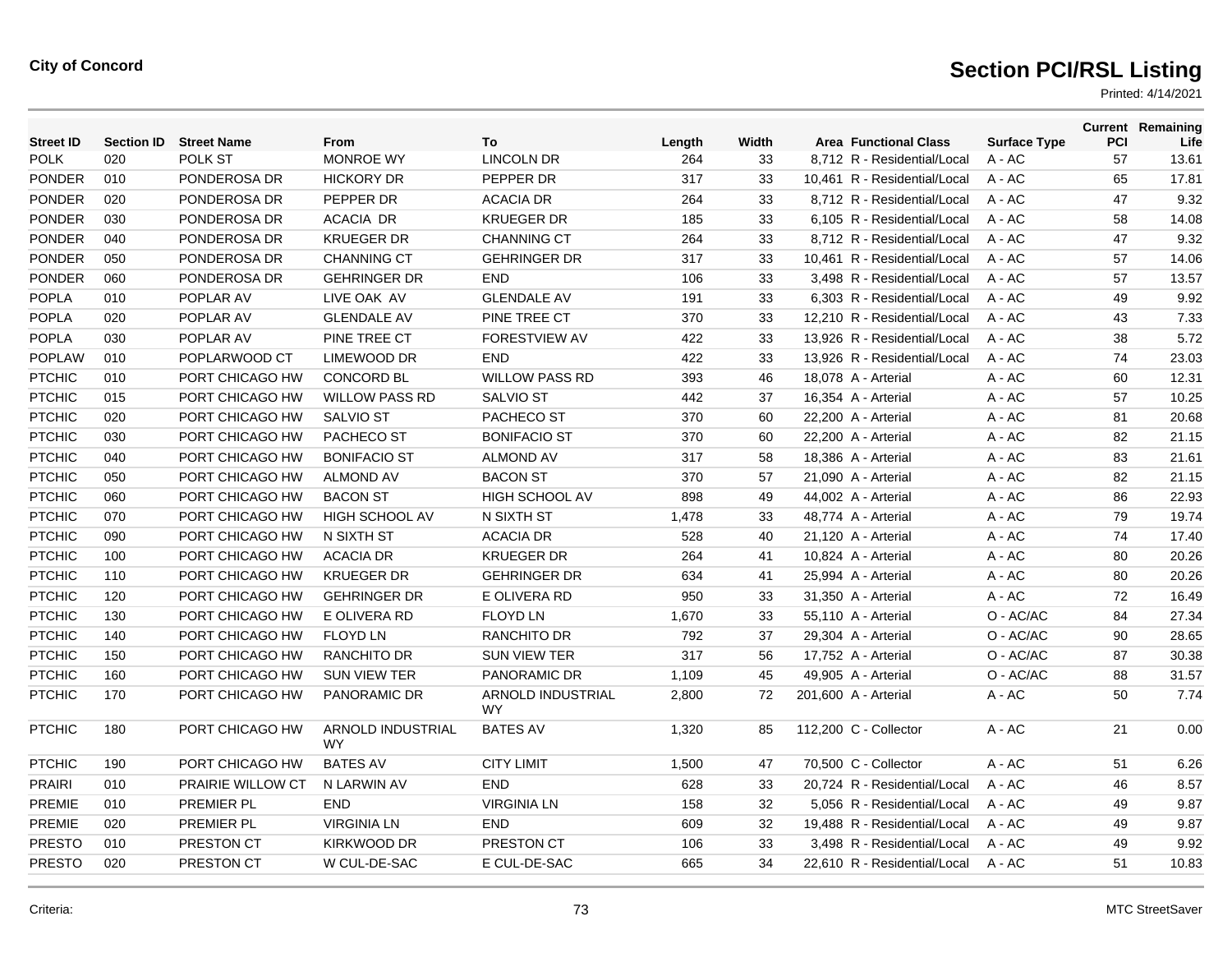| <b>Street ID</b> | <b>Section ID</b> | <b>Street Name</b>  | From                   | To                     | Length | Width | <b>Area Functional Class</b> | <b>Surface Type</b> | PCI | <b>Current Remaining</b><br>Life |
|------------------|-------------------|---------------------|------------------------|------------------------|--------|-------|------------------------------|---------------------|-----|----------------------------------|
| PRESTW           | 010               | PRESTWICK AV        | <b>DORMER AV</b>       | <b>ESPERANZA DR</b>    | 1,531  | 33    | 50,523 R - Residential/Local | O - AC/AC           | 90  | 38.52                            |
| <b>PROSPE</b>    | 010               | PROSPECT ST         | <b>OAKLAND AV</b>      | SAN JOSE AV            | 317    | 33    | 10,461 R - Residential/Local | $A - AC$            | 24  | 0.67                             |
| <b>PROSPE</b>    | 020               | <b>PROSPECT ST</b>  | SAN JOSE AV            | <b>SANTA CLARA AV</b>  | 360    | 23    | 8,280 R - Residential/Local  | O - AC/AC           | 91  | 37.66                            |
| <b>PROSPE</b>    | 030               | PROSPECT ST         | SANTA CLARA AV         | <b>SAN CARLOS AV</b>   | 317    | 23    | 7.291 R - Residential/Local  | $A - AC$            | 29  | 2.37                             |
| <b>PULLMA</b>    | 010               | <b>PULLMAN CT</b>   | <b>JUNCTION DR</b>     | <b>END</b>             | 158    | 32    | 5,056 R - Residential/Local  | $A - AC$            | 68  | 19.64                            |
| <b>PURLEY</b>    | 010               | <b>PURLEY LN</b>    | DORMER AV              | <b>DUMBARTON ST</b>    | 581    | 32    | 18,592 R - Residential/Local | O - AC/AC           | 93  | 38.71                            |
| <b>QUAIL</b>     | 010               | <b>QUAIL CT</b>     | <b>COWELL RD</b>       | <b>END</b>             | 331    | 33    | 10.923 R - Residential/Local | $A - AC$            | 42  | 7.28                             |
| QUEBEC           | 010               | QUEBEC ST           | <b>VANCOUVER WY</b>    | <b>EDMONTON WY</b>     | 233    | 33    | 7.689 R - Residential/Local  | $A - AC$            | 40  | 6.34                             |
| QUEBEC           | 020               | QUEBEC ST           | <b>EDMONTON WY</b>     | <b>HILLSBOROUGH DR</b> | 233    | 33    | 7,689 R - Residential/Local  | $A - AC$            | 48  | 9.74                             |
| QUEENS           | 010               | <b>QUEENS RD</b>    | <b>VILLAGE RD</b>      | <b>ROGERS RD</b>       | 725    | 33    | 23,925 R - Residential/Local | O - AC/AC           | 91  | 38.00                            |
| QUEENS           | 020               | <b>QUEENS RD</b>    | <b>ROGERS RD</b>       | <b>CLAYTON WY</b>      | 995    | 33    | 32.835 R - Residential/Local | O - AC/AC           | 91  | 38.00                            |
| <b>RAEANC</b>    | 010               | <b>RAE ANNE CT</b>  | RAE ANNE DR            | <b>END</b>             | 233    | 33    | 7.689 R - Residential/Local  | $A - AC$            | 50  | 10.32                            |
| <b>RAEAND</b>    | 010               | RAE ANNE DR         | <b>VICTORY LN</b>      | RAE ANNE CT            | 317    | 32    | 10,144 R - Residential/Local | A - AC              | 47  | 8.98                             |
| <b>RAEAND</b>    | 020               | RAE ANNE DR         | <b>RAE ANNE CT</b>     | <b>RAMER CT</b>        | 370    | 32    | 11,840 R - Residential/Local | $A - AC$            | 32  | 3.41                             |
| <b>RAEAND</b>    | 030               | RAE ANNE DR         | <b>RAMER CT</b>        | <b>JUDY LN</b>         | 264    | 32    | 8,448 R - Residential/Local  | $A - AC$            | 40  | 6.46                             |
| <b>RAMER</b>     | 010               | <b>RAMER CT</b>     | <b>RAE ANNE DR</b>     | <b>END</b>             | 174    | 33    | 5.742 R - Residential/Local  | $A - AC$            | 59  | 14.69                            |
| <b>RANCHF</b>    | 010               | <b>RANCHFORD CT</b> | <b>END</b>             | <b>RANCHITO DR</b>     | 305    | 29    | 8,845 R - Residential/Local  | A - AC              | 45  | 8.40                             |
| <b>RANCHF</b>    | 020               | <b>RANCHFORD CT</b> | <b>RANCHITO DR</b>     | <b>GROOT WY</b>        | 760    | 29    | 22,040 R - Residential/Local | A - AC              | 47  | 9.30                             |
| <b>RANCHF</b>    | 030               | RANCHFORD CT        | <b>GROOT WY</b>        | <b>END</b>             | 158    | 29    | 4,582 R - Residential/Local  | $A - AC$            | 28  | 1.84                             |
| <b>RANCHI</b>    | 005               | <b>RANCHITO DR</b>  | <b>HILLSBOROUGH DR</b> | <b>DEAD END</b>        | 102    | 37    | 3.774 R - Residential/Local  | $A - AC$            | 32  | 3.49                             |
| <b>RANCHI</b>    | 010               | RANCHITO DR         | <b>SANFORD DR</b>      | RANCHFORD CT           | 210    | 37    | 7,770 R - Residential/Local  | A - AC              | 38  | 5.52                             |
| <b>RANCHI</b>    | 020               | <b>RANCHITO DR</b>  | RANCHFORD CT           | <b>SAN MICHELLE DR</b> | 264    | 37    | 9,768 R - Residential/Local  | $A - AC$            | 50  | 10.64                            |
| <b>RANCHI</b>    | 030               | <b>RANCHITO DR</b>  | <b>SAN MICHELLE DR</b> | <b>SAN LISA CT</b>     | 370    | 33    | 12.210 R - Residential/Local | $A - AC$            | 41  | 6.73                             |
| <b>RANCHI</b>    | 040               | <b>RANCHITO DR</b>  | <b>SAN LISA CT</b>     | PORT CHICAGO HW        | 528    | 33    | 17.424 R - Residential/Local | $A - AC$            | 59  | 15.07                            |
| <b>RANDAL</b>    | 010               | <b>RANDALL AV</b>   | <b>AVON AV</b>         | <b>FOSKETT AV</b>      | 403    | 33    | 13,299 R - Residential/Local | A - AC              | 36  | 4.96                             |
| <b>RAVENW</b>    | 010               | RAVENWOOD DR        | TOYON DR (WEST)        | TOYON DR (EAST)        | 1,366  | 33    | 45,078 R - Residential/Local | $A - AC$            | 41  | 6.90                             |
| <b>RAYCLI</b>    | 010               | <b>RAYCLIFF PL</b>  | <b>MCKEAN DR</b>       | <b>END</b>             | 189    | 33    | 6.237 R - Residential/Local  | $A - AC$            | 39  | 6.01                             |
| <b>REDCLO</b>    | 010               | <b>RED CLOUD CT</b> | <b>LIMERIDGE DR</b>    | <b>END</b>             | 210    | 25    | 5.250 R - Residential/Local  | $A - AC$            | 36  | 4.91                             |
| <b>REDMAP</b>    | 010               | <b>RED MAPLE CT</b> | N LARWIN AV            | <b>END</b>             | 652    | 33    | 21,516 R - Residential/Local | A - AC              | 40  | 6.48                             |
| <b>REDOAK</b>    | 010               | <b>RED OAK DR</b>   | <b>BLACK OAK RD</b>    | <b>WHITE OAK CT</b>    | 705    | 33    | 23,265 R - Residential/Local | A - AC              | 45  | 8.14                             |
| <b>FEDFER</b>    | 010               | <b>REDFERN CT</b>   | <b>MERRIT DR</b>       | <b>END</b>             | 587    | 22    | 12,914 R - Residential/Local | A - AC              | 43  | 7.71                             |
| <b>REDLAP</b>    | 010               | <b>REDLANDS PL</b>  | <b>REDLANDS WY</b>     | <b>END</b>             | 134    | 33    | 4.422 R - Residential/Local  | $A - AC$            | 56  | 13.19                            |
| <b>REDLAY</b>    | 010               | <b>REDLANDS WY</b>  | <b>LEWIS WY</b>        | <b>REDLANDS PL</b>     | 264    | 33    | 8,712 R - Residential/Local  | A - AC              | 48  | 9.44                             |
| REDLAY           | 020               | <b>REDLANDS WY</b>  | <b>REDLANDS PL</b>     | <b>JASPER CT</b>       | 634    | 33    | 20,922 R - Residential/Local | A - AC              | 62  | 16.30                            |
| REDLAY           | 030               | <b>REDLANDS WY</b>  | <b>JASPER CT</b>       | <b>BANFF CT</b>        | 264    | 33    | 8.712 R - Residential/Local  | A - AC              | 48  | 9.44                             |
| REDLAY           | 040               | <b>REDLANDS WY</b>  | <b>BANFF CT</b>        | PINE HOLLOW RD         | 158    | 33    | 5,214 R - Residential/Local  | A - AC              | 68  | 19.67                            |
|                  |                   |                     |                        |                        |        |       |                              |                     |     |                                  |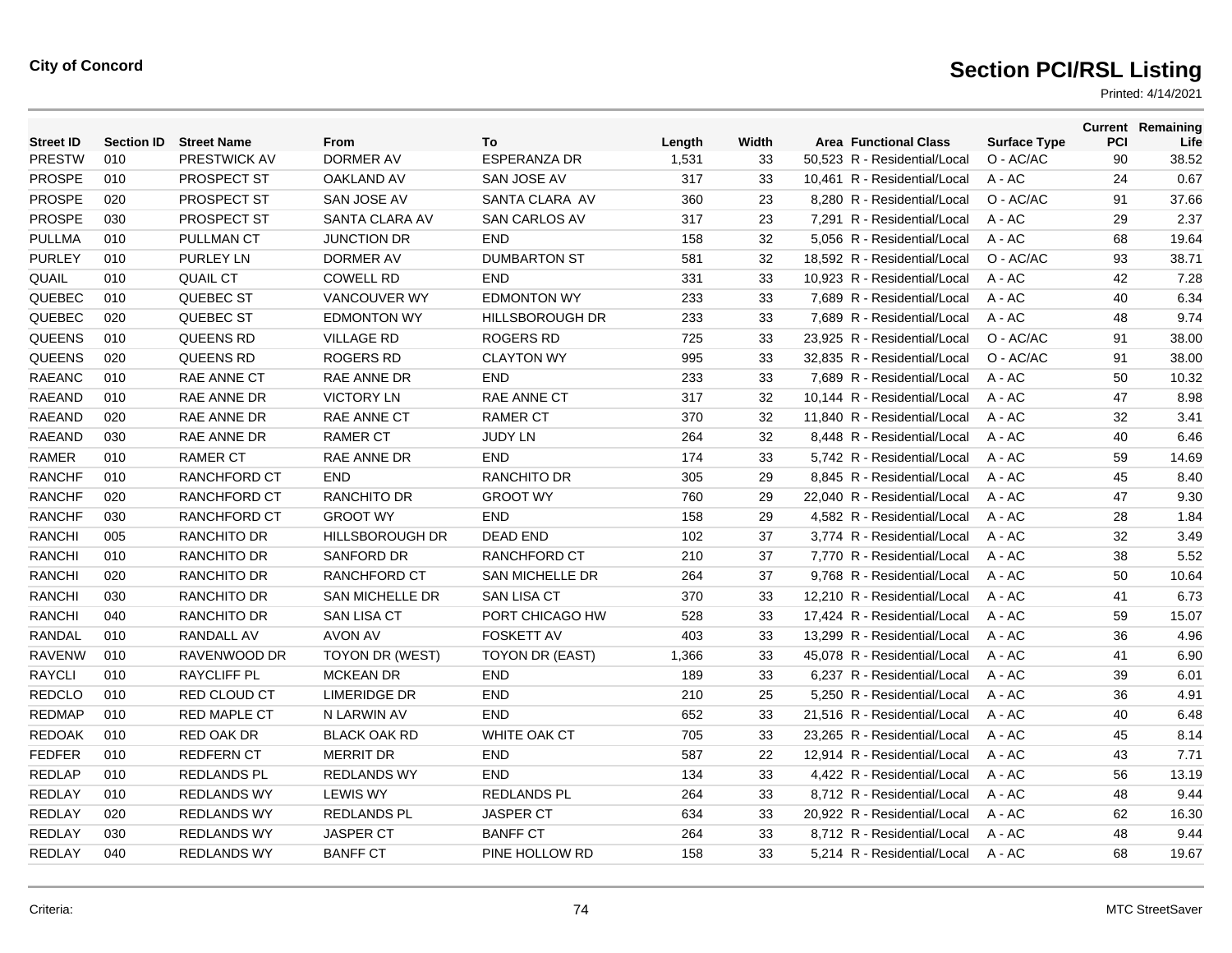| <b>Street ID</b> | <b>Section ID</b> | <b>Street Name</b>  | <b>From</b>         | To                  | Length | Width | <b>Area Functional Class</b> | <b>Surface Type</b> | <b>PCI</b> | <b>Current Remaining</b><br>Life |
|------------------|-------------------|---------------------|---------------------|---------------------|--------|-------|------------------------------|---------------------|------------|----------------------------------|
| <b>REDWOO</b>    | 010               | REDWOOD DR          | SUNSHINE DR         | <b>ASPEN DR</b>     | 663    | 32    | 21,216 R - Residential/Local | A - AC              | 51         | 10.78                            |
| <b>REDWOO</b>    | 020               | REDWOOD DR          | <b>ASPEN DR</b>     | <b>MAGNOLIA DR</b>  | 231    | 32    | 7,392 R - Residential/Local  | A - AC              | 71         | 21.44                            |
| <b>REED</b>      | 010               | <b>REED WY</b>      | <b>GROVE WY</b>     | <b>CRAIG DR</b>     | 264    | 27    | 7,128 R - Residential/Local  | A - AC              | 31         | 3.04                             |
| <b>REED</b>      | 020               | <b>REED WY</b>      | <b>CRAIG DR</b>     | <b>GLENWOOD DR</b>  | 264    | 27    | 7.128 R - Residential/Local  | $A - AC$            | 38         | 5.67                             |
| <b>REED</b>      | 030               | <b>REED WY</b>      | <b>GLENWOOD DR</b>  | <b>HALE DR</b>      | 264    | 27    | 7.128 R - Residential/Local  | $A - AC$            | 49         | 9.87                             |
| <b>REED</b>      | 040               | <b>REED WY</b>      | <b>HALE DR</b>      | <b>END</b>          | 140    | 27    | 3,780 R - Residential/Local  | $A - AC$            | 47         | 8.98                             |
| <b>REGAL</b>     | 010               | <b>REGAL DR</b>     | <b>CHABAN DR</b>    | <b>CONCORD BL</b>   | 354    | 33    | 11,682 R - Residential/Local | A - AC              | 56         | 13.22                            |
| <b>REGAND</b>    | 010               | <b>REGANTI DR</b>   | PEACH PL            | <b>REGANTI PL</b>   | 264    | 38    | 10,032 R - Residential/Local | $A - AC$            | 27         | 1.64                             |
| <b>REGAND</b>    | 020               | <b>REGANTI DR</b>   | <b>REGANTI PL</b>   | <b>MONUMENT BL</b>  | 370    | 38    | 14.060 R - Residential/Local | $A - AC$            | 15         | 0.00                             |
| <b>REGANP</b>    | 010               | <b>REGANTI PL</b>   | <b>REGANTI DR</b>   | <b>END</b>          | 464    | 35    | 16,240 R - Residential/Local | A - AC              | 49         | 9.86                             |
| <b>REGINA</b>    | 010               | <b>REGINALN</b>     | THORNWOOD DR        | EVE DR              | 317    | 33    | 10,461 R - Residential/Local | A - AC              | 57         | 13.57                            |
| <b>REGINA</b>    | 020               | <b>REGINALN</b>     | EVE DR              | OAKROYAL DR         | 829    | 33    | 27,357 R - Residential/Local | A - AC              | 24         | 0.53                             |
| <b>RENEE</b>     | 010               | <b>RENEE WY</b>     | <b>LAUREL DR</b>    | <b>MYRTLE DR</b>    | 1,196  | 30    | 35.880 R - Residential/Local | $A - AC$            | 79         | 30.46                            |
| <b>REVA</b>      | 010               | <b>REVA DR</b>      | <b>ESPERANZA DR</b> | N SIXTH ST          | 977    | 33    | 32.241 R - Residential/Local | $A - AC$            | 60         | 15.11                            |
| <b>REVA</b>      | 020               | <b>REVA DR</b>      | N SIXTH ST          | <b>HOLBROOK DR</b>  | 786    | 33    | 25,938 R - Residential/Local | A - AC              | 39         | 5.94                             |
| REVERE           | 010               | <b>REVERE DR</b>    | <b>END</b>          | <b>GLENSIDE DR</b>  | 211    | 33    | 6,963 R - Residential/Local  | A - AC              | 52         | 11.31                            |
| <b>REVERE</b>    | 020               | <b>REVERE DR</b>    | <b>GLENSIDE DR</b>  | <b>GRANT ST</b>     | 245    | 37    | 9,065 R - Residential/Local  | O - AC/AC           | 91         | 37.70                            |
| <b>REYNOL</b>    | 010               | <b>REYNOLDS PL</b>  | <b>BUTTERNUT WY</b> | <b>END</b>          | 211    | 27    | 5.697 R - Residential/Local  | $A - AC$            | 46         | 8.57                             |
| <b>RHODA</b>     | 010               | <b>RHODA WY</b>     | <b>HITCHCOCK RD</b> | <b>HITCHCOCK RD</b> | 1,460  | 30    | 43,800 R - Residential/Local | $A - AC$            | 69         | 20.16                            |
| <b>RHODEI</b>    | 010               | RHODE ISLAND CT     | <b>INDIANA DR</b>   | <b>END</b>          | 281    | 33    | 9,273 R - Residential/Local  | A - AC              | 36         | 4.91                             |
| <b>RICARD</b>    | 010               | RICARDO DR          | <b>SALVIO ST</b>    | <b>BONIFACIO ST</b> | 792    | 29    | 22.968 R - Residential/Local | A - AC              | 30         | 2.57                             |
| <b>RICHAR</b>    | 010               | <b>RICHARD AV</b>   | <b>END</b>          | <b>BROADMOOR AV</b> | 528    | 33    | 17.424 R - Residential/Local | $A - AC$            | 36         | 4.96                             |
| <b>RICHAR</b>    | 020               | <b>RICHARD AV</b>   | <b>BROADMOOR AV</b> | <b>EASTGATE AV</b>  | 474    | 33    | 15.642 R - Residential/Local | $A - AC$            | 42         | 6.93                             |
| <b>RICHAR</b>    | 030               | <b>RICHARD AV</b>   | <b>EASTGATE AV</b>  | <b>COURTLAND DR</b> | 317    | 33    | 10,461 R - Residential/Local | A - AC              | 56         | 13.24                            |
| <b>RICHAR</b>    | 040               | <b>RICHARD AV</b>   | <b>COURTLAND DR</b> | <b>EDWARD AV</b>    | 475    | 33    | 15.675 R - Residential/Local | A - AC              | 44         | 7.76                             |
| <b>RICHAR</b>    | 050               | <b>RICHARD AV</b>   | <b>EDWARD AV</b>    | <b>ARGYLL AV</b>    | 232    | 33    | 7.656 R - Residential/Local  | $A - AC$            | 36         | 4.96                             |
| <b>RICHAR</b>    | 060               | <b>RICHARD AV</b>   | <b>ARGYLL AV</b>    | <b>KAY AV</b>       | 232    | 33    | 7.656 R - Residential/Local  | $A - AC$            | 36         | 4.96                             |
| <b>RICHAR</b>    | 070               | <b>RICHARD AV</b>   | <b>KAY AV</b>       | <b>WESTGATE AV</b>  | 227    | 33    | 7,491 R - Residential/Local  | $A - AC$            | 37         | 5.34                             |
| <b>RICHAR</b>    | 080               | <b>RICHARD AV</b>   | <b>WESTGATE AV</b>  | <b>RICHARD CT</b>   | 433    | 33    | 14,289 R - Residential/Local | A - AC              | 37         | 5.34                             |
| <b>RICHAR</b>    | 090               | <b>RICHARD AV</b>   | <b>RICHARD CT</b>   | <b>LION CT</b>      | 422    | 33    | 13,926 R - Residential/Local | A - AC              | 39         | 5.73                             |
| <b>RICHAR</b>    | 100               | <b>RICHARD AV</b>   | <b>LION CT</b>      | <b>WESTGATE AV</b>  | 243    | 33    | 8.019 R - Residential/Local  | $A - AC$            | 36         | 4.96                             |
| <b>RICHAC</b>    | 010               | <b>RICHARD CT</b>   | <b>RICHARD AV</b>   | <b>END</b>          | 146    | 33    | 4.818 R - Residential/Local  | $A - AC$            | 32         | 3.47                             |
| <b>RIDGEP</b>    | 010               | RIDGE PARK DR       | <b>COWELL RD</b>    | <b>COWELL RD</b>    | 2,000  | 18    | 36,000 R - Residential/Local | A - AC              | 45         | 8.55                             |
| <b>RIDGEM</b>    | 010               | <b>RIDGEMONT PL</b> | PEPPERRIDGE WY      | <b>END</b>          | 314    | 27    | 8,478 R - Residential/Local  | A - AC              | 47         | 9.00                             |
| <b>RIDGWC</b>    | 010               | RIDGEWOOD CT        | RIDGEWOOD DR        | <b>END</b>          | 354    | 33    | 11,682 R - Residential/Local | A - AC              | 44         | 8.12                             |
| <b>RIDGWD</b>    | 010               | RIDGEWOOD DR        | <b>LISCOME WY</b>   | RIDGEWOOD CT        | 250    | 37    | 9,250 R - Residential/Local  | $A - AC$            | 48         | 9.42                             |
|                  |                   |                     |                     |                     |        |       |                              |                     |            |                                  |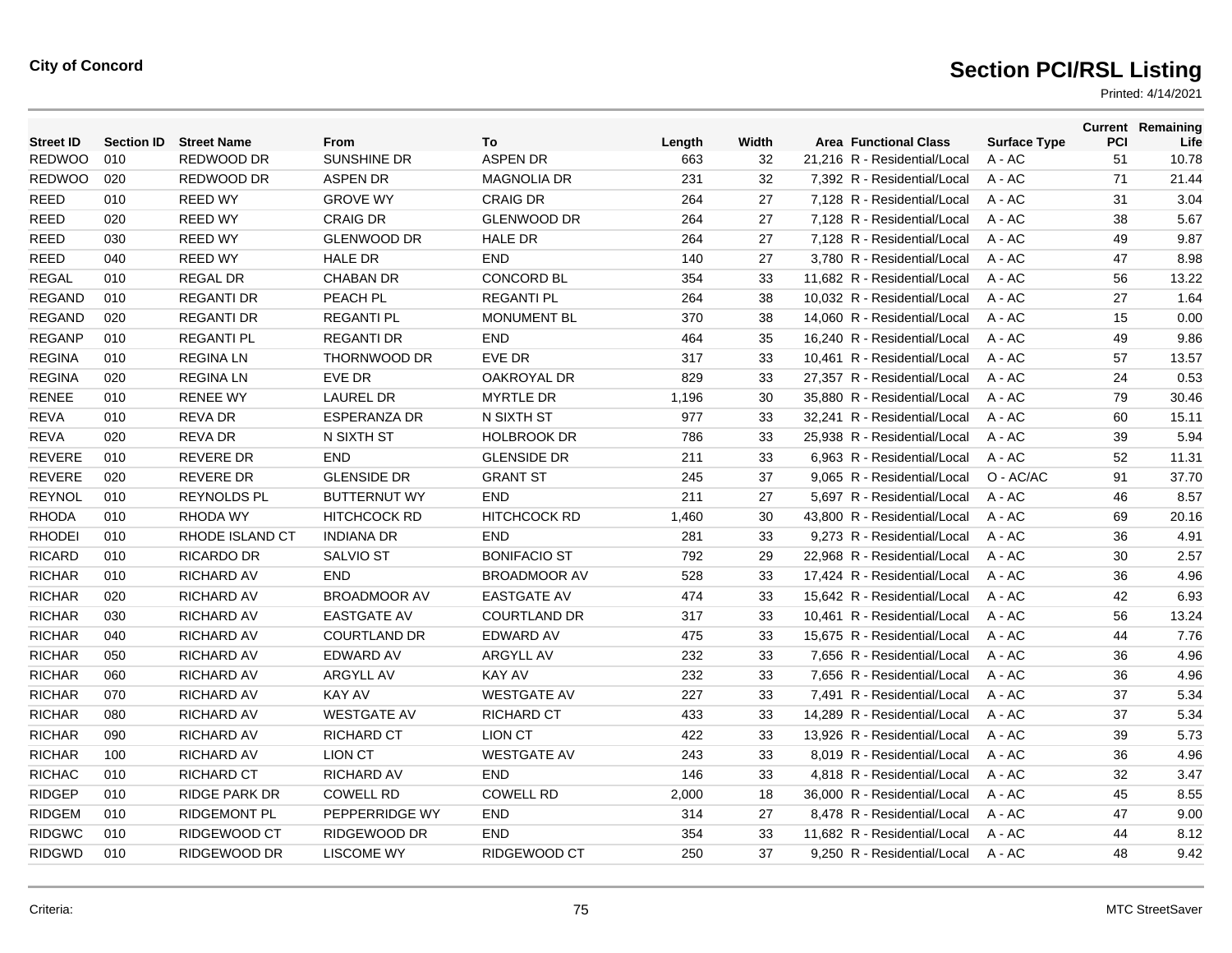| <b>Street ID</b> | <b>Section ID</b> | <b>Street Name</b>     | From                  | To                     | Length | Width | <b>Area Functional Class</b> | <b>Surface Type</b> | PCI | <b>Current Remaining</b><br>Life |
|------------------|-------------------|------------------------|-----------------------|------------------------|--------|-------|------------------------------|---------------------|-----|----------------------------------|
| <b>RIDGWD</b>    | 020               | RIDGEWOOD DR           | RIDGEWOOD CT          | <b>BON HOMME WY</b>    | 422    | 37    | 15,614 R - Residential/Local | $A - AC$            | 43  | 7.70                             |
| <b>RIDGWD</b>    | 030               | <b>RIDGEWOOD DR</b>    | <b>BON HOMME WY</b>   | <b>COWELL RD</b>       | 250    | 37    | 9,250 R - Residential/Local  | $A - AC$            | 47  | 8.98                             |
| <b>RILEY</b>     | 010               | <b>RILEY CT</b>        | <b>MEADOW LN</b>      | <b>END</b>             | 528    | 33    | 17,424 R - Residential/Local | $A - AC$            | 26  | 1.33                             |
| <b>RIOBLA</b>    | 010               | <b>RIO BLANCO DR</b>   | <b>END</b>            | <b>RUSSO CT</b>        | 108    | 33    | 3.564 R - Residential/Local  | $A - AC$            | 47  | 9.31                             |
| <b>RIOBLA</b>    | 020               | <b>RIO BLANCO DR</b>   | <b>RUSSO CT</b>       | SPRINGWOOD WY          | 220    | 33    | 7,260 R - Residential/Local  | $A - AC$            | 57  | 13.57                            |
| <b>RISDON</b>    | 010               | <b>RISDON RD</b>       | <b>END</b>            | <b>CLARKSTON CT</b>    | 106    | 38    | 4,028 R - Residential/Local  | $A - AC$            | 62  | 16.27                            |
| <b>RISDON</b>    | 020               | <b>RISDON RD</b>       | <b>CLARKSTON CT</b>   | <b>HELIX DR</b>        | 200    | 36    | 7.200 R - Residential/Local  | $A - AC$            | 48  | 9.41                             |
| <b>RISDON</b>    | 030               | <b>RISDON RD</b>       | <b>HELIX DR</b>       | <b>MARCELLA CT</b>     | 219    | 37    | 8.103 R - Residential/Local  | $A - AC$            | 53  | 11.70                            |
| <b>RISDON</b>    | 040               | <b>RISDON RD</b>       | <b>MARCELLA CT</b>    | <b>GETOUN DR</b>       | 677    | 37    | 25,049 R - Residential/Local | $A - AC$            | 56  | 13.16                            |
| <b>RISDON</b>    | 050               | <b>RISDON RD</b>       | <b>GETOUN DR</b>      | <b>HOLIDAY CT</b>      | 203    | 28    | 5,684 R - Residential/Local  | A - AC              | 51  | 10.77                            |
| <b>RISDON</b>    | 060               | <b>RISDON RD</b>       | <b>HOLIDAY CT</b>     | <b>FANED WY</b>        | 106    | 28    | 2,968 R - Residential/Local  | $A - AC$            | 66  | 18.48                            |
| <b>RISDON</b>    | 070               | <b>RISDON RD</b>       | <b>FANED WY</b>       | <b>WOODMOOR DR</b>     | 1,010  | 26    | 26.260 R - Residential/Local | $A - AC$            | 70  | 20.82                            |
| <b>RISDON</b>    | 080               | <b>RISDON RD</b>       | WOODMOOR DR           | OAK GROVE RD           | 317    | 37    | 11,729 R - Residential/Local | A - AC              | 59  | 14.68                            |
| <b>RISDON</b>    | 090               | <b>RISDON RD</b>       | OAK GROVE RD          | <b>GRANEY CT</b>       | 566    | 34    | 19,244 R - Residential/Local | A - AC              | 78  | 25.59                            |
| <b>RISDON</b>    | 100               | <b>RISDON RD</b>       | <b>GRANEY CT</b>      | <b>HONORA AV</b>       | 256    | 34    | 8,704 R - Residential/Local  | $A - AC$            | 56  | 13.23                            |
| <b>RISDON</b>    | 110               | <b>RISDON RD</b>       | <b>HONORA AV</b>      | NOTRE DAME AV          | 243    | 34    | 8,262 R - Residential/Local  | $A - AC$            | 58  | 14.27                            |
| <b>RISHEE</b>    | 010               | <b>RISHELL CT EAST</b> | <b>RISHELL DR</b>     | <b>END</b>             | 264    | 33    | 8,712 R - Residential/Local  | A - AC              | 38  | 5.56                             |
| <b>RISHEL</b>    | 010               | <b>RISHELL DR</b>      | <b>CLAYTON RD</b>     | <b>RISHELL WEST CT</b> | 620    | 33    | 20,460 R - Residential/Local | A - AC              | 36  | 4.79                             |
| <b>RISHEW</b>    | 010               | <b>RISHELL WEST CT</b> | <b>RISHELL DR</b>     | <b>END</b>             | 480    | 33    | 15,840 R - Residential/Local | $A - AC$            | 42  | 7.17                             |
| <b>RISING</b>    | 010               | <b>RISING DAWN LN</b>  | N LARWIN AV           | <b>PINON CT</b>        | 106    | 33    | 3.498 R - Residential/Local  | $A - AC$            | 67  | 21.09                            |
| <b>RISING</b>    | 020               | <b>RISING DAWN LN</b>  | <b>PINON CT</b>       | WATER LILLY WY         | 255    | 33    | 8,415 R - Residential/Local  | $A - AC$            | 75  | 23.93                            |
| <b>RISING</b>    | 030               | <b>RISING DAWN LN</b>  | <b>WATER LILLY WY</b> | <b>TUOLUMNE WY</b>     | 211    | 33    | 6,963 R - Residential/Local  | $A - AC$            | 68  | 21.85                            |
| <b>RISING</b>    | 040               | <b>RISING DAWN LN</b>  | <b>TUOLUMNE WY</b>    | <b>TURTLE CREEK RD</b> | 240    | 33    | 7.920 R - Residential/Local  | $A - AC$            | 70  | 20.85                            |
| <b>RIVERA</b>    | 010               | <b>RIVER ASH CT</b>    | S LARWIN AV           | <b>END</b>             | 764    | 33    | 25.212 R - Residential/Local | $A - AC$            | 46  | 8.57                             |
| <b>RIVEVC</b>    | 010               | <b>RIVERVIEW CT</b>    | <b>RIVERVIEW DR</b>   | <b>END</b>             | 137    | 33    | 4,521 R - Residential/Local  | $A - AC$            | 72  | 21.99                            |
| <b>RIVEVD</b>    | 010               | RIVERVIEW DR           | <b>BAYVIEW CR</b>     | <b>RIVERVIEW CT</b>    | 686    | 33    | 22,638 R - Residential/Local | A - AC              | 78  | 25.65                            |
| <b>RIVEVD</b>    | 020               | <b>RIVERVIEW DR</b>    | <b>RIVERVIEW CT</b>   | <b>RIVERVIEW PL</b>    | 264    | 33    | 8,712 R - Residential/Local  | A - AC              | 78  | 25.65                            |
| <b>RIVEVD</b>    | 030               | <b>RIVERVIEW DR</b>    | <b>RIVERVIEW PL</b>   | <b>BAYVIEW CR</b>      | 317    | 33    | 10,461 R - Residential/Local | $A - AC$            | 68  | 19.96                            |
| <b>RIVEPL</b>    | 010               | <b>RIVERVIEW PL</b>    | <b>RIVERVIEW DR</b>   | <b>END</b>             | 111    | 33    | 3,663 R - Residential/Local  | $A - AC$            | 58  | 14.33                            |
| <b>ROANWO</b>    | 010               | ROANWOOD WY            | <b>DEL TRIGO LN</b>   | <b>DEL TRIGO LN</b>    | 1,248  | 33    | 41,184 R - Residential/Local | A - AC              | 67  | 19.09                            |
| <b>ROBIN</b>     | 010               | <b>ROBIN LN</b>        | <b>VIRGINIA LN</b>    | <b>MEADOW LN</b>       | 913    | 33    | 30,129 R - Residential/Local | A - AC              | 34  | 4.14                             |
| <b>ROCKCC</b>    | 010               | ROCK CREEK CT          | <b>ROCK CREEK WY</b>  | <b>END</b>             | 386    | 29    | 11,194 R - Residential/Local | $A - AC$            | 81  | 27.83                            |
| <b>ROCKCW</b>    | 010               | <b>ROCK CREEK WY</b>   | <b>END</b>            | <b>ROCK CREEK CT</b>   | 211    | 30    | 6,330 R - Residential/Local  | $A - AC$            | 81  | 27.91                            |
| <b>ROCKCW</b>    | 020               | <b>ROCK CREEK WY</b>   | <b>ROCK CREEK CT</b>  | <b>VIA ENSENADA</b>    | 150    | 33    | 4,950 R - Residential/Local  | A - AC              | 78  | 25.78                            |
| <b>ROCKCW</b>    | 030               | <b>ROCK CREEK WY</b>   | <b>VIA ENSENADA</b>   | <b>LYNBROOK CT</b>     | 150    | 33    | 4,950 R - Residential/Local  | $A - AC$            | 81  | 27.83                            |
| <b>ROCKCW</b>    | 040               | <b>ROCK CREEK WY</b>   | <b>LYNBROOK CT</b>    | <b>MORENGO CT</b>      | 295    | 33    | 9.735 R - Residential/Local  | $A - AC$            | 77  | 25.24                            |
|                  |                   |                        |                       |                        |        |       |                              |                     |     |                                  |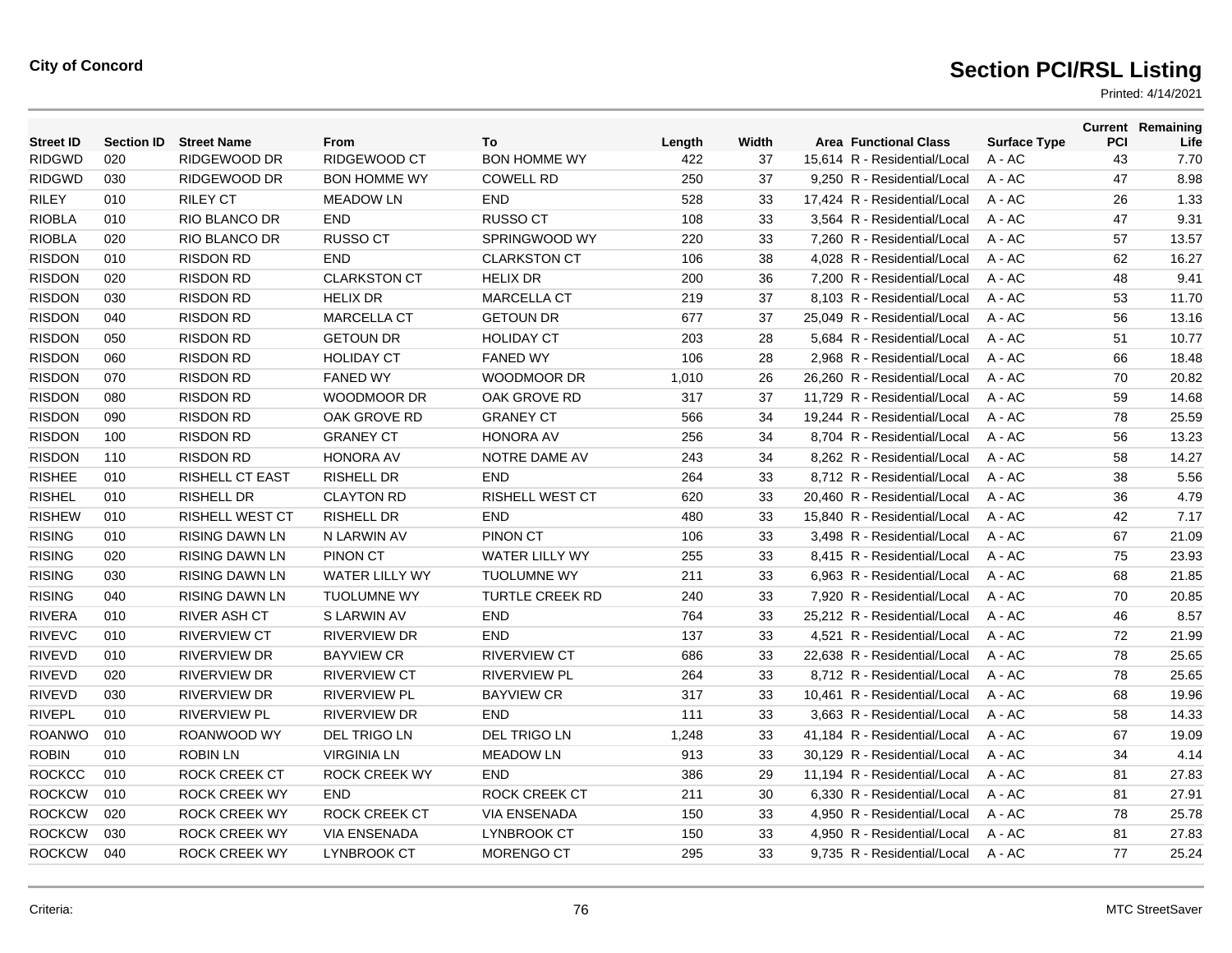| <b>Street ID</b> | <b>Section ID</b> | <b>Street Name</b>                | From                    | To                    | Length | Width | <b>Area Functional Class</b> | <b>Surface Type</b> | <b>PCI</b> | <b>Current Remaining</b><br>Life |
|------------------|-------------------|-----------------------------------|-------------------------|-----------------------|--------|-------|------------------------------|---------------------|------------|----------------------------------|
| <b>ROCKCW</b>    | 050               | <b>ROCK CREEK WY</b>              | MORENGO CT              | SUN CLOUD CT          | 264    | 29    | 7,656 R - Residential/Local  | A - AC              | 75         | 24.14                            |
| <b>ROCKCW</b>    | 060               | <b>ROCK CREEK WY</b>              | SUN CLOUD CT            | SILVER SAGE CT        | 284    | 29    | 8,236 R - Residential/Local  | A - AC              | 82         | 28.30                            |
| <b>ROCKNC</b>    | 010               | ROCKNE CT                         | ROCKNE DR               | <b>END</b>            | 195    | 33    | 6,435 R - Residential/Local  | A - AC              | 50         | 10.47                            |
| <b>ROCKND</b>    | 010               | <b>ROCKNE DR</b>                  | OAK GROVE RD            | <b>ROCKNE CT</b>      | 525    | 32    | 16.800 R - Residential/Local | $A - AC$            | 73         | 22.99                            |
| <b>ROCKND</b>    | 020               | <b>ROCKNE DR</b>                  | ROCKNE CT               | <b>ALLA CT</b>        | 252    | 32    | 8.064 R - Residential/Local  | $A - AC$            | 85         | 30.19                            |
| <b>ROCKND</b>    | 030               | <b>ROCKNE DR</b>                  | <b>ALLA CT</b>          | NOTRE DAME AV         | 264    | 32    | 8,448 R - Residential/Local  | $A - AC$            | 79         | 26.63                            |
| <b>ROCKND</b>    | 040               | <b>ROCKNE DR</b>                  | NOTRE DAME AV           | <b>FLINT AV</b>       | 253    | 32    | 8,096 R - Residential/Local  | A - AC              | 75         | 24.04                            |
| <b>ROCKND</b>    | 050               | <b>ROCKNE DR</b>                  | <b>FLINT AV</b>         | SASSAL AV             | 254    | 32    | 8,128 R - Residential/Local  | $A - AC$            | 63         | 17.11                            |
| <b>ROCKND</b>    | 060               | <b>ROCKNE DR</b>                  | SASSAL AV               | <b>CHARLOTTE AV</b>   | 581    | 32    | 18.592 R - Residential/Local | $A - AC$            | 72         | 21.95                            |
| <b>ROCKWO</b>    | 010               | ROCKWOOD PL                       | WOODLAND DR             | <b>END</b>            | 330    | 33    | 10,890 R - Residential/Local | A - AC              | 33         | 3.70                             |
| <b>ROGERS</b>    | 010               | <b>ROGERS RD</b>                  | <b>JACQUELINE WY</b>    | <b>CLAYTON WY</b>     | 211    | 27    | 5,697 R - Residential/Local  | O - AC/AC           | 91         | 38.00                            |
| <b>ROGERS</b>    | 020               | <b>ROGERS RD</b>                  | <b>CLAYTON WY</b>       | <b>QUEENS RD</b>      | 264    | 33    | 8,712 R - Residential/Local  | O - AC/AC           | 91         | 38.00                            |
| <b>ROLANC</b>    | 010               | <b>ROLAND CT</b>                  | ROLAND DR               | <b>END</b>            | 194    | 33    | 6,402 R - Residential/Local  | $A - AC$            | 48         | 9.47                             |
| <b>ROLAND</b>    | 010               | <b>ROLAND DR</b>                  | <b>WEST ST</b>          | <b>ROLAND CT</b>      | 876    | 33    | 28,908 R - Residential/Local | $A - AC$            | 36         | 4.94                             |
| <b>ROLAND</b>    | 020               | ROLAND DR                         | <b>ROLAND CT</b>        | <b>MENDOCINO DR</b>   | 317    | 33    | 10,461 R - Residential/Local | A - AC              | 45         | 8.17                             |
| <b>ROLLIM</b>    | 010               | ROLLING MEADOW CT VIA MONTANAS    |                         | <b>END</b>            | 155    | 29    | 4,495 R - Residential/Local  | A - AC              | 74         | 23.46                            |
| <b>ROLLIN</b>    | 006               | ROLLING WOODS WY CRYSTYL RANCH DR |                         | <b>WILD ROSE CT</b>   | 625    | 49    | 30,625 R - Residential/Local | A - AC              | 74         | 26.82                            |
| <b>ROLLIN</b>    | 007               | ROLLING WOODS WY WILD ROSE CT     |                         | WOODGROVE CT          | 605    | 49    | 29,645 R - Residential/Local | $A - AC$            | 75         | 23.93                            |
| <b>ROLLIN</b>    | 008               | ROLLING WOODS WY WOODGROVE CT     |                         | <b>OAKPOINT CT</b>    | 535    | 49    | 26,215 R - Residential/Local | A - AC              | 76         | 24.56                            |
| <b>ROLLIN</b>    | 009               | ROLLING WOODS WY OAKPOINT CT      |                         | <b>VISTA POINT DR</b> | 1,243  | 37    | 45,991 R - Residential/Local | A - AC              | 85         | 30.24                            |
| <b>ROLLIW</b>    | 010               | ROLLING WOODS WY VISTA POINT LN   |                         | <b>GLENWILLOW LN</b>  | 950    | 38    | 36,100 R - Residential/Local | A - AC              | 74         | 23.30                            |
| <b>ROLLIW</b>    | 020               | ROLLING WOODS WY GLENWILLOW LN    |                         | <b>MORENGO DR</b>     | 422    | 38    | 16.036 R - Residential/Local | $A - AC$            | 47         | 9.00                             |
| <b>ROLLIW</b>    | 030               | ROLLING WOODS WY MORENGO DR       |                         | PINE HOLLOW RD        | 528    | 38    | 20.064 R - Residential/Local | $A - AC$            | 45         | 8.14                             |
| <b>RONALD</b>    | 010               | RONALD WY                         | <b>HURON DR</b>         | <b>MORETTI DR</b>     | 760    | 33    | 25,080 R - Residential/Local | A - AC              | 55         | 13.05                            |
| <b>ROSAL</b>     | 010               | <b>ROSAL LN</b>                   | <b>END</b>              | <b>GOLDEN AV</b>      | 422    | 33    | 13,926 R - Residential/Local | A - AC              | 43         | 7.70                             |
| <b>ROSAL</b>     | 020               | <b>ROSAL LN</b>                   | <b>GOLDEN AV</b>        | <b>JOAN AV</b>        | 370    | 27    | 9.990 R - Residential/Local  | $A - AC$            | 36         | 4.89                             |
| <b>ROSAL</b>     | 030               | <b>ROSAL LN</b>                   | <b>JOAN AV</b>          | <b>HOPE AV</b>        | 347    | 27    | 9.369 R - Residential/Local  | $A - AC$            | 27         | 1.64                             |
| <b>ROSAL</b>     | 040               | <b>ROSAL LN</b>                   | HOPE AV                 | SIINO AV              | 370    | 27    | 9,990 R - Residential/Local  | $A - AC$            | 37         | 5.28                             |
| <b>ROSAL</b>     | 050               | <b>ROSAL LN</b>                   | SIINO AV                | <b>CLAYTON RD</b>     | 370    | 29    | 10,730 R - Residential/Local | A - AC              | 41         | 6.87                             |
| <b>ROSEC</b>     | 010               | <b>ROSE CT</b>                    | ROSELAND DR             | <b>END</b>            | 239    | 28    | 6,692 R - Residential/Local  | A - AC              | 40         | 6.46                             |
| <b>ROSEL</b>     | 010               | ROSE LN                           | <b>TREAT BL</b>         | <b>END</b>            | 1,995  | 24    | 47,880 R - Residential/Local | A - AC              | 62         | 16.23                            |
| <b>ROSEBR</b>    | 010               | ROSEBROOK CT                      | CUL DE SAC (W)          | <b>ST FRANCIS DR</b>  | 370    | 33    | 12.210 R - Residential/Local | $A - AC$            | 33         | 3.77                             |
| <b>ROSEBR</b>    | 020               | ROSEBROOK CT                      | <b>ST FRANCIS DR</b>    | CUL DE SAC (E)        | 317    | 33    | 10,461 R - Residential/Local | A - AC              | 33         | 3.77                             |
| <b>ROSEHE</b>    | 010               | ROSEHEDGE CT                      | <b>CRYSTYL RANCH DR</b> | <b>CUL DE SAC</b>     | 990    | 29    | 28,710 R - Residential/Local | A - AC              | 91         | 33.71                            |
| <b>ROSELA</b>    | 010               | ROSELAND DR                       | EL MONTE DR             | <b>ROSE CT</b>        | 120    | 27    | 3,240 R - Residential/Local  | A - AC              | 55         | 13.34                            |
| <b>ROSELA</b>    | 020               | ROSELAND DR                       | <b>ROSE CT</b>          | <b>WALNUT AV</b>      | 422    | 28    | 11,816 R - Residential/Local | A - AC              | 46         | 8.86                             |
|                  |                   |                                   |                         |                       |        |       |                              |                     |            |                                  |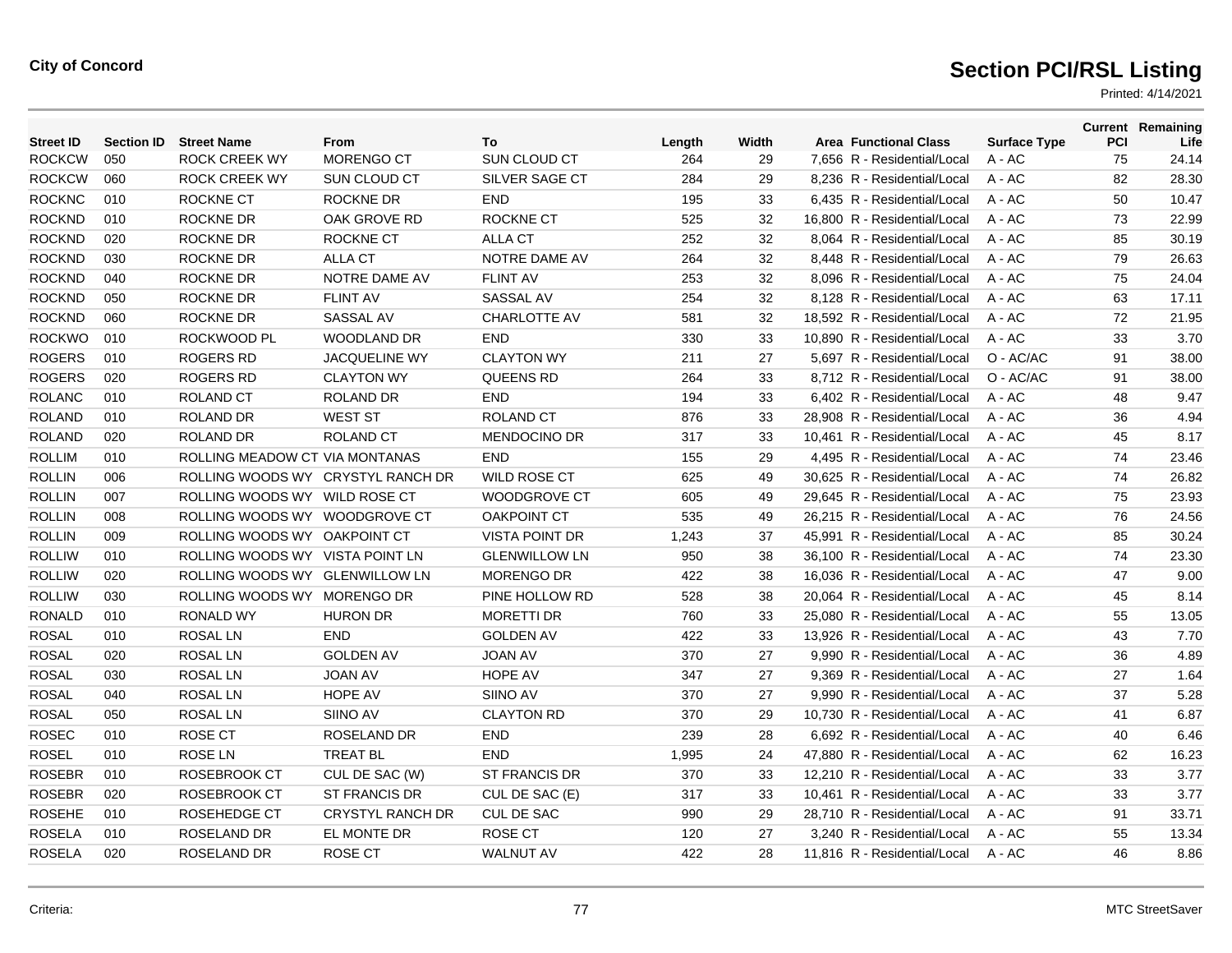| <b>Street ID</b> | <b>Section ID</b> | <b>Street Name</b>            | From                  | To                   | Length | Width | <b>Area Functional Class</b> | <b>Surface Type</b> | PCI | <b>Current Remaining</b><br>Life |
|------------------|-------------------|-------------------------------|-----------------------|----------------------|--------|-------|------------------------------|---------------------|-----|----------------------------------|
| <b>ROSEMA</b>    | 010               | ROSEMARY LN                   | PEACH PL              | <b>ERNST WY</b>      | 1,056  | 24    | 25,344 R - Residential/Local | $A - AC$            | 57  | 13.67                            |
| <b>ROSEWC</b>    | 010               | ROSEWOOD CT                   | LINDENWOOD DR         | <b>END</b>           | 240    | 33    | 7,920 R - Residential/Local  | $A - AC$            | 58  | 14.23                            |
| <b>ROSEWD</b>    | 010               | ROSEWOOD DR                   | <b>MENDOCINO DR</b>   | PEPPERWOOD CT        | 211    | 33    | 6.963 R - Residential/Local  | $A - AC$            | 46  | 8.60                             |
| <b>ROSEWD</b>    | 020               | ROSEWOOD DR                   | PEPPERWOOD CT         | LINDENWOOD DR        | 250    | 33    | 8,250 R - Residential/Local  | A - AC              | 36  | 4.94                             |
| <b>ROSINA</b>    | 010               | <b>ROSINA CT</b>              | <b>END</b>            | SUNLIGHT CR          | 145    | 25    | 3,625 R - Residential/Local  | $A - AC$            | 36  | 4.91                             |
| <b>ROSEKE</b>    | 010               | <b>ROSKELLEY DR</b>           | <b>ESPERANZA DR</b>   | <b>BONIFACIO ST</b>  | 1,197  | 33    | 39,501 R - Residential/Local | $A - AC$            | 54  | 12.67                            |
| <b>ROSLYN</b>    | 010               | <b>ROSLYN DR</b>              | <b>GROVE WY</b>       | <b>LEONARD DR</b>    | 264    | 27    | 7.128 R - Residential/Local  | $A - AC$            | 63  | 16.82                            |
| <b>ROSLYN</b>    | 020               | <b>ROSLYN DR</b>              | <b>LEONARD DR</b>     | <b>LEONARD DR</b>    | 1,056  | 27    | 28,512 R - Residential/Local | A - AC              | 61  | 15.74                            |
| <b>ROSLYN</b>    | 030               | <b>ROSLYN DR</b>              | <b>LEONARD DR</b>     | DEL CHIARO WY        | 528    | 27    | 14,256 R - Residential/Local | $A - AC$            | 41  | 6.87                             |
| <b>ROSLYN</b>    | 040               | <b>ROSLYN DR</b>              | DEL CHIARO WY         | <b>CLAYTON RD</b>    | 264    | 32    | 8,448 R - Residential/Local  | $A - AC$            | 40  | 6.46                             |
| <b>ROUNDC</b>    | 010               | <b>ROUNDTREE CT</b>           | ROUNDTREE DR          | <b>END</b>           | 185    | 36    | 6.660 R - Residential/Local  | $A - AC$            | 21  | 0.00                             |
| <b>ROUNDD</b>    | 010               | ROUNDTREE DR                  | ROUNDTREE CT          | ROUNDTREE WY         | 243    | 37    | 8,991 R - Residential/Local  | $A - AC$            | 24  | 0.66                             |
| <b>ROUNDD</b>    | 020               | <b>ROUNDTREE DR</b>           | ROUNDTREE WY          | <b>END</b>           | 907    | 37    | 33,559 R - Residential/Local | $A - AC$            | 47  | 9.00                             |
| <b>ROUNDP</b>    | 010               | <b>ROUNDTREE PL</b>           | ROUNDTREE DR          | <b>END</b>           | 598    | 37    | 22,126 R - Residential/Local | $A - AC$            | 37  | 5.30                             |
| <b>ROUNDW</b>    | 010               | ROUNDTREE WY                  | <b>MICHIGAN BL</b>    | ROUNDTREE DR         | 264    | 41    | 10.824 R - Residential/Local | $A - AC$            | 48  | 9.82                             |
| <b>ROXBUC</b>    | 010               | <b>ROXBURY CT</b>             | <b>ROXBURY DR</b>     | <b>END</b>           | 118    | 37    | 4,366 R - Residential/Local  | $A - AC$            | 37  | 4.98                             |
| <b>ROXBUD</b>    | 010               | <b>ROXBURY DR</b>             | <b>NEWCASTLE RD</b>   | COTTONWOOD DR        | 240    | 33    | 7,920 R - Residential/Local  | $A - AC$            | 44  | 7.75                             |
| <b>ROXBUD</b>    | 020               | <b>ROXBURY DR</b>             | COTTONWOOD DR         | PIEDMONT DR          | 264    | 33    | 8,712 R - Residential/Local  | $A - AC$            | 43  | 7.33                             |
| <b>ROXBUD</b>    | 030               | <b>ROXBURY DR</b>             | PIEDMONT DR           | <b>ROXBURY CT</b>    | 211    | 33    | 6.963 R - Residential/Local  | $A - AC$            | 43  | 7.33                             |
| <b>ROXBUD</b>    | 040               | <b>ROXBURY DR</b>             | <b>ROXBURY CT</b>     | LYNWOOD DR           | 235    | 33    | 7,755 R - Residential/Local  | $A - AC$            | 23  | 0.36                             |
| <b>ROYAAC</b>    | 010               | ROYAL ARCH CT                 | LYNWOOD DR            | <b>END</b>           | 162    | 33    | 5,346 R - Residential/Local  | $A - AC$            | 42  | 6.92                             |
| <b>ROYAAD</b>    | 010               | ROYAL ARCH DR                 | <b>SHARON DR</b>      | LYNWOOD DR           | 1,140  | 33    | 37,620 R - Residential/Local | $A - AC$            | 46  | 8.60                             |
| <b>ROYALI</b>    | 010               | ROYAL INDUSTRIAL<br><b>WY</b> | <b>COMMERCE AV</b>    | <b>END</b>           | 390    | 37    | 14,430 R - Residential/Local | $A - AC$            | 42  | 7.31                             |
| ROYAL            | 010               | <b>ROYAL RD</b>               | <b>JACQUEILINE WY</b> | <b>CLAYTON WY</b>    | 240    | 27    | 6,480 R - Residential/Local  | O - AC/AC           | 91  | 38.00                            |
| <b>RUGBY</b>     | 010               | <b>RUGBY CT</b>               | <b>MOHR LN</b>        | <b>END</b>           | 118    | 33    | 3,894 R - Residential/Local  | $A - AC$            | 33  | 3.76                             |
| <b>RUSSO</b>     | 010               | <b>RUSSO CT</b>               | RIO BLANCO DR         | <b>END</b>           | 114    | 33    | 3,762 R - Residential/Local  | $A - AC$            | 36  | 4.79                             |
| <b>RUSTIC</b>    | 010               | <b>RUSTIC RD</b>              | SADDLEHILL LN         | <b>WATERFALL WY</b>  | 408    | 29    | 11,832 R - Residential/Local | $A - AC$            | 60  | 15.27                            |
| <b>RYANC</b>     | 010               | <b>RYAN CT</b>                | <b>RYAN RD</b>        | <b>END</b>           | 382    | 33    | 12,606 R - Residential/Local | $A - AC$            | 45  | 8.50                             |
| <b>RYAND</b>     | 010               | RYAN RD                       | OAK GROVE RD          | <b>TULLY WY</b>      | 845    | 38    | 32,110 R - Residential/Local | A - AC              | 82  | 28.31                            |
| <b>RYAND</b>     | 020               | RYAN RD                       | <b>TULLY WY</b>       | <b>WILMORE AV</b>    | 1,217  | 38    | 46,246 R - Residential/Local | A - AC              | 68  | 19.60                            |
| <b>RYAND</b>     | 030               | RYAN RD                       | <b>WILMORE AV</b>     | <b>RYAN CT</b>       | 250    | 38    | 9,500 R - Residential/Local  | $A - AC$            | 78  | 25.76                            |
| <b>RYAND</b>     | 040               | <b>RYAN RD</b>                | <b>RYAN CT</b>        | <b>SAN SIMEON DR</b> | 236    | 38    | 8.968 R - Residential/Local  | $A - AC$            | 63  | 16.77                            |
| <b>RYAND</b>     | 050               | RYAN RD                       | <b>SAN SIMEON DR</b>  | <b>MADIGAN AV</b>    | 211    | 38    | 8.018 R - Residential/Local  | $A - AC$            | 76  | 24.49                            |
| <b>RYAND</b>     | 060               | RYAN RD                       | <b>MADIGAN AV</b>     | <b>MCELROY CT</b>    | 317    | 33    | 10,461 R - Residential/Local | A - AC              | 56  | 13.12                            |
| <b>RYAND</b>     | 070               | RYAN RD                       | <b>MCELROY CT</b>     | <b>SERPA DR</b>      | 912    | 34    | 31,008 R - Residential/Local | $A - AC$            | 49  | 10.27                            |
| <b>SLARAV</b>    | 010               | S LARWIN AV                   | <b>LARWIN AV</b>      | <b>WILDBERRY CT</b>  | 475    | 37    | 17.575 R - Residential/Local | $A - AC$            | 81  | 27.75                            |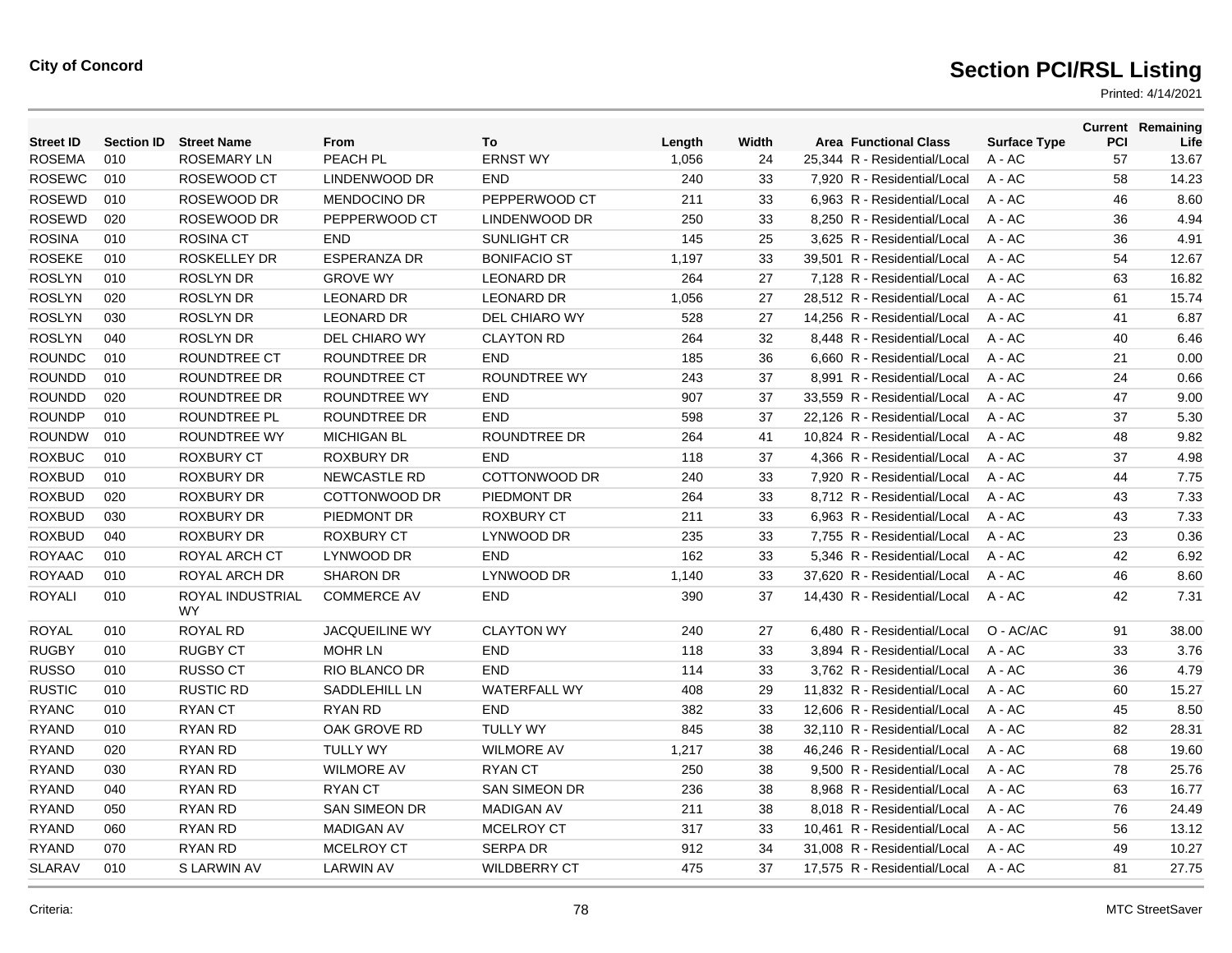| <b>Street ID</b> | <b>Section ID</b> | <b>Street Name</b>   | From                      | To                    | Length | Width | <b>Area Functional Class</b> | <b>Surface Type</b> | PCI | <b>Current Remaining</b><br>Life |
|------------------|-------------------|----------------------|---------------------------|-----------------------|--------|-------|------------------------------|---------------------|-----|----------------------------------|
| <b>SLARAV</b>    | 020               | S LARWIN AV          | <b>WILDBERRY CT</b>       | <b>SNOWBERRY CT</b>   | 264    | 37    | 9,768 R - Residential/Local  | A - AC              | 76  | 24.55                            |
| <b>SLARAV</b>    | 030               | S LARWIN AV          | SNOWBERRY CT              | <b>SILVERBERRY CT</b> | 317    | 37    | 11,729 R - Residential/Local | A - AC              | 71  | 21.45                            |
| <b>SLARAV</b>    | 040               | S LARWIN AV          | SILVERBERRY CT            | <b>BARBERRY CT</b>    | 264    | 37    | 9,768 R - Residential/Local  | $A - AC$            | 80  | 27.11                            |
| <b>SLARAV</b>    | 050               | S LARWIN AV          | <b>BARBERRY CT</b>        | LEATHERWOOD CT        | 237    | 37    | 8.769 R - Residential/Local  | $A - AC$            | 68  | 19.67                            |
| <b>SLARAV</b>    | 060               | S LARWIN AV          | <b>LEATHERWOOD CT</b>     | <b>HOCK MAPLE CT</b>  | 264    | 37    | 9,768 R - Residential/Local  | $A - AC$            | 74  | 23.30                            |
| <b>SLARAV</b>    | 070               | S LARWIN AV          | <b>HOCK MAPLE CT</b>      | <b>SWEET SHRUB CT</b> | 211    | 37    | 7,807 R - Residential/Local  | $A - AC$            | 67  | 19.09                            |
| <b>SLARAV</b>    | 080               | S LARWIN AV          | <b>SWEET SHRUB CT</b>     | <b>LAWSON CT</b>      | 211    | 37    | 7,807 R - Residential/Local  | $A - AC$            | 68  | 19.67                            |
| <b>SLARAV</b>    | 090               | S LARWIN AV          | <b>LAWSON CT</b>          | OAKBROOK CT           | 342    | 35    | 11.970 R - Residential/Local | $A - AC$            | 70  | 20.85                            |
| <b>SLARAV</b>    | 100               | S LARWIN AV          | OAKBROOK CT               | PITCH PINE CT         | 211    | 37    | 7,807 R - Residential/Local  | A - AC              | 84  | 29.63                            |
| <b>SLARAV</b>    | 110               | S LARWIN AV          | PITCH PINE CT             | STONE CANYON CT       | 211    | 37    | 7,807 R - Residential/Local  | A - AC              | 81  | 27.75                            |
| <b>SLARAV</b>    | 120               | S LARWIN AV          | STONE CANYON CT           | <b>RIVER ASH CT</b>   | 211    | 37    | 7,807 R - Residential/Local  | A - AC              | 78  | 25.83                            |
| <b>SLARAV</b>    | 130               | S LARWIN AV          | <b>RIVER ASH CT</b>       | DEERBERRY CT          | 211    | 37    | 7,807 R - Residential/Local  | $A - AC$            | 82  | 28.38                            |
| <b>SLARAV</b>    | 140               | S LARWIN AV          | DEERBERRY CT              | SHEEPBERRY CT         | 211    | 37    | 7,807 R - Residential/Local  | A - AC              | 79  | 26.47                            |
| <b>SLARAV</b>    | 150               | S LARWIN AV          | SHEEPBERRY CT             | <b>CLEAR CREEK CT</b> | 211    | 37    | 7,807 R - Residential/Local  | A - AC              | 80  | 27.11                            |
| <b>SLARAV</b>    | 160               | S LARWIN AV          | <b>CLEAR CREEK CT</b>     | <b>JUNEBERRY CT</b>   | 211    | 37    | 7,807 R - Residential/Local  | $A - AC$            | 78  | 25.83                            |
| <b>SLARAV</b>    | 170               | S LARWIN AV          | <b>JUNEBERRY CT</b>       | <b>ADELIA CT</b>      | 211    | 37    | 7,807 R - Residential/Local  | $A - AC$            | 77  | 25.19                            |
| <b>SLARAV</b>    | 180               | S LARWIN AV          | <b>ADELIA CT</b>          | <b>BUCKTHORN CT</b>   | 211    | 37    | 7,807 R - Residential/Local  | A - AC              | 74  | 23.30                            |
| <b>SLARAV</b>    | 190               | S LARWIN AV          | <b>BUCKTHORN CT</b>       | <b>CAMSTOCK CT</b>    | 290    | 37    | 10,730 R - Residential/Local | A - AC              | 72  | 22.06                            |
| <b>SLARAV</b>    | 200               | S LARWIN AV          | <b>CAMSTOCK CT</b>        | <b>KENNETH WY</b>     | 634    | 37    | 23,458 R - Residential/Local | $A - AC$            | 82  | 28.38                            |
| SROSAV           | 010               | S ROSAL AV           | <b>COWELL RD</b>          | <b>KIMBERLY PL</b>    | 475    | 33    | 15,675 R - Residential/Local | $A - AC$            | 51  | 10.80                            |
| <b>SROSAV</b>    | 020               | S ROSAL AV           | <b>KIMBERLY PL</b>        | <b>END</b>            | 264    | 33    | 8,712 R - Residential/Local  | A - AC              | 48  | 9.44                             |
| SACRAM           | 010               | <b>SACRAMENTO ST</b> | <b>WEST ST</b>            | <b>OLYMPIA ST</b>     | 422    | 33    | 13,926 R - Residential/Local | A - AC              | 61  | 15.79                            |
| SACRAM           | 020               | SACRAMENTO ST        | <b>OLYMPIA ST</b>         | <b>MENDOCINO DR</b>   | 581    | 33    | 19,173 R - Residential/Local | $A - AC$            | 60  | 15.27                            |
| <b>SACRAM</b>    | 030               | <b>SACRAMENTO ST</b> | <b>MENDOCINO DR</b>       | <b>PLACER DR</b>      | 898    | 33    | 29.634 R - Residential/Local | $A - AC$            | 46  | 8.60                             |
| SADDLH           | 010               | SADDLEHILL LN        | <b>FALLBROOK RD</b>       | <b>RUSTIC RD</b>      | 280    | 29    | 8,120 R - Residential/Local  | $A - AC$            | 48  | 9.51                             |
| SADDLH           | 020               | SADDLEHILL LN        | <b>RUSTIC RD</b>          | MORNING GLORY DR      | 560    | 29    | 16,240 R - Residential/Local | $A - AC$            | 57  | 13.69                            |
| SADDLH           | 030               | SADDLEHILL LN        | <b>MORNING GLORY DR</b>   | <b>MEADOW LARK WY</b> | 264    | 29    | 7,656 R - Residential/Local  | $A - AC$            | 57  | 13.69                            |
| <b>SADDLH</b>    | 040               | SADDLEHILL LN        | <b>MEADOW LARK WY</b>     | <b>WILDCAT LN</b>     | 370    | 29    | 10.730 R - Residential/Local | A - AC              | 50  | 10.34                            |
| SADDLH           | 050               | SADDLEHILL LN        | <b>WILDCAT LN</b>         | TURTLE CREEK RD       | 181    | 29    | 5,249 R - Residential/Local  | A - AC              | 54  | 12.21                            |
| SADDLW           | 010               | SADDLEWOOD CT        | SADDLEWOOD DR             | <b>END</b>            | 189    | 33    | 6,237 R - Residential/Local  | A - AC              | 36  | 4.94                             |
| SADDLW           | 020               | SADDLEWOOD DR        | <b>OLD KIRKER PASS RD</b> | SADDLEWOOD CT         | 158    | 33    | 5,214 R - Residential/Local  | A - AC              | 31  | 3.09                             |
| SADDLW           | 030               | SADDLEWOOD DR        | SADDLEWOOD CT             | MEADOW WOOD PL        | 370    | 33    | 12.210 R - Residential/Local | A - AC              | 36  | 4.94                             |
| SADDLW           | 040               | SADDLEWOOD DR        | MEADOW WOOD PL            | <b>MRYTLE DR</b>      | 264    | 33    | 8,712 R - Residential/Local  | A - AC              | 45  | 8.17                             |
| SAGEWO           | 010               | SAGEWOOD CT          | <b>MYRTLE DR</b>          | <b>END</b>            | 317    | 33    | 10,461 R - Residential/Local | A - AC              | 40  | 6.40                             |
| <b>SALEM</b>     | 010               | <b>SALEM ST</b>      | <b>WEST ST</b>            | <b>SANTA FE CT</b>    | 634    | 33    | 20.922 R - Residential/Local | A - AC              | 48  | 9.47                             |
| <b>SALEM</b>     | 020               | <b>SALEM ST</b>      | SANTA FE CT               | <b>NULTY DR</b>       | 158    | 33    | 5.214 R - Residential/Local  | $A - AC$            | 50  | 10.37                            |
|                  |                   |                      |                           |                       |        |       |                              |                     |     |                                  |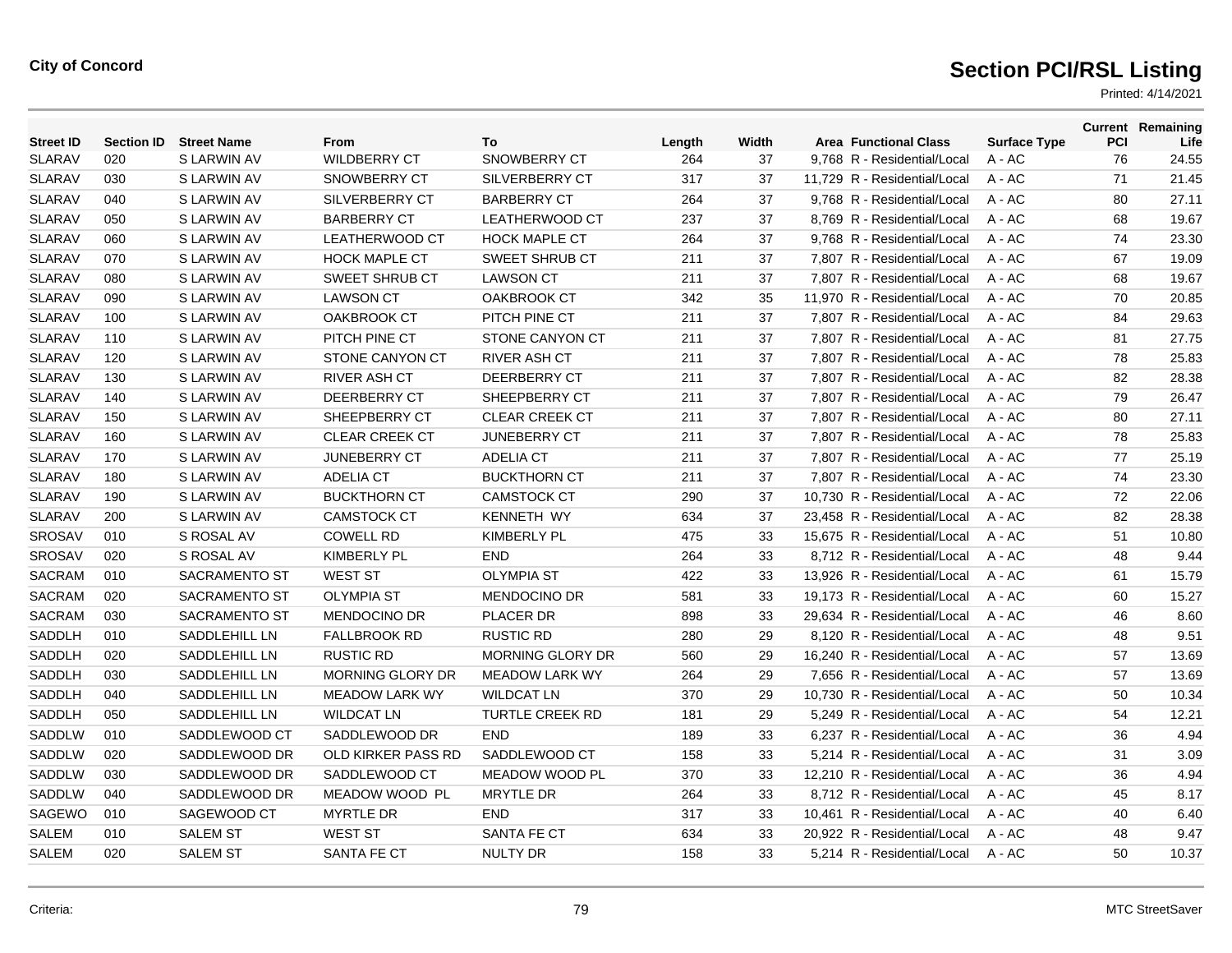| <b>Street ID</b> | <b>Section ID</b> | <b>Street Name</b>    | From                 | To                   | Length | Width | <b>Area Functional Class</b> | <b>Surface Type</b> | PCI | <b>Current Remaining</b><br>Life |
|------------------|-------------------|-----------------------|----------------------|----------------------|--------|-------|------------------------------|---------------------|-----|----------------------------------|
| <b>SALEM</b>     | 030               | <b>SALEM ST</b>       | <b>NULTY DR</b>      | <b>HOUSTON CT</b>    | 106    | 33    | 3,498 R - Residential/Local  | A - AC              | 68  | 19.70                            |
| <b>SALEM</b>     | 040               | <b>SALEM ST</b>       | <b>HOUSTON CT</b>    | <b>DENVER ST</b>     | 264    | 33    | 8,712 R - Residential/Local  | $A - AC$            | 52  | 11.30                            |
| <b>SALEM</b>     | 050               | <b>SALEM ST</b>       | <b>DENVER ST</b>     | <b>OLYMPIA ST</b>    | 264    | 33    | 8,712 R - Residential/Local  | $A - AC$            | 58  | 14.23                            |
| <b>SALEM</b>     | 060               | <b>SALEM ST</b>       | <b>OLYMPIA ST</b>    | <b>MENDOCINO DR</b>  | 581    | 33    | 19.173 R - Residential/Local | $A - AC$            | 51  | 10.83                            |
| <b>SALEM</b>     | 070               | <b>SALEM ST</b>       | <b>MENDOCINO DR</b>  | <b>HOYTT DR</b>      | 422    | 33    | 13,926 R - Residential/Local | A - AC              | 54  | 12.25                            |
| <b>SALEM</b>     | 080               | <b>SALEM ST</b>       | <b>HOYTT DR</b>      | <b>ALPINE DR</b>     | 264    | 33    | 8,712 R - Residential/Local  | $A - AC$            | 48  | 9.47                             |
| <b>SALEM</b>     | 090               | <b>SALEM ST</b>       | <b>ALPINE DR</b>     | <b>PLACER DR</b>     | 264    | 33    | 8.712 R - Residential/Local  | $A - AC$            | 58  | 14.23                            |
| <b>SALISB</b>    | 010               | <b>SALISBURY LN</b>   | <b>YUKON ST</b>      | <b>BRUNSWICK ST</b>  | 167    | 33    | 5,511 R - Residential/Local  | $A - AC$            | 18  | 0.00                             |
| <b>SALVIO</b>    | 010               | <b>SALVIO ST</b>      | <b>BROADWAY ST</b>   | <b>MIRA VISTA TR</b> | 264    | 57    | 15,048 C - Collector         | A - AC              | 96  | 24.15                            |
| SALVIO           | 020               | <b>SALVIO ST</b>      | <b>MIRA VISTA TR</b> | <b>ADOBE ST</b>      | 211    | 57    | 12,027 C - Collector         | A - AC              | 96  | 24.15                            |
| SALVIO           | 030               | <b>SALVIO ST</b>      | <b>ADOBE ST</b>      | <b>GALINDO ST</b>    | 422    | 57    | 24,054 C - Collector         | A - AC              | 96  | 24.15                            |
| SALVIO           | 040               | <b>SALVIO ST</b>      | <b>GALINDO ST</b>    | MT DIABLO ST         | 420    | 53    | 22,260 C - Collector         | O - AC/AC           | 92  | 30.06                            |
| <b>SALVIO</b>    | 050               | <b>SALVIO ST</b>      | <b>MT DIABLO ST</b>  | <b>GRANT ST</b>      | 370    | 46    | 17,020 C - Collector         | O - AC/AC           | 92  | 30.06                            |
| <b>SALVIO</b>    | 060               | SALVIO ST             | <b>GRANT ST</b>      | <b>COLFAX ST</b>     | 392    | 50    | 19,600 C - Collector         | A - AC              | 40  | 3.60                             |
| <b>SALVIO</b>    | 070               | SALVIO ST             | <b>COLFAX ST</b>     | <b>EAST ST</b>       | 348    | 52    | 18,096 C - Collector         | $A - AC$            | 34  | 2.26                             |
| SALVIO           | 080               | <b>SALVIO ST</b>      | <b>EAST ST</b>       | PORT CHICAGO HW      | 327    | 47    | 15,369 C - Collector         | O - AC/AC           | 93  | 38.28                            |
| SALVIO           | 090               | <b>SALVIO ST</b>      | PORT CHICAGO HW      | <b>BEACH ST</b>      | 153    | 57    | 8,721 C - Collector          | O - AC/AC           | 91  | 29.64                            |
| SALVIO           | 100               | <b>SALVIO ST</b>      | <b>BEACH ST</b>      | <b>CEDAR ST</b>      | 264    | 57    | 15,048 C - Collector         | O - AC/AC           | 91  | 29.64                            |
| <b>SALVIO</b>    | 110               | <b>SALVIO ST</b>      | <b>CEDAR ST</b>      | DATE ST              | 264    | 57    | 15,048 C - Collector         | O - AC/AC           | 91  | 29.64                            |
| SALVIO           | 120               | <b>SALVIO ST</b>      | DATE ST              | <b>ELM ST</b>        | 264    | 57    | 15,048 C - Collector         | O - AC/AC           | 91  | 29.64                            |
| <b>SALVIO</b>    | 130               | SALVIO ST             | <b>ELM ST</b>        | <b>FIRST</b>         | 264    | 57    | 15,048 C - Collector         | O - AC/AC           | 91  | 29.64                            |
| <b>SALVIO</b>    | 140               | <b>SALVIO ST</b>      | FIR ST               | <b>PARKSIDE DR</b>   | 241    | 57    | 13.737 C - Collector         | O - AC/AC           | 91  | 29.64                            |
| <b>SALVIO</b>    | 150               | SALVIO ST             | PARKSIDE DR          | RICARDO DR           | 528    | 50    | 26,400 C - Collector         | A - AC              | 48  | 5.47                             |
| SALVIO           | 160               | <b>SALVIO ST</b>      | <b>RICARDO DR</b>    | <b>ESPERANZA DR</b>  | 317    | 50    | 15,850 C - Collector         | A - AC              | 60  | 8.65                             |
| SALVIO           | 170               | <b>SALVIO ST</b>      | <b>ESPERANZA DR</b>  | <b>ENCIMA DR</b>     | 264    | 43    | 11,352 C - Collector         | A - AC              | 68  | 11.42                            |
| <b>SALVIO</b>    | 180               | <b>SALVIO ST</b>      | <b>ENCIMA DR</b>     | <b>ALTURA DR</b>     | 317    | 43    | 13.631 C - Collector         | A - AC              | 44  | 4.45                             |
| <b>SALVIO</b>    | 190               | <b>SALVIO ST</b>      | <b>ALTURA DR</b>     | N SIXTH ST           | 404    | 43    | 17,372 C - Collector         | A - AC              | 64  | 9.99                             |
| SALVIO           | 200               | <b>SALVIO ST</b>      | N SIXTH ST           | E OLIVERA RD         | 719    | 28    | 20,132 R - Residential/Local | $A - AC$            | 49  | 10.20                            |
| SANAND           | 010               | <b>SAN ANDREAS CT</b> | SANTA PAULA DR       | <b>END</b>           | 302    | 33    | 9,966 R - Residential/Local  | A - AC              | 49  | 10.27                            |
| SANARD           | 010               | SAN ARDO CT           | SANTA PAULA DR       | <b>END</b>           | 305    | 33    | 10,065 R - Residential/Local | A - AC              | 40  | 6.41                             |
| SANBRU           | 010               | <b>SAN BRUNO CT</b>   | SANTA PAULA DR       | <b>END</b>           | 328    | 33    | 10,824 R - Residential/Local | A - AC              | 45  | 8.50                             |
| SANCAR           | 010               | <b>SAN CARLOS AV</b>  | <b>END</b>           | <b>CRAWFORD ST</b>   | 130    | 26    | 3,380 R - Residential/Local  | $A - AC$            | 37  | 5.31                             |
| <b>SANCAR</b>    | 020               | <b>SAN CARLOS AV</b>  | <b>CRAWFORD ST</b>   | <b>MT DIABLO ST</b>  | 264    | 26    | 6.864 R - Residential/Local  | $A - AC$            | 35  | 4.55                             |
| <b>SANCAR</b>    | 030               | <b>SAN CARLOS AV</b>  | <b>MT DIABLO ST</b>  | <b>LAGUNA ST</b>     | 264    | 27    | 7,128 R - Residential/Local  | $A - AC$            | 29  | 2.37                             |
| <b>SANCAR</b>    | 040               | <b>SAN CARLOS AV</b>  | <b>LAGUNA ST</b>     | PROSPECT ST          | 301    | 24    | 7.224 R - Residential/Local  | $A - AC$            | 25  | 1.01                             |
| SANCAR           | 050               | <b>SAN CARLOS AV</b>  | PROSPECT ST          | <b>ATLANTIC ST</b>   | 370    | 24    | 8.880 R - Residential/Local  | O - AC/AC           | 91  | 37.66                            |
|                  |                   |                       |                      |                      |        |       |                              |                     |     |                                  |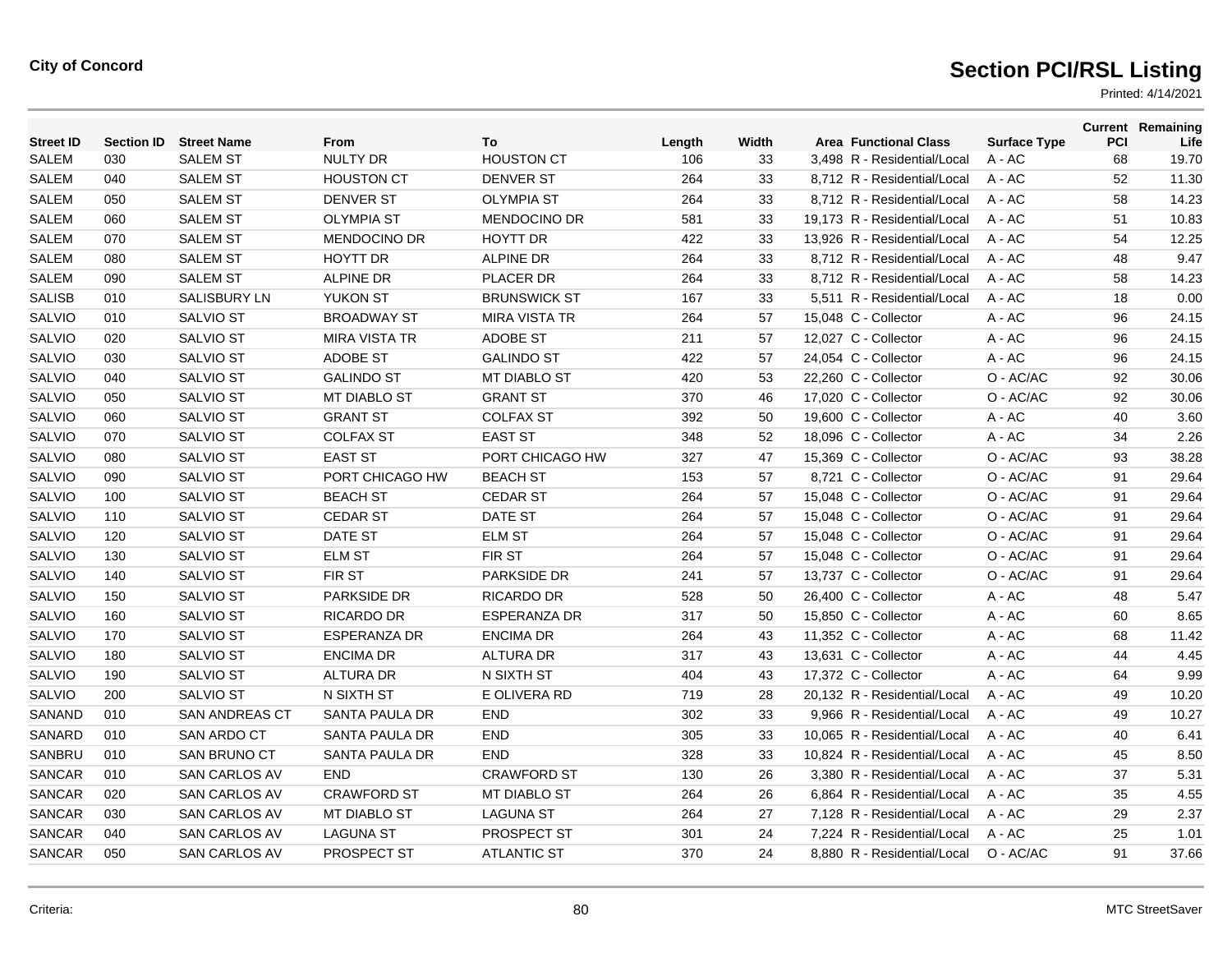| <b>Street ID</b> | <b>Section ID</b> | <b>Street Name</b>    | From                   | To                     | Length | Width | <b>Area Functional Class</b> | <b>Surface Type</b> | <b>PCI</b> | <b>Current Remaining</b><br>Life |
|------------------|-------------------|-----------------------|------------------------|------------------------|--------|-------|------------------------------|---------------------|------------|----------------------------------|
| SANCAR           | 060               | <b>SAN CARLOS AV</b>  | <b>ATLANTIC ST</b>     | <b>PACIFIC ST</b>      | 370    | 24    | 8,880 R - Residential/Local  | O - AC/AC           | 91         | 37.66                            |
| <b>SANCAR</b>    | 070               | <b>SAN CARLOS AV</b>  | <b>PACIFIC ST</b>      | <b>CLAYTON RD</b>      | 306    | 28    | 8,568 R - Residential/Local  | A - AC              | 46         | 8.58                             |
| <b>SANGAC</b>    | 010               | <b>SAN GABRIEL CT</b> | SAN GABRIEL DR         | <b>END</b>             | 148    | 33    | 4,884 R - Residential/Local  | A - AC              | 49         | 10.27                            |
| SANGAD           | 010               | <b>SAN GABRIEL DR</b> | SANTA PAULA DR         | <b>SAN GABRIEL CT</b>  | 475    | 33    | 15,675 R - Residential/Local | $A - AC$            | 72         | 21.99                            |
| SANGAD           | 020               | <b>SAN GABRIEL DR</b> | <b>SAN GABRIEL CT</b>  | <b>SAN MATEO CT</b>    | 264    | 33    | 8.712 R - Residential/Local  | $A - AC$            | 67         | 19.02                            |
| SANGAD           | 030               | <b>SAN GABRIEL DR</b> | <b>SAN MATEO CT</b>    | <b>SAN SIMEON DR</b>   | 264    | 33    | 8,712 R - Residential/Local  | $A - AC$            | 73         | 22.61                            |
| SANGAD           | 040               | SAN GABRIEL DR        | <b>SAN SIMEON DR</b>   | <b>SAN LUIS CT</b>     | 264    | 33    | 8,712 R - Residential/Local  | $A - AC$            | 54         | 12.15                            |
| SANGAD           | 050               | SAN GABRIEL DR        | <b>SAN LUIS CT</b>     | <b>SAN MARCOS CT</b>   | 264    | 33    | 8,712 R - Residential/Local  | $A - AC$            | 40         | 6.41                             |
| SANGAD           | 060               | SAN GABRIEL DR        | <b>SAN MARCOS CT</b>   | SANTA SUSANA CT        | 264    | 33    | 8.712 R - Residential/Local  | $A - AC$            | 58         | 14.13                            |
| SANGAD           | 070               | SAN GABRIEL DR        | SANTA SUSANA CT        | SANTA YNEZ CT          | 264    | 33    | 8,712 R - Residential/Local  | A - AC              | 58         | 14.13                            |
| SANGAD           | 080               | SAN GABRIEL DR        | SANTA YNEZ CT          | <b>CITRUS AV</b>       | 288    | 33    | 9,504 R - Residential/Local  | A - AC              | 40         | 6.41                             |
| SANJOS           | 010               | SAN JOSE AV           | <b>CRAWFORD ST</b>     | MT DIABLO ST           | 211    | 26    | 5,486 R - Residential/Local  | A - AC              | 31         | 3.08                             |
| SANJOS           | 020               | SAN JOSE AV           | <b>MT DIABLO ST</b>    | <b>LAGUNA ST</b>       | 211    | 26    | 5,486 R - Residential/Local  | $A - AC$            | 28         | 2.02                             |
| SANJOS           | 030               | SAN JOSE AV           | <b>LAGUNA ST</b>       | PROSPECT ST            | 264    | 26    | 6.864 R - Residential/Local  | $A - AC$            | 26         | 1.34                             |
| SANJOS           | 040               | SAN JOSE AV           | PROSPECT ST            | ATLANTIC ST            | 317    | 25    | 7,925 R - Residential/Local  | O - AC/AC           | 91         | 37.66                            |
| <b>SANJOS</b>    | 050               | SAN JOSE AV           | <b>ATLANTIC ST</b>     | <b>PACIFIC ST</b>      | 317    | 25    | 7,925 R - Residential/Local  | O - AC/AC           | 91         | 37.66                            |
| <b>SANJOS</b>    | 060               | SAN JOSE AV           | <b>PACIFIC ST</b>      | <b>CLAYTON RD</b>      | 317    | 21    | 6,657 R - Residential/Local  | O - AC/AC           | 91         | 37.66                            |
| <b>SANJUA</b>    | 010               | <b>SAN JUAN CT</b>    | SANTA PAULA DR         | <b>END</b>             | 300    | 33    | 9.900 R - Residential/Local  | $A - AC$            | 38         | 5.62                             |
| <b>SANLIS</b>    | 010               | SAN LISA CT           | <b>RANCHITO DR</b>     | <b>END</b>             | 211    | 29    | 6,119 R - Residential/Local  | A - AC              | 42         | 7.16                             |
| SANLUI           | 010               | <b>SAN LUIS CT</b>    | <b>SAN GABRIEL DR</b>  | <b>END</b>             | 287    | 33    | 9,471 R - Residential/Local  | A - AC              | 42         | 7.23                             |
| SANMAR           | 010               | <b>SAN MARCOS CT</b>  | <b>SAN GABRIEL DR</b>  | <b>END</b>             | 281    | 33    | 9,273 R - Residential/Local  | $A - AC$            | 34         | 4.09                             |
| <b>SANMAT</b>    | 010               | SAN MATEO CT          | <b>SAN GABRIEL DR</b>  | <b>END</b>             | 277    | 33    | 9,141 R - Residential/Local  | $A - AC$            | 36         | 4.84                             |
| <b>SANMIC</b>    | 010               | <b>SAN MICHELE DR</b> | <b>RANCHITO DR</b>     | ST GEORGE DR           | 1,200  | 32    | 38.400 R - Residential/Local | $A - AC$            | 78         | 25.64                            |
| <b>SAMIGC</b>    | 010               | <b>SAN MIGUEL CT</b>  | SAN MIGUEL RD          | <b>END</b>             | 477    | 29    | 13,833 R - Residential/Local | A - AC              | 84         | 29.82                            |
| <b>SAMIGR</b>    | 010               | <b>SAN MIGUEL RD</b>  | <b>TREAT BL</b>        | <b>ALFONSO DR</b>      | 185    | 40    | 7,400 C - Collector          | A - AC              | 63         | 9.70                             |
| <b>SAMIGR</b>    | 020               | <b>SAN MIGUEL RD</b>  | ALFONSO DR             | <b>FRAYNE LN</b>       | 422    | 22    | 9,284 C - Collector          | $A - AC$            | 27         | 0.99                             |
| <b>SAMIGR</b>    | 030               | <b>SAN MIGUEL RD</b>  | <b>FRAYNE LN</b>       | <b>CORTE MIGUEL CT</b> | 371    | 35    | 12.985 C - Collector         | $A - AC$            | 21         | 0.00                             |
| <b>SAMIGR</b>    | 040               | <b>SAN MIGUEL RD</b>  | <b>CORTE MIGUEL CT</b> | <b>LANWAY CT</b>       | 2,482  | 23    | 57,086 C - Collector         | $A - AC$            | 26         | 0.79                             |
| <b>SAMIGR</b>    | 050               | <b>SAN MIGUEL RD</b>  | <b>LANWAY CT</b>       | <b>BROOKDALE CT</b>    | 422    | 24    | 10,128 C - Collector         | A - AC              | 34         | 2.22                             |
| <b>SAMIGR</b>    | 060               | <b>SAN MIGUEL RD</b>  | <b>BROOKDALE CT</b>    | <b>SAN MIGUEL CT</b>   | 211    | 34    | 7,174 C - Collector          | A - AC              | 58         | 8.10                             |
| <b>SAMIGR</b>    | 070               | <b>SAN MIGUEL RD</b>  | <b>SAN MIGUEL CT</b>   | <b>VIA MONTANAS</b>    | 370    | 34    | 12,580 C - Collector         | A - AC              | 50         | 6.08                             |
| <b>SAMIGR</b>    | 080               | SAN MIGUEL RD         | <b>VIA MONTANAS</b>    | <b>BONNIE CLARE LN</b> | 225    | 34    | 7,650 C - Collector          | A - AC              | 64         | 10.04                            |
| <b>SAMIGR</b>    | 090               | <b>SAN MIGUEL RD</b>  | <b>BONNIE CLARE LN</b> | <b>HOMEWOOD DR</b>     | 817    | 37    | 30,229 C - Collector         | A - AC              | 66         | 10.74                            |
| <b>SAMIGR</b>    | 100               | <b>SAN MIGUEL RD</b>  | HOMEWOOD DR            | <b>TIOGA RD</b>        | 1,606  | 37    | 59,422 C - Collector         | A - AC              | 34         | 2.30                             |
| <b>SAMIGR</b>    | 110               | <b>SAN MIGUEL RD</b>  | <b>TIOGA RD</b>        | <b>SYSTRON DR</b>      | 1,584  | 37    | 58,608 C - Collector         | A - AC              | 31         | 1.67                             |
| <b>SAMIGR</b>    | 120               | SAN MIGUEL RD         | <b>SYSTRON DR</b>      | MARILYN WY (SOUTH)     | 530    | 37    | 19,610 C - Collector         | A - AC              | 76         | 14.34                            |
|                  |                   |                       |                        |                        |        |       |                              |                     |            |                                  |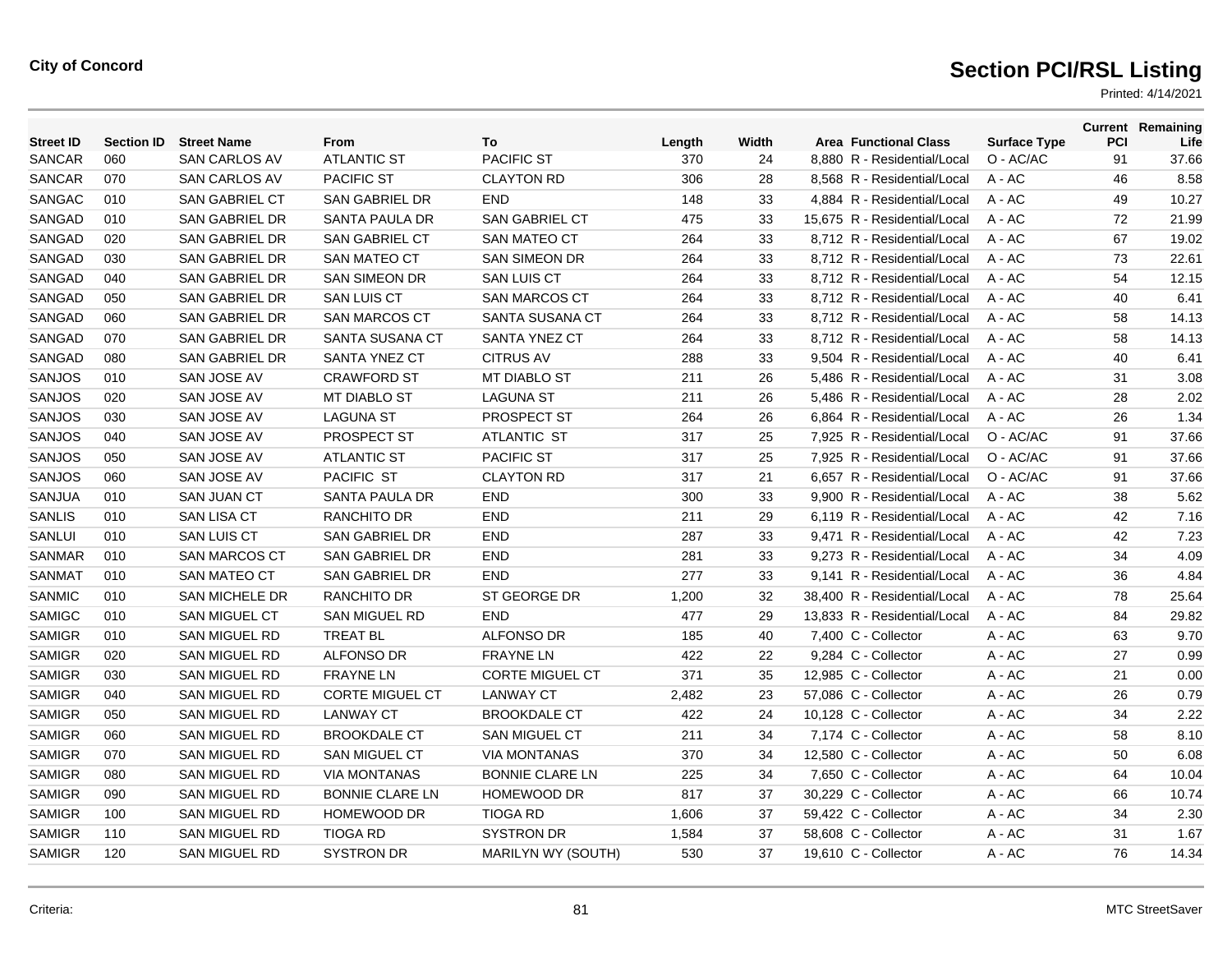| <b>Street ID</b> | <b>Section ID</b> | <b>Street Name</b>     | From                           | To                        | Length | Width | <b>Area Functional Class</b> | <b>Surface Type</b> | PCI | <b>Current Remaining</b><br>Life |
|------------------|-------------------|------------------------|--------------------------------|---------------------------|--------|-------|------------------------------|---------------------|-----|----------------------------------|
| <b>SAMIGR</b>    | 130               | <b>SAN MIGUEL RD</b>   | MARILYN WY (SOUTH)             | <b>MARILYN WY (NORTH)</b> | 370    | 37    | 13.690 C - Collector         | $A - AC$            | 81  | 16.59                            |
| <b>SAMIGR</b>    | 140               | <b>SAN MIGUEL RD</b>   | MARILYN WY (NORTH)             | <b>COWELL RD</b>          | 475    | 37    | 17,575 C - Collector         | A - AC              | 76  | 14.34                            |
| <b>SANRAM</b>    | 010               | <b>SAN RAMON RD</b>    | <b>ALTURA DR</b>               | N SIXTH ST                | 475    | 29    | 13.775 R - Residential/Local | $A - AC$            | 39  | 5.96                             |
| <b>SANSID</b>    | 010               | SAN SIMEON DR          | SANTA PAULA DR                 | SAN GABRIEL DR            | 527    | 33    | 17,391 R - Residential/Local | $A - AC$            | 55  | 12.63                            |
| <b>SANSID</b>    | 020               | <b>SAN SIMEON DR</b>   | SAN GABRIEL DR                 | <b>LANCASHIRE PL</b>      | 264    | 33    | 8,712 R - Residential/Local  | $A - AC$            | 55  | 12.63                            |
| <b>SANSID</b>    | 030               | SAN SIMEON DR          | <b>LANCASHIRE PL</b>           | <b>MCKEAN DR</b>          | 422    | 33    | 13,926 R - Residential/Local | $A - AC$            | 54  | 12.15                            |
| <b>SANSID</b>    | 040               | <b>SAN SIMEON DR</b>   | <b>MCKEAN DR</b>               | <b>DOWNING PL</b>         | 333    | 33    | 10,989 R - Residential/Local | $A - AC$            | 52  | 11.19                            |
| <b>SANSID</b>    | 050               | <b>SAN SIMEON DR</b>   | <b>DOWNING PL</b>              | <b>STONEHEDGE PL</b>      | 202    | 33    | 6.666 R - Residential/Local  | $A - AC$            | 52  | 11.19                            |
| <b>SANSID</b>    | 060               | <b>SAN SIMEON DR</b>   | STONEHEDGE PL                  | <b>TREAT BL</b>           | 106    | 33    | 3,498 R - Residential/Local  | A - AC              | 43  | 7.65                             |
| <b>SANSID</b>    | 070               | <b>SAN SIMEON DR</b>   | <b>TREAT BL</b>                | <b>ALFONSO DR</b>         | 360    | 36    | 12.960 R - Residential/Local | $A - AC$            | 65  | 17.88                            |
| <b>SANSID</b>    | 080               | SAN SIMEON DR          | <b>ALFONSO DR</b>              | RYAN RD                   | 638    | 36    | 22,968 R - Residential/Local | A - AC              | 71  | 21.38                            |
| SANSID           | 090               | SAN SIMEON DR          | RYAN RD                        | <b>MINERT RD</b>          | 1,320  | 36    | 47,520 R - Residential/Local | $A - AC$            | 73  | 22.61                            |
| <b>SANSID</b>    | 100               | SAN SIMEON DR          | <b>MINERT RD</b>               | ST JOSEPH DR              | 483    | 36    | 17,388 R - Residential/Local | A - AC              | 67  | 19.02                            |
| SANSID           | 110               | SAN SIMEON DR          | ST JOSEPH DR                   | <b>LUXURY DR</b>          | 717    | 34    | 24,378 R - Residential/Local | $A - AC$            | 67  | 19.02                            |
| <b>SANSID</b>    | 120               | <b>SAN SIMEON DR</b>   | LUXURY DR                      | <b>END</b>                | 581    | 34    | 19,754 R - Residential/Local | $A - AC$            | 61  | 15.69                            |
| <b>SANSIC</b>    | 010               | <b>SAN SIMEON CT</b>   | <b>SANTA PAULA DR</b>          | <b>END</b>                | 314    | 33    | 10,362 R - Residential/Local | $A - AC$            | 42  | 7.23                             |
| SANVIC           | 010               | <b>SAN VINCENTE CT</b> | <b>SAN VINCENTE DR</b>         | <b>END</b>                | 190    | 27    | 5.130 R - Residential/Local  | $A - AC$            | 72  | 21.95                            |
| SANVID           | 010               | <b>SAN VINCENTE DR</b> | <b>LOS FLORES AV</b>           | <b>WILLOW PASS RD</b>     | 739    | 27    | 19,953 R - Residential/Local | $A - AC$            | 39  | 5.77                             |
| SANVID           | 020               | <b>SAN VINCENTE DR</b> | <b>WILLOW PASS RD</b>          | SANTA RITA DR             | 460    | 27    | 12,420 R - Residential/Local | $A - AC$            | 76  | 24.57                            |
| SANVID           | 030               | SAN VINCENTE DR        | SANTA RITA DR                  | <b>SAN VINCENTE CT</b>    | 500    | 27    | 13,500 R - Residential/Local | A - AC              | 63  | 16.68                            |
| SANVID           | 040               | <b>SAN VINCENTE DR</b> | <b>SAN VINCENTE CT</b>         | PALO VERDE DR             | 475    | 27    | 12,825 R - Residential/Local | $A - AC$            | 61  | 15.84                            |
| SANVID           | 050               | <b>SAN VINCENTE DR</b> | PALO VERDE DR                  | <b>LAS LOMAS CT</b>       | 272    | 33    | 8.976 R - Residential/Local  | $A - AC$            | 61  | 15.84                            |
| SANVID           | 060               | <b>SAN VINCENTE DR</b> | <b>LAS LOMAS CT</b>            | <b>NATOMA DR</b>          | 370    | 33    | 12,210 R - Residential/Local | $A - AC$            | 63  | 16.68                            |
| SANDAL           | 010               | SANDALWOOD DR          | MAPLEWOOD CT                   | <b>LANDANA DR</b>         | 728    | 33    | 24.024 R - Residential/Local | $A - AC$            | 48  | 9.47                             |
| <b>SANFOR</b>    | 010               | <b>SANFORD ST</b>      | <b>OLIVERA RD</b>              | <b>FLOYD LN</b>           | 2,000  | 26    | 52,000 R - Residential/Local | $A - AC$            | 63  | 16.72                            |
| <b>SANFOR</b>    | 020               | <b>SANFORD ST</b>      | <b>FLOYD LN</b>                | <b>RANCHITO DR</b>        | 930    | 28    | 26,040 R - Residential/Local | $A - AC$            | 62  | 16.13                            |
| <b>SANFOR</b>    | 030               | <b>SANFORD ST</b>      | <b>RANCHITO DR</b>             | <b>GROOT WY</b>           | 750    | 33    | 24,750 R - Residential/Local | $A - AC$            | 15  | 0.00                             |
| <b>SANFOR</b>    | 040               | <b>SANFORD ST</b>      | <b>GROOT WY</b>                | ST GEORGE DR              | 339    | 33    | 11,187 R - Residential/Local | $A - AC$            | 31  | 2.90                             |
| <b>SANTAA</b>    | 010               | SANTA ANA LN           | SANTA MARIA DR                 | SANTA PAULA DR            | 575    | 33    | 18.975 R - Residential/Local | $A - AC$            | 50  | 10.73                            |
| <b>SANTAC</b>    | 010               | SANTA CLARA AV         | <b>LAGUNA ST</b>               | PROSPECT ST               | 287    | 24    | 6,888 R - Residential/Local  | $A - AC$            | 32  | 3.44                             |
| <b>SANTAC</b>    | 020               | SANTA CLARA AV         | <b>PROSPECT ST</b>             | <b>ATLANTIC ST</b>        | 347    | 24    | 8.328 R - Residential/Local  | $A - AC$            | 34  | 4.17                             |
| <b>SANTAC</b>    | 030               | SANTA CLARA AV         | <b>ATLANTIC ST</b>             | <b>PACIFIC ST</b>         | 353    | 24    | 8,472 R - Residential/Local  | A - AC              | 38  | 5.70                             |
| SANTAC           | 040               | SANTA CLARA AV         | <b>PACIFIC ST</b>              | <b>CLAYTON RD</b>         | 317    | 24    | 7.608 R - Residential/Local  | $A - AC$            | 36  | 4.93                             |
| <b>SANTAF</b>    | 010               | <b>SANTA FE CT</b>     | <b>SALEM ST</b>                | <b>END</b>                | 175    | 33    | 5,775 R - Residential/Local  | A - AC              | 39  | 5.74                             |
| <b>SMARCT</b>    | 010               | <b>SANTA MARIA CT</b>  | <b>SANTA MARIA DR</b>          | END                       | 531    | 33    | 17,523 R - Residential/Local | $A - AC$            | 37  | 5.23                             |
| <b>SMARDR</b>    | 010               | SANTA MARIA DR         | 128' E/O SANTA ANA LN<br>(COP) | SANTA ANA LN              | 128    | 33    | 4.224 R - Residential/Local  | $A - AC$            | 40  | 6.41                             |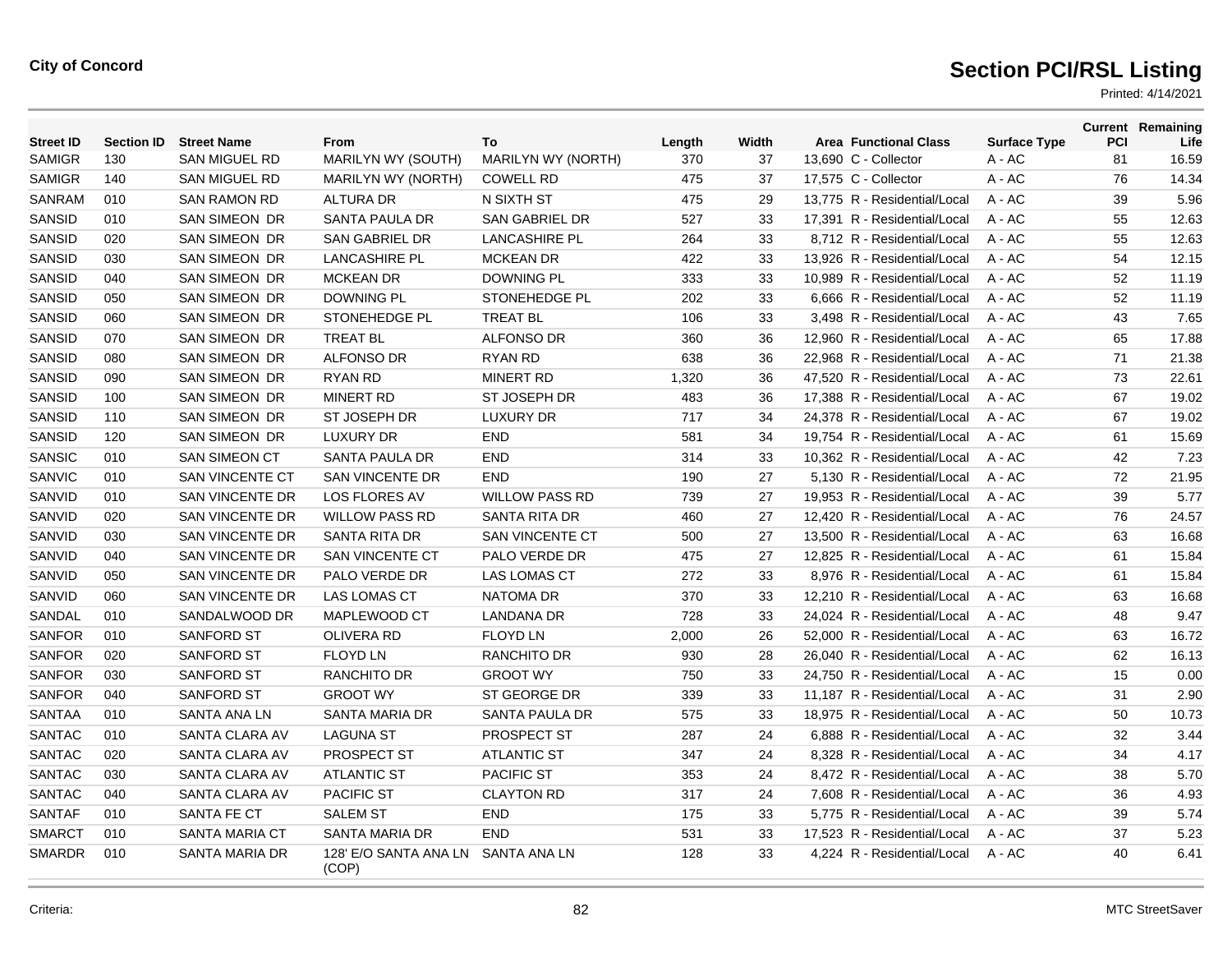| <b>Street ID</b> | <b>Section ID</b> | <b>Street Name</b>    | <b>From</b>            | To                    | Length | Width | <b>Area Functional Class</b> | <b>Surface Type</b> | <b>PCI</b> | <b>Current Remaining</b><br>Life |
|------------------|-------------------|-----------------------|------------------------|-----------------------|--------|-------|------------------------------|---------------------|------------|----------------------------------|
| <b>SMARDR</b>    | 020               | SANTA MARIA DR        | SANTA ANA LN           | <b>SANTA MARIA CT</b> | 751    | 33    | 24,783 R - Residential/Local | A - AC              | 39         | 6.01                             |
| <b>SMARDR</b>    | 030               | SANTA MARIA DR        | SANTA MARIA CT         | SANTA PAULA DR        | 264    | 33    | 8,712 R - Residential/Local  | A - AC              | 43         | 7.65                             |
| <b>SPAULC</b>    | 010               | SANTA PAULA CT        | SANTA PAULA DR         | <b>END</b>            | 319    | 33    | 10,527 R - Residential/Local | A - AC              | 45         | 8.50                             |
| <b>SPAULD</b>    | 010               | SANTA PAULA DR        | OAK GROVE RD           | SANTA MARIA DR        | 370    | 42    | 15.540 R - Residential/Local | $A - AC$            | 57         | 13.62                            |
| <b>SPAULD</b>    | 020               | <b>SANTA PAULA DR</b> | SANTA MARIA DR         | <b>SAN GABRIEL DR</b> | 739    | 37    | 27.343 R - Residential/Local | $A - AC$            | 56         | 13.25                            |
| <b>SPAULD</b>    | 030               | <b>SANTA PAULA DR</b> | SAN GABRIEL DR         | SANTA ANA LN          | 317    | 37    | 11,729 R - Residential/Local | A - AC              | 58         | 14.13                            |
| <b>SPAULD</b>    | 040               | SANTA PAULA DR        | SANTA ANA LN           | <b>SANTA PAULA CT</b> | 560    | 37    | 20,720 R - Residential/Local | $A - AC$            | 49         | 10.27                            |
| <b>SPAULD</b>    | 050               | SANTA PAULA DR        | <b>SANTA PAULA CT</b>  | <b>SAN SIMEON CT</b>  | 264    | 37    | 9.768 R - Residential/Local  | $A - AC$            | 38         | 5.62                             |
| <b>SPAULD</b>    | 060               | SANTA PAULA DR        | <b>SAN SIMEON CT</b>   | <b>SAN JUAN CT</b>    | 281    | 37    | 10.397 R - Residential/Local | $A - AC$            | 38         | 5.62                             |
| <b>SPAULD</b>    | 070               | SANTA PAULA DR        | <b>SAN JUAN CT</b>     | <b>SAN ANDREAS CT</b> | 264    | 37    | 9,768 R - Residential/Local  | A - AC              | 38         | 5.62                             |
| <b>SPAULD</b>    | 080               | SANTA PAULA DR        | <b>SAN ANDREAS CT</b>  | <b>SAN ARDO CT</b>    | 264    | 37    | 9,768 R - Residential/Local  | A - AC              | 36         | 4.84                             |
| <b>SPAULD</b>    | 090               | SANTA PAULA DR        | <b>SAN ARDO CT</b>     | <b>SAN BRUNO CT</b>   | 264    | 37    | 9,768 R - Residential/Local  | A - AC              | 39         | 6.01                             |
| SPAULD           | 100               | SANTA PAULA DR        | <b>SAN BRUNO CT</b>    | <b>CITRUS AV</b>      | 264    | 37    | 9,768 R - Residential/Local  | $A - AC$            | 62         | 16.23                            |
| <b>SANRIT</b>    | 010               | SANTA RITA DR         | <b>SAN VINCENTE DR</b> | PALO VERDE DR         | 836    | 27    | 22.572 R - Residential/Local | $A - AC$            | 64         | 18.63                            |
| SANRIT           | 020               | SANTA RITA DR         | PALO VERDE DR          | <b>NATOMA DR</b>      | 634    | 27    | 17,118 R - Residential/Local | A - AC              | 72         | 21.95                            |
| <b>SANSUS</b>    | 010               | SANTA SUSANNA CT      | SAN GABRIEL DR         | <b>END</b>            | 288    | 33    | 9,504 R - Residential/Local  | A - AC              | 39         | 6.01                             |
| SANYNE           | 010               | SANTA YNEZ CT         | <b>SAN GABRIEL DR</b>  | <b>END</b>            | 279    | 33    | 9,207 R - Residential/Local  | A - AC              | 39         | 6.01                             |
| <b>SAPLIN</b>    | 010               | <b>SAPLING CT</b>     | <b>MULBERRY DR</b>     | <b>END</b>            | 634    | 33    | 20.922 R - Residential/Local | $A - AC$            | 48         | 9.47                             |
| <b>SARATO</b>    | 010               | SARATOGA AV           | <b>DORMER AVE</b>      | <b>ESPERANZA DR</b>   | 1,530  | 33    | 50,490 R - Residential/Local | O - AC/AC           | 93         | 38.71                            |
| <b>SARGRD</b>    | 010               | <b>SARGENT RD</b>     | <b>END</b>             | <b>GLASGOW RD</b>     | 264    | 32    | 8,448 R - Residential/Local  | $A - AC$            | 60         | 15.20                            |
| SARGRD           | 020               | <b>SARGENT RD</b>     | <b>GLASGOW RD</b>      | <b>GILMORE CT</b>     | 370    | 32    | 11,840 R - Residential/Local | $A - AC$            | 35         | 4.50                             |
| <b>SARGRD</b>    | 030               | <b>SARGENT RD</b>     | <b>GILMORE CT</b>      | <b>GETOUN DR</b>      | 158    | 32    | 5.056 R - Residential/Local  | $A - AC$            | 42         | 7.27                             |
| <b>SARGRD</b>    | 040               | <b>SARGENT RD</b>     | <b>GETOUN DR</b>       | <b>FANED WY</b>       | 189    | 30    | 5.670 R - Residential/Local  | $A - AC$            | 50         | 10.31                            |
| SARGRD           | 050               | <b>SARGENT RD</b>     | <b>FANED WY</b>        | <b>BRINK CT</b>       | 308    | 32    | 9,856 R - Residential/Local  | A - AC              | 42         | 7.27                             |
| SARGRD           | 060               | <b>SARGENT RD</b>     | <b>BRINK CT</b>        | <b>END</b>            | 126    | 33    | 4,158 R - Residential/Local  | A - AC              | 62         | 16.27                            |
| <b>SASSEL</b>    | 010               | SASSEL AV             | <b>CHARLOTTE AVE</b>   | <b>ROCKNE DR</b>      | 644    | 33    | 21.252 R - Residential/Local | $A - AC$            | 56         | 13.25                            |
| <b>SATIND</b>    | 010               | SATINWOOD DR          | <b>WOODCREST DR</b>    | KAYWOOD DR            | 370    | 33    | 12.210 R - Residential/Local | $A - AC$            | 32         | 3.30                             |
| <b>SATIND</b>    | 020               | SATINWOOD DR          | KAYWOOD DR             | <b>GLAZIER DR</b>     | 769    | 33    | 25,377 R - Residential/Local | A - AC              | 45         | 8.45                             |
| <b>SATIND</b>    | 030               | SATINWOOD DR          | <b>GLAZIER DR</b>      | <b>LEEWOOD WY</b>     | 211    | 33    | 6,963 R - Residential/Local  | A - AC              | 45         | 8.44                             |
| <b>SATIND</b>    | 040               | SATINWOOD DR          | LEEWOOD WY             | <b>THORNWOOD DR</b>   | 669    | 32    | 21,408 R - Residential/Local | A - AC              | 37         | 5.17                             |
| <b>SATTDR</b>    | 010               | SATTLER DR            | <b>CONCORD BL</b>      | S PARK CT             | 211    | 33    | 6.963 R - Residential/Local  | A - AC              | 47         | 9.03                             |
| <b>SATTDR</b>    | 020               | SATTLER DR            | S PARK CT              | <b>PARKWAY CT</b>     | 211    | 33    | 6.963 R - Residential/Local  | $A - AC$            | 46         | 8.60                             |
| <b>SATTDR</b>    | 030               | SATTLER DR            | <b>PARKWAY CT</b>      | <b>PARKTREE CT</b>    | 370    | 33    | 12,210 R - Residential/Local | A - AC              | 44         | 7.75                             |
| <b>SATTDR</b>    | 040               | SATTLER DR            | <b>PARKTREE CT</b>     | COTTONWOOD DR         | 264    | 33    | 8,712 R - Residential/Local  | A - AC              | 46         | 8.60                             |
| <b>SATTDR</b>    | 050               | SATTLER DR            | COTTONWOOD DR          | <b>OAKPARK CT</b>     | 264    | 33    | 8.712 R - Residential/Local  | A - AC              | 46         | 8.60                             |
| <b>SATTDR</b>    | 060               | SATTLER DR            | OAK PARK CT            | PARKMALL CT           | 264    | 33    | 8.712 R - Residential/Local  | $A - AC$            | 46         | 8.60                             |
|                  |                   |                       |                        |                       |        |       |                              |                     |            |                                  |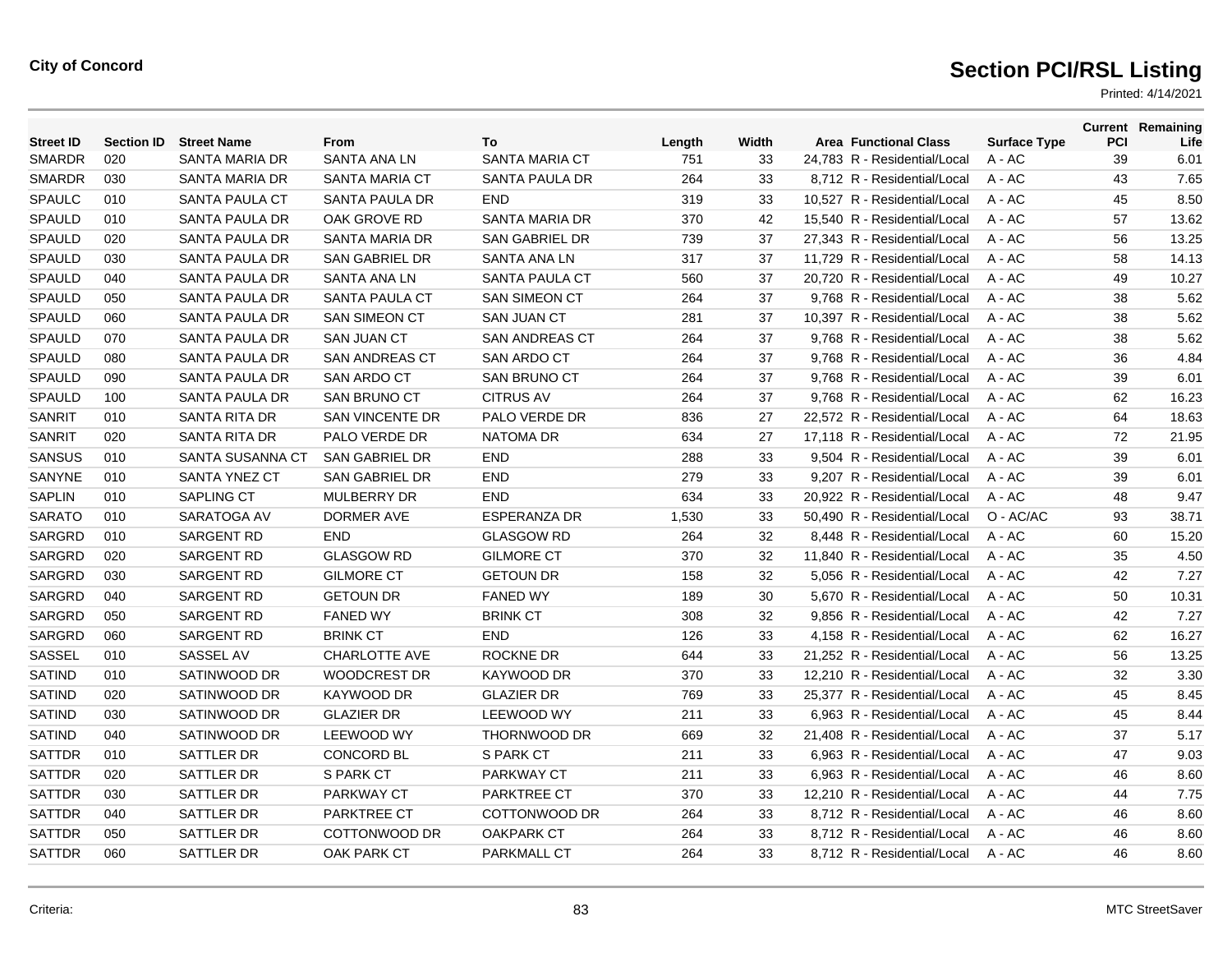| <b>Street ID</b> | <b>Section ID</b> | <b>Street Name</b>    | From                    | To                    | Length | Width | <b>Area Functional Class</b> | <b>Surface Type</b> | <b>PCI</b> | <b>Current Remaining</b><br>Life |
|------------------|-------------------|-----------------------|-------------------------|-----------------------|--------|-------|------------------------------|---------------------|------------|----------------------------------|
| SATTDR           | 070               | SATTLER DR            | <b>PARKMALL CT</b>      | <b>NORTHPARK CT</b>   | 210    | 33    | 6.930 R - Residential/Local  | $A - AC$            | 62         | 16.33                            |
| <b>SATTDR</b>    | 080               | SATTLER DR            | <b>NORTHPARK CT</b>     | <b>NOEMI DR</b>       | 150    | 33    | 4,950 R - Residential/Local  | $A - AC$            | 38         | 5.72                             |
| <b>SCALLY</b>    | 01                | <b>SCALLY CT</b>      | OAK GROVE RD            | <b>END</b>            | 304    | 29    | 8,816 R - Residential/Local  | A - AC              | 68         | 19.64                            |
| <b>SCHACT</b>    | 010               | <b>SCHAUPP CT</b>     | <b>NICHOLAS DR</b>      | <b>END</b>            | 351    | 33    | 11,583 R - Residential/Local | $A - AC$            | 42         | 7.28                             |
| <b>SCHECT</b>    | 010               | <b>SCHENONE CT</b>    | <b>CLAYTON RD</b>       | <b>END</b>            | 475    | 33    | 15.675 R - Residential/Local | $A - AC$            | 37         | 4.98                             |
| <b>SCHICT</b>    | 010               | <b>SCHILLER CT</b>    | <b>JOAN AV</b>          | <b>END</b>            | 438    | 33    | 14.454 R - Residential/Local | $A - AC$            | 49         | 9.87                             |
| <b>SCHOCT</b>    | 010               | SCHOFIELD CT          | <b>ASPEN DR</b>         | <b>END</b>            | 147    | 33    | 4,851 R - Residential/Local  | A - AC              | 57         | 13.68                            |
| <b>SCOTRD</b>    | 010               | <b>SCOTT RD</b>       | <b>WREN AV</b>          | <b>END</b>            | 710    | 22    | 15,620 R - Residential/Local | A - AC              | 42         | 6.92                             |
| <b>SECOST</b>    | 010               | <b>SECOND ST</b>      | SINCLAIR AV             | <b>CONCORD BL</b>     | 317    | 28    | 8,876 R - Residential/Local  | A - AC              | 32         | 3.43                             |
| <b>SECOST</b>    | 020               | <b>SECOND ST</b>      | <b>CONCORD BL</b>       | <b>WILLOW PASS RD</b> | 567    | 33    | 18,711 R - Residential/Local | $A - AC$            | 34         | 4.17                             |
| <b>SEMICR</b>    | 010               | <b>SEMINOLE CR</b>    | <b>AYERS RD</b>         | PEBBLE GLEN DR        | 370    | 38    | 14.060 R - Residential/Local | $A - AC$            | 55         | 12.70                            |
| <b>SEMICR</b>    | 020               | SEMINOLE CR           | PEBBLE GLEN DR          | <b>HIDDEN OAK CT</b>  | 211    | 38    | 8,018 R - Residential/Local  | A - AC              | 57         | 13.69                            |
| <b>SEMICR</b>    | 030               | <b>SEMINOLE CR</b>    | <b>HIDDEN OAK CT</b>    | <b>GREEN POINT CT</b> | 264    | 38    | 10,032 R - Residential/Local | A - AC              | 63         | 16.84                            |
| <b>SEMICR</b>    | 040               | <b>SEMINOLE CR</b>    | <b>GREEN POINT CT</b>   | <b>OAKLEAF CT</b>     | 211    | 38    | 8,018 R - Residential/Local  | A - AC              | 48         | 9.44                             |
| <b>SEMICR</b>    | 050               | <b>SEMINOLE CR</b>    | <b>OAKLEAF CT</b>       | <b>AYERS RD</b>       | 211    | 38    | 8.018 R - Residential/Local  | A - AC              | 69         | 20.26                            |
| <b>SEPUCT</b>    | 010               | SEPULVEDA CT          | <b>CAMINO ESTRADA</b>   | <b>END</b>            | 581    | 31    | 18.011 R - Residential/Local | $A - AC$            | 72         | 21.90                            |
| <b>SEQUCT</b>    | 010               | SEQUOIA CT            | LYNWOOD DR              | <b>END</b>            | 158    | 33    | 5,214 R - Residential/Local  | A - AC              | 45         | 8.19                             |
| <b>SEWOPL</b>    | 010               | SEQUOIA WOODS PL      | <b>MCKEAN DR</b>        | <b>END</b>            | 264    | 33    | 8,712 R - Residential/Local  | A - AC              | 45         | 8.50                             |
| <b>SERPDR</b>    | 010               | <b>SERPA DR</b>       | <b>RYAN RD</b>          | <b>END</b>            | 95     | 33    | 3,135 R - Residential/Local  | A - AC              | 57         | 13.62                            |
| <b>SHADLN</b>    | 010               | SHADE OAK LN          | <b>TUOLUMNE WY</b>      | <b>END</b>            | 384    | 29    | 11,136 R - Residential/Local | $A - AC$            | 48         | 9.44                             |
| <b>SHADCT</b>    | 010               | SHADELAND CT          | EL MONTE DR             | <b>END</b>            | 126    | 29    | 3.654 R - Residential/Local  | $A - AC$            | 41         | 7.08                             |
| <b>SHADYB</b>    | 010               | SHADYBROOK DR         | <b>CRYSTYL RANCH DR</b> | ROLLING WOODS WAY     | 1,130  | 29    | 32,770 R - Residential/Local | A - AC              | 82         | 28.38                            |
| <b>SHWOCT</b>    | 010               | SHADYWOOD CT          | <b>MYRTLE DR</b>        | <b>END</b>            | 211    | 29    | 6,119 R - Residential/Local  | $A - AC$            | 80         | 27.35                            |
| <b>SHAKDR</b>    | 010               | <b>SHAKESPEARE DR</b> | <b>COWELL RD</b>        | <b>CHURCHILL DR</b>   | 211    | 33    | 6,963 R - Residential/Local  | $A - AC$            | 60         | 15.23                            |
| <b>SHAKDR</b>    | 020               | <b>SHAKESPEARE DR</b> | <b>CHURCHILL DR</b>     | <b>CHESHIRE DR</b>    | 403    | 33    | 13.299 R - Residential/Local | $A - AC$            | 48         | 9.44                             |
| <b>SHAKDR</b>    | 030               | <b>SHAKESPEARE DR</b> | <b>CHESHIRE DR</b>      | <b>GLADSTONE DR</b>   | 242    | 33    | 7.986 R - Residential/Local  | $A - AC$            | 56         | 13.19                            |
| <b>SHAKDR</b>    | 040               | SHAKESPEARE DR        | <b>GLADSTONE DR</b>     | <b>LANCELOT DR</b>    | 690    | 33    | 22,770 R - Residential/Local | A - AC              | 57         | 13.69                            |
| <b>SHAKDR</b>    | 050               | SHAKESPEARE DR        | <b>LANCELOT DR</b>      | <b>KENSINGTON DR</b>  | 187    | 33    | 6,171 R - Residential/Local  | A - AC              | 60         | 15.23                            |
| <b>SHAKDR</b>    | 060               | SHAKESPEARE DR        | <b>KENSINGTON DR</b>    | <b>CHAUCER DR</b>     | 285    | 33    | 9,405 R - Residential/Local  | A - AC              | 61         | 15.76                            |
| <b>SHAKDR</b>    | 070               | SHAKESPEARE DR        | <b>CHAUCER DR</b>       | <b>WINDERMERE WY</b>  | 318    | 33    | 10,494 R - Residential/Local | A - AC              | 55         | 12.70                            |
| <b>SHAKDR</b>    | 080               | <b>SHAKESPEARE DR</b> | <b>WINDERMERE WY</b>    | SHERWOOD DR           | 211    | 33    | 6.963 R - Residential/Local  | $A - AC$            | 55         | 12.70                            |
| <b>SHARDR</b>    | 010               | <b>SHARON DR</b>      | <b>MULBERRY DR</b>      | ROYAL ARCH DR         | 180    | 33    | 5,940 R - Residential/Local  | A - AC              | 48         | 9.50                             |
| <b>SHARDR</b>    | 020               | <b>SHARON DR</b>      | ROYAL ARCH DR           | <b>MAJESTIC DR</b>    | 264    | 33    | 8,712 R - Residential/Local  | A - AC              | 48         | 9.47                             |
| <b>SHARDR</b>    | 030               | <b>SHARON DR</b>      | <b>MAJESTIC DR</b>      | <b>NEWCASTLE RD</b>   | 264    | 29    | 7,656 R - Residential/Local  | A - AC              | 39         | 6.12                             |
| <b>SHARDR</b>    | 040               | <b>SHARON DR</b>      | <b>NEWCASTLE RD</b>     | COTTONWOOD DR         | 317    | 29    | 9.193 R - Residential/Local  | A - AC              | 36         | 4.95                             |
| <b>SHARDR</b>    | 050               | <b>SHARON DR</b>      | COTTONWOOD DR           | <b>JUNIPER DR</b>     | 750    | 29    | 21.750 R - Residential/Local | $A - AC$            | 48         | 9.47                             |
|                  |                   |                       |                         |                       |        |       |                              |                     |            |                                  |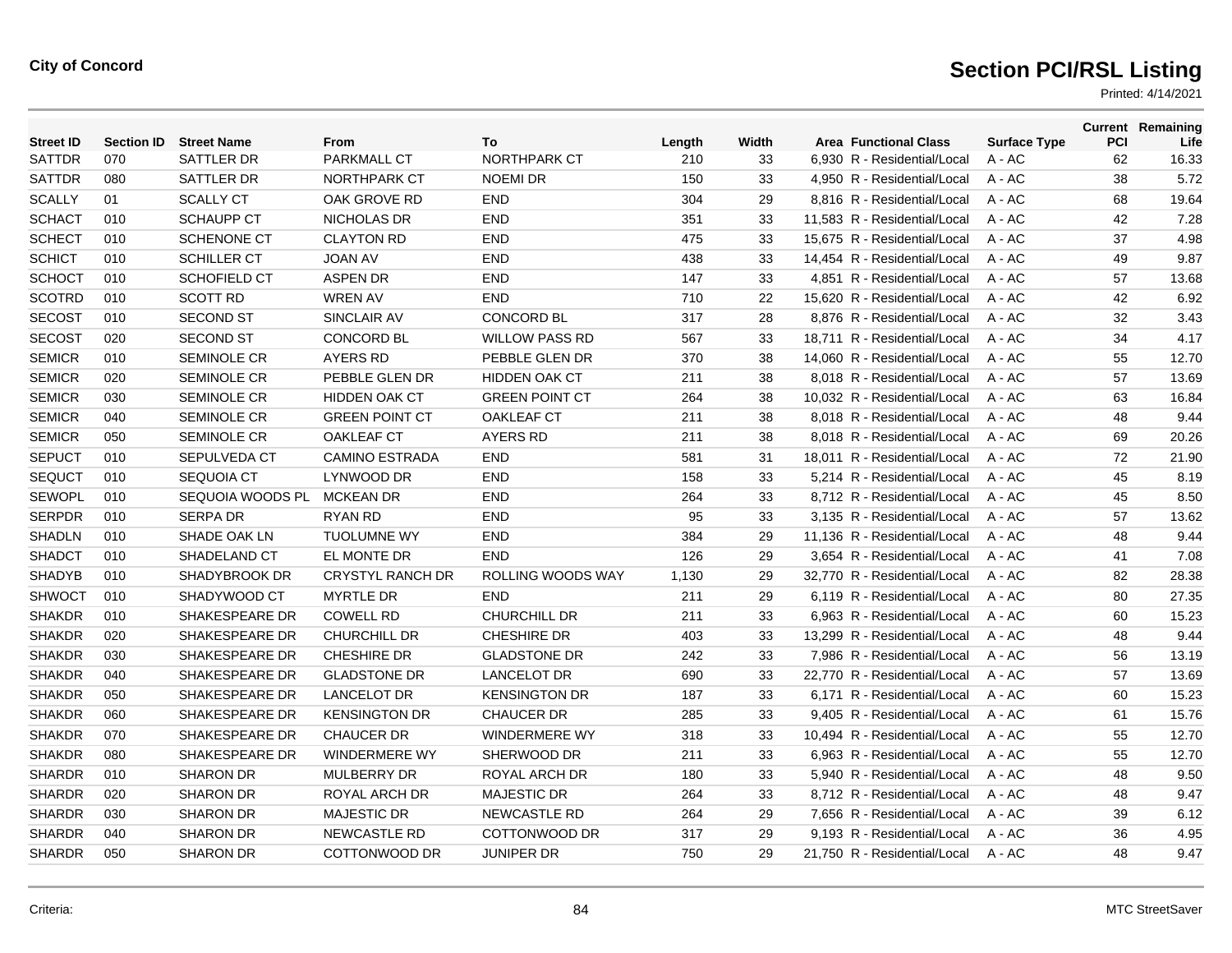| <b>Street ID</b> | <b>Section ID</b> | <b>Street Name</b> | From                 | To                     | Length | Width | <b>Area Functional Class</b> | <b>Surface Type</b> | PCI | <b>Current Remaining</b><br>Life |
|------------------|-------------------|--------------------|----------------------|------------------------|--------|-------|------------------------------|---------------------|-----|----------------------------------|
| <b>SHARCR</b>    | 010               | <b>SHARY CR</b>    | <b>DETROIT AV</b>    | <b>SHARY CT</b>        | 1,901  | 46    | 87,446 R - Residential/Local | $A - AC$            | 54  | 12.20                            |
| <b>SHARCR</b>    | 020               | <b>SHARY CR</b>    | <b>SHARY CT</b>      | <b>DETROIT AV</b>      | 625    | 46    | 28,750 R - Residential/Local | $A - AC$            | 57  | 13.68                            |
| <b>SHARCT</b>    | 010               | <b>SHARY CT</b>    | <b>SHARY CR</b>      | <b>END</b>             | 430    | 45    | 19,350 R - Residential/Local | $A - AC$            | 52  | 11.25                            |
| <b>SHEECT</b>    | 010               | SHEEPBERRY CT      | S LARWIN AV          | <b>END</b>             | 717    | 33    | 23.661 R - Residential/Local | $A - AC$            | 47  | 9.00                             |
| <b>SHEFPL</b>    | 010               | SHEFFIELD PL       | END (3118)           | <b>COVENTRY RD</b>     | 367    | 33    | 12.111 R - Residential/Local | $A - AC$            | 52  | 11.28                            |
| <b>SHEFPL</b>    | 020               | SHEFFIELD PL       | <b>COVENTRY RD</b>   | END (3231)             | 460    | 22    | 10,120 R - Residential/Local | $A - AC$            | 26  | 1.34                             |
| <b>SHELCT</b>    | 010               | SHELLBARK CT       | N LARWIN AV          | <b>END</b>             | 645    | 33    | 21,285 R - Residential/Local | $A - AC$            | 39  | 6.08                             |
| <b>SHFLCT</b>    | 010               | SHELLFLOWER CT     | <b>END</b>           | <b>LIMERIDGE DR</b>    | 317    | 34    | 10.778 R - Residential/Local | $A - AC$            | 47  | 9.00                             |
| <b>SHFLCT</b>    | 020               | SHELLFLOWER CT     | <b>LIMERIDGE DR</b>  | <b>END</b>             | 528    | 33    | 17.424 R - Residential/Local | $A - AC$            | 39  | 6.08                             |
| <b>SHWODR</b>    | 010               | SHELLWOOD DR       | <b>CURLETTO DR</b>   | <b>OLIVE DR</b>        | 475    | 33    | 15,675 R - Residential/Local | $A - AC$            | 66  | 18.81                            |
| <b>SHERCT</b>    | 010               | SHERIDAN CT        | SHERIDAN RD          | <b>END</b>             | 229    | 33    | 7,557 R - Residential/Local  | A - AC              | 27  | 1.64                             |
| <b>SHERRD</b>    | 010               | SHERIDAN RD        | <b>COWELL RD</b>     | SHERIDAN CT            | 264    | 33    | 8,712 R - Residential/Local  | $A - AC$            | 32  | 3.40                             |
| <b>SHERRD</b>    | 020               | SHERIDAN RD        | SHERIDAN CT          | <b>GAINSBOROUGH DR</b> | 317    | 33    | 10,461 R - Residential/Local | $A - AC$            | 48  | 9.42                             |
| <b>SHERWY</b>    | 010               | SHERLOCK WY        | <b>CHURCHILL DR</b>  | <b>CHESHIRE DR</b>     | 475    | 33    | 15.675 R - Residential/Local | $A - AC$            | 41  | 6.89                             |
| <b>SHWDCT</b>    | 010               | SHERWOOD CT        | SHERWOOD DR          | <b>END</b>             | 480    | 33    | 15,840 R - Residential/Local | A - AC              | 50  | 10.34                            |
| <b>SHWDDR</b>    | 010               | SHERWOOD DR        | <b>LANCELOT DR</b>   | SHAKESPEARE DR         | 475    | 33    | 15,675 R - Residential/Local | A - AC              | 48  | 9.44                             |
| <b>SHWDDR</b>    | 020               | SHERWOOD DR        | SHAKESPEARE DR       | SHERWOOD CT            | 317    | 33    | 10,461 R - Residential/Local | $A - AC$            | 48  | 9.44                             |
| <b>SHWDDR</b>    | 030               | SHERWOOD DR        | SHERWOOD CT          | <b>COBBLESTONE DR</b>  | 211    | 33    | 6.963 R - Residential/Local  | $A - AC$            | 45  | 8.14                             |
| <b>SIERCT</b>    | 010               | <b>SIERRA CT</b>   | <b>SIERRA RD</b>     | <b>END</b>             | 186    | 33    | 6,138 R - Residential/Local  | $A - AC$            | 49  | 9.87                             |
| <b>SIERRD</b>    | 010               | <b>SIERRA RD</b>   | OAK GROVE RD         | FOX MEADOW WY          | 1,570  | 33    | 51,810 R - Residential/Local | $A - AC$            | 52  | 11.25                            |
| <b>SIERRD</b>    | 020               | <b>SIERRA RD</b>   | FOX MEADOW WY        | <b>SIERRA CT</b>       | 274    | 32    | 8.768 R - Residential/Local  | $A - AC$            | 58  | 14.18                            |
| <b>SIERRD</b>    | 030               | <b>SIERRA RD</b>   | <b>SIERRA CT</b>     | FOX WY                 | 211    | 32    | 6.752 R - Residential/Local  | $A - AC$            | 58  | 14.18                            |
| <b>SIVICT</b>    | 010               | SIERRA VISTA CT    | <b>VIA MONTANAS</b>  | <b>END</b>             | 106    | 29    | 3.074 R - Residential/Local  | $A - AC$            | 49  | 10.26                            |
| <b>SIWOCT</b>    | 010               | SIERRAWOOD CT      | BOXWOOD DR           | <b>END</b>             | 314    | 33    | 10,362 R - Residential/Local | A - AC              | 38  | 5.72                             |
| <b>SIGNCT</b>    | 010               | SIGNAL CT          | <b>SARGENT RD</b>    | <b>END</b>             | 370    | 32    | 11,840 R - Residential/Local | $A - AC$            | 60  | 15.20                            |
| <b>SIINAV</b>    | 010               | SIINO AV           | <b>ROSAL LN</b>      | <b>END</b>             | 493    | 24    | 11.832 R - Residential/Local | $A - AC$            | 23  | 0.31                             |
| <b>SISACT</b>    | 010               | SILVER SAGE CT     | <b>END</b>           | <b>ROCK CREEK WY</b>   | 422    | 29    | 12.238 R - Residential/Local | $A - AC$            | 66  | 18.71                            |
| <b>SISACT</b>    | 020               | SILVER SAGE CT     | <b>ROCK CREEK WY</b> | <b>END</b>             | 158    | 29    | 4,582 R - Residential/Local  | $A - AC$            | 74  | 23.03                            |
| <b>SIBECT</b>    | 010               | SILVERBERRY CT     | S LARWIN AV          | <b>END</b>             | 807    | 33    | 26,631 R - Residential/Local | A - AC              | 39  | 6.08                             |
| <b>SISPCT</b>    | 010               | SILVERSPUR CT      | NAVARONNE WY         | <b>END</b>             | 119    | 26    | 3,094 R - Residential/Local  | A - AC              | 66  | 18.45                            |
| <b>SIWODR</b>    | 010               | SILVERWOOD DR      | <b>LANDANA DR</b>    | MAPLEWOOD DR           | 1,190  | 33    | 39,270 R - Residential/Local | $A - AC$            | 36  | 4.95                             |
| <b>SIWODR</b>    | 020               | SILVERWOOD DR      | MAPLEWOOD DR         | <b>VILLAGE RD</b>      | 264    | 27    | 7.128 R - Residential/Local  | $A - AC$            | 38  | 5.72                             |
| <b>SIWODR</b>    | 030               | SILVERWOOD DR      | <b>VILLAGE RD</b>    | END (1857)             | 123    | 27    | 3,321 R - Residential/Local  | A - AC              | 36  | 4.95                             |
| <b>SINCAV</b>    | 010               | SINCLAIR AV        | SUNSET AV.           | <b>FIRST ST</b>        | 220    | 37    | 8,140 R - Residential/Local  | A - AC              | 54  | 12.23                            |
| <b>SINCAV</b>    | 020               | SINCLAIR AV        | <b>FIRST ST</b>      | <b>SECOND ST</b>       | 264    | 37    | 9,768 R - Residential/Local  | A - AC              | 29  | 2.37                             |
| <b>SINCAV</b>    | 030               | SINCLAIR AV        | <b>SECOND ST</b>     | THIRD ST               | 264    | 37    | 9.768 R - Residential/Local  | A - AC              | 37  | 5.31                             |
|                  |                   |                    |                      |                        |        |       |                              |                     |     |                                  |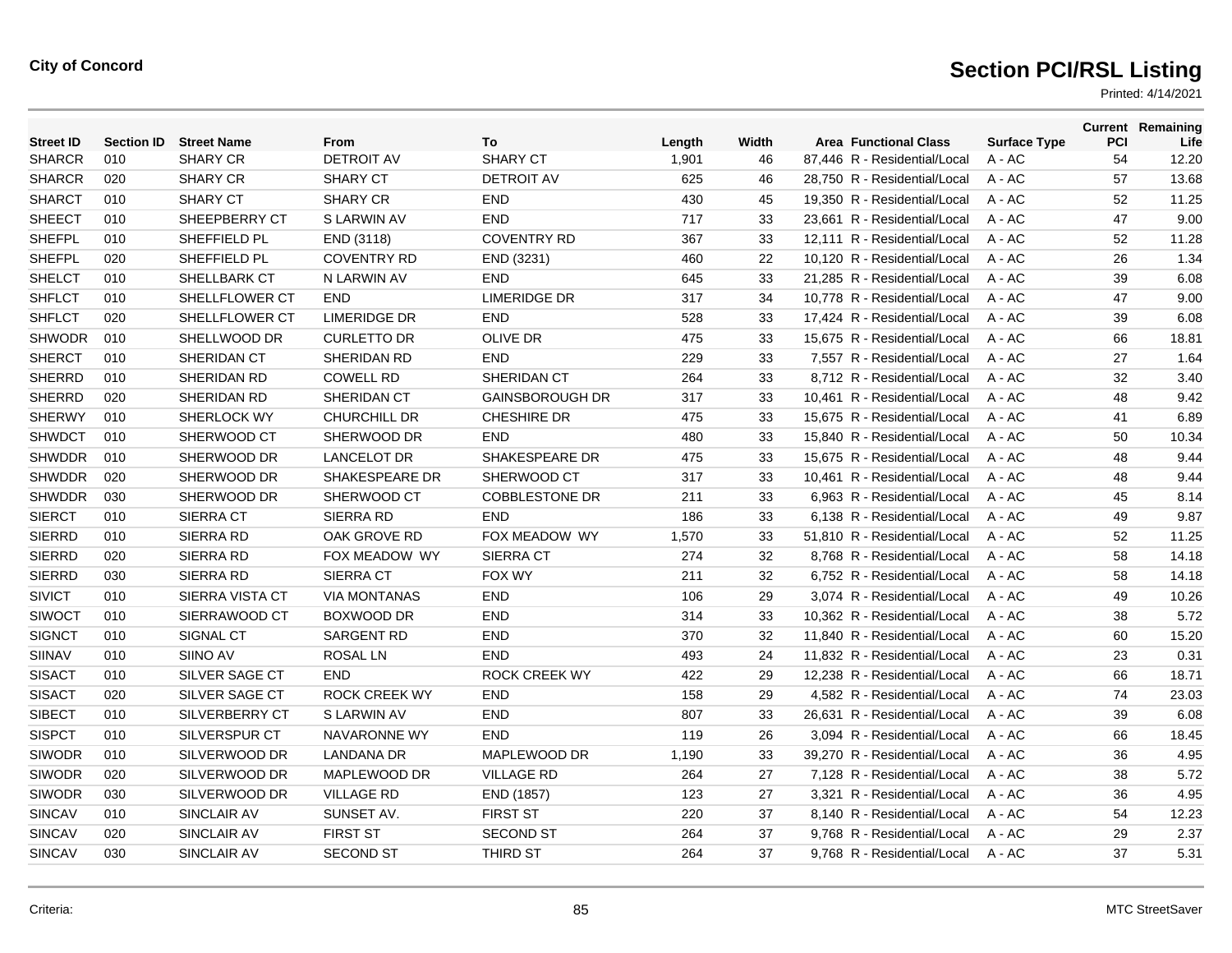| <b>Street ID</b> | <b>Section ID</b> | <b>Street Name</b>   | From                    | To                      | Length | Width | <b>Area Functional Class</b> | <b>Surface Type</b> | PCI | <b>Current Remaining</b><br>Life |
|------------------|-------------------|----------------------|-------------------------|-------------------------|--------|-------|------------------------------|---------------------|-----|----------------------------------|
| <b>SINCAV</b>    | 040               | SINCLAIR AV          | THIRD ST                | THE ALAMEDA             | 422    | 37    | 15,614 R - Residential/Local | $A - AC$            | 32  | 3.43                             |
| <b>SIXST</b>     | 010               | SIXTH ST             | <b>CLAYTON RD</b>       | THE ALAMEDA             | 950    | 37    | 35,150 C - Collector         | O - AC/AC           | 92  | 30.21                            |
| <b>SIXST</b>     | 020               | SIXTH ST             | THE ALAMEDA             | <b>CONCORD BL</b>       | 714    | 26    | 18,564 C - Collector         | O - AC/AC           | 92  | 30.21                            |
| <b>SIXST</b>     | 030               | <b>SIXTH ST</b>      | <b>CONCORD BL</b>       | <b>EUCLID AV</b>        | 370    | 26    | 9,620 C - Collector          | O - AC/AC           | 92  | 30.21                            |
| <b>SIXST</b>     | 040               | <b>SIXTH ST</b>      | <b>EUCLID AV</b>        | <b>WREN AV</b>          | 755    | 26    | 19,630 C - Collector         | O - AC/AC           | 84  | 25.10                            |
| <b>SIXST</b>     | 050               | <b>SIXTH ST</b>      | <b>WREN AV</b>          | DAVID CT                | 250    | 30    | 7,500 C - Collector          | O - AC/AC           | 92  | 30.21                            |
| <b>SIXST</b>     | 060               | <b>SIXTH ST</b>      | DAVID CT                | <b>WILLOW PASS RD</b>   | 158    | 40    | 6,320 C - Collector          | O - AC/AC           | 92  | 30.21                            |
| <b>SKLADR</b>    | 010               | <b>SKYLARK DR</b>    | <b>THUNDERBIRD DR</b>   | <b>FLOYD LN</b>         | 885    | 33    | 29.205 R - Residential/Local | $A - AC$            | 44  | 8.00                             |
| <b>SLOACT</b>    | 010               | <b>SLOAN CT</b>      | <b>JAMESON CT</b>       | <b>END</b>              | 158    | 33    | 5,214 R - Residential/Local  | $A - AC$            | 47  | 9.05                             |
| <b>SMITLN</b>    | 010               | <b>SMITH LN</b>      | <b>WEAVER LN</b>        | <b>BETHANY LN</b>       | 634    | 28    | 17,752 R - Residential/Local | A - AC              | 62  | 16.23                            |
| <b>SMITLN</b>    | 020               | <b>SMITH LN</b>      | <b>BETHANY LN</b>       | <b>BRITTANY LN</b>      | 264    | 34    | 8,976 R - Residential/Local  | $A - AC$            | 66  | 18.45                            |
| <b>SMITLN</b>    | 030               | <b>SMITH LN</b>      | <b>BRITTANY LN</b>      | <b>GRENOLA DR</b>       | 528    | 34    | 17,952 R - Residential/Local | $A - AC$            | 66  | 18.45                            |
| <b>SMITLN</b>    | 040               | SMITH LN             | <b>GRENOLA DR</b>       | NIAGARA CT              | 264    | 34    | 8,976 R - Residential/Local  | $A - AC$            | 75  | 23.86                            |
| <b>SMITLN</b>    | 050               | <b>SMITH LN</b>      | NIAGARA CT              | <b>LITWIN DR</b>        | 264    | 34    | 8,976 R - Residential/Local  | $A - AC$            | 77  | 25.12                            |
| <b>SMITLN</b>    | 060               | <b>SMITH LN</b>      | <b>LITWIN DR</b>        | <b>CLAREWOOD CT</b>     | 264    | 34    | 8,976 R - Residential/Local  | A - AC              | 72  | 21.99                            |
| <b>SMITLN</b>    | 070               | <b>SMITH LN</b>      | <b>CLAREWOOD CT</b>     | OAK GROVE RD            | 158    | 34    | 5,372 R - Residential/Local  | $A - AC$            | 67  | 19.02                            |
| <b>SMTRCT</b>    | 010               | <b>SMOKE TREE CT</b> | N LARWIN AV             | <b>END</b>              | 544    | 33    | 17,952 R - Residential/Local | A - AC              | 51  | 10.80                            |
| <b>SNBECT</b>    | 010               | SNOWBERRY CT         | S LARWIN AV             | <b>END</b>              | 608    | 33    | 20,064 R - Residential/Local | A - AC              | 46  | 8.57                             |
| <b>SNCLCT</b>    | 010               | SNOWCLOUD CT         | <b>END</b>              | <b>LIMERIDGE DR</b>     | 158    | 33    | 5,214 R - Residential/Local  | $A - AC$            | 52  | 11.26                            |
| <b>SNCLCT</b>    | 020               | SNOWCLOUD CT         | <b>LIMERIDGE DR</b>     | <b>END</b>              | 475    | 34    | 16,150 R - Residential/Local | $A - AC$            | 57  | 13.69                            |
| <b>SOCCCT</b>    | 010               | SOCCER CT            | <b>MOHR LN</b>          | <b>END</b>              | 195    | 33    | 6,435 R - Residential/Local  | $A - AC$            | 40  | 6.45                             |
| SOLACT           | 010               | SOLANO CT            | <b>SOLANO WY</b>        | <b>END</b>              | 164    | 33    | 5,412 R - Residential/Local  | $A - AC$            | 34  | 4.20                             |
| SOLAWY           | 010               | <b>SOLANO WY</b>     | <b>CITY LIMIT</b>       | <b>MARSH DR</b>         | 950    | 74    | 70,300 A - Arterial          | $A - AC$            | 75  | 17.61                            |
| <b>SOLAWY</b>    | 020               | <b>SOLANO WY</b>     | <b>MARSH DR</b>         | <b>HILLTOP RD</b>       | 1.795  | 34    | 61,030 A - Arterial          | O - AC/AC           | 92  | 29.46                            |
| SOLAWY           | 030               | <b>SOLANO WY</b>     | <b>HILLTOP RD</b>       | <b>AVON AV</b>          | 898    | 40    | 35,920 A - Arterial          | O - AC/AC           | 92  | 29.46                            |
| SOLAWY           | 040               | SOLANO WY            | AVON AV                 | SOLANO CT               | 158    | 40    | 6,320 A - Arterial           | O - AC/AC           | 92  | 29.46                            |
| SOLAWY           | 050               | SOLANO WY            | SOLANO CT               | <b>HEATON CR</b>        | 290    | 37    | 10,730 A - Arterial          | O - AC/AC           | 92  | 29.46                            |
| SOLAWY           | 060               | <b>SOLANO WY</b>     | <b>HEATON CR (WEST)</b> | <b>HEATON CR (EAST)</b> | 581    | 37    | 21,497 A - Arterial          | O - AC/AC           | 92  | 29.46                            |
| SOLAWY           | 070               | <b>SOLANO WY</b>     | <b>HEATON CR</b>        | <b>HILLSIDE AV</b>      | 475    | 37    | 17,575 A - Arterial          | O - AC/AC           | 89  | 31.31                            |
| SOLAWY           | 080               | SOLANO WY            | <b>HILLSIDE AV</b>      | <b>WESTGATE AV</b>      | 81     | 49    | 3,969 A - Arterial           | O - AC/AC           | 92  | 29.46                            |
| SOLAWY           | 090               | <b>SOLANO WY</b>     | <b>WESTGATE AV</b>      | <b>KAY AV</b>           | 234    | 49    | 11,466 A - Arterial          | O - AC/AC           | 92  | 29.46                            |
| SOLAWY           | 100               | <b>SOLANO WY</b>     | <b>KAY AV</b>           | <b>COURTLAND DR</b>     | 211    | 40    | 8,440 A - Arterial           | O - AC/AC           | 92  | 29.46                            |
| SOLAWY           | 110               | <b>SOLANO WY</b>     | <b>COURTLAND AV</b>     | <b>EASTGATE AV</b>      | 264    | 40    | 10,560 A - Arterial          | O - AC/AC           | 92  | 29.46                            |
| <b>SOLAWY</b>    | 120               | SOLANO WY            | <b>EASTGATE AV</b>      | <b>BROADMOOR AV</b>     | 528    | 38    | 20,064 A - Arterial          | O - AC/AC           | 92  | 29.46                            |
| <b>SOMEPL</b>    | 010               | SOMERSET PL          | <b>MCKEAN DR</b>        | <b>END</b>              | 111    | 33    | 3,663 R - Residential/Local  | $A - AC$            | 39  | 6.01                             |
| <b>SPARCT</b>    | 010               | SOUTHPARK CT         | <b>SATTLER DR</b>       | <b>END</b>              | 75     | 55    | 4.125 R - Residential/Local  | A - AC              | 53  | 11.80                            |
|                  |                   |                      |                         |                         |        |       |                              |                     |     |                                  |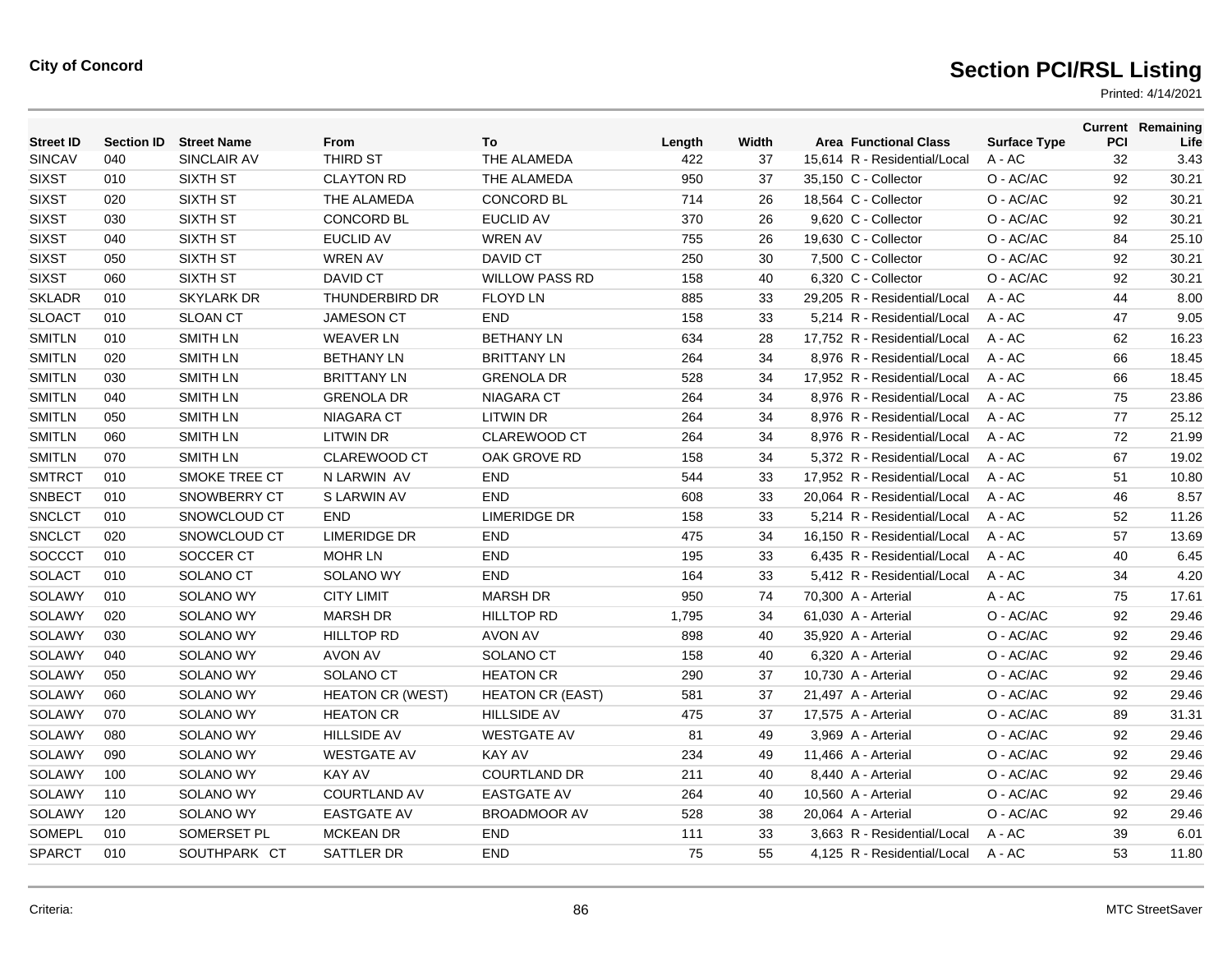| <b>Street ID</b> | <b>Section ID</b> | <b>Street Name</b>           | <b>From</b>            | To                     | Length | Width | <b>Area Functional Class</b> | <b>Surface Type</b> | <b>PCI</b> | <b>Current Remaining</b><br>Life |
|------------------|-------------------|------------------------------|------------------------|------------------------|--------|-------|------------------------------|---------------------|------------|----------------------------------|
| <b>SRIDCT</b>    | 010               | SOUTHRIDGE CT                | <b>HITCHCOCK RD</b>    | <b>CUL DE SAC</b>      | 461    | 30    | 13.830 R - Residential/Local | $A - AC$            | 62         | 16.63                            |
| <b>SPANCT</b>    | 010               | <b>SPANIEL CT</b>            | <b>BASSETT DR</b>      | <b>END</b>             | 141    | 33    | 4,653 R - Residential/Local  | A - AC              | 40         | 6.48                             |
| <b>SPWOCT</b>    | 010               | SPOONWOOD CT                 | N LARWIN AV            | <b>END</b>             | 726    | 33    | 23,958 R - Residential/Local | $A - AC$            | 46         | 8.57                             |
| <b>SPRICT</b>    | 010               | <b>SPRIG CT</b>              | <b>SPRIG DR</b>        | <b>END</b>             | 317    | 45    | 14.265 R - Residential/Local | $A - AC$            | 64         | 17.23                            |
| <b>SPRIDR</b>    | 010               | <b>SPRIG DR</b>              | <b>END</b>             | <b>SPRIG CT</b>        | 106    | 45    | 4.770 R - Residential/Local  | $A - AC$            | 63         | 16.68                            |
| <b>SPRIDR</b>    | 020               | <b>SPRIG DR</b>              | <b>SPRIG CT</b>        | <b>BATES AV</b>        | 415    | 45    | 18,675 R - Residential/Local | A - AC              | 65         | 17.79                            |
| <b>SPMELN</b>    | 010               | SPRING MEADOW LN             | SUSSEX WY              | <b>END</b>             | 311    | 29    | 9,019 R - Residential/Local  | A - AC              | 46         | 8.57                             |
| SVALWY           | 010               | SPRING VALLEY WY             | <b>BIRCH BARK RD</b>   | <b>END</b>             | 136    | 29    | 3,944 R - Residential/Local  | A - AC              | 36         | 4.91                             |
| <b>SPDGCT</b>    | 010               | <b>SPRINGRIDGE CT</b>        | <b>MYRTLE DR</b>       | <b>END</b>             | 805    | 29    | 23,345 R - Residential/Local | $A - AC$            | 82         | 28.31                            |
| <b>SPVACT</b>    | 010               | <b>SPRINGVALE CT</b>         | <b>SPRINGVALE WY</b>   | <b>END</b>             | 120    | 33    | 3.960 R - Residential/Local  | $A - AC$            | 49         | 9.95                             |
| <b>SPVAWY</b>    | 010               | SPRINGVALE WY                | <b>END</b>             | <b>SPRINGVALE CT</b>   | 475    | 34    | 16,150 R - Residential/Local | A - AC              | 57         | 13.62                            |
| SPVAWY           | 020               | SPRINGVALE WY                | SPRINGVALE CT          | <b>ST JOHN CR</b>      | 158    | 34    | 5,372 R - Residential/Local  | A - AC              | 57         | 13.62                            |
| <b>SVIECT</b>    | 010               | <b>SPRINGVIEW CT</b>         | <b>BIRCH BARK RD</b>   | <b>END</b>             | 96     | 55    | 5,280 R - Residential/Local  | $A - AC$            | 36         | 4.96                             |
| SWOOWY           | 010               | SPRINGWOOD WY                | <b>BAILEY RD</b>       | <b>RIO BLANCO DR</b>   | 140    | 33    | 4.620 R - Residential/Local  | $A - AC$            | 39         | 5.96                             |
| SWOOWY           | 020               | SPRINGWOOD WY                | <b>RIO BLANCO DR</b>   | <b>END</b>             | 325    | 33    | 10,725 R - Residential/Local | A - AC              | 43         | 7.59                             |
| SWOOWY           | 040               | SPRINGWOOD WY                | THORNWOOD DR           | <b>BISHOP DR</b>       | 785    | 33    | 25,905 R - Residential/Local | A - AC              | 28         | 1.88                             |
| <b>SWOOWY</b>    | 050               | SPRINGWOOD WY                | <b>BISHOP DR</b>       | <b>BAILEY RD</b>       | 581    | 33    | 19.173 R - Residential/Local | $A - AC$            | 46         | 8.87                             |
| <b>STBOCT</b>    | 010               | ST BONAVENTURE CT MURCHIO DR |                        | <b>END</b>             | 317    | 33    | 10.461 R - Residential/Local | $A - AC$            | 55         | 12.75                            |
| <b>STCACT</b>    | 010               | <b>ST CATHERINE CT</b>       | ST MARY ALICE CT       | <b>END</b>             | 110    | 33    | 3,630 R - Residential/Local  | $A - AC$            | 46         | 8.87                             |
| <b>STCACT</b>    | 020               | ST CATHERINE CT              | ST MARY ALICE CT       | <b>GARAVENTA DR</b>    | 317    | 33    | 10,461 R - Residential/Local | A - AC              | 46         | 8.87                             |
| <b>STCECT</b>    | 010               | ST CELESTINE CT              | <b>GARAVENTA DR</b>    | <b>END</b>             | 264    | 33    | 8,712 R - Residential/Local  | $A - AC$            | 64         | 17.65                            |
| <b>STCHPL</b>    | 010               | <b>ST CHARLES PL</b>         | <b>COWELL RD</b>       | <b>TREAT BL</b>        | 746    | 33    | 24.618 R - Residential/Local | $A - AC$            | 72         | 21.85                            |
| <b>STDUCT</b>    | 010               | <b>ST DUNSTAN CT</b>         | <b>MURCHIO DR</b>      | <b>END</b>             | 370    | 33    | 12.210 R - Residential/Local | $A - AC$            | 55         | 12.75                            |
| <b>STELCT</b>    | 010               | ST ELIZABETH CT              | <b>COWELL RD</b>       | <b>END</b>             | 350    | 33    | 11,550 R - Residential/Local | A - AC              | 45         | 8.55                             |
| <b>STFRDR</b>    | 010               | <b>ST FRANCIS DR</b>         | <b>END</b>             | DE ROSA CT             | 480    | 33    | 15,840 R - Residential/Local | A - AC              | 49         | 9.87                             |
| <b>STFRDR</b>    | 020               | <b>ST FRANCIS DR</b>         | DE ROSA CT             | NORTHRIDGE DR          | 340    | 33    | 11,220 R - Residential/Local | A - AC              | 50         | 10.32                            |
| <b>STFRDR</b>    | 030               | ST FRANCIS DR                | NORTHRIDGE DR          | ROSEBROOK CT           | 264    | 33    | 8.712 R - Residential/Local  | $A - AC$            | 59         | 14.70                            |
| <b>STFRDR</b>    | 040               | ST FRANCIS DR                | ROSEBROOK CT           | <b>LISCOME WY</b>      | 290    | 33    | 9,570 R - Residential/Local  | $A - AC$            | 48         | 9.42                             |
| <b>STFRDR</b>    | 050               | ST FRANCIS DR                | <b>LISCOME WY</b>      | <b>HOBBY CT</b>        | 300    | 33    | 9,900 R - Residential/Local  | A - AC              | 47         | 8.98                             |
| <b>STFRDR</b>    | 060               | ST FRANCIS DR                | <b>HOBBY CT</b>        | <b>BON HOMME WY</b>    | 435    | 33    | 14,355 R - Residential/Local | A - AC              | 45         | 8.55                             |
| <b>STFRDR</b>    | 070               | ST FRANCIS DR                | <b>BON HOMME WY</b>    | <b>COWELL RD</b>       | 245    | 33    | 8,085 R - Residential/Local  | A - AC              | 42         | 7.28                             |
| <b>STGACT</b>    | 010               | <b>ST GARRET CT</b>          | <b>MURCHIO DR</b>      | <b>END</b>             | 334    | 33    | 11,022 R - Residential/Local | $A - AC$            | 48         | 9.79                             |
| <b>STGEDR</b>    | 010               | ST GEORGE DR                 | <b>END</b>             | <b>BAYVIEW CR</b>      | 317    | 33    | 10,461 R - Residential/Local | A - AC              | 42         | 7.18                             |
| <b>STGEDR</b>    | 020               | ST GEORGE DR                 | <b>BAYVIEW CR</b>      | <b>HILLSBOROUGH DR</b> | 211    | 33    | 6,963 R - Residential/Local  | A - AC              | 44         | 8.00                             |
| <b>STGEDR</b>    | 030               | ST GEORGE DR                 | <b>HILLSBOROUGH DR</b> | <b>SANFORD DR</b>      | 359    | 33    | 11.847 R - Residential/Local | A - AC              | 30         | 2.54                             |
| <b>STGEDR</b>    | 040               | ST GEORGE DR                 | <b>SANFORD DR</b>      | <b>SAN MICHELE DR</b>  | 475    | 33    | 15.675 R - Residential/Local | $A - AC$            | 33         | 3.63                             |
|                  |                   |                              |                        |                        |        |       |                              |                     |            |                                  |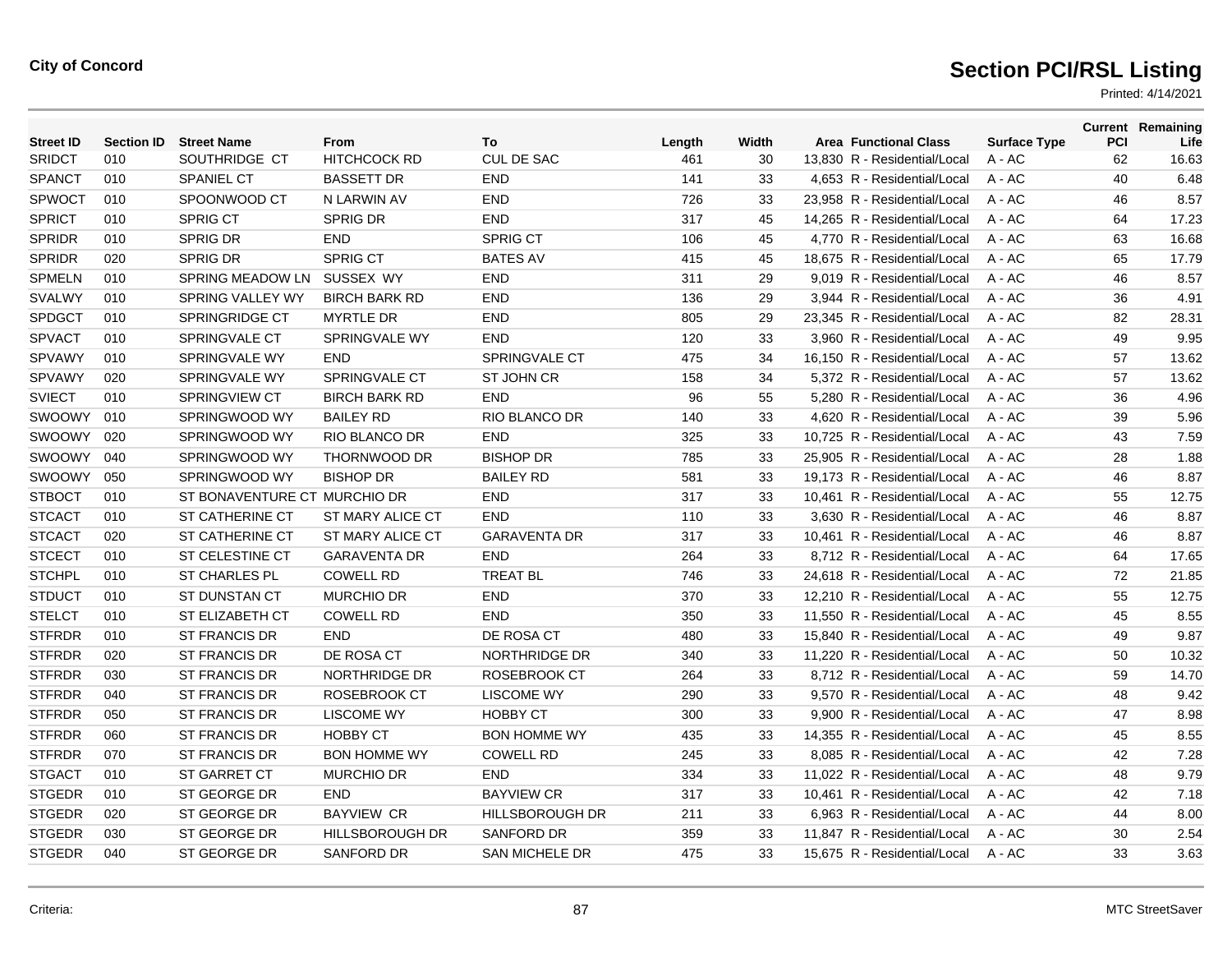| <b>Street ID</b> | <b>Section ID</b> | <b>Street Name</b>      | From                   | To                                      | Length | Width | <b>Area Functional Class</b> | <b>Surface Type</b> | PCI | <b>Current Remaining</b><br>Life |
|------------------|-------------------|-------------------------|------------------------|-----------------------------------------|--------|-------|------------------------------|---------------------|-----|----------------------------------|
| <b>STGEDR</b>    | 050               | ST GEORGE DR            | <b>SAN MICHELE DR</b>  | PANORAMIC DR                            | 581    | 33    | 19,173 R - Residential/Local | A - AC              | 28  | 1.84                             |
| <b>STJAPW</b>    | 010               | ST JAMES PARK WY        | <b>END</b>             | <b>BOXER BL</b>                         | 615    | 23    | 14,145 R - Residential/Local | A - AC              | 57  | 13.75                            |
| <b>STJAPW</b>    | 020               | <b>ST JAMES PARK WY</b> | <b>BOXER BL</b>        | <b>NORTH DEAD END</b>                   | 588    | 23    | 13.524 R - Residential/Local | $A - AC$            | 55  | 12.76                            |
| <b>STJOCR</b>    | 010               | ST JOHN CR              | <b>SULLIVAN AV</b>     | SPRINGVALE WY                           | 349    | 34    | 11,866 R - Residential/Local | $A - AC$            | 57  | 13.62                            |
| <b>STJOCR</b>    | 020               | <b>ST JOHN CR</b>       | SPRINGVALE WY          | <b>MINERT RD</b>                        | 898    | 34    | 30,532 R - Residential/Local | A - AC              | 58  | 14.13                            |
| <b>STJOCT</b>    | 010               | ST JOHN CT              | ST JOHN CR             | <b>END</b>                              | 326    | 33    | 10.758 R - Residential/Local | $A - AC$            | 52  | 11.19                            |
| <b>STJODR</b>    | 010               | ST JOSEPH DR            | <b>SAN SIMEON DR</b>   | <b>LUXURY DR</b>                        | 581    | 34    | 19.754 R - Residential/Local | $A - AC$            | 48  | 9.49                             |
| <b>STJODR</b>    | 020               | ST JOSEPH DR            | <b>LUXURY DR</b>       | <b>END</b>                              | 581    | 34    | 19,754 R - Residential/Local | $A - AC$            | 57  | 13.62                            |
| <b>STLOCT</b>    | 010               | ST LOUIS CT             | ST LOUIS DR            | <b>END</b>                              | 299    | 32    | 9,568 R - Residential/Local  | $A - AC$            | 42  | 7.27                             |
| <b>STLODR</b>    | 010               | <b>ST LOUIS DR</b>      | <b>BANCROFT RD</b>     | <b>ST LOUIS CT</b>                      | 317    | 34    | 10.778 R - Residential/Local | $A - AC$            | 45  | 8.54                             |
| <b>STLODR</b>    | 020               | <b>ST LOUIS DR</b>      | ST LOUIS CT            | <b>TRAUD DR</b>                         | 370    | 34    | 12.580 R - Residential/Local | $A - AC$            | 46  | 8.97                             |
| <b>STMACT</b>    | 010               | <b>ST MARY ALICE CT</b> | <b>ST CATHERINE CT</b> | <b>END</b>                              | 211    | 33    | 6,963 R - Residential/Local  | A - AC              | 48  | 9.79                             |
| <b>STMICT</b>    | 010               | <b>ST MICHAEL CT</b>    | ELKWOOD DR             | <b>END</b>                              | 106    | 36    | 3,816 R - Residential/Local  | A - AC              | 18  | 0.00                             |
| <b>STPACT</b>    | 010               | <b>ST PATRICIA CT</b>   | <b>GARAVENTA DR</b>    | <b>END</b>                              | 264    | 33    | 8,712 R - Residential/Local  | $A - AC$            | 73  | 22.97                            |
| <b>STPECT</b>    | 010               | ST PETER CT             | <b>BABEL LN</b>        | <b>END</b>                              | 600    | 33    | 19,800 R - Residential/Local | $A - AC$            | 45  | 8.55                             |
| <b>STPHCT</b>    | 010               | ST PHILLIP CT           | <b>WILLOW PASS RD</b>  | <b>END</b>                              | 711    | 33    | 23,463 R - Residential/Local | A - AC              | 82  | 28.19                            |
| <b>STAFAV</b>    | 010               | STAFFORD AV             | <b>COWELL RD</b>       | <b>KIMBERLY PL</b>                      | 475    | 24    | 11,400 R - Residential/Local | A - AC              | 50  | 10.39                            |
| <b>STAFAV</b>    | 020               | STAFFORD AV             | <b>KIMBERLY PL</b>     | <b>END</b>                              | 144    | 24    | 3,456 R - Residential/Local  | $A - AC$            | 44  | 7.76                             |
| <b>STANST</b>    | 010               | <b>STANFORD ST</b>      | FIFTH ST               | THE ALAMEDA                             | 1,012  | 20    | 20,240 R - Residential/Local | $A - AC$            | 40  | 6.49                             |
| <b>STANCT</b>    | 010               | <b>STANLEY CT</b>       | <b>HOLBROOK DR</b>     | <b>END</b>                              | 360    | 33    | 11,880 R - Residential/Local | A - AC              | 65  | 17.81                            |
| <b>STANCR</b>    | 010               | <b>STANWELL CR</b>      | STANWELL DR (SOUTH)    | STANWELL DR (NORTH)                     | 880    | 45    | 39.600 R - Residential/Local | $A - AC$            | 60  | 15.24                            |
| <b>STANDR</b>    | 010               | <b>STANWELL DR</b>      | <b>CONCORD AV</b>      | STANWELL CR (SOUTH)                     | 528    | 45    | 23.760 R - Residential/Local | $A - AC$            | 71  | 21.46                            |
| <b>STANDR</b>    | 020               | <b>STANWELL DR</b>      |                        | STANWELL CR (SOUTH) STANWELL CR (NORTH) | 422    | 45    | 18,990 R - Residential/Local | A - AC              | 69  | 20.27                            |
| <b>STANDR</b>    | 030               | <b>STANWELL DR</b>      | STANWELL CR (NORTH)    | <b>BISSO LN</b>                         | 789    | 45    | 35.505 R - Residential/Local | $A - AC$            | 71  | 21.46                            |
| <b>STANDR</b>    | 040               | <b>STANWELL DR</b>      | <b>BISSOLN</b>         | <b>END</b>                              | 1,109  | 45    | 49.905 R - Residential/Local | $A - AC$            | 59  | 14.72                            |
| <b>STEPCT</b>    | 010               | <b>STEPHANIE CT</b>     | <b>BLENHEIM WY</b>     | <b>STEPHANIE DR</b>                     | 366    | 33    | 12,078 R - Residential/Local | A - AC              | 39  | 5.73                             |
| <b>STEPCT</b>    | 020               | <b>STEPHANIE CT</b>     | <b>STEPHANIE DR</b>    | <b>END</b>                              | 118    | 33    | 3,894 R - Residential/Local  | A - AC              | 43  | 7.35                             |
| <b>STEPDR</b>    | 010               | <b>STEPHANIE DR</b>     | <b>STEPHANIE CT</b>    | <b>END</b>                              | 170    | 29    | 4,930 R - Residential/Local  | A - AC              | 40  | 6.13                             |
| <b>STILCT</b>    | 010               | <b>STILLMAN CT</b>      | <b>CHESTNUT AV</b>     | <b>END</b>                              | 417    | 27    | 11.259 R - Residential/Local | $A - AC$            | 56  | 13.17                            |
| <b>STWACT</b>    | 010               | STILLWATER CT           | THORNWOOD DR           | <b>END</b>                              | 528    | 33    | 17,424 R - Residential/Local | $A - AC$            | 84  | 29.49                            |
| <b>STIMCT</b>    | 010               | STIMEL CT               | <b>STIMEL DR</b>       | <b>END</b>                              | 160    | 33    | 5,280 R - Residential/Local  | A - AC              | 46  | 8.97                             |
| <b>STIMDR</b>    | 010               | <b>STIMEL DR</b>        | <b>BANCROFT RD</b>     | <b>MOUNTBATTEN CT</b>                   | 317    | 36    | 11,412 R - Residential/Local | A - AC              | 43  | 7.69                             |
| <b>STIMDR</b>    | 020               | <b>STIMEL DR</b>        | MOUNTBATTEN CT         | <b>HOOKSTON RD</b>                      | 484    | 36    | 17,424 R - Residential/Local | $A - AC$            | 64  | 17.36                            |
| <b>STIMDR</b>    | 030               | STIMEL DR               | <b>HOOKSTON DR</b>     | <b>TRAFALGAR CT</b>                     | 317    | 36    | 11,412 R - Residential/Local | A - AC              | 46  | 8.97                             |
| <b>STIMDR</b>    | 040               | <b>STIMEL DR</b>        | <b>TRAFALGAR CT</b>    | <b>THAMES DR</b>                        | 142    | 36    | 5.112 R - Residential/Local  | A - AC              | 53  | 11.71                            |
| <b>STIMDR</b>    | 050               | <b>STIMEL DR</b>        | <b>THAMES DR</b>       | WATERLOO CT                             | 154    | 36    | 5.544 R - Residential/Local  | A - AC              | 44  | 8.11                             |
|                  |                   |                         |                        |                                         |        |       |                              |                     |     |                                  |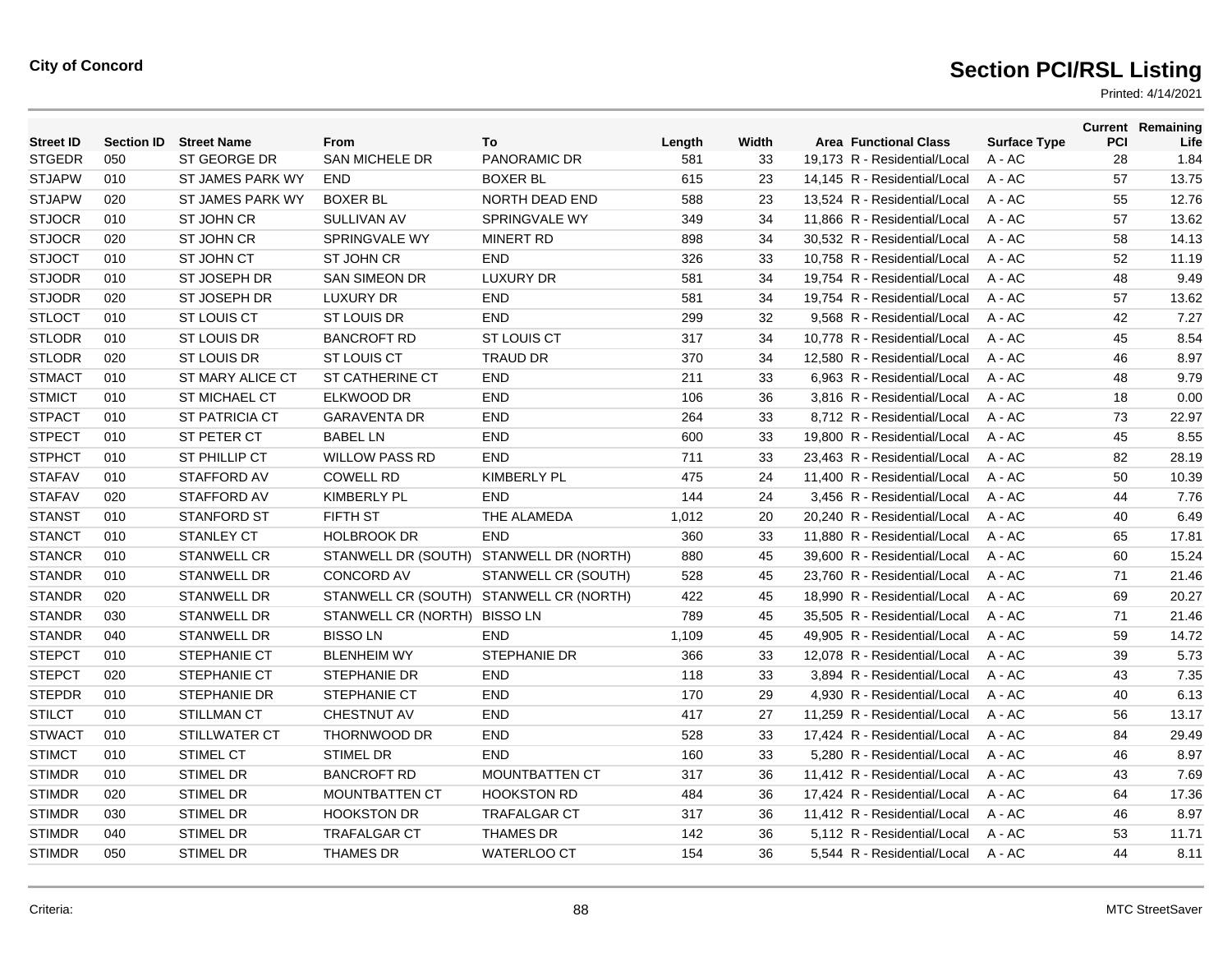| <b>Street ID</b> | <b>Section ID</b> | <b>Street Name</b>      | From                                  | To                   | Length | Width | <b>Area Functional Class</b> | <b>Surface Type</b> | <b>PCI</b> | <b>Current Remaining</b><br>Life |
|------------------|-------------------|-------------------------|---------------------------------------|----------------------|--------|-------|------------------------------|---------------------|------------|----------------------------------|
| <b>STIMDR</b>    | 060               | <b>STIMEL DR</b>        | <b>WATERLOO CT</b>                    | <b>STIMEL CT</b>     | 106    | 36    | 3,816 R - Residential/Local  | A - AC              | 53         | 11.71                            |
| <b>STIMDR</b>    | 070               | <b>STIMEL DR</b>        | <b>STIMEL CT</b>                      | <b>BERMUDA DR</b>    | 630    | 36    | 22,680 R - Residential/Local | A - AC              | 58         | 14.17                            |
| <b>STIMDR</b>    | 080               | <b>STIMEL DR</b>        | <b>BERMUDA DR</b>                     | <b>END</b>           | 298    | 36    | 10,728 R - Residential/Local | $A - AC$            | 56         | 13.17                            |
| <b>STCNCT</b>    | 010               | STONE CANYON CT         | S LARWIN AV                           | <b>END</b>           | 706    | 33    | 23,298 R - Residential/Local | A - AC              | 42         | 6.93                             |
| <b>STONEC</b>    | 010               | STONECREST LN           | <b>COWELL</b>                         | END                  | 119    | 19    | 2,261 R - Residential/Local  | A - AC              | 90         | 32.97                            |
| <b>STHEPL</b>    | 010               | STONEHEDGE PL           | <b>SAN SIMEON DR</b>                  | <b>END</b>           | 176    | 33    | 5,808 R - Residential/Local  | A - AC              | 52         | 11.19                            |
| <b>STWOPL</b>    | 010               | STONEWOOD PL            | <b>TOYON DR</b>                       | <b>END</b>           | 158    | 33    | 5,214 R - Residential/Local  | A - AC              | 49         | 9.90                             |
| <b>STORLN</b>    | 010               | <b>STOREY LN</b>        | <b>KASKILN</b>                        | <b>END</b>           | 634    | 33    | 20,922 R - Residential/Local | A - AC              | 63         | 17.09                            |
| <b>STRACT</b>    | 010               | <b>STRATHMORE CT</b>    | <b>BERMUDA DR</b>                     | <b>END</b>           | 211    | 32    | 6,752 R - Residential/Local  | A - AC              | 44         | 8.11                             |
| <b>STRICT</b>    | 010               | <b>STRIPED MAPLE CT</b> | N LARWIN AV                           | <b>END</b>           | 876    | 33    | 28,908 R - Residential/Local | A - AC              | 43         | 7.34                             |
| <b>SUGMCT</b>    | 010               | <b>SUGAR MAPLE CT</b>   | N LARWIN AV                           | <b>END</b>           | 761    | 33    | 25,113 R - Residential/Local | A - AC              | 37         | 5.34                             |
| <b>SUGLCR</b>    | 010               | <b>SUGARLAND CR</b>     | N LARWIN AV                           | N LARWIN AV          | 788    | 33    | 26,004 R - Residential/Local | A - AC              | 39         | 5.73                             |
| <b>SUGLCT</b>    | 010               | SUGARLAND CT            | N LARWIN AV                           | <b>END</b>           | 729    | 33    | 24.057 R - Residential/Local | $A - AC$            | 40         | 6.13                             |
| <b>SULLAV</b>    | 010               | <b>SULLIVAN AV</b>      | <b>RYAN RD</b>                        | ST JOHN CR           | 570    | 33    | 18,810 R - Residential/Local | A - AC              | 62         | 16.23                            |
| <b>SUMACR</b>    | 010               | <b>SUMAC CR</b>         | GREENMEADOW DR (W) GREENMEADOW DR (E) |                      | 898    | 33    | 29,634 R - Residential/Local | A - AC              | 48         | 9.49                             |
| <b>SUMIT</b>     | 010               | <b>SUMMIT VIEW DR</b>   | END (NW CUL-DE-SAC)                   | <b>CEDARCREST RD</b> | 211    | 29    | 6,119 R - Residential/Local  | $A - AC$            | 55         | 12.75                            |
| <b>SUMIT</b>     | 020               | <b>SUMMIT VIEW DR</b>   | <b>CEDARCREST RD</b>                  | END (SE CUL-DE-SAC)  | 158    | 29    | 4.582 R - Residential/Local  | $A - AC$            | 36         | 4.96                             |
| <b>SUCLCT</b>    | 010               | SUN CLOUD CT            | <b>ROCK CREEK WY</b>                  | <b>END</b>           | 167    | 29    | 4,843 R - Residential/Local  | A - AC              | 53         | 12.40                            |
| <b>SUNVCT</b>    | 010               | <b>SUN VIEW CT</b>      | <b>SUN VIEW TERRACE</b>               | SUN VIEW PL          | 264    | 29    | 7,656 R - Residential/Local  | A - AC              | 30         | 2.54                             |
| <b>SUNVCT</b>    | 020               | <b>SUN VIEW CT</b>      | <b>SUN VIEW PL</b>                    | <b>END</b>           | 211    | 29    | 6,119 R - Residential/Local  | $A - AC$            | 39         | 5.96                             |
| <b>SUVIPL</b>    | 010               | <b>SUN VIEW PL</b>      | <b>SUN VIEW TERRACE</b>               | <b>SUN VIEW WY</b>   | 211    | 29    | 6,119 R - Residential/Local  | $A - AC$            | 32         | 3.26                             |
| <b>SUVIPL</b>    | 020               | <b>SUN VIEW PL</b>      | <b>SUN VIEW WY</b>                    | <b>SUN VIEW CT</b>   | 211    | 29    | 6,119 R - Residential/Local  | A - AC              | 36         | 4.75                             |
| <b>SUVITR</b>    | 010               | <b>SUN VIEW TR</b>      | <b>END</b>                            | <b>SUN VIEW PL</b>   | 317    | 29    | 9,193 R - Residential/Local  | A - AC              | 30         | 2.54                             |
| <b>SUVITR</b>    | 020               | <b>SUN VIEW TR</b>      | <b>SUN VIEW PL</b>                    | <b>SUN VIEW CT</b>   | 686    | 33    | 22,638 R - Residential/Local | A - AC              | 36         | 4.75                             |
| <b>SUVITR</b>    | 030               | <b>SUN VIEW TR</b>      | <b>SUN VIEW CT</b>                    | PT CHICAGO HWY       | 106    | 38    | 4,028 R - Residential/Local  | A - AC              | 44         | 7.98                             |
| <b>SUVIWY</b>    | 010               | <b>SUN VIEW WY</b>      | <b>SUN VIEW PL</b>                    | <b>END</b>           | 686    | 29    | 19,894 R - Residential/Local | A - AC              | 39         | 5.92                             |
| <b>SUNFCT</b>    | 010               | <b>SUNFLOWER CT</b>     | NAVARONNE WY                          | <b>SUNFLOWER CT</b>  | 211    | 30    | 6.330 R - Residential/Local  | $A - AC$            | 42         | 7.23                             |
| <b>SUNFCT</b>    | 020               | <b>SUNFLOWER CT</b>     | CUL DE SAC (N)                        | <b>SUNFLOWER CT</b>  | 187    | 30    | 5,610 R - Residential/Local  | $A - AC$            | 47         | 9.37                             |
| <b>SUNFCT</b>    | 030               | <b>SUNFLOWER CT</b>     | <b>SUNFLOWER CT</b>                   | CUL DE SAC (S)       | 128    | 30    | 3,840 R - Residential/Local  | $A - AC$            | 65         | 17.88                            |
| <b>SULICR</b>    | 010               | SUNLIGHT CR             | LIMERIDGE DR                          | <b>CLOUD CT</b>      | 550    | 25    | 13,750 R - Residential/Local | $A - AC$            | 48         | 9.49                             |
| <b>SULICR</b>    | 020               | SUNLIGHT CR             | <b>CLOUD CT</b>                       | <b>ROSINA CT</b>     | 315    | 25    | 7,875 R - Residential/Local  | $A - AC$            | 46         | 8.61                             |
| <b>SULICR</b>    | 030               | SUNLIGHT CR             | <b>ROSINA CT</b>                      | N LARWIN AV          | 106    | 25    | 2,650 R - Residential/Local  | A - AC              | 46         | 8.61                             |
| <b>SULICT</b>    | 010               | SUNLIGHT CT             | <b>LIMERIDGE DR</b>                   | <b>END</b>           | 158    | 25    | 3,950 R - Residential/Local  | $A - AC$            | 40         | 6.13                             |
| <b>SUNNPL</b>    | 010               | <b>SUNNY PL</b>         | <b>BAILEY RD</b>                      | <b>END</b>           | 340    | 33    | 11,220 R - Residential/Local | A - AC              | 50         | 10.68                            |
| <b>SURIHI</b>    | 010               | SUNRISE HILL            | HITCHCOCK RD                          | <b>END</b>           | 710    | 28    | 19,880 R - Residential/Local | $A - AC$            | 72         | 21.79                            |
| <b>SUNSAV</b>    | 010               | <b>SUNSET AV</b>        | <b>CLAYTON RD</b>                     | <b>EAST ST</b>       | 310    | 46    | 14,260 A - Arterial          | A - AC              | 69         | 14.86                            |
|                  |                   |                         |                                       |                      |        |       |                              |                     |            |                                  |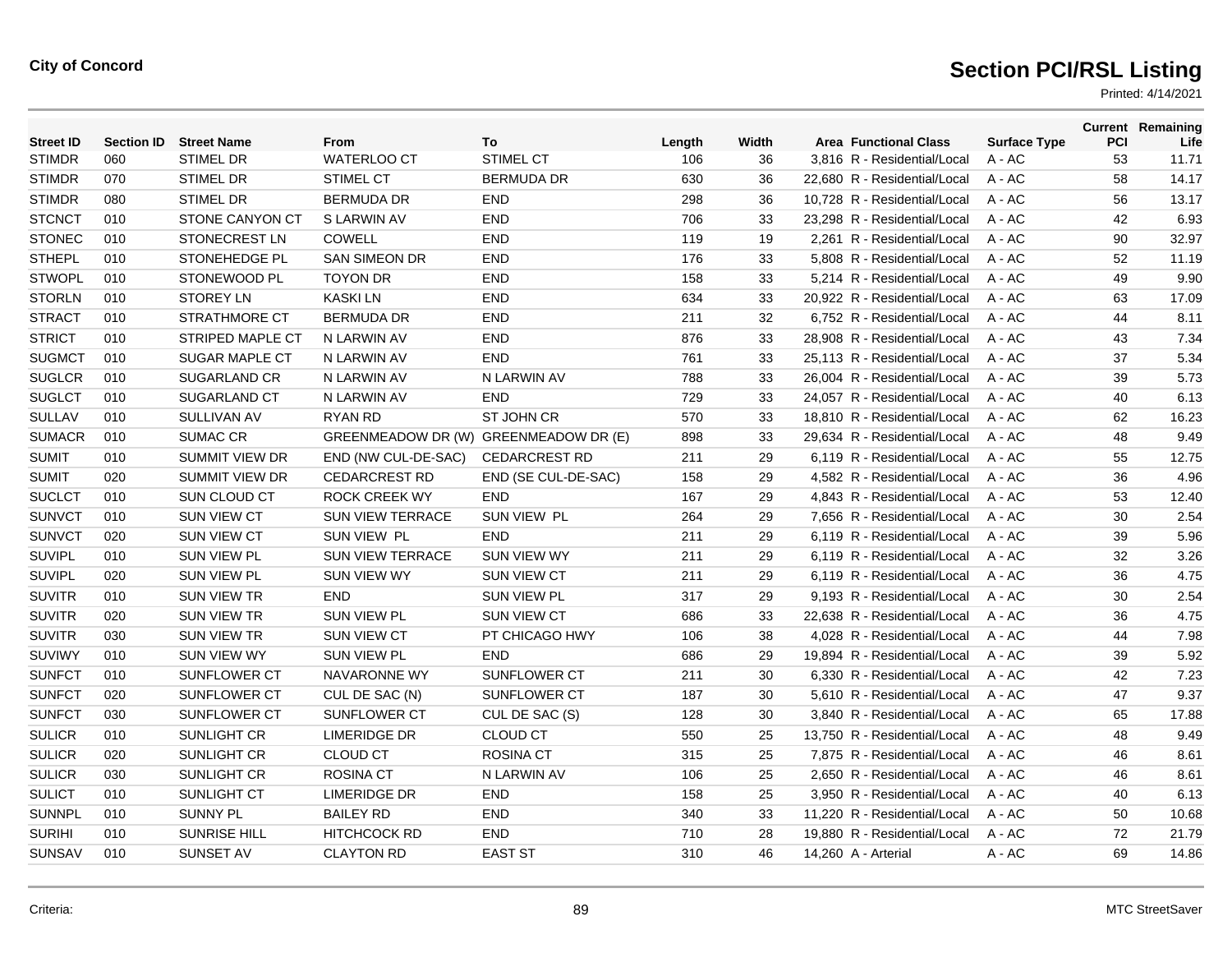| <b>Street ID</b> | <b>Section ID</b> | <b>Street Name</b>    | From                    | To                      | Length | Width | <b>Area Functional Class</b> | <b>Surface Type</b> | PCI | <b>Current Remaining</b><br>Life |
|------------------|-------------------|-----------------------|-------------------------|-------------------------|--------|-------|------------------------------|---------------------|-----|----------------------------------|
| <b>SUNSAV</b>    | 020               | SUNSET AV             | <b>EAST ST</b>          | PT CHICAGO HWY          | 100    | 27    | 2,700 A - Arterial           | $A - AC$            | 71  | 15.74                            |
| <b>SUNSAV</b>    | 030               | <b>SUNSET AV</b>      | PORT CHICAGO HWY        | <b>FIRST ST</b>         | 320    | 26    | 8,320 A - Arterial           | A - AC              | 65  | 13.58                            |
| <b>SUSHDR</b>    | 010               | <b>SUNSHINE DR</b>    | <b>LINDEN DR</b>        | REDWOOD DR              | 370    | 32    | 11.840 R - Residential/Local | $A - AC$            | 58  | 14.18                            |
| <b>SUSHDR</b>    | 020               | <b>SUNSHINE DR</b>    | <b>REDWOOD DR</b>       | <b>ASPEN DR</b>         | 422    | 32    | 13.504 R - Residential/Local | $A - AC$            | 62  | 16.28                            |
| <b>SUSHDR</b>    | 030               | <b>SUNSHINE DR</b>    | <b>ASPEN DR</b>         | <b>GELBKE LN</b>        | 189    | 32    | 6,048 R - Residential/Local  | A - AC              | 63  | 16.83                            |
| <b>SUSHDR</b>    | 040               | <b>SUNSHINE DR</b>    | <b>GELBKE LN</b>        | <b>MAGNOLIA DR</b>      | 264    | 32    | 8,448 R - Residential/Local  | $A - AC$            | 62  | 16.28                            |
| <b>SUSHDR</b>    | 050               | <b>SUNSHINE DR</b>    | <b>MAGNOLIA DR</b>      | <b>CYPRESS DR</b>       | 370    | 32    | 11.840 R - Residential/Local | $A - AC$            | 81  | 27.73                            |
| <b>SUSHDR</b>    | 060               | SUNSHINE DR           | <b>CYPRESS DR</b>       | DAY AV                  | 898    | 32    | 28,736 R - Residential/Local | A - AC              | 71  | 21.44                            |
| <b>SUSHDR</b>    | 070               | <b>SUNSHINE DR</b>    | DAY AV                  | <b>MEADOW LN</b>        | 211    | 32    | 6,752 R - Residential/Local  | A - AC              | 69  | 20.24                            |
| <b>SUSHDR</b>    | 080               | <b>SUNSHINE DR</b>    | <b>MEADOW LN</b>        | <b>HEATHER CT</b>       | 244    | 33    | 8,052 R - Residential/Local  | A - AC              | 52  | 11.27                            |
| <b>SUSHDR</b>    | 090               | SUNSHINE DR           | <b>HEATHER CT</b>       | <b>HAVEN CT</b>         | 264    | 33    | 8,712 R - Residential/Local  | $A - AC$            | 42  | 7.31                             |
| <b>SUSHDR</b>    | 100               | SUNSHINE DR           | <b>HAVEN CT</b>         | <b>VALLEY CT</b>        | 317    | 33    | 10,461 R - Residential/Local | $A - AC$            | 62  | 16.30                            |
| <b>SUSHDR</b>    | 110               | <b>SUNSHINE DR</b>    | <b>VALLEY CT</b>        | <b>ARCH CT</b>          | 264    | 33    | 8,712 R - Residential/Local  | A - AC              | 42  | 7.31                             |
| <b>SUSHDR</b>    | 120               | <b>SUNSHINE DR</b>    | <b>ARCH CT</b>          | <b>CHARLES CT</b>       | 264    | 33    | 8,712 R - Residential/Local  | $A - AC$            | 44  | 7.72                             |
| <b>SUSHDR</b>    | 130               | <b>SUNSHINE DR</b>    | <b>CHARLES CT</b>       | <b>DETROIT AV</b>       | 690    | 33    | 22.770 R - Residential/Local | $A - AC$            | 20  | 0.00                             |
| <b>SURRPL</b>    | 010               | <b>SURREY PL</b>      | <b>BARRYMORE DR</b>     | <b>END</b>              | 112    | 33    | 3,696 R - Residential/Local  | A - AC              | 49  | 10.27                            |
| <b>SUSADR</b>    | 010               | SUSANWOOD DR          | LIVE OAK AV             | <b>END</b>              | 739    | 33    | 24,387 R - Residential/Local | $A - AC$            | 45  | 8.18                             |
| <b>SUSSCT</b>    | 010               | <b>SUSSEX CT</b>      | <b>PEMBROKE DR</b>      | <b>END</b>              | 226    | 33    | 7,458 R - Residential/Local  | $A - AC$            | 46  | 8.61                             |
| <b>SUSSWY</b>    | 010               | <b>SUSSEX WY</b>      | PEMBROKE DR             | <b>SPRING MEADOW LN</b> | 422    | 33    | 13,926 R - Residential/Local | A - AC              | 36  | 4.96                             |
| <b>SUSSWY</b>    | 020               | <b>SUSSEX WY</b>      | <b>SPRING MEADOW LN</b> | <b>BIRCH BARK RD</b>    | 739    | 29    | 21,431 R - Residential/Local | A - AC              | 46  | 8.61                             |
| <b>SUSSWY</b>    | 030               | <b>SUSSEX WY</b>      | <b>BIRCH BARK RD</b>    | <b>TURTLE CREEK RD</b>  | 159    | 29    | 4.611 R - Residential/Local  | $A - AC$            | 40  | 6.13                             |
| <b>SUTHCT</b>    | 010               | <b>SUTHERLAND CT</b>  | <b>SUTHERLAND DR</b>    | <b>END</b>              | 264    | 26    | 6.864 R - Residential/Local  | $A - AC$            | 25  | 0.91                             |
| <b>SUTHDR</b>    | 010               | SUTHERLAND DR         | <b>BONWELL DR</b>       | <b>WALES CT</b>         | 264    | 33    | 8,712 R - Residential/Local  | A - AC              | 40  | 6.40                             |
| <b>SUTHDR</b>    | 020               | SUTHERLAND DR         | <b>WALES CT</b>         | <b>KENT WY</b>          | 228    | 25    | 5,700 R - Residential/Local  | A - AC              | 27  | 1.58                             |
| <b>SUTHDR</b>    | 030               | SUTHERLAND DR         | <b>KENT WY</b>          | SUTHERLAND CT           | 264    | 25    | 6.600 R - Residential/Local  | $A - AC$            | 25  | 0.91                             |
| <b>SUTHDR</b>    | 040               | <b>SUTHERLAND DR</b>  | SUTHERLAND CT           | <b>MANCHESTER CT</b>    | 264    | 25    | 6.600 R - Residential/Local  | $A - AC$            | 29  | 2.27                             |
| <b>SUTHDR</b>    | 050               | SUTHERLAND DR         | <b>MANCHESTER CT</b>    | <b>AYERS RD</b>         | 211    | 25    | 5,275 R - Residential/Local  | A - AC              | 28  | 1.92                             |
| <b>SUTHDR</b>    | 060               | SUTHERLAND DR         | <b>AYERS RD</b>         | PAUL SCARLET DR         | 106    | 33    | 3,498 R - Residential/Local  | $A - AC$            | 29  | 2.27                             |
| <b>SUTHDR</b>    | 070               | SUTHERLAND DR         | <b>PAUL SCARLET DR</b>  | <b>ECLIPSE WY</b>       | 264    | 33    | 8.712 R - Residential/Local  | A - AC              | 27  | 1.58                             |
| <b>SUTHDR</b>    | 080               | SUTHERLAND DR         | <b>ECLIPSE WY</b>       | <b>THORN DR</b>         | 370    | 33    | 12,210 R - Residential/Local | A - AC              | 25  | 0.91                             |
| <b>SUTHDR</b>    | 090               | SUTHERLAND DR         | <b>THORN DR</b>         | <b>TALISMAN WY</b>      | 211    | 33    | 6,963 R - Residential/Local  | A - AC              | 35  | 4.45                             |
| <b>SUTTST</b>    | 010               | SUTTER ST             | <b>CLAYTON RD</b>       | <b>WILLOW PASS RD</b>   | 453    | 33    | 14,949 R - Residential/Local | $A - AC$            | 31  | 3.09                             |
| <b>SUTTST</b>    | 020               | <b>SUTTER ST</b>      | <b>MARKET ST</b>        | <b>FREMONT ST</b>       | 283    | 47    | 13.301 R - Residential/Local | $A - AC$            | 49  | 10.25                            |
| <b>SUTTST</b>    | 030               | <b>SUTTER ST</b>      | <b>FREMONT ST</b>       | <b>HARRISON ST</b>      | 633    | 37    | 23,421 R - Residential/Local | $A - AC$            | 49  | 10.25                            |
| SWALRD           | 010               | <b>SWALLOWTAIL RD</b> | <b>DEERCREEK LN</b>     | <b>TURTLE CREEK RD</b>  | 449    | 29    | 13.021 R - Residential/Local | $A - AC$            | 52  | 11.31                            |
| <b>SWESCT</b>    | 010               | <b>SWEET SHRUB CT</b> | S LARWIN AV             | <b>END</b>              | 607    | 33    | 20.031 R - Residential/Local | $A - AC$            | 40  | 6.13                             |
|                  |                   |                       |                         |                         |        |       |                              |                     |     |                                  |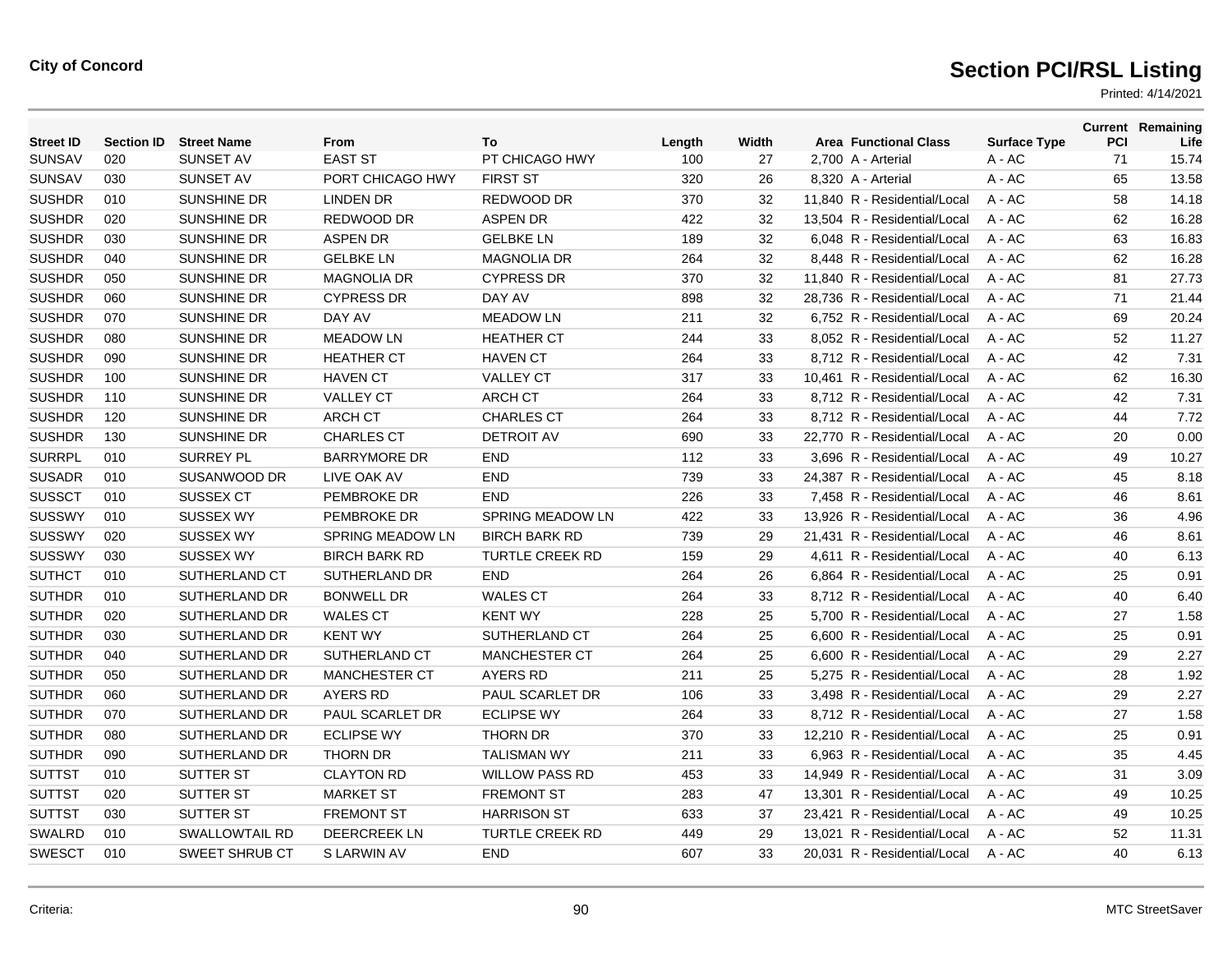| <b>Street ID</b> | <b>Section ID</b> | <b>Street Name</b>     | From                                  | To                     | Length | Width | <b>Area Functional Class</b> | <b>Surface Type</b> | PCI | <b>Current Remaining</b><br>Life |
|------------------|-------------------|------------------------|---------------------------------------|------------------------|--------|-------|------------------------------|---------------------|-----|----------------------------------|
| <b>SWEBCT</b>    | 010               | SWEETBRIAR CT          | N LARWIN AV                           | <b>END</b>             | 794    | 33    | 26,202 R - Residential/Local | $A - AC$            | 37  | 5.34                             |
| <b>SYCACT</b>    | 010               | <b>SYCAMORE AV</b>     | <b>EAST ST</b>                        | <b>GARDEN AV</b>       | 700    | 28    | 19.600 R - Residential/Local | $A - AC$            | 47  | 9.30                             |
| <b>SYLVWY</b>    | 010               | <b>SYLVAN WY</b>       | <b>GREENMEADOW DR</b>                 | <b>BROOKSIDE LN</b>    | 211    | 33    | 6.963 R - Residential/Local  | $A - AC$            | 48  | 9.49                             |
| <b>SYSTDR</b>    | 010               | <b>SYSTRON DR</b>      | <b>MONUMENT BL</b><br>(EASTBOUND LEG) | SAN MIGUEL RD          | 317    | 22    | 6,974 R - Residential/Local  | $A - AC$            | 59  | 14.73                            |
| <b>SYSTDR</b>    | 020               | <b>SYSTRON DR</b>      | SAN MIGUEL RD<br>(WESTBOUND LEG)      | <b>MONUMENT BL</b>     | 317    | 29    | 9,193 R - Residential/Local  | A - AC              | 54  | 12.23                            |
| <b>TAFT</b>      | 010               | <b>TAFT ST</b>         | <b>ADAMS DR</b>                       | <b>COOLIDGE ST</b>     | 684    | 33    | 22.572 R - Residential/Local | $A - AC$            | 50  | 10.71                            |
| <b>TALISM</b>    | 010               | <b>TALISMAN WY</b>     | <b>CLAYTON RD</b>                     | AMER BEAUTY DR         | 158    | 33    | 5.214 R - Residential/Local  | $A - AC$            | 62  | 16.21                            |
| <b>TALISM</b>    | 020               | <b>TALISMAN WY</b>     | AMER BEAUTY DR                        | <b>PAUL SCARLET DR</b> | 264    | 33    | 8.712 R - Residential/Local  | $A - AC$            | 69  | 20.17                            |
| <b>TALISM</b>    | 030               | <b>TALISMAN WY</b>     | PAUL SCARLET DR                       | <b>SUTHERLAND DR</b>   | 264    | 33    | 8,712 R - Residential/Local  | A - AC              | 74  | 23.21                            |
| <b>TALISM</b>    | 040               | <b>TALISMAN WY</b>     | SUTHERLAND DR                         | AMER BEAUTY DR         | 317    | 33    | 10,461 R - Residential/Local | A - AC              | 46  | 8.91                             |
| <b>TAMARA</b>    | 010               | <b>TAMARACK WY</b>     | AMARANTH WY                           | <b>END</b>             | 546    | 33    | 18.018 R - Residential/Local | A - AC              | 40  | 6.13                             |
| <b>TAMMY</b>     | 010               | <b>TAMMY LN</b>        | <b>WALNUT AV</b>                      | <b>END</b>             | 427    | 33    | 14,091 R - Residential/Local | A - AC              | 33  | 3.76                             |
| <b>TANACR</b>    | 010               | TANAGER CR             | <b>FLAMINGO DR</b>                    | <b>TANAGER PL</b>      | 454    | 33    | 14,982 R - Residential/Local | $A - AC$            | 41  | 6.74                             |
| <b>TANACR</b>    | 020               | TANAGER CR             | <b>TANAGER PL</b>                     | <b>TANAGER CT</b>      | 264    | 33    | 8.712 R - Residential/Local  | $A - AC$            | 54  | 12.56                            |
| <b>TANACR</b>    | 030               | TANAGER CR             | <b>TANAGER CT</b>                     | <b>FLAMINGO DR</b>     | 800    | 33    | 26,400 R - Residential/Local | A - AC              | 33  | 3.64                             |
| <b>TANACT</b>    | 010               | <b>TANAGER CT</b>      | <b>TANAGER CR</b>                     | <b>END</b>             | 370    | 33    | 12,210 R - Residential/Local | A - AC              | 34  | 4.01                             |
| <b>TANAPL</b>    | 010               | <b>TANAGER PL</b>      | <b>TANAGER CR</b>                     | <b>END</b>             | 81     | 63    | 5,103 R - Residential/Local  | A - AC              | 48  | 9.75                             |
| <b>TEAKKW</b>    | 010               | <b>TEAKWOOD CT</b>     | WESTWOOD DR                           | <b>END</b>             | 345    | 33    | 11,385 R - Residential/Local | A - AC              | 29  | 2.27                             |
| <b>TEAKKW</b>    | 020               | <b>TEAKWOOD CT</b>     | <b>TEAKWOOD CT</b>                    | <b>END</b>             | 215    | 33    | 7,095 R - Residential/Local  | $A - AC$            | 32  | 3.34                             |
| <b>TERRAP</b>    | 010               | <b>TERRAPIN CT</b>     | <b>TORINO WY</b>                      | <b>END</b>             | 552    | 29    | 16.008 R - Residential/Local | $A - AC$            | 67  | 19.01                            |
| <b>TERRAZ</b>    | 010               | <b>TERRAZA DEL SOL</b> | <b>OLIVERA RD</b>                     | END OF MAINT.          | 334    | 37    | 12,358 R - Residential/Local | A - AC              | 53  | 12.08                            |
| <b>TETON</b>     | 010               | <b>TETON PL</b>        | <b>CITRUS AV</b>                      | <b>END</b>             | 203    | 33    | 6,699 R - Residential/Local  | $A - AC$            | 45  | 8.50                             |
| <b>THAMES</b>    | 010               | <b>THAMES DR</b>       | <b>HAMPTON DR</b>                     | <b>STIMEL DR</b>       | 315    | 33    | 10,395 R - Residential/Local | A - AC              | 53  | 11.71                            |
| <b>THEALA</b>    | 010               | THE ALAMEDA            | <b>CLAYTON RD</b>                     | <b>CORDOVA WY</b>      | 581    | 27    | 15,687 R - Residential/Local | $A - AC$            | 49  | 9.90                             |
| <b>THEALA</b>    | 020               | THE ALAMEDA            | <b>CORDOVA WY</b>                     | SINCLAIR AV            | 106    | 27    | 2,862 R - Residential/Local  | $A - AC$            | 50  | 10.35                            |
| <b>THEALA</b>    | 030               | THE ALAMEDA            | <b>SINCLAIR AV</b>                    | <b>PARKSIDE DR</b>     | 90     | 27    | 2.430 R - Residential/Local  | $A - AC$            | 39  | 6.09                             |
| <b>THEALA</b>    | 040               | THE ALAMEDA            | <b>PARKSIDE DR</b>                    | <b>DEARDORFF LN</b>    | 670    | 27    | 18,090 R - Residential/Local | A - AC              | 42  | 7.31                             |
| <b>THEALA</b>    | 050               | THE ALAMEDA            | <b>DEARDORFF LN</b>                   | <b>FIFTH ST</b>        | 330    | 32    | 10,560 R - Residential/Local | A - AC              | 68  | 19.68                            |
| <b>THEALA</b>    | 060               | THE ALAMEDA            | <b>FIFTH ST</b>                       | <b>STANFORD ST</b>     | 422    | 27    | 11.394 R - Residential/Local | $A - AC$            | 45  | 8.15                             |
| <b>THEALA</b>    | 070               | THE ALAMEDA            | <b>STANFORD ST</b>                    | SIXTH ST               | 264    | 24    | 6,336 R - Residential/Local  | A - AC              | 57  | 13.70                            |
| <b>THEALA</b>    | 080               | THE ALAMEDA            | <b>SIXTH ST</b>                       | <b>WALNUT AV</b>       | 510    | 27    | 13,770 R - Residential/Local | $A - AC$            | 47  | 9.01                             |
| <b>THEALA</b>    | 090               | THE ALAMEDA            | <b>WALNUT AV</b>                      | EL MONTE WY            | 422    | 27    | 11.394 R - Residential/Local | $A - AC$            | 60  | 15.24                            |
| <b>THEALA</b>    | 100               | THE ALAMEDA            | EL MONTE WY                           | <b>CLAYTON RD</b>      | 317    | 27    | 8,559 R - Residential/Local  | A - AC              | 56  | 13.20                            |
| <b>THIESS</b>    | 010               | THIESSEN CT            | <b>CLAYCORD AV</b>                    | <b>END</b>             | 521    | 29    | 15,109 R - Residential/Local | A - AC              | 76  | 24.84                            |
| <b>THIRD</b>     | 010               | <b>THIRD ST</b>        | <b>END</b>                            | SINCLAIR AV            | 229    | 37    | 8.473 R - Residential/Local  | A - AC              | 77  | 25.20                            |
|                  |                   |                        |                                       |                        |        |       |                              |                     |     |                                  |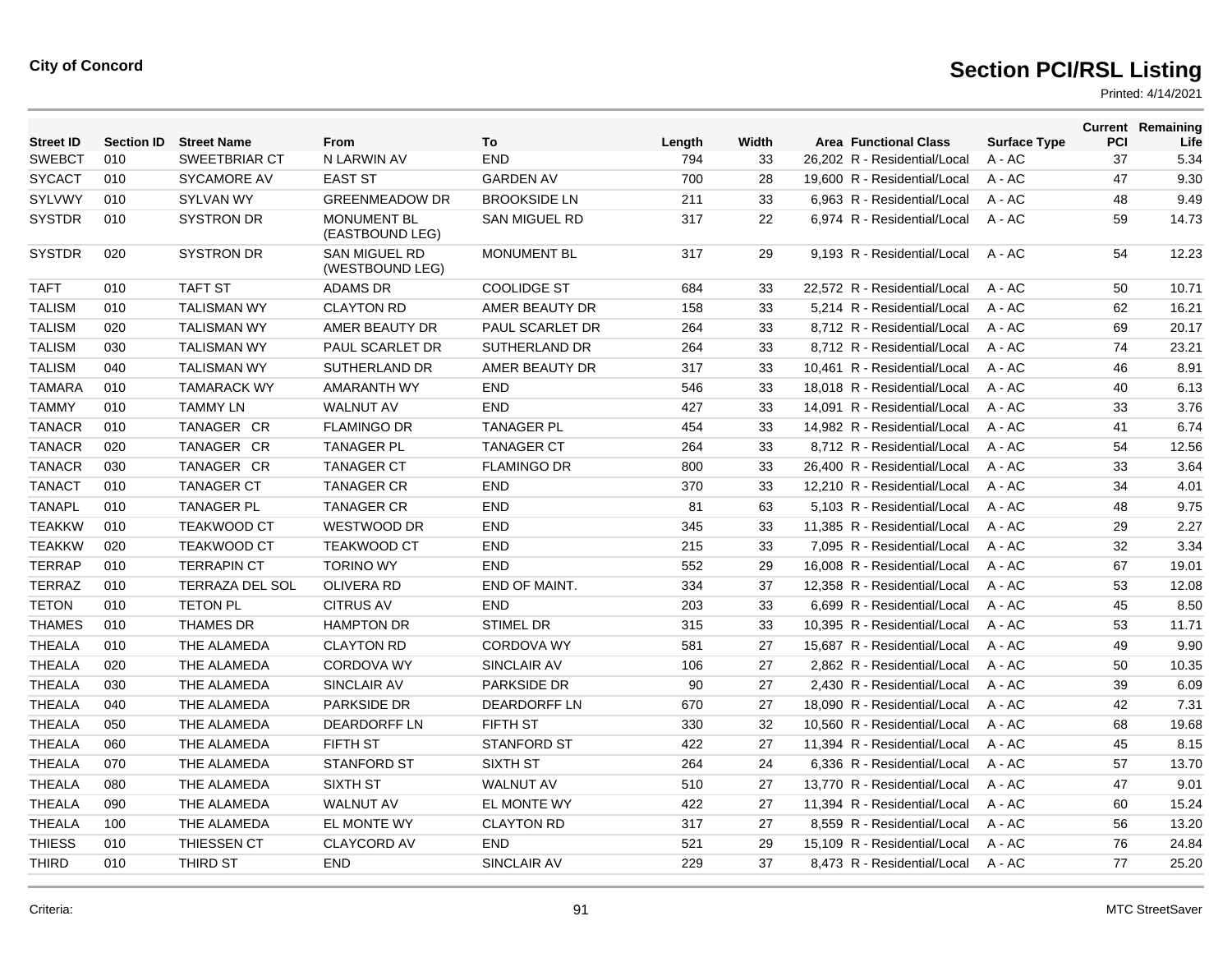| <b>Street ID</b> | <b>Section ID</b> | <b>Street Name</b>    | From                 | To                    | Length | Width | <b>Area Functional Class</b> | <b>Surface Type</b> | <b>PCI</b> | <b>Current Remaining</b><br>Life |
|------------------|-------------------|-----------------------|----------------------|-----------------------|--------|-------|------------------------------|---------------------|------------|----------------------------------|
| <b>THIRD</b>     | 020               | THIRD ST              | SINCLAIR AV          | CONCORD BL            | 292    | 37    | 10,804 R - Residential/Local | A - AC              | 47         | 9.01                             |
| <b>THIRD</b>     | 030               | THIRD ST              | <b>CONCORD BL</b>    | <b>EUCLID AV</b>      | 370    | 27    | 9,990 R - Residential/Local  | A - AC              | 55         | 12.71                            |
| <b>THIRD</b>     | 040               | THIRD ST              | <b>EUCLID AV</b>     | <b>WILLOW PASS RD</b> | 317    | 32    | 10.144 R - Residential/Local | $A - AC$            | 46         | 8.58                             |
| <b>THOMPS</b>    | 010               | <b>THOMPSON DR</b>    | <b>TREAT</b>         | <b>TILLEY CR</b>      | 72     | 36    | 2,592 R - Residential/Local  | $A - AC$            | 15         | 0.00                             |
| <b>THOMPS</b>    | 020               | THOMPSON DR           | <b>TILLEY CIR</b>    | <b>END</b>            | 918    | 29    | 26,622 R - Residential/Local | A - AC              | 16         | 0.00                             |
| <b>THORN</b>     | 010               | <b>THORN DR</b>       | SUTHERLAND DR        | AMER BEAUTY DR        | 354    | 33    | 11.682 R - Residential/Local | A - AC              | 36         | 4.83                             |
| <b>THORWC</b>    | 010               | <b>THORNWOOD CT</b>   | <b>THORNWOOD DR</b>  | <b>END</b>            | 184    | 33    | 6.072 R - Residential/Local  | $A - AC$            | 38         | 5.57                             |
| <b>THORWD</b>    | 010               | THORNWOOD DR          | <b>CLAYTON RD</b>    | <b>ARMAND DR</b>      | 634    | 37    | 23,458 C - Collector         | $A - AC$            | 80         | 16.45                            |
| <b>THORWD</b>    | 020               | <b>THORNWOOD DR</b>   | <b>ARMAND DR</b>     | <b>REGINALN</b>       | 344    | 37    | 12,728 C - Collector         | $A - AC$            | 82         | 17.42                            |
| <b>THORWD</b>    | 030               | <b>THORNWOOD DR</b>   | <b>REGINALN</b>      | <b>THORNWOOD CT</b>   | 211    | 37    | 7,807 C - Collector          | $A - AC$            | 80         | 16.45                            |
| <b>THORWD</b>    | 040               | <b>THORNWOOD DR</b>   | <b>THORNWOOD CT</b>  | <b>HEARTWOOD DR</b>   | 370    | 37    | 13.690 C - Collector         | $A - AC$            | 79         | 15.98                            |
| <b>THORWD</b>    | 050               | THORNWOOD DR          | <b>HEARTWOOD DR</b>  | <b>WILSON LN</b>      | 317    | 37    | 11,729 C - Collector         | A - AC              | 82         | 17.42                            |
| <b>THORWD</b>    | 060               | THORNWOOD DR          | <b>WILSON LN</b>     | PHYLLIS LN            | 264    | 37    | 9,768 C - Collector          | $A - AC$            | 74         | 13.78                            |
| <b>THORWD</b>    | 070               | THORNWOOD DR          | PHYLLIS LN           | SPRINGWOOD WY         | 264    | 37    | 9,768 C - Collector          | $A - AC$            | 77         | 15.07                            |
| <b>THORWD</b>    | 080               | THORNWOOD DR          | SPRINGWOOD WY        | <b>FAIRWOOD DR</b>    | 158    | 37    | 5,846 C - Collector          | A - AC              | 73         | 13.36                            |
| <b>THORWD</b>    | 090               | <b>THORNWOOD DR</b>   | <b>FAIRWOOD DR</b>   | <b>STILLWATER CT</b>  | 158    | 37    | 5,846 C - Collector          | $A - AC$            | 74         | 13.78                            |
| <b>THORWD</b>    | 100               | <b>THORNWOOD DR</b>   | <b>STILLWATER CT</b> | CANDLEWOOD CT         | 264    | 37    | 9,768 C - Collector          | A - AC              | 75         | 14.21                            |
| <b>THORWD</b>    | 110               | THORNWOOD DR          | CANDLEWOOD CT        | <b>GREENBUSH DR</b>   | 317    | 37    | 11,729 C - Collector         | A - AC              | 72         | 12.95                            |
| <b>THORWD</b>    | 120               | THORNWOOD DR          | <b>GREENBUSH DR</b>  | SATINWOOD DR          | 211    | 37    | 7,807 C - Collector          | $A - AC$            | 72         | 12.95                            |
| <b>THORWD</b>    | 150               | THORNWOOD DR          | SATINWOOD DR         | <b>HAZELWOOD LN</b>   | 264    | 37    | 9,768 C - Collector          | A - AC              | 72         | 12.95                            |
| <b>THORWD</b>    | 160               | <b>THORNWOOD DR</b>   | <b>HAZELWOOD LN</b>  | <b>CONCORD BL</b>     | 650    | 37    | 24.050 C - Collector         | $A - AC$            | 63         | 9.65                             |
| <b>THUNDC</b>    | 010               | <b>THUNDERBIRD CT</b> | <b>FLOYD LN</b>      | <b>END</b>            | 412    | 33    | 13.596 R - Residential/Local | $A - AC$            | 39         | 5.92                             |
| <b>THUNDD</b>    | 010               | THUNDERBIRD DR        | <b>OLIVERA RD</b>    | <b>BILLY LN</b>       | 710    | 33    | 23,430 R - Residential/Local | A - AC              | 37         | 5.13                             |
| <b>THUNDD</b>    | 020               | <b>THUNDERBIRD DR</b> | <b>BILLY LN</b>      | <b>SKYLARK DR</b>     | 370    | 33    | 12.210 R - Residential/Local | $A - AC$            | 38         | 5.52                             |
| <b>THUNDD</b>    | 030               | <b>THUNDERBIRD DR</b> | <b>SKYLARK DR</b>    | <b>CARDINAL DR</b>    | 211    | 33    | 6.963 R - Residential/Local  | $A - AC$            | 43         | 7.55                             |
| <b>THUNDD</b>    | 040               | THUNDERBIRD DR        | <b>CARDINAL DR</b>   | <b>FLAMINGO DR</b>    | 528    | 33    | 17,424 R - Residential/Local | A - AC              | 28         | 1.84                             |
| <b>THUNDD</b>    | 050               | THUNDERBIRD DR        | <b>FLAMINGO DR</b>   | <b>FLOYD LN</b>       | 634    | 33    | 20,922 R - Residential/Local | A - AC              | 45         | 8.45                             |
| <b>TIFFAN</b>    | 010               | <b>TIFFANY PL</b>     | <b>MCKEAN DR</b>     | <b>END</b>            | 188    | 33    | 6,204 R - Residential/Local  | A - AC              | 40         | 6.41                             |
| <b>TILSON</b>    | 010               | <b>TILSON DR</b>      | <b>LACEY LN</b>      | <b>NICHOLAS DR</b>    | 528    | 32    | 16.896 R - Residential/Local | $A - AC$            | 31         | 3.05                             |
| <b>TILSON</b>    | 020               | <b>TILSON DR</b>      | NICHOLAS DR          | <b>ASPEN DR</b>       | 370    | 32    | 11,840 R - Residential/Local | A - AC              | 47         | 8.99                             |
| <b>TIOGA</b>     | 010               | <b>TIOGA RD</b>       | <b>SAN MIGUEL RD</b> | <b>CC CANAL</b>       | 972    | 37    | 35,964 R - Residential/Local | A - AC              | 54         | 12.23                            |
| <b>TOBICT</b>    | 010               | TOBI CT               | <b>TOBI DR</b>       | <b>END</b>            | 524    | 27    | 14,148 R - Residential/Local | A - AC              | 28         | 1.88                             |
| <b>TOBIDR</b>    | 010               | <b>TOBI DR</b>        | <b>BAILEY RD</b>     | <b>TOBICT</b>         | 134    | 35    | 4.690 R - Residential/Local  | $A - AC$            | 39         | 5.95                             |
| <b>TOBIDR</b>    | 020               | <b>TOBI DR</b>        | <b>TOBI CT</b>       | <b>END PAVEMENT</b>   | 133    | 35    | 4,655 R - Residential/Local  | A - AC              | 36         | 4.79                             |
| <b>TODD</b>      | 010               | <b>TODD AV</b>        | <b>DETROIT AV</b>    | <b>CROSS WY</b>       | 1,056  | 24    | 25.344 R - Residential/Local | A - AC              | 41         | 6.89                             |
| <b>TOKOLA</b>    | 010               | <b>TOKOLA DR</b>      | <b>TULLY WY</b>      | <b>BLARNEY AV</b>     | 581    | 34    | 19.754 R - Residential/Local | $A - AC$            | 45         | 8.50                             |
|                  |                   |                       |                      |                       |        |       |                              |                     |            |                                  |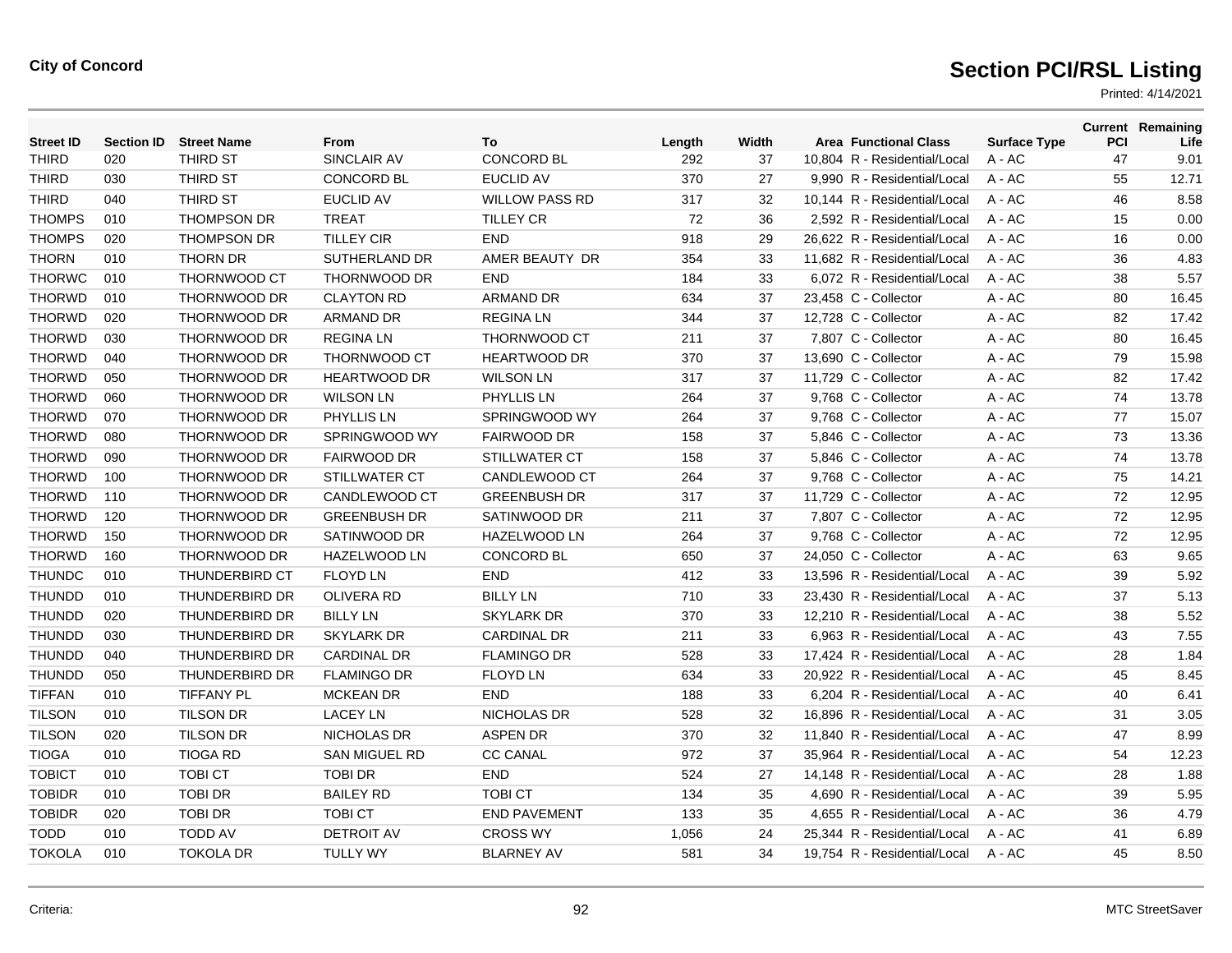| <b>Street ID</b> | <b>Section ID</b> | <b>Street Name</b>   | <b>From</b>          | To                   | Length | Width | <b>Area Functional Class</b> | <b>Surface Type</b> | PCI | <b>Current Remaining</b><br>Life |
|------------------|-------------------|----------------------|----------------------|----------------------|--------|-------|------------------------------|---------------------|-----|----------------------------------|
| <b>TOKOLA</b>    | 020               | <b>TOKOLA DR</b>     | <b>BLARNEY AV</b>    | <b>WILMORE AV</b>    | 581    | 34    | 19,754 R - Residential/Local | A - AC              | 35  | 4.46                             |
| <b>TORINC</b>    | 010               | <b>TORINO CT</b>     | NAVARONNE WY         | <b>END</b>           | 479    | 29    | 13,891 R - Residential/Local | $A - AC$            | 54  | 12.15                            |
| <b>TORINW</b>    | 010               | <b>TORINO WY</b>     | NAVARRONE WY         | <b>TERRAPIN CT</b>   | 132    | 30    | 3.960 R - Residential/Local  | $A - AC$            | 72  | 22.00                            |
| <b>TORINW</b>    | 020               | <b>TORINO WY</b>     | <b>TERRAPIN CT</b>   | <b>END</b>           | 1,065  | 30    | 31.950 R - Residential/Local | $A - AC$            | 68  | 19.98                            |
| <b>TORONT</b>    | 010               | <b>TORONTO LN</b>    | <b>CRANBROOK WY</b>  | <b>VANCOUVER WY</b>  | 240    | 33    | 7,920 R - Residential/Local  | A - AC              | 39  | 5.94                             |
| <b>TOSCA</b>     | 010               | <b>TOSCA WY</b>      | <b>KRUEGER DR</b>    | <b>GEHRINGER DR</b>  | 570    | 33    | 18,810 R - Residential/Local | A - AC              | 59  | 14.63                            |
| <b>TOYAH</b>     | 010               | <b>TOYAH CT</b>      | <b>WOODLAND DR</b>   | <b>END</b>           | 128    | 33    | 4.224 R - Residential/Local  | $A - AC$            | 46  | 8.91                             |
| <b>TOYON</b>     | 010               | <b>TOYON DR</b>      | OAKMEAD DR           | RAVENWOOD DR         | 581    | 33    | 19,173 R - Residential/Local | $A - AC$            | 44  | 7.73                             |
| <b>TOYON</b>     | 020               | <b>TOYON DR</b>      | RAVENWOOD DR         | <b>WHITEWOOD PL</b>  | 264    | 33    | 8,712 R - Residential/Local  | A - AC              | 56  | 13.21                            |
| <b>TOYON</b>     | 030               | <b>TOYON DR</b>      | <b>WHITEWOOD PL</b>  | STONEWOOD PL         | 268    | 33    | 8,844 R - Residential/Local  | A - AC              | 64  | 17.40                            |
| <b>TOYON</b>     | 040               | <b>TOYON DR</b>      | STONEWOOD PL         | <b>CARMELITA CT</b>  | 257    | 33    | 8.481 R - Residential/Local  | $A - AC$            | 60  | 15.25                            |
| <b>TOYON</b>     | 050               | <b>TOYON DR</b>      | <b>CARMELITA CT</b>  | <b>LAKEVIEW PL</b>   | 211    | 33    | 6,963 R - Residential/Local  | $A - AC$            | 56  | 13.21                            |
| <b>TOYON</b>     | 060               | <b>TOYON DR</b>      | <b>LAKEVIEW PL</b>   | RAVENWOOD DR         | 274    | 33    | 9,042 R - Residential/Local  | A - AC              | 56  | 13.21                            |
| <b>TOYON</b>     | 070               | <b>TOYON DR</b>      | RAVENWOOD DR         | <b>OAKMEAD DR</b>    | 234    | 33    | 7,722 R - Residential/Local  | A - AC              | 54  | 12.23                            |
| <b>TRAFAL</b>    | 010               | <b>TRAFALGAR CT</b>  | <b>STIMEL DR</b>     | <b>END</b>           | 158    | 32    | 5.056 R - Residential/Local  | $A - AC$            | 44  | 8.11                             |
| <b>TRAILC</b>    | 010               | <b>TRAILCREEK CT</b> | CONCORD BL           | <b>END</b>           | 211    | 34    | 7,174 R - Residential/Local  | A - AC              | 48  | 9.49                             |
| <b>TRAUDC</b>    | 010               | <b>TRAUD CT</b>      | <b>TRAUD DR</b>      | <b>END</b>           | 122    | 32    | 3.904 R - Residential/Local  | A - AC              | 56  | 13.16                            |
| <b>TRAUDD</b>    | 010               | <b>TRAUD DR</b>      | <b>BANCROFT RD</b>   | <b>TRAUD CT</b>      | 355    | 34    | 12.070 R - Residential/Local | $A - AC$            | 69  | 20.23                            |
| <b>TRAUDD</b>    | 020               | <b>TRAUD DR</b>      | <b>TRAUD CT</b>      | <b>ST LOUIS DR</b>   | 370    | 34    | 12,580 R - Residential/Local | $A - AC$            | 46  | 8.97                             |
| <b>TRAYNO</b>    | 010               | <b>TRAYNOR RD</b>    | <b>LELAND WY</b>     | <b>BLACKFIELD DR</b> | 1,022  | 26    | 26,572 R - Residential/Local | A - AC              | 37  | 5.45                             |
| <b>TREAT</b>     | 010               | <b>TREAT BL</b>      | <b>CITY LIMIT</b>    | <b>WINTON DR</b>     | 680    | 63    | 42,840 A - Arterial          | $A - AC$            | 43  | 5.54                             |
| <b>TREAT</b>     | 020               | <b>TREAT BL</b>      | <b>WINTON DR</b>     | <b>BETHANY LN</b>    | 1.056  | 67    | 70.752 A - Arterial          | $A - AC$            | 30  | 2.07                             |
| <b>TREAT</b>     | 030               | <b>TREAT BL</b>      | <b>BETHANY LN</b>    | OAK GROVE RD         | 1,750  | 63    | 110,250 A - Arterial         | $A - AC$            | 45  | 6.18                             |
| <b>TREAT</b>     | 040               | TREAT BL             | OAK GROVE RD         | <b>BLARNEY AV</b>    | 1,320  | 65    | 85,800 A - Arterial          | A - AC              | 51  | 8.18                             |
| <b>TREAT</b>     | 050               | TREAT BL             | <b>BLARNEY AV</b>    | <b>WILMORE AV</b>    | 634    | 65    | 41,210 A - Arterial          | A - AC              | 58  | 10.73                            |
| <b>TREAT</b>     | 060               | <b>TREAT BL</b>      | <b>WILMORE AV</b>    | <b>SAN SIMEON DR</b> | 528    | 73    | 38,544 A - Arterial          | A - AC              | 56  | 9.97                             |
| <b>TREAT</b>     | 070               | TREAT BL             | <b>SAN SIMEON DR</b> | <b>CITRUS AV</b>     | 1,003  | 68    | 68,204 A - Arterial          | A - AC              | 53  | 8.88                             |
| <b>TREAT</b>     | 080               | TREAT BL             | <b>CITRUS AV</b>     | SAN MIGUEL RD        | 370    | 76    | 28,120 A - Arterial          | A - AC              | 51  | 8.18                             |
| <b>TREAT</b>     | 090               | <b>TREAT BL</b>      | <b>SAN MIGUEL RD</b> | NAVARONNE WY         | 739    | 67    | 49,513 A - Arterial          | O - AC/AC           | 43  | 5.46                             |
| <b>TREAT</b>     | 100               | TREAT BL             | NAVARONNE WY         | KINGSWOOD DR         | 2,740  | 66    | 180,840 A - Arterial         | O - AC/AC           | 47  | 6.73                             |
| <b>TREAT</b>     | 110               | TREAT BL             | KINGSWOOD DR         | LYNN DR              | 1,315  | 82    | 107,830 A - Arterial         | O - AC/AC           | 41  | 4.86                             |
| <b>TREAT</b>     | 120               | TREAT BL             | LYNN DR              | <b>ROSE LN</b>       | 315    | 75    | 23,625 A - Arterial          | O - AC/AC           | 44  | 5.77                             |
| <b>TREAT</b>     | 130               | <b>TREAT BL</b>      | <b>ROSE LN</b>       | <b>COWELL RD</b>     | 480    | 81    | 38,880 A - Arterial          | O - AC/AC           | 37  | 3.69                             |
| <b>TREAT</b>     | 140               | <b>TREAT BL</b>      | <b>COWELL RD</b>     | ST CHARLES PL        | 250    | 77    | 19,250 A - Arterial          | O - AC/AC           | 62  | 11.73                            |
| <b>TREAT</b>     | 150               | TREAT BL             | <b>ST CHARLES PL</b> | <b>ARLEDA LN</b>     | 370    | 61    | 22,570 A - Arterial          | O - AC/AC           | 58  | 10.58                            |
| <b>TREAT</b>     | 160               | <b>TREAT BL</b>      | ARLEDA LN            | <b>GLADSTONE DR</b>  | 355    | 64    | 22,720 A - Arterial          | O - AC/AC           | 55  | 9.47                             |
|                  |                   |                      |                      |                      |        |       |                              |                     |     |                                  |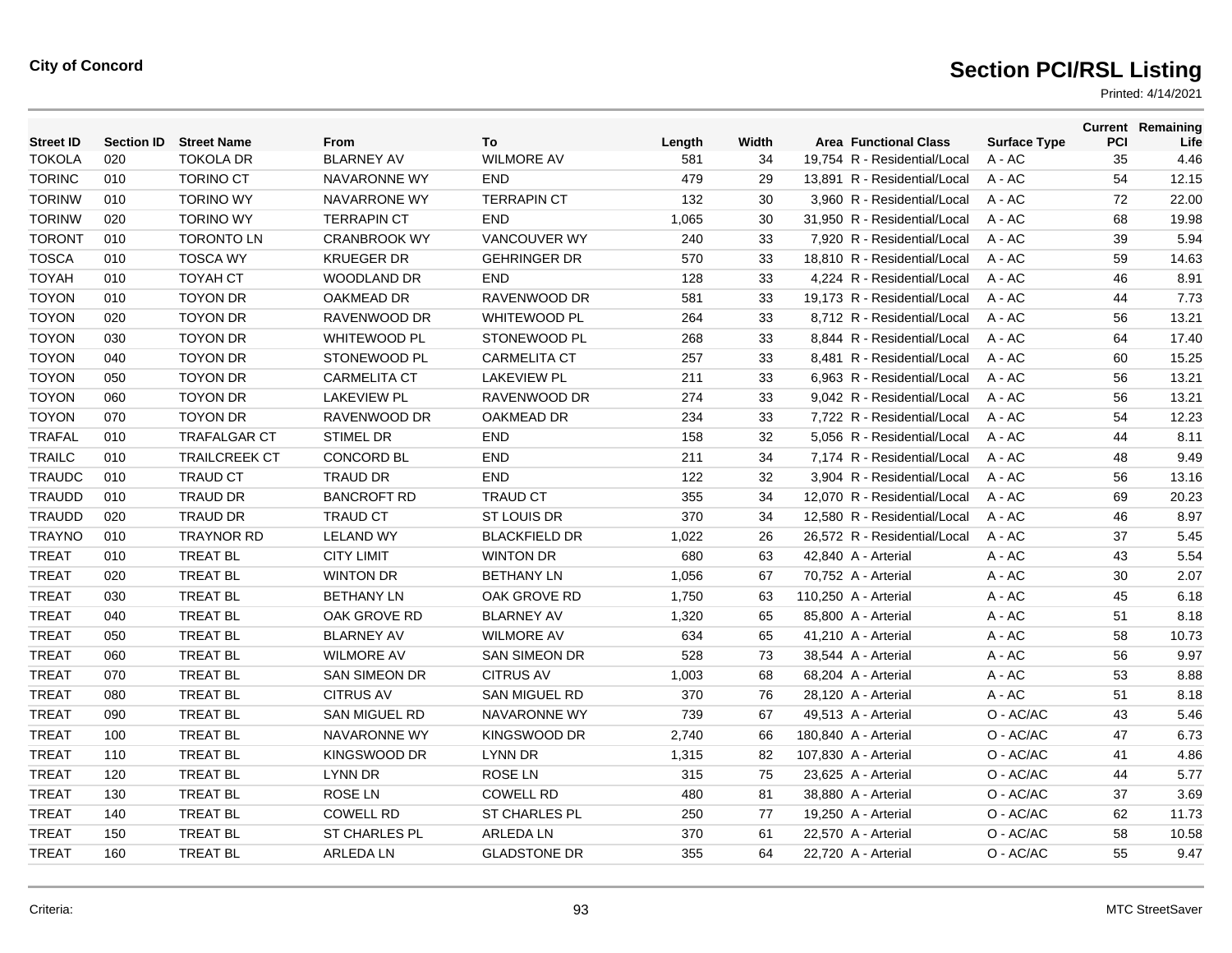| <b>Street ID</b> | <b>Section ID</b> | <b>Street Name</b>     | From                    | To                     | Length | Width | <b>Area Functional Class</b> | <b>Surface Type</b> | PCI | <b>Current Remaining</b><br>Life |
|------------------|-------------------|------------------------|-------------------------|------------------------|--------|-------|------------------------------|---------------------|-----|----------------------------------|
| <b>TREAT</b>     | 170               | <b>TREAT BL</b>        | <b>GLADSTONE DR</b>     | PEMBROKE DR            | 280    | 73    | 20,440 A - Arterial          | O - AC/AC           | 41  | 4.86                             |
| <b>TREAT</b>     | 180               | <b>TREAT BL</b>        | PEMBROKE DR             | <b>LANCELOT DR</b>     | 317    | 80    | 25,360 A - Arterial          | O - AC/AC           | 62  | 11.73                            |
| <b>TREAT</b>     | 190               | <b>TREAT BL</b>        | <b>LANCELOT DR</b>      | <b>TURTLE CREEK RD</b> | 528    | 68    | 35,904 A - Arterial          | O - AC/AC           | 61  | 11.34                            |
| <b>TREAT</b>     | 200               | <b>TREAT BL</b>        | <b>TURTLE CREEK RD</b>  | <b>COBBLESTONE DR</b>  | 528    | 60    | 31,680 A - Arterial          | $A - AC$            | 47  | 6.85                             |
| <b>TREAT</b>     | 210               | <b>TREAT BL</b>        | <b>COBBLESTONE DR</b>   | <b>BEL AIR DR</b>      | 582    | 60    | 34,920 A - Arterial          | A - AC              | 56  | 10.46                            |
| <b>TREAT</b>     | 220               | <b>TREAT BL</b>        | <b>BEL AIR DR</b>       | <b>CLAYTON RD</b>      | 1,003  | 60    | 60,180 A - Arterial          | A - AC              | 59  | 11.85                            |
| <b>TREATB</b>    | 005               | <b>TREAT BL</b>        | 4275 TREAT BL           | <b>END</b>             | 181    | 27    | 4,887 R - Residential/Local  | A - AC              | 55  | 12.63                            |
| <b>TREG</b>      | 010               | <b>TREG LN</b>         | <b>GETOUN DR</b>        | <b>KESWICK LN</b>      | 370    | 32    | 11,840 R - Residential/Local | $A - AC$            | 55  | 12.67                            |
| <b>TREG</b>      | 020               | <b>TREG LN</b>         | <b>KESWICK LN</b>       | <b>END</b>             | 264    | 32    | 8.448 R - Residential/Local  | $A - AC$            | 44  | 8.11                             |
| <b>TRENT</b>     | 010               | <b>TRENT ST</b>        | DAVID AV                | <b>HASTINGS DR</b>     | 758    | 33    | 25,014 R - Residential/Local | $A - AC$            | 33  | 3.76                             |
| <b>TRIFAR</b>    | 010               | <b>TRIFARI PL</b>      | <b>SAN SIMEON DR</b>    | <b>END</b>             | 248    | 33    | 8.184 R - Residential/Local  | $A - AC$            | 39  | 6.01                             |
| <b>TUDOR</b>     | 010               | <b>TUDOR CT</b>        | PEMBROKE DR             | <b>END</b>             | 138    | 36    | 4.968 R - Residential/Local  | $A - AC$            | 46  | 8.91                             |
| <b>TULARC</b>    | 010               | <b>TULARE CT</b>       | <b>MENDOCINO DR</b>     | <b>END</b>             | 425    | 24    | 10,200 R - Residential/Local | $A - AC$            | 62  | 16.34                            |
| <b>TULAD</b>     | 010               | <b>TULARE DR</b>       | <b>LILLIAN DR</b>       | <b>MENDOCINO DR</b>    | 365    | 25    | 9,125 R - Residential/Local  | $A - AC$            | 82  | 28.43                            |
| <b>TULLY</b>     | 010               | <b>TULLY WY</b>        | <b>WARD WY</b>          | <b>TOKOLA DR</b>       | 211    | 34    | 7.174 R - Residential/Local  | $A - AC$            | 47  | 9.37                             |
| <b>TULLY</b>     | 020               | <b>TULLY WY</b>        | <b>TOKOLA DR</b>        | <b>RYAN RD</b>         | 211    | 34    | 7,174 R - Residential/Local  | $A - AC$            | 36  | 4.84                             |
| <b>TUOLUM</b>    | 010               | <b>TUOLUMNE WY</b>     | <b>RISING DAWN LN</b>   | <b>FERN HILL LN</b>    | 282    | 29    | 8,178 R - Residential/Local  | $A - AC$            | 48  | 9.49                             |
| <b>TUOLUM</b>    | 020               | <b>TUOLUMNE WY</b>     | <b>FERN HILL LN</b>     | <b>SHADE OAK LN</b>    | 317    | 29    | 9.193 R - Residential/Local  | $A - AC$            | 53  | 11.78                            |
| <b>TUOLUM</b>    | 030               | <b>TUOLUMNE WY</b>     | SHADE OAK LN            | DEERFIELD CT           | 239    | 29    | 6,931 R - Residential/Local  | $A - AC$            | 48  | 9.49                             |
| <b>TUOLUM</b>    | 040               | <b>TUOLUMNE WY</b>     | <b>DEERFIELD CT</b>     | <b>DEERCREEK LN</b>    | 331    | 29    | 9.599 R - Residential/Local  | $A - AC$            | 48  | 9.49                             |
| <b>TURNER</b>    | 010               | <b>TURNER CT</b>       | <b>NAVARONNE WY</b>     | <b>END</b>             | 129    | 26    | 3.354 R - Residential/Local  | $A - AC$            | 64  | 17.32                            |
| <b>TURLTC</b>    | 010               | <b>TURTLE CREEK RD</b> | <b>TREAT BL</b>         | <b>SUSSEX WY</b>       | 660    | 57    | 37,620 C - Collector         | $A - AC$            | 37  | 2.99                             |
| <b>TURLTC</b>    | 020               | <b>TURTLE CREEK RD</b> | <b>SUSSEX WY</b>        | <b>FALLBROOK RD</b>    | 1,003  | 51    | 51,153 C - Collector         | $A - AC$            | 45  | 4.64                             |
| <b>TURLTC</b>    | 030               | <b>TURTLE CREEK RD</b> | <b>FALLBROOK RD</b>     | <b>BIG PINE LN</b>     | 264    | 52    | 13,728 C - Collector         | $A - AC$            | 56  | 7.61                             |
| <b>TURLTC</b>    | 040               | <b>TURTLE CREEK RD</b> | <b>BIG PINE LN</b>      | <b>BENT TREE LN</b>    | 700    | 52    | 36,400 C - Collector         | $A - AC$            | 47  | 5.14                             |
| <b>TURLTC</b>    | 050               | <b>TURTLE CREEK RD</b> | <b>BENT TREE LN</b>     | PINECREST DR           | 211    | 50    | 10,550 C - Collector         | $A - AC$            | 56  | 7.61                             |
| <b>TURLTC</b>    | 060               | <b>TURTLE CREEK RD</b> | PINECREST DR            | <b>RISING DAWN LN</b>  | 264    | 53    | 13,992 C - Collector         | A - AC              | 55  | 7.32                             |
| <b>TURLTC</b>    | 070               | <b>TURTLE CREEK RD</b> | <b>RISING DAWN LN</b>   | MORNING GLORY DR       | 422    | 57    | 24,054 C - Collector         | A - AC              | 53  | 6.75                             |
| <b>TURLTC</b>    | 080               | <b>TURTLE CREEK RD</b> | <b>MORNING GLORY DR</b> | SADDLEHILL LN          | 422    | 41    | 17,302 C - Collector         | $A - AC$            | 39  | 3.44                             |
| <b>TURLTC</b>    | 090               | <b>TURTLE CREEK RD</b> | SADDLEHILL LN           | DEERCREEK LN           | 500    | 41    | 20,500 C - Collector         | $A - AC$            | 39  | 3.44                             |
| <b>TURLTC</b>    | 100               | <b>TURTLE CREEK RD</b> | DEERCREEK LN            | <b>WILDCAT LN</b>      | 390    | 41    | 15,990 C - Collector         | A - AC              | 37  | 2.99                             |
| <b>TURLTC</b>    | 110               | <b>TURTLE CREEK RD</b> | <b>WILDCAT LN</b>       | <b>SWALLOWSTAIL RD</b> | 287    | 33    | 9,471 C - Collector          | $A - AC$            | 47  | 5.14                             |
| <b>TURLTC</b>    | 120               | <b>TURTLE CREEK RD</b> | <b>SWALLOWSTAIL RD</b>  | <b>AYERS RD</b>        | 2,649  | 33    | 87,417 C - Collector         | A - AC              | 46  | 4.89                             |
| <b>TURTLR</b>    | 010               | <b>TURTLE ROCK LN</b>  | <b>FALLBROOK RD</b>     | <b>END</b>             | 461    | 29    | 13,369 R - Residential/Local | $A - AC$            | 46  | 8.61                             |
| <b>TYLER</b>     | 010               | <b>TYLER CT</b>        | <b>VIA MONTANAS</b>     | <b>END</b>             | 295    | 29    | 8.555 R - Residential/Local  | $A - AC$            | 61  | 15.70                            |
| <b>TYNDAL</b>    | 010               | <b>TYNDALL CT</b>      | <b>END</b>              | <b>LIMERIDGE DR</b>    | 283    | 25    | 7.075 R - Residential/Local  | A - AC              | 26  | 1.37                             |
|                  |                   |                        |                         |                        |        |       |                              |                     |     |                                  |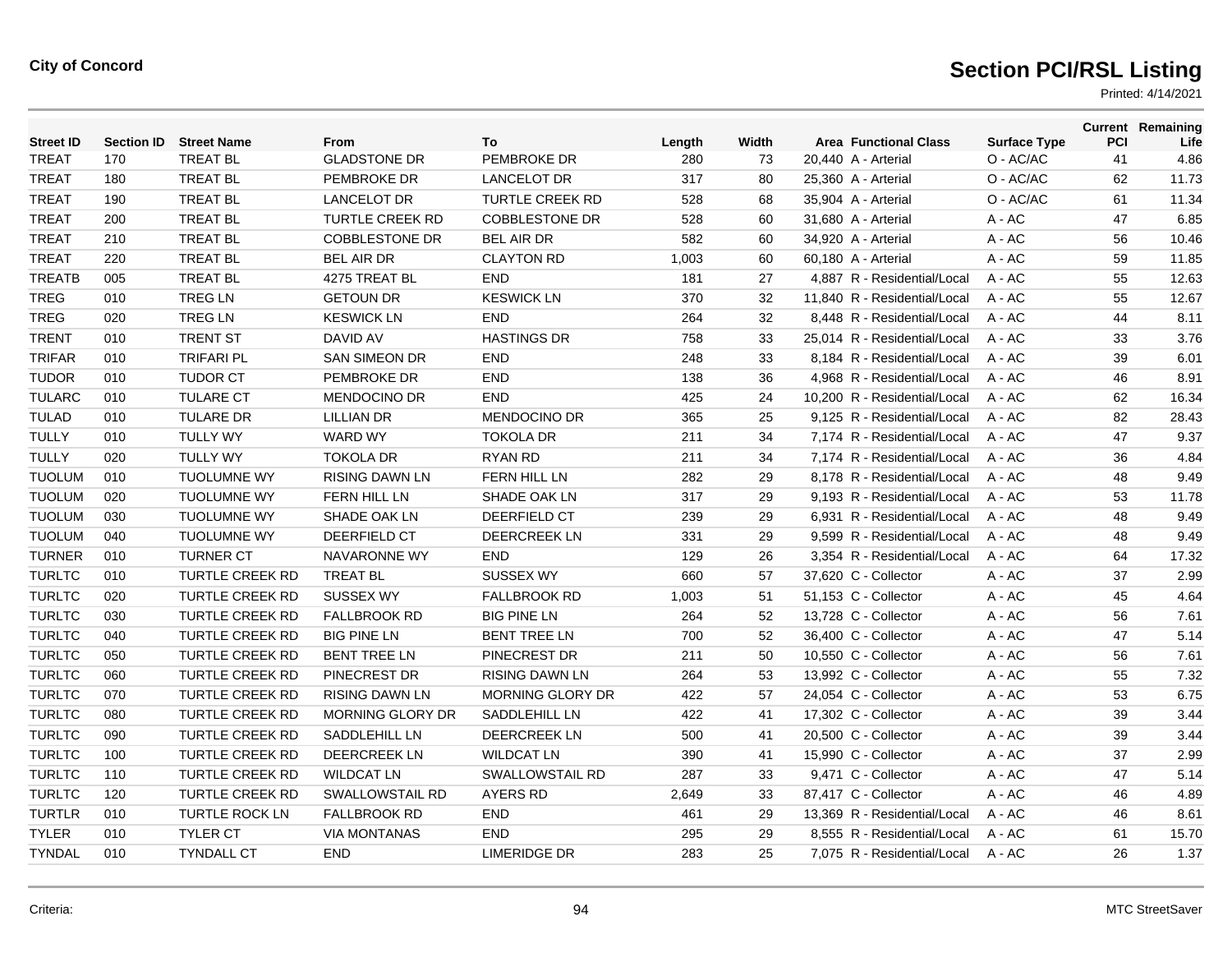| <b>Street ID</b> | <b>Section ID</b> | <b>Street Name</b>     | From                     | To                   | Length | Width | <b>Area Functional Class</b> | <b>Surface Type</b> | <b>PCI</b>     | <b>Current Remaining</b><br>Life |
|------------------|-------------------|------------------------|--------------------------|----------------------|--------|-------|------------------------------|---------------------|----------------|----------------------------------|
| <b>UPLAND</b>    | 010               | <b>UPLAND DR</b>       | <b>HEMLOCK AV</b>        | <b>BIRCH AV</b>      | 375    | 30    | 11,250 R - Residential/Local | A - AC              | 72             | 21.93                            |
| <b>UPLAND</b>    | 020               | <b>UPLAND DR</b>       | <b>BIRCH AV</b>          | <b>GARDEN AV</b>     | 1,073  | 33    | 35,409 R - Residential/Local | A - AC              | 48             | 9.75                             |
| <b>UPLAND</b>    | 030               | <b>UPLAND DR</b>       | <b>GARDEN AV</b>         | <b>DEAD END</b>      | 106    | 16    | 1,696 R - Residential/Local  | $A - AC$            | 61             | 15.62                            |
| VALLEY           | 010               | <b>VALLEY CT</b>       | <b>SUNSHINE DR</b>       | <b>END</b>           | 167    | 33    | 5.511 R - Residential/Local  | $A - AC$            | 47             | 9.01                             |
| <b>VALMAR</b>    | 010               | <b>VALMAR DR</b>       | ALBERTA WY               | <b>KENWAL RD</b>     | 905    | 33    | 30.195 R - Residential/Local | $A - AC$            | 61             | 15.81                            |
| VANCOU           | 010               | VANCOUVER WY           | <b>CRANBROOK WY</b>      | <b>GROVENOR LN</b>   | 950    | 33    | 31,350 R - Residential/Local | $A - AC$            | 36             | 4.77                             |
| VANCOU           | 020               | <b>VANCOUVER WY</b>    | <b>GROVENOR LN</b>       | <b>GREENBRIER ST</b> | 498    | 33    | 16,434 R - Residential/Local | $A - AC$            | 56             | 13.55                            |
| VANCOU           | 030               | <b>VANCOUVER WY</b>    | <b>GREENBRIER ST</b>     | QUEBEC ST            | 231    | 33    | 7.623 R - Residential/Local  | $A - AC$            | 44             | 8.02                             |
| VANCOU           | 040               | <b>VANCOUVER WY</b>    | QUEBEC ST                | <b>MONTREAL CR</b>   | 158    | 33    | 5.214 R - Residential/Local  | $A - AC$            | 56             | 13.55                            |
| VANCOU           | 050               | <b>VANCOUVER WY</b>    | <b>MONTREAL CR</b>       | <b>CALGARY LN</b>    | 264    | 33    | 8,712 R - Residential/Local  | A - AC              | 57             | 13.57                            |
| VANCOU           | 060               | VANCOUVER WY           | <b>CALGARY LN</b>        | <b>MONTREAL CR</b>   | 264    | 33    | 8,712 R - Residential/Local  | A - AC              | 53             | 12.07                            |
| VANCOU           | 070               | VANCOUVER WY           | MONTREAL CR              | <b>YUKON ST</b>      | 243    | 33    | 8,019 R - Residential/Local  | A - AC              | 41             | 6.74                             |
| VARGAS           | 010               | <b>VARGAS CT</b>       | <b>KNOLL DR</b>          | <b>END</b>           | 159    | 31    | 4.929 R - Residential/Local  | $A - AC$            | 50             | 10.81                            |
| <b>VENICE</b>    | 010               | <b>VENICE DR</b>       | <b>LINDERO DR</b>        | LA MIRADA DR         | 1,056  | 27    | 28.512 R - Residential/Local | $A - AC$            | 28             | 2.05                             |
| <b>VERMON</b>    | 010               | <b>VERMONT AV</b>      | ALABAMA DR               | <b>MICHIGAN BL</b>   | 783    | 33    | 25,839 R - Residential/Local | A - AC              | 39             | 5.73                             |
| <b>VERNA</b>     | 010               | <b>VERNA CR</b>        | <b>MT DIABLO ST</b>      | <b>END</b>           | 127    | 33    | 4,191 R - Residential/Local  | A - AC              | 33             | 3.80                             |
| <b>VERNIE</b>    | 010               | <b>VERNIER DR</b>      | <b>WALNUT AV</b>         | EL CAMPO CT          | 440    | 23    | 10,120 R - Residential/Local | A - AC              | 36             | 4.89                             |
| <b>VERNIE</b>    | 020               | <b>VERNIER DR</b>      | EL CAMPO CT              | <b>END</b>           | 158    | 24    | 3.792 R - Residential/Local  | $A - AC$            | $\overline{7}$ | 0.00                             |
| <b>VERONA</b>    | 010               | <b>VERONA CT</b>       | <b>MARIA AV</b>          | <b>END</b>           | 158    | 25    | 3,950 R - Residential/Local  | A - AC              | 35             | 4.55                             |
| <b>VIADEM</b>    | 010               | VIA DE MERCADOS        | <b>END</b>               | <b>GALAXY WY</b>     | 106    | 45    | 4,770 R - Residential/Local  | A - AC              | 51             | 10.81                            |
| <b>VIADEM</b>    | 020               | VIA DE MERCADOS        | <b>GALAXY WY</b>         | <b>CONCORD AV</b>    | 1,118  | 45    | 50.310 R - Residential/Local | $A - AC$            | 34             | 4.17                             |
| <b>VIADEL</b>    | 010               | VIA DEL LISA CT        | <b>COURT LN</b>          | <b>END</b>           | 211    | 29    | 6.119 R - Residential/Local  | $A - AC$            | 41             | 6.87                             |
| <b>VIADOB</b>    | 010               | <b>VIA DOBLE</b>       | <b>VIA ENSENADA</b>      | <b>CAMINO SOLANO</b> | 1,162  | 33    | 38.346 R - Residential/Local | $A - AC$            | 47             | 9.05                             |
| <b>VIAENS</b>    | 010               | <b>VIA ENSENADA</b>    | <b>ROCK CREEK WY</b>     | VIA ENSENADA CT.     | 264    | 33    | 8,712 R - Residential/Local  | A - AC              | 75             | 23.97                            |
| <b>VIAENS</b>    | 020               | <b>VIA ENSENADA</b>    | VIA ENSENADA CT.         | <b>CAMINO SOLANO</b> | 264    | 33    | 8.712 R - Residential/Local  | $A - AC$            | 70             | 20.90                            |
| <b>VIAENS</b>    | 030               | <b>VIA ENSENADA</b>    | <b>CAMINO SOLANO</b>     | <b>VIA DOBLE</b>     | 475    | 33    | 15.675 R - Residential/Local | $A - AC$            | 46             | 8.61                             |
| <b>VIAENS</b>    | 040               | <b>VIA ENSENADA</b>    | <b>VIA DOBLE</b>         | <b>END</b>           | 106    | 33    | 3.498 R - Residential/Local  | $A - AC$            | 54             | 12.26                            |
| <b>VIAENC</b>    | 010               | <b>VIA ENSENADA CT</b> | <b>VIA ENSENADA</b>      | <b>END</b>           | 264    | 29    | 7,656 R - Residential/Local  | A - AC              | 77             | 25.24                            |
| <b>VIAMON</b>    | 010               | <b>VIA MONTANAS</b>    | <b>SAN MIGUEL RD</b>     | ROLLING MEADOW CT    | 2,188  | 30    | 65,640 R - Residential/Local | A - AC              | 83             | 29.09                            |
| <b>VIAMON</b>    | 020               | <b>VIA MONTANAS</b>    | <b>ROLLING MEADOW CT</b> | SIERRA VISTA CT      | 739    | 29    | 21,431 R - Residential/Local | A - AC              | 79             | 26.20                            |
| <b>VIAMON</b>    | 030               | <b>VIA MONTANAS</b>    | SIERRA VISTA CT          | <b>END</b>           | 361    | 29    | 10.469 R - Residential/Local | A - AC              | 73             | 22.90                            |
| <b>VICTOR</b>    | 010               | <b>VICTORY LN</b>      | <b>MONUMENT BL</b>       | <b>LOVELL CT</b>     | 760    | 36    | 27.360 R - Residential/Local | $A - AC$            | 59             | 14.69                            |
| <b>VICTOR</b>    | 020               | <b>VICTORY LN</b>      | <b>LOVELL CT</b>         | RAE ANNE DR          | 264    | 36    | 9,504 R - Residential/Local  | A - AC              | 59             | 14.69                            |
| <b>VICTOR</b>    | 030               | <b>VICTORY LN</b>      | <b>RAE ANNE DR</b>       | <b>CAREY DR</b>      | 182    | 36    | 6,552 R - Residential/Local  | A - AC              | 54             | 12.20                            |
| <b>VICTOR</b>    | 040               | <b>VICTORY LN</b>      | <b>CAREY DR</b>          | LINDEN DR            | 317    | 36    | 11.412 R - Residential/Local | A - AC              | 52             | 11.25                            |
| <b>VILLAG</b>    | 010               | <b>VILLAGE RD</b>      | <b>CLAYTON WY</b>        | QUEENS RD            | 274    | 33    | 9,042 R - Residential/Local  | O - AC/AC           | 91             | 37.98                            |
|                  |                   |                        |                          |                      |        |       |                              |                     |                |                                  |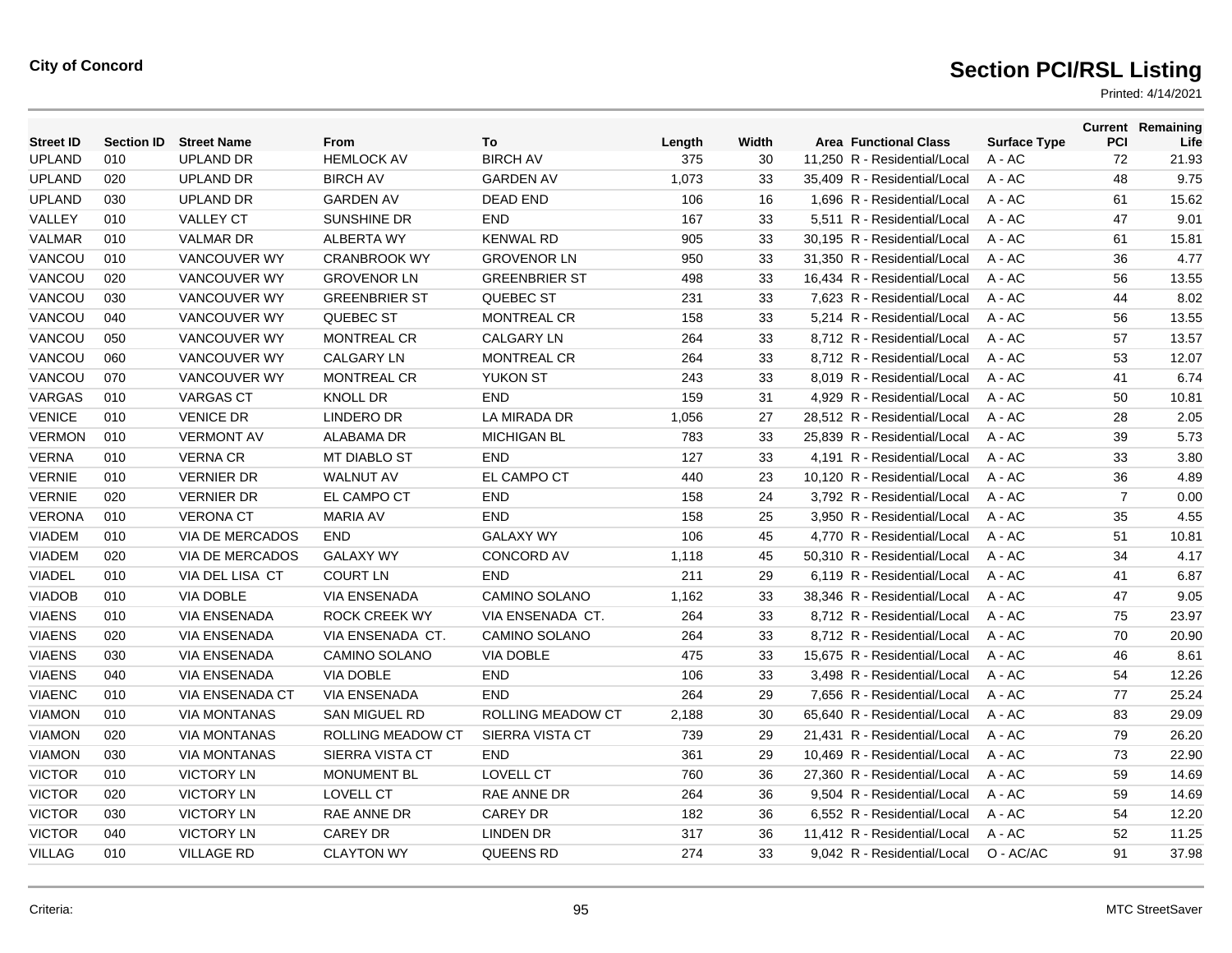| <b>Street ID</b> | <b>Section ID</b> | <b>Street Name</b>    | From                  | To                    | Length | Width | <b>Area Functional Class</b> | <b>Surface Type</b> | <b>PCI</b> | <b>Current Remaining</b><br>Life |
|------------------|-------------------|-----------------------|-----------------------|-----------------------|--------|-------|------------------------------|---------------------|------------|----------------------------------|
| <b>VILLAG</b>    | 020               | <b>VILLAGE RD</b>     | <b>QUEENS RD</b>      | <b>GRANADA DR</b>     | 294    | 27    | 7,938 R - Residential/Local  | O - AC/AC           | 91         | 37.98                            |
| <b>VILLAG</b>    | 030               | <b>VILLAGE RD</b>     | <b>GRANADA DR</b>     | <b>NOEMI DR</b>       | 475    | 27    | 12,825 R - Residential/Local | O - AC/AC           | 91         | 37.98                            |
| <b>VILLAG</b>    | 040               | <b>VILLAGE RD</b>     | <b>NOEMI DR</b>       | <b>CARLOTTA DR</b>    | 343    | 27    | 9.261 R - Residential/Local  | O - AC/AC           | 86         | 39.74                            |
| <b>VILLAG</b>    | 050               | <b>VILLAGE RD</b>     | <b>CARLOTTA DR</b>    | <b>BOXWOOD DR</b>     | 317    | 27    | 8.559 R - Residential/Local  | O - AC/AC           | 84         | 35.61                            |
| <b>VILLAG</b>    | 060               | <b>VILLAGE RD</b>     | BOXWOOD DR            | SILVERWOOD DR         | 211    | 27    | 5.697 R - Residential/Local  | $A - AC$            | 44         | 7.76                             |
| <b>VILLAG</b>    | 070               | <b>VILLAGE RD</b>     | SILVERWOOD DR         | ELDERWOOD DR          | 528    | 27    | 14,256 R - Residential/Local | $A - AC$            | 39         | 5.73                             |
| <b>VILLAG</b>    | 080               | <b>VILLAGE RD</b>     | ELDERWOOD DR          | <b>LANDANA DR</b>     | 234    | 27    | 6,318 R - Residential/Local  | $A - AC$            | 42         | 6.93                             |
| <b>VILLAG</b>    | 090               | <b>VILLAGE RD</b>     | <b>LANDANA DR</b>     | LYNWOOD DR            | 475    | 33    | 15.675 R - Residential/Local | $A - AC$            | 36         | 4.96                             |
| <b>VINCEN</b>    | 010               | <b>VINCENTE RD</b>    | <b>CONCORD BL</b>     | <b>END</b>            | 317    | 23    | 7.291 R - Residential/Local  | $A - AC$            | 45         | 8.15                             |
| <b>VINTAG</b>    | 010               | <b>VINTAGE CT</b>     | <b>COURT LN</b>       | END                   | 168    | 29    | 4,872 R - Residential/Local  | A - AC              | 36         | 4.89                             |
| <b>VIRGIN</b>    | 020               | <b>VIRGINIA LN</b>    | <b>MONUMENT BL</b>    | <b>HALLER CT</b>      | 846    | 34    | 28,764 R - Residential/Local | A - AC              | 34         | 4.14                             |
| <b>VIRGIN</b>    | 030               | <b>VIRGINIA LN</b>    | <b>HALLER CT</b>      | <b>JENKINSON DR</b>   | 211    | 34    | 7,174 R - Residential/Local  | A - AC              | 51         | 10.78                            |
| <b>VIRGIN</b>    | 040               | <b>VIRGINIA LN</b>    | <b>JENKINSON DR</b>   | <b>ROBIN LN</b>       | 158    | 34    | 5.372 R - Residential/Local  | $A - AC$            | 51         | 10.78                            |
| <b>VIRGIN</b>    | 050               | <b>VIRGINIA LN</b>    | <b>ROBIN LN</b>       | <b>NICHOLAS DR</b>    | 106    | 34    | 3.604 R - Residential/Local  | $A - AC$            | 44         | 8.12                             |
| <b>VIRGIN</b>    | 060               | <b>VIRGINIA LN</b>    | NICHOLAS DR           | PREMIER DR            | 239    | 33    | 7,887 R - Residential/Local  | A - AC              | 47         | 8.99                             |
| <b>VISTAD</b>    | 010               | VISTA DEL MONTE       | <b>END</b>            | <b>CAVEN WY</b>       | 431    | 37    | 15,947 R - Residential/Local | A - AC              | 72         | 22.07                            |
| <b>VISTAD</b>    | 020               | VISTA DEL MONTE       | <b>CAVEN WY</b>       | <b>DETROIT AV</b>     | 317    | 38    | 12,046 R - Residential/Local | A - AC              | 67         | 19.10                            |
| <b>VISTPC</b>    | 010               | <b>VISTA POINT CT</b> | <b>VISTA POINT LN</b> | <b>END</b>            | 1,078  | 29    | 31.262 R - Residential/Local | $A - AC$            | 69         | 20.30                            |
| <b>VISTPL</b>    | 010               | <b>VISTA POINT LN</b> | <b>END</b>            | <b>VISTA POINT CT</b> | 859    | 30    | 25,770 R - Residential/Local | A - AC              | 60         | 15.28                            |
| <b>VISTPL</b>    | 020               | <b>VISTA POINT LN</b> | <b>VISTA POINT CT</b> | ROLLINGWOOD WY        | 317    | 30    | 9,510 R - Residential/Local  | A - AC              | 74         | 23.35                            |
| W ARDE           | 010               | W ARDENWOOD CT        | <b>FAIRWOOD DR</b>    | <b>END</b>            | 148    | 33    | 4.884 R - Residential/Local  | A - AC              | 45         | 8.44                             |
| <b>WALES</b>     | 010               | <b>WALES CT</b>       | <b>SUTHERLAND DR</b>  | <b>END</b>            | 143    | 33    | 4.719 R - Residential/Local  | $A - AC$            | 23         | 0.25                             |
| <b>WALNUA</b>    | 010               | <b>WALNUT AV</b>      | THE ALAMEDA           | <b>HUMPHREY DR</b>    | 191    | 21    | 4.011 R - Residential/Local  | $A - AC$            | 62         | 16.27                            |
| <b>WALNUA</b>    | 020               | <b>WALNUT AV</b>      | <b>HUMPHREY DR</b>    | <b>GROVE WY</b>       | 70     | 26    | 1,820 R - Residential/Local  | A - AC              | 54         | 12.19                            |
| <b>WALNUA</b>    | 030               | <b>WALNUT AV</b>      | <b>GROVE WY</b>       | <b>ELM RD</b>         | 634    | 21    | 13,314 R - Residential/Local | A - AC              | 68         | 19.64                            |
| <b>WALNUA</b>    | 040               | <b>WALNUT AV</b>      | <b>ELM RD</b>         | <b>DUCKER CT</b>      | 581    | 27    | 15.687 R - Residential/Local | $A - AC$            | 79         | 26.44                            |
| <b>WALNUA</b>    | 050               | <b>WALNUT AV</b>      | <b>DUCKER CT</b>      | ROSELAND DR           | 158    | 22    | 3.476 R - Residential/Local  | $A - AC$            | 68         | 19.64                            |
| <b>WALNUA</b>    | 060               | <b>WALNUT AV</b>      | ROSELAND DR           | <b>GARNET LN</b>      | 475    | 22    | 10,450 R - Residential/Local | A - AC              | 69         | 20.23                            |
| <b>WALNUA</b>    | 070               | <b>WALNUT AV</b>      | <b>GARNET LN</b>      | <b>LIANA LN</b>       | 311    | 22    | 6,842 R - Residential/Local  | A - AC              | 73         | 22.65                            |
| <b>WALNUA</b>    | 080               | <b>WALNUT AV</b>      | <b>LIANA LN</b>       | <b>FARM BUREAU RD</b> | 93     | 25    | 2.325 R - Residential/Local  | A - AC              | 60         | 15.21                            |
| <b>WALNUA</b>    | 090               | <b>WALNUT AV</b>      | <b>FARM BUREAU RD</b> | LA BONITA WY          | 598    | 31    | 18.538 R - Residential/Local | $A - AC$            | 53         | 11.71                            |
| <b>WALNUA</b>    | 100               | <b>WALNUT AV</b>      | LA BONITA WY          | EL CAMPO DR           | 85     | 31    | 2.635 R - Residential/Local  | $A - AC$            | 59         | 14.69                            |
| <b>WALNUA</b>    | 110               | <b>WALNUT AV</b>      | EL CAMPO DR           | <b>TAMMY LN</b>       | 474    | 27    | 12,798 R - Residential/Local | A - AC              | 60         | 15.21                            |
| <b>WALNUA</b>    | 120               | <b>WALNUT AV</b>      | <b>TAMMY LN</b>       | <b>VERNIER DR</b>     | 158    | 28    | 4,424 R - Residential/Local  | A - AC              | 76         | 24.62                            |
| <b>WALNUA</b>    | 130               | <b>WALNUT AV</b>      | <b>VERNIER DR</b>     | <b>GEORGIA DR</b>     | 264    | 29    | 7.656 R - Residential/Local  | A - AC              | 68         | 19.74                            |
| <b>WALNUA</b>    | 140               | <b>WALNUT AV</b>      | <b>GEORGIA DR</b>     | <b>WESTCHESTER PL</b> | 528    | 37    | 19,536 R - Residential/Local | $A - AC$            | 75         | 23.99                            |
|                  |                   |                       |                       |                       |        |       |                              |                     |            |                                  |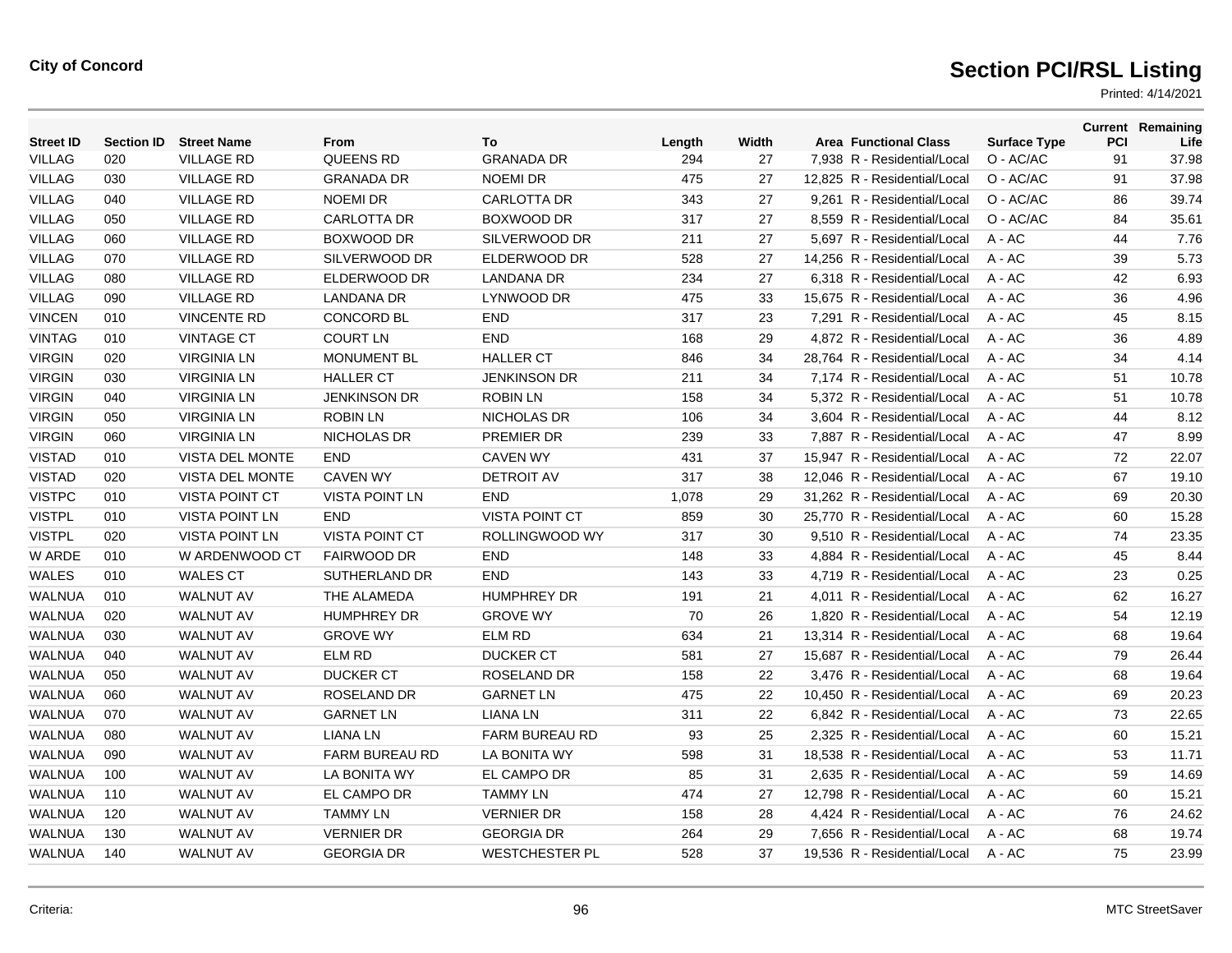| <b>Street ID</b> | <b>Section ID</b> | <b>Street Name</b>            | <b>From</b>           | To                        | Length | Width | <b>Area Functional Class</b> | <b>Surface Type</b> | <b>PCI</b> | <b>Current Remaining</b><br>Life |
|------------------|-------------------|-------------------------------|-----------------------|---------------------------|--------|-------|------------------------------|---------------------|------------|----------------------------------|
| <b>WALNUA</b>    | 150               | <b>WALNUT AV</b>              | <b>WESTCHESTER PL</b> | DORCHESTER PL             | 317    | 30    | 9,510 R - Residential/Local  | $A - AC$            | 68         | 19.74                            |
| <b>WALNUA</b>    | 160               | <b>WALNUT AV</b>              | DORCHESTER PL         | <b>CLAYTON WY</b>         | 540    | 30    | 16,200 R - Residential/Local | $A - AC$            | 69         | 20.32                            |
| <b>WALNUS</b>    | 010               | <b>WALNUT SHADOWS</b><br>CТ   | <b>END</b>            | <b>BETHANY LN</b>         | 370    | 34    | 12,580 R - Residential/Local | A - AC              | 60         | 15.16                            |
| WALTER           | 010               | <b>WALTERS WY</b>             | PINE CREEK WY (END)   | <b>DETROIT AV</b>         | 792    | 30    | 23,760 R - Residential/Local | $A - AC$            | 44         | 7.72                             |
| <b>WALTER</b>    | 020               | <b>WALTERS WY</b>             | <b>DETROIT AV</b>     | <b>MONUMENT BL</b>        | 1,320  | 43    | 56,760 R - Residential/Local | O - AC/AC           | 87         | 36.19                            |
| <b>WALTHA</b>    | 010               | <b>WALTHAM RD</b>             | <b>BELMONT RD</b>     | <b>LEXINGTON RD</b>       | 845    | 26    | 21,970 R - Residential/Local | $A - AC$            | 47         | 9.01                             |
| <b>WALTHA</b>    | 020               | <b>WALTHAM RD</b>             | <b>LEXINGTON RD</b>   | <b>BELMONT RD</b>         | 475    | 26    | 12.350 R - Residential/Local | $A - AC$            | 30         | 2.71                             |
| <b>WALTRI</b>    | 010               | <b>WALTRIP LN</b>             | <b>MINERT RD</b>      | LYON CR                   | 992    | 33    | 32,736 R - Residential/Local | A - AC              | 54         | 12.15                            |
| <b>WARD</b>      | 010               | <b>WARD WY</b>                | <b>TULLY WY</b>       | <b>BLARNEY AV</b>         | 561    | 33    | 18,513 R - Residential/Local | A - AC              | 43         | 7.65                             |
| <b>WASHIN</b>    | 010               | <b>WASHINGTON BL</b>          | <b>MICHIGAN BL</b>    | <b>CONNECTICUT DR</b>     | 317    | 37    | 11,729 R - Residential/Local | $A - AC$            | 37         | 5.34                             |
| <b>WASHIN</b>    | 020               | <b>WASHINGTON BL</b>          | <b>CONNECTICUT DR</b> | <b>NEBRASKA DR</b>        | 245    | 37    | 9.065 R - Residential/Local  | $A - AC$            | 47         | 9.05                             |
| <b>WASHIN</b>    | 030               | <b>WASHINGTON BL</b>          | <b>NEBRASKA DR</b>    | <b>ALASKA DR</b>          | 250    | 37    | 9.250 R - Residential/Local  | $A - AC$            | 49         | 9.93                             |
| <b>WASHIN</b>    | 040               | <b>WASHINGTON BL</b>          | <b>ALASKA DR</b>      | PENNSYLVANIA BL           | 260    | 37    | 9,620 R - Residential/Local  | A - AC              | 52         | 11.31                            |
| <b>WASHIN</b>    | 050               | <b>WASHINGTON BL</b>          | PENNSYLVANIA BL       | <b>ARIZONA DR</b>         | 238    | 57    | 13,566 R - Residential/Local | $A - AC$            | 64         | 17.44                            |
| <b>WASHIN</b>    | 060               | <b>WASHINGTON BL</b>          | ARIZONA DR            | <b>KELROSE CT</b>         | 250    | 57    | 14.250 R - Residential/Local | $A - AC$            | 61         | 15.81                            |
| <b>WASHIN</b>    | 070               | <b>WASHINGTON BL</b>          | <b>KELROSE CT</b>     | <b>CLAYTON RD</b>         | 950    | 47    | 44.650 R - Residential/Local | $A - AC$            | 69         | 20.30                            |
| <b>WATERL</b>    | 010               | WATER LILY WY                 | <b>RISING DAWN LN</b> | <b>END</b>                | 216    | 29    | 6,264 R - Residential/Local  | A - AC              | 45         | 8.18                             |
| <b>WATERO</b>    | 010               | <b>WATER OAK CT</b>           | N LARWIN AV           | <b>END</b>                | 604    | 33    | 19,932 R - Residential/Local | $A - AC$            | 28         | 2.05                             |
| <b>WATERF</b>    | 010               | <b>WATERFALL WY</b>           | <b>FALLBROOK RD</b>   | <b>RUSTIC RD</b>          | 662    | 29    | 19,198 R - Residential/Local | A - AC              | 52         | 11.31                            |
| <b>WATERF</b>    | 020               | <b>WATERFALL WY</b>           | <b>RUSTIC RD</b>      | <b>END</b>                | 370    | 29    | 10.730 R - Residential/Local | $A - AC$            | 36         | 4.96                             |
| <b>WTERLO</b>    | 010               | <b>WATERLOO CT</b>            | <b>STIMEL DR</b>      | <b>END</b>                | 115    | 33    | 3.795 R - Residential/Local  | $A - AC$            | 54         | 12.19                            |
| <b>WATERW</b>    | 010               | <b>WATERWORLD PKWY</b>        | <b>WILLOW PASS RD</b> | <b>ENEA CR</b>            | 570    | 63    | 35,910 A - Arterial          | $A - AC$            | 88         | 23.90                            |
| <b>WATSOE</b>    | 010               | WATSON CT (E)                 | LUXURY DR             | <b>END</b>                | 254    | 33    | 8,382 R - Residential/Local  | $A - AC$            | 45         | 8.50                             |
| <b>WATSOW</b>    | 010               | WATSON CT (W)                 | LUXURY DR             | <b>END</b>                | 342    | 33    | 11,286 R - Residential/Local | A - AC              | 68         | 19.60                            |
| <b>WEAVEC</b>    | 010               | <b>WEAVER CT</b>              | <b>WEAVER LN</b>      | <b>END</b>                | 264    | 34    | 8,976 R - Residential/Local  | A - AC              | 58         | 14.13                            |
| WEAVEL           | 010               | <b>WEAVER LN</b>              | <b>WEAVER CT</b>      | <b>CARONDELET CT</b>      | 264    | 36    | 9,504 R - Residential/Local  | $A - AC$            | 61         | 15.69                            |
| <b>WEAVEL</b>    | 020               | <b>WEAVER LN</b>              | <b>CARONDELET CT</b>  | <b>SMITH LN</b>           | 581    | 36    | 20,916 R - Residential/Local | $A - AC$            | 57         | 13.62                            |
| <b>WEAVEL</b>    | 030               | <b>WEAVER LN</b>              | <b>SMITH LN</b>       | <b>MINERT RD</b>          | 878    | 36    | 31,608 R - Residential/Local | $A - AC$            | 57         | 13.62                            |
| <b>WEEPIN</b>    | 010               | WEEPING SPRUCE CT N LARWIN AV |                       | <b>END</b>                | 840    | 33    | 27,720 R - Residential/Local | A - AC              | 37         | 5.34                             |
| <b>WELCH</b>     | 010               | <b>WELCH CT</b>               | <b>OLIVERA RD</b>     | <b>END OF MAINTENANCE</b> | 130    | 37    | 4,810 R - Residential/Local  | A - AC              | 45         | 8.18                             |
| WESLEY           | 010               | <b>WESLEY CT</b>              | <b>WEST ST</b>        | <b>END</b>                | 392    | 30    | 11,760 R - Residential/Local | $A - AC$            | 63         | 16.82                            |
| <b>WEST</b>      | 010               | <b>WEST ST</b>                | <b>CLAYTON RD</b>     | <b>LILLIAN DR</b>         | 264    | 28    | 7.392 C - Collector          | $A - AC$            | 70         | 12.34                            |
| WEST             | 020               | <b>WEST ST</b>                | <b>LILLIAN DR</b>     | <b>LYMAN CT</b>           | 264    | 28    | 7,392 C - Collector          | $A - AC$            | 73         | 13.13                            |
| WEST             | 030               | WEST ST                       | <b>LYMAN CT</b>       | <b>JOYCE DR</b>           | 106    | 28    | 2,968 C - Collector          | $A - AC$            | 64         | 10.16                            |
| <b>WEST</b>      | 040               | <b>WEST ST</b>                | JOYCE DR              | <b>WESLEY CT</b>          | 370    | 28    | 10,360 C - Collector         | $A - AC$            | 60         | 8.84                             |
| <b>WEST</b>      | 050               | <b>WEST ST</b>                | <b>WESLEY CT</b>      | <b>SALEM ST</b>           | 158    | 33    | 5,214 C - Collector          | A - AC              | 69         | 11.96                            |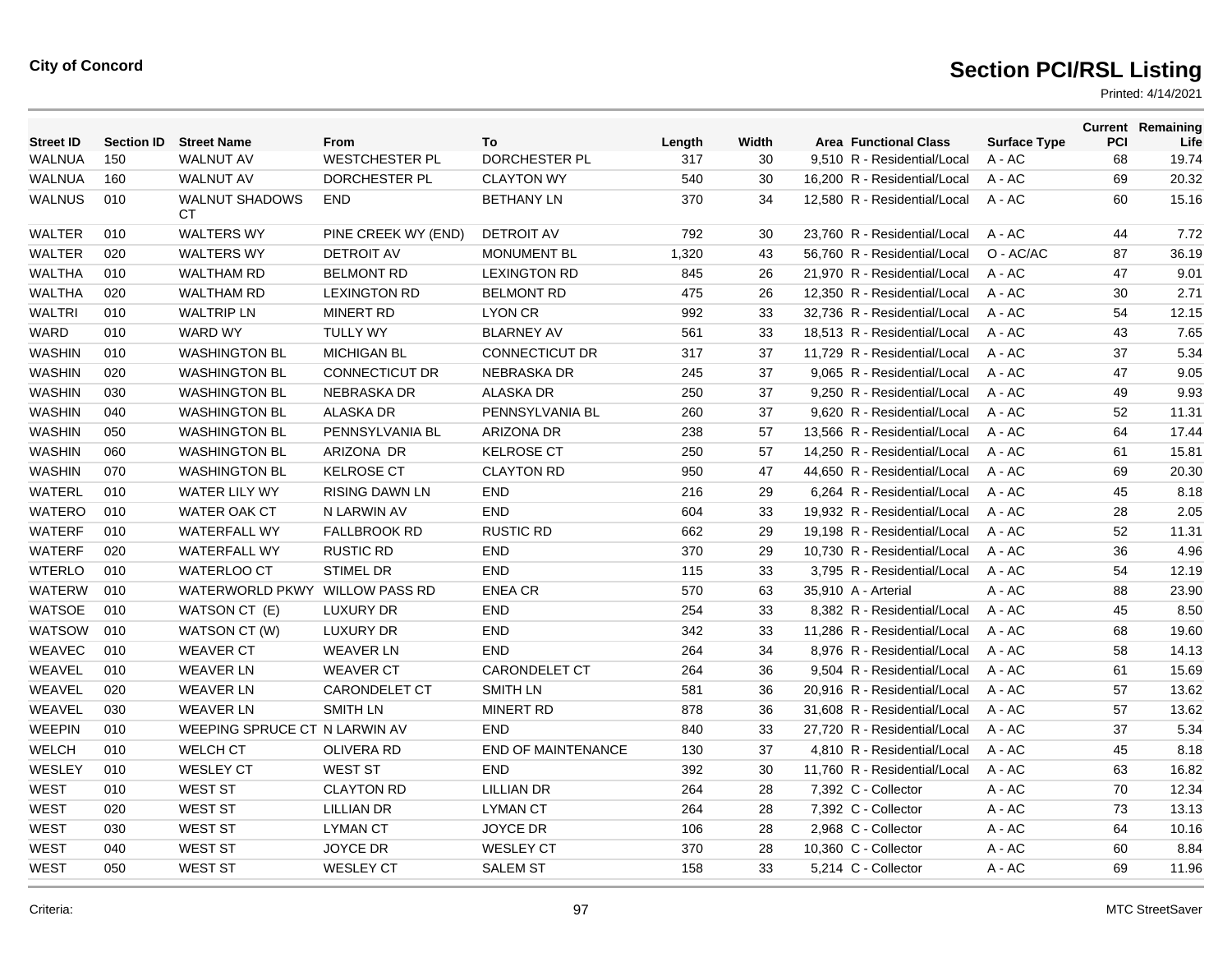| <b>Street ID</b> | <b>Section ID</b> | <b>Street Name</b>    | From                 | To                   | Length | Width | <b>Area Functional Class</b> | <b>Surface Type</b> | PCI | <b>Current Remaining</b><br>Life |
|------------------|-------------------|-----------------------|----------------------|----------------------|--------|-------|------------------------------|---------------------|-----|----------------------------------|
| <b>WEST</b>      | 060               | <b>WEST ST</b>        | <b>SALEM ST</b>      | <b>DENVER ST</b>     | 739    | 33    | 24,387 C - Collector         | A - AC              | 77  | 14.80                            |
| <b>WEST</b>      | 070               | <b>WEST ST</b>        | <b>DENVER ST</b>     | <b>CLAYTON WY</b>    | 634    | 37    | 23,458 C - Collector         | A - AC              | 58  | 8.21                             |
| <b>WEST</b>      | 080               | <b>WEST ST</b>        | <b>CLAYTON WY</b>    | <b>SACRAMENTO ST</b> | 211    | 37    | 7,807 C - Collector          | $A - AC$            | 61  | 9.16                             |
| <b>WEST</b>      | 090               | <b>WEST ST</b>        | SACRAMENTO ST        | <b>WILSON LN</b>     | 250    | 37    | 9,250 C - Collector          | $A - AC$            | 60  | 8.84                             |
| <b>WEST</b>      | 100               | <b>WEST ST</b>        | <b>WILSON LN</b>     | <b>GLENDALE AV</b>   | 370    | 37    | 13,690 C - Collector         | A - AC              | 59  | 8.39                             |
| <b>WEST</b>      | 110               | <b>WEST ST</b>        | <b>GLENDALE AV</b>   | <b>ROLAND DR</b>     | 317    | 37    | 11.729 C - Collector         | A - AC              | 68  | 11.45                            |
| <b>WEST</b>      | 120               | <b>WEST ST</b>        | <b>ROLAND DR</b>     | FORESTVIEW AV        | 634    | 37    | 23,458 C - Collector         | $A - AC$            | 61  | 9.03                             |
| <b>WEST</b>      | 130               | <b>WEST ST</b>        | <b>FORESTVIEW AV</b> | <b>CONCORD BL</b>    | 211    | 37    | 7,807 C - Collector          | A - AC              | 65  | 10.37                            |
| <b>WESTBU</b>    | 010               | <b>WESTBURY DR</b>    | <b>CONCORD BL</b>    | <b>CRENNA AV</b>     | 356    | 25    | 8.900 R - Residential/Local  | A - AC              | 59  | 14.76                            |
| <b>WESTCH</b>    | 010               | <b>WESTCHESTER PL</b> | <b>WALNUT AV</b>     | <b>END</b>           | 473    | 27    | 12,771 R - Residential/Local | $A - AC$            | 35  | 4.51                             |
| <b>WESTGA</b>    | 010               | <b>WESTGATE AV</b>    | <b>RICHARD AV</b>    | <b>WESTGATE CT</b>   | 242    | 33    | 7,986 R - Residential/Local  | A - AC              | 42  | 6.93                             |
| <b>WESTGA</b>    | 020               | <b>WESTGATE AV</b>    | <b>WESTGATE CT</b>   | <b>RICHARD AV</b>    | 581    | 33    | 19.173 R - Residential/Local | $A - AC$            | 42  | 6.93                             |
| <b>WESTGA</b>    | 030               | <b>WESTGATE AV</b>    | <b>RICHARD AV</b>    | <b>SOLANO WY</b>     | 149    | 33    | 4.917 R - Residential/Local  | $A - AC$            | 36  | 4.96                             |
| <b>WESTGC</b>    | 010               | <b>WESTGATE CT</b>    | <b>WESTGATE AV</b>   | CUL DE SAC           | 190    | 34    | 6,460 R - Residential/Local  | A - AC              | 36  | 4.96                             |
| <b>WESTWC</b>    | 010               | WESTWOOD CT           | WESTWOOD DR          | <b>END</b>           | 419    | 33    | 13,827 R - Residential/Local | A - AC              | 41  | 6.80                             |
| WESTWD           | 010               | WESTWOOD DR           | <b>GLAZIER DR</b>    | <b>TEAKWOOD CT</b>   | 845    | 33    | 27,885 R - Residential/Local | $A - AC$            | 53  | 12.09                            |
| WESTWD           | 020               | WESTWOOD DR           | <b>TEAKWOOD CT</b>   | <b>BRENTWOOD CR</b>  | 230    | 33    | 7,590 R - Residential/Local  | A - AC              | 59  | 14.59                            |
| WESTWD           | 030               | WESTWOOD DR           | <b>BRENTWOOD CR</b>  | WESTWOOD CT          | 250    | 33    | 8,250 R - Residential/Local  | A - AC              | 55  | 13.07                            |
| WESTWD           | 040               | WESTWOOD DR           | WESTWOOD CT          | <b>CHABAN DR</b>     | 240    | 33    | 7,920 R - Residential/Local  | $A - AC$            | 50  | 10.67                            |
| <b>WETTER</b>    | 010               | <b>WETTERHORN CT</b>  | <b>LIMERIDGE DR</b>  | <b>END</b>           | 370    | 33    | 12,210 R - Residential/Local | $A - AC$            | 44  | 7.76                             |
| <b>WEXFOR</b>    | 010               | <b>WEXFORD DR</b>     | E OLIVERA RD         | <b>MONTGOMERY AV</b> | 784    | 33    | 25,872 R - Residential/Local | O - AC/AC           | 93  | 38.84                            |
| <b>WHARTO</b>    | 010               | <b>WHARTON WY</b>     | <b>END</b>           | <b>MELODY DR</b>     | 365    | 35    | 12,775 R - Residential/Local | $A - AC$            | 61  | 15.81                            |
| <b>WHARTO</b>    | 020               | <b>WHARTON WY</b>     | <b>MELODY DR</b>     | <b>CLAYTON RD</b>    | 422    | 35    | 14.770 R - Residential/Local | $A - AC$            | 28  | 2.05                             |
| <b>WHITOC</b>    | 010               | WHITE OAK CT          | RED OAK DR           | <b>END</b>           | 140    | 33    | 4,620 R - Residential/Local  | $A - AC$            | 46  | 8.61                             |
| <b>WHITOD</b>    | 010               | WHITE OAK DR          | <b>RED OAK DR</b>    | <b>BLACK OAK RD</b>  | 317    | 33    | 10,461 R - Residential/Local | $A - AC$            | 56  | 13.24                            |
| <b>WHITOD</b>    | 020               | WHITE OAK DR          | <b>BLACK OAK RD</b>  | <b>ACADEMY RD</b>    | 211    | 33    | 6.963 R - Residential/Local  | $A - AC$            | 46  | 8.61                             |
| <b>WHITEW</b>    | 010               | <b>WHITEWOOD PL</b>   | <b>TOYON DR</b>      | <b>END</b>           | 158    | 33    | 5,214 R - Residential/Local  | $A - AC$            | 50  | 10.35                            |
| <b>WHITMA</b>    | 010               | <b>WHITMAN RD</b>     | <b>MOHR LN</b>       | <b>END</b>           | 583    | 36    | 20,988 R - Residential/Local | $A - AC$            | 42  | 7.27                             |
| <b>WHITMA</b>    | 020               | <b>WHITMAN RD</b>     | <b>END</b>           | <b>OASIS DR</b>      | 396    | 38    | 15,048 C - Collector         | A - AC              | 47  | 5.32                             |
| <b>WHITMA</b>    | 030               | <b>WHITMAN RD</b>     | <b>OASIS DR</b>      | <b>GILARDY DR</b>    | 317    | 35    | 11.095 C - Collector         | $A - AC$            | 23  | 0.25                             |
| <b>WHITMA</b>    | 040               | <b>WHITMAN RD</b>     | <b>GILARY DR</b>     | <b>GETOUN DR</b>     | 572    | 26    | 14,872 C - Collector         | A - AC              | 14  | 0.00                             |
| <b>WHITMA</b>    | 050               | <b>WHITMAN RD</b>     | <b>GETOUN DR</b>     | <b>HONISTER LN</b>   | 581    | 28    | 16,268 C - Collector         | A - AC              | 31  | 1.63                             |
| <b>WHITMA</b>    | 060               | <b>WHITMAN RD</b>     | <b>HONISTER LN</b>   | <b>CLAREMONT DR</b>  | 325    | 28    | 9,100 C - Collector          | A - AC              | 22  | 0.07                             |
| <b>WHITMA</b>    | 070               | <b>WHITMAN RD</b>     | <b>CLAREMONT DR</b>  | <b>HOLLIS CT</b>     | 376    | 28    | 10,528 C - Collector         | $A - AC$            | 27  | 0.83                             |
| <b>WHITMA</b>    | 080               | <b>WHITMAN RD</b>     | <b>HOLLIS CT</b>     | OAK GROVE RD         | 211    | 28    | 5,908 C - Collector          | A - AC              | 41  | 3.84                             |
| <b>WHITMA</b>    | 090               | <b>WHITMAN RD</b>     | OAK GROVE RD         | <b>MARKHAM ST</b>    | 475    | 49    | 23,275 C - Collector         | O - AC/AC           | 93  | 39.31                            |
|                  |                   |                       |                      |                      |        |       |                              |                     |     |                                  |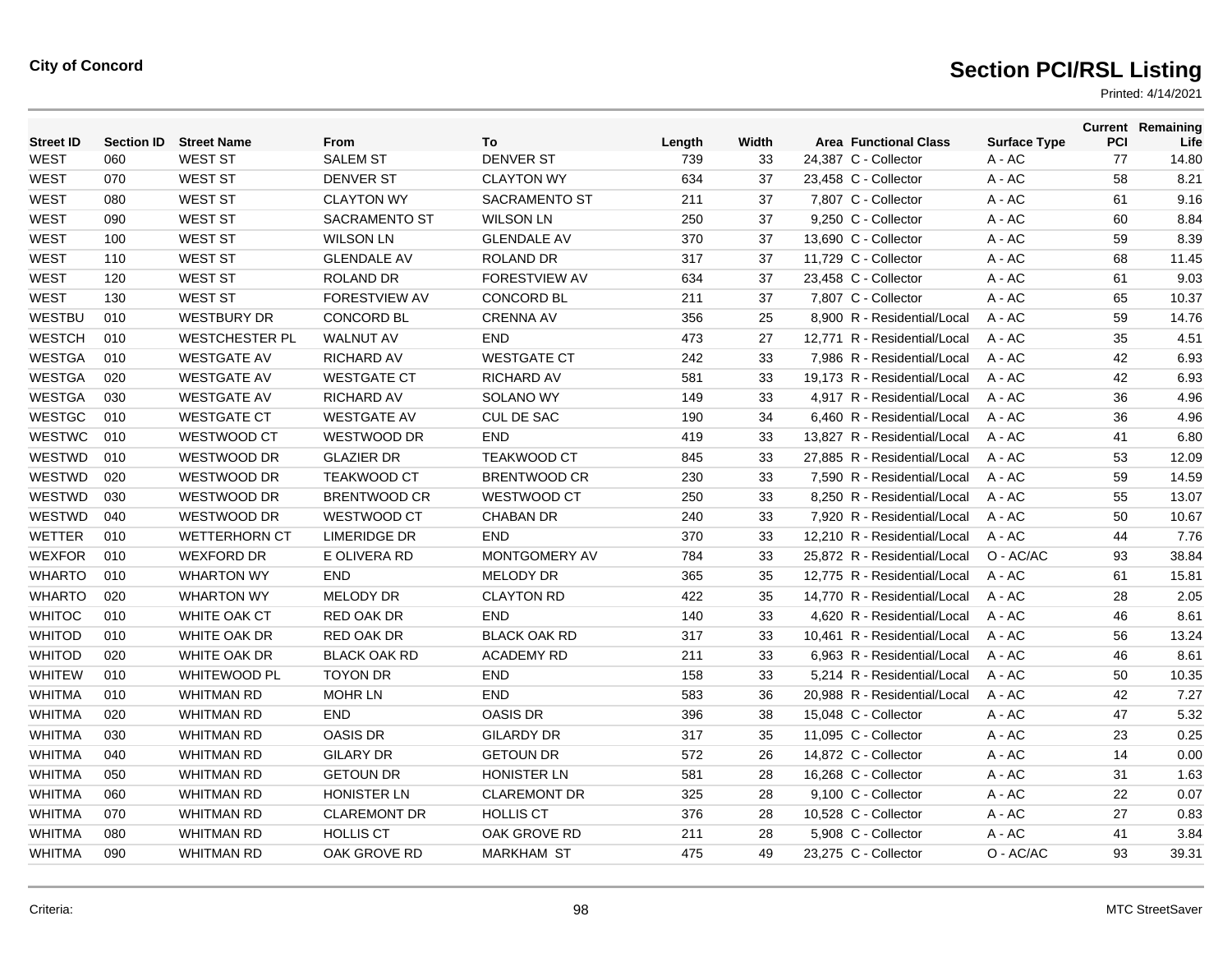| <b>Street ID</b> | <b>Section ID</b> | <b>Street Name</b>     | From                   | To                      | Length | Width | <b>Area Functional Class</b> | <b>Surface Type</b> | <b>PCI</b> | <b>Current Remaining</b><br>Life |
|------------------|-------------------|------------------------|------------------------|-------------------------|--------|-------|------------------------------|---------------------|------------|----------------------------------|
| WHITMA           | 100               | <b>WHITMAN RD</b>      | <b>MARKHAM ST</b>      | <b>DETROIT AV</b>       | 1,901  | 49    | 93,149 C - Collector         | O - AC/AC           | 92         | 37.63                            |
| <b>WICKET</b>    | 010               | <b>WICKET CT</b>       | <b>MOHR LN</b>         | <b>END</b>              | 138    | 32    | 4,416 R - Residential/Local  | A - AC              | 34         | 4.13                             |
| <b>WILDFL</b>    | 010               | <b>WILD FLOWER WY</b>  | NAVARONNE WY           | <b>WINDMILL CT</b>      | 231    | 30    | 6.930 R - Residential/Local  | $A - AC$            | 47         | 9.37                             |
| <b>WILDFL</b>    | 020               | WILD FLOWER WY         | <b>WINDMILL CT</b>     | <b>DAFFODIL WY</b>      | 422    | 30    | 12,660 R - Residential/Local | $A - AC$            | 47         | 9.37                             |
| <b>WILDBE</b>    | 010               | <b>WILDBERRY CT</b>    | S LARWIN AV            | <b>END</b>              | 388    | 33    | 12,804 R - Residential/Local | A - AC              | 48         | 9.49                             |
| <b>WILDBR</b>    | 010               | <b>WILDBROOK CT</b>    | <b>CONCORD BL</b>      | <b>END</b>              | 211    | 37    | 7.807 R - Residential/Local  | $A - AC$            | 44         | 7.76                             |
| <b>WILDCA</b>    | 010               | <b>WILDCAT LN</b>      | <b>SADDLEHILL LN</b>   | <b>COUGAR LN</b>        | 343    | 29    | 9.947 R - Residential/Local  | $A - AC$            | 36         | 4.96                             |
| <b>WILDCA</b>    | 020               | <b>WILDCAT LN</b>      | <b>COUGAR LN</b>       | <b>BADGER LN</b>        | 264    | 29    | 7,656 R - Residential/Local  | $A - AC$            | 40         | 6.13                             |
| <b>WILDCA</b>    | 030               | <b>WILDCAT LN</b>      | <b>BADGER LN</b>       | <b>TURTLE CREEK RD</b>  | 370    | 29    | 10,730 R - Residential/Local | A - AC              | 41         | 6.53                             |
| WILDWO           | 010               | WILDEWOOD DR           | <b>END</b>             | FIFTH AV                | 317    | 33    | 10,461 R - Residential/Local | $A - AC$            | 32         | 3.44                             |
| <b>WILDWO</b>    | 020               | WILDEWOOD DR           | FIFTH AV               | <b>WINDSOR PL</b>       | 686    | 33    | 22.638 R - Residential/Local | $A - AC$            | 44         | 7.73                             |
| <b>WILDRO</b>    | 010               | <b>WILDROSE CT</b>     | ROLLING WOODS WAY      | CUL-DE-SAC              | 275    | 29    | 7,975 R - Residential/Local  | A - AC              | 85         | 30.29                            |
| <b>WILKE</b>     | 010               | <b>WILKE DR</b>        | <b>DUNCAN DR</b>       | FORD DR                 | 528    | 33    | 17,424 R - Residential/Local | A - AC              | 46         | 8.61                             |
| <b>WILKE</b>     | 020               | <b>WILKE DR</b>        | <b>FORD DR</b>         | <b>DELAWARE DR</b>      | 355    | 33    | 11,715 R - Residential/Local | $A - AC$            | 48         | 9.49                             |
| <b>WILLCR</b>    | 010               | <b>WILLCREST DR</b>    | <b>CLAYTON RD</b>      | <b>END</b>              | 1,237  | 25    | 30,925 R - Residential/Local | A - AC              | 51         | 11.33                            |
| WILLIA           | 010               | <b>WILLIAM WY</b>      | HUGHES DR (WEST)       | <b>HUGHES DR (EAST)</b> | 950    | 32    | 30,400 R - Residential/Local | A - AC              | 63         | 16.83                            |
| WILLIA           | 020               | <b>WILLIAM WY</b>      | <b>HUGHES DR</b>       | <b>MAYETTE AV</b>       | 294    | 32    | 9,408 R - Residential/Local  | A - AC              | 40         | 6.47                             |
| WILLIA           | 030               | <b>WILLIAM WY</b>      | <b>MAYETTE AV</b>      | <b>FLORENCE LN</b>      | 293    | 28    | 8.204 R - Residential/Local  | $A - AC$            | 67         | 18.93                            |
| <b>WILLIA</b>    | 040               | <b>WILLIAM WY</b>      | <b>FLORENCE LN</b>     | DARLENE DR              | 581    | 28    | 16,268 R - Residential/Local | A - AC              | 71         | 21.42                            |
| <b>WILLIA</b>    | 050               | <b>WILLIAM WY</b>      | DARLENE DR             | <b>MEADOW LN</b>        | 422    | 28    | 11,816 R - Residential/Local | $A - AC$            | 73         | 22.45                            |
| <b>WILLOC</b>    | 010               | <b>WILLOW CREEK CT</b> | <b>COURT LN</b>        | <b>END</b>              | 370    | 33    | 12.210 R - Residential/Local | $A - AC$            | 40         | 6.46                             |
| <b>WILLOG</b>    | 010               | <b>WILLOW GLEN CT</b>  | <b>N LARWIN AV</b>     | <b>END</b>              | 804    | 33    | 26.532 R - Residential/Local | $A - AC$            | 48         | 9.49                             |
| <b>WILLOP</b>    | 010               | <b>WILLOW PASS RD</b>  | <b>CONTRA COSTA BL</b> | <b>SANTA MONICA DR</b>  | 422    | 105   | 44,310 A - Arterial          | O - AC/AC           | 35         | 3.16                             |
| <b>WILLOP</b>    | 020               | <b>WILLOW PASS RD</b>  | <b>SANTA MONICA DR</b> | <b>WALNUT CREEK BR</b>  | 2,000  | 81    | 162,000 A - Arterial         | O - AC/AC           | 53         | 9.38                             |
| <b>WILLOP</b>    | 030               | <b>WILLOW PASS RD</b>  | <b>WALNUT CREEK BR</b> | <b>DIAMOND WY</b>       | 700    | 70    | 49,000 A - Arterial          | O - AC/AC           | 54         | 9.78                             |
| <b>WILLOP</b>    | 040               | <b>WILLOW PASS RD</b>  | <b>DIAMOND WY</b>      | <b>FRANQUETTE AV</b>    | 581    | 107   | 62,167 A - Arterial          | $A - AC$            | 35         | 3.25                             |
| <b>WILLOP</b>    | 050               | <b>WILLOW PASS RD</b>  | <b>FRANQUETTE AV</b>   | <b>ENEA CR</b>          | 528    | 81    | 42,768 A - Arterial          | A - AC              | 38         | 4.11                             |
| <b>WILLOP</b>    | 060               | <b>WILLOW PASS RD</b>  | <b>ENEA CR</b>         | <b>MARKET ST</b>        | 1,003  | 66    | 66,198 A - Arterial          | A - AC              | 41         | 5.01                             |
| <b>WILLOP</b>    | 070               | <b>WILLOW PASS RD</b>  | <b>MARKET ST</b>       | PINE ST                 | 53     | 76    | 4,028 A - Arterial           | O - AC/AC           | 91         | 29.14                            |
| <b>WILLOP</b>    | 080               | <b>WILLOW PASS RD</b>  | PINE ST                | <b>GATEWAY BL</b>       | 475    | 76    | 36,100 A - Arterial          | O - AC/AC           | 91         | 29.22                            |
| <b>WILLOP</b>    | 090               | <b>WILLOW PASS RD</b>  | <b>GATEWAY BL</b>      | FRY WY                  | 980    | 43    | 42,140 A - Arterial          | O - AC/AC           | 91         | 29.22                            |
| <b>WILLOP</b>    | 100               | <b>WILLOW PASS RD</b>  | <b>FRY WY</b>          | SUTTER ST               | 898    | 44    | 39,512 A - Arterial          | O - AC/AC           | 92         | 29.33                            |
| <b>WILLOP</b>    | 110               | <b>WILLOW PASS RD</b>  | SUTTER ST              | <b>MIRA VISTA TR</b>    | 317    | 44    | 13,948 A - Arterial          | O - AC/AC           | 91         | 35.08                            |
| <b>WILLOP</b>    | 120               | <b>WILLOW PASS RD</b>  | <b>MIRA VISTA TR</b>   | <b>GALINDO ST</b>       | 792    | 44    | 34,848 A - Arterial          | O - AC/AC           | 91         | 29.22                            |
| <b>WILLOP</b>    | 130               | <b>WILLOW PASS RD</b>  | <b>GALINDO ST</b>      | <b>MT DIABLO ST</b>     | 370    | 48    | 17,760 A - Arterial          | A - AC              | 44         | 5.91                             |
| <b>WILLOP</b>    | 140               | <b>WILLOW PASS RD</b>  | <b>MT DIABLO ST</b>    | <b>GRANT ST</b>         | 370    | 40    | 14,800 A - Arterial          | A - AC              | 50         | 7.87                             |
|                  |                   |                        |                        |                         |        |       |                              |                     |            |                                  |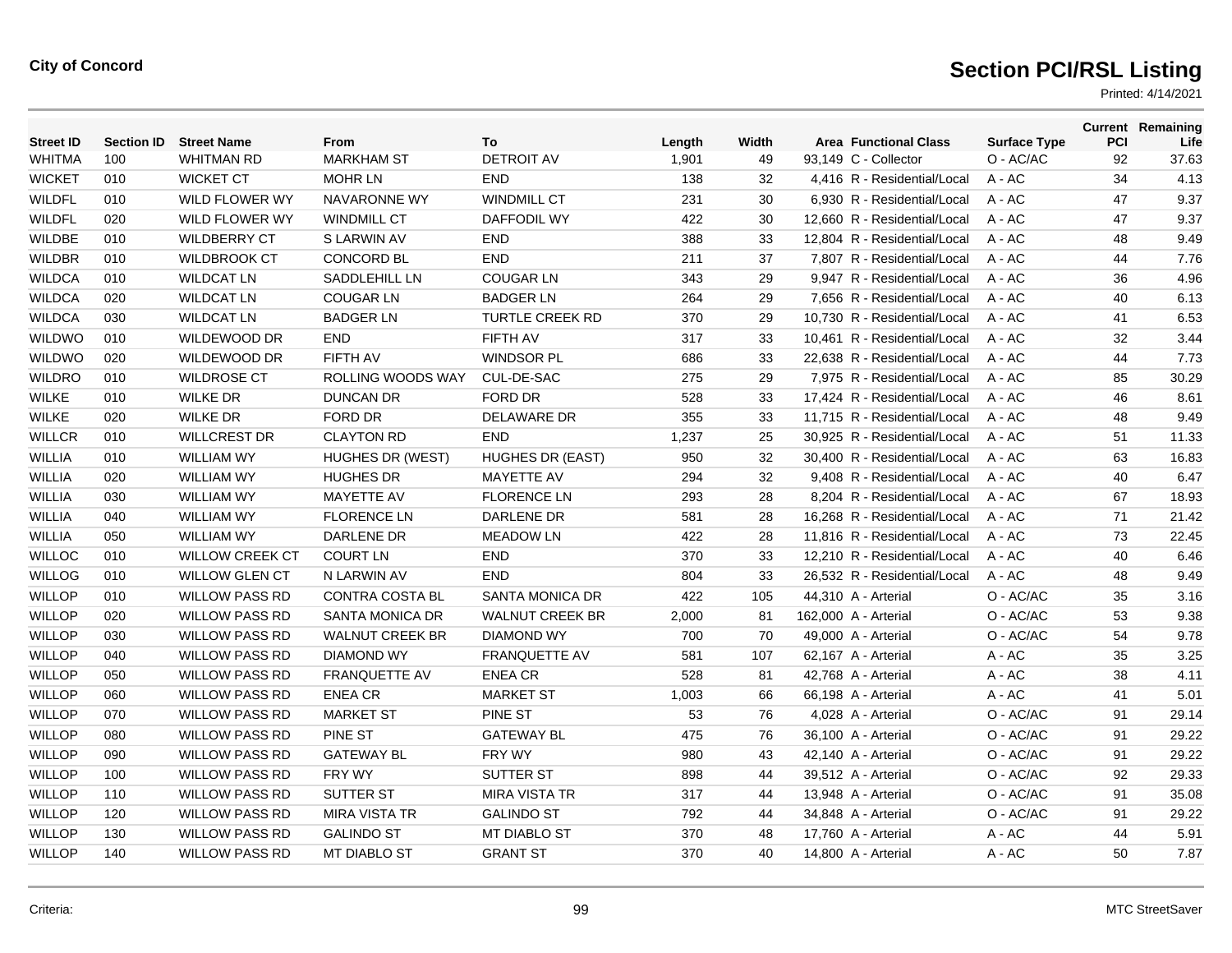| <b>Street ID</b> | <b>Section ID</b> | <b>Street Name</b>    | From                   | To                      | Length | Width | <b>Area Functional Class</b> | <b>Surface Type</b> | PCI | <b>Current Remaining</b><br>Life |
|------------------|-------------------|-----------------------|------------------------|-------------------------|--------|-------|------------------------------|---------------------|-----|----------------------------------|
| <b>WILLOP</b>    | 150               | <b>WILLOW PASS RD</b> | <b>GRANT ST</b>        | <b>COLFAX ST</b>        | 370    | 48    | 17,760 A - Arterial          | A - AC              | 29  | 1.60                             |
| <b>WILLOP</b>    | 160               | <b>WILLOW PASS RD</b> | <b>COLFAX ST</b>       | <b>EAST ST</b>          | 360    | 44    | 15,840 A - Arterial          | A - AC              | 40  | 4.68                             |
| <b>WILLOP</b>    | 170               | <b>WILLOW PASS RD</b> | <b>EAST ST</b>         | PORT CHICAGO HW         | 317    | 80    | 25,360 A - Arterial          | A - AC              | 50  | 7.89                             |
| <b>WILLOP</b>    | 180               | <b>WILLOW PASS RD</b> | PORT CHICAGO HW        | <b>BEACH ST</b>         | 160    | 69    | 11,040 A - Arterial          | A - AC              | 55  | 9.66                             |
| <b>WILLOP</b>    | 190               | <b>WILLOW PASS RD</b> | <b>BEACH ST</b>        | <b>SECOND ST</b>        | 460    | 59    | 27,140 A - Arterial          | A - AC              | 59  | 11.16                            |
| <b>WILLOP</b>    | 200               | <b>WILLOW PASS RD</b> | <b>SECOND ST</b>       | THIRD ST                | 370    | 59    | 21,830 A - Arterial          | A - AC              | 62  | 12.35                            |
| <b>WILLOP</b>    | 210               | <b>WILLOW PASS RD</b> | THIRD ST               | N THIRD ST              | 158    | 56    | 8,848 A - Arterial           | A - AC              | 52  | 8.58                             |
| <b>WILLOP</b>    | 220               | <b>WILLOW PASS RD</b> | N THIRD ST             | PARKSIDE DR             | 370    | 58    | 21,460 A - Arterial          | $A - AC$            | 49  | 7.55                             |
| <b>WILLOP</b>    | 230               | <b>WILLOW PASS RD</b> | <b>PARKSIDE DR</b>     | <b>ESPERANZA DR</b>     | 1,003  | 54    | 54,162 A - Arterial          | A - AC              | 57  | 10.40                            |
| <b>WILLOP</b>    | 240               | <b>WILLOW PASS RD</b> | <b>ESPERANZA DR</b>    | N FIFTH ST              | 350    | 56    | 19,600 A - Arterial          | A - AC              | 55  | 9.66                             |
| <b>WILLOP</b>    | 250               | <b>WILLOW PASS RD</b> | N FIFTH ST             | SIXTH ST                | 370    | 52    | 19,240 A - Arterial          | $A - AC$            | 52  | 8.58                             |
| <b>WILLOP</b>    | 260               | <b>WILLOW PASS RD</b> | <b>SIXTH ST</b>        | <b>FARM BUREAU RD</b>   | 1,120  | 59    | 66,080 A - Arterial          | $A - AC$            | 53  | 8.81                             |
| <b>WILLOP</b>    | 270               | <b>WILLOW PASS RD</b> | <b>FARM BUREAU RD</b>  | <b>ST PHILLIP CT</b>    | 500    | 64    | 32,000 A - Arterial          | $A - AC$            | 52  | 8.46                             |
| <b>WILLOP</b>    | 280               | <b>WILLOW PASS RD</b> | ST PHILLIP CT          | <b>CLAYTON WY</b>       | 730    | 51    | 37,230 A - Arterial          | A - AC              | 53  | 8.81                             |
| <b>WILLOP</b>    | 290               | <b>WILLOW PASS RD</b> | <b>CLAYTON WY</b>      | <b>GRANADA DR</b>       | 600    | 51    | 30,600 A - Arterial          | A - AC              | 54  | 9.17                             |
| <b>WILLOP</b>    | 300               | <b>WILLOW PASS RD</b> | <b>GRANADA DR</b>      | SAN VINCENTE DR         | 475    | 53    | 25,175 A - Arterial          | $A - AC$            | 52  | 8.46                             |
| <b>WILLOP</b>    | 310               | <b>WILLOW PASS RD</b> | SAN VINCENTE DR        | <b>ASHDALE DR</b>       | 845    | 55    | 46,475 A - Arterial          | A - AC              | 63  | 12.63                            |
| <b>WILLOP</b>    | 320               | <b>WILLOW PASS RD</b> | <b>ASHDALE DR</b>      | PALO VERDE DR           | 317    | 56    | 17,752 A - Arterial          | A - AC              | 52  | 8.46                             |
| <b>WILLOP</b>    | 330               | <b>WILLOW PASS RD</b> | PALO VERDE DR          | <b>LANDANA DR</b>       | 274    | 59    | 16,166 A - Arterial          | $A - AC$            | 54  | 9.17                             |
| <b>WILLOP</b>    | 340               | <b>WILLOW PASS RD</b> | LANDANA DR             | <b>NATOMA DR</b>        | 317    | 58    | 18,386 A - Arterial          | $A - AC$            | 52  | 8.46                             |
| <b>WILLOP</b>    | 350               | <b>WILLOW PASS RD</b> | <b>NATOMA DR</b>       | LYNWOOD DR              | 243    | 58    | 14,094 A - Arterial          | $A - AC$            | 54  | 9.17                             |
| <b>WILLOP</b>    | 360               | <b>WILLOW PASS RD</b> | LYNWOOD DR             | <b>AVILA RD</b>         | 6,620  | 42    | 278,040 A - Arterial         | $A - AC$            | 36  | 3.67                             |
| <b>WILLOW</b>    | 010               | <b>WILLOW WY</b>      | <b>DIAMOND BL</b>      | <b>MERIDIAN PARK BL</b> | 774    | 60    | 46,440 R - Residential/Local | $A - AC$            | 51  | 10.81                            |
| <b>WILLWD</b>    | 010               | <b>WILLOWOOD CT</b>   | <b>CRESTWOOD CR</b>    | <b>END</b>              | 258    | 33    | 8.514 R - Residential/Local  | $A - AC$            | 35  | 4.45                             |
| <b>WILLY</b>     | 010               | <b>WILLY WY</b>       | <b>CAMERON CT</b>      | PEAR DR                 | 404    | 33    | 13.332 R - Residential/Local | $A - AC$            | 57  | 13.67                            |
| <b>WILMOA</b>    | 010               | <b>WILMORE AV</b>     | <b>TREAT BL</b>        | <b>WILMORE CT</b>       | 370    | 36    | 13,320 R - Residential/Local | $A - AC$            | 60  | 15.16                            |
| <b>WILMOA</b>    | 020               | <b>WILMORE AV</b>     | <b>WILMORE CT</b>      | <b>TOKOLA DR</b>        | 317    | 36    | 11,412 R - Residential/Local | A - AC              | 71  | 21.38                            |
| <b>WILMOA</b>    | 030               | <b>WILMORE AV</b>     | <b>TOKOLA DR</b>       | RYAN RD                 | 211    | 36    | 7,596 R - Residential/Local  | A - AC              | 58  | 14.13                            |
| <b>WILMOA</b>    | 040               | <b>WILMORE AV</b>     | <b>RYAN RD</b>         | <b>LYON CR</b>          | 211    | 36    | 7.596 R - Residential/Local  | $A - AC$            | 53  | 11.67                            |
| <b>WILMOC</b>    | 010               | <b>WILMORE CT</b>     | <b>WILMORE AV</b>      | <b>END</b>              | 233    | 33    | 7,689 R - Residential/Local  | A - AC              | 58  | 14.13                            |
| <b>WILSHI</b>    | 010               | <b>WILSHIRE PL</b>    | <b>BONNIE CLARE LN</b> | <b>END</b>              | 195    | 27    | 5,265 R - Residential/Local  | A - AC              | 67  | 21.09                            |
| <b>WILSOC</b>    | 010               | <b>WILSON CT</b>      | <b>WILSON LN</b>       | <b>END</b>              | 264    | 33    | 8,712 R - Residential/Local  | A - AC              | 40  | 6.13                             |
| <b>WILSOL</b>    | 010               | <b>WILSON LN</b>      | <b>WEST ST</b>         | <b>WILSON CT</b>        | 898    | 37    | 33.226 R - Residential/Local | $A - AC$            | 62  | 17.30                            |
| <b>WILSOL</b>    | 020               | <b>WILSON LN</b>      | <b>WILSON CT</b>       | <b>MENDOCINO DR</b>     | 158    | 37    | 5,846 R - Residential/Local  | A - AC              | 80  | 27.02                            |
| WILSOL           | 030               | <b>WILSON LN</b>      | <b>MENDOCINO DR</b>    | LINDENWOOD DR           | 687    | 37    | 25.419 R - Residential/Local | A - AC              | 70  | 23.25                            |
| <b>WILSOL</b>    | 040               | <b>WILSON LN</b>      | LINDENWOOD DR          | PLACER DR               | 211    | 37    | 7.807 R - Residential/Local  | $A - AC$            | 77  | 25.11                            |
|                  |                   |                       |                        |                         |        |       |                              |                     |     |                                  |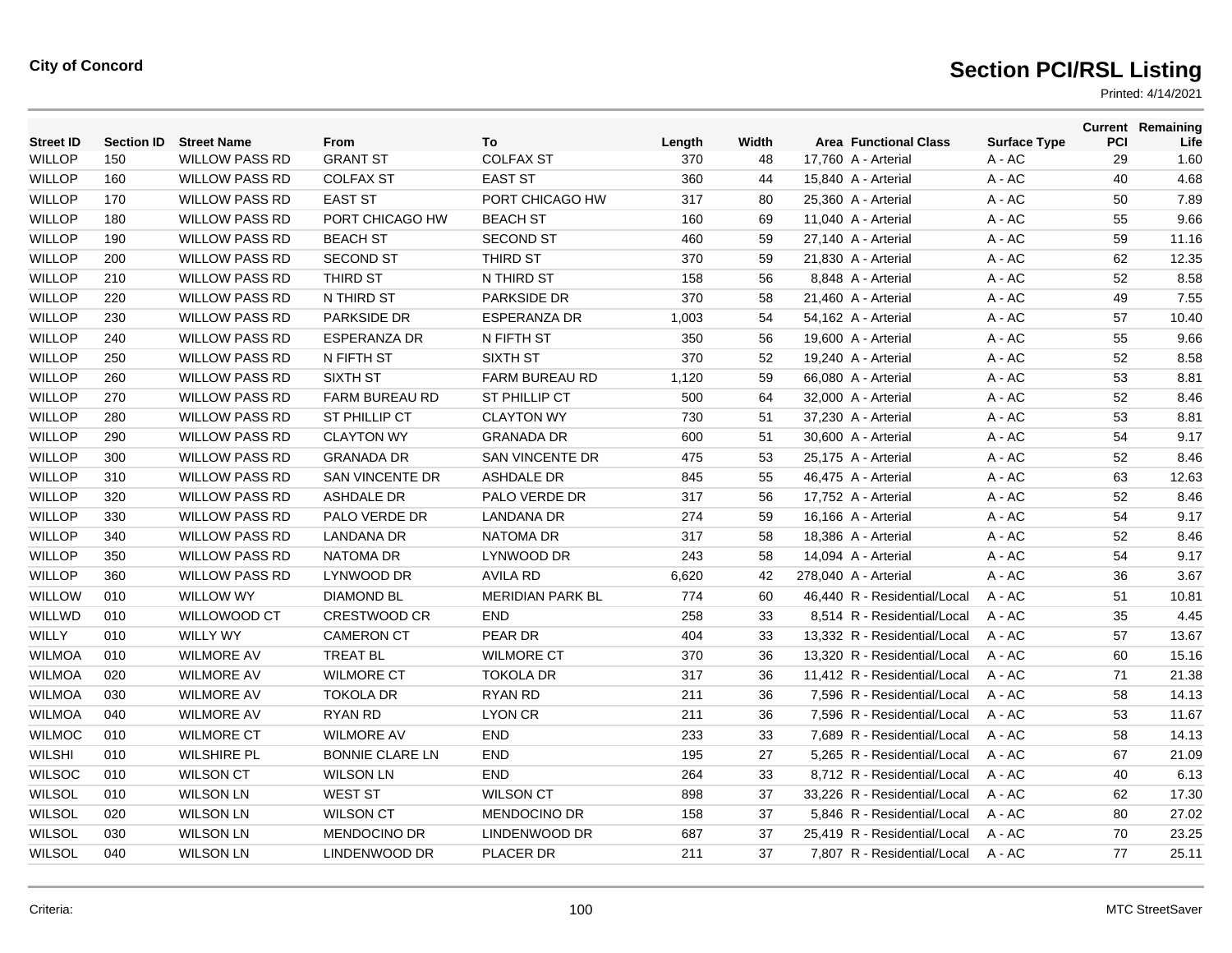| <b>Street ID</b> |     | <b>Section ID Street Name</b> | <b>From</b>             | To                    | Length | Width | <b>Area Functional Class</b> | <b>Surface Type</b> | <b>PCI</b> | <b>Current Remaining</b><br>Life |
|------------------|-----|-------------------------------|-------------------------|-----------------------|--------|-------|------------------------------|---------------------|------------|----------------------------------|
| <b>WILSOL</b>    | 050 | <b>WILSON LN</b>              | <b>PLACER DR</b>        | <b>DENKINGER RD</b>   | 211    | 37    | 7.807 R - Residential/Local  | $A - AC$            | 61         | 15.68                            |
| <b>WILSOL</b>    | 060 | <b>WILSON LN</b>              | <b>DENKINGER RD</b>     | <b>GLAZIER DR</b>     | 950    | 37    | 35,150 R - Residential/Local | A - AC              | 69         | 20.17                            |
| <b>WILSOL</b>    | 070 | <b>WILSON LN</b>              | <b>GLAZIER DR</b>       | BAYWOOD DR            | 264    | 37    | 9,768 R - Residential/Local  | A - AC              | 76         | 24.44                            |
| <b>WILSOL</b>    | 080 | <b>WILSON LN</b>              | <b>BAYWOOD DR</b>       | <b>DIANDA DR</b>      | 475    | 37    | 17,575 R - Residential/Local | $A - AC$            | 79         | 26.34                            |
| <b>WILSOL</b>    | 090 | <b>WILSON LN</b>              | <b>DIANDA DR</b>        | <b>FAIRWOOD DR</b>    | 317    | 37    | 11.729 R - Residential/Local | $A - AC$            | 72         | 21.95                            |
| <b>WILSOL</b>    | 100 | <b>WILSON LN</b>              | <b>FAIRWOOD DR</b>      | THORNWOOD DR          | 475    | 37    | 17,575 R - Residential/Local | A - AC              | 72         | 21.95                            |
| <b>WILSOL</b>    | 110 | <b>WILSON LN</b>              | THORNWOOD DR            | EVE DR                | 264    | 37    | 9,768 R - Residential/Local  | A - AC              | 73         | 22.55                            |
| <b>WILSOL</b>    | 120 | <b>WILSON LN</b>              | EVE DR                  | <b>BRENDA CR</b>      | 553    | 37    | 20,461 R - Residential/Local | A - AC              | 67         | 18.97                            |
| <b>WILSOL</b>    | 130 | <b>WILSON LN</b>              | <b>BRENDA CR</b>        | <b>OAKROYAL DR</b>    | 264    | 37    | 9,768 R - Residential/Local  | A - AC              | 81         | 27.62                            |
| <b>WILSOL</b>    | 140 | <b>WILSON LN</b>              | <b>OAKROYAL DR</b>      | <b>BAILEY RD</b>      | 200    | 37    | 7.400 R - Residential/Local  | $A - AC$            | 80         | 26.98                            |
| <b>WINDEC</b>    | 010 | <b>WINDERMERE CT</b>          | <b>WINDERMERE WY</b>    | <b>END</b>            | 105    | 33    | 3,465 R - Residential/Local  | A - AC              | 40         | 6.13                             |
| WINDEW           | 010 | <b>WINDERMERE WY</b>          | <b>GLADSTONE DR</b>     | <b>LANCELOT DR</b>    | 614    | 33    | 20,262 R - Residential/Local | A - AC              | 39         | 5.73                             |
| WINDEW           | 020 | <b>WINDERMERE WY</b>          | <b>LANCELOT DR</b>      | <b>WINDERMERE CT</b>  | 313    | 33    | 10,329 R - Residential/Local | A - AC              | 46         | 8.61                             |
| <b>WINDEW</b>    | 030 | <b>WINDERMERE WY</b>          | <b>WINDERMERE CT</b>    | <b>SHAKESPEARE DR</b> | 211    | 33    | 6.963 R - Residential/Local  | $A - AC$            | 51         | 10.84                            |
| <b>WINDFL</b>    | 010 | <b>WINDFLOWER CT</b>          | <b>LIMERIDGE DR</b>     | <b>END</b>            | 370    | 33    | 12,210 R - Residential/Local | A - AC              | 40         | 6.13                             |
| <b>WINDMC</b>    | 010 | <b>WINDMILL CT</b>            | <b>END</b>              | <b>WINDMILL WY</b>    | 201    | 29    | 5,829 R - Residential/Local  | A - AC              | 47         | 9.37                             |
| <b>WINDMC</b>    | 020 | <b>WINDMILL CT</b>            | <b>WINDMILL WY</b>      | <b>WILDFLOWER CT</b>  | 204    | 30    | 6.120 R - Residential/Local  | $A - AC$            | 77         | 25.12                            |
| <b>WINDMW</b>    | 010 | <b>WINDMILL WY</b>            | <b>WINDMILL CT</b>      | <b>DAFFODIL WY</b>    | 537    | 29    | 15.573 R - Residential/Local | $A - AC$            | 47         | 9.37                             |
| <b>WINDSO</b>    | 010 | <b>WINDSOR PL</b>             | <b>END</b>              | FIFTH AV              | 106    | 33    | 3,498 R - Residential/Local  | A - AC              | 46         | 8.58                             |
| <b>WINDSO</b>    | 020 | <b>WINDSOR PL</b>             | FIFTH AV                | WILDEWOOD DR          | 370    | 33    | 12,210 R - Residential/Local | A - AC              | 36         | 4.93                             |
| <b>WINDSO</b>    | 030 | <b>WINDSOR PL</b>             | <b>WILDEWOOD DR</b>     | <b>COVENTRY RD</b>    | 211    | 33    | 6.963 R - Residential/Local  | A - AC              | 43         | 7.31                             |
| <b>WINDSO</b>    | 040 | <b>WINDSOR PL</b>             | <b>COVENTRY RD</b>      | <b>END</b>            | 475    | 24    | 11,400 R - Residential/Local | $A - AC$            | 25         | 1.00                             |
| <b>WINTER</b>    | 010 | <b>WINTERBERRY CT</b>         | N LARWIN AV             | <b>END</b>            | 820    | 33    | 27.060 R - Residential/Local | $A - AC$            | 46         | 8.61                             |
| <b>WINTHR</b>    | 010 | <b>WINTHROP ST</b>            | <b>HURON DR</b>         | E OLIVERA RD          | 749    | 33    | 24,717 R - Residential/Local | A - AC              | 38         | 5.55                             |
| <b>WINTON</b>    | 010 | <b>WINTON DR</b>              | CITY LIMIT (COP)        | TREAT BL              | 627    | 37    | 23,199 R - Residential/Local | A - AC              | 57         | 13.62                            |
| <b>WISCON</b>    | 010 | <b>WISCONSIN CT</b>           | <b>ILLINOIS CT</b>      | <b>END</b>            | 258    | 33    | 8,514 R - Residential/Local  | $A - AC$            | 42         | 6.93                             |
| <b>WOODCH</b>    | 010 | <b>WOODCHUCK LN</b>           | <b>DEERCREEK LN</b>     | <b>END</b>            | 152    | 29    | 4,408 R - Residential/Local  | $A - AC$            | 39         | 5.73                             |
| <b>WOODCR</b>    | 010 | <b>WOODCREST DR</b>           | <b>HENNING DR</b>       | <b>CHABAN DR</b>      | 1,245  | 33    | 41,085 R - Residential/Local | $A - AC$            | 36         | 4.83                             |
| <b>WOODCR</b>    | 020 | <b>WOODCREST DR</b>           | <b>CHABAN DR</b>        | SATINWOOD DR          | 264    | 33    | 8,712 R - Residential/Local  | A - AC              | 38         | 5.60                             |
| <b>WOODCR</b>    | 030 | <b>WOODCREST DR</b>           | SATINWOOD DR            | <b>WOODLAND DR</b>    | 126    | 33    | 4,158 R - Residential/Local  | $A - AC$            | 45         | 8.48                             |
| <b>WOODGR</b>    | 010 | <b>WOODGROVE CT</b>           | <b>ROLLING WOODS WY</b> | CUL-DE-SAC            | 345    | 29    | 10,005 R - Residential/Local | A - AC              | 81         | 27.79                            |
| <b>WOODHA</b>    | 010 | <b>WOODHAVEN LN</b>           | <b>HURON DR</b>         | <b>BENNETT WY</b>     | 609    | 33    | 20,097 R - Residential/Local | A - AC              | 35         | 4.39                             |
| <b>WOODHO</b>    | 010 | WOODHOLLOW CT                 | <b>DEER SPRING CIR</b>  | <b>CUL DE SAC</b>     | 328    | 29    | 9,512 R - Residential/Local  | A - AC              | 91         | 33.40                            |
| <b>WOODLC</b>    | 010 | WOODLAND CT                   | <b>WOODLAND DR</b>      | <b>END</b>            | 437    | 33    | 14,421 R - Residential/Local | A - AC              | 16         | 0.00                             |
| <b>WOODLD</b>    | 010 | <b>WOODLAND DR</b>            | WOODCREST DR            | <b>TOYAH CT</b>       | 320    | 33    | 10.560 R - Residential/Local | $A - AC$            | 42         | 7.21                             |
| <b>WOODLD</b>    | 020 | <b>WOODLAND DR</b>            | <b>TOYAH CT</b>         | KAYWOOD DR            | 270    | 33    | 8.910 R - Residential/Local  | $A - AC$            | 45         | 8.48                             |
|                  |     |                               |                         |                       |        |       |                              |                     |            |                                  |